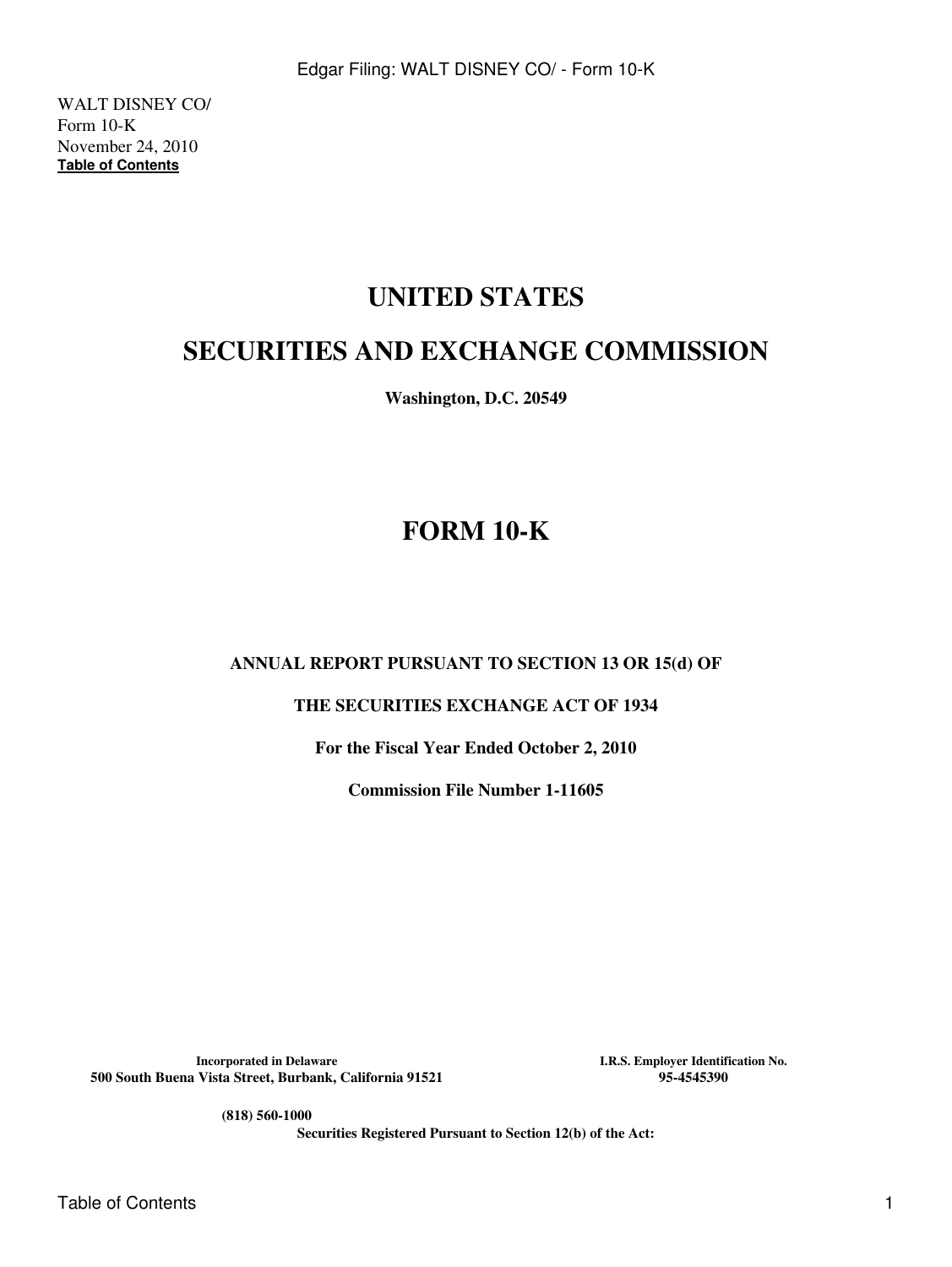#### **Title of Each Class Name of Each Exchange on Which Registered** Common Stock, \$.01 par value New York Stock Exchange **Securities Registered Pursuant to Section 12(g) of the Act: None.**

Indicate by check mark if the registrant is a well-known seasoned issuer, as defined in Rule 405 of the Securities Act. Yes x No ¨

Indicate by check mark if the registrant is not required to file reports pursuant to Section 13 or Section 15(d) of the Act. Yes  $\degree$  No x

Indicate by check mark whether the registrant (1) has filed all reports required to be filed by Section 13 or 15(d) of the Securities Exchange Act of 1934 during the preceding 12 months and (2) has been subject to such filing requirements for the past 90 days. Yes x No ¨

Indicate by check mark whether the registrant has submitted electronically and posted on its corporate Web site, if any, every Interactive Data File required to be submitted and posted pursuant to Rule 405 of Regulation S-T during the preceding 12 months (or for such shorter period that the registrant was required to submit and post such files). Yes x No  $\cdot$ 

Indicate by check mark if disclosure of delinquent filers pursuant to Rule 405 of Regulation S-K is not contained herein, and will not be contained, to the best of registrant s knowledge, in definitive proxy or information statements incorporated by reference in Part III of this Form 10-K or any amendment to this Form 10-K. x

Indicate by check mark whether the registrant is a large accelerated filer, an accelerated filer, a non-accelerated filer, or a smaller reporting company. See the definitions of large accelerated filer, accelerated filer, and smaller reporting company in Rule 12b-2 of the Exchange Act (Check one).

Large accelerated filer v and the set of the set of the set of the set of the set of the set of the set of the set of the set of the set of the set of the set of the set of the set of the set of the set of the set of the s Non-accelerated filer  $\therefore$  (Do not check if smaller reporting company) Smaller reporting company Indicate by check mark whether the registrant is a shell company (as defined in Rule 12b-2 of the Act). Yes " No x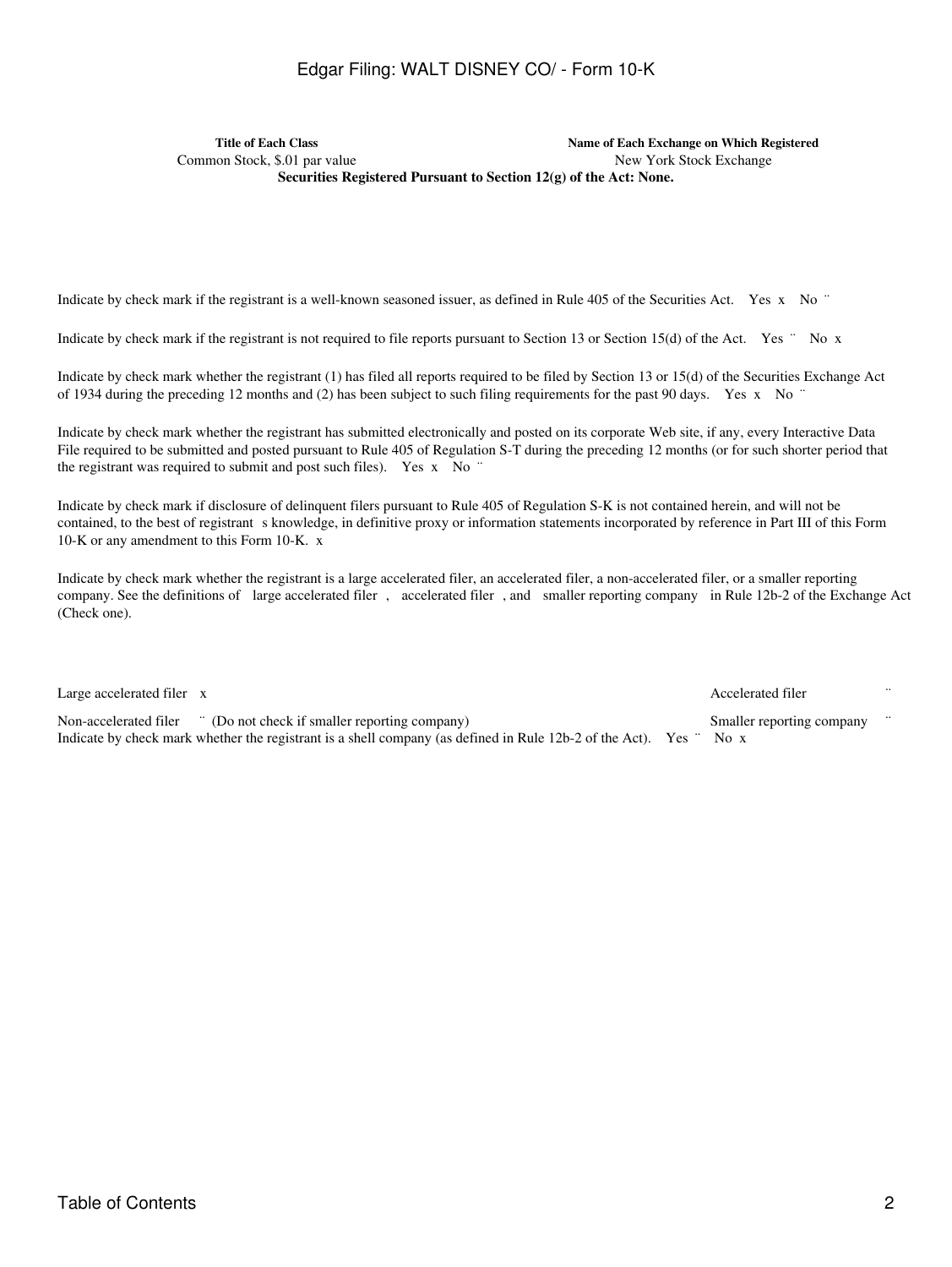The aggregate market value of common stock held by non-affiliates (based on the closing price on the last business day of the registrant s most recently completed second fiscal quarter as reported on the New York Stock Exchange-Composite Transactions) was \$64.4 billion. All executive officers and directors of the registrant and all persons filing a Schedule 13D with the Securities and Exchange Commission in respect to registrant s common stock have been deemed, solely for the purpose of the foregoing calculation, to be affiliates of the registrant.

There were 1,893,583,594 shares of common stock outstanding as of November 16, 2010.

#### **Documents Incorporated by Reference**

Certain information required for Part III of this report is incorporated herein by reference to the proxy statement for the 2011 annual meeting of the Company s shareholders.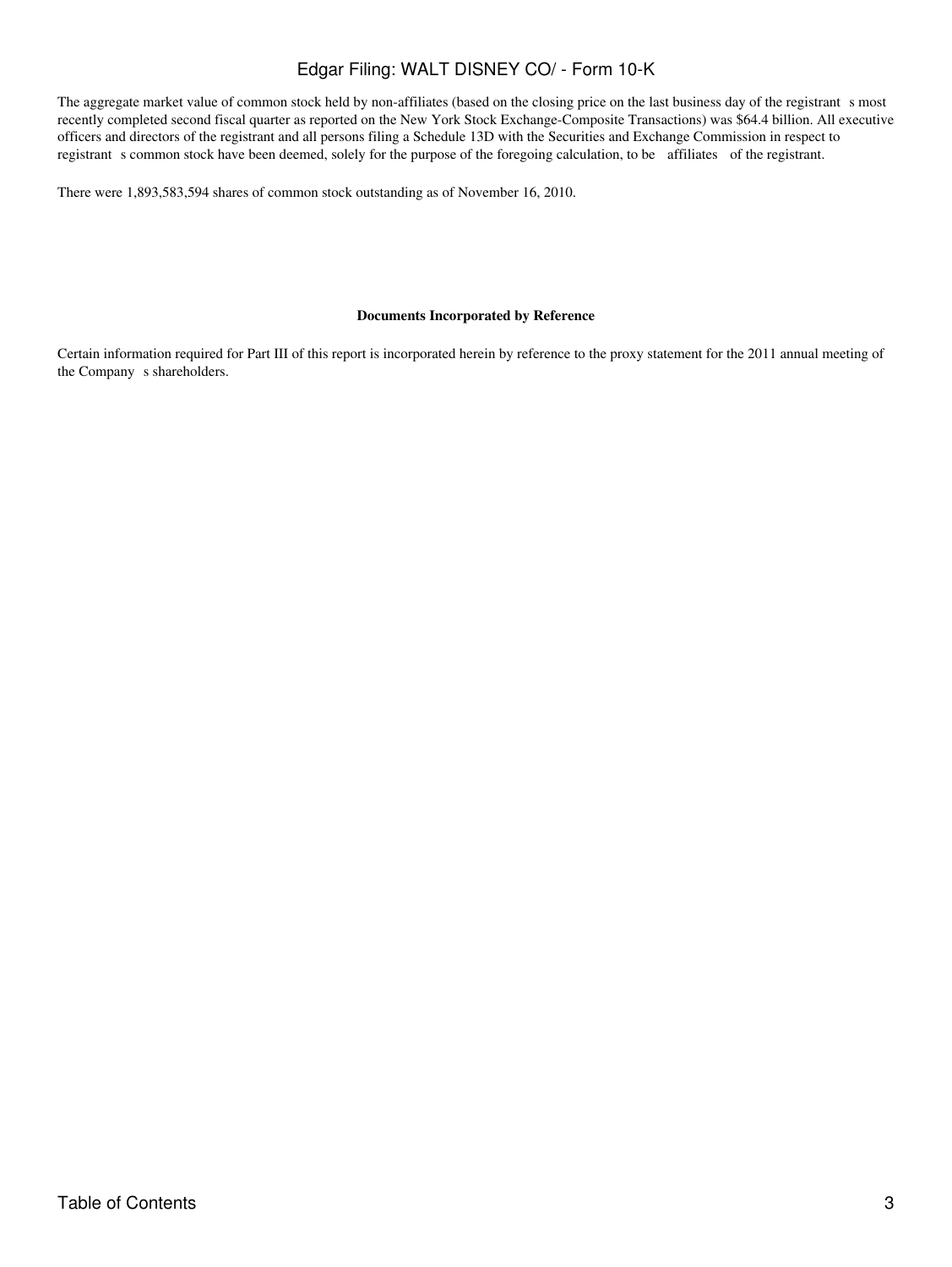# **THE WALT DISNEY COMPANY AND SUBSIDIARIES**

# **TABLE OF CONTENTS**

<span id="page-3-0"></span>

|                                                            |                                                                                                               | Page |
|------------------------------------------------------------|---------------------------------------------------------------------------------------------------------------|------|
|                                                            | <b>PART I</b>                                                                                                 |      |
| ITEM 1.                                                    | <b>Business</b>                                                                                               | 1    |
| ITEM 1A.                                                   | <b>Risk Factors</b>                                                                                           | 17   |
| ITEM 1B.                                                   | <b>Unresolved Staff Comments</b>                                                                              | 22   |
| ITEM 2.                                                    | Properties                                                                                                    | 22   |
| ITEM 3.                                                    | <b>Legal Proceedings</b>                                                                                      | 24   |
|                                                            | <b>Executive Officers of the Company</b>                                                                      | 24   |
|                                                            | <b>PART II</b>                                                                                                |      |
| ITEM 5.                                                    | Market for the Company s Common Equity, Related Stockholder Matters and Issuer Purchases of Equity Securities | 25   |
| ITEM 6.                                                    | Selected Financial Data                                                                                       | 26   |
| ITEM 7.                                                    | Management s Discussion and Analysis of Financial Condition and Results of Operations                         | 27   |
| ITEM 7A.                                                   | Quantitative and Qualitative Disclosures About Market Risk                                                    | 52   |
| ITEM 8.                                                    | <b>Financial Statements and Supplementary Data</b>                                                            | 53   |
| ITEM 9.                                                    | Changes in and Disagreements with Accountants on Accounting and Financial Disclosure                          | 53   |
| ITEM 9A.                                                   | <b>Controls and Procedures</b>                                                                                | 53   |
| ITEM 9B.                                                   | Other Information                                                                                             | 54   |
|                                                            | <b>PART III</b>                                                                                               |      |
| ITEM 10.                                                   | Directors, Executive Officers and Corporate Governance                                                        | 55   |
| ITEM 11.                                                   | <b>Executive Compensation</b>                                                                                 | 55   |
| ITEM 12.                                                   | Security Ownership of Certain Beneficial Owners and Management and Related Stockholder Matters                | 55   |
| ITEM 13.                                                   | Certain Relationships and Related Transactions, and Director Independence                                     | 55   |
| ITEM 14.                                                   | Principal Accountant Fees and Services                                                                        | 55   |
|                                                            | <b>PART IV</b>                                                                                                |      |
| <b>ITEM 15.</b>                                            | <b>Exhibits and Financial Statement Schedules</b>                                                             | 56   |
| <b>SIGNATURES</b>                                          |                                                                                                               | 59   |
| Consolidated Financial Information The Walt Disney Company |                                                                                                               | 61   |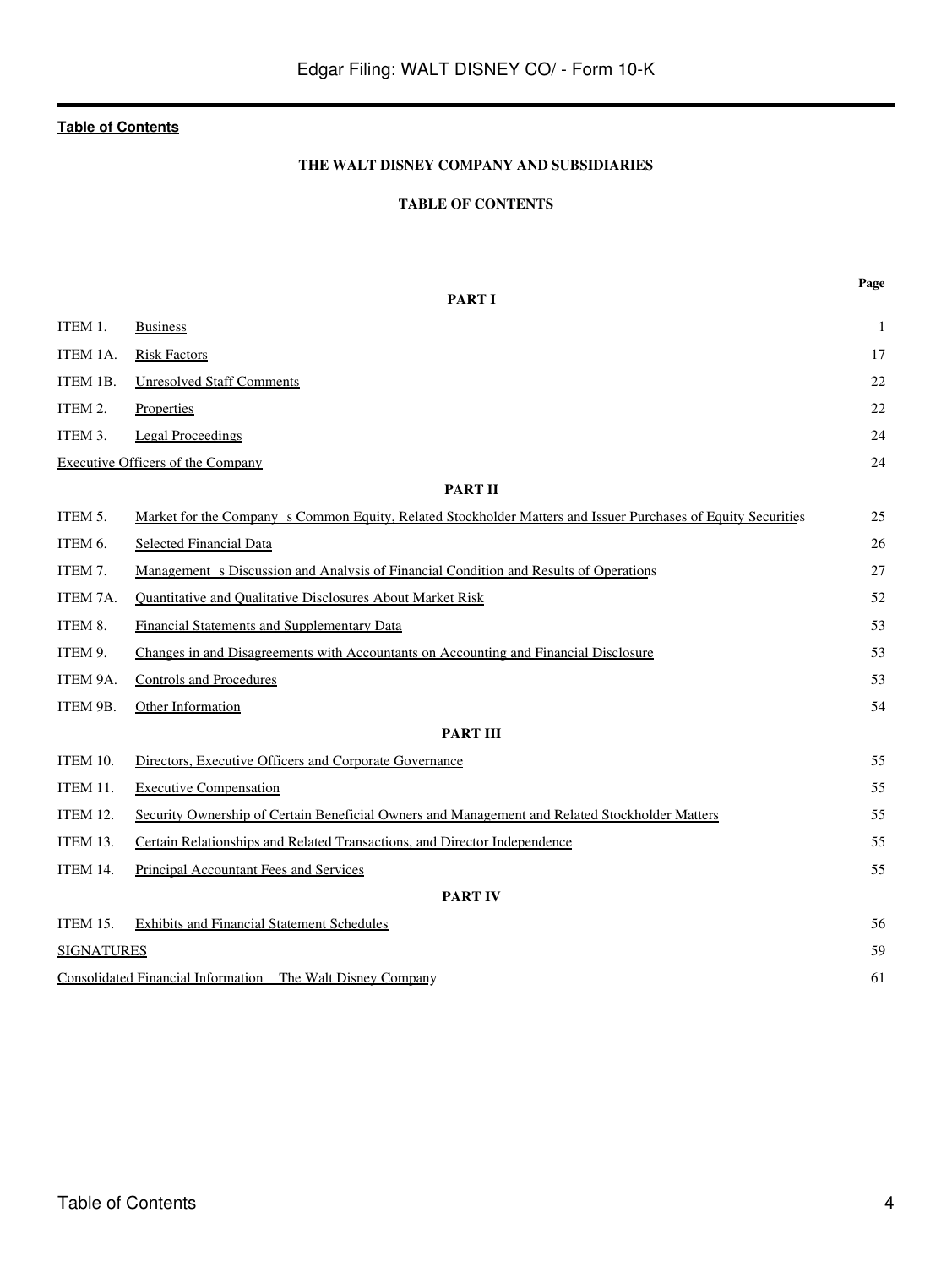(This page intentionally left blank)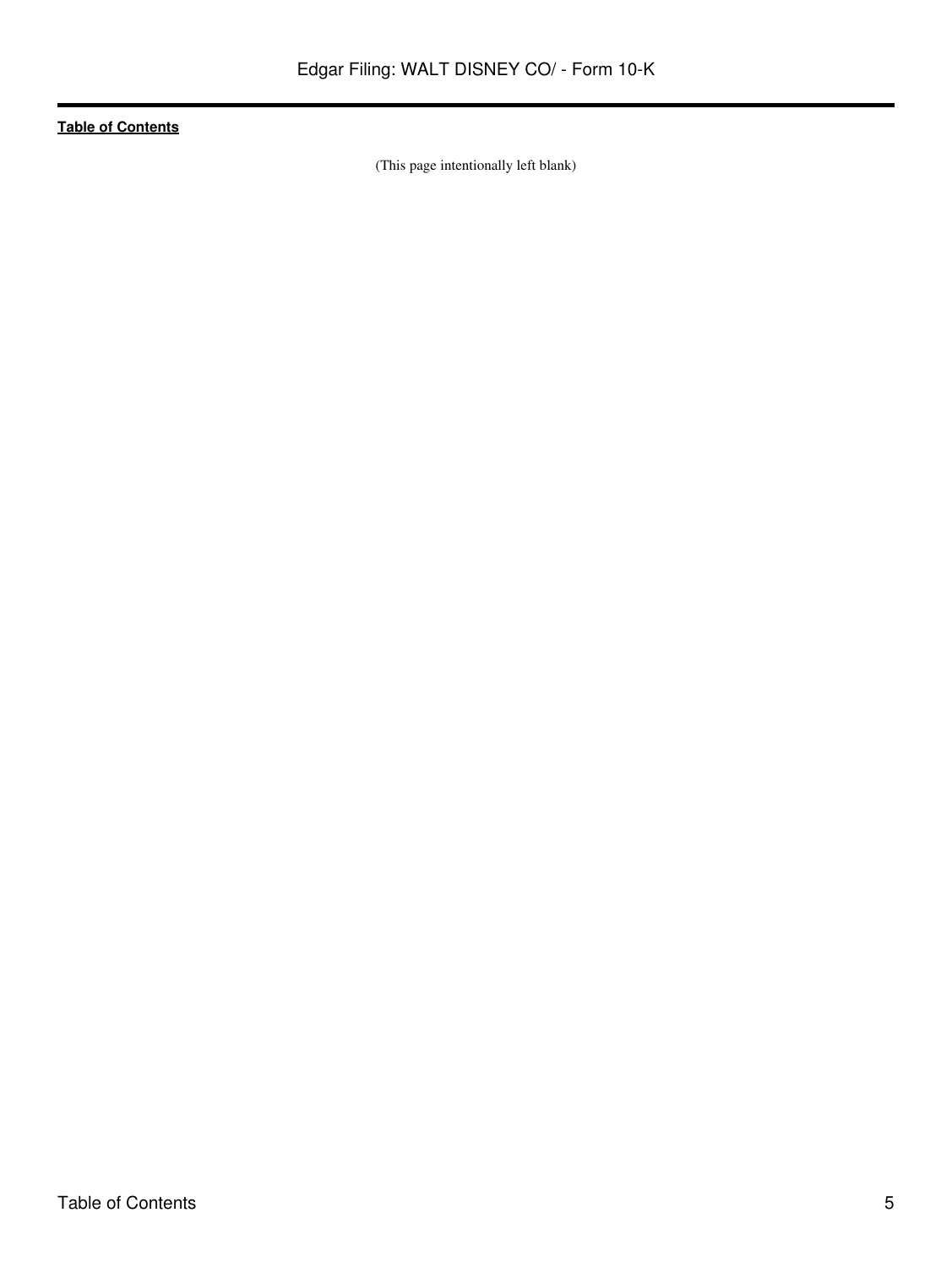### **PART I**

### <span id="page-5-0"></span>**ITEM 1. Business**

The Walt Disney Company, together with its subsidiaries, is a diversified worldwide entertainment company with operations in five business segments: Media Networks, Parks and Resorts, Studio Entertainment, Consumer Products and Interactive Media. For convenience, the terms Company and we are used to refer collectively to the parent company and the subsidiaries through which our various businesses are actually conducted. On December 31, 2009, the Company completed an acquisition of Marvel Entertainment, Inc. (Marvel). See Note 4 to the Consolidated Financial Statements. Marvel businesses are reported primarily in our Studio Entertainment and Consumer Products segments.

Information on the Companys revenues, operating income, and identifiable assets appears in Note 1 to the Consolidated Financial Statements included in Item 8 hereof. The Company employed approximately 149,000 people as of October 2, 2010.

### *MEDIA NETWORKS*

The Media Networks segment is comprised of a domestic broadcast television network, television production and distribution operations, domestic television stations, international and domestic cable networks, domestic broadcast radio networks and stations, and publishing and digital operations.

### *Domestic Broadcast Television Network*

The Company operates the ABC Television Network, which as of October 2, 2010, had affiliation agreements with 234 local stations reaching 99% of all U.S. television households. The ABC Television Network broadcasts programs in the following dayparts: daytime, primetime, late night, news, kids and sports.

The ABC Television Network produces its own programs or acquires broadcast rights from third parties, as well as entities that are owned by or affiliated with the Company and pays varying amounts of compensation to certain of the affiliated stations for broadcasting the programs and commercial announcements included therein. In certain cases the ABC Television Network receives fees for its broadcast feed. The ABC Television Network derives the majority of its revenues from the sale to advertisers of time in network programs for commercial announcements. The ability to sell time for commercial announcements and the rates received are primarily dependent on the size and nature of the audience that the network can deliver to the advertiser as well as overall advertiser demand for time on network broadcasts.

ABC.com is the official web site of the ABC Television Network and provides access to full-length episodes of ABC shows online. ABCNews.com provides in-depth worldwide news coverage online. ABCNews.com also offers broadband subscriptions to the 24-hour live internet news channel, *ABC News Now* and to video-on-demand news reports from all ABC News broadcasts.

### *Television Production and Distribution*

The Company produces and distributes live action and animated television programming under the ABC Studios, ABC Media Productions, and ABC Family Productions labels. Program development is carried out in collaboration with independent writers, producers, and creative teams, with a focus on half-hour comedies, one-hour dramas, and reality series primarily for primetime broadcasts. Primetime programming produced either for our networks or for third parties in the 2010/2011 television season include the returning one-hour dramas *Army Wives, Brothers & Sisters, Castle, Criminal Minds, Desperate Housewives, Greys Anatomy,* and *Private Practice;* the returning half-hour comedy *Cougar Town;* and new primetime series that premiered in the fall of 2010 which include the one-hour dramas *Body of Proof, Detroit 187,* and *No Ordinary Family. Ugly Betty* and *Brothers & Sisters* entered the domestic syndication market during 2010*.* We also produce *Jimmy Kimmel Live* for late night and a variety of primetime specials for network television and live-action syndicated programming. Syndicated programming includes *Live! with Regis and Kelly,* a daily talk show, and *Who Wants to Be a Millionaire,* a game show.

Disney-ABC Domestic Television and Disney Media Distribution distribute the Companys productions, including certain programming aired on our cable networks, domestically and internationally, respectively. The Companys productions are also distributed in DVD format by the Studio Entertainment segment and also online via Company internet sites such as ABC.com and on third party services such as iTunes.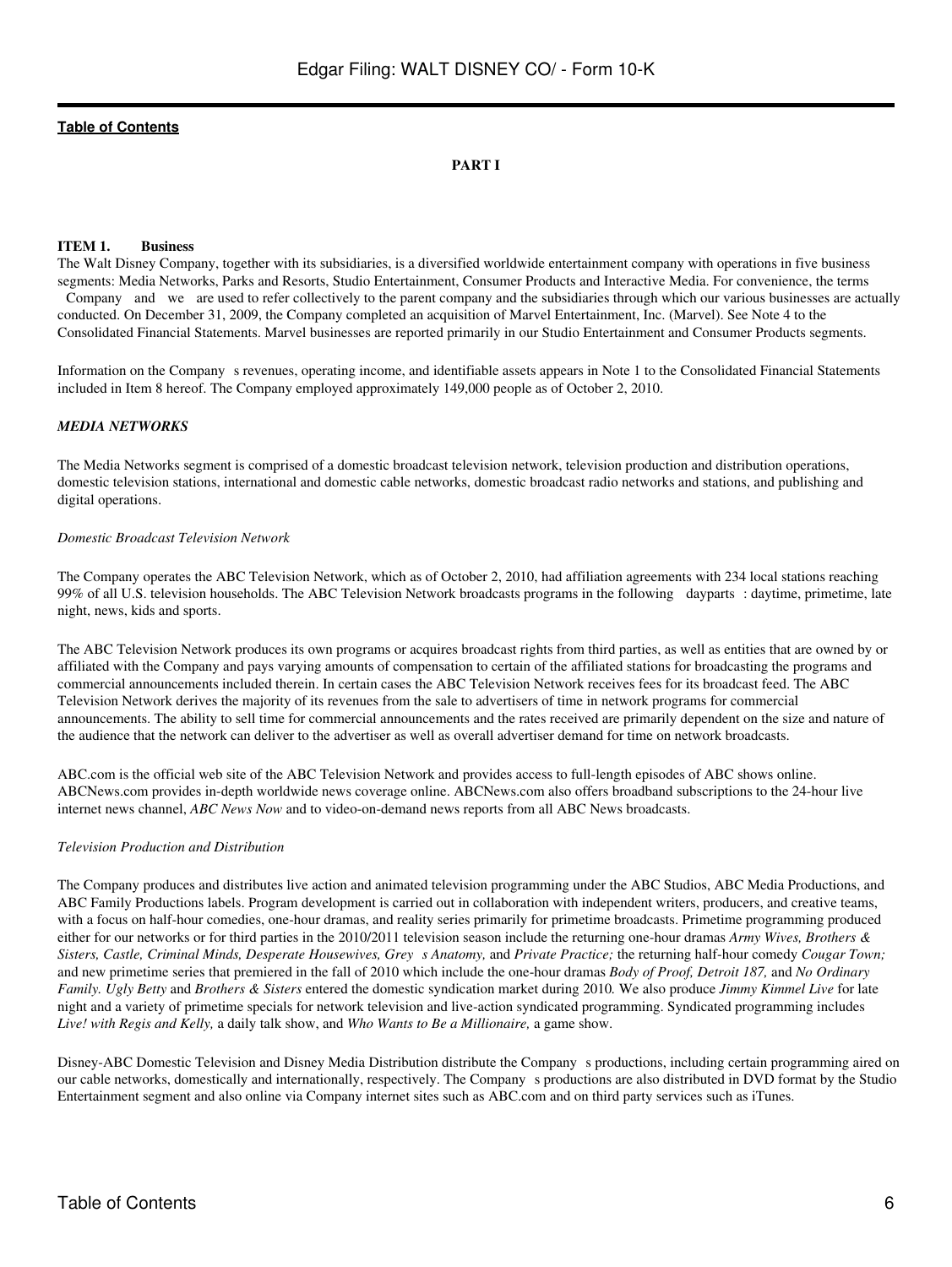1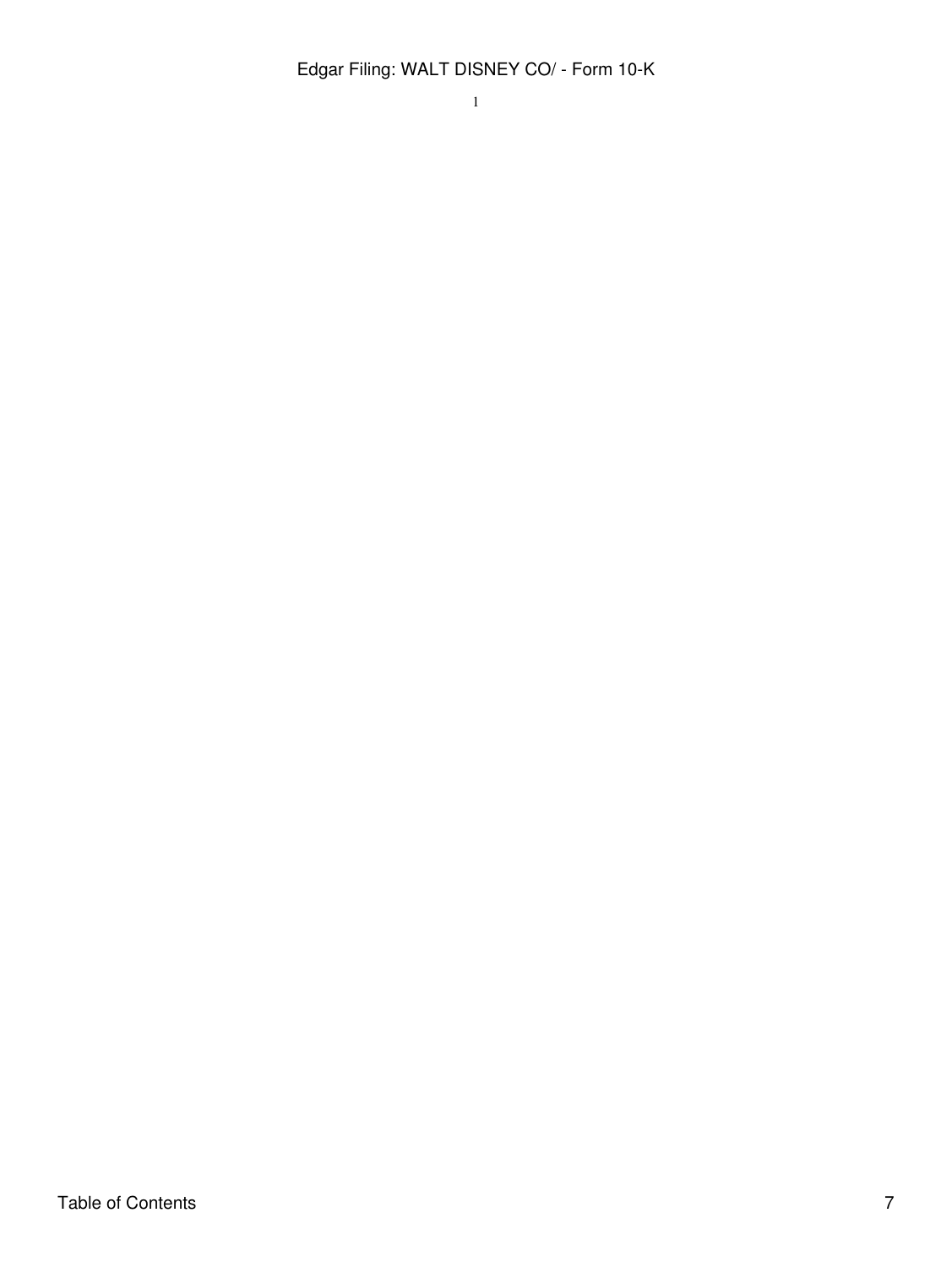#### *Domestic Television Stations*

The Company owns ten television stations, six of which are located in the top-ten markets in the United States. All of our television stations are affiliated with the ABC Television Network and collectively reach 23% of the nation s television households. Each owned station broadcasts three digital channels: the first consists of local, ABC Television Network, and syndicated programming; the second is the Live Well Network; and the third consists of weather reports powered by AccuWeather.

Live Well Network debuted in April 2009 and provides high-definition programming focusing on lifestyle topics such as interior design, healthy cooking, and outdoor activities.

Markets and details for the stations we own are as follows:

| <b>Television</b>                |
|----------------------------------|
| Market<br>Ranking <sup>(1)</sup> |
|                                  |
|                                  |
| 3                                |
| 4                                |
| 6                                |
| 10                               |
| 26                               |
| 55                               |
| 68                               |
| 73                               |
|                                  |

Based on Nielsen Media Research, U.S. Television Household Estimates, January 1, 2010 In November 2010, the Company entered into an agreement to sell two of its TV stations in the Flint, Michigan and Toledo, Ohio markets. The sale is expected to close in fiscal year 2011 subject to satisfaction of closing conditions.

### *Cable Networks*

Our cable networks group provides national programming networks, licenses television programming in domestic and international markets and invests in foreign television broadcasting, programming, production and distribution entities. Programming at our cable networks is both internally produced and acquired from third parties. The two primary brands for our cable networks are ESPN and Disney Channel. In addition to cable network operations, we have ESPN- and Disney- branded radio operations, which are managed together with the cable operations.

Cable networks derive a majority of their revenues from fees charged to cable, satellite and telecommunications service providers (Multi-channel Video Service Providers or MVSPs) and, for certain networks (primarily ESPN and ABC Family), the sale to advertisers of time in network programs for commercial announcements. Generally, the Company s cable networks operate under multi-year carriage agreements with MVSPs that include contractually determined fees. The amounts that we can charge to MVSPs for our cable network services are largely dependent on competition and the quality and quantity of programming that we can provide. The ability to sell time for commercial announcements and the rates received are primarily dependent on the size and nature of the audience that the network can deliver to the advertiser as well as overall advertiser demand. Certain programming developed by our cable networks is also distributed in DVD format by our home entertainment division in the Studio Entertainment segment and also online via Company internet sites such as ESPN.com and also on third party services such as iTunes.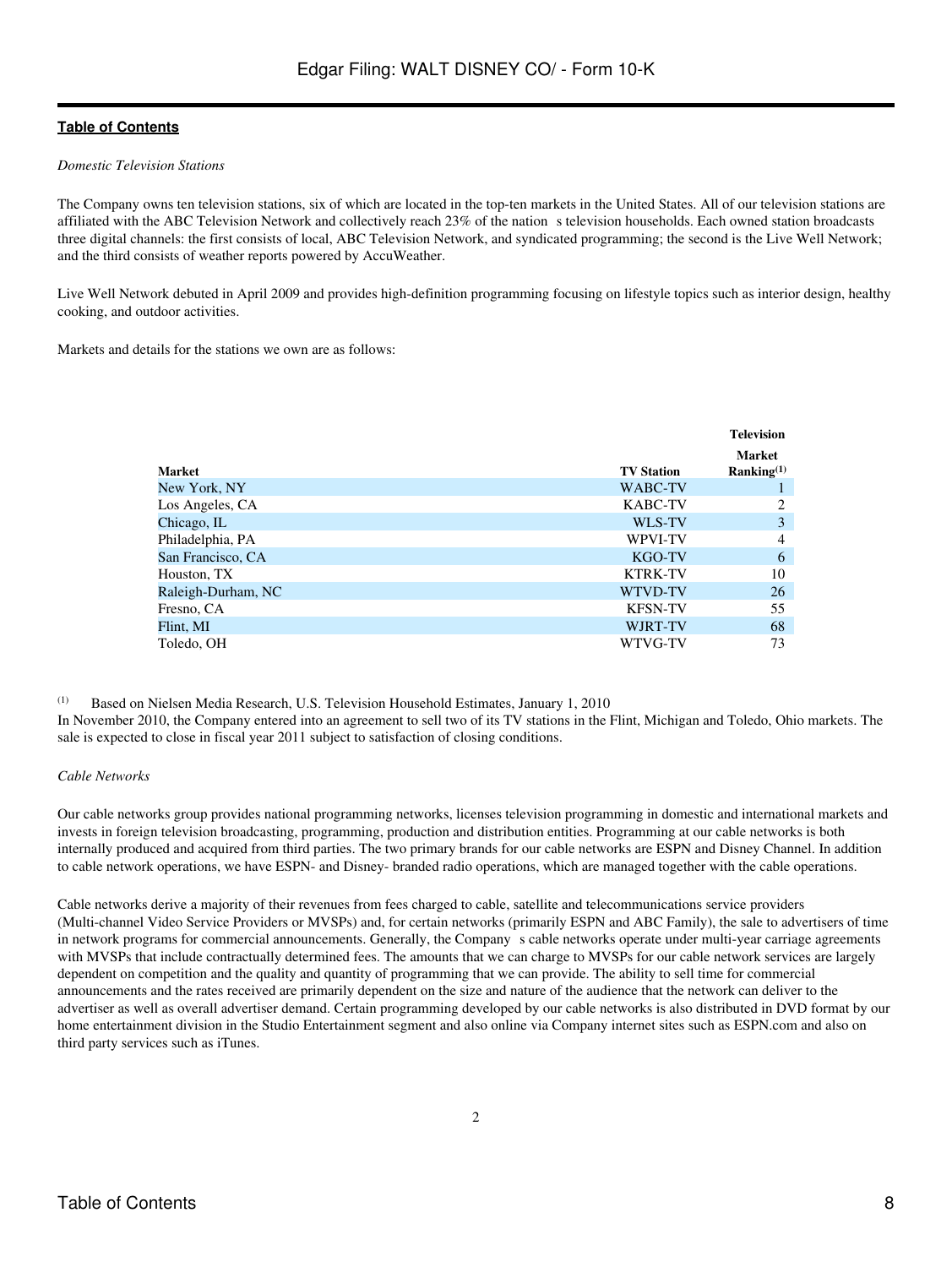The Company s significant cable networks and our ownership percentage and estimated subscribers as of October 2, 2010 are set forth in the following table:

|                                    | <b>Estimated</b><br><b>Domestic</b> | <b>Estimated</b><br><b>International</b> |             |
|------------------------------------|-------------------------------------|------------------------------------------|-------------|
|                                    | <b>Subscribers</b>                  | <b>Subscribers</b>                       |             |
|                                    | (in<br>millions) $(1)$              | (in<br>millions) $(2)$                   | Ownership % |
| <b>ESPN</b>                        |                                     |                                          |             |
| <b>ESPN</b>                        | 100                                 |                                          | 80.0        |
| ESPN <sub>2</sub>                  | 100                                 |                                          | 80.0        |
| <b>ESPNEWS</b>                     | 74                                  |                                          | 80.0        |
| <b>ESPN Classic</b>                | 41                                  |                                          | 80.0        |
| <b>ESPN</b> Deportes               | 5                                   |                                          | 80.0        |
| <b>ESPNU</b>                       | 74                                  |                                          | 80.0        |
| <b>Disney Channels Worldwide</b>   |                                     |                                          |             |
| Disney Channel                     | 100                                 | 109                                      | 100.0       |
| Playhouse Disney                   |                                     | 45                                       | 100.0       |
| Disney XD                          | 78                                  | 84                                       | 100.0       |
| Disney Cinemagic                   |                                     | 10                                       | 100.0       |
| Hungama                            |                                     | 7                                        | 100.0       |
| <b>ABC Family</b>                  | 99                                  |                                          | 100.0       |
| <b>SOAPnet</b>                     | 76                                  |                                          | 100.0       |
| A&E/Lifetime                       |                                     |                                          |             |
| A&E                                | 100                                 |                                          | 42.1        |
| Lifetime Television                | 100                                 |                                          | 42.1        |
| The History Channel                | 99                                  |                                          | 42.1        |
| Lifetime Movie Network             | 79                                  |                                          | 42.1        |
| The Biography Channel              | 62                                  |                                          | 42.1        |
| History International              | 61                                  |                                          | 42.1        |
| Lifetime Real Women <sup>(2)</sup> | 16                                  |                                          | 42.1        |

(1) Estimated U.S. subscriber counts according to Nielsen Media Research as of September 2010<br>(2) Subscriber counts are not rated by Nielsen and are based on internal management reports. ESB

Subscriber counts are not rated by Nielsen and are based on internal management reports. ESPN and A&E programming is distributed internationally through other networks discussed below.

*ESPN* ESPN is a multimedia, multinational sports entertainment company that operates six domestic television sports networks: ESPN, ESPN2, ESPNEWS, ESPN Classic, ESPN Deportes (a Spanish language network) and ESPNU (a network devoted to college sports). ESPN also operates four high-definition television simulcast services, ESPN HD, ESPN2 HD, ESPNEWS HD and ESPNU HD, and in June 2010 launched ESPN 3D featuring approximately 100 live events in its first year. ESPN programs the sports schedule on the ABC Television Network, which is branded ESPN on ABC. ESPN owns, has equity interests in or has distribution agreements with 46 international sports networks reaching households in more than 200 countries and territories in 16 languages including a live sports network in the UK. ESPN holds a 50% equity interest in ESPN Star Sports, which distributes sports programming throughout most of Asia, and a 30% equity interest in CTV Specialty Television, Inc., which owns The Sports Network, The Sports Network 2, Le Réseau des Sports, ESPN Classic Canada, the NHL Network and Discovery Canada.

ESPN also operates: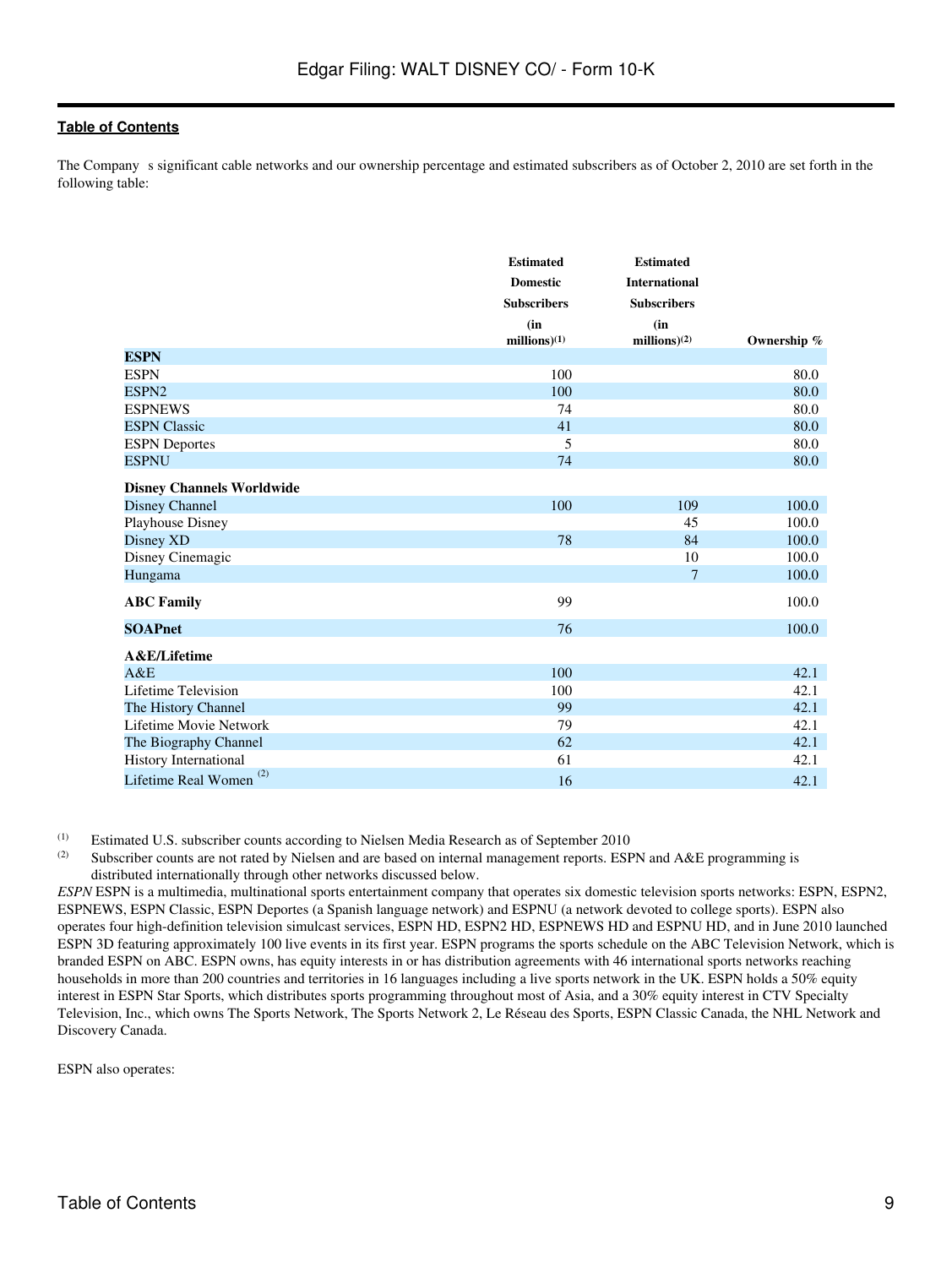ESPN.com - which delivers comprehensive sports news, information and video each month through its national hub and five local sites ESPNBoston.com, EPSNChicago.com, ESPNDallas.com, ESPNLosAngeles.com and ESPNNewYork.com

ESPN3.com - which is a broadband service available to 53 million subscribers that delivers more than 4,000 live events

ESPN Mobile Properties - which delivers content, including live game coverage, alerts and highlights, to mobile service providers

ESPN Regional Television - which is a syndicator of collegiate sports programming

The ESPN Radio Network and five owned ESPN Radio stations

ESPN The Magazine

ESPN Enterprises - which develops branded licensing opportunities

3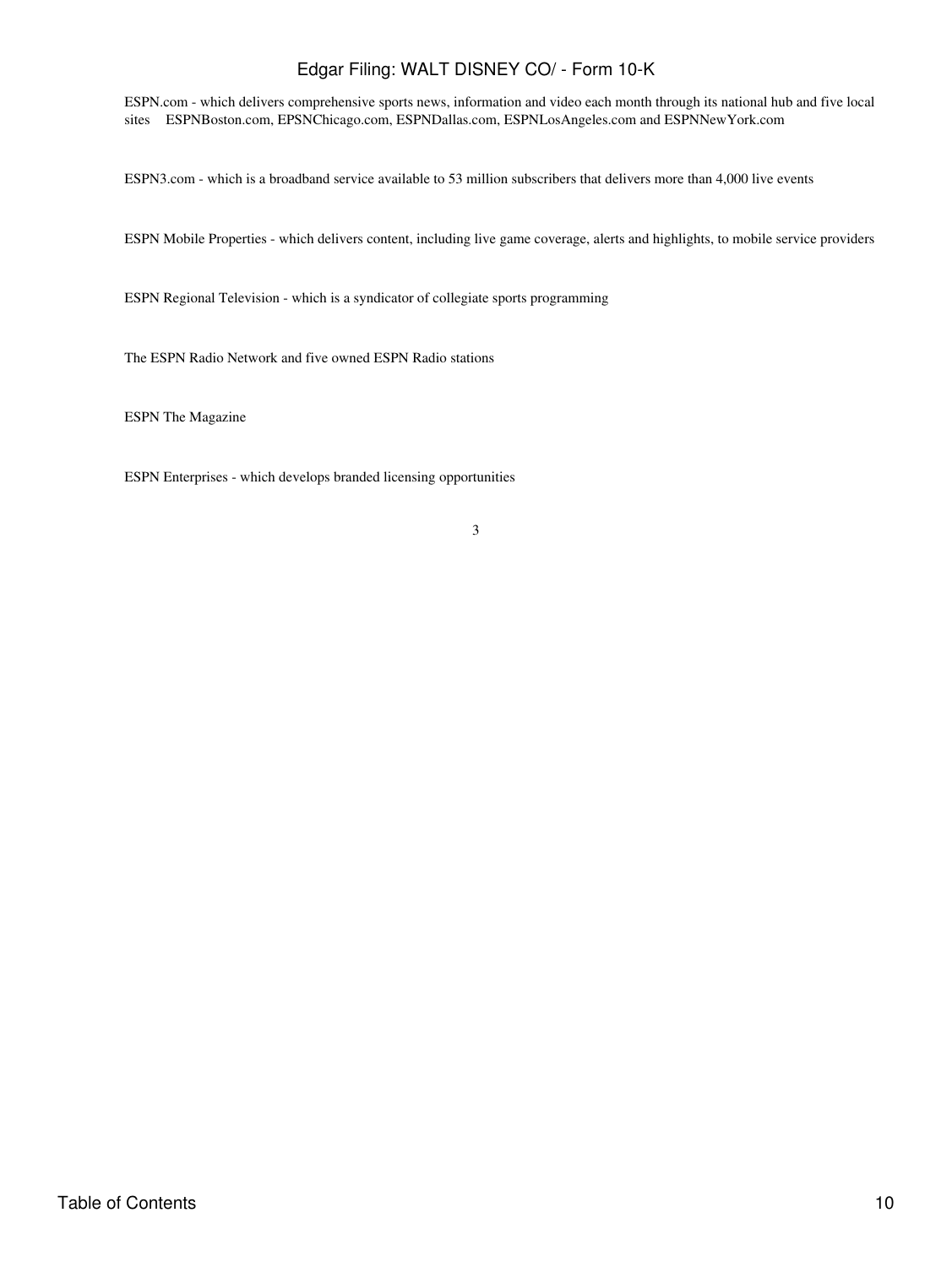ESPN Zone which provides a complete sports dining and entertainment experience. In June 2010, the Company closed five ESPN Zone restaurants. The Company continues to operate one ESPN Zone restaurant located in Anaheim, California and also licenses an ESPN Zone restaurant located in Los Angeles, California.

The Company holds an 18% equity interest in The Active Network, Inc., a domestic online community and marketing platform for individuals and event organizers to participate in and promote sports and recreational activities.

The ESPN Radio Network is carried on more than 750 stations, of which 355 are full-time, making it the largest sports radio network in the United States.

Markets and details for the stations we own are as follows:

|                       |                |                  | Radio         |
|-----------------------|----------------|------------------|---------------|
|                       | Radio          | <b>Broadcast</b> | <b>Market</b> |
| Market                | <b>Station</b> | Band             | Ranking $(1)$ |
| New York, NY          | <b>WEPN</b>    | AM               |               |
| Los Angeles, CA       | <b>KSPN</b>    | ΑM               | 2             |
| Chicago, IL           | <b>WMVP</b>    | AM               | 3             |
| Dallas-Fort Worth, TX | <b>KESN</b>    | <b>FM</b>        | 5             |
| Pittsburgh, PA        | <b>WEAE</b>    | AM               | 25            |

#### (1) Based on Fall 2010 Arbitron Radio Market Rankings *Disney Channels Worldwide*

*Disney Channel* Disney Channel is a 24-hour cable network with original series and movie programming targeted to children and families. Shows developed and produced internally for initial exhibition on Disney Channel include live-action comedy series, animated programming and educational preschool series, as well as projects for the Disney Channel Original Movie franchise. Live-action comedy series include *Good Luck Charlie, Hannah Montana, JONAS, Sonny With A Chance, The Suite Life on Deck* and *Wizards of Waverly Place***.** Disney Channel also airs the animated programs, *Phineas and Ferb* and *Fish Hooks*. Original series for preschoolers include the animated series *Disneys Mickey Mouse Clubhouse, Handy Manny, My Friends Tigger & Pooh* and *Special Agent Oso,* as well as the live-action series *Imagination Movers*. Programming is also acquired from third parties and includes content from Disney s theatrical film and television programming library.

*Playhouse Disney* Playhouse Disney provides learning-focused programming for preschoolers. In the U.S., the daily Playhouse Disney programming block is aired on the Disney Channel. Playhouse Disney is aired internationally with channels in Latin America, Europe, Asia, Australia and Africa. Beginning in 2011, the Playhouse Disney block will be rebranded as Disney Junior, followed in 2012 with the launch of Disney Junior as a dedicated 24-hour basic channel for preschool-age children, parents and caregivers, featuring animated and live action programming which blends Disney s unparalleled storytelling and beloved characters with learning, including early math and language skills and featuring healthy eating, lifestyle, and social skills.

*Disney XD* Disney XD has a mix of live-action and animated programming for kids ages 6-14, targeting boys and their quest for discovery, accomplishment, sports, adventure and humor. The programming includes original series such as the Emmy Award-winning animated hit, *Phineas and Ferb, Kick Buttowski,* and the new live-action series, *Pair of Kings*, as well as movies and short-form content including sports-themed content developed with ESPN.

In the U.S., Disney XD is seen on a 24-hour network. Disney XD channels have launched in Latin America, Europe and Asia, building its distribution base to 107 countries/territories.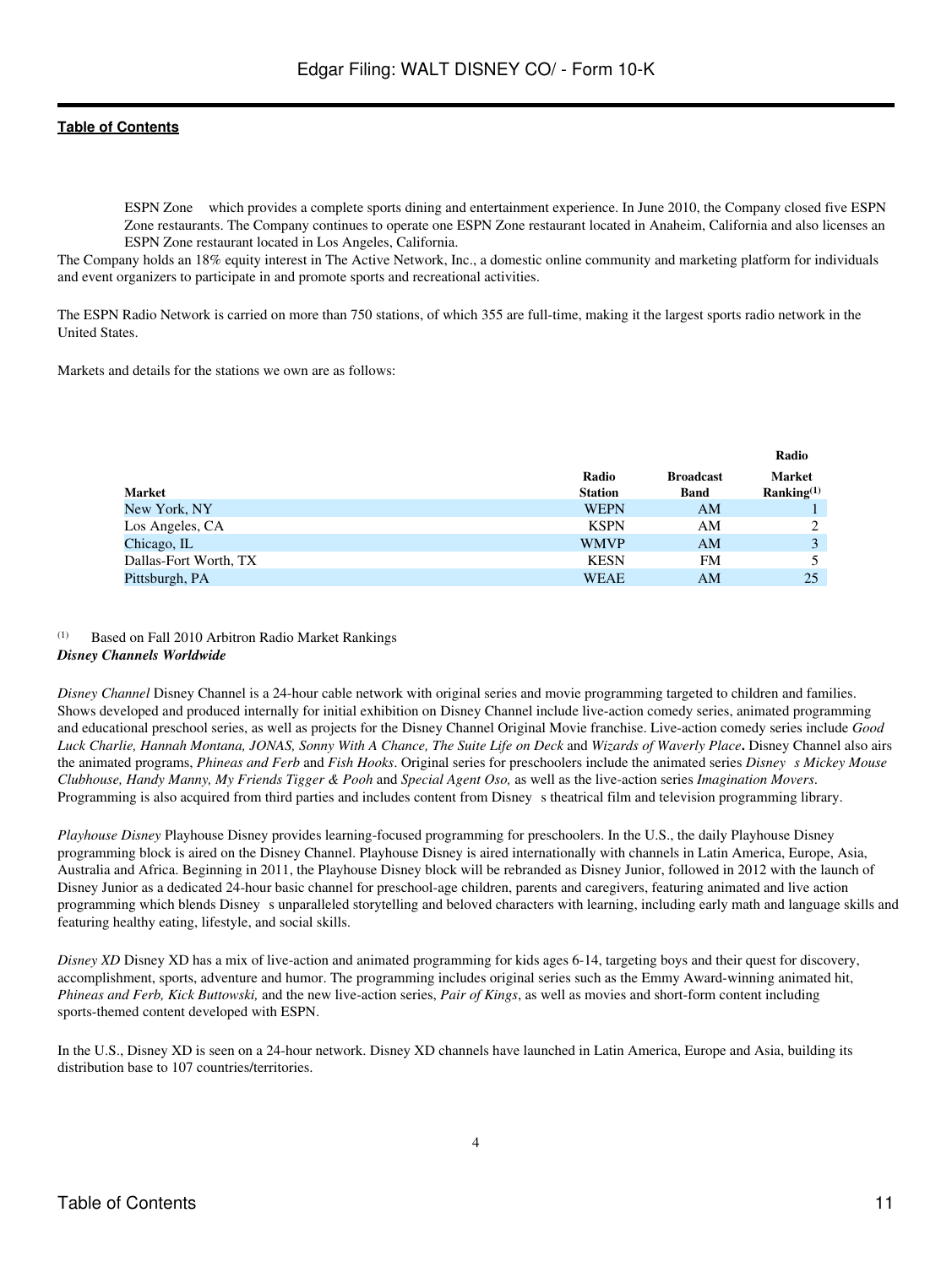*Disney Cinemagic* Disney Cinemagic is a premium subscription service in Europe. Disney Cinemagic shows Disney movies, classic and newer Disney cartoons and shorts as well as animated television series such as *Disneys House of Mouse, Lilo & Stitch: The Series*, and *Tarzan*.

*Hungama* Hungama is a kids general entertainment cable network in India which features a mix of anime, Hindi-language series and game shows.

*ABC Family* ABC Family is a U.S. television programming service that targets adults 18-34. ABC Family produces and acquires original programming including the returning series *The Secret Life of the American Teenager*, *Greek*, *Lincoln Heights* and new series *Make It or Break It, Pretty Little Liars* and *Huge*. Additionally, ABC Family airs content from our owned theatrical film library. ABC Family also features branded programming holiday events such as 13 Nights of Halloween and 25 Days of Christmas.

ABCFamily.com creates digital extensions to ABC Family programming that feature interactivity and social networking. The site also features user-generated content and online programming that can be downloaded and customized based on individual user preferences.

*SOAPnet* SOAPnet offers same-day episodes of daytime dramas at night and also original programming. Programming includes same-day episodes of daytime dramas such as *All My Children*, *Days of Our Lives*, *One Life to Live*, *General Hospital* and *The Young and the Restless*; primetime series *The O.C*., *One Tree Hill, Beverly Hills 90210*, and *The Gilmore Girls*; and original programs like *Being Erica.* Beginning in 2012, SOAPnet will transition to Disney Junior, which will be a 24-hour channel carrying children s programming.

Content related to SOAPnet s programming is available on SOAPnet.com, including video extras, games, blogs, community forums, photos and downloadable content. Additionally, SOAPNETIC is a broadband fee-based service that provides behind-the-scenes coverage of the world of daytime dramas.

*AETN/Lifetime* The A&E Television Networks (AETN) include A&E, The History Channel, The Biography Channel and History International. A&E offers entertainment ranging from reality series to original movies, dramatic series, and justice shows. The History Channel offers original non-fiction series and event-driven specials. The Biography Channel offers original series about prominent people and their lives, including the Biography series. History International focuses on the culture and history of various countries throughout the world from the perspective of locals. Internationally, A&E programming is available in 125 countries through joint ventures and distribution agreements with affiliates.

Lifetime Entertainment Services (Lifetime) includes Lifetime Television, Lifetime Movie Network and Lifetime Real Women. Lifetime Television is devoted to women s lifestyle programming. Lifetime Movie Network is a 24-hour movie channel. Lifetime Real Women is a 24-hour cable network with programming from a woman s point of view.

The Company s share of the financial results of AETN/Lifetime is reported as Equity in the income of investees in the Company s Consolidated Statements of Income.

*Radio Disney* Radio Disney is a 24/7 radio network for kids, tweens and families. Radio Disney is available on 37 terrestrial radio stations, 31 of which we own and on RadioDisney.com, Sirius and XM satellite radio, iTunes Radio Tuner, XM/DIRECTV and mobile phones. Radio Disney programming can be downloaded via the iTunes Music Store. Radio Disney is also available throughout most of South America via a separate Spanish language terrestrial broadcast.

5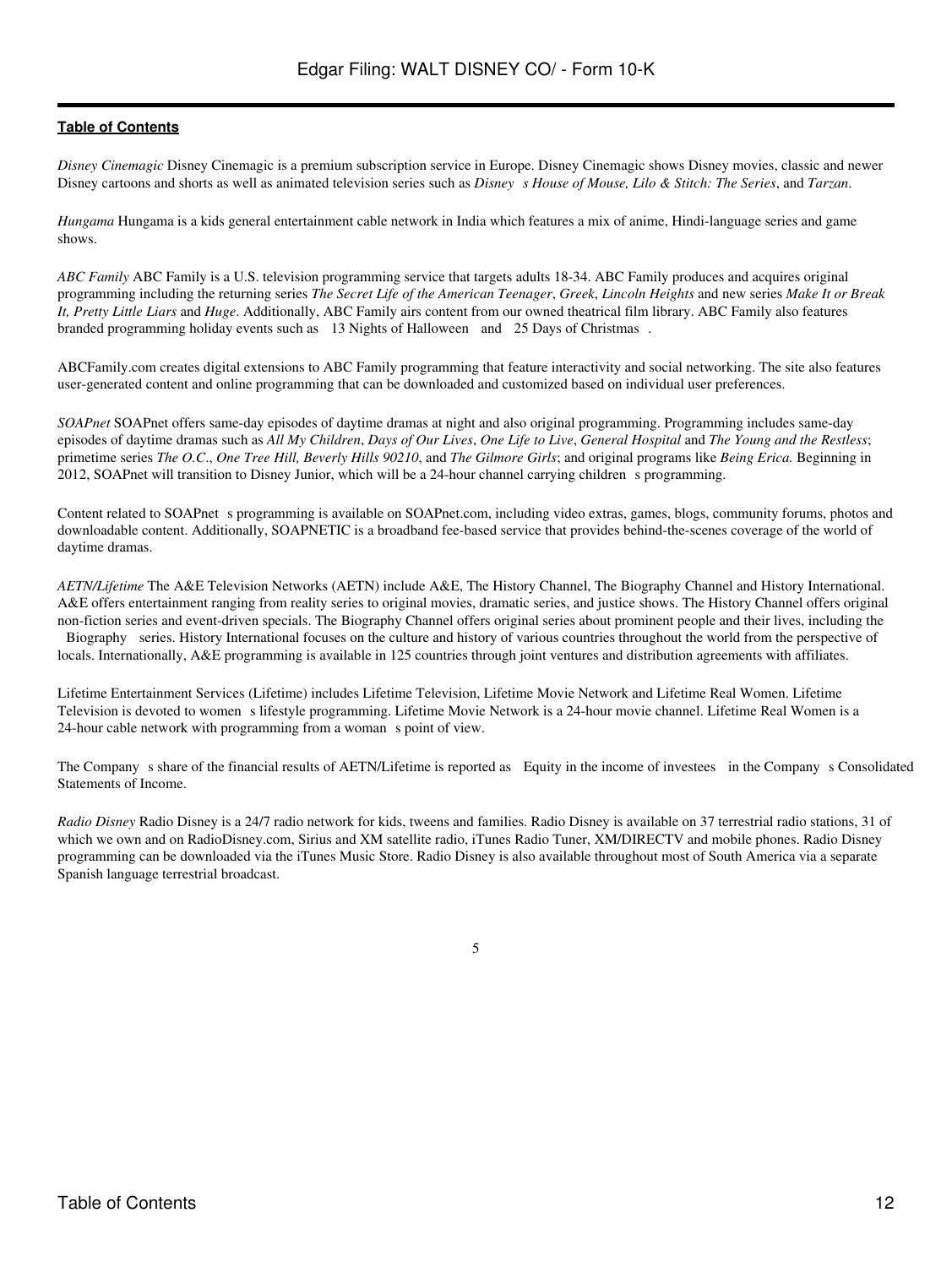Radio Disney stations we own are as follows:

|                           |                            |                                 | <b>Market</b>  |
|---------------------------|----------------------------|---------------------------------|----------------|
| <b>Market</b>             | <b>Station</b>             | <b>Broadcast</b><br><b>Band</b> | Ranking<br>(1) |
| New York, NY              | <b>WQEW</b>                | AM                              | $\mathbf{1}$   |
| Los Angeles, CA           | <b>KDIS</b>                | AM                              | $\sqrt{2}$     |
| Chicago, IL               | <b>WRDZ</b>                | AM                              | $\overline{3}$ |
| San Francisco, CA         | <b>KMKY</b>                | AM                              | $\overline{4}$ |
| Dallas-Fort Worth, TX     | <b>KMKI</b>                | AM                              | 5              |
| Houston, TX               | <b>KMIC</b>                | AM                              | 6              |
| Atlanta, GA               | <b>WDWD</b>                | AM                              | $\overline{7}$ |
|                           | <b>WWJZ</b>                | AM                              | 8              |
| Philadelphia, PA          | <b>WMKI</b>                | AM                              | 10             |
| Boston, MA<br>Detroit, MI | <b>WFDF</b>                | AM                              | 11             |
|                           | <b>WMYM</b>                | AM                              | 12             |
| Miami, FL<br>Seattle, WA  | <b>KKDZ</b>                | AM                              | 13             |
|                           | <b>KMIK</b>                | AM                              |                |
| Phoenix, AZ               | <b>KDIZ</b>                | AM                              | 15<br>16       |
| Minneapolis, MN           | <b>KDDZ</b>                | AM                              | 19             |
| Denver, CO                | <b>WWMI</b>                | AM                              | 20             |
| Tampa, FL                 |                            |                                 | 21             |
| St. Louis, MO             | <b>WSDZ</b><br><b>KDZR</b> | AM                              |                |
| Portland, OR              |                            | AM                              | 23             |
| Charlotte, NC             | <b>WGFY</b><br><b>KIID</b> | AM<br>AM                        | 24<br>27       |
| Sacramento, CA            | <b>WWMK</b>                | AM                              |                |
| Cleveland, OH             |                            |                                 | 29<br>30       |
| Salt Lake City, UT        | <b>KWDZ</b>                | AM                              |                |
| San Antonio, TX           | <b>KRDY</b>                | AM                              | 31             |
| Kansas City, MO           | <b>KPHN</b>                | AM<br>AM                        | 32<br>35       |
| Orlando, FL               | <b>WDYZ</b>                |                                 |                |
| Milwaukee, WI             | WKSH                       | AM<br><b>FM</b>                 | 38<br>39       |
| Indianapolis, IN          | <b>WRDZ</b>                |                                 |                |
| Providence, RI            | <b>WDDZ</b>                | AM                              | 41             |
| Hartford, CT              | <b>WDZK</b>                | AM                              | 50             |
| New Orleans, LA           | WBYU                       | AM<br>AM                        | 52<br>54       |
| Louisville, KY            | <b>WDRD</b>                |                                 |                |
| Richmond, VA              | <b>WDZY</b>                | AM                              | 55             |
| Albany, NY                | <b>WDDY</b>                | AM                              | 63             |
| Tulsa, OK                 | <b>KMUS</b>                | AM                              | 65             |
| Albuquerque, NM           | <b>KALY</b>                | AM                              | 68             |
| Little Rock, AR           | <b>KDIS</b>                | <b>FM</b>                       | 84             |
| Jacksonville, FL          | <b>WBWL</b>                | AM                              | 86             |

(1) Based on Fall 2010 Arbitron Radio Market Rankings *Competition and Seasonality*

The Company s Media Networks businesses compete for viewers primarily with other television and cable networks, independent television stations and other media, such as DVDs, video games and the internet. With respect to the sale of advertising time, our broadcasting operations, certain of our cable networks and our television and radio stations compete with other television networks and radio stations, independent television stations, MVSPs and other advertising media such as newspapers, magazines, billboards, and the internet. Our television and radio stations primarily compete for viewers in individual market areas. A television or radio station in one market generally does not compete directly with stations in other markets.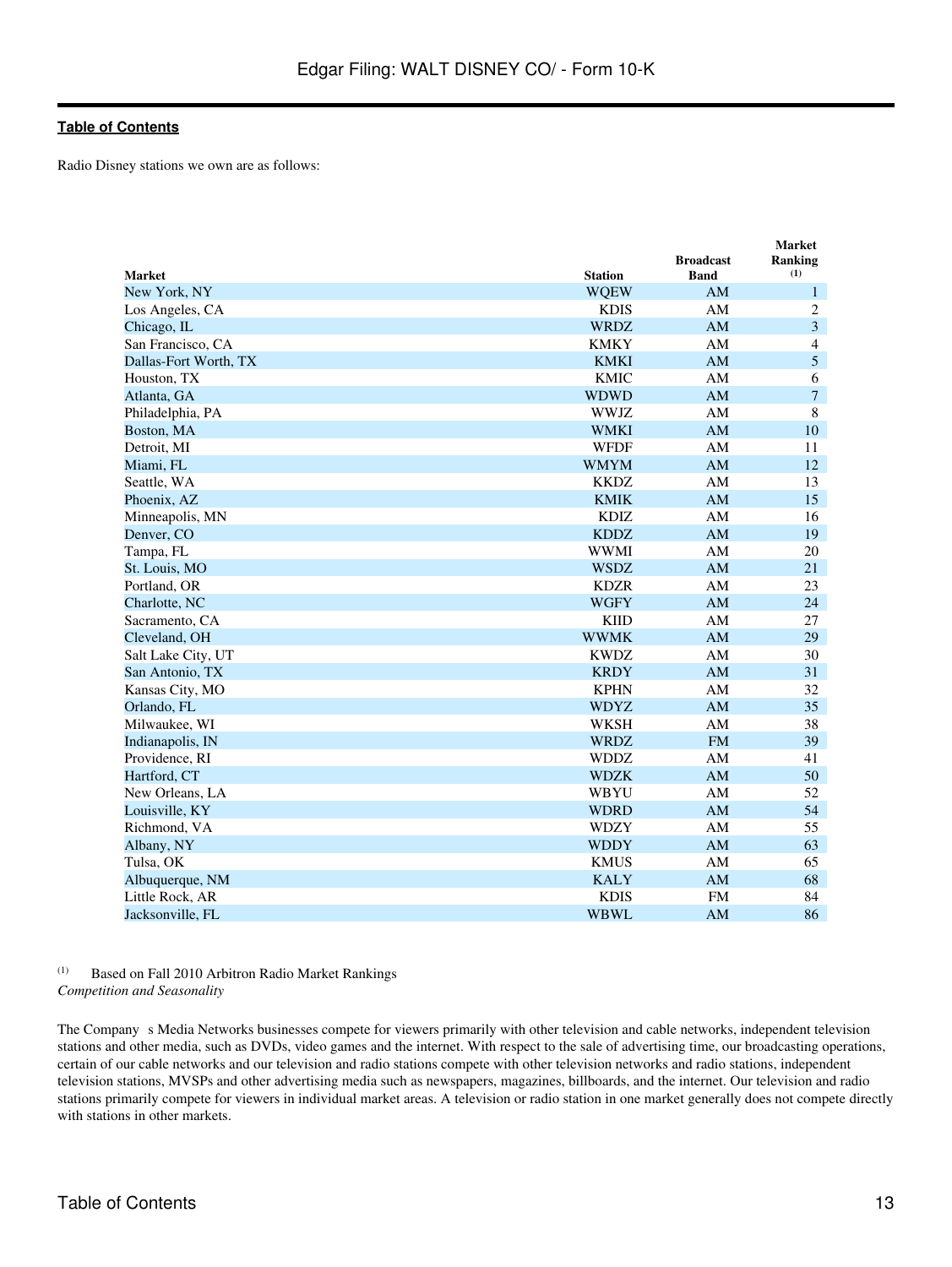The growth in the number of networks distributed by MVSPs has resulted in increased competitive pressures for advertising revenues for both our broadcasting and cable networks. The Company s cable networks also face competition from other cable networks for carriage by MVSPs. The Company s contractual agreements with MVSPs are renewed or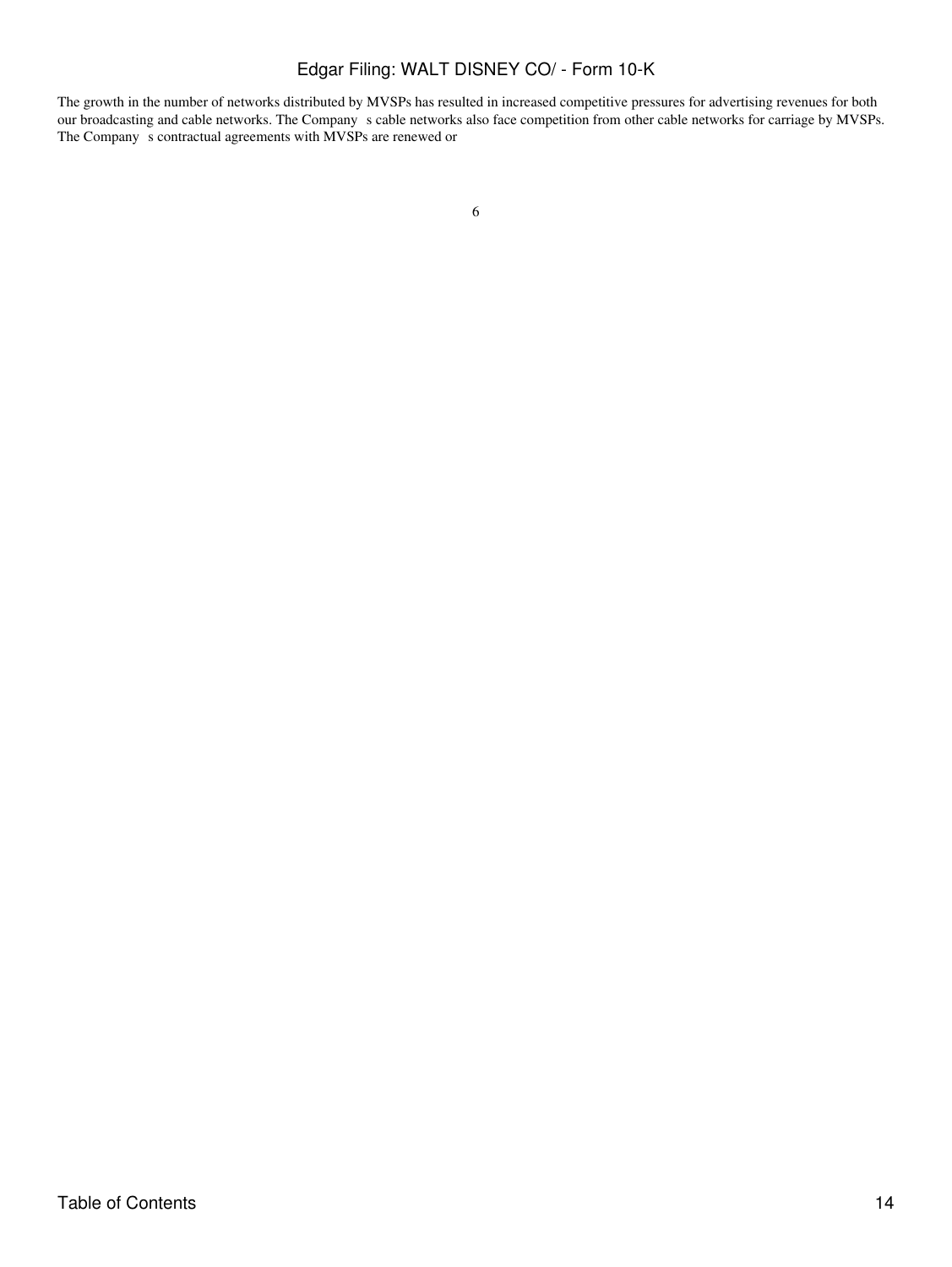renegotiated from time to time in the ordinary course of business. Consolidation and other market conditions in the cable and satellite distribution industry and other factors may adversely affect the Company s ability to obtain and maintain contractual terms for the distribution of its various cable programming services that are as favorable as those currently in place.

The Company s Media Networks businesses also compete for the acquisition of sports and other programming. The market for programming is very competitive, particularly for sports programming. The Company currently has sports rights agreements with the National Football League (NFL), college football (including college bowl games) and basketball conferences, National Basketball Association (NBA), National Association of Stock Car Auto Racing (NASCAR), Major League Baseball (MLB), World Cup and various soccer leagues, and Golf and Tennis Associations.

The Company s internet web sites and digital products compete with other web sites and entertainment products in their respective categories.

Advertising revenues at the Media Networks are subject to seasonal advertising patterns and changes in viewership levels. Revenues are typically somewhat higher during the fall and somewhat lower during the summer months. Affiliate revenues are typically collected ratably throughout the year. Certain affiliate revenues at ESPN are deferred until annual programming commitments are met, and these commitments are typically satisfied during the second half of the Company s fiscal year, which generally results in higher revenue recognition during this period.

### *Federal Regulation*

Television and radio broadcasting are subject to extensive regulation by the Federal Communications Commission (FCC) under federal laws and regulations, including the Communications Act of 1934, as amended. Violation of FCC regulations can result in substantial monetary forfeitures, limited renewals of licenses and, in egregious cases, denial of license renewal or revocation of a license. FCC regulations that affect our Media Networks segment include the following:

*Licensing of television and radio stations.* Each of the television and radio stations we own must be licensed by the FCC. These licenses are granted for periods of up to eight years, and we must obtain renewal of licenses as they expire in order to continue operating the stations. We (or the acquiring entity in the case of a divestiture) must also obtain FCC approval whenever we seek to have a license transferred in connection with the acquisition or divestiture of a station. The FCC may decline to renew or approve the transfer of a license in certain circumstances. Although we have generally received such renewals and approvals in the past, there can be no assurance that we will always obtain necessary renewals and approvals in the future.

*Television and radio station ownership limits.* The FCC imposes limitations on the number of television stations and radio stations we can own in a specific market, on the combined number of television and radio stations we can own in a single market and on the aggregate percentage of the national audience that can be reached by television stations we own. Currently:

FCC regulations may restrict our ability to own more than one television station in a market, depending on the size and nature of the market. We do not own more than one television station in any of the ten markets in which we own a television station.

Federal statutes permit our television stations in the aggregate to reach a maximum of 39% of the national audience (for this purpose, FCC regulations attribute to UHF television stations only 50% of the television households in their market). For purposes of the FCC s rules, our 10 stations reach approximately 23% of the national audience.

FCC regulations in some cases impose restrictions on our ability to acquire additional radio or television stations in the markets in which we own radio stations, but we do not believe any such limitations are material to our current operating plans.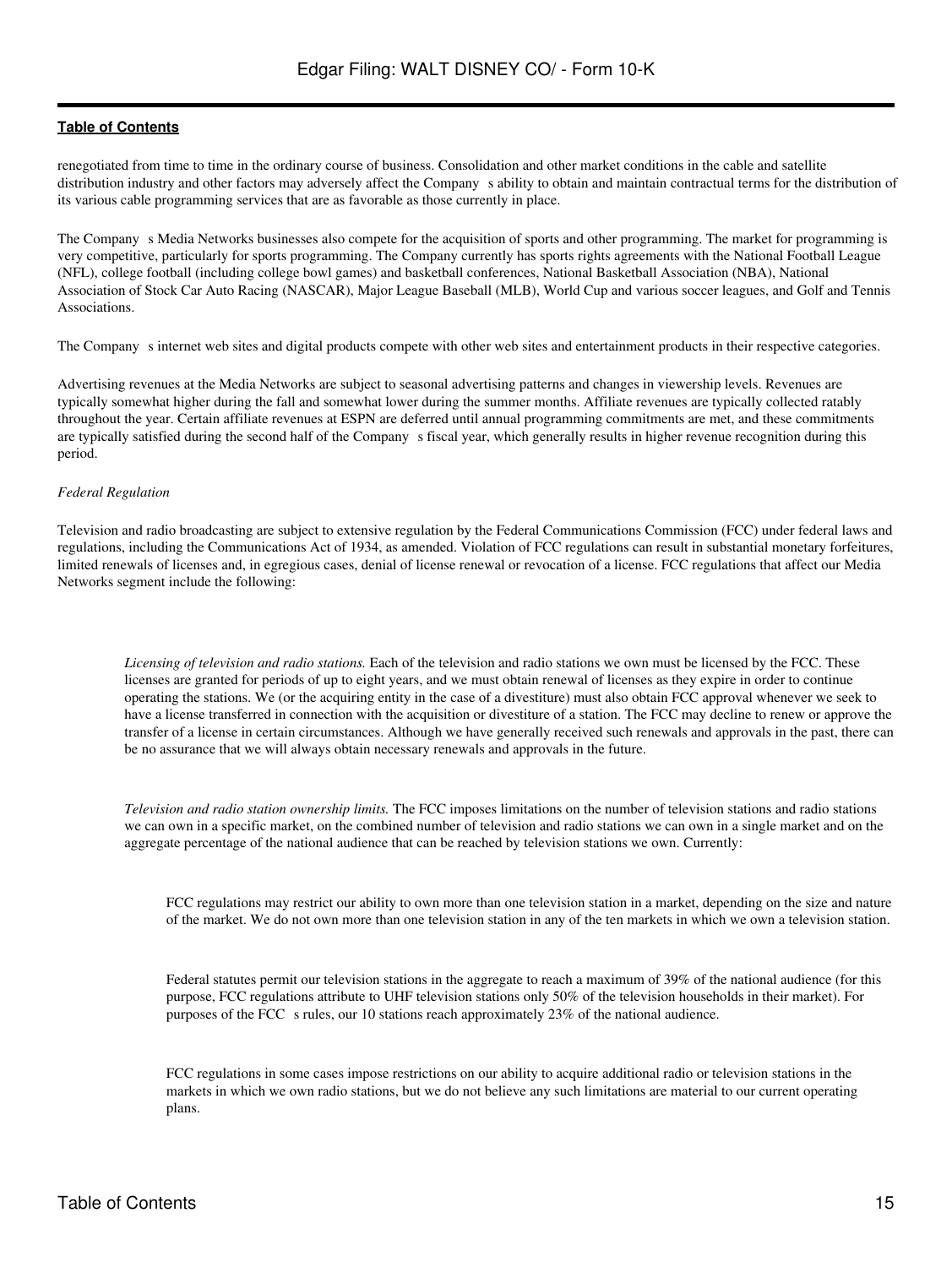*Dual networks.* FCC rules currently prohibit any of the four major television networks ABC, CBS, Fox and NBC from being under common ownership or control.

*Regulation of programming.* The FCC regulates broadcast programming by, among other things, banning indecent programming, regulating political advertising and imposing commercial time limits during children s programming. Broadcasters face a heightened risk of being found in violation of the indecency prohibition by the FCC because of recent FCC decisions, coupled with the spontaneity of live programming. In the past several years, the FCC increased enforcement activities with respect to indecency, and a number of significant indecency cases against various

7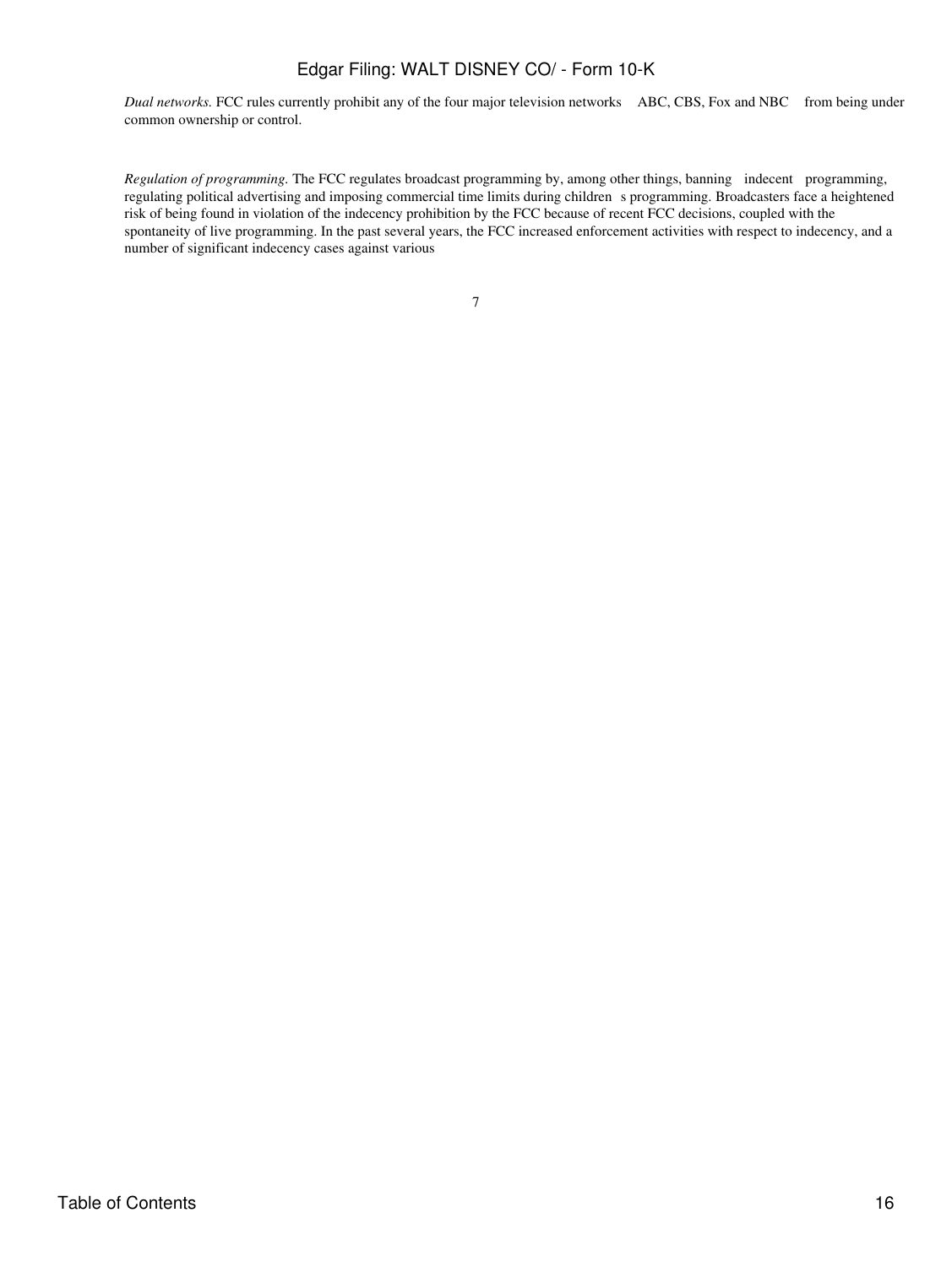broadcasters remain pending in the courts. Moreover, the penalties for broadcasting indecent programming are a maximum of \$325,000 per violation.

Federal legislation and FCC rules also limit the amount of commercial matter that may be shown on broadcast or cable channels during programming designed for children 12 years of age and younger. In addition, broadcast channels are generally required to provide a minimum of three hours per week of programming that has as a significant purpose meeting the educational and informational needs of children 16 years of age and younger. FCC rules also give television station owners the right to reject or refuse network programming in certain circumstances or to substitute programming that the licensee reasonably believes to be of greater local or national importance.

*Cable and satellite carriage of broadcast television stations.* With respect to cable systems operating within a television station s Designated Market Area, FCC rules require that every three years each television station elect either must carry status, pursuant to which cable operators generally must carry a local television station in the station s market, or retransmission consent status, pursuant to which the cable operator must negotiate with the television station to obtain the consent of the television station prior to carrying its signal. Under the Satellite Home Viewer Improvement Act and its successors, including most recently the Satellite Television Extension and Localism Act (STELA), which also requires the must carry or retransmission consent election, satellite carriers are permitted to retransmit a local television station s signal into its local market with the consent of the local television station. Under must carry, if a satellite carrier elects to carry one local station in a market, the satellite carrier must carry the signals of all local television stations that also request carriage.

*Digital television*. Pursuant to FCC regulations, all of the Company s stations now operate exclusively on digital channels. Each station broadcasts three digital channels: the main channel, affiliated with the ABC Television Network; the Live Well Network; and weather reports powered by AccuWeather, along with news and sports headlines.

*Cable and satellite carriage of programming.* The Communications Act and FCC rules regulate some aspects of negotiations regarding cable and satellite retransmission consent, and some cable and satellite companies have sought regulation of additional aspects of the carriage of programming on cable and satellite systems. Litigation has been instituted against the Company, other program providers and distributors seeking among other things to achieve similar ends. New legislation, court action or regulation in this area could, depending on its specific nature, have an impact on the Company s operations.

The foregoing is a brief summary of certain provisions of the Communications Act and other legislation and of specific FCC rules and policies. Reference should be made to the Communications Act, other legislation, FCC rules and public notices and rulings of the FCC for further information concerning the nature and extent of the FCC s regulatory authority.

FCC laws and regulations are subject to change, and the Company generally cannot predict whether new legislation, court action or regulations, or a change in the extent of application or enforcement of current laws and regulations, would have an adverse impact on our operations.

### *PARKS AND RESORTS*

The Company owns and operates the Walt Disney World Resort in Florida, the Disneyland Resort in California, the Disney Vacation Club, the Disney Cruise Line, and Adventures by Disney. The Company manages and has effective ownership interests of 51% and 47%, respectively, in Disneyland Paris and Hong Kong Disneyland Resort. The Company also licenses the operations of the Tokyo Disney Resort in Japan. The Companys Walt Disney Imagineering unit designs and develops new theme park concepts and attractions as well as resort properties. On November 5, 2010, the Shanghai government and the Company announced a detailed agreement to build and operate a Disney theme park in the Pudong district of Shanghai. We are awaiting final approval from the central government on the incorporation of the related joint venture companies and the completion of the necessary regulatory processes.

The businesses in the Parks and Resorts segment generate revenues predominately from the sale of admissions to the theme parks; charges for room nights at the hotels; merchandise, food and beverage sales; sales and rentals of vacation club properties; and sales of cruise vacations. Costs consist principally of labor; depreciation; costs of merchandise, food and beverage sold; marketing and sales expense; repairs and maintenance; and entertainment.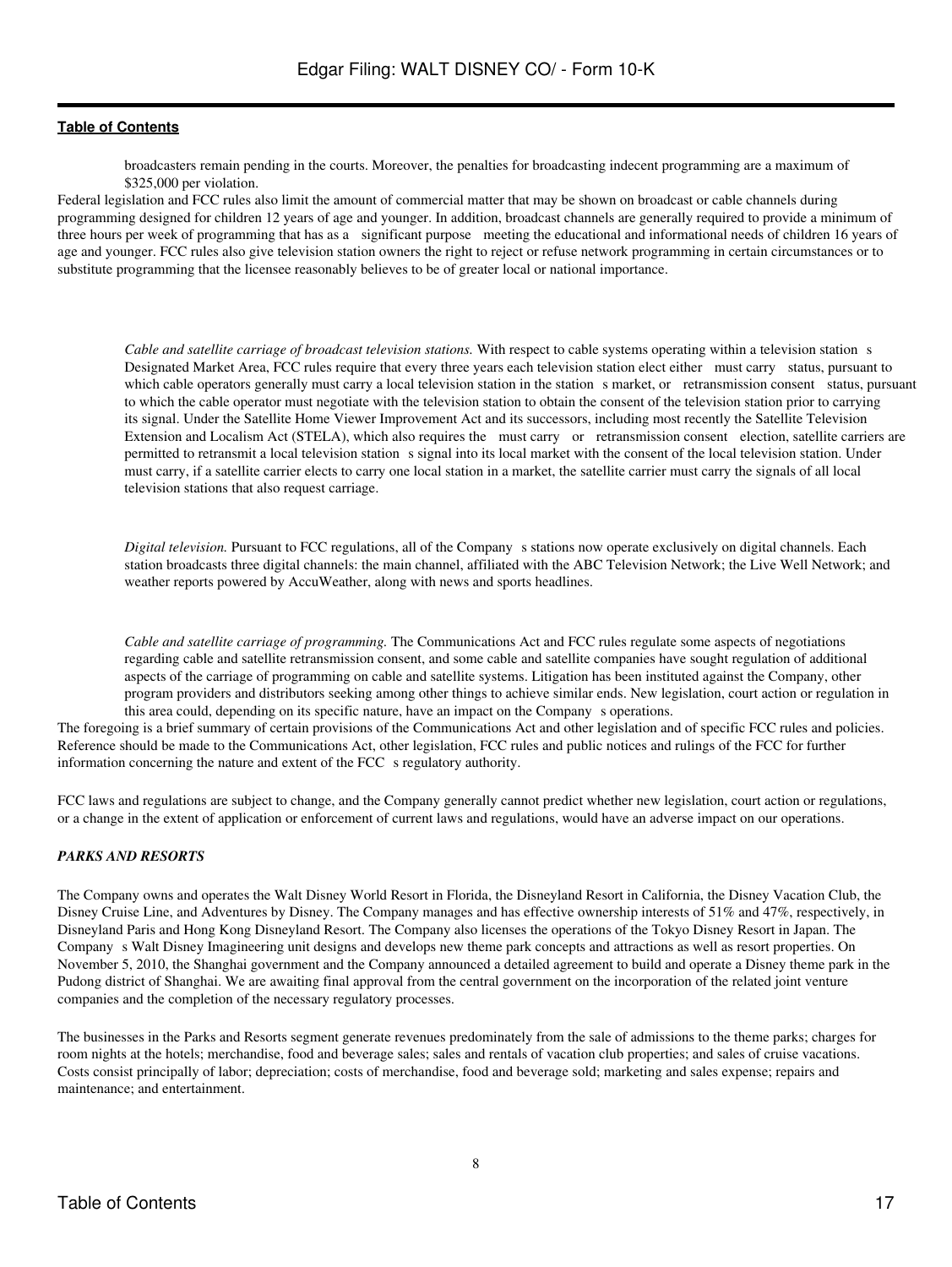### *Walt Disney World Resort*

The Walt Disney World Resort is located 22 miles southwest of Orlando, Florida, on approximately 25,000 acres of owned land. The resort includes theme parks (the Magic Kingdom, Epcot, Disney s Hollywood Studios and Disney s Animal Kingdom); hotels; vacation club properties; a retail, dining and entertainment complex; a sports complex; conference centers; campgrounds; golf courses; water parks; and other recreational facilities designed to attract visitors for an extended stay.

The Walt Disney World Resort is marketed through a variety of international, national and local advertising and promotional activities. A number of attractions in each of the theme parks are sponsored by other corporations through long-term agreements.

**Magic Kingdom** The Magic Kingdom, which opened in 1971, consists of seven themed lands: Main Street USA, Adventureland, Fantasyland, Frontierland, Liberty Square, Mickey s Toontown Fair and Tomorrowland. Each land provides a unique guest experience featuring themed rides and attractions, live Disney character interaction, restaurants, refreshment areas and merchandise shops. Additionally, there are daily parades and a nighttime fireworks extravaganza, *Wishes.*

**Epcot** Epcot, which opened in 1982, consists of two major themed areas: Future World and World Showcase. Future World dramatizes certain historical developments and addresses the challenges facing the world today through major pavilions devoted to showcasing science and technology improvements, communication, energy, transportation, using your imagination, nature and food production, the ocean environment and space. World Showcase presents a community of nations focusing on the culture, traditions and accomplishments of people around the world. Countries represented with pavilions include the United States, Canada, China, France, Germany, Italy, Japan, Mexico, Morocco, Norway and the United Kingdom. Both areas feature themed rides and attractions, restaurants and merchandise shops. Epcot also features *Illuminations: Reflections of Earth,* a nighttime entertainment spectacular.

Disney s Hollywood Studios Disney s Hollywood Studios, which opened in 1989, consists of four themed areas: Hollywood Boulevard, Sunset Boulevard, Animation Courtyard, and Backlot. The four areas blend together as a large movie set and provide behind-the-scenes glimpses of Hollywood-style action based on movies and TV shows. The park provides various shows, attractions, themed food service and merchandise facilities. Disney s Hollywood Studios also features *Fantasmic!*, a nighttime entertainment spectacular.

**Disney s Animal Kingdom** Disney s Animal Kingdom, which opened in 1998, consists of a 145-foot Tree of Life centerpiece surrounded by six themed areas: Dinoland U.S.A., Africa, Rafiki s Planet Watch, Asia, Discovery Island and Camp Minnie-Mickey. Each themed area contains adventure attractions, entertainment shows, restaurants and merchandise shops. The park features more than 300 species of mammals, birds, reptiles and amphibians and 3,000 varieties of trees and plants.

**Hotels and Other Resort Facilities** As of October 2, 2010, the Company owned and operated 17 resort hotels at the Walt Disney World Resort, with a total of approximately 22,000 rooms and 468,000 square feet of conference meeting space. In addition, Disney s Fort Wilderness camping and recreational area offers approximately 800 campsites.

The Walt Disney World Resort also hosts a 120-acre retail, dining and entertainment complex known as Downtown Disney, which consists of the Marketplace, West Side and Pleasure Island. Downtown Disney is home to the 51,000-square-foot World of Disney retail store featuring Disney-branded merchandise, Cirque du Soleil, the House of Blues, and the Company s DisneyQuest facility. A number of the Downtown Disney facilities are operated by third parties that pay rent and license fees to the Company. In September 2008, the Company commenced a multi-year project to enhance Pleasure Island, which will feature new shopping and dining experiences to entertain guests of all ages.

ESPN s Wide World of Sports, which opened in 1997 under the name Disney s Wide World of Sports, is a 220-acre sports complex providing professional caliber training and competition, festival and tournament events and interactive sports activities. The complex s venues accommodate multiple sporting events, including baseball, tennis, basketball, softball, track and field, football and soccer. Its stadium, which has a seating capacity of approximately 9,500, is the spring training site for MLB s Atlanta Braves. The Amateur Athletic Union hosts more than 40 national events per year at the facility.

In the Downtown Disney Resort area, seven independently-operated hotels are situated on property leased from the Company. These hotels include approximately 3,700 rooms. Additionally, the Walt Disney World Swan and the Walt Disney World Dolphin hotels, which have approximately 2,300 total rooms, are independently operated on property leased from the Company near Epcot.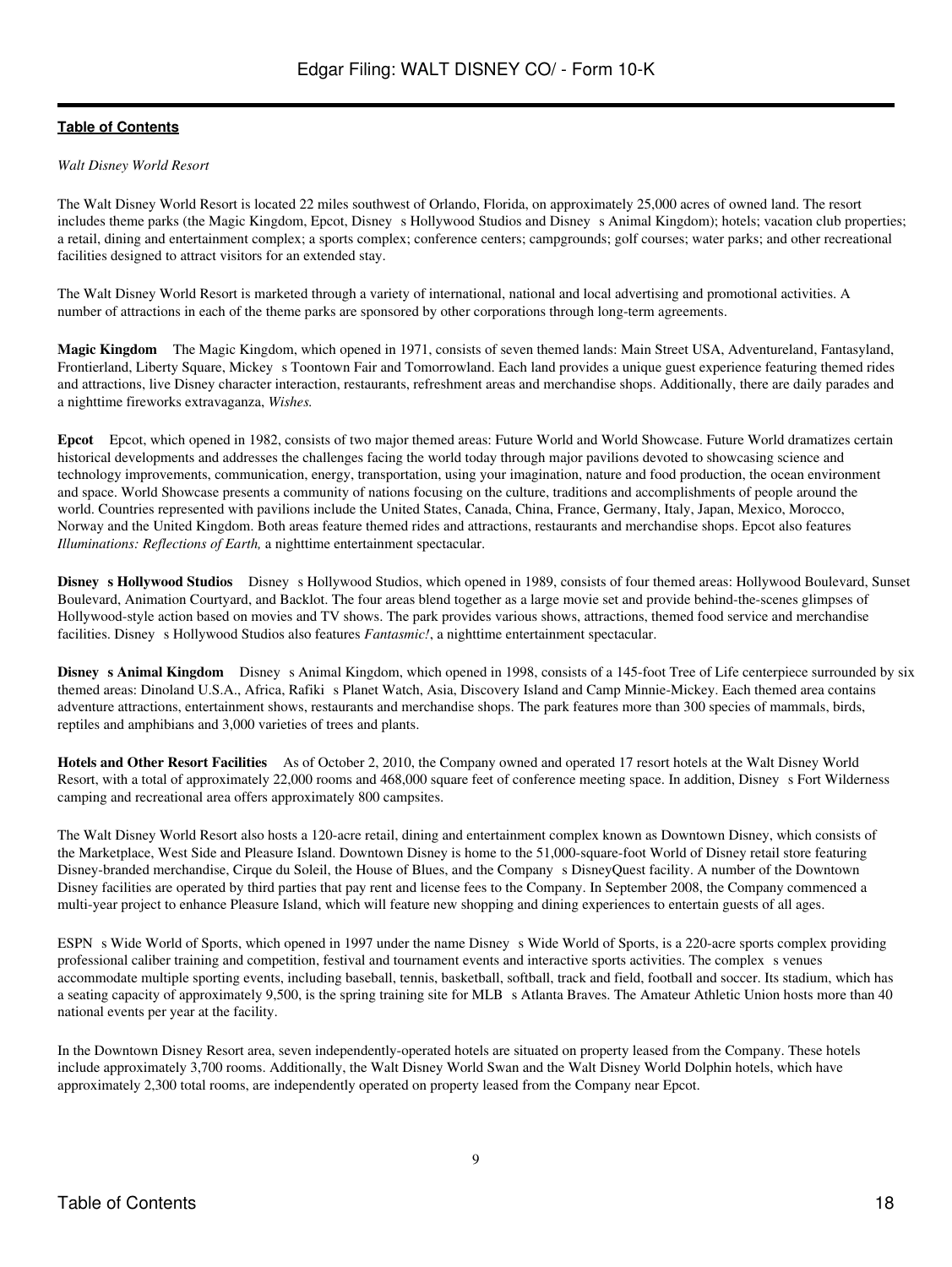Other recreational amenities and activities available at the Walt Disney World Resort include four championship golf courses, miniature golf courses, full-service spas, tennis, sailing, water skiing, swimming, horseback riding and a number of other noncompetitive sports and leisure time activities. The resort also includes two water parks: Blizzard Beach and Typhoon Lagoon.

#### *Disneyland Resort*

The Company owns 461 acres and has the rights under long-term lease for use of an additional 49 acres of land in Anaheim, California. The Disneyland Resort includes two theme parks (Disneyland and Disney California Adventure), three hotels and Downtown Disney, a retail, dining and entertainment complex designed to attract visitors for an extended stay.

The entire Disneyland Resort is marketed as a destination resort through international, national and local advertising and promotional activities. A number of the attractions and restaurants at both of the theme parks are sponsored by other corporations through long-term agreements.

**Disneyland** Disneyland, which opened in 1955, consists of Main Street USA and seven principal areas: Adventureland, Critter Country, Fantasyland, Frontierland, New Orleans Square, Tomorrowland and Toontown. These areas feature themed rides and attractions, shows, restaurants, merchandise shops and refreshment stands. Additionally, Disneyland offers daily parades and a nighttime entertainment spectacular, *Fantasmic!.*

**Disney California Adventure** Disney California Adventure, which opened in 2001, is adjacent to Disneyland and includes four principal areas: Golden State, Hollywood Pictures Backlot, Paradise Pier and a bug s land. These areas include rides, attractions, shows, restaurants, merchandise shops and refreshment stands. Additionally, Disney California Adventure offers a new nighttime water spectacular, *World of Color,* as the first major element of the multi-year expansion that will add new entertainment and family-oriented attractions, including a Cars Land, a new 12-acre themed area, inspired by the animated film *Cars*.

**Hotels and Other Resort Facilities** Disneyland Resort includes three Company-owned and operated hotels with a total of approximately 2,400 rooms, 50 vacation club units, and 180,000 square feet of conference meeting space.

Disneyland Resort also includes Downtown Disney, a themed 15-acre outdoor complex of entertainment, dining and shopping venues, located adjacent to both Disneyland Park and Disney California Adventure. A number of the Downtown Disney facilities are operated by third parties that pay rent and license fees to the Company.

### *Disneyland Paris*

The Company has a 51% effective ownership interest in Disneyland Paris, a 5,510-acre development located in Marne-la-Vallée, approximately 20 miles east of Paris, France, which has been developed pursuant to a master agreement with French governmental authorities. The Company manages and has a 40% equity interest in Euro Disney S.C.A., a publicly-traded French entity that is the holding company for Euro Disney Associés S.C.A., the primary operating company of Disneyland Paris. Euro Disney S.C.A. and its subsidiaries operate Disneyland Paris, which includes two theme parks (Disneyland Park and Walt Disney Studios Park); seven themed hotels; convention centers; a shopping, dining and entertainment complex; and a 27-hole golf facility. Of the 5,510 acres comprising the site, approximately half has been developed to date, which includes the Val detail and evelopment discussed below. An indirect, wholly-owned subsidiary of the Company is responsible for managing Disneyland Paris. Euro Disney S.C.A*.* is required to pay royalties and management fees to the Company based on the operating performance of the resort.

**Disneyland Park** Disneyland Park, which opened in 1992, consists of Main Street and four principal themed areas: Adventureland, Discoveryland, Fantasyland and Frontierland. These areas include themed rides, attractions, shows, restaurants, merchandise shops and refreshment stands. Disneyland Park also features a daily parade.

**Walt Disney Studios Park** Walt Disney Studios Park opened in March 2002 adjacent to Disneyland Park. The park takes guests into the worlds of cinema, animation and television and includes four principal themed areas: Front Lot, Toon Studios, Production Courtyard and Backlot. These areas each include themed rides, attractions, shows, restaurants, merchandise shops and refreshment stands.

**Hotels and Other Facilities** Disneyland Paris operates seven resort hotels, with a total of approximately 5,800 rooms and 250,000 square feet of conference meeting space. In addition, several on-site hotels opened between 2003 and 2006 that are owned and operated by third-party developers and provide approximately 2,400 rooms.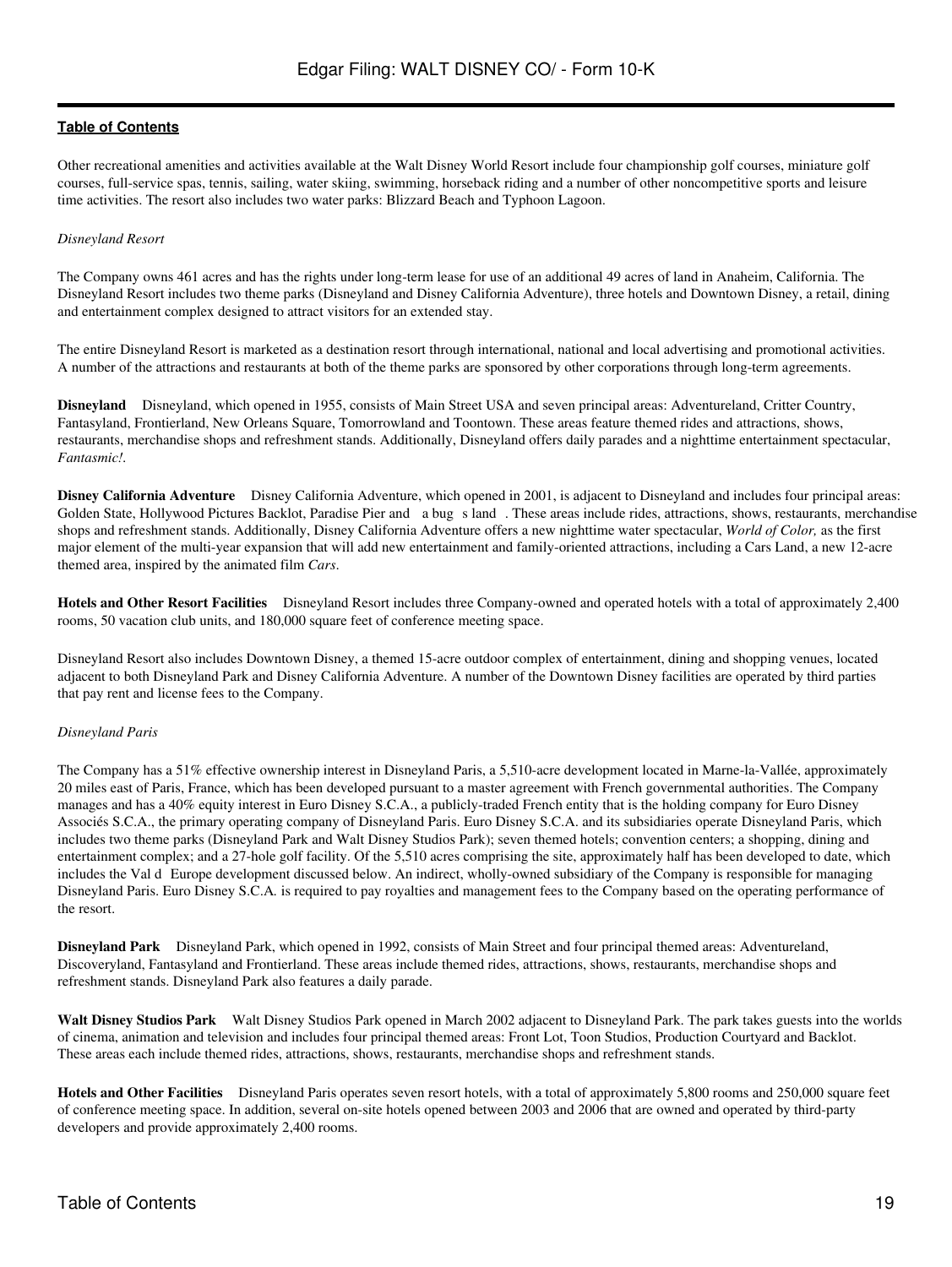10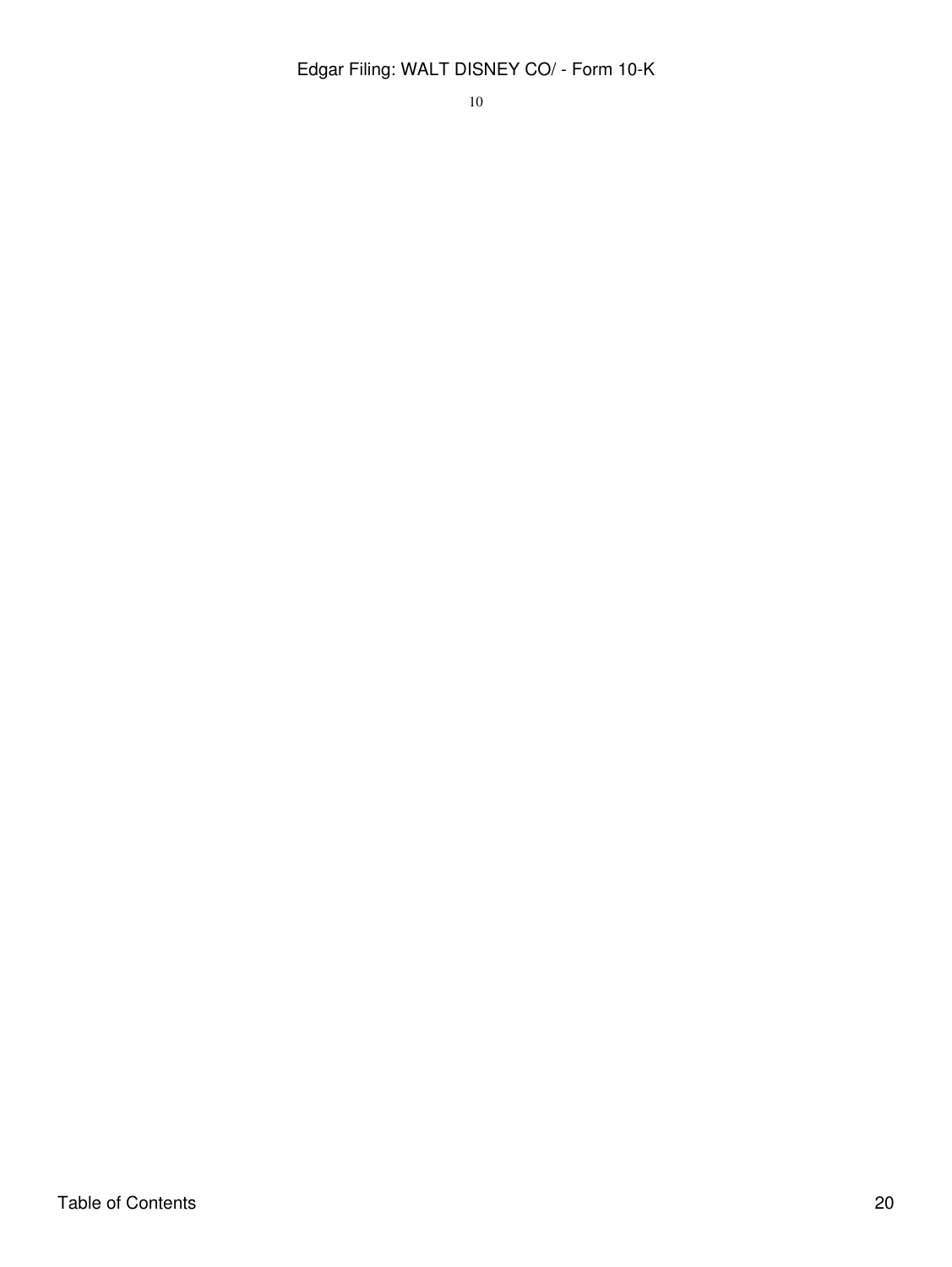Disneyland Paris also includes Disney Village, a seven-acre retail, dining and entertainment complex, located between the theme parks and the hotels. A number of the Disney Village facilities are operated by third parties that pay rent and license fees to a subsidiary of Euro Disney S.C.A.

Val d Europe is a planned community that is being developed near Disneyland Paris. The completed phases of the development include: a town center, which consists of a shopping center; a 150-room hotel; office, commercial, and residential space; and a regional train station. Third parties operate these developments on land leased or purchased from Euro Disney S.C.A. and its subsidiaries.

In fiscal 2005, Euro Disney S.C.A. completed a financial restructuring, which provided for an increase in capital and refinancing of its borrowings. Pursuant to the financial restructuring, the Company agreed to conditionally and unconditionally defer certain management fees and royalties and convert them into long-term subordinated debt and provide a ten-year line of credit, with a current limit of 100 million for liquidity needs.

In fiscal 2010, Euro Disney S.C.A signed an amendment to the master agreement entered into between the Company and French governmental authorities in 1987 for the creation and the operation of the resort. This amendment extends the duration of the agreement from 2017 to 2030. In addition, the amendment provides for updated land entitlements that allow Euro Disney S.C.A to develop, in partnership with Groupe Pierre & Vacances Center Parcs, Les Villages Nature de Val d Europe, an innovative eco-tourism project.

### *Hong Kong Disneyland Resort*

The Company owns a 47% interest in Hong Kong Disneyland Resort through Hongkong International Theme Parks Limited, an entity in which the Government of the Hong Kong Special Administrative Region (HKSAR) owns a 53% majority interest. A separate Hong Kong subsidiary of the Company is responsible for managing Hong Kong Disneyland Resort.

Located on 311 acres on Lantau Island, the resort is in close proximity to the Hong Kong International Airport. Hong Kong Disneyland Resort includes one theme park and two themed hotels.

**Hong Kong Disneyland** Hong Kong Disneyland opened in 2005 and consists of the following themed lands: Adventureland, Fantasyland, Main Street USA and Tomorrowland. These areas feature themed rides and attractions, shows, restaurants, merchandise shops and refreshment stands. Additionally, there are daily parades and a nighttime fireworks extravaganza.

**Hotels** Hong Kong Disneyland Resort includes two themed hotels with a total of 1,000 rooms.

In July 2009, the Company and the HKSAR agreed to a capital realignment and expansion plan for Hong Kong Disneyland. The expansion, which is scheduled to be completed in phases by 2014, will bring three new themed areas to Hong Kong Disneyland: Toy Story Land, Grizzly Gulch and Mystic Point. Pursuant to the plan, the Company converted a loan to Hong Kong Disneyland into equity and to date, has made additional capital contributions of \$106 million and the HKSAR has contributed like amounts of capital by converting a portion of its loan to Hong Kong Disneyland into equity. This has increased the Company s effective ownership interest from 43% to 47% as of October 2, 2010. The Company expects to make additional capital contributions over the next four years to fund the expansion of Hong Kong Disneyland. See Note 7 to the Consolidated Financial Statements.

Based on the operating performance of Hong Kong Disneyland Resort, the Company is entitled to receive royalties and management fees.

### *Tokyo Disney Resort*

Tokyo Disney Resort is located on approximately 494 acres of land, six miles east of downtown Tokyo, Japan. The resort includes two theme parks (Tokyo Disneyland and Tokyo DisneySea); three Disney-branded hotels; six independently operated hotels; and a retail, dining and entertainment complex.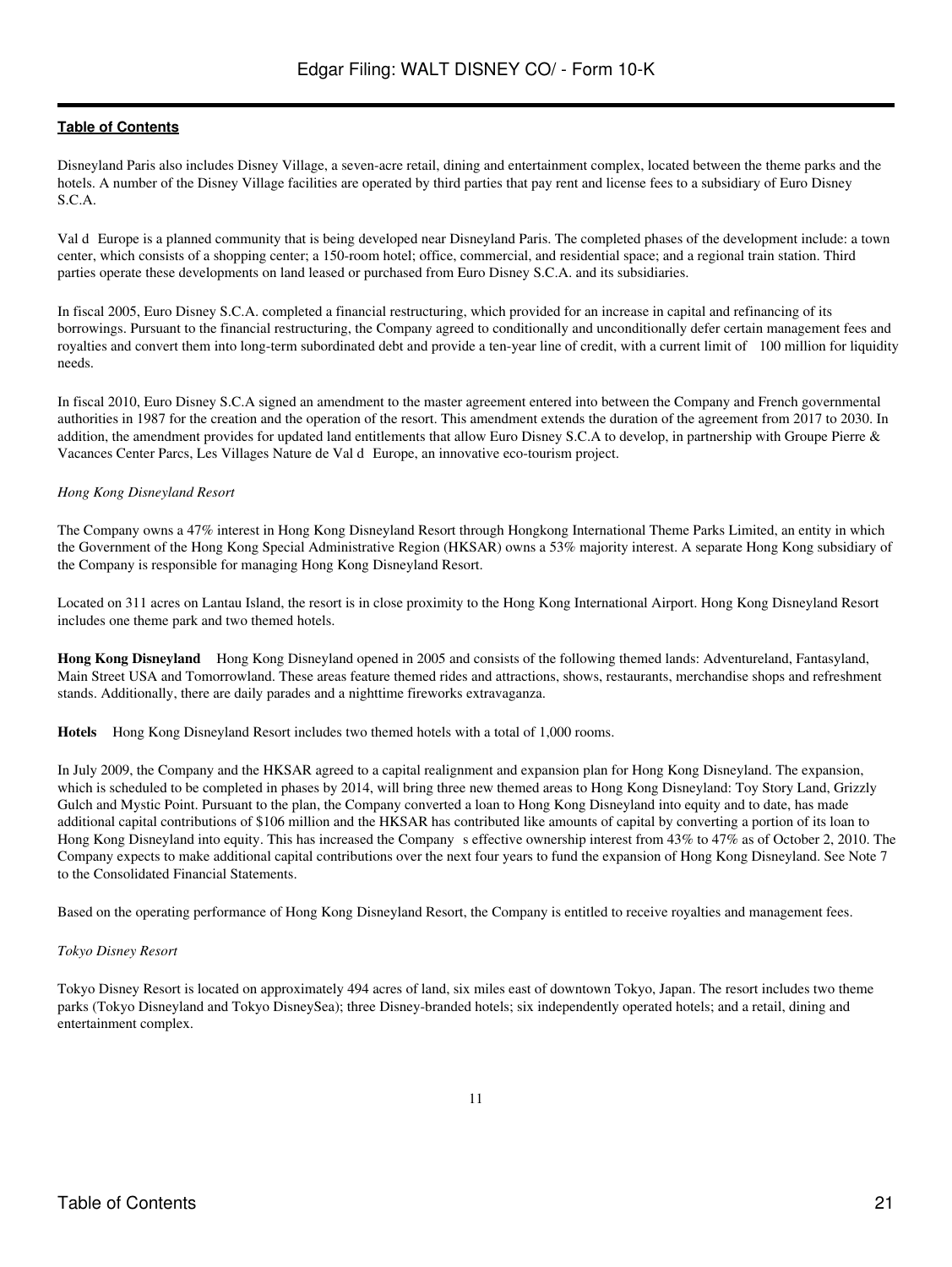**Tokyo Disneyland** Tokyo Disneyland, which opened in 1983, was the first Disney theme park to open outside the United States. Tokyo Disneyland consists of seven principal areas: Adventureland, Critter Country, Fantasyland, Tomorrowland, Toontown, Westernland and World Bazaar.

**Tokyo DisneySea** Tokyo DisneySea, adjacent to Tokyo Disneyland, opened in 2001. The park is divided into seven ports of call, including Mediterranean Harbor, American Waterfront, Port Discovery, Lost River Delta, Mermaid Lagoon, Mysterious Island and Arabian Coast.

**Hotels and Other Resort Facilities** The resort includes three Disney-branded hotels with a total of more than 1,700 rooms. The resort also includes the Disney Resort Line monorail, which links theme parks and resort hotels with Ikspiari, a retail, dining and entertainment complex; Bon Voyage, a Disney-themed merchandise location; as well as the first Cirque du Soleil theatre in Japan.

The Company earns royalties on revenues generated by the Tokyo Disney Resort, which is owned and operated by Oriental Land Co., Ltd. (OLC), a Japanese corporation in which the Company has no equity interest. OLC markets the Tokyo Disney Resort through a variety of local, domestic and international advertising and promotional activities. In addition, third parties sponsor many of the theme park attractions under long-term arrangements.

### *Disney Vacation Club*

The Disney Vacation Club (DVC) offers ownership interests in 11 resort facilities located at the Walt Disney World Resort; Disneyland Resort; Vero Beach, Florida; Hilton Head Island, South Carolina; and Oahu, Hawaii. Available units at each facility are offered for sale under a vacation ownership plan and are operated as rental property when not occupied by vacation club members. DVC inventory consists of a mix of units ranging from one bedroom studios to three bedroom villas. Unit counts in this document are presented in terms of two bedroom equivalents. DVC has 3,060 vacation club units as of October 2, 2010 and is scheduled to open an additional 481 units at Aulani, a 21-acre oceanfront resort on the island of Oahu, Hawaii. The resort, which will also include 359 traditional hotel rooms, will open in phases beginning in August 2011. Vacation club presales for this property commenced in July 2010.

#### *Disney Cruise Line*

Disney Cruise Line, which is operated out of Port Canaveral, Florida, is a vacation cruise line that includes two 85,000-ton ships, the *Disney Magic* and the *Disney Wonder*. Both ships cater to children, families and adults, with distinctly-themed areas and activities for each group. Each ship features 877 staterooms, 73% of which are outside and provide guests with ocean views. Cruise vacations often include a visit to Disneys Castaway Cay, a 1,000-acre private Bahamian island.

The Company is expanding its cruise business by adding two new ships, the *Disney Dream* in January 2011 and the *Disney Fantasy* in April 2012. The new ships will each be approximately 130,000 tons with 1,250 staterooms. The *Disney Wonder* will move its home to the Port of Los Angeles in 2011, to accommodate Pacific itineraries.

### *Adventures by Disney*

Adventures by Disney, which began operations in 2005, offers a series of all-inclusive guided vacation tour packages at predominantly non-Disney sites around the world. The Company provided 22 specialized excursion packages during 2010.

### *Walt Disney Imagineering*

Walt Disney Imagineering provides master planning, real estate development, attraction and show design, engineering support, production support, project management and other development services, including research and development for the Company s operations.

#### *Competition and Seasonality*

The Company s theme parks and resorts as well as Disney Cruise Line and Disney Vacation Club compete with other forms of entertainment, lodging, tourism and recreational activities. The profitability of the leisure-time industry may be influenced by various factors that are not directly controllable, such as economic conditions including business cycle and exchange rate fluctuations, travel industry trends, amount of available leisure time, oil and transportation prices and weather patterns.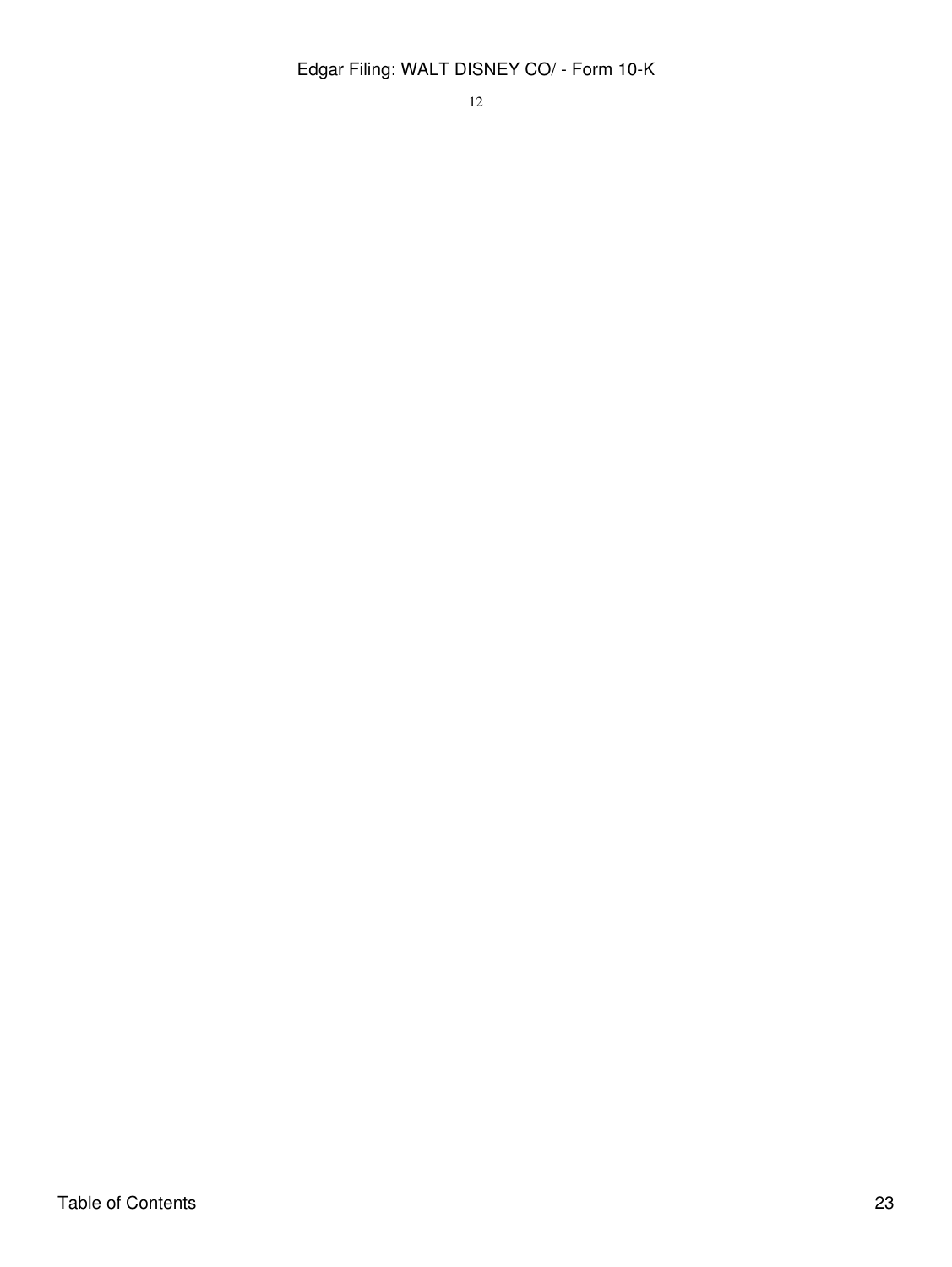All of the theme parks and the associated resort facilities are operated on a year-round basis. Typically, the theme parks and resort business experiences fluctuations in theme park attendance and resort occupancy resulting from the seasonal nature of vacation travel and local entertainment excursions. Peak attendance and resort occupancy generally occur during the summer months when school vacations occur and during early-winter and spring-holiday periods.

# *STUDIO ENTERTAINMENT*

The Studio Entertainment segment produces and acquires live-action and animated motion pictures, direct-to-video content, musical recordings and live stage plays.

The Company distributes produced and acquired films (including its film and television library) in the theatrical, home entertainment and television markets. The primary banners for our films are Walt Disney Pictures, Touchstone Pictures, Pixar, Miramax and Dimension. The Companys primary focus is Disney-branded films under the Walt Disney Pictures and Pixar banners. Each of the market windows is discussed in more detail below.

In August 2009, the Company entered into an agreement with DreamWorks Studios (DreamWorks) to distribute live-action motion pictures produced by DreamWorks over the next seven years under the Touchstone Pictures banner. As part of the agreement, the Company will provide certain financing, which as of October 2, 2010, totaled \$92 million.

The Company has an agreement with a third-party studio to distribute the Marvel films *Iron Man* and *Iron Man 2,* which have been released, and *Thor* and *Captain America* which are still in production, and a separate agreement with another third-party studio to distribute the Marvel film *The Incredible Hulk*, which has also been released. Under these arrangements, the Company incurs the cost to produce the films and pays a fee to the third party studio to distribute the film. Beginning with *The Avengers*, which is scheduled for release in 2012, the Company intends to distribute all Marvel produced films. The Company recently purchased the distribution rights for *The Avengers* and *Iron Man 3* from a third party studio and will pay certain fees to that studio associated with the performance of those films, subject to a minimum guarantee.

The Company has also licensed the rights to produce and distribute feature films for certain other Marvel properties including *Spider-Man, The Fantastic Four,* and *X-Men* to third-party studios. Under these licensing arrangements, the third-party studio incurs the cost to produce and distribute the films and pays the Company a licensing fee.

On July 29, 2010, the Company entered into an agreement to sell the majority of the assets of Miramax Film Corp. (Miramax) for \$663 million, subject to closing conditions and adjustments. The transaction is expected to close by the end of calendar 2010. The sale includes both Miramax and Dimension film assets.

### *Theatrical Market*

During fiscal 2011, we expect to distribute domestically approximately 14 feature films. These releases include several live-action family films and full-length animated films, with the remainder targeted to teenagers and/or adults. As of October 2, 2010, the Company had released domestically 962 full-length live-action features, 88 full-length animated features, approximately 549 cartoon shorts and 53 live action shorts.

We distribute and market our filmed products principally through our own distribution and marketing companies in the U.S. theatrical market. In the international theatrical markets, we distribute our filmed products both directly and through independent distribution companies or joint ventures. Films released theatrically in the U.S. can be released simultaneously in international territories or generally up to four months later.

The Company incurs significant marketing and advertising costs before and throughout the theatrical release of a film in an effort to generate public awareness of the film, to increase the public s intent to view the film and to help generate consumer interest in the subsequent home entertainment and other ancillary markets. These costs are expensed as incurred;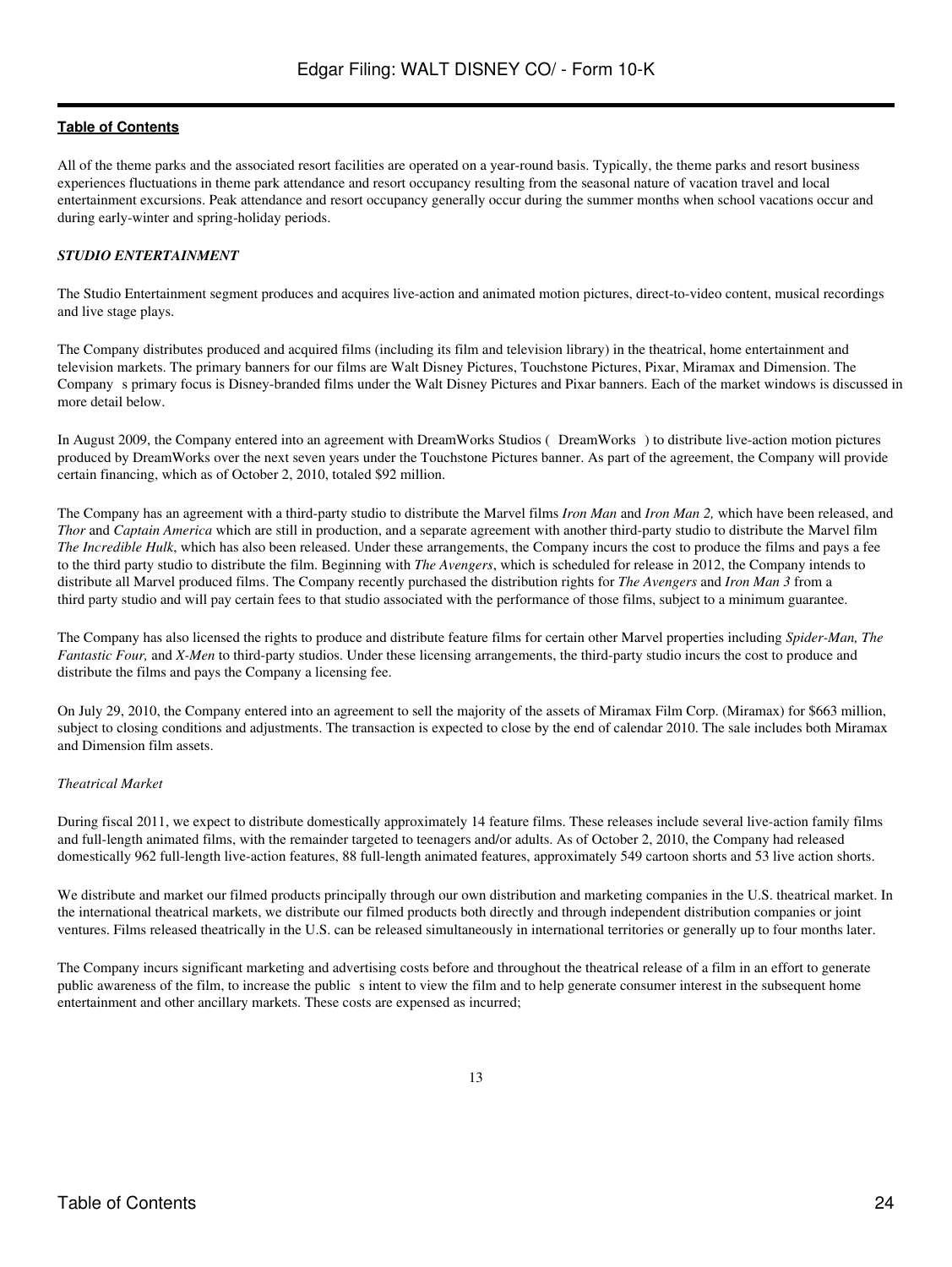therefore, we typically incur losses on a film in the theatrical markets, including in periods prior to the theatrical release of the film.

#### *Home Entertainment Market*

In the domestic market, we distribute home entertainment releases directly under each of our motion picture banners. In the international market, we distribute home entertainment releases under each of our motion picture banners both directly and through independent foreign distribution companies. In addition, we acquire and produce original content for direct-to-video release.

The domestic and international home entertainment window typically starts four to six months after the theatrical release in each market. The home entertainment releases may be distributed in both physical (DVD and Blu-Ray) and electronic versions. Most titles are sold simultaneously to both retailers, such as Wal-Mart and Best Buy, and rentailers, such as Blockbuster, Redbox and Netflix.

As of October 2, 2010, we had approximately 1,800 active produced and acquired titles, including 1,400 live-action titles and 400 animated titles, in the domestic home entertainment marketplace and approximately 2,700 active produced and acquired titles, including 2,200 live-action titles and 500 animated titles, in the international marketplace.

#### *Television Market*

*Pay-Per-View (PPV)/Video-on-Demand (VOD):* Concurrently with, or up to two months after, the home entertainment window begins, the studio s television distributors, Disney-ABC Domestic Television and Disney Media Distribution, license titles for use on a PPV/VOD basis, as well as for internet, console games, and mobile platforms. PPV/VOD services deliver one-time rentals electronically to consumers at a price comparable to that of physical media rentals.

*Pay Television (Pay 1):* There are generally two pay television windows. The first window is generally sixteen months in duration and follows the PPV/VOD window. The Company has licensed exclusive domestic pay television rights to substantially all films released under the Walt Disney Pictures, Pixar, and Touchstone Pictures banners to the Starz pay television service through fiscal 2016. Miramax theatrical releases through calendar year 2008 were licensed under the Starz agreement. In 2010, the Company negotiated a new license with Showtime for selected Miramax films with theatrical release dates beginning calendar year 2009 through the first six months of calendar year 2011.

*Free Television (Free 1):* The Pay 1 window is followed by a television window with telecasts accessible to consumers without charge. This free window may last up to 84 months. Motion pictures are usually sold in the Free 1 window on an ad-hoc basis to major networks, including the ABC Television Network, and basic cable services.

*Pay Television 2 (Pay 2) and Free Television 2 (Free 2):* In the U.S., Free 1 is generally followed by a fourteen-month Pay 2 window under our license arrangement with Starz, and finally by a Free 2 window. The Free 2 window is a syndication window where films are licensed both to basic cable networks and to third-party television station groups. Major packages of the Company s feature films have been licensed for broadcast under multi-year agreements.

*International Television:* The Company also licenses its theatrical and television properties outside of the U.S. The typical windowing sequence is broadly consistent with the domestic cycle such that titles premiere on television in PPV/VOD then air in pay TV before airing in free TV. Windowing strategies are developed in response to local market practices and conditions, and the exact sequence and length of each window can vary country by country.

#### *Disney Music Group*

The Disney Music Group includes Walt Disney Records, Hollywood Records (including the Mammoth Records and Buena Vista Records labels), Lyric Street Records, Buena Vista Concerts and Disney Music Publishing.

Walt Disney Records produces and distributes compact discs and music DVDs in the United States and licenses our music properties throughout the rest of the world. Music categories include infant, children s read-along, teens, all-family and soundtracks from film and television series distributed by Walt Disney Pictures and Disney Channel. Hollywood Records develops, produces and markets recordings from talent across a spectrum of popular music. In April 2010, the Company announced that it will close Lyric Street Records. However, the Company will continue to distribute catalog titles under the Lyric Street Records label.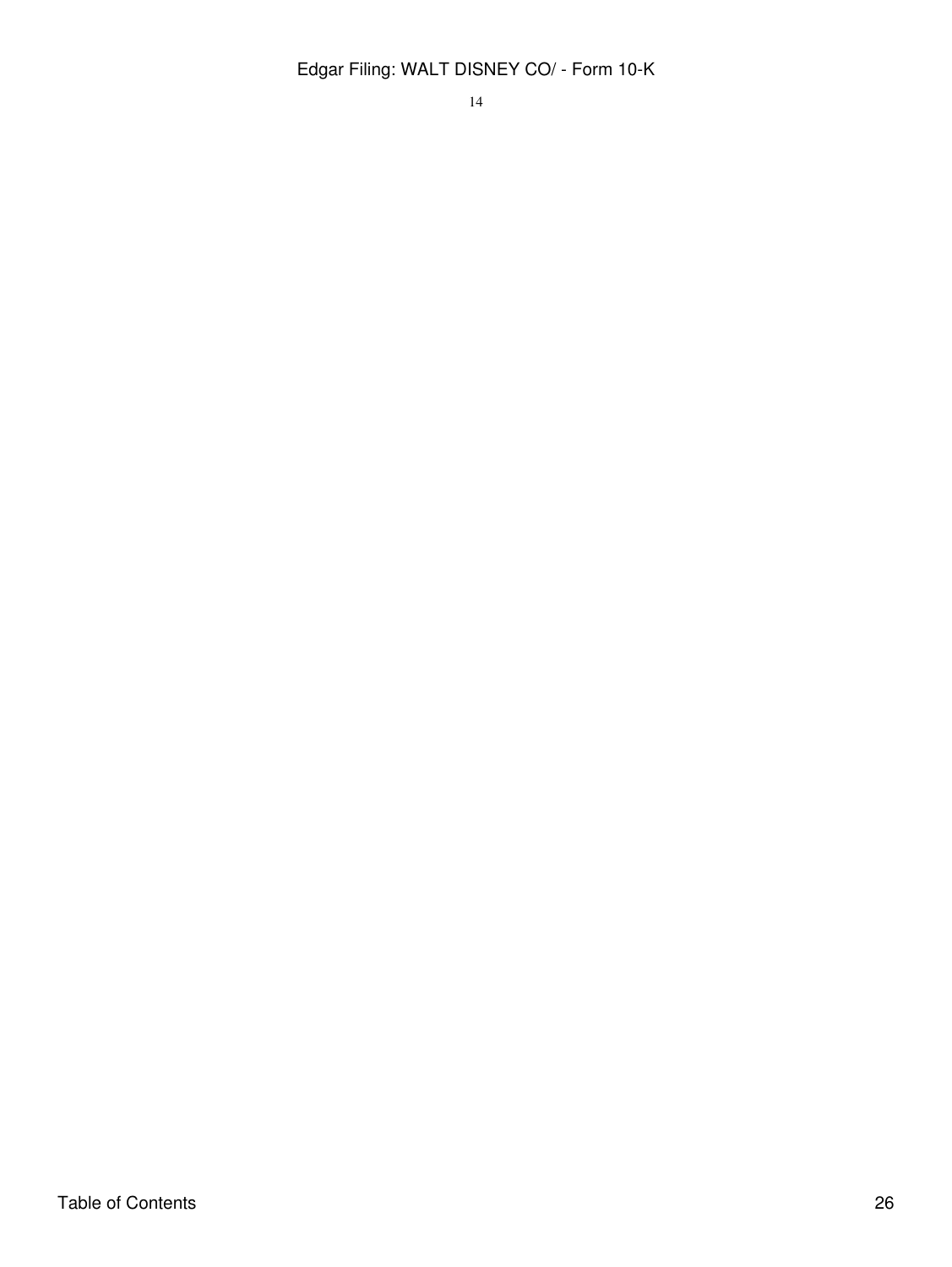Each of the labels commissions new music for the Company s motion picture and television programs, records the songs and licenses the song copyrights to others for printed music, records, audio-visual devices, public performances and digital distribution. Buena Vista Concerts produces live-entertainment events with artists signed to the Disney Music Group record labels.

Disney Music Publishing controls the copyrights of thousands of musical compositions derived from the Companys motion picture, television, record and theme park properties, as well as musical compositions written by songwriters under exclusive contract. It is responsible for the management, protection, and licensing of the Disney song catalog on a worldwide basis, including licensing for printed music, records, audio-visual works and new media.

### *Disney Theatrical Productions*

Disney Theatrical Productions develops, produces and licenses live entertainment events. The Company has produced and licensed Broadway musicals around the world, including *Beauty and the Beast, The Lion King*, Elton John & Tim Rices *Aida*, *Mary Poppins* (a co-production with Cameron Mackintosh Ltd), *TARZAN*®, the professional touring stage version of *High School Musical,* and *The Little Mermaid*. In addition, the Company licenses musicals for local school and community theatre productions.

Disney Theatrical Productions also delivers live shows globally through its license to Feld Entertainment, producer of *Disney On Ice* and *Disney Live!. Disney On Ice*s newest ice show, *Toy Story 3,* launched in September 2010 for a North America tour. *Mickeys Musical Festival*, the latest from *Disney s Live!*, was launched in September 2010.

#### *Competition and Seasonality*

The Studio Entertainment businesses compete with all forms of entertainment. A significant number of companies produce and/or distribute theatrical and television films, exploit products in the home entertainment market, provide pay television programming services and sponsor live theater. We also compete to obtain creative and performing talents, story properties, advertiser support and broadcast rights that are essential to the success of our Studio Entertainment businesses.

The success of Studio Entertainment operations is heavily dependent upon public taste and preferences. In addition, Studio Entertainment operating results fluctuate due to the timing and performance of releases in the theatrical, home entertainment and television markets. Release dates are determined by several factors, including competition and the timing of vacation and holiday periods.

### *CONSUMER PRODUCTS*

The Consumer Products segment engages with licensees, manufacturers, publishers and retailers throughout the world to design, develop, publish, promote and sell a wide variety of products based on existing and new characters and other Company intellectual property through its Merchandise Licensing, Publishing and Retail businesses. In addition to leveraging the Companys film and television properties, Consumer Products also develops new intellectual property with the potential of also being used in the Company s other businesses.

#### *Merchandise Licensing*

The Company s worldwide merchandise licensing operations include a diverse range of product categories, the most significant of which are: toys, apparel, home décor and furnishings, stationery, accessories, health and beauty, food, footwear, and consumer electronics. The Company licenses characters from its film, television and other properties and earns royalties, which are usually based on a fixed percentage of the wholesale or retail selling price of the products. Some of the major properties licensed by the Company include *Mickey Mouse, Disney Princess, Toy Story, Winnie the Pooh, Cars, Disney Fairies, Hannah Montana* and the Marvel properties including *Spider-Man* and *Iron Man*. The Company also designs individual products and creates exclusive themed and seasonal promotional campaigns for retailers based on characters, movies and TV shows.

#### *Publishing*

Disney Publishing Worldwide (DPW) publishes children s books and magazines in multiple countries and languages. DPW s businesses include Disney Global Books, Disney Global Magazines and Disney English. In fiscal 2010, Disney Global Books (DGB) published titles around the world in support of such franchises as *Mickey Mouse, Disney Princess*, *Winnie the Pooh, Cars*, *Disney Fairies* and *Toy Story*. DGB has extended its publishing content into new digital books,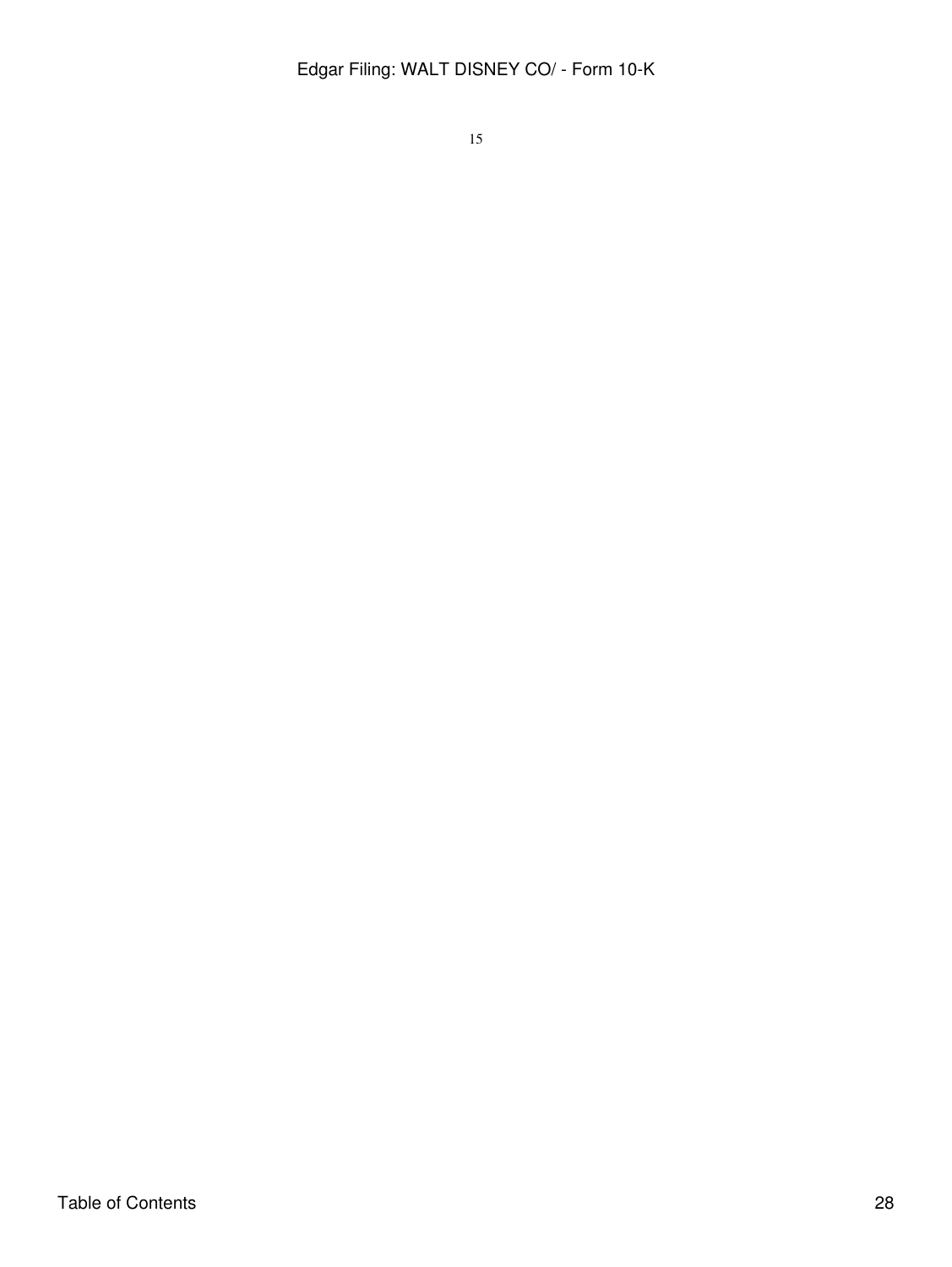comics and applications, including applications for the *Toy Story* films and *The Princess and the Frog*. Disney Global Magazines issues *Disney FamilyFun* magazine in the United States. Disney English operates 15 English language learning centers in Shanghai and Beijing, offering more than 500 hours of classroom programming for more than 7,000 young children. DPW also includes publishing revenues from the sale of Marvel comic books.

#### *Retail*

The Company markets Disney-themed products directly through retail stores operated under the Disney Store name and through internet sites in North America (DisneyStore.com and DisneyOutlet.com), the United Kingdom (DisneyStore.co.uk) and Japan (DisneyStore.co.jp). The stores, which are generally located in leading shopping malls and other retail complexes, carry a wide variety of Disney merchandise and promote other businesses of the Company. On March 31, 2010, the Company acquired all of the outstanding shares of Retail Networks Company Limited, which operates The Disney Store Japan, and terminated its existing licensing arrangement with Retail Networks Company Limited. The Company currently owns and operates 211 stores in North America, 104 stores in Europe, and 48 stores in Japan.

#### *Competition and Seasonality*

The Company s merchandise licensing, publishing and retail businesses compete with other licensors, publishers and retailers of character, brand and celebrity names. Based on independent surveys, we believe the Company is the largest worldwide licensor of character-based merchandise based on retail sales. Operating results for the licensing and retail businesses are influenced by seasonal consumer purchasing behavior and by the timing and performance of animated theatrical releases and cable programming broadcasts.

# *INTERACTIVE MEDIA*

The Disney Interactive Media Group creates and delivers Disney-branded entertainment and lifestyle content across interactive media platforms. The primary operating businesses of the Disney Interactive Media Group are Games which produces multi-platform games for global distribution, and Online which produces internet websites in the United States and internationally. The Disney Interactive Media Group derives revenues from a combination of wholesale sales, licensing, advertising, sponsorships, subscription services and online game accessories (micro transactions). The Disney Interactive Media Group also manages the Companys Disney-branded mobile phone business in Japan which provides mobile phone service and content to consumers.

#### *Games*

The Games business creates, develops, markets and distributes console, handheld, online and mobile games worldwide based on properties created elsewhere in the Company, including 2010 titles such as *Toy Story 3, Alice in Wonderland* and *The Princess and the Frog,* as well as new game properties such as *Split Second.* The Games business also produces online games, such as Disneys Club Penguin and Disney Fairies Pixie Hollow, interactive games for social networking websites and games for smartphone platforms. Certain properties are also licensed to third-party video game publishers including an agreement with THQ, Inc. that includes one remaining Pixar title.

On August 27, 2010, the Company completed the acquisition of Playdom, Inc., a company that develops and publishes online games for social networking websites.

#### *Online*

Online develops, publishes and distributes content for Disney-branded online services intended for family entertainment. Disney Online produces kids and family-targeted entertainment through a portfolio of websites including Disney.com and the Disney Family Network. Disney.com integrates many of the Company s Disney-branded internet sites including sites for the Disney Channel, Disney Parks and Resorts, Walt Disney Pictures and Disney Consumer Products.

#### *Competition and Seasonality*

The Company s online sites and products compete with a wide variety of other online sites and products. The Company s video game business competes primarily with other publishers of video game software and other types of home entertainment. Operating results for the video game business fluctuate due to the timing and performance of video game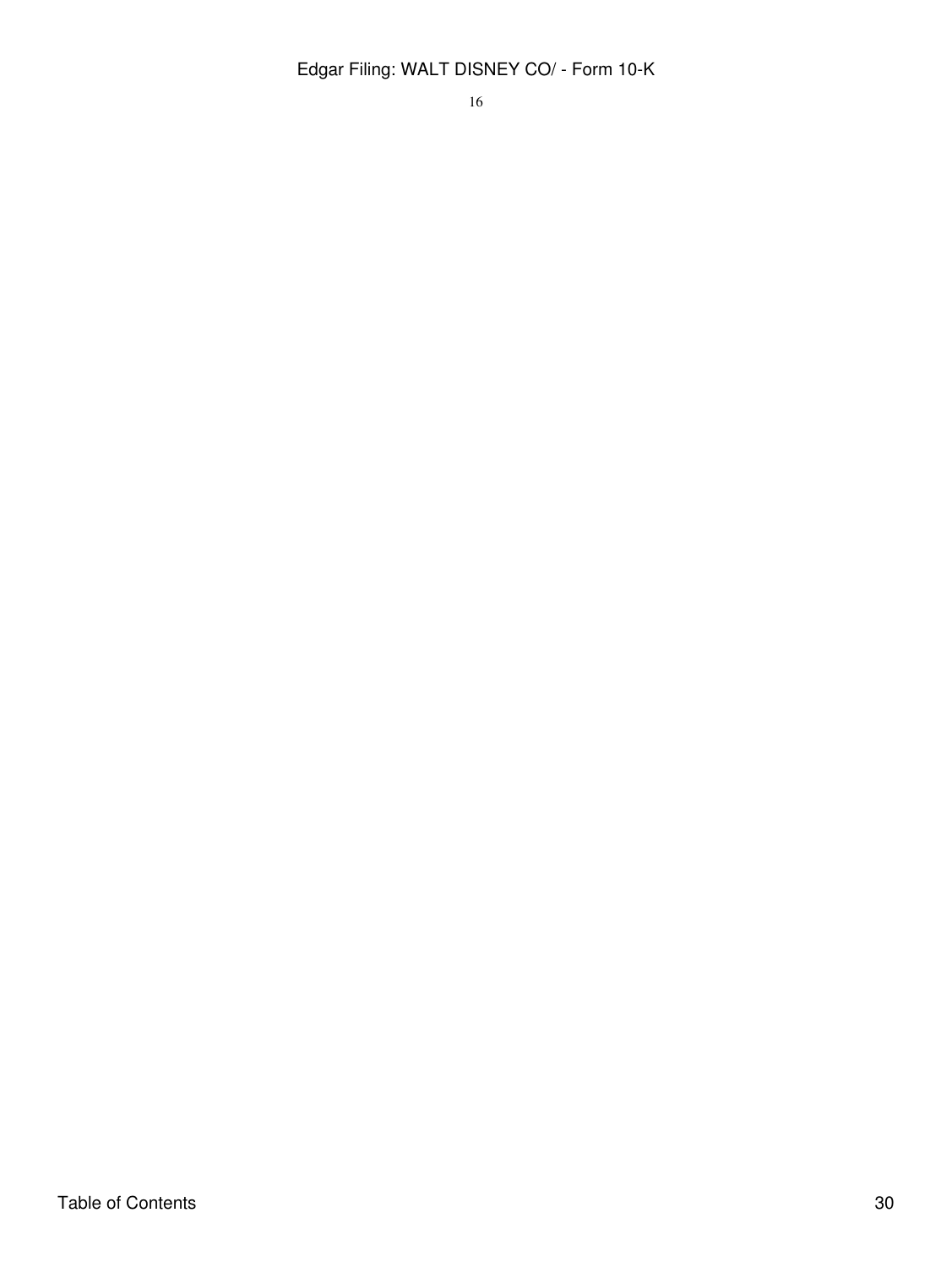releases which are determined by several factors including theatrical releases and cable programming broadcasts, competition and the timing of holiday periods. Revenues from certain of the Company s online and mobile operations are subject to similar seasonal trends.

### *INTELLECTUAL PROPERTY PROTECTION*

The Companys businesses throughout the world are affected by its ability to exploit and protect against infringement of its intellectual property, including trademarks, trade names, copyrights, patents and trade secrets. Important intellectual property includes rights in the content of motion pictures, television programs, electronic games, sound recordings, character likenesses, theme park attractions, books and magazines. Risks related to the protection and exploitation of intellectual property rights are set forth in Item 1A Risk Factors.

#### *AVAILABLE INFORMATION*

Our annual report on Form 10-K, quarterly reports on Form 10-Q, current reports on Form 8-K and amendments to those reports are available without charge on our website, www.disney.com/investors, as soon as reasonably practicable after they are filed electronically with the SEC. We are providing the address to our internet site solely for the information of investors. We do not intend the address to be an active link or to otherwise incorporate the contents of the website into this report.

#### <span id="page-30-0"></span>**ITEM 1A. Risk Factors**

For an enterprise as large and complex as the Company, a wide range of factors could materially affect future developments and performance. In addition to the factors affecting specific business operations identified in connection with the description of these operations and the financial results of these operations elsewhere in this report, the most significant factors affecting our operations include the following:

#### **Changes in U.S., global, or regional economic conditions could have an adverse effect on the profitability of some or all of our businesses.**

A decline in economic activity in the United States and other regions of the world in which we do business can adversely affect demand for any of our businesses, thus reducing our revenue and earnings. The most recent decline in economic conditions reduced spending at our parks and resorts, purchase of and prices for advertising on our broadcast and cable networks and owned stations, performance of our home entertainment releases, and purchases of Company-branded consumer products, and similar impacts can be expected should such conditions recur. A decline in economic conditions could also reduce attendance at our parks and resorts or prices that MVSPs pay for our cable programming. Economic conditions can also impair the ability of those with whom we do business to satisfy their obligations to us. In addition, an increase in price levels generally, or in price levels in a particular sector such as the energy sector, could result in a shift in consumer demand away from the entertainment and consumer products we offer, which could also adversely affect our revenues and, at the same time, increase our costs. Changes in exchange rates for foreign currencies may reduce international demand for our products, increase our labor or supply costs in non-United States markets, or reduce the United States dollar value of revenue we receive from other markets.

#### **Changes in public and consumer tastes and preferences for entertainment and consumer products could reduce demand for our entertainment offerings and products and adversely affect the profitability of any of our businesses.**

Our businesses create entertainment, travel or consumer products whose success depends substantially on consumer tastes and preferences that change in often unpredictable ways. The success of our businesses depends on our ability to consistently create and distribute filmed entertainment, broadcast and cable programming, online material, electronic games, theme park attractions, hotels and other resort facilities and travel experiences and consumer products that meet the changing preferences of the broad consumer market. Many of our businesses increasingly depend on acceptance of our offerings and products by consumers outside the United States, and their success therefore depends on our ability to successfully predict and adapt to changing consumer tastes and preferences outside as well as inside the United States. Moreover, we must often invest substantial amounts in film production, broadcast and cable programming, electronic games, theme park attractions, or hotels and other resort facilities before we learn the extent to which these products will earn consumer acceptance. If our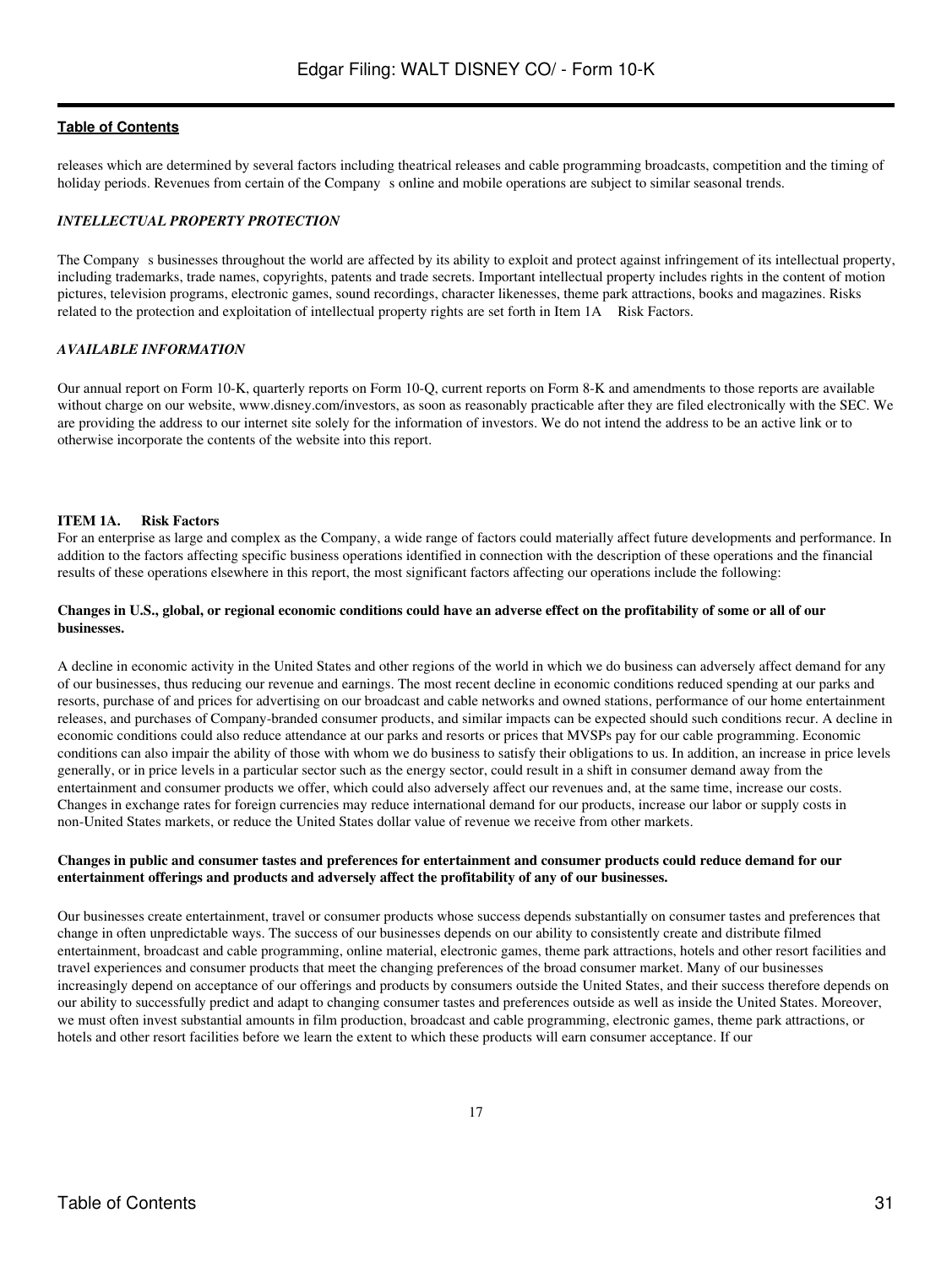entertainment offerings and products do not achieve sufficient consumer acceptance, our revenue from advertising sales (which are based in part on ratings for the programs in which advertisements air) or subscription fees for broadcast and cable programming and online services, from theatrical film receipts or home video or electronic game sales, from theme park admissions, hotel room charges and merchandise, food and beverage sales, from sales of licensed consumer products or from sales of our other consumer products and services may decline and adversely affect the profitability of one or more of our businesses.

#### **Changes in technology and in consumer consumption patterns may affect demand for our entertainment products or the cost of producing or distributing products.**

The media entertainment and internet businesses in which we participate depend significantly on our ability to acquire, develop, adopt and exploit new technologies to distinguish our products and services from those of our competitors. In addition, new technologies affect the demand for our products, the time and manner in which consumers acquire and view some of our entertainment products and the options available to advertisers for reaching their desired markets. For example, the success of our offerings in the home entertainment market depends in part on consumer preferences with respect to home entertainment formats, including DVD players and personal video recorders, as well as the availability of alternative home entertainment offerings and technologies, including web-based delivery of entertainment offerings. In addition, technological developments offer consumers an expanding array of entertainment options which may include options we have not yet fully developed, or options we have developed but on which we realize a smaller return than on traditional options and thus the income from our entertainment offerings may decline or increase at slower rates than our historical experience.

#### **The success of our businesses is highly dependent on the existence and maintenance of intellectual property rights in the entertainment products and services we create.**

The value to us of our intellectual property rights is dependent on the scope and duration of our rights as defined by applicable laws in the United States and abroad and the manner in which those laws are construed. If those laws are drafted or interpreted in ways that limit the extent or duration of our rights, or if existing laws are changed, our ability to generate revenue from our intellectual property may decrease, or the cost of obtaining and maintaining rights may increase.

The unauthorized use of our intellectual property rights may increase the cost of protecting these rights or reduce our revenues. New technologies such as the convergence of computing, communication, and entertainment devices, the falling prices of devices incorporating such technologies, and increased broadband internet speed and penetration have made the unauthorized digital copying and distribution of our films, television productions and other creative works easier and faster and enforcement of intellectual property rights more challenging. There is evidence that unauthorized use of intellectual property rights in the entertainment industry generally is a significant and rapidly growing phenomenon. Inadequate laws or weak enforcement mechanisms to protect intellectual property in one country can adversely affect the results of the Company s operations worldwide, despite the Company s efforts to protect its intellectual property rights. These developments require us to devote substantial resources to protecting our intellectual property against unlicensed use and present the risk of increased losses of revenue as a result of unlicensed digital distribution of our content and sales of unauthorized DVDs, Blu-ray discs and other products.

With respect to intellectual property developed by the Company and rights acquired by the Company from others, the Company is subject to the risk of challenges to our rights in intellectual property by third parties. Successful challenges to our rights in intellectual property may result in increased costs for obtaining rights or the loss of the opportunity to earn revenue from the intellectual property that is the subject of challenged rights. The Company is not aware of any challenges to its intellectual property rights that it currently foresees having a material effect on its operations.

#### **A variety of uncontrollable events may reduce demand for our products and services, impair our ability to provide our products and services or increase the cost of providing our products and services.**

Demand for our products and services, particularly our theme parks and resorts, is highly dependent on the general environment for travel and tourism. The environment for travel and tourism, as well as demand for other entertainment products, can be significantly adversely affected in the United States, globally or in specific regions as a result of a variety of factors beyond our control, including: adverse weather conditions or natural disasters (such as excessive heat or rain, hurricanes and earthquakes) arising from short-term weather patterns or long-term climate change; health concerns; international, political or military developments; and terrorist attacks. These events and others, such as fluctuations in travel and energy costs and computer virus attacks, intrusions or other widespread computing or telecommunications failures, may also damage our ability to provide our products and services or to obtain insurance coverage with respect to these events. In addition, we derive royalties from the sales of our licensed goods and services by third parties and the management of businesses operated under brands licensed from the Company, and we are therefore dependent on the successes of those third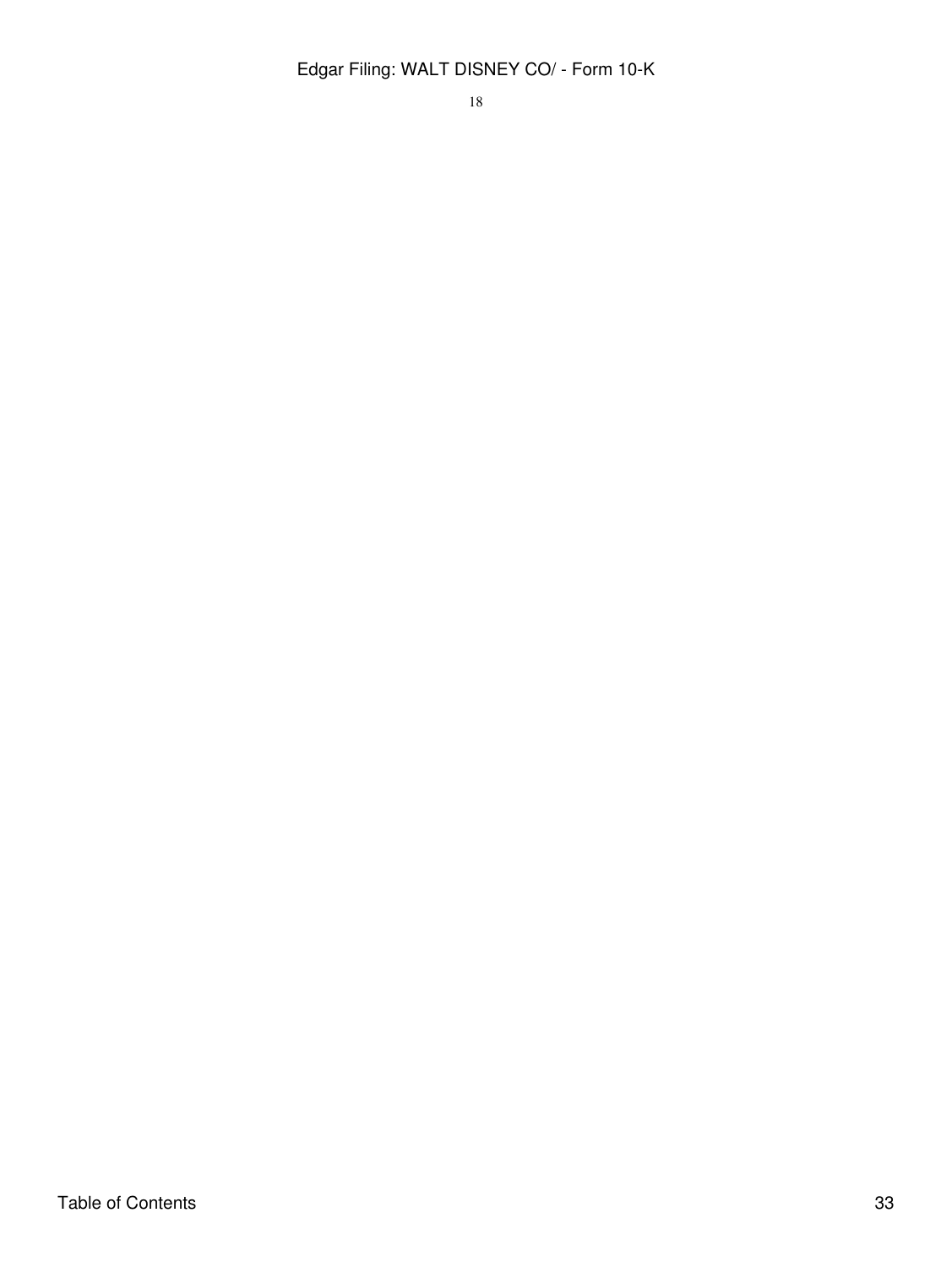parties for that portion of our revenue. A wide variety of factors could influence the success of those third parties and if negative factors significantly impacted a sufficient number of our licensees, that could adversely affect the profitability of one or more of our businesses. We obtain insurance against the risk of losses relating to some of these events, generally including physical damage to our property and resulting business interruption, certain injuries occurring on our property and liability for alleged breach of legal responsibilities. When insurance is obtained it is subject to deductibles, exclusions and caps. The types and levels of coverage we obtain vary from time to time depending on our view of the likelihood of specific types and levels of loss in relation to the cost of obtaining coverage for such types and levels of loss.

#### **Changes in our business strategy or restructuring of our businesses may increase our costs or otherwise affect the profitability of our businesses.**

As changes in our business environment occur we may need to adjust our business strategies to meet these changes or we may otherwise find it necessary to restructure our operations or particular businesses or assets. In addition, external events including acceptance of our theatrical offerings and changes in macro-economic conditions may impair the value of our assets. When these changes or events occur, we may incur costs to change our business strategy and may need to write down the value of assets. We may also need to invest in new businesses that have short-term returns that are negative or low and whose ultimate business prospects are uncertain. In any of these events, our costs may increase, we may have significant charges associated with the write-down of assets or returns on new investments may be lower than prior to the change in strategy or restructuring.

#### **Turmoil in the financial markets could increase our cost of borrowing and impede access to or increase the cost of financing our operations and investments.**

U.S. and global credit and equity markets experienced significant disruption beginning in late 2008, making it difficult for many businesses to obtain financing on acceptable terms. In addition, equity markets experienced rapid and wide fluctuations in value. These conditions tended to increase the cost of borrowing and if they recur, our cost of borrowing could increase and it may be more difficult to obtain financing for our operations or investments. In addition, our borrowing costs can be affected by short and long-term debt ratings assigned by independent rating agencies which are based, in significant part, on the Company s performance as measured by credit metrics such as interest coverage and leverage ratios. A decrease in these ratings would likely increase our cost of borrowing and/or make it more difficult for us to obtain financing. The disruption in the global financial markets also impacted some of the financial institutions with which we do business. A similar decline in the financial stability of financial institutions could affect our ability to secure credit-worthy counterparties for our interest rate and foreign currency hedging programs and could affect our ability to settle existing contracts.

#### **Increased competitive pressures may reduce our revenues or increase our costs.**

We face substantial competition in each of our businesses from alternative providers of the products and services we offer and from other forms of entertainment, lodging, tourism and recreational activities. We also must compete to obtain human resources, programming and other resources we require in operating our business. For example:

Our broadcast and cable networks, stations and online offerings compete for viewers with other broadcast, cable and satellite services as well as with home video products and internet usage.

Our broadcast and cable networks and stations compete for the sale of advertising time with other broadcast, cable and satellite services, and the internet, as well as with newspapers, magazines and billboards.

Our cable networks compete for carriage of their programming with other programming providers.

Our broadcast and cable networks compete for the acquisition of creative talent and sports and other programming with other broadcast and cable networks.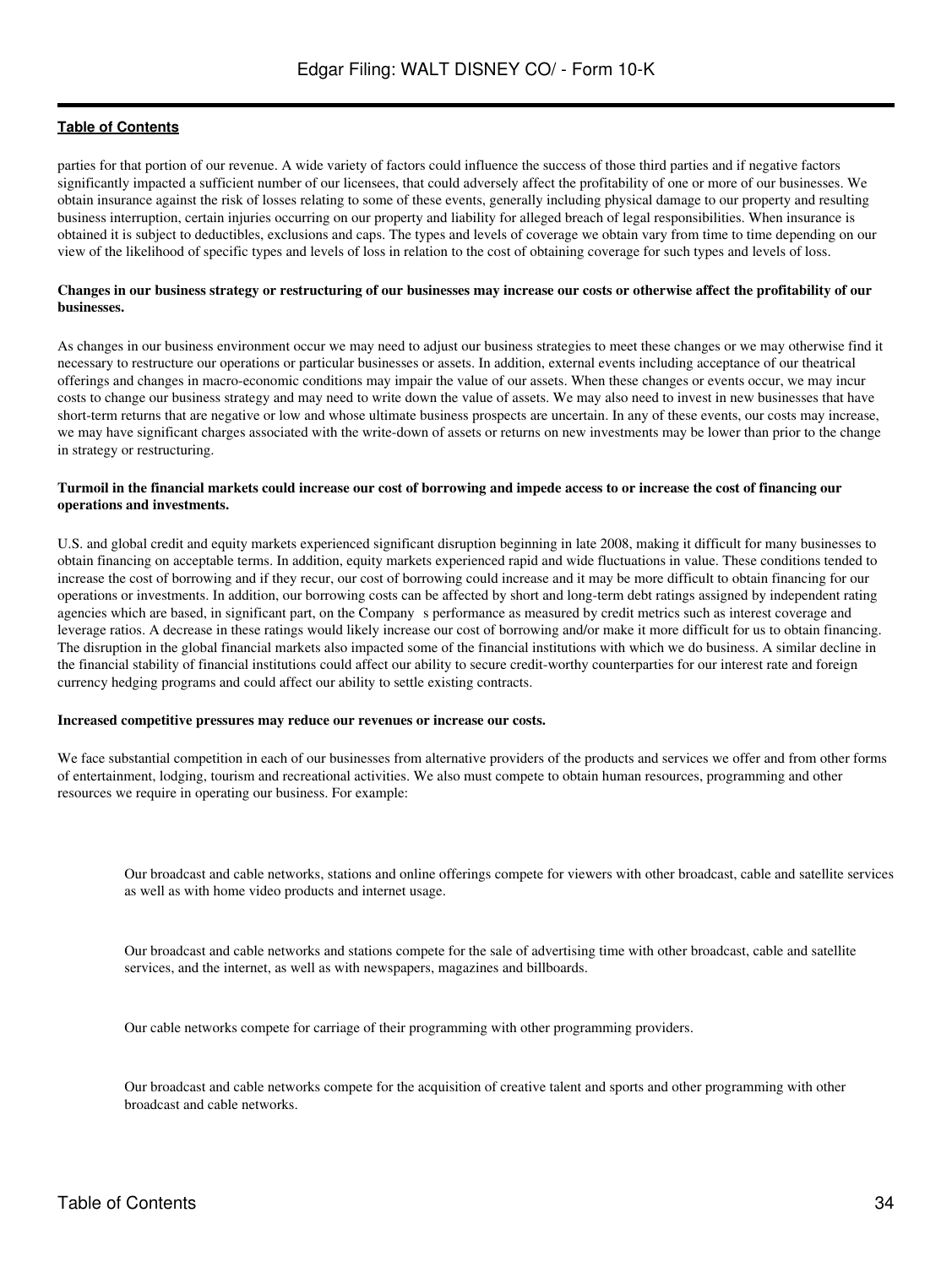Our theme parks and resorts compete for guests with all other forms of entertainment, lodging, tourism and recreation activities.

Our studio operations compete for customers with all other forms of entertainment.

Our studio operations, broadcast and cable networks and publishing businesses compete to obtain creative and performing talent, story properties, advertiser support, broadcast rights and market share.

19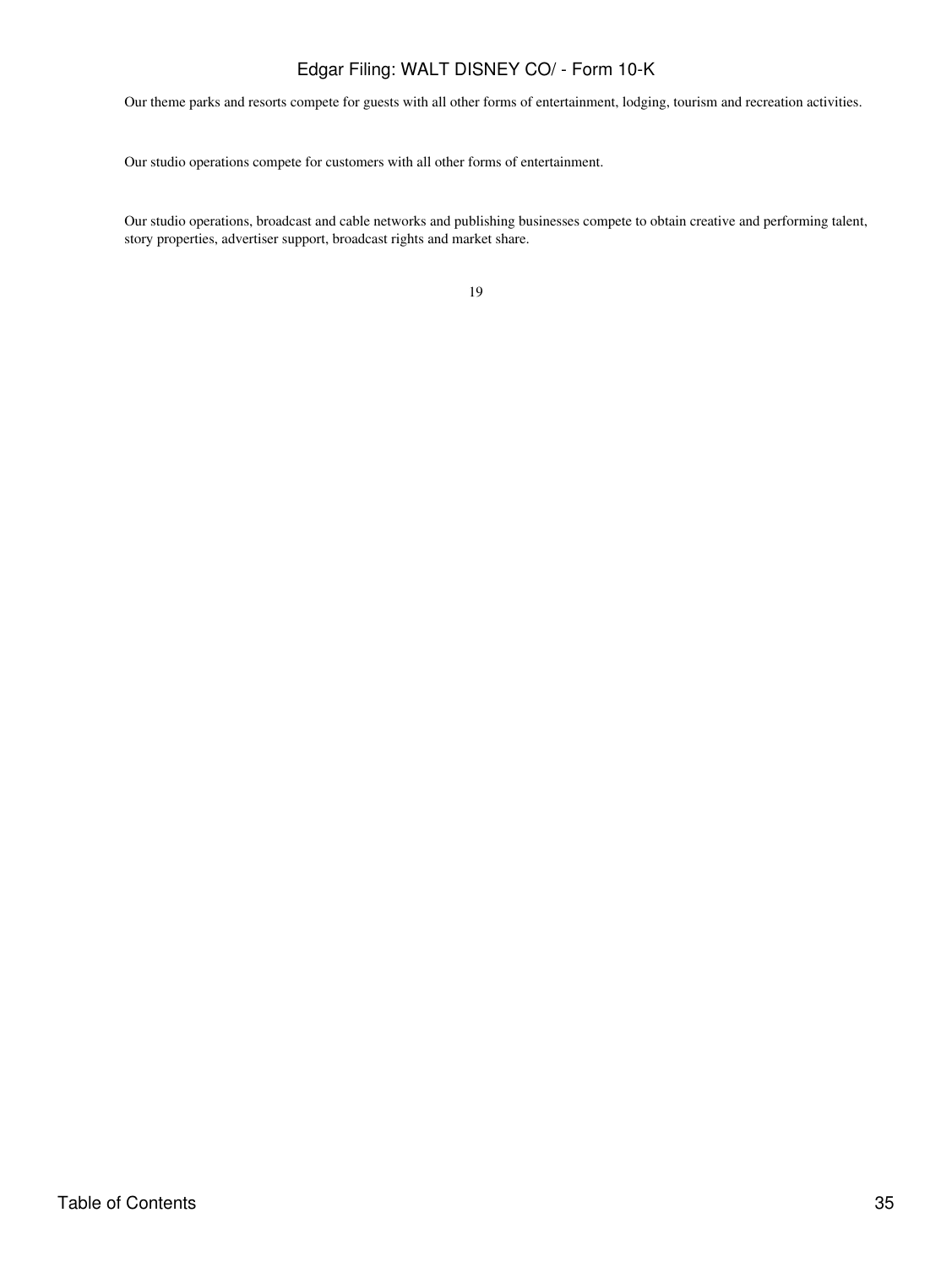Our consumer products segment competes in the character merchandising and other licensing, publishing, and retail activities with other licensors, publishers and retailers of character, brand and celebrity names.

Our interactive game operations compete with other publishers of console, online and mobile games and other types of home entertainment.

Competition in each of these areas may divert consumers from our creative or other products, or to other products or other forms of entertainment, which could reduce our revenue or increase our marketing costs. Competition for the acquisition of resources can increase the cost of producing our products and services.

#### **Sustained increases in costs of pension and postretirement medical and other employee health and welfare benefits may reduce our profitability.**

With approximately 149,000 employees, our profitability is substantially affected by costs of pension benefits and current and postretirement medical benefits. We may experience significant increases in these costs as a result of macro-economic factors, which are beyond our control, including increases in the cost of health care. In addition, changes in investment returns and discount rates used to calculate pension expense and related assets and liabilities can be volatile and may have an unfavorable impact on our costs in some years. These macro-economic factors as well as the decline in the fair value of pension plan assets may put upward pressure on the cost of providing pension and medical benefits and may increase future funding contributions. Although we have actively sought to control increases in these costs, there can be no assurance that we will succeed in limiting cost increases, and continued upward pressure could reduce the profitability of our businesses.

#### **Our results may be adversely affected if long-term programming or carriage contracts are not renewed on sufficiently favorable terms.**

We enter into long-term contracts for both the acquisition and the distribution of media programming and products, including contracts for the acquisition of programming rights for sporting events and other programs, and contracts for the distribution of our programming to MVSPs. As these contracts expire, we must renew or renegotiate the contracts, and if we are unable to renew them on acceptable terms, we may lose programming rights or distribution rights. Even if these contracts are renewed, the cost of obtaining programming rights may increase (or increase at faster rates than our historical experience) or the revenue from distribution of programs may be reduced (or increase at slower rates than our historical experience). With respect to the acquisition of programming rights, particularly sports programming rights, the impact of these long-term contracts on our results over the term of the contracts depends on a number of factors, including the strength of advertising markets, effectiveness of marketing efforts and the size of viewer audiences. There can be no assurance that revenues from programming based on these rights will exceed the cost of the rights plus the other costs of producing and distributing the programming.

#### **Changes in regulations applicable to our businesses may impair the profitability of our businesses.**

Our broadcast networks and television stations are highly regulated, and each of our other businesses is subject to a variety of United States and overseas regulations. These regulations include:

United States FCC regulation of our television and radio networks, our national programming networks, and our owned television stations. See Item 1 Business Media Networks, Federal Regulation.

Environmental protection regulations.

Federal, state and foreign privacy and data protection laws and regulations.

Regulation of the safety of consumer products and theme park operations.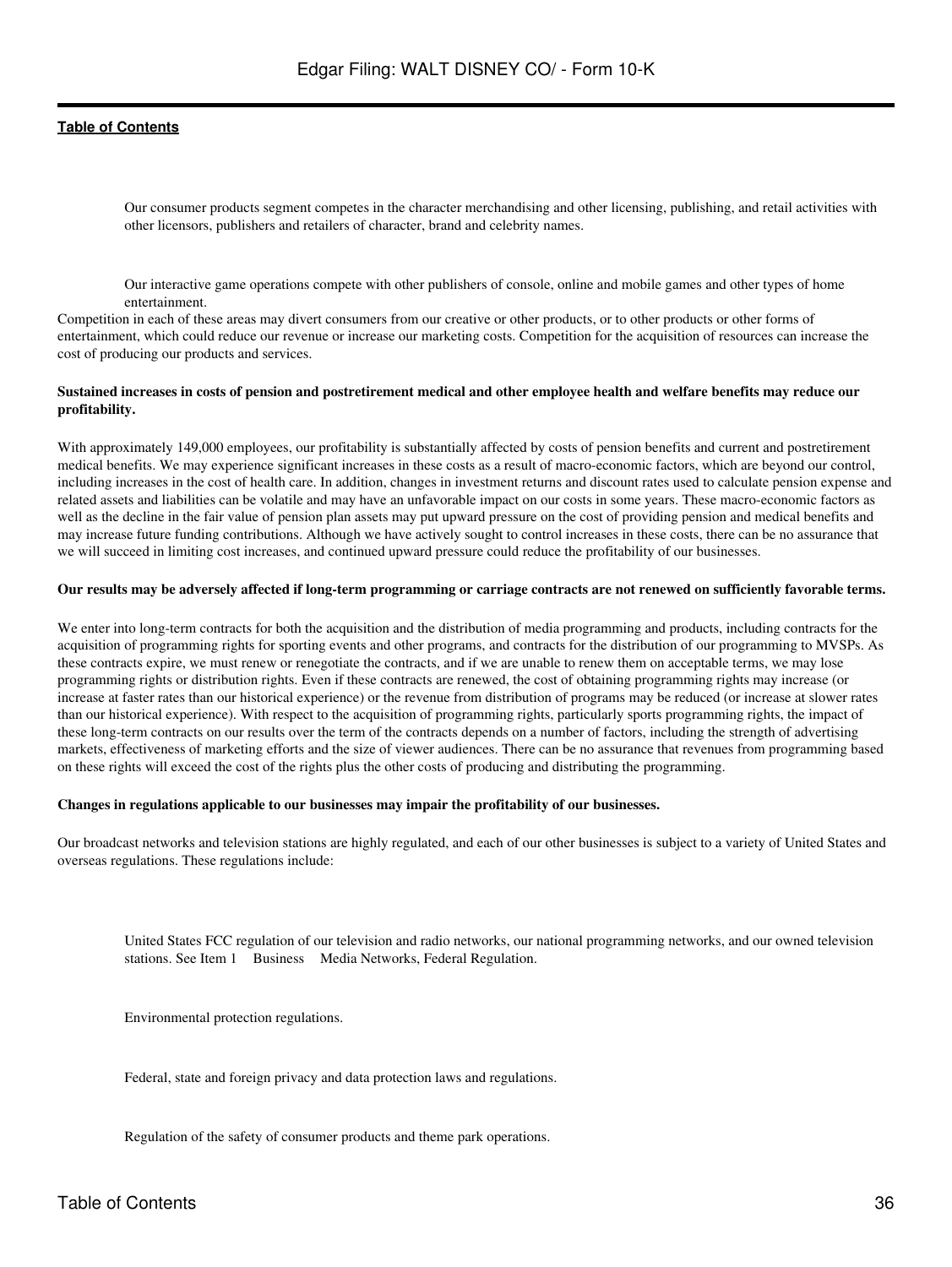Imposition by foreign countries of trade restrictions or motion picture or television content requirements or quotas.

Domestic and international tax laws or currency controls.

Changes in any of these regulatory areas may require us to spend additional amounts to comply with the regulations, or may restrict our ability to offer products and services that are profitable.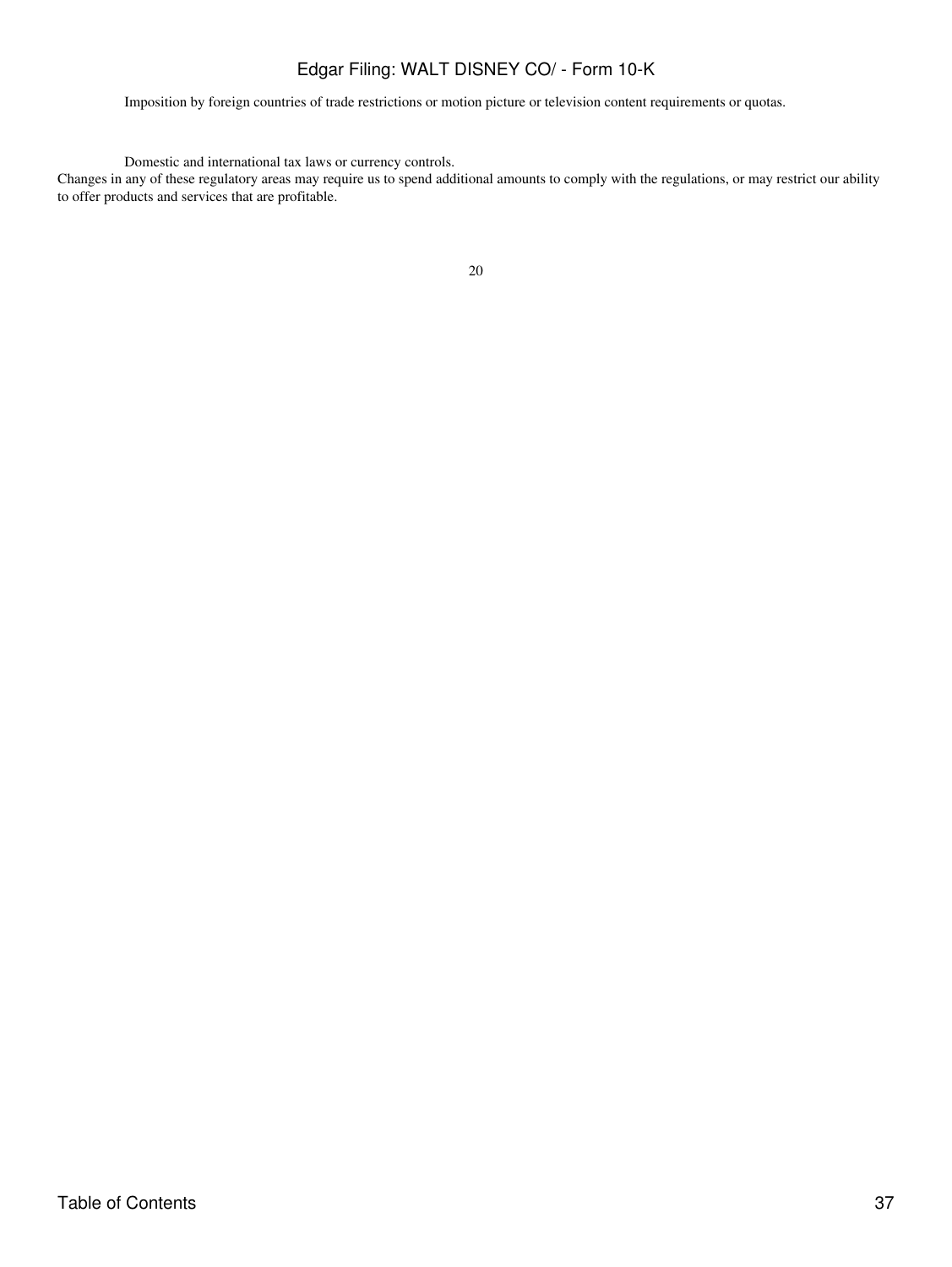#### **Our operations outside the United States may be adversely affected by the operation of laws in those jurisdictions.**

Our operations in non-U.S. jurisdictions are in many cases subject to the laws of the jurisdictions in which they operate rather than United States law. Laws in some jurisdictions differ in significant respects from those in the United States, and these differences can affect our ability to react to changes in our business and our rights or ability to enforce rights differently than would be expected under United States law. Moreover, enforcement of laws in some overseas jurisdictions can be inconsistent and unpredictable, which can affect both our ability to enforce our rights and to undertake activities that we believe are beneficial to our business. As a result, our ability to generate revenue and our expenses in non-United States jurisdictions may differ from what would be expected if United States law governed these operations.

#### **Labor disputes may disrupt our operations and adversely affect the profitability of any of our businesses.**

A significant number of employees in various of our businesses are covered by collective bargaining agreements, including employees of our theme parks and resorts as well as writers, directors, actors, production personnel and others employed in our media networks and studio operations. In addition, the employees of licensees who manufacture and retailers who sell our consumer products may be covered by labor agreements with their employers. In general, a labor dispute involving our employees or the employees of our licensees or retailers who sell our consumer products may disrupt our operations and reduce our revenues, and resolution of disputes may increase our costs.

#### **Provisions in our corporate documents and Delaware state law could delay or prevent a change of control, even if that change would be beneficial to shareholders.**

Our Restated Certificate of Incorporation contains a provision regulating the ability of shareholders to bring matters for action before annual and special meetings and authorizes our Board of Directors to issue and set the terms of preferred stock. The regulations on shareholder action could make it more difficult for any person seeking to acquire control of the Company to obtain shareholder approval of actions that would support this effort. The issuance of preferred stock could effectively dilute the interests of any person seeking control or otherwise make it more difficult to obtain control. In addition, provisions in our Restated Certificate of Incorporation require supermajority shareholder approval of some acquisition transactions and we are subject to the anti-takeover provisions of the Delaware General Corporation Law, either of which could have the effect of delaying or preventing a change of control in some circumstances.

#### **The seasonality of certain of our businesses could exacerbate negative impacts on our operations.**

Each of our businesses is normally subject to seasonal variations, as follows:

Revenues in our Media Networks segment are subject to seasonal advertising patterns and changes in viewership levels. In general, advertising revenues are somewhat higher during the fall and somewhat lower during the summer months. Affiliate revenues are typically collected ratably throughout the year. Certain affiliate revenues at ESPN are deferred until annual programming commitments are met, and these commitments are typically satisfied during the second half of the Company s fiscal year, which generally results in higher revenue recognition during this period.

Revenues in our Parks and Resorts segment fluctuate with changes in theme park attendance and resort occupancy resulting from the seasonal nature of vacation travel and local entertainment excursions. Peak attendance and resort occupancy generally occur during the summer months when school vacations occur and during early-winter and spring-holiday periods.

Revenues in our Studio Entertainment segment fluctuate due to the timing and performance of releases in the theatrical, home entertainment, and television markets. Release dates are determined by several factors, including competition and the timing of vacation and holiday periods.

Revenues in our Consumer Products segment are influenced by seasonal consumer purchasing behavior and by the timing and performance of theatrical releases and cable programming broadcasts.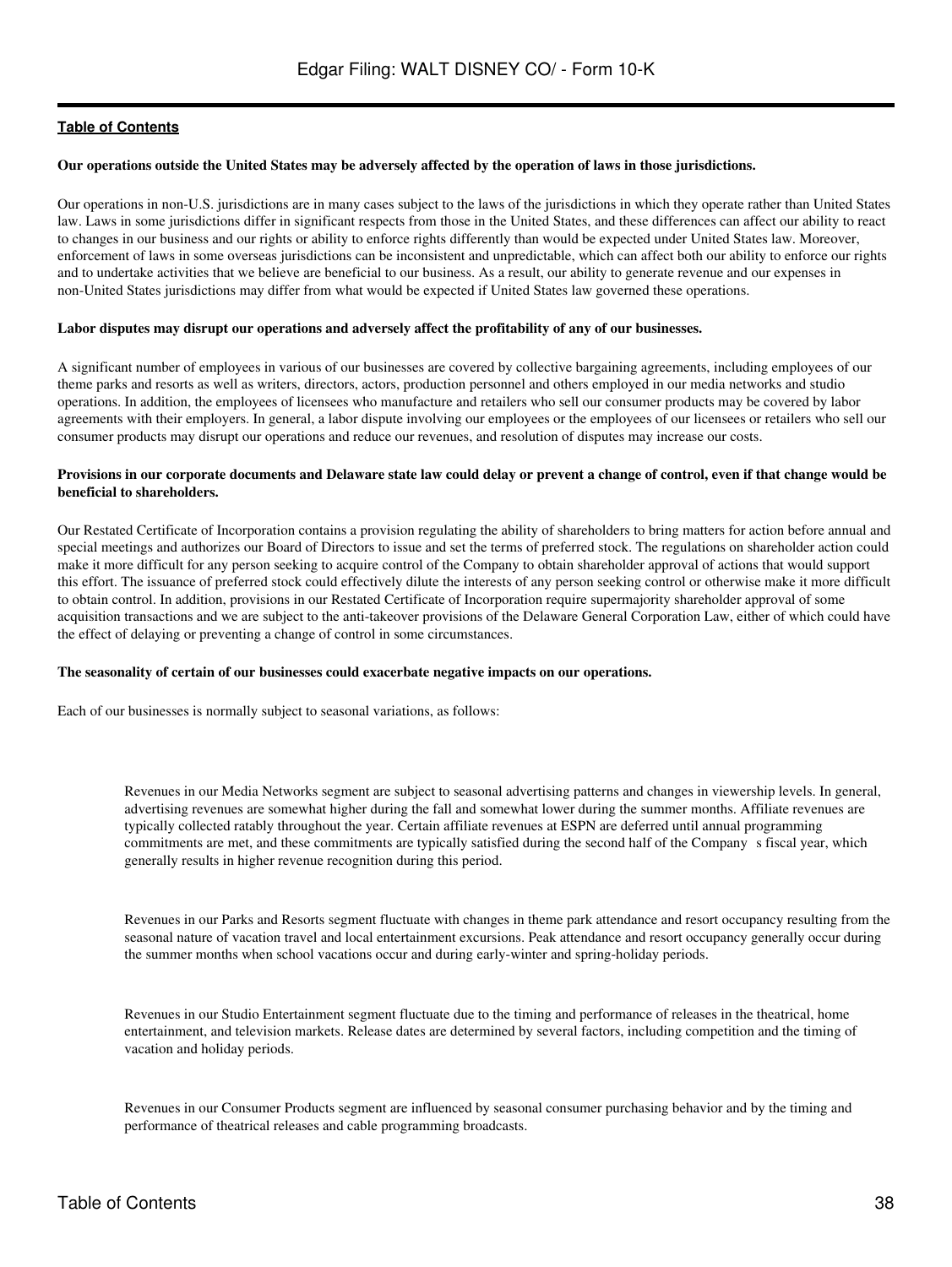Revenues in our Interactive Media segment fluctuate due to the timing and performance of video game releases which are determined by several factors, including theatrical releases and cable programming broadcasts, competition and the timing of holiday periods. Revenues from certain of our internet and mobile operations are subject to similar seasonal trends.

Accordingly, if a short term negative impact on our business occurs during a time of high seasonal demand (such as hurricane damage to our parks during the summer travel season), the effect could have a disproportionate effect on the results of that business for the year.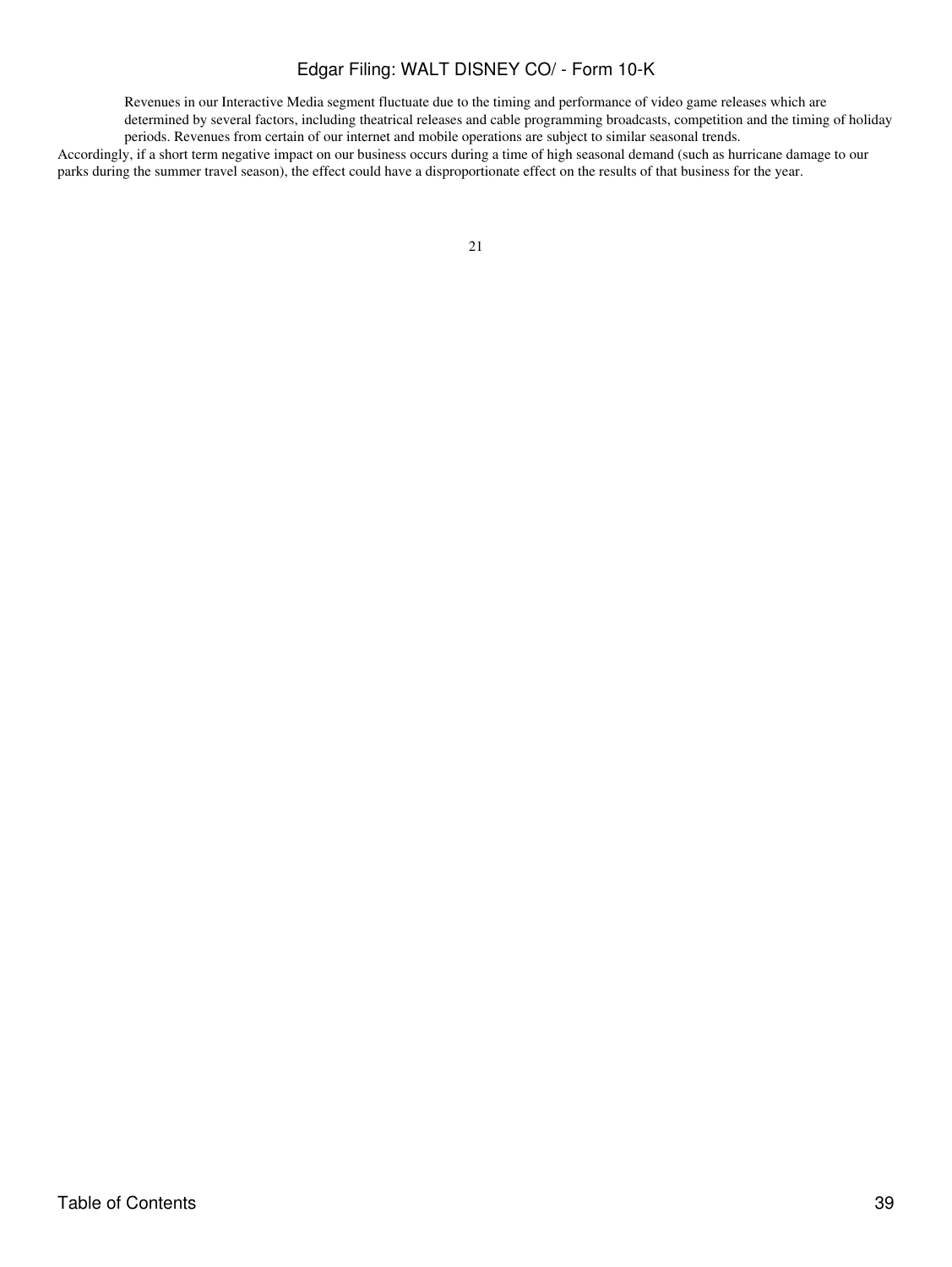#### **The Companys acquisition of Marvel is expected to cause short term dilution in earnings per share and there can be no assurance that anticipated improvements in earnings per share will be realized.**

On December 31, 2009, the Company acquired Marvel Entertainment, Inc. in a merger transaction in which the Company distributed approximately 59 million shares and paid approximately \$2.4 billion in cash. We expect that the merger will initially result in lower earnings per share than we would have earned in the absence of the merger. We expect that over time the merger will yield benefits to the combined company such that the merger will ultimately be accretive to earnings per share. However, there can be no assurance that the increase in earnings per share expected in the long term will be achieved. In order to achieve increases in earnings per share as a result of the merger, the combined company will, among other things, need to effectively continue the successful operations of Marvel after the merger, develop successful new content (including future feature films and television series or sequels to Marvel productions) based on Marvel characters and successfully integrate Marvel products into the combined company s various distribution channels.

#### **ITEM 1B. Unresolved Staff Comments**

The Company has received no written comments regarding its periodic or current reports from the staff of the Securities and Exchange Commission that were issued 180 days or more preceding the end of its 2010 fiscal year and that remain unresolved.

#### **ITEM 2. Properties**

The Walt Disney World Resort, Disneyland Resort and other properties of the Company and its subsidiaries are described in Item 1 under the caption *Parks and Resorts*. Film library properties are described in Item 1 under the caption *Studio Entertainment*. Radio and television stations owned by the Company are described under the caption *Media Networks*.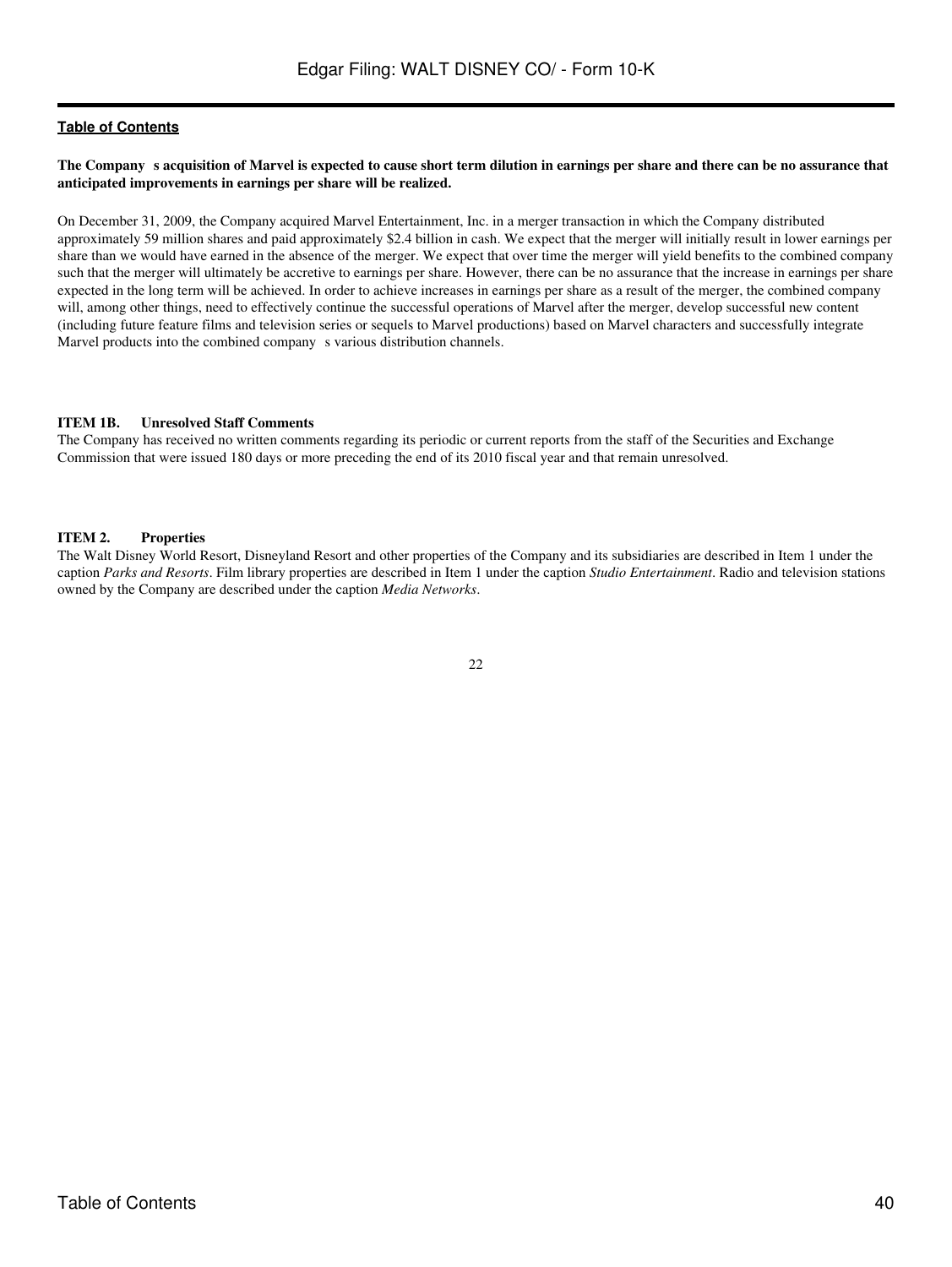The Company and its subsidiaries own and lease properties throughout the world. In addition to the properties noted above, the table below provides a brief description of other significant properties and the related business segment.

#### **Property /**

| Location                                  | <b>Approximate Size</b>                                               | <b>Use</b>                                                                                                    | <b>Business Segment</b> <sup>(1)</sup> |
|-------------------------------------------|-----------------------------------------------------------------------|---------------------------------------------------------------------------------------------------------------|----------------------------------------|
| Burbank, CA                               | Land $(52 \text{ acres})$ &<br>Buildings (2,000,000 ft <sup>2</sup> ) | Owned<br>Office/Production/Warehouse                                                                          | Corp/Studio/Media/CP                   |
| Burbank, CA & surrounding cities $^{(2)}$ | Buildings (1,800,000 ft <sup>2</sup> )                                | Leased Office/Warehouse<br>(includes $12,000$ ft <sup>2</sup> sublet to<br>third party tenants)               | Corp/Studio/Media/CP/IMG               |
| Glendale, CA & North Hollywood, CA        | Land (145 acres) $\&$<br>Buildings (2,500,000 ft <sup>2</sup> )       | Owned Office/Warehouse<br>(includes $500,000$ ft <sup>2</sup> sublet to<br>third party tenants)               | Corp/Studio/Media/CP/TP&R/IMG          |
| Glendale, CA                              | Buildings $(160,000 \text{ ft}^2)$                                    | Leased Office/Warehouse                                                                                       | Corp                                   |
| Los Angeles, CA                           | Land $(22 \text{ acres})$ &<br>Buildings $(600,000 \text{ ft}^2)$     | Owned<br>Office/Production/Technical                                                                          | Media                                  |
| Los Angeles, CA                           | Buildings $(250,000 \text{ ft}^2)$                                    | Leased<br>Office/Production/Technical                                                                         | Media/Studio/IMG                       |
| New York, NY                              | Land (6.5 acres) $\&$<br>Buildings $(1,400,000 \text{ ft}^2)$         | Owned<br>Office/Production/Technical<br>(includes $16,000$ ft <sup>2</sup> sublet to<br>third party tenants)  | Media                                  |
| New York, NY                              | Buildings $(770,000 \text{ ft}^2)$                                    | Leased<br>Office/Production/Warehouse<br>(includes $14,000$ ft <sup>2</sup> sublet to<br>third party tenants) | Studio/Media /IMG                      |
| Bristol, CT                               | Land $(115 \text{ acres})$ &<br>Buildings $(720,000 \text{ ft}^2)$    | Owned<br>Office/Production/Technical                                                                          | Media                                  |
| Bristol, CT                               | Buildings $(450,000 \text{ ft}^2)$                                    | Leased<br>Office/Warehouse/Technical                                                                          | Media                                  |
| Emeryville, CA                            | Land $(20 \text{ acres})$ &<br>Buildings $(270,000 \text{ ft}^2)$     | Owned<br>Office/Production/Technical                                                                          | Studio                                 |
| Emeryville, CA                            | Buildings $(126,000 \text{ ft}^2)$                                    | Leased Office/Storage                                                                                         | Studio                                 |
| USA & Canada                              | Land and Buildings<br>(Multiple sites and sizes)                      | Owned and Leased Office/<br>Production/Transmitter/Retail/<br>Warehouse                                       | Corp/Studio/Media/CP/TP&R/IMG          |
| Hammersmith, England                      | Land $(1 \text{ acre})$ & Building<br>$(85,000 \text{ ft}^2)$         | Owned Office                                                                                                  | Corp/Studio/Media/CP/IMG               |
| Hammersmith, England                      | Building $(225,000 \text{ ft}^2)$                                     | Leased Office (includes 27,000)<br>$ft2$ sublet to third party tenants)                                       | Corp/Studio/Media/CP/IMG               |
| Europe, Asia, Australia & Latin America   | Buildings (Multiple sites<br>and sizes)                               | Leased<br>Office/Retail/Warehouse                                                                             | Corp/Studio/Media/CP/IMG               |

(1) Corp Corporate, CP Consumer Products, TP&R Theme Parks and Resorts and IMG Interactive Media Group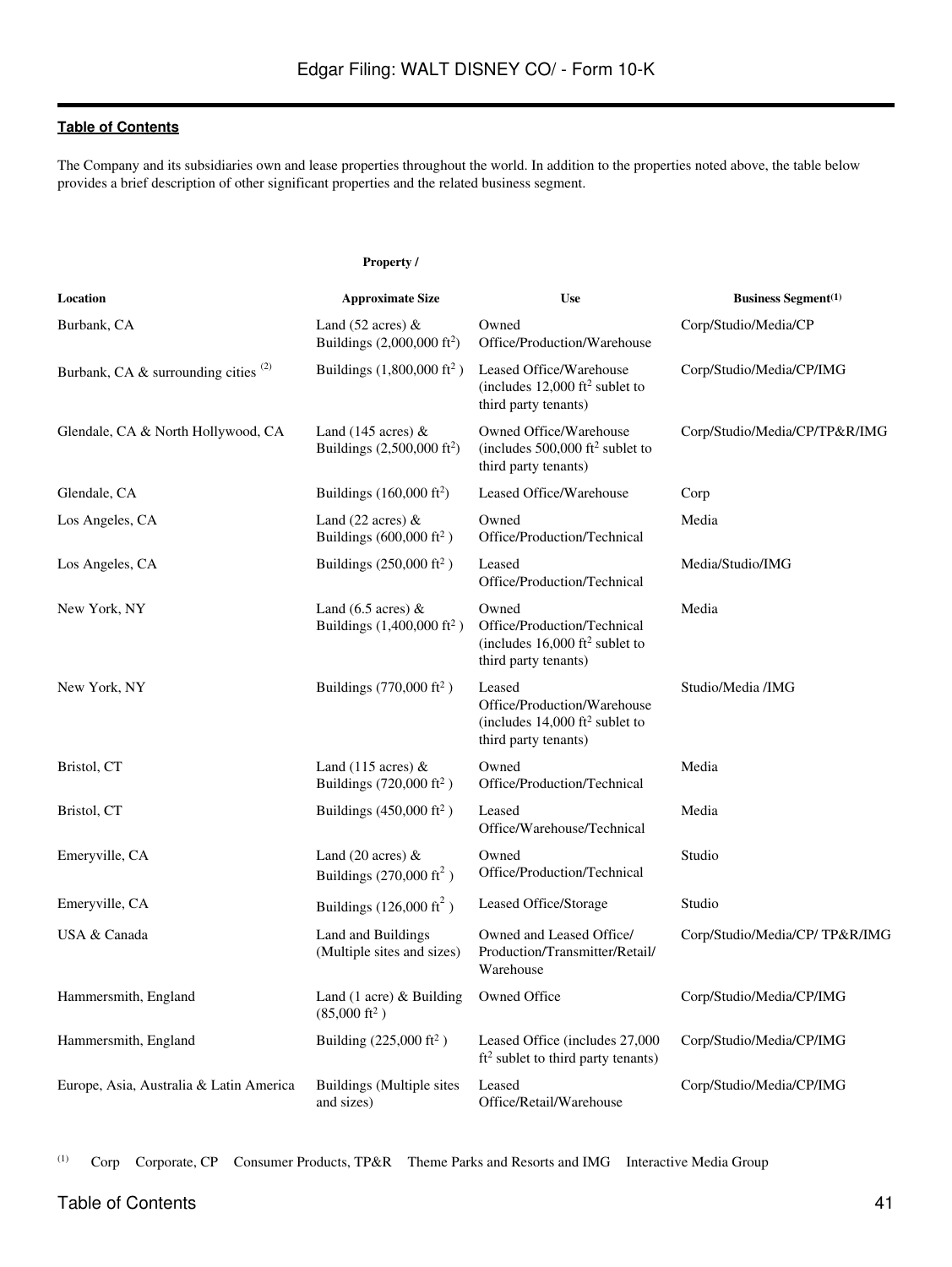(2) Surrounding cities include North Hollywood, CA and Sun Valley, CA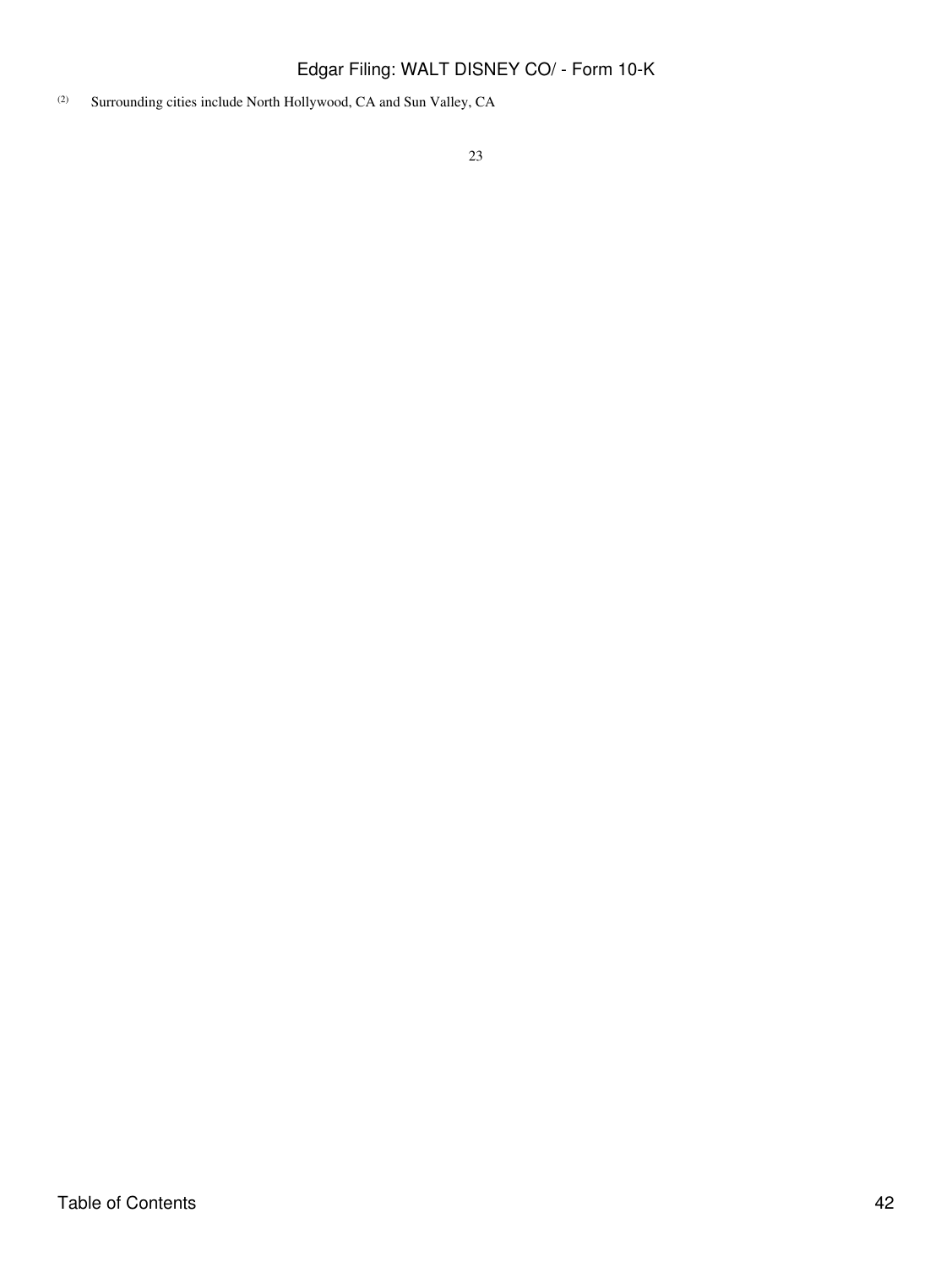#### **ITEM 3. Legal Proceedings**

*Celador International Ltd. v. The Walt Disney Company.* On May 19, 2004, an affiliate of the creator and licensor of the television program, *Who Wants to be a Millionaire,* filed an action against the Company and certain of its subsidiaries, including American Broadcasting Companies, Inc. and Buena Vista Television, LLC, alleging it was damaged by defendants improperly engaging in certain intra-company transactions and charging merchandise distribution expenses, resulting in an underpayment to the plaintiff. On July 7, 2010, the jury returned a verdict for breach of contract against certain subsidiaries of the Company, awarding plaintiff damages of \$269.4 million. The Company has stipulated with the plaintiff to an award of prejudgment interest of \$50 million, which amount will be reduced pro rata should the trial court or Court of Appeals reduce the damages amount. If a new trial is ordered the stipulation will have no effect. Although we cannot predict the ultimate outcome of this lawsuit, the Company believes the jury s verdict is in error and has moved alternatively for a new trial or for judgment as a matter of law, and intends to vigorously pursue its position on appeal if those motions are unsuccessful. The Company has determined that it does not have a probable loss under the applicable accounting standard relating to probability of loss for recording a reserve with respect to this litigation and therefore has not recorded a reserve.

The Company, together with, in some instances, certain of its directors and officers, is a defendant or codefendant in various other legal actions involving copyright, breach of contract and various other claims incident to the conduct of its businesses. Management does not expect the Company to suffer any material liability by reason of these actions.

#### **Executive Officers of the Company**

The executive officers of the Company are elected each year at the organizational meeting of the Board of Directors, which follows the annual meeting of the shareholders, and at other Board of Directors meetings, as appropriate. Each of the executive officers has been employed by the Company in the position or positions indicated in the list and pertinent notes below. Except as noted, each of the executive officers has been employed by the Company for more than five years.

At October 2, 2010, the executive officers of the Company were as follows:

|                       | <b>Name</b> | Age | <b>Title</b>                                                                              | <b>Executive</b><br><b>Officer</b><br><b>Since</b> |
|-----------------------|-------------|-----|-------------------------------------------------------------------------------------------|----------------------------------------------------|
| Robert A. Iger        |             | 59  | President and Chief Executive Officer <sup>(1)</sup>                                      | <b>2000</b>                                        |
| James A. Rasulo       |             | 54  | Senior Executive Vice President and Chief                                                 | 2010                                               |
|                       |             |     | Financial Officer <sup>(2)</sup>                                                          |                                                    |
| Alan N. Braverman     |             | 62  | Senior Executive Vice President, General                                                  | 2003                                               |
|                       |             |     | Counsel and Secretary                                                                     |                                                    |
| Kevin A. Mayer        |             | 48  | Executive Vice President, Corporate Strategy and<br>Business Development <sup>(3)</sup>   | 2005                                               |
| Christine M. McCarthy |             | 55  | Executive Vice President, Corporate Finance,                                              | 2005                                               |
|                       |             |     | Corporate Real Estate, Sourcing, Alliance and<br>$T$ reasurer <sup><math>(4)</math></sup> |                                                    |
| Mary Jayne Parker     |             | 49  | Executive Vice President and Chief Human Resources<br>$Officer^{(5)}$                     | 2009                                               |

(1) Mr. Iger was appointed President and Chief Executive Officer effective October 2, 2005.<br>
Mr. Pasulo was appointed Senior Executive Vice President and Chief Einangial Officer a

Mr. Rasulo was appointed Senior Executive Vice President and Chief Financial Officer effective January 1, 2010. He was Chairman, Walt Disney Parks and Resorts Worldwide from 2005 to 2009, and was President, Walt Disney Parks and Resorts from 2002 to 2005.

(3) Mr. Mayer was named Executive Vice President, Corporate Strategy, Business Development and Technology of the Company in June 2005 and was designated an executive officer in October 2005.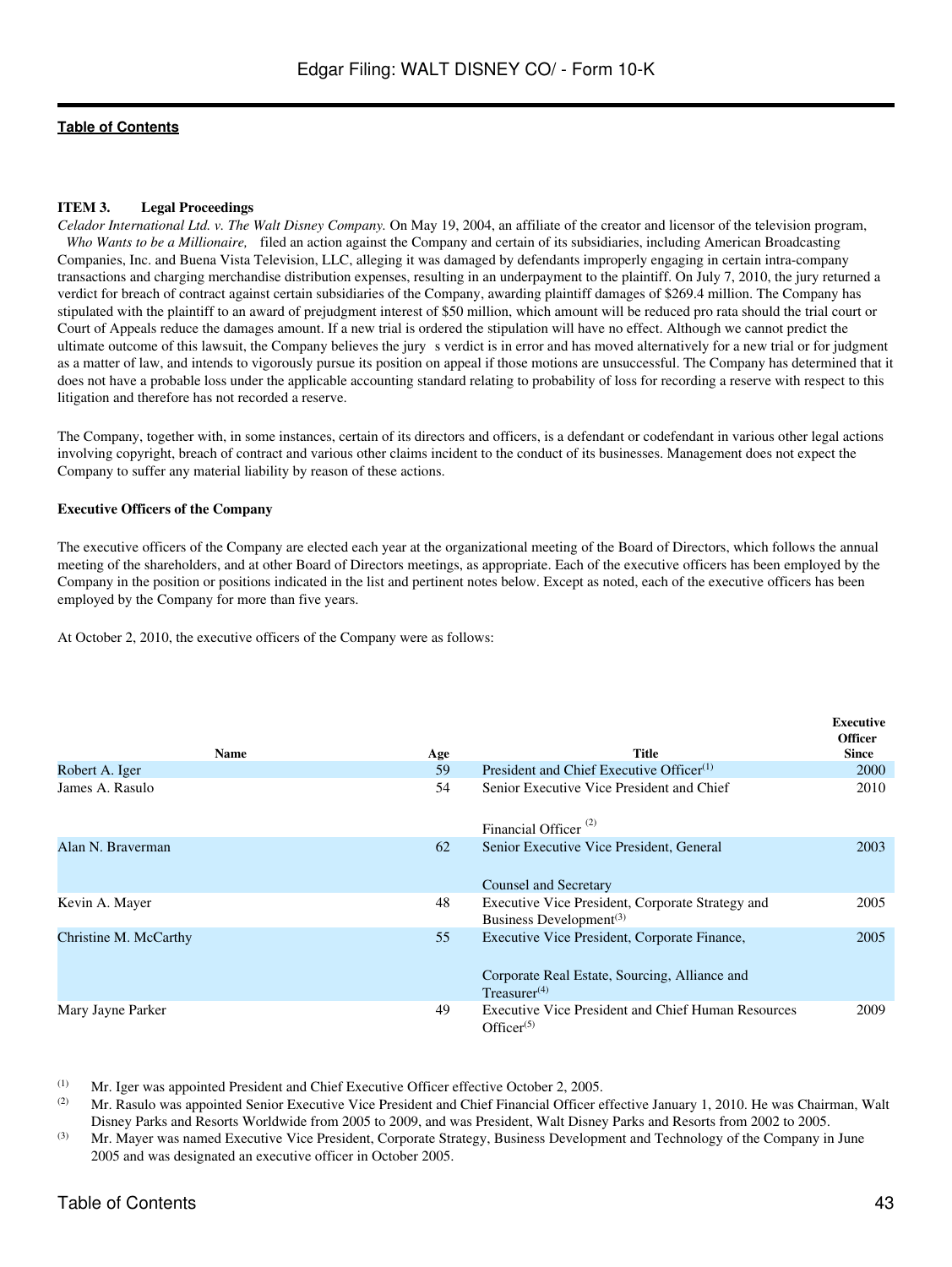- (4) Ms. McCarthy was named Executive Vice President, Corporate Finance and Real Estate in June 2005 and has been Treasurer since January 2000.
- (5) Ms. Parker was named Executive Vice President Human Resources and Chief Human Resources Officer of the Company, effective September 1, 2009, and designated an executive officer of the Company October 2, 2009. Ms. Parker was previously Senior Vice President of Human Resources for Walt Disney Parks and Resorts from October 2005 to July 2007 and Vice President Human Resources Administration for Walt Disney Parks and Resorts from March 2003 to October 2005.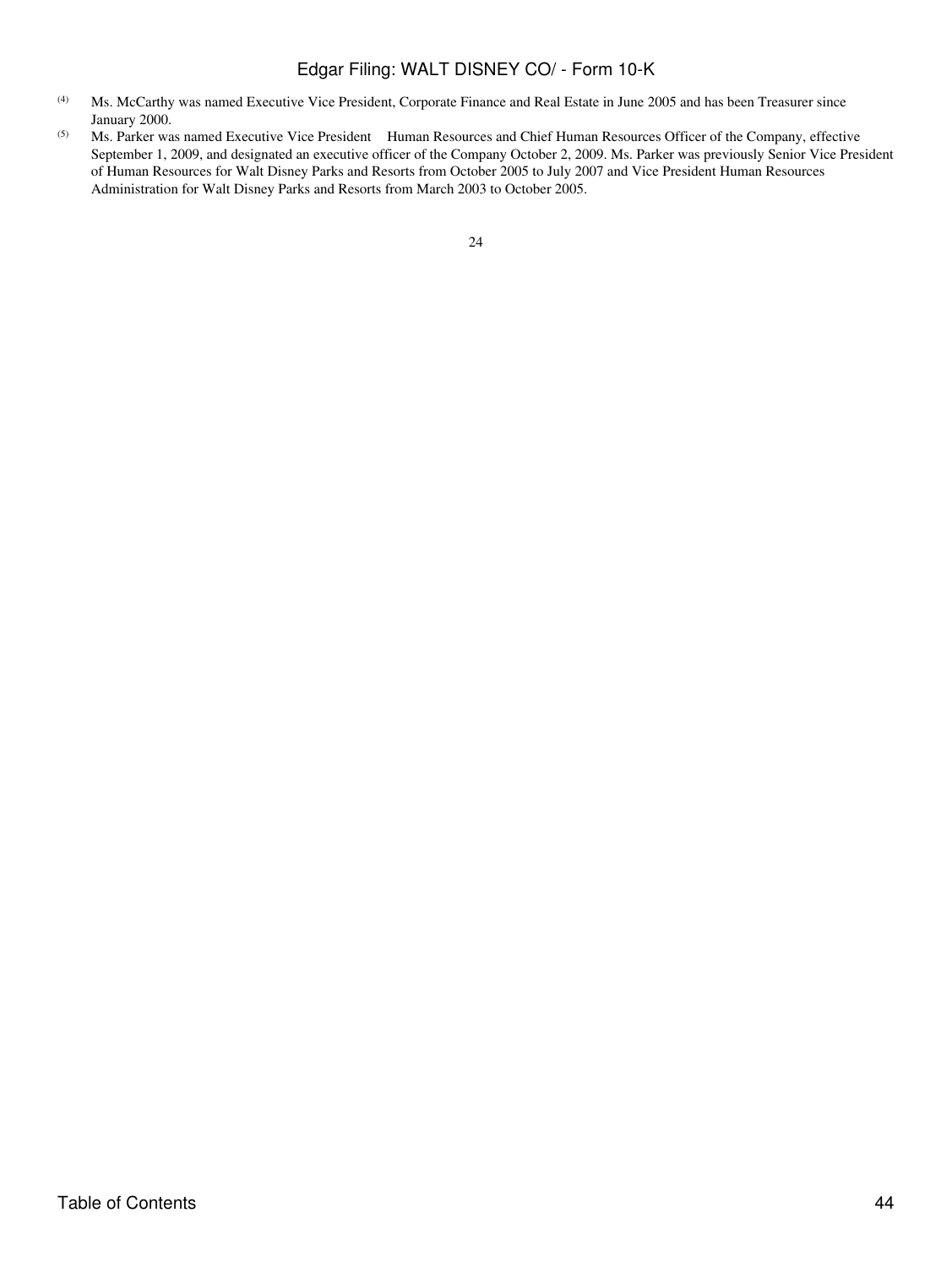#### **PART II**

**ITEM 5. Market for the Companys Common Equity, Related Stockholder Matters and Issuer Purchases of Equity Securities** The Company s common stock is listed on the New York Stock Exchange under the ticker symbol DIS . The following table shows, for the periods indicated, the high and low sales prices per share of common stock as reported in the Bloomberg Financial markets services.

|             |         | <b>Sales Price</b> |
|-------------|---------|--------------------|
|             | High    | Low                |
| 2010        |         |                    |
| 4th Quarter | \$35.41 | \$31.38            |
| 3rd Quarter | 37.98   | 30.72              |
| 2nd Quarter | 35.60   | 28.71              |
| 1st Quarter | 32.75   | 27.00              |
| 2009        |         |                    |
| 4th Quarter | \$28.68 | \$22.05            |
| 3rd Quarter | 26.29   | 17.54              |
| 2nd Quarter | 24.83   | 15.14              |
| 1st Quarter | 32.95   | 18.60              |

The Company declared a \$653 million dividend (\$0.35 per share) on December 2, 2009 related to fiscal 2009, which was paid in the second quarter of fiscal 2010. The Board of Directors has not declared a dividend related to fiscal 2010 as of the date of this report.

As of October 2, 2010, the approximate number of common shareholders of record was 998,373.

The following table provides information about Company purchases of equity securities that are registered by the Company pursuant to Section 12 of the Exchange Act during the quarter ended October 2, 2010:

|                                      | <b>Total Number</b><br>of Shares | <b>Average Price</b> | <b>Total Number of</b><br><b>Shares Purchased</b><br>as Part of Publicly<br>Announced<br><b>Plans</b> | <b>Maximum Number</b><br>of Shares that<br>May<br><b>Yet Be</b><br><b>Purchased</b><br><b>Under the Plans</b><br>or |
|--------------------------------------|----------------------------------|----------------------|-------------------------------------------------------------------------------------------------------|---------------------------------------------------------------------------------------------------------------------|
| <b>Period</b>                        | Purchased <sup>(1)</sup>         | Paid per Share       | or Programs                                                                                           | Programs <sup>(2)</sup>                                                                                             |
| July 4, 2010<br>August 3, 2010       | 14,364,058                       | 32.89                | 14,270,000                                                                                            | 120 million                                                                                                         |
| August 4, 2010<br>September 3, 2010  | 11,826,550                       | 33.46                | 11,685,700                                                                                            | 108 million                                                                                                         |
| September 4, 2010<br>October 2, 2010 | 9,669,949                        | 33.98                | 9,417,300                                                                                             | 99 million                                                                                                          |
| Total                                | 35,860,557                       | 33.37                | 35,373,000                                                                                            | 99 million                                                                                                          |

 $(1)$  487,557 shares were purchased on the open market to provide shares to participants in the Walt Disney Investment Plan and Employee Stock Purchase Plan. These purchases were not made pursuant to a publicly announced repurchase plan or program.

<sup>(2)</sup> Under a share repurchase program implemented effective June 10, 1998, the Company is authorized to repurchase shares of its common stock. On May 1, 2007, following share repurchases made through May 1, 2007, the Companys Board of Directors increased the repurchase authorization to a total of 400 million shares as of that date. The repurchase program does not have an expiration date.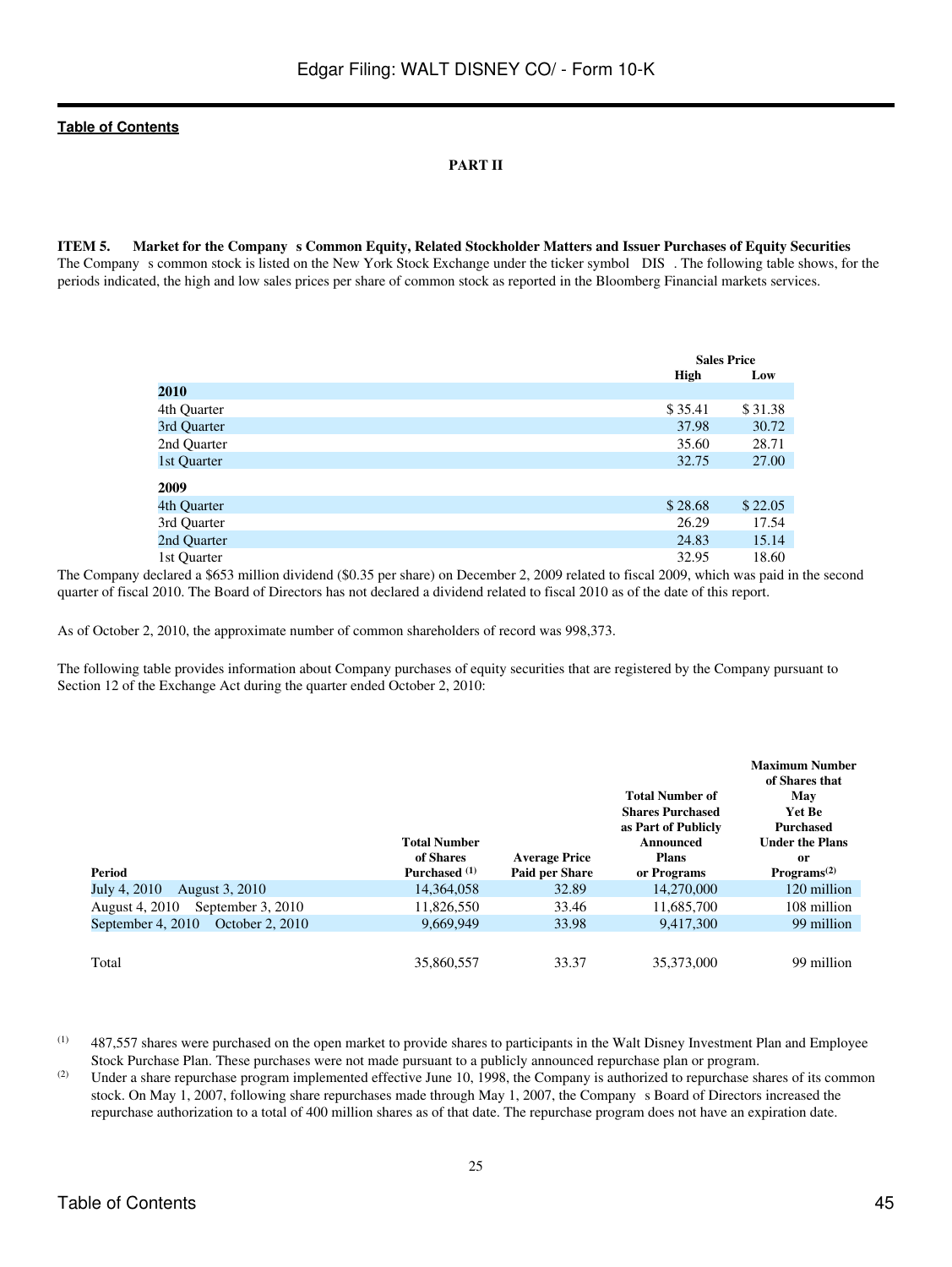#### **ITEM 6. Selected Financial Data**

(in millions, except per share data)

|                                                                                                                  | $2010^{(1)}$ | 2009(2)    | $2008^{(3)}$ | 2007<br>(4)(5)       | 2006<br>(4)(6)        |
|------------------------------------------------------------------------------------------------------------------|--------------|------------|--------------|----------------------|-----------------------|
| Statements of income                                                                                             |              |            |              |                      |                       |
| Revenues                                                                                                         | \$38,063     | \$36,149   | \$37,843     | \$35,510             | \$33,747              |
| Income from continuing operations before the cumulative effect of accounting<br>changes                          | 4,313        | 3,609      | 4,729        | 4,851                | 3,487                 |
| Income from continuing operations attributable to Disney before the cumulative<br>effect of accounting changes   | 3,963        | 3,307      | 4,427        | 4,674                | 3,304                 |
| Per common share                                                                                                 |              |            |              |                      |                       |
| Earnings from continuing operations attributable to Disney before the<br>cumulative effect of accounting changes |              |            |              |                      |                       |
| Diluted                                                                                                          | \$<br>2.03   | \$<br>1.76 | 2.28<br>\$.  | $\mathbb{S}$<br>2.24 | $\mathcal{S}$<br>1.60 |
| Basic                                                                                                            | 2.07         | 1.78       | 2.34         | 2.33                 | 1.65                  |
| Dividends                                                                                                        | 0.35         | 0.35       | 0.35         | 0.31                 | 0.27                  |
| Balance sheets                                                                                                   |              |            |              |                      |                       |
| Total assets                                                                                                     | \$69,206     | \$63,117   | \$62,497     | \$60,928             | \$59,998              |
| Long-term obligations                                                                                            | 16,234       | 16,939     | 14,889       | 14,916               | 13,974                |
| Disney shareholders equity                                                                                       | 37,519       | 33,734     | 32,323       | 30,753               | 31,820                |
| Statements of cash flows                                                                                         |              |            |              |                      |                       |
| Cash provided (used) by:                                                                                         |              |            |              |                      |                       |
| Continuing operating activities                                                                                  | \$6,578      | \$5,319    | \$5,701      | \$5,657              | \$<br>6,133           |
| Continuing investing activities                                                                                  | (4,523)      | (1,755)    | (2,162)      | (618)                | (220)                 |
| Continuing financing activities                                                                                  | (2,750)      | (3,148)    | (4,208)      | (3,878)              | (5,339)               |

- (1) During fiscal 2010, the Company completed a cash and stock acquisition for the outstanding capital stock of Marvel for \$4.2 billion (see Note 4 to the Consolidated Financial Statements for further discussion). In addition, results include restructuring and impairment charges (\$0.09 per diluted share), gains on the sales of investments in two television services in Europe (\$0.02 per diluted share), a gain on the sale of the *Power Rangers* property (\$0.01 per diluted share), and an accounting gain related to the acquisition of The Disney Store Japan (\$0.01 per diluted share). Including the impact of rounding, these items collectively resulted in a net adverse impact of \$0.04 per diluted share.
- $(2)$  The fiscal 2009 results include restructuring and impairment charges (\$0.17 per diluted share), a non-cash gain in connection with the AETN/Lifetime merger (\$0.08 per diluted share) and a gain on the sale of our investment in two pay television services in Latin America (\$0.04 per diluted share). Including the impact of rounding, these items collectively resulted in a net adverse impact of \$0.06 per diluted share.
- <sup>(3)</sup> The fiscal 2008 results include an accounting gain related to the acquisition of the Disney Stores North America and a gain on the sale of movies.com (together \$0.01 per diluted share), the favorable resolution of certain income tax matters (\$0.03 per diluted share), a bad debt charge for a receivable from Lehman Brothers (\$0.03 per diluted share) and an impairment charge (\$0.01 per diluted share). These items collectively had no net impact on earnings per share.
- (4) During fiscal 2007, the Company concluded the spin-off of the ABC Radio business and thus reports ABC Radio as discontinued operations for all periods presented.
- $(5)$  The fiscal 2007 results include gains from the sales of E! Entertainment and Us Weekly (together \$0.31 per diluted share), the favorable resolution of certain income tax matters (\$0.03 per diluted share), an equity-based compensation plan modification charge (\$0.01 per diluted share) and an impairment charge (\$0.01 per diluted share). These items collectively resulted in a net benefit of \$0.32 per diluted share.
- (6) During fiscal 2006, the Company completed an all stock acquisition of Pixar for \$7.5 billion. In addition, results include gains on sales of a Spanish cable equity investment and Discover Magazine (together \$0.02 per diluted share), the resolution of certain income tax matters (\$0.02 per diluted share), a net benefit associated with the completion of the Pixar acquisition (\$0.01 per diluted share) and an impairment charge (\$0.01 per diluted share). These items collectively resulted in a net benefit of \$0.04 per diluted share.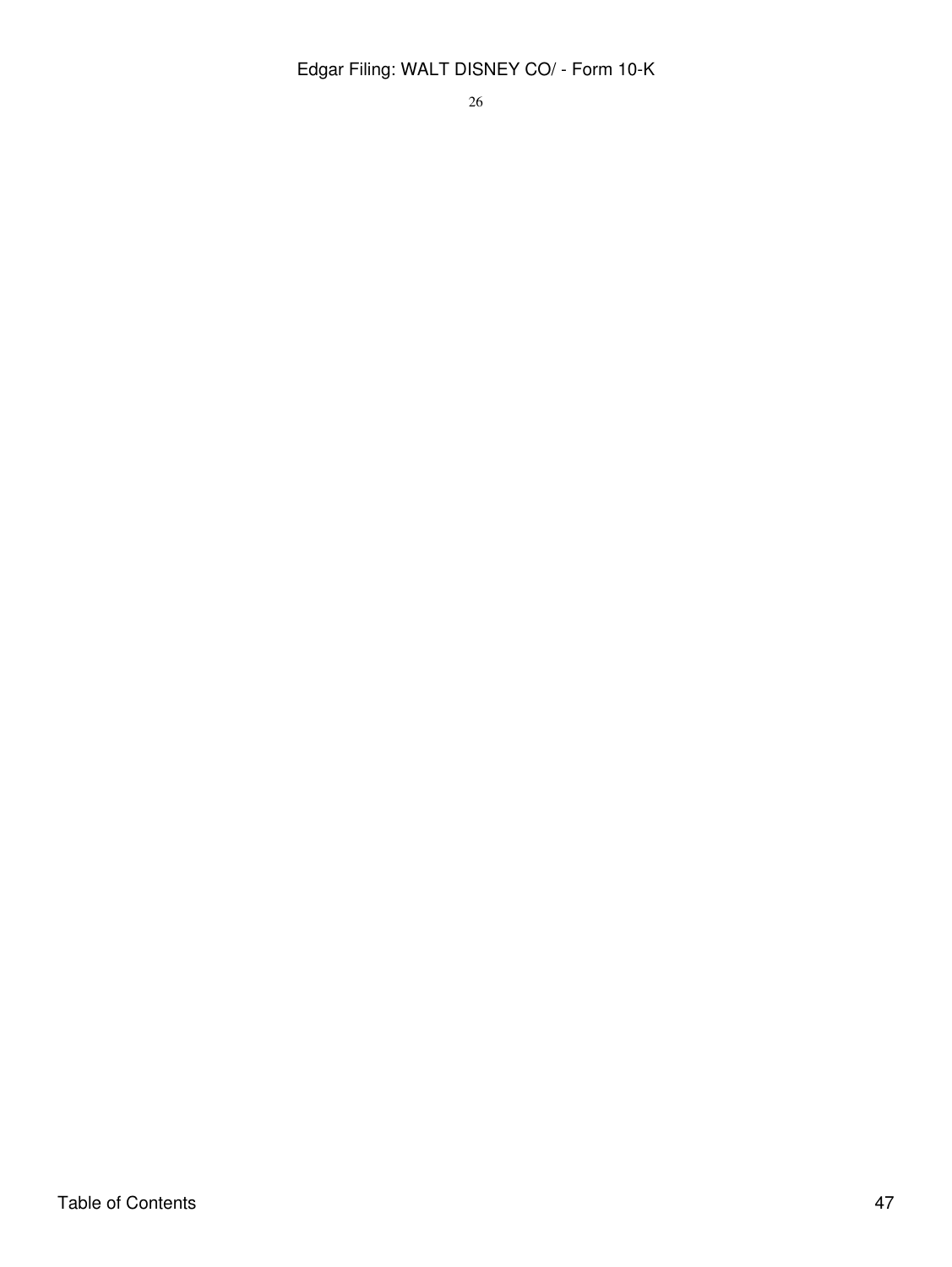#### **ITEM 7. Management s Discussion and Analysis of Financial Condition and Results of Operations CONSOLIDATED RESULTS**

**(in millions, except per share data)**

|                                                                                |             |                       |                       | % Change<br>Better/(Worse)<br>2010<br>VS. | 2009<br>VS. |
|--------------------------------------------------------------------------------|-------------|-----------------------|-----------------------|-------------------------------------------|-------------|
|                                                                                | 2010        | 2009                  | 2008                  | 2009                                      | 2008        |
| Revenues                                                                       | \$38,063    | \$36,149              | \$37,843              | 5%                                        | $(4) \%$    |
| Costs and expenses                                                             | (31, 337)   | (30, 452)             | (30, 400)             | $(3)\%$                                   | $\%$        |
| Restructuring and impairment charges                                           | (270)       | (492)                 | (39)                  | 45 %                                      | nm          |
| Other income (expense)                                                         | 140         | 342                   | (59)                  | $(59)$ %                                  | nm          |
| Net interest expense                                                           | (409)       | (466)                 | (524)                 | $12\%$                                    | $11\%$      |
| Equity in the income of investees                                              | 440         | 577                   | 581                   | $(24)\%$                                  | $(1) \%$    |
| Income before income taxes                                                     | 6,627       | 5,658                 | 7,402                 | $17\%$                                    | $(24) \%$   |
| Income taxes                                                                   | (2, 314)    | (2,049)               | (2,673)               | $(13)\%$                                  | 23%         |
| Net income                                                                     | 4,313       | 3,609                 | 4,729                 | $20 \%$                                   | $(24) \%$   |
| Less: Net income attributable to noncontrolling interest                       | (350)       | (302)                 | (302)                 | $(16)\%$                                  | $\%$        |
| Net income attributable to The Walt Disney Company (Disney)                    | \$<br>3,963 | 3,307<br>$\mathbb{S}$ | 4,427<br>$\mathbb{S}$ | $20 \%$                                   | $(25) \%$   |
| Earnings per share attributable to Disney $(1)$ :                              |             |                       |                       |                                           |             |
| <b>Diluted</b>                                                                 | \$<br>2.03  | \$<br>1.76            | \$<br>2.28            | $15\%$                                    | $(23) \%$   |
| <b>Basic</b>                                                                   | \$<br>2.07  | \$<br>1.78            | \$<br>2.34            | 16 $%$                                    | $(24) \%$   |
| Weighted average number of common and common equivalent shares<br>outstanding: |             |                       |                       |                                           |             |
| Diluted                                                                        | 1,948       | 1,875                 | 1,948                 |                                           |             |
| <b>Basic</b>                                                                   | 1,915       | 1,856                 | 1.890                 |                                           |             |

(1) The calculation of diluted earnings per share assumes the conversion of the Company s convertible senior notes into 45 million shares of common stock for periods presented prior to their redemption in the third quarter of fiscal 2008. Related after-tax interest expense of \$12 million for fiscal 2008 has been added back for the calculation of diluted earnings per share.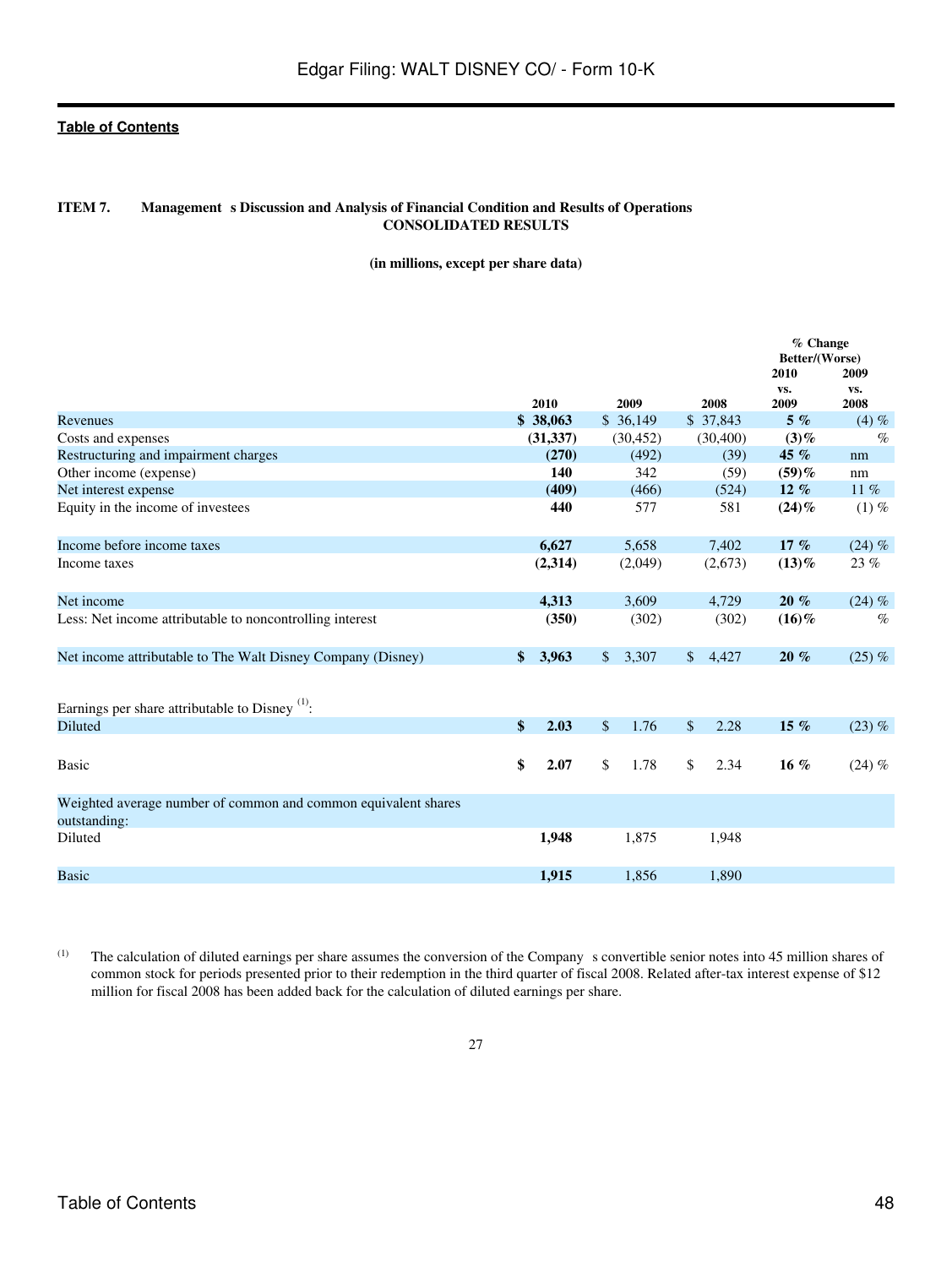#### *Organization of Information*

Management s Discussion and Analysis provides a narrative on the Company s financial performance and condition that should be read in conjunction with the accompanying financial statements. It includes the following sections:

Consolidated Results

Business Segment Results 2010 vs. 2009

Non-Segment Items 2010 vs. 2009

Pension and Benefit Costs

Business Segment Results 2009 vs. 2008

Non-Segment Items 2009 vs. 2008

Liquidity and Capital Resources

Contractual Obligations, Commitments, and Off Balance Sheet Arrangements

Accounting Policies and Estimates

Accounting Changes

Forward-Looking Statements *CONSOLIDATED RESULTS*

#### *2010 vs. 2009*

Revenues for the year increased 5%, or \$1.9 billion, to \$38.1 billion; net income attributable to Disney increased 20%, or \$656 million, to \$4.0 billion; and diluted earnings per share attributable to Disney (EPS) increased 15% to \$2.03.

Net income attributable to Disney for the current year included restructuring and impairment charges (\$0.09 per diluted share), gains on the sales of investments in two television services in Europe (\$0.02 per diluted share), a gain on the sale of the *Power Rangers* property (\$0.01 per diluted share), and an accounting gain related to the acquisition of The Disney Store Japan (\$0.01 per diluted share), which collectively had a net adverse impact of \$0.04. Fiscal 2009 included restructuring and impairment charges (\$0.17 per diluted share), a non-cash gain in connection with the merger of Lifetime and AETN (\$0.08 per diluted share) and a gain on the sale of our investment in two pay television services in Latin America (\$0.04 per diluted share). Including the impact of rounding, these items collectively resulted in a net adverse impact of \$0.06 per diluted share. The current year results also include one fewer week of operations compared to fiscal 2009 due to our fiscal period end.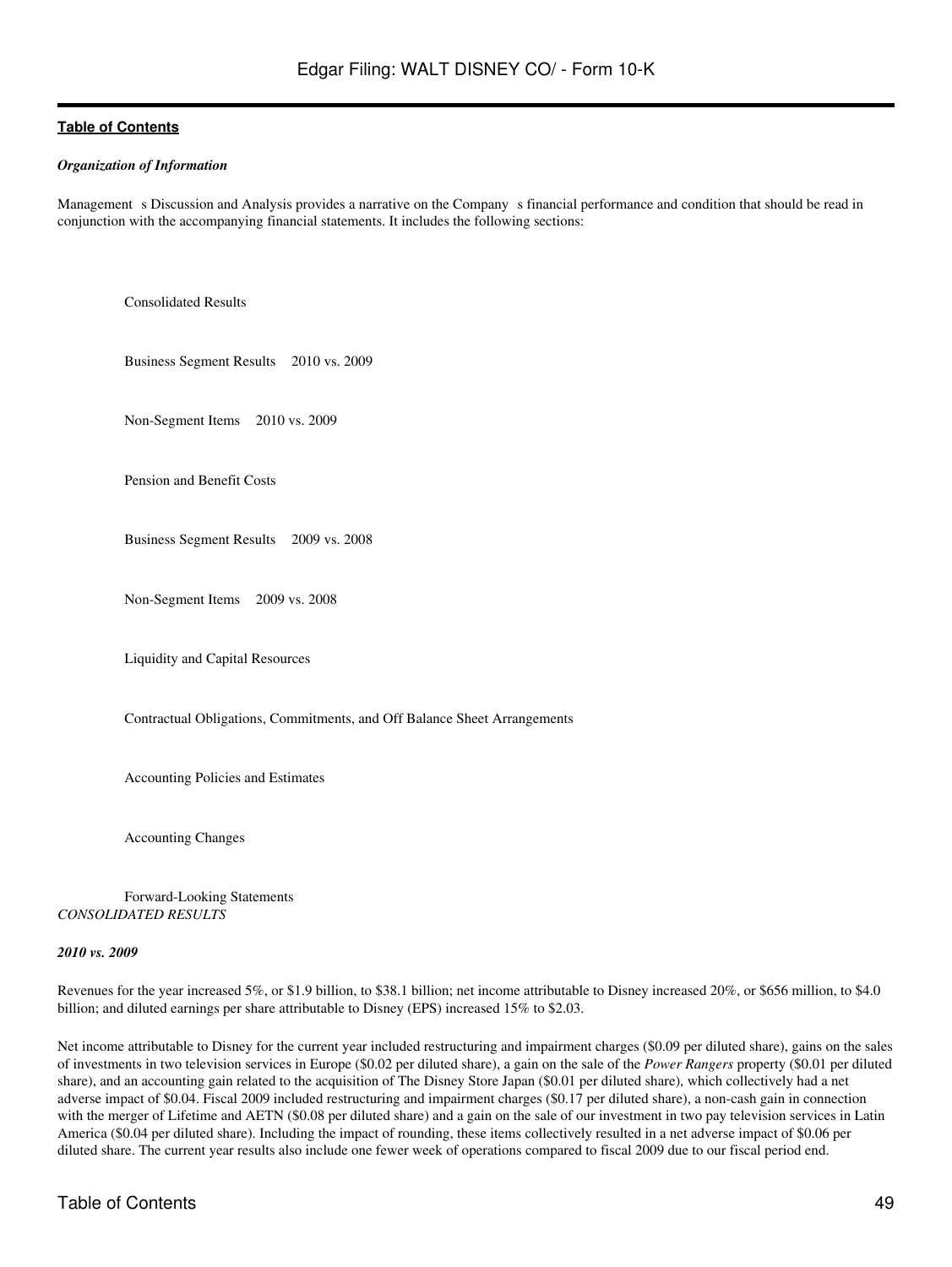The increase in EPS for the current year reflected higher operating results due to higher revenues from MVSPs (Affiliate Fees), increased advertising revenues at our cable and broadcast businesses, the strong worldwide theatrical performance of *Toy Story 3, Alice in Wonderland* and *Iron Man 2*, and lower distribution and marketing costs at our home entertainment business, partially offset by higher programming, general and administrative and production costs at our cable business and higher costs at our domestic parks and resorts operations.

#### *2009 vs. 2008*

Revenues for fiscal 2009 decreased 4%, or \$1.7 billion, to \$36.1 billion; net income attributable to Disney decreased 25%, or \$1.1 billion, to \$3.3 billion; and EPS decreased 23% to \$1.76.

As discussed above, net income attributable to Disney for fiscal 2009 included certain items which affected comparability. Fiscal 2008 included an accounting gain related to the acquisition of the Disney Stores North America and a gain on the sale of movies.com (together \$0.01 per diluted share), the favorable resolution of certain income tax matters (\$0.03 per diluted share), a bad debt charge for a receivable from Lehman Brothers (\$0.03 per diluted share) and an impairment charge (\$0.01 per diluted share). These items collectively had no net impact on EPS. Fiscal 2009 results also include the benefit from one additional week of operations compared to fiscal 2008 due to the timing of our fiscal period end.

The decrease in EPS for fiscal 2009 reflected lower operating results and the items discussed above, partially offset by a decrease in weighted average shares outstanding. The decrease in operating results was primarily due to lower broadcast and cable advertising revenues, a decline in worldwide sales of DVD units, decreased guest spending at our parks and resorts, higher programming costs and production cost amortization at our cable and broadcast businesses, lower performance of our movies in worldwide theatrical and television distribution and lower earned revenue at our licensing business. These decreases were partially offset by contractual rate increases on Affiliate Fees, cost mitigation activities at parks and resorts and higher international and domestic sales of programs at broadcasting.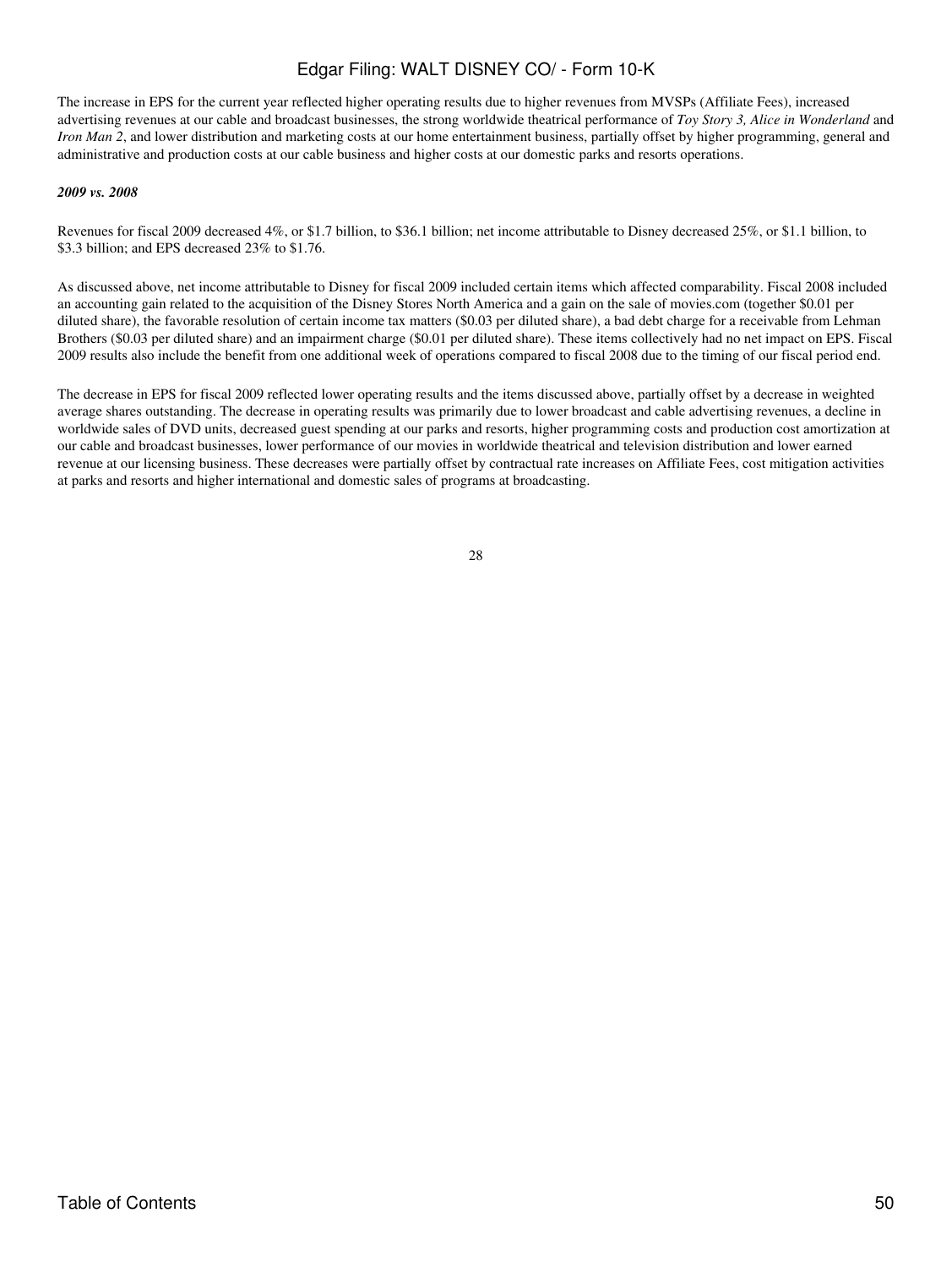#### *Restructuring and Impairment Charges*

The Company recorded \$270 million of restructuring and impairment charges in the current year related to organizational and cost structure initiatives primarily at our Studio Entertainment and Media Networks segments. Restructuring charges of \$138 million were primarily for severance and other related costs. Impairment charges of \$132 million consisted of writeoffs of capitalized costs primarily related to abandoned film projects, the closure of a studio production facility and the closure of five ESPN Zone locations.

The Company recorded charges totaling \$492 million in fiscal 2009 which included impairment charges of \$279 million and restructuring costs of \$213 million. The most significant of the impairment charges were \$142 million related to FCC radio licenses and \$65 million related to our investment in UTV Software Communications Limited (UTV). The restructuring charges included severance and other related costs as a result of organizational and cost structure initiatives across our businesses. Restructuring and impairment charges for fiscal 2008 consisted of an impairment charge of \$39 million related to FCC radio licenses.

#### *Other Income (Expense)*

Other income (expense) is as follows (in millions):

|                                                                            | 2010  | 2009   | 2008    |
|----------------------------------------------------------------------------|-------|--------|---------|
| Gain on sales of investments in television services in Europe              | \$75  | \$     | \$      |
| Gain on sale of <i>Power Rangers</i> property                              | 43    |        |         |
| Gain related to the acquisition of The Disney Store Japan                  | 22    |        |         |
| Gain on AETN/Lifetime transaction <sup>(1)</sup>                           |       | 228    |         |
| Gain on sale of investment in two pay television services in Latin America |       | 114    |         |
| Gain related to the acquisition of The Disney Store North America          |       |        | 18      |
| Gain on sale of movies.com                                                 |       |        | 14      |
| Bad debt charge for Lehman Brothers receivable                             |       |        | (91)    |
|                                                                            |       |        |         |
| Other income (expense)                                                     | \$140 | \$ 342 | \$ (59) |

(1) On September 15, 2009, the Company and the Hearst Corporation both contributed their 50% interest in Lifetime to AETN in exchange for an increased interest in AETN. The transaction resulted in a \$228 million non-cash gain. See Note 4 to the Consolidated Financial Statements for further details of this transaction. *BUSINESS SEGMENT RESULTS 2010 vs. 2009*

Below is a discussion of the major revenue and expense categories for our business segments. Costs and expenses for each segment consist of operating expenses, selling, general, administrative and other expenses and depreciation and amortization. Selling, general, administrative and other costs include third party and internal marketing expenses.

Our Media Networks segment generates revenue from Affiliate Fees charged to MVSPs, advertising revenues from the sale to advertisers of time in programs for commercial announcements and other revenues which include the sale and distribution of television programming. Operating expenses include programming and production costs, technical support costs, distribution costs and operating labor.

Our Parks and Resorts segment generates revenue from the sale of admissions to theme parks, the sale of room nights at hotels, merchandise, food and beverage sales, sales and rentals of vacation club properties and the sale of cruise vacation packages. Operating expenses include labor, costs of sales, repairs and maintenance and entertainment.

Our Studio Entertainment segment generates revenue from the distribution of films in the theatrical, home entertainment and television markets. Operating expenses include film cost amortization, which consists of production cost amortization, participations and residuals, costs of sales and distribution expenses.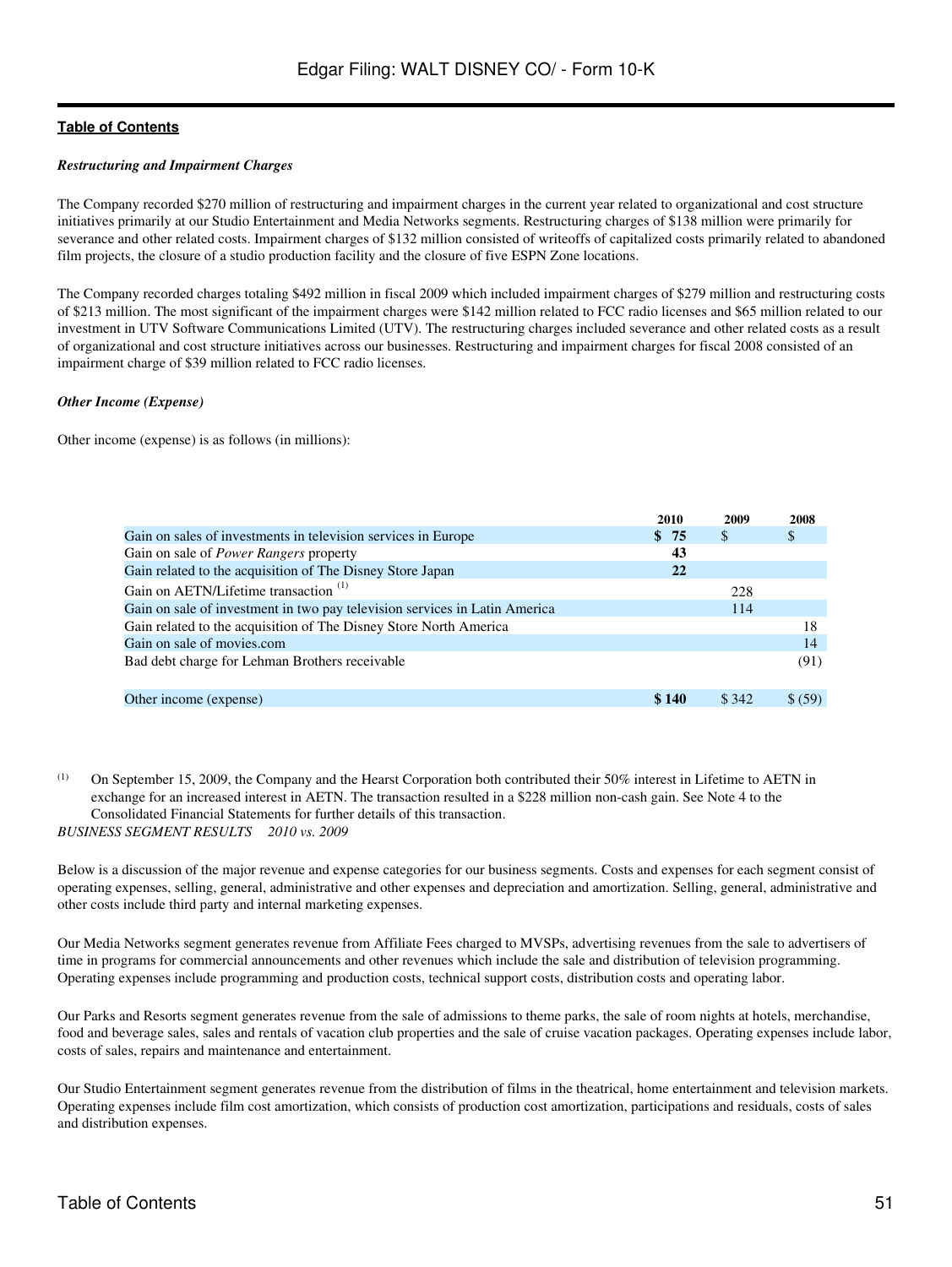Our Consumer Products segment generates revenue from licensing characters from our film, television and other properties, publishing children s books and magazines, and operating retail stores and internet shopping sites. Operating expenses include costs of goods sold, distribution, operating labor and retail occupancy costs.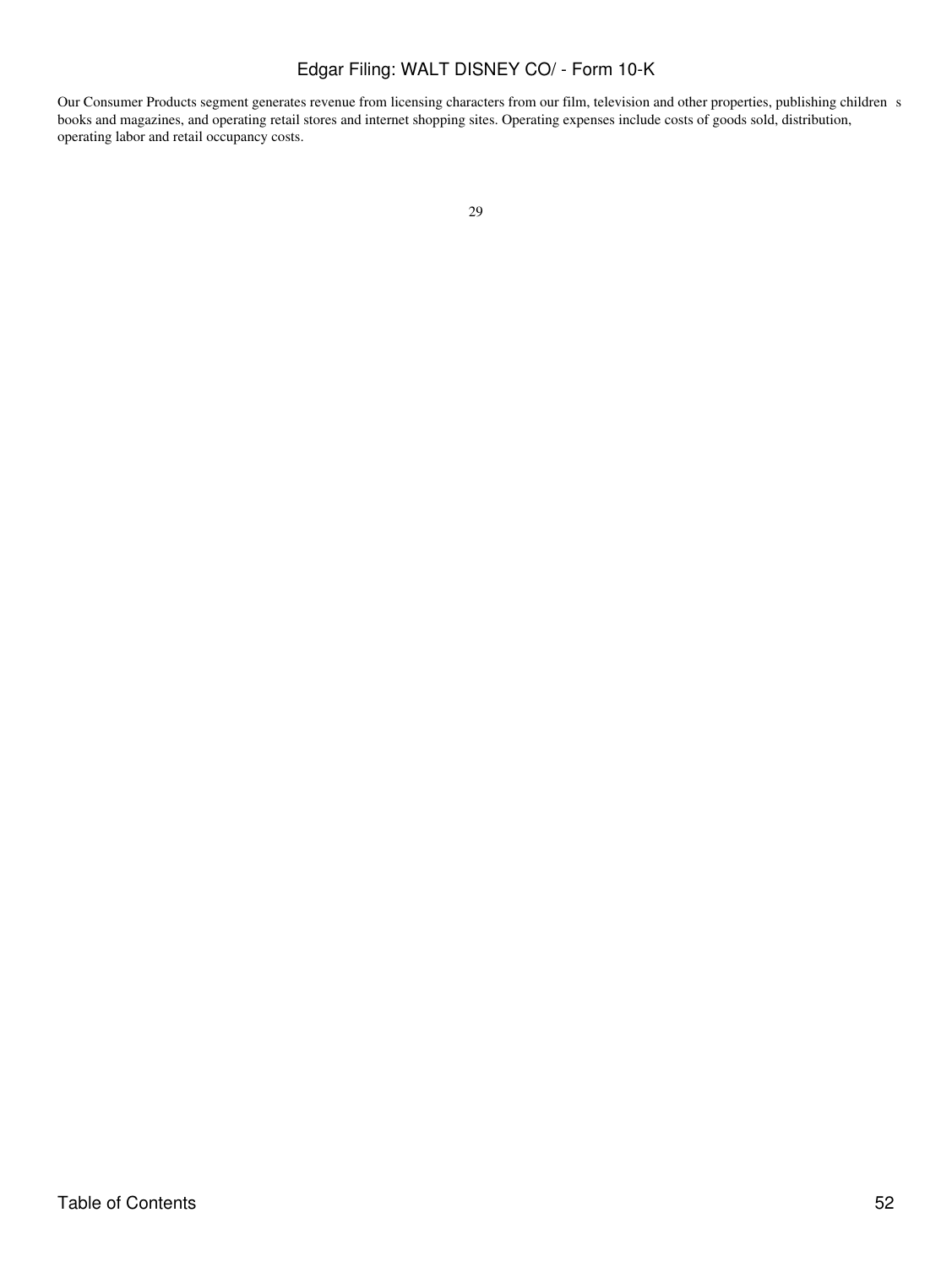Our Interactive Media segment generates revenue from the sale of multi-platform games, licensing, advertising, sponsorships, subscriptions and micro transactions, and from our Disney-branded mobile phone business in Japan. Operating expenses include product development, costs of goods sold and distribution expenses.

|                                  |             |             |                       | $%$ Change<br>Better/(Worse)<br>2010 | 2009        |
|----------------------------------|-------------|-------------|-----------------------|--------------------------------------|-------------|
| (in millions)                    | 2010        | 2009        | 2008                  | VS.<br>2009                          | VS.<br>2008 |
| Revenues:                        |             |             |                       |                                      |             |
| Media Networks                   | \$17,162    | \$16,209    | \$15,857              | 6%                                   | $2\%$       |
| Parks and Resorts                | 10,761      | 10,667      | 11,504                | $1\%$                                | (7)%        |
| Studio Entertainment             | 6,701       | 6,136       | 7,348                 | $9\%$                                | $(16)\%$    |
| <b>Consumer Products</b>         | 2,678       | 2,425       | 2,415                 | $10\%$                               | $\%$        |
| Interactive Media                | 761         | 712         | 719                   | $7\%$                                | $(1)\%$     |
|                                  | \$38,063    | \$36,149    | \$37,843              | $5\%$                                | (4)%        |
| Segment operating income (loss): |             |             |                       |                                      |             |
| <b>Media Networks</b>            | \$5,132     | \$4,765     | $\mathbb{S}$<br>4,981 | 8%                                   | (4)%        |
| Parks and Resorts                | 1,318       | 1,418       | 1,897                 | $(7)\%$                              | (25)%       |
| Studio Entertainment             | 693         | 175         | 1,086                 | $>100\%$                             | (84)%       |
| <b>Consumer Products</b>         | 677         | 609         | 778                   | $11\%$                               | $(22)\%$    |
| Interactive Media                | (234)       | (295)       | (258)                 | $21\%$                               | $(14)\%$    |
|                                  | 7,586<br>\$ | \$<br>6,672 | \$<br>8,484           | 14%                                  | $(21)\%$    |

The Company evaluates the performance of its operating segments based on segment operating income, and management uses aggregate segment operating income as a measure of the overall performance of the operating businesses. The Company believes that information about aggregate segment operating income assists investors by allowing them to evaluate changes in the operating results of the Company s portfolio of businesses separate from factors other than business operations that affect net income. The following table reconciles segment operating income to income before income taxes.

|                                           |         |         |         | $%$ Change<br>Better/(Worse) |             |
|-------------------------------------------|---------|---------|---------|------------------------------|-------------|
|                                           |         |         |         | 2010                         | 2009        |
| (in millions)                             | 2010    | 2009    | 2008    | VS.<br>2009                  | VS.<br>2008 |
| Segment operating income                  | \$7,586 | \$6,672 | \$8,484 | 14%                          | $(21)\%$    |
| Corporate and unallocated shared expenses | (420)   | (398)   | (460)   | $(6)\%$                      | 13%         |
| Restructuring and impairment charges      | (270)   | (492)   | (39)    | 45%                          | nm          |
| Other income (expense)                    | 140     | 342     | (59)    | $(59) \%$                    | nm          |
| Net interest expense                      | (409)   | (466)   | (524)   | $12\%$                       | 11%         |
|                                           |         |         |         |                              |             |
| Income before income taxes                | \$6,627 | \$5,658 | \$7.402 | 17%                          | $(24)\%$    |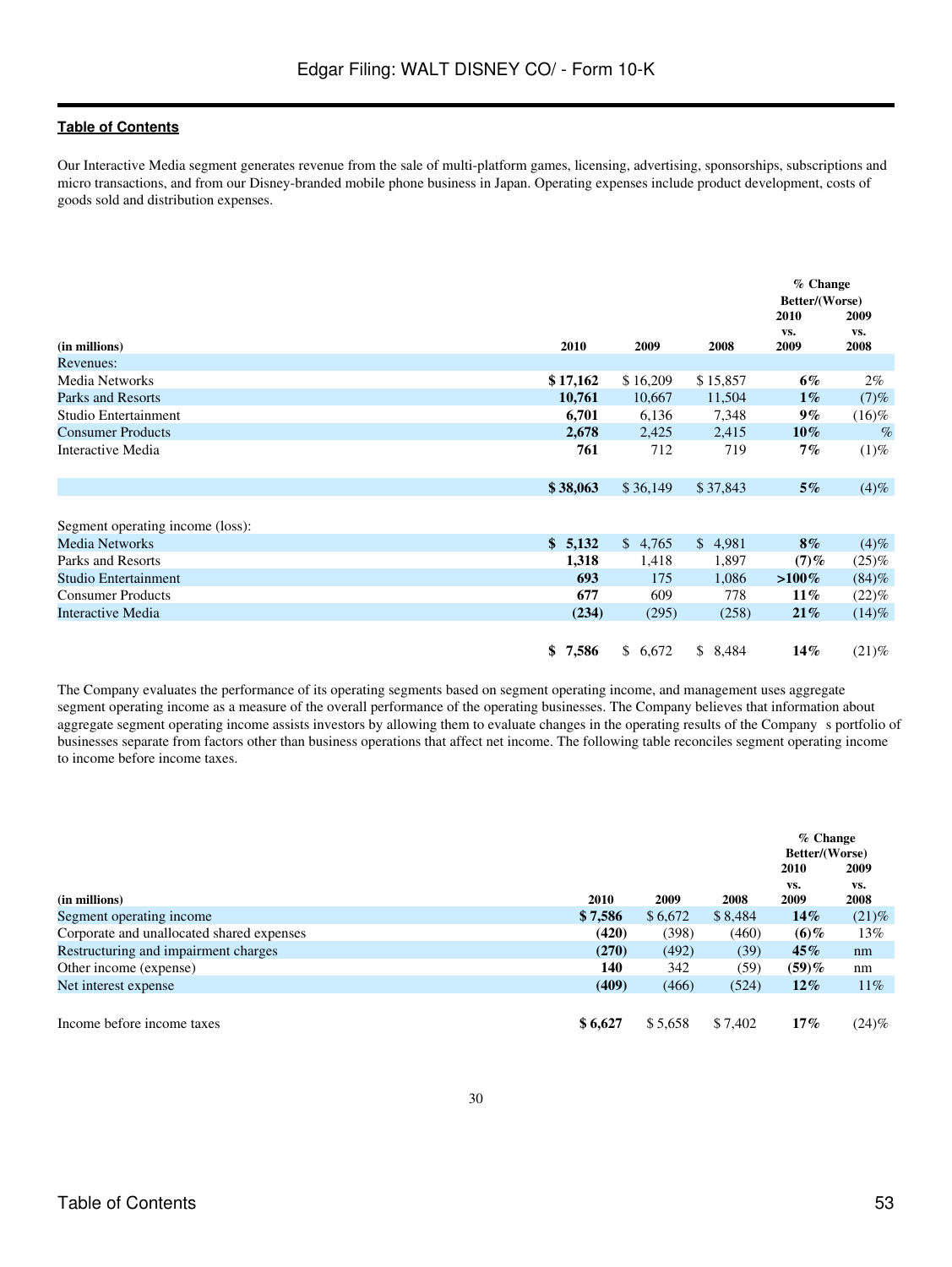#### *Media Networks*

Operating results for the Media Networks segment are as follows:

|                                            |                    | <b>Year Ended</b>  | $%$ Change          |  |
|--------------------------------------------|--------------------|--------------------|---------------------|--|
| (in millions)                              | October 2,<br>2010 | October 3,<br>2009 | Better /<br>(Worse) |  |
| Revenues                                   |                    |                    |                     |  |
| <b>Affiliate Fees</b>                      | \$8,082            | \$<br>7,407        | 9%                  |  |
| Advertising                                | 7,028              | 6,566              | 7%                  |  |
| Other                                      | 2,052              | 2,236              | $(8)\%$             |  |
| Total revenues                             | 17,162             | 16,209             | 6%                  |  |
| Operating expenses                         | (9,961)            | (9,556)            | (4)%                |  |
| Selling, general, administrative and other | (2,285)            | (2,249)            | $(2)\%$             |  |
| Depreciation and amortization              | (222)              | (206)              | $(8)\%$             |  |
| Equity in the income of investees          | 438                | 567                | $(23)\%$            |  |
| <b>Operating Income</b>                    | \$5,132            | \$<br>4,765        | 8%                  |  |

#### *Revenues*

The 9% increase in Affiliate Fees, which are generally derived from fees charged on a per-subscriber basis was primarily due to contractual rate increases and subscriber growth at Cable Networks which resulted in revenue increases of 5% and 4%, respectively, partially offset by the impact of one fewer week of operations.

Higher advertising revenues were due to increases of \$362 million at Cable Networks from \$2,689 million to \$3,051 million and of \$100 million at Broadcasting from \$3,877 million to \$3,977 million. The increase at Cable Networks reflected an increase of 9% due to higher sold inventory. The increase at Broadcasting reflected increases of 4% due to higher network advertising rates and sold inventory and 3% due to higher local television advertising, partially offset by decreases due to lower network ratings of 4% and one fewer week of operations.

Other revenues decreased \$94 million at Cable Networks and \$90 million at Broadcasting. The decrease at Cable Networks was driven by the closure of five ESPN Zone restaurants in June 2010. The decrease at Broadcasting reflected lower domestic television syndication revenues due to the prior-year sales of *According to Jim* and *Grey s Anatomy*.

#### *Costs and Expenses*

Operating expenses include an increase in programming and production costs of \$383 million from \$8,223 million to \$8,606 million. At Cable Networks an increase in programming and production costs of \$452 million was driven by higher sports rights costs due to new international sports programming rights and increased contractual costs for college and professional sports programming. At Broadcasting a decrease in programming and production costs of \$69 million was driven by costs savings at news and daytime and a lower cost mix of programming in primetime.

The increase in selling, general, administrative and other costs and expenses was driven by higher pension and postretirement medical and other employee costs, partially offset by a decrease of approximately \$60 million due to the absence of a bad debt charge in connection with a bankruptcy of a syndication customer in the prior year and also a decrease due to the closure of five ESPN Zone restaurants in June 2010.

#### *Segment Operating Income*

Segment operating income increased 8%, or \$367 million, to \$5.1 billion. The increase was primarily due to higher affiliate fees, increased advertising sales and the absence of a bad debt charge from a syndication customer, partially offset by higher programming costs, higher general and administrative expenses and lower domestic television syndication revenues. Segment operating income includes income from equity investees of \$438 million for the year, compared to \$567 million in the prior year. The decrease was driven by a \$58 million charge for our share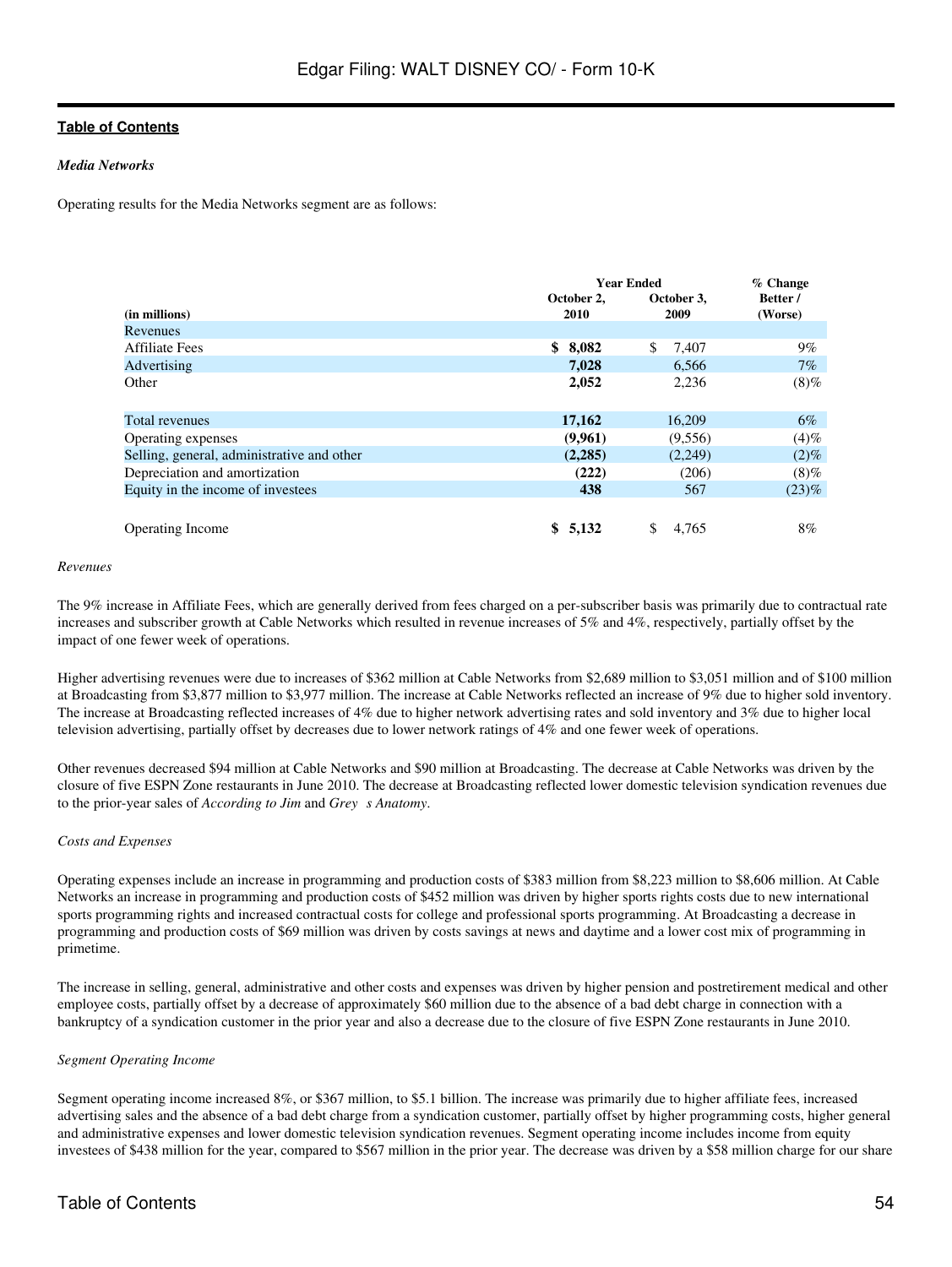of programming writeoffs at AETN/Lifetime in the current year.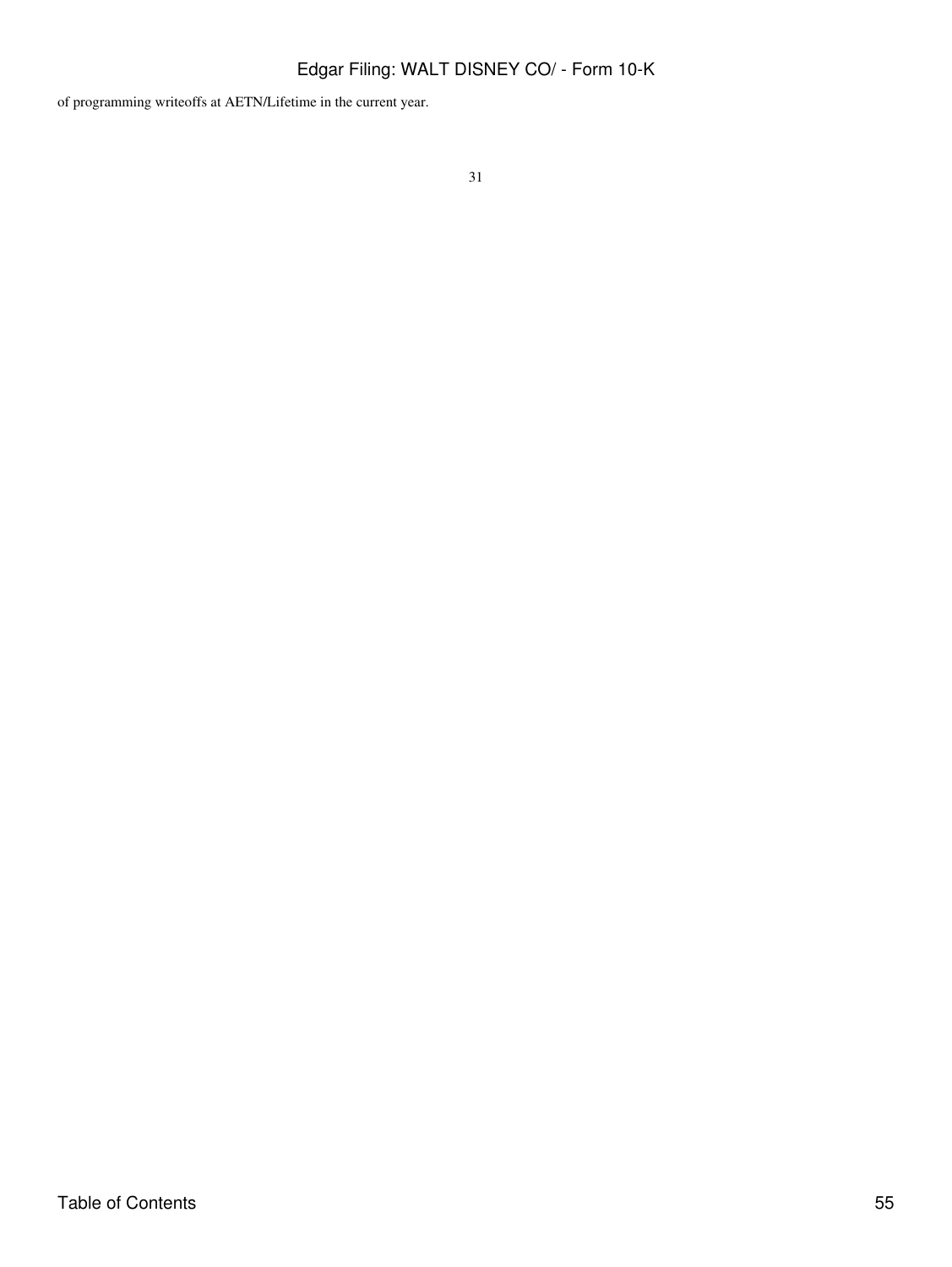The following table provides supplemental revenue and operating income detail for the Media Networks segment:

|                          | <b>Year Ended</b>         |                    | $%$ Change          |  |
|--------------------------|---------------------------|--------------------|---------------------|--|
| (in millions)            | October 2,<br><b>2010</b> | October 3,<br>2009 | Better /<br>(Worse) |  |
| Revenues                 |                           |                    |                     |  |
| Cable Networks           | \$11,475                  | \$<br>10,555       | $9\%$               |  |
| <b>Broadcasting</b>      | 5,687                     | 5,654              | $1\%$               |  |
|                          | \$17,162                  | \$16,209           | $6\%$               |  |
| Segment operating income |                           |                    |                     |  |
| Cable Networks           | \$4,473                   | \$<br>4,260        | 5%                  |  |
| <b>Broadcasting</b>      | 659                       | 505                | $30\%$              |  |
|                          | \$5,132                   | \$<br>4.765        | 8%                  |  |

#### *Restructuring and impairment charges*

The Company recorded charges totaling \$95 million, \$315 million and \$39 million for fiscal years 2010, 2009 and 2008, respectively. The charges in fiscal 2010 were for severance and related costs and the closure of five ESPN Zone locations. The charges in fiscal 2009 were primarily due to \$142 million of radio FCC license impairments, a \$65 million impairment charge related to our investment in UTV Group and severance and related costs. The charge in fiscal 2008 was due to impairments of radio FCC licenses. These charges were reported in Restructuring and impairment charges in the Consolidated Statements of Income.

#### *Parks and Resorts*

Operating results for the Parks and Resorts segment are as follows:

|                                            | <b>Year Ended</b>  | $%$ Change         |                     |
|--------------------------------------------|--------------------|--------------------|---------------------|
| (in millions)                              | October 2,<br>2010 | October 3,<br>2009 | Better /<br>(Worse) |
| Revenues                                   |                    |                    |                     |
| Domestic                                   | \$8,404            | \$<br>8,442        | $\%$                |
| International                              | 2,357              | 2,225              | $6\%$               |
|                                            |                    |                    |                     |
| Total revenues                             | 10,761             | 10,667             | $1\%$               |
| Operating expenses                         | (6,787)            | (6,634)            | (2)%                |
| Selling, general, administrative and other | (1,517)            | (1, 467)           | $(3)\%$             |
| Depreciation and amortization              | (1,139)            | (1,148)            | $1\%$               |
|                                            |                    |                    |                     |
| <b>Operating Income</b>                    | \$1,318            | \$<br>1,418        | (7)%                |

#### *Revenues*

Parks and Resorts revenues increased 1%, or \$94 million, to \$10.8 billion due to an increase of \$132 million at our international operations, partially offset by a decrease of \$38 million at our domestic operations.

The decline in revenue at our domestic operations reflected the impact of one fewer week of operations and a 1% volume decrease reflecting lower vacation club ownership sales, lower hotel occupancy and lower passenger cruise ship days. These decreases were partially offset by higher guest spending primarily due to higher average ticket prices and higher average daily hotel room rates.

## Table of Contents 56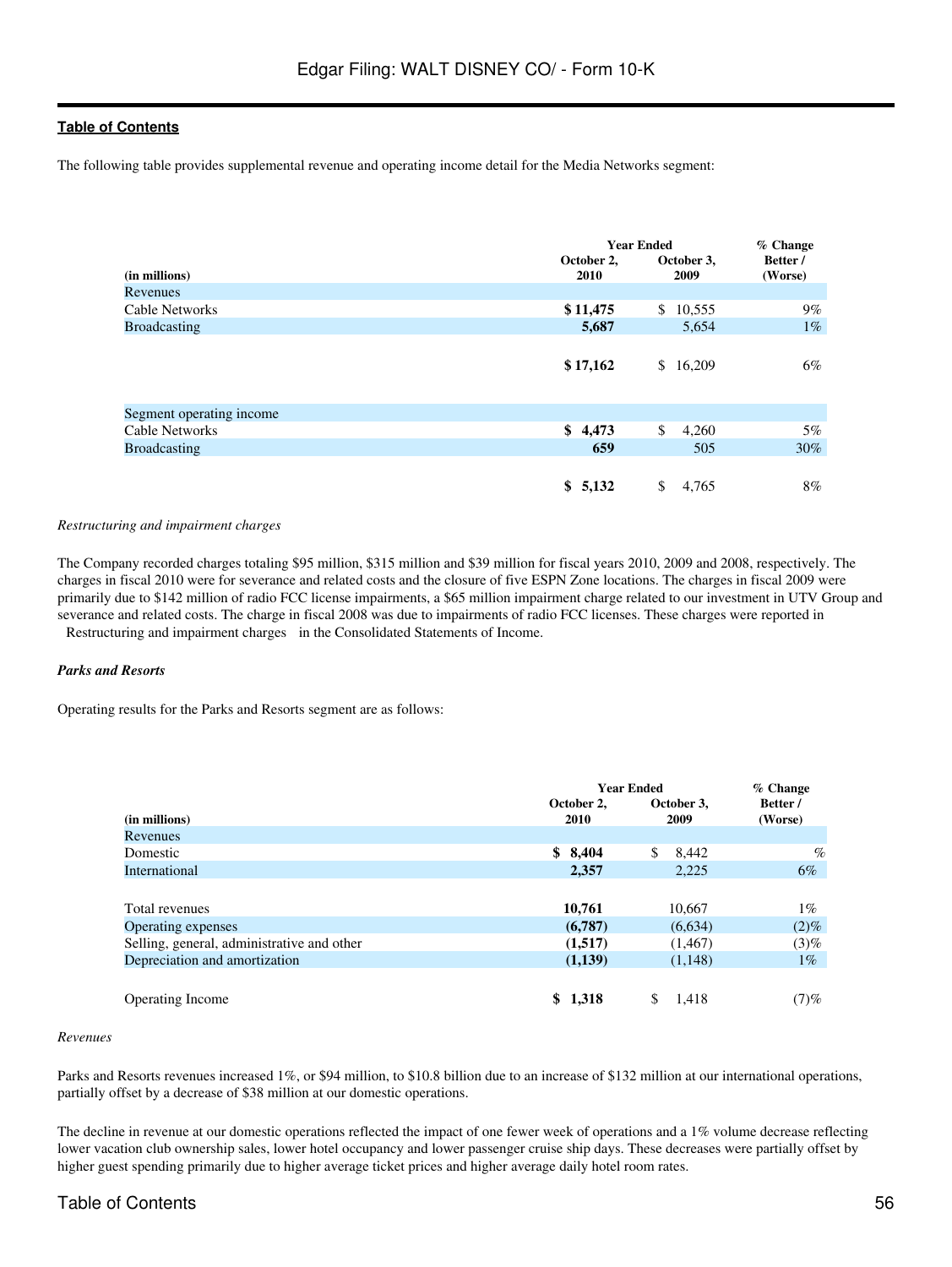The 6% revenue increase at our international operations reflected increases of 3% due to higher guest spending and 3% due to the sale of a real estate property as well as higher attendance and hotel occupancy. Higher guest spending was driven by higher average ticket prices and average daily hotel room rates.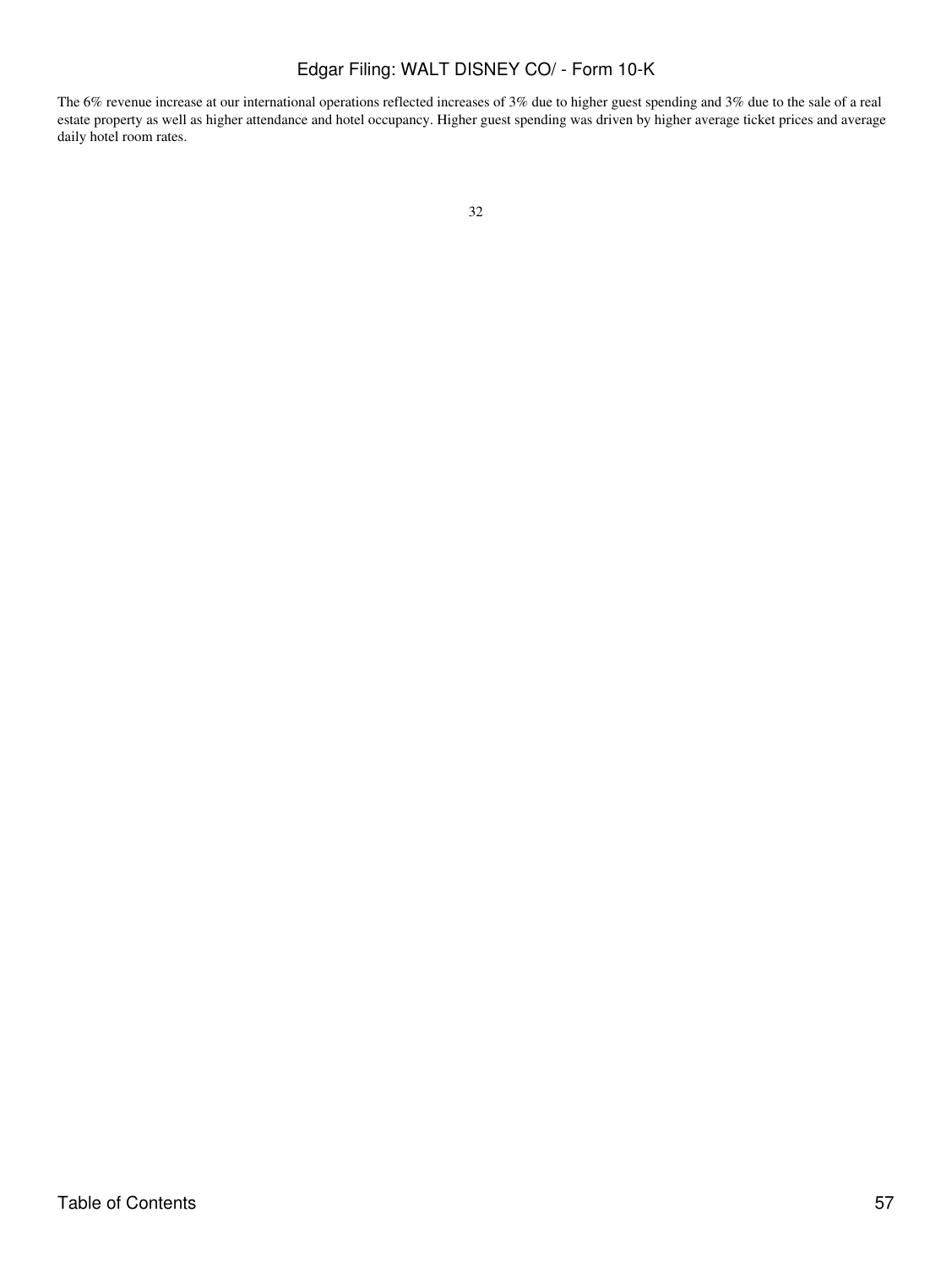The following table presents supplemental attendance, per capita theme park guest spending, and hotel statistics:

|                                      | <b>Domestic</b>            |                            |                            | International $(2)$        | Total                      |                            |  |
|--------------------------------------|----------------------------|----------------------------|----------------------------|----------------------------|----------------------------|----------------------------|--|
|                                      | <b>Fiscal Year</b><br>2010 | <b>Fiscal Year</b><br>2009 | <b>Fiscal Year</b><br>2010 | <b>Fiscal Year</b><br>2009 | <b>Fiscal Year</b><br>2010 | <b>Fiscal Year</b><br>2009 |  |
| Parks                                |                            |                            |                            |                            |                            |                            |  |
| Increase/ (decrease)                 |                            |                            |                            |                            |                            |                            |  |
| Attendance                           | $(1)\%$                    | $2\%$                      | $1\%$                      | $1\%$                      | $(1)\%$                    | $2\%$                      |  |
| Per Capita Guest Spending            | $3\%$                      | $(6)$ %                    | 3%                         | $(12)\%$                   | 3%                         | (7)%                       |  |
| $Hotels$ <sup>(1)</sup>              |                            |                            |                            |                            |                            |                            |  |
| Occupancy                            | 82%                        | 87%                        | 85%                        | 85%                        | 82%                        | 86%                        |  |
| Available Room Nights (in thousands) | 9.629                      | 9.549                      | 2.466                      | 2,473                      | 12,095                     | 12,022                     |  |
| Per Room Guest Spending              | 224                        | 214                        | 273                        | 261                        | 234                        | 223                        |  |

<sup>(1)</sup> Per room guest spending consists of the average daily hotel room rate as well as guest spending on food, beverages and merchandise at the hotels. Hotel statistics include rentals of Disney Vacation Club units.

(2) Per capita guest spending and per room guest spending include the impact of foreign currency translation. Guest spending statistics for Disneyland Paris were converted from Euros into US Dollars at weighted average exchange rates of 1.36 and 1.35 for fiscal 2010 and 2009, respectively.

## *Costs and Expenses*

Operating expenses included an increase in operating labor of \$173 million from \$3,105 million to \$3,278 million driven by labor cost inflation and higher pension and postretirement medical expenses, partially offset by a decrease in costs of sales of \$57 million from \$1,167 million to \$1,110 million due to decreased sales volume. In addition, operating expense reflected increased costs for new guest offerings including *World of Color* at Disneyland Resort.

The increase in selling, general, administrative and other costs and expenses was driven by increased marketing costs in support of the Disney Cruise Line fleet expansion and also *World of Color* at Disneyland Resort as well as labor cost inflation.

#### *Segment Operating Income*

Segment operating income decreased 7%, or \$100 million, to \$1.3 billion, due to a decrease at our domestic operations, partially offset by an improvement at our international operations.

#### *Restructuring and impairment charges*

The Company recorded charges totaling \$54 million in fiscal 2009 for severance and related costs which were reported in Restructuring and impairment charges in the Consolidated Statements of Income.

#### *Studio Entertainment*

Operating results for the Studio Entertainment segment are as follows:

|                                   |            | <b>Year Ended</b> |          |  |
|-----------------------------------|------------|-------------------|----------|--|
|                                   | October 2, | October 3.        | Better / |  |
| (in millions)                     | 2010       | 2009              | (Worse)  |  |
| Revenues                          |            |                   |          |  |
| Theatrical distribution           | \$2,050    | 1.325             | 55%      |  |
| Home entertainment                | 2.666      | 2.762             | $(3)\%$  |  |
| Television distribution and other | 1.985      | 2.049             | $(3)\%$  |  |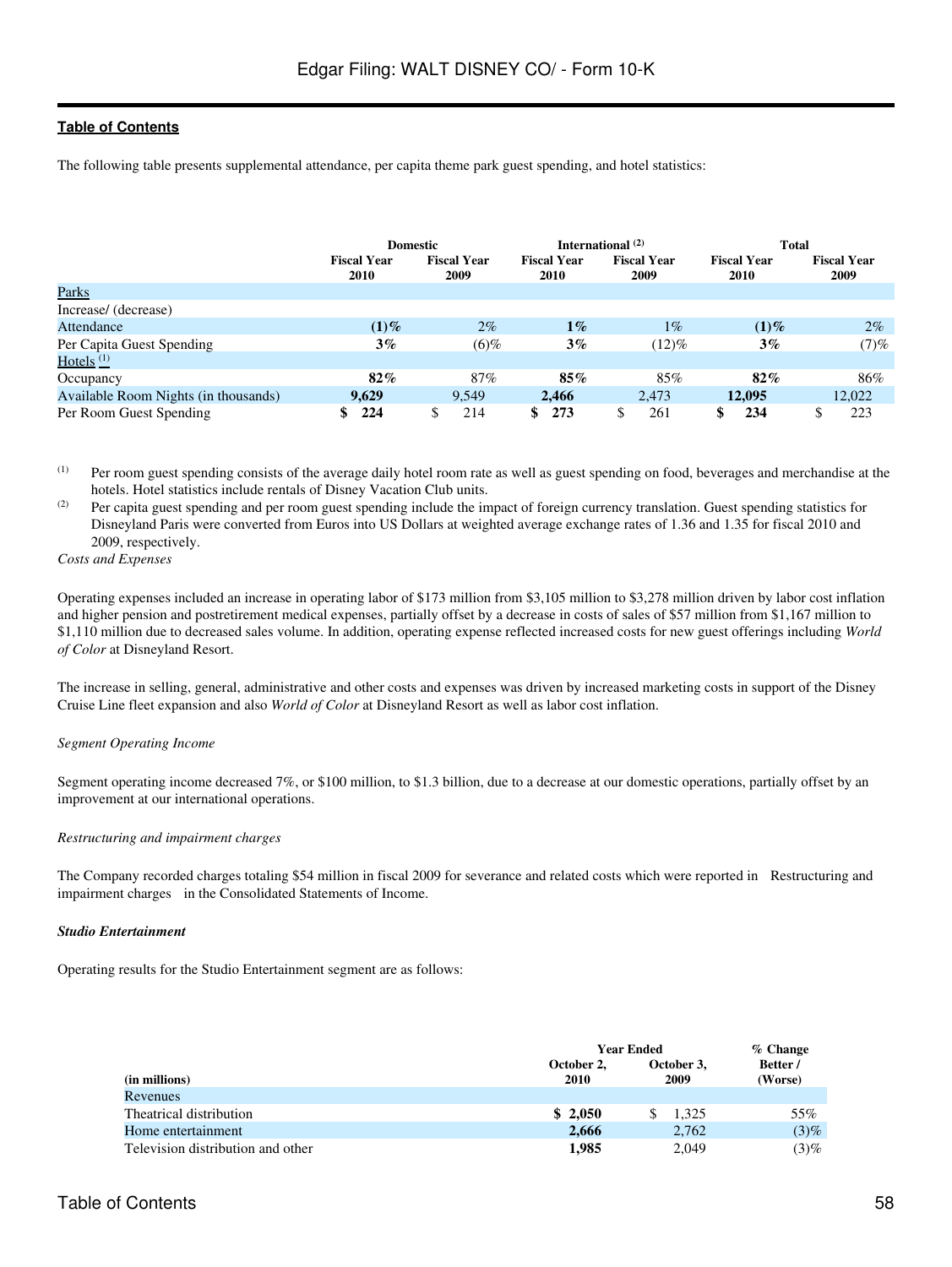| Total revenues                             | 6,701   | 6.136   | $9\%$    |
|--------------------------------------------|---------|---------|----------|
| Operating expenses                         | (3,469) | (3,210) | $(8)\%$  |
| Selling, general, administrative and other | (2,450) | (2,687) | $9\%$    |
| Depreciation and amortization              | (89)    | (60)    | $(48)\%$ |
| Equity in the income of investees          |         | (4)     | nm       |
|                                            |         |         |          |
| <b>Operating Income</b>                    | 693     | 175     | nm       |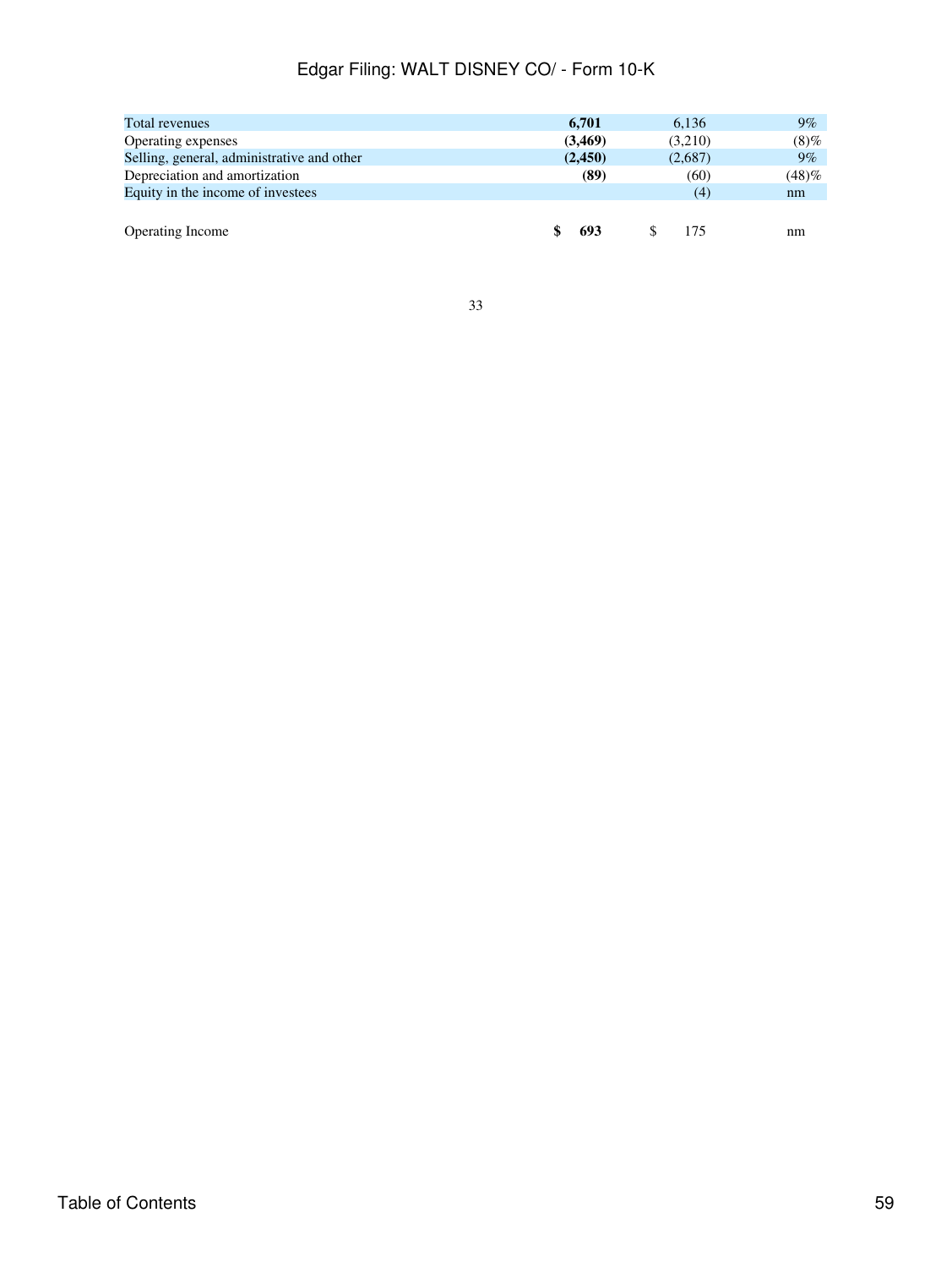#### *Revenues*

The increase in theatrical distribution revenue was due to the strong performance of *Toy Story 3*, *Alice in Wonderland* and *Iron Man 2* in the current year. Other key releases included *A Christmas Carol* and *Prince of Persia: The Sands of Time* in the current year and *Up* and *The Proposal* in the prior year.

The decrease in home entertainment revenues was primarily due to a 2% decrease reflecting lower net effective pricing and a 2% decrease driven by lower sales volume of new releases in domestic markets. Net effective pricing is the wholesale selling price adjusted for discounts, sales incentives and returns.

The decrease in television distribution and other reflected the strong prior-year performance of *High School Musical 3* and *Rascal Flatts* CD titles as well as the *Cheetah Girls* concert tour in the prior year.

#### *Cost and Expenses*

Operating expenses included an increase in film cost amortization of \$385 million from \$1,757 million to \$2,142 million driven by the strong performance of our key theatrical releases and higher film cost write-downs, partially offset by a decrease in costs of goods sold of \$35 million from \$384 million to \$349 million driven by cost reduction initiatives at our home entertainment business.

Selling, general, administrative and other costs and expenses reflected a decrease in marketing costs at our theatrical and home entertainment businesses.

#### *Segment Operating Income*

Segment operating income increased from \$175 million to \$693 million primarily due to the improvements in our theatrical and home entertainment businesses, partially offset by higher film cost write-downs.

#### *Restructuring and impairment charges*

The Company recorded charges totaling \$151 million and \$47 million for fiscal years 2010 and 2009, respectively. The charges in fiscal 2010 were for severance and related costs and writeoffs of capitalized costs primarily related to abandoned film projects and the closure of a studio production facility. The charges in fiscal 2009 were primarily severance and related costs. These charges were reported in Restructuring and impairment charges in the Consolidated Statements of Income.

#### *Consumer Products*

Operating results for the Consumer Products segment are as follows:

|                                            |                    | <b>Year Ended</b>  |                     |  |  |
|--------------------------------------------|--------------------|--------------------|---------------------|--|--|
| (in millions)                              | October 2,<br>2010 | October 3,<br>2009 | Better /<br>(Worse) |  |  |
| Revenues                                   |                    |                    |                     |  |  |
| Licensing and publishing                   | \$1,725            | \$<br>1,584        | $9\%$               |  |  |
| Retail and other                           | 953                | 841                | 13%                 |  |  |
|                                            |                    |                    |                     |  |  |
| Total revenues                             | 2,678              | 2,425              | $10\%$              |  |  |
| Operating expenses                         | (1,236)            | (1,182)            | $(5)\%$             |  |  |
| Selling, general, administrative and other | (687)              | (597)              | $(15)\%$            |  |  |
| Depreciation and amortization              | (78)               | (39)               | nm                  |  |  |
| Equity in the income of investees          |                    | 2                  | nm                  |  |  |
|                                            |                    |                    |                     |  |  |
| <b>Operating Income</b>                    | \$<br>677          | \$<br>609          | $11\%$              |  |  |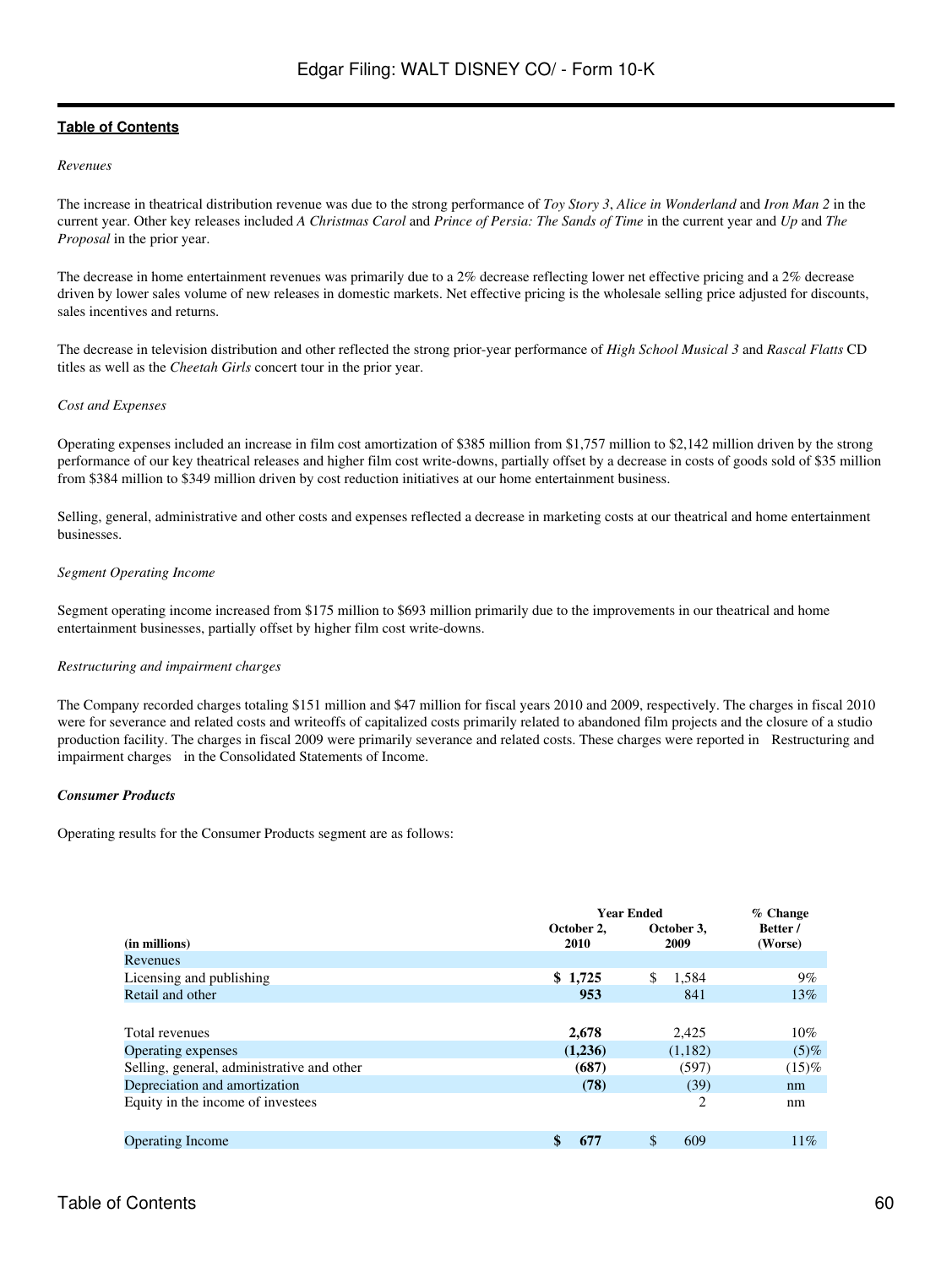#### *Revenues*

The increase in licensing and publishing revenue was primarily due to an increase of \$221 million resulting from the acquisition of Marvel and the strong performance of *Toy Story* merchandise, partially offset by a higher revenue share with the Studio Entertainment segment of \$90 million.

Higher retail and other revenues were driven by a \$69 million increase due to the acquisition of The Disney Store Japan and an increase of \$33 million at The Disney Store North America and Europe reflecting higher comparable store sales.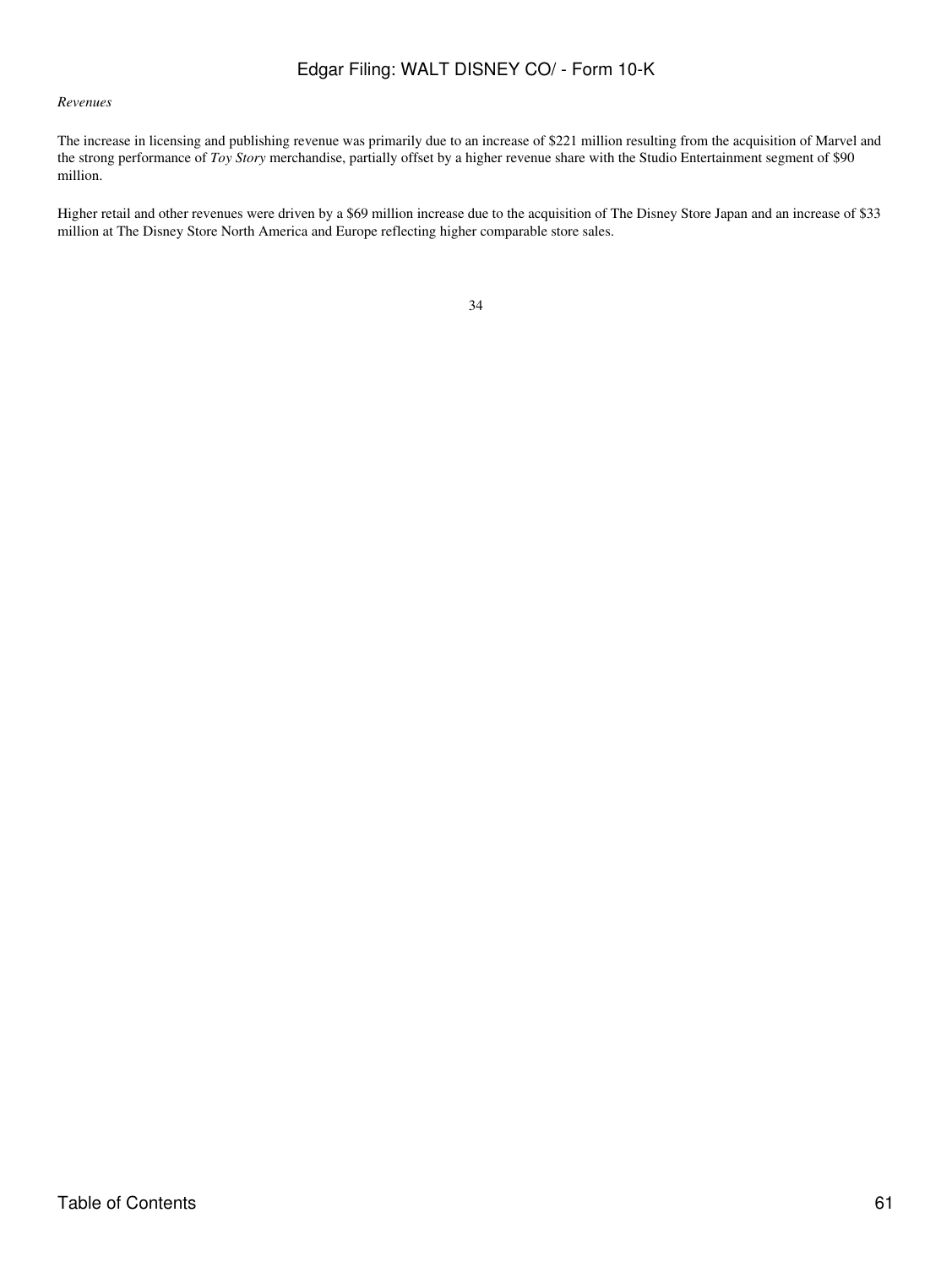#### *Costs and Expenses*

Operating expenses included cost of goods sold of \$521 million which was comparable to the prior year as increases due to the acquisition of The Disney Store Japan and sales of Marvel merchandise were offset by lower third-party royalties and decreased costs of sales at The Disney Store North America due to an improved global purchasing strategy. Other operating costs increased due to the addition of Marvel and The Disney Store Japan.

The increase in selling, general, administrative and other was driven by the acquisitions of Marvel and The Disney Store Japan.

#### *Segment Operating Income*

Segment operating income increased 11%, or \$68 million, to \$677 million due to improved results at our retail business and an increase in our publishing business driven by Marvel titles.

#### *Restructuring and impairment charges*

The Company recorded charges totaling \$16 million and \$19 million for fiscal years 2010 and 2009, respectively. The charges in fiscal 2010 and 2009 were for severance and related costs which were reported in Restructuring and impairment charges in the Consolidated Statements of Income.

#### *Interactive Media*

Operating results for the Interactive Media segment are as follows:

|                                            | <b>Year Ended</b>  | $%$ Change         |                     |
|--------------------------------------------|--------------------|--------------------|---------------------|
| (in millions)                              | October 2,<br>2010 | October 3,<br>2009 | Better /<br>(Worse) |
|                                            |                    |                    |                     |
| Revenues                                   |                    |                    |                     |
| Game sales and subscriptions               | \$563              | \$.<br>565         | $\%$                |
| Advertising and other                      | 198                | 147                | 35%                 |
|                                            |                    |                    |                     |
| Total revenues                             | 761                | 712                | $7\%$               |
| Operating expenses                         | (581)              | (623)              | $7\%$               |
| Selling, general, administrative and other | (371)              | (336)              | $(10)\%$            |
| Depreciation and amortization              | (43)               | (50)               | $14\%$              |
| Equity in the income of investees          |                    | 2                  | nm                  |
|                                            |                    |                    |                     |
| <b>Operating Loss</b>                      | \$ (234)           | \$<br>(295)        | 21%                 |

#### *Revenues*

Game sales and subscription revenue was essentially flat as lower unit sales of self published console games were offset by higher subscription revenues at Club Penguin. Significant titles in the current year included *Toy Story 3, Split Second* and *Sing It 2* while the prior year included *High School Musical 3, Sing It* and *Bolt.*

Higher advertising and other revenue was driven by increases at our mobile phone service business in Japan and in online advertising.

#### *Costs and Expenses*

Operating expenses included a decrease in costs of goods sold of \$70 million from \$266 million to \$196 million due to lower video game costs reflecting a sales mix shift from higher cost new releases, which included bundled accessories, in the prior year to lower cost catalog titles in the current year. This decrease was partially offset by increased product development expense of \$24 million.

## Table of Contents 62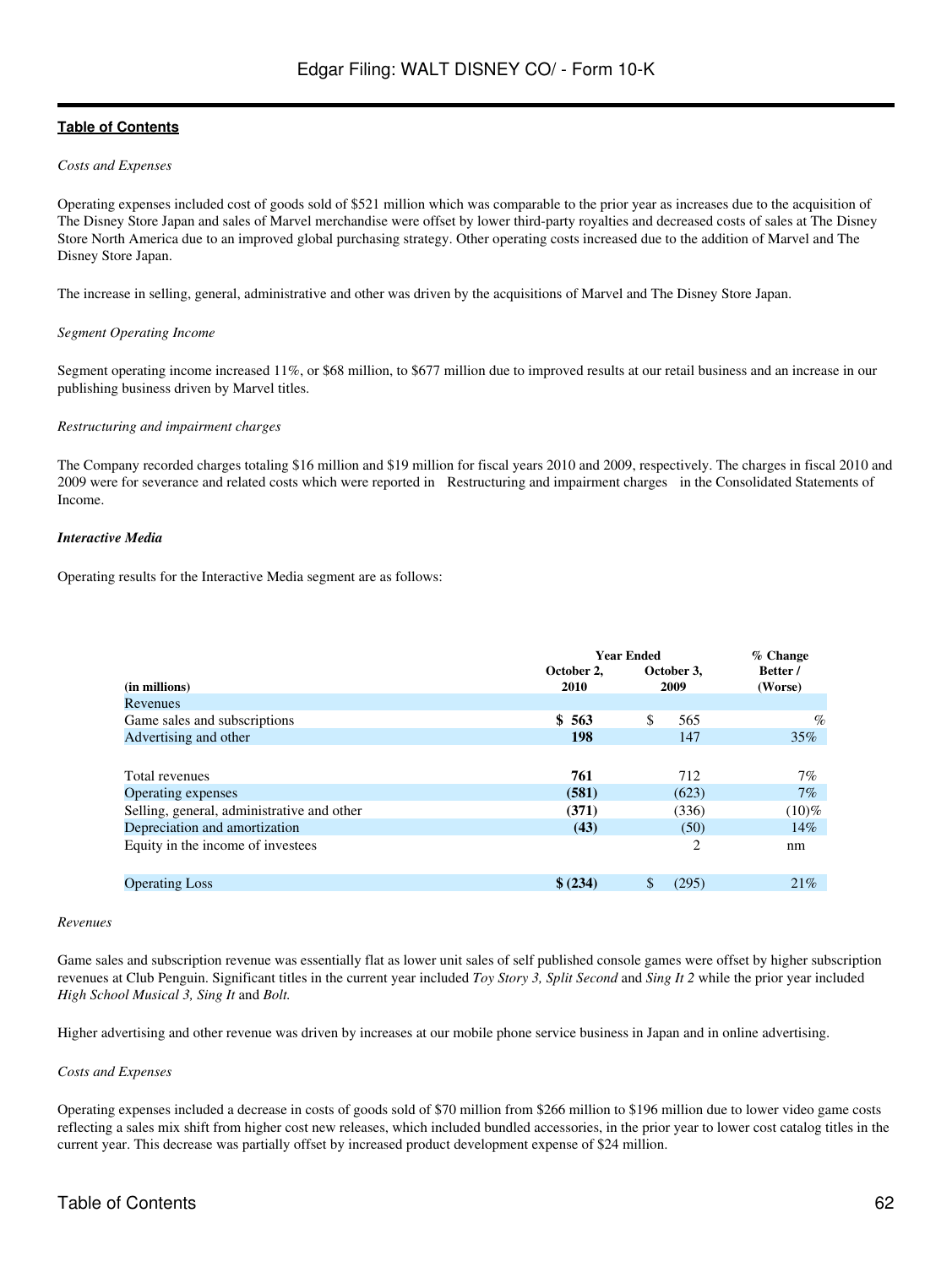The increase in selling, general, administrative and other costs reflected higher marketing costs driven by *Toy Story 3* and *Split Second*.

## *Segment Operating Loss*

Segment operating loss decreased 21%, or \$61 million, to \$234 million driven by improved results at our games and Japan mobile phone service businesses, partially offset by the impact of purchase accounting for Playdom.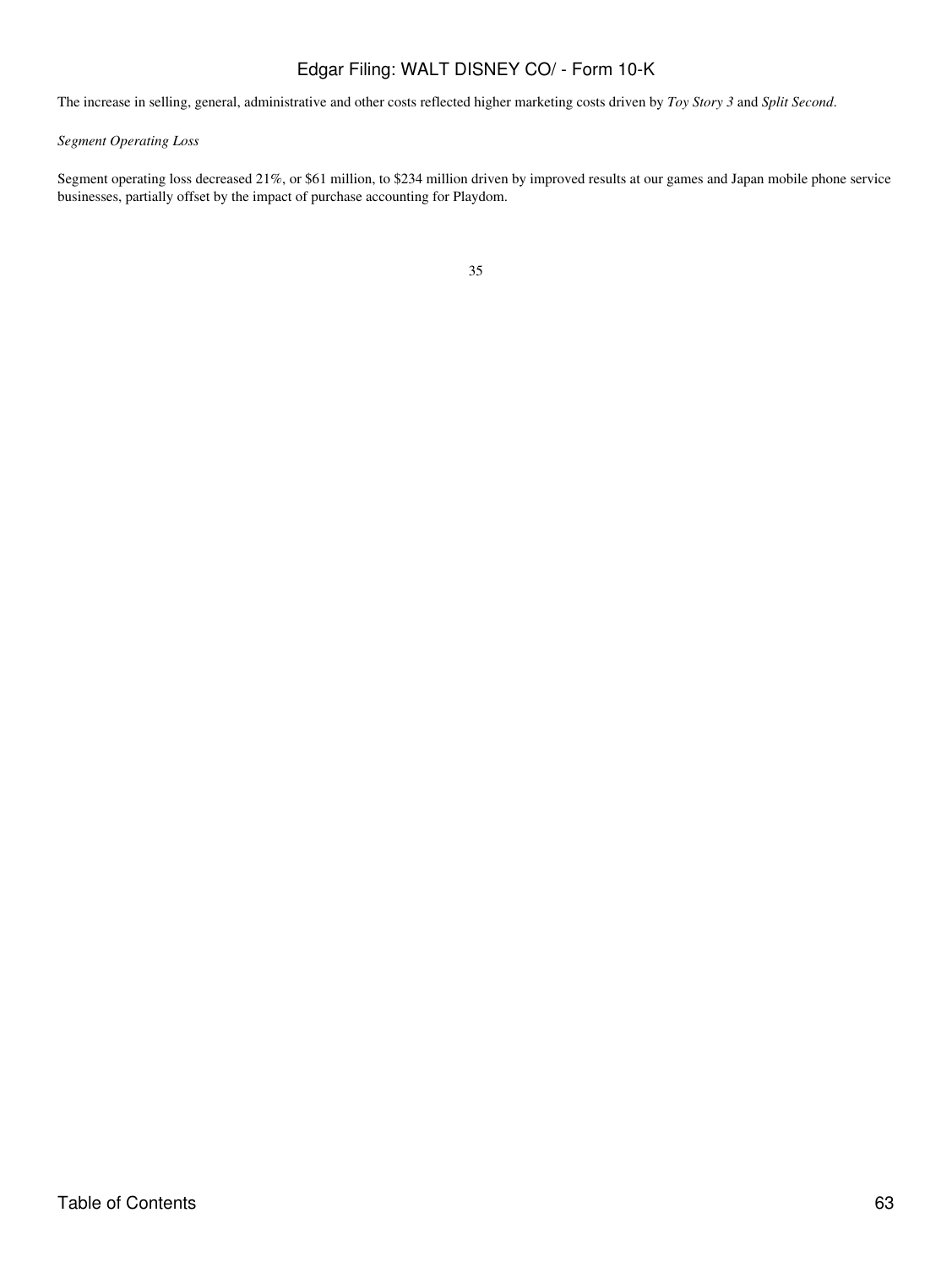#### *Restructuring and impairment charges*

The Company recorded charges totaling \$2 million and \$42 million for fiscal years 2010 and 2009, respectively. The charges in fiscal 2010 were for severance and related costs. The charges in fiscal 2009 were for goodwill impairment and severance and related costs. These charges were reported in Restructuring and impairment charges in the Consolidated Statements of Income.

#### *NON-SEGMENT ITEMS 2010 vs. 2009*

#### *Corporate and Unallocated Shared Expenses*

Corporate and unallocated shared expenses increased 6%, from \$398 million to \$420 million, primarily due to higher information technology and compensation costs.

#### *Net Interest Expense*

Net interest expense is detailed below:

| (in millions)                  | 2010     | 2009     | $%$ Change<br>Better/<br>(Worse) |
|--------------------------------|----------|----------|----------------------------------|
| Interest expense               | \$ (456) | \$ (588) | 22%                              |
| Interest and investment income | 47       | 122      | $(61)$ %                         |
| Net interest expense           | \$ (409) | \$ (466) | 12%                              |

The decrease in interest expense for the year was primarily due to lower effective interest rates and lower average debt balances, partially offset by expense related to the early redemption of a film financing borrowing.

The decrease in interest and investment income for the year was primarily due to a gain on the sale of an investment in the prior year, lower effective interest rates and lower average cash balances.

#### *Effective Income Tax Rate*

The effective income tax rate decreased 1.3 percentage points from 36.2% in 2009 to 34.9% in 2010. The lower effective income tax rate for the year was primarily due to favorable adjustments related to prior-year income tax matters, partially offset by a \$72 million charge related to the health care reform legislation enacted in March 2010.

#### *Noncontrolling Interests*

Net income attributable to noncontrolling interests for the year increased \$48 million to \$350 million driven by improved operating results at Hong Kong Disneyland and ESPN. Net income attributable to noncontrolling interests is determined based on income after royalties, financing costs and income taxes.

## **PENSION AND POSTRETIREMENT MEDICAL BENEFIT COSTS**

Pension and postretirement medical benefit plan costs affect results in all of our segments, with approximately one-half of these costs being borne by the Parks and Resorts segment. The Company recognized pension and postretirement medical benefit plan expenses of \$482 million, \$214 million, and \$255 million for fiscal years 2010, 2009, and 2008, respectively. The increase in fiscal 2010 was primarily due to a decrease in the discount rate used to measure the present value of plan obligations and asset returns that were below the assumed return. The assumed discount rate reflects market rates for high-quality corporate bonds currently available. The Companys discount rate was determined by considering the average of pension yield curves constructed from a large population of high quality corporate bonds. The resulting discount rate reflects the matching of plan liability cash flows to the yield curves.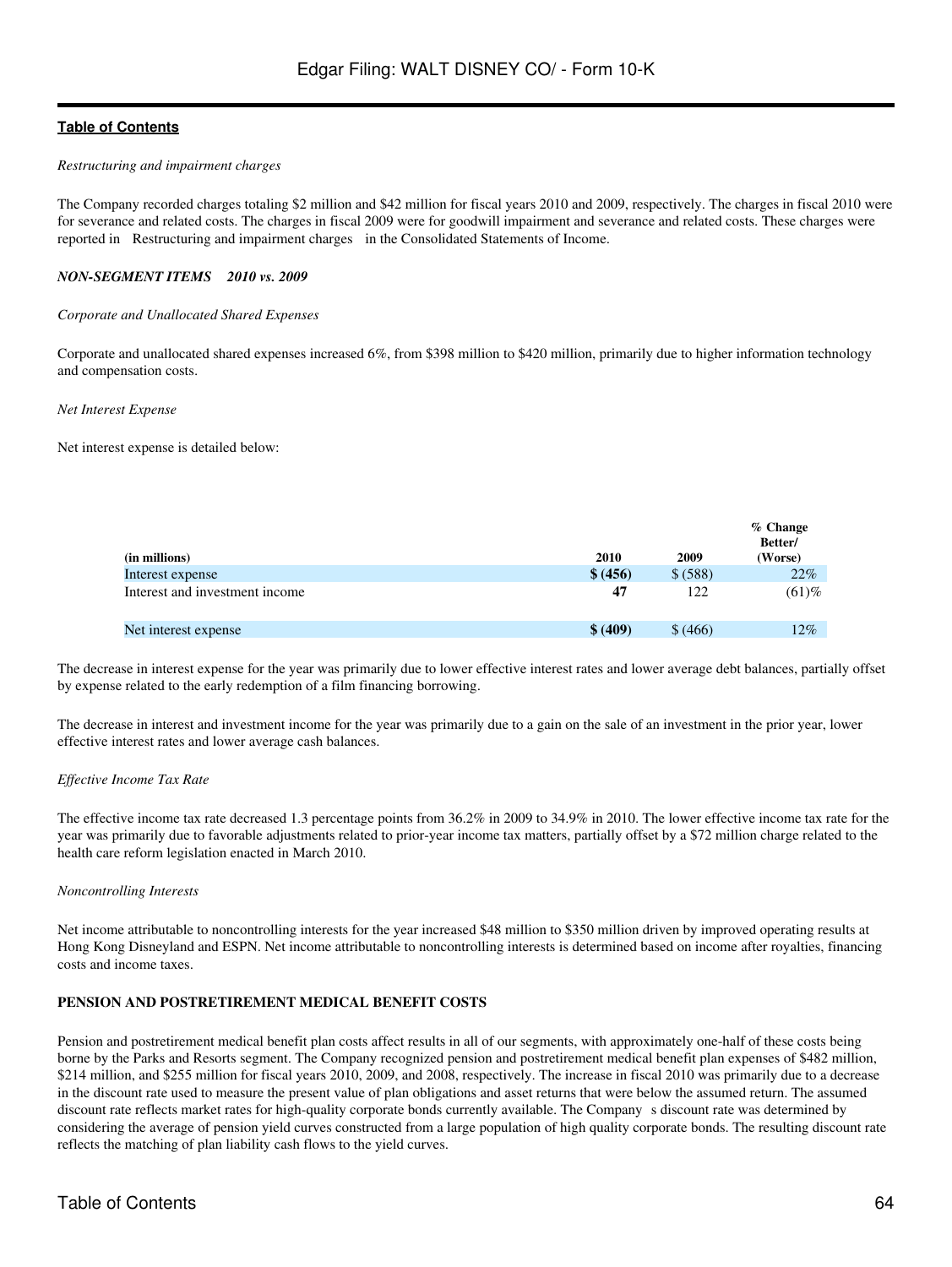We expect pension and postretirement medical costs to increase by approximately \$94 million to \$576 million in fiscal 2011 driven by a decrease in the discount rate used to measure the present value of plan obligations. The decrease in the discount rate also resulted in an increase in the underfunded status of our plans and an increase in unrecognized pension and postretirement medical expense which is \$3.0 billion (\$1.9 billion after tax) as of October 2, 2010. If our investment performance does not improve relative to our long-term assumption and/or discount rates do not increase, we expect that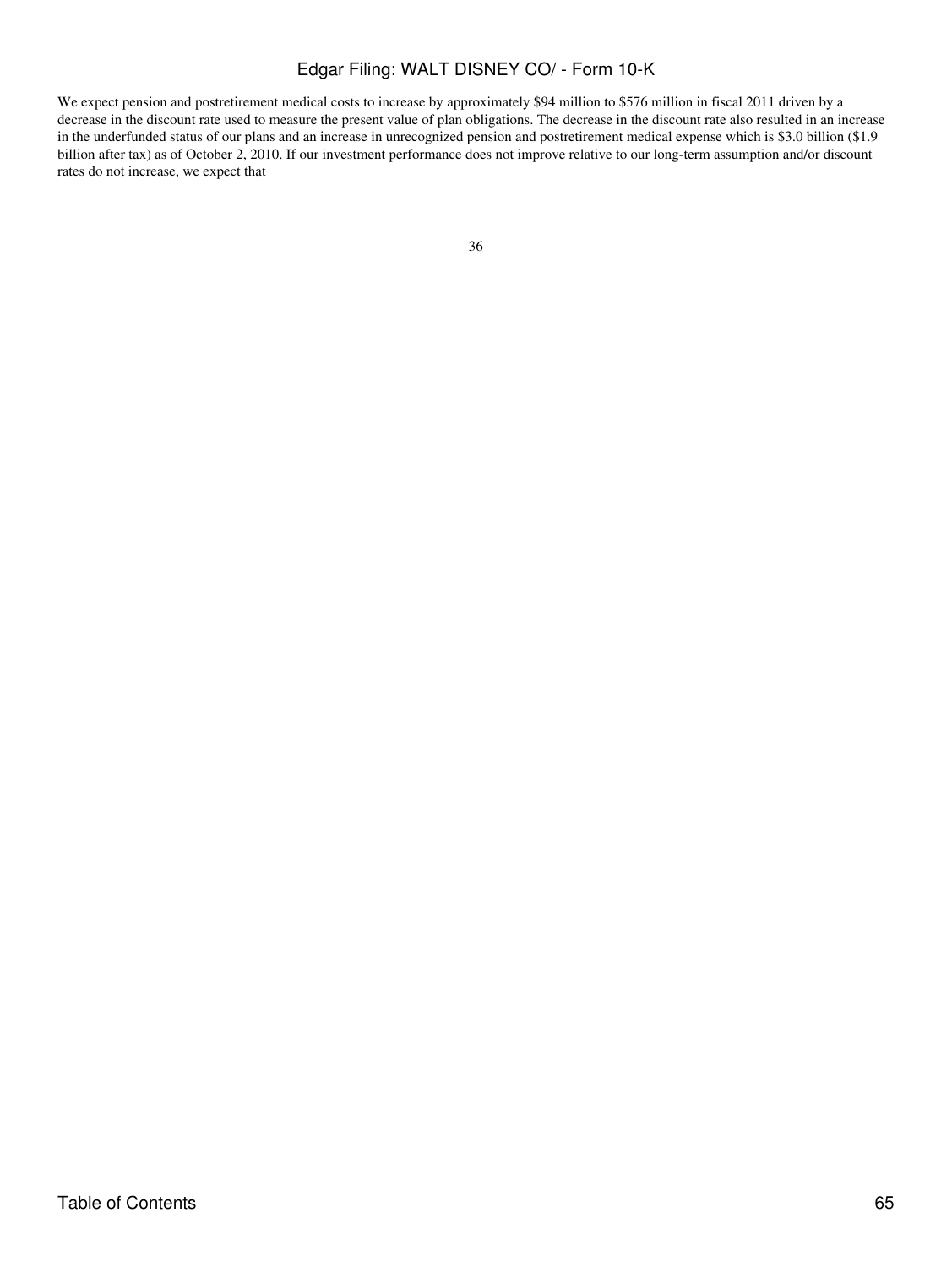pension and postretirement medical costs will continue at levels comparable to fiscal 2011 for the next few years as a result of amortizing these unrecognized expenses. See Note 11 to the Consolidated Financial Statements for further details of the impacts of our pension and postretirement medical plans on our financial statements. During fiscal 2010, the Company made contributions to its pension and postretirement medical plans totaling \$433 million, which included discretionary contributions above the minimum requirements for pension plans. The Company expects pension and postretirement medical plan contributions in fiscal 2011 of approximately \$450 million, which is expected to include discretionary contributions above the minimum requirements. Final minimum funding requirements for fiscal 2011 will be determined based on our January 1, 2011 funding actuarial valuation which will be available in late fiscal 2011. See Item 1A Risk Factors for the impact of factors affecting pension and postretirement medical costs.

#### *BUSINESS SEGMENT RESULTS 2009 vs. 2008*

#### *Media Networks*

Operating results for the Media Networks segment are as follows:

|                                            | <b>Year Ended</b>  | $%$ Change |                       |                     |  |
|--------------------------------------------|--------------------|------------|-----------------------|---------------------|--|
| (in millions)                              | October 3,<br>2009 |            | September 27,<br>2008 | Better /<br>(Worse) |  |
| Revenues                                   |                    |            |                       |                     |  |
| <b>Affiliate Fees</b>                      | \$7,407            | \$         | 6,793                 | $9\%$               |  |
| Advertising                                | 6,566              |            | 7,136                 | $(8)\%$             |  |
| Other                                      | 2,236              |            | 1,928                 | $16\%$              |  |
| Total revenues                             | 16,209             |            | 15,857                | $2\%$               |  |
| Operating expenses                         | (9,556)            |            | (9,011)               | $(6)$ %             |  |
| Selling, general, administrative and other | (2,249)            |            | (2,273)               | $1\%$               |  |
| Depreciation and amortization              | (206)              |            | (188)                 | $(10)\%$            |  |
| Equity in the income of investees          | 567                |            | 596                   | $(5)\%$             |  |
| <b>Operating Income</b>                    | \$4,765            | \$         | 4.981                 | $(4)\%$             |  |

#### *Revenues*

The 9% increase in Affiliate Fees was due to contractual rate increases and subscriber growth at Cable Networks which resulted in revenue increases of 6% and 3%, respectively, and the impact of the additional week of operations.

Lower advertising revenues were due to decreases at Broadcasting of \$421 million from \$4,298 million to \$3,877 million and Cable Networks of \$149 million from \$2,838 million to \$2,689 million. The decrease at Broadcasting reflected a decrease of 6% due to lower network ratings and a decrease of 5% in local television advertising, partially offset by the benefit of one additional week of operations. The decrease at Cable Networks reflected a decrease of 8% due to fewer units sold, partially offset by an increase of 4% due to higher rates.

Other revenues increased \$259 million at Broadcasting and \$49 million at Cable Networks. The increase at Broadcasting reflected higher international and domestic sales of programs driven by *Greys Anatomy, Private Practice,* and *Criminal Minds*.

#### *Costs and Expenses*

Operating expenses include an increase in programming and production costs of \$455 million from \$7,768 million to \$8,223 million. At Cable Networks an increase in programming and production spending of \$200 million was driven by higher sports rights costs due to contractual rate increases for key contracts and costs of new and renewed contracts for college and international sports programming. At Broadcasting the increase in programming and production spending of \$255 million was driven by more hours of original scripted primetime programming and higher production cost amortization related to program sales.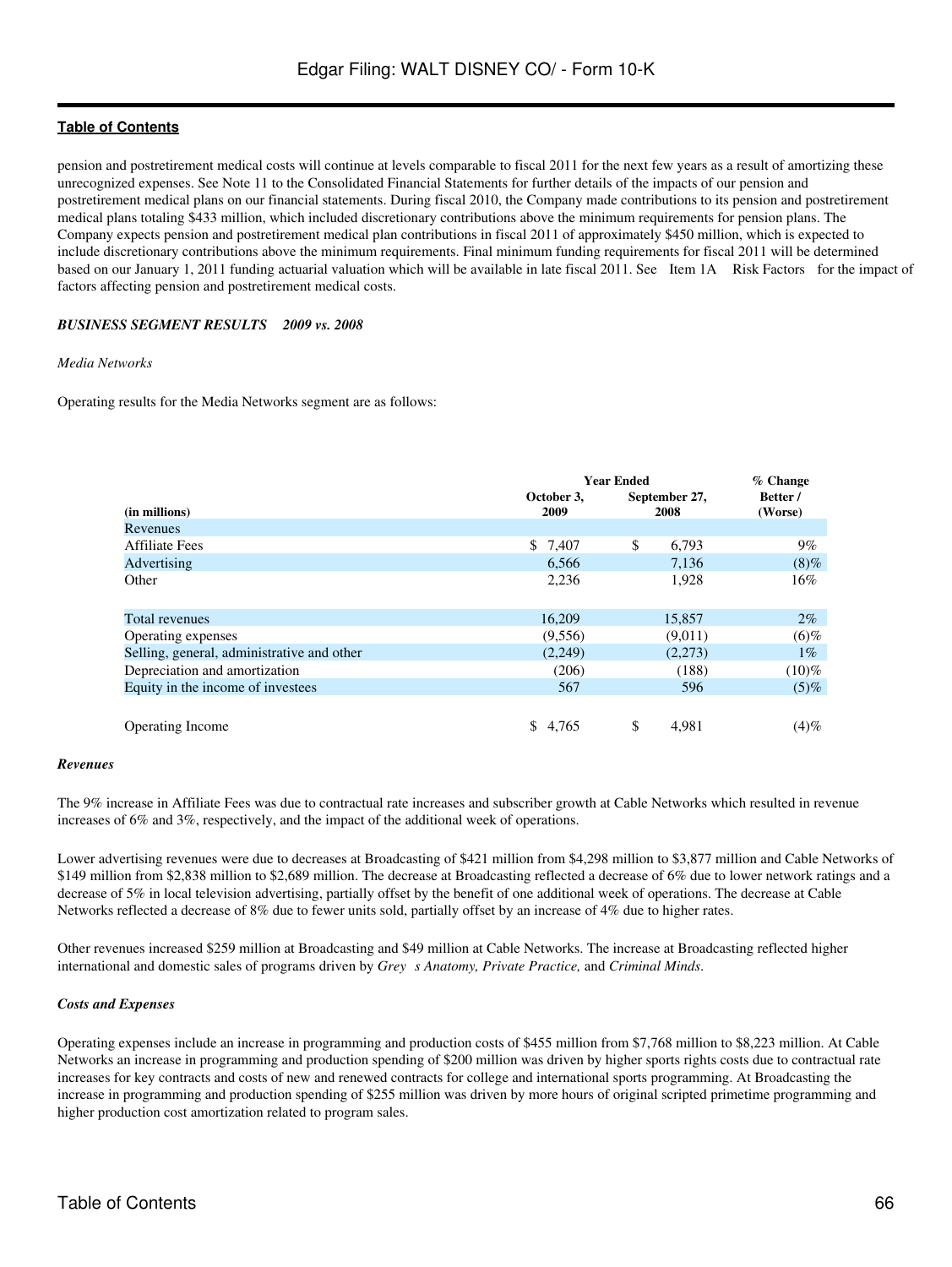The decrease in selling, general, administrative and other costs and expenses included lower marketing and sales expense, partially offset by a bad debt charge in connection with a bankruptcy of a syndication customer of approximately \$60 million.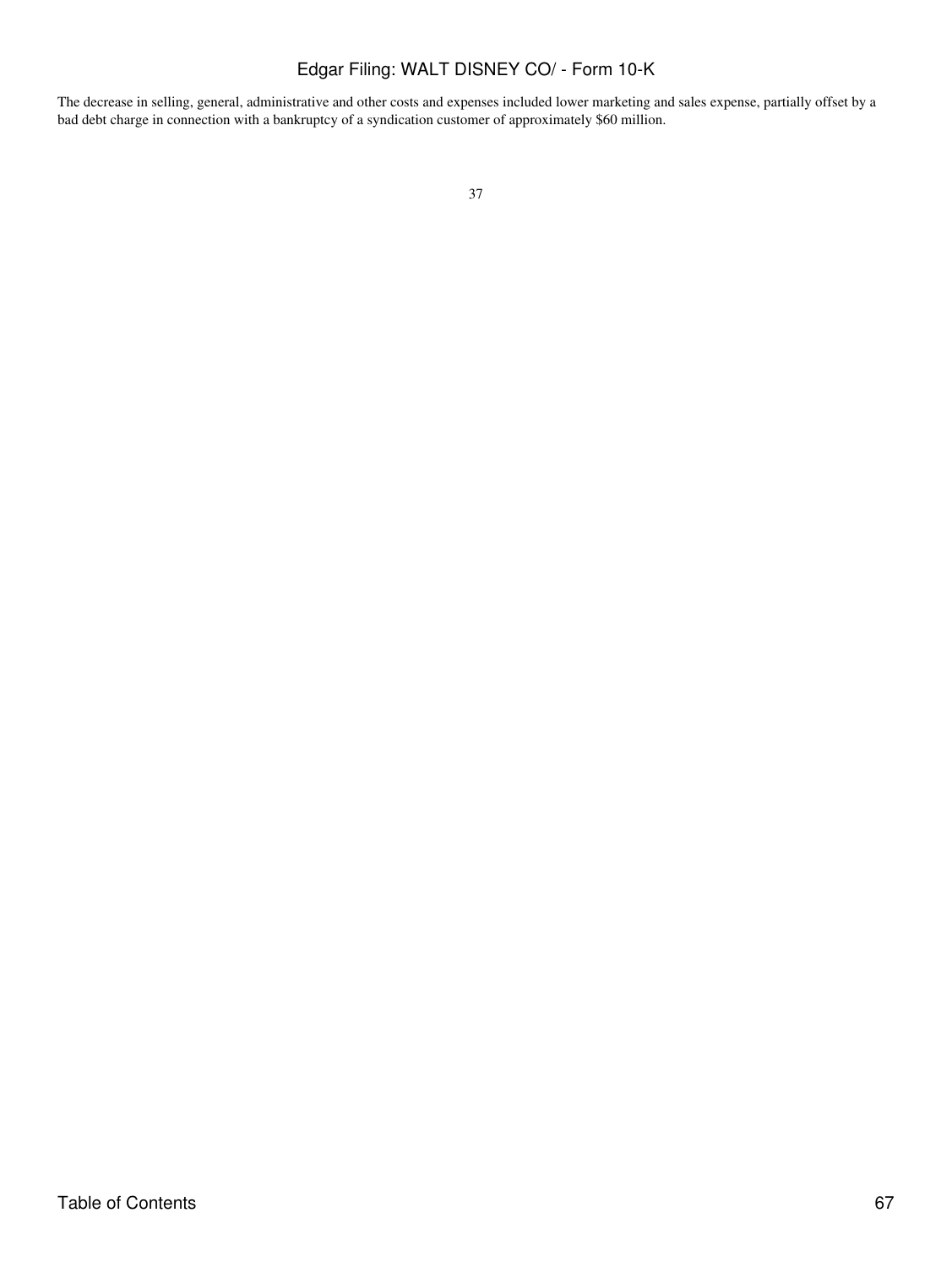#### *Segment Operating Income*

Segment operating income decreased 4%, or \$216 million, to \$4.8 billion. The decrease was primarily due to lower advertising sales, higher programming costs and the syndication customer bad debt charge, partially offset by higher affiliate fees, increased program sales and lower marketing and sales expense.

The following table provides supplemental revenue and operating income detail for the Media Networks segment:

|                          |                    | <b>Year Ended</b> |                       |                     |  |
|--------------------------|--------------------|-------------------|-----------------------|---------------------|--|
| (in millions)            | October 3,<br>2009 |                   | September 27,<br>2008 | Better /<br>(Worse) |  |
| Revenues                 |                    |                   |                       |                     |  |
| Cable Networks           | \$10,555           | \$                | 10,041                | 5%                  |  |
| <b>Broadcasting</b>      | 5,654              |                   | 5,816                 | (3)%                |  |
|                          | \$16,209           | \$                | 15,857                | $2\%$               |  |
| Segment operating income |                    |                   |                       |                     |  |
| Cable Networks           | 4,260              |                   | 4,139                 | $3\%$               |  |
| <b>Broadcasting</b>      | 505                |                   | 842                   | $(40)\%$            |  |
|                          | \$4,765            | \$                | 4,981                 | (4)%                |  |

#### *Parks and Resorts*

Operating results for the Parks and Resorts segment are as follows:

|                                            |                    | <b>Year Ended</b> |                       |                     |  |
|--------------------------------------------|--------------------|-------------------|-----------------------|---------------------|--|
| (in millions)                              | October 3,<br>2009 |                   | September 27,<br>2008 | Better /<br>(Worse) |  |
| Revenues                                   |                    |                   |                       |                     |  |
| Domestic                                   | \$8,442            | \$                | 8,973                 | $(6)$ %             |  |
| International                              | 2.225              |                   | 2,531                 | $(12)\%$            |  |
|                                            |                    |                   |                       |                     |  |
| Total revenues                             | 10,667             |                   | 11,504                | (7)%                |  |
| Operating expenses                         | (6,634)            |                   | (6,921)               | $4\%$               |  |
| Selling, general, administrative and other | (1, 467)           |                   | (1, 541)              | 5%                  |  |
| Depreciation and amortization              | (1,148)            |                   | (1,145)               | $\%$                |  |
|                                            |                    |                   |                       |                     |  |
| <b>Operating Income</b>                    | \$1,418            | \$                | 1,897                 | $(25)\%$            |  |

#### *Revenues*

Parks and Resorts revenues decreased 7%, or \$837 million, to \$10.7 billion due to decreases of \$531 million at our domestic operations and \$306 million at our international operations.

The decline in our domestic operations reflected a 6% decrease due to lower guest spending driven by lower average ticket prices, lower average daily hotel room rates, and decreased merchandise spending. In addition, lower gains on securitized sales of vacation ownership interests (see Note 16 to the Consolidated Financial Statements) were partially offset by an increase in revenue recognition in connection with the completion of a vacation club property.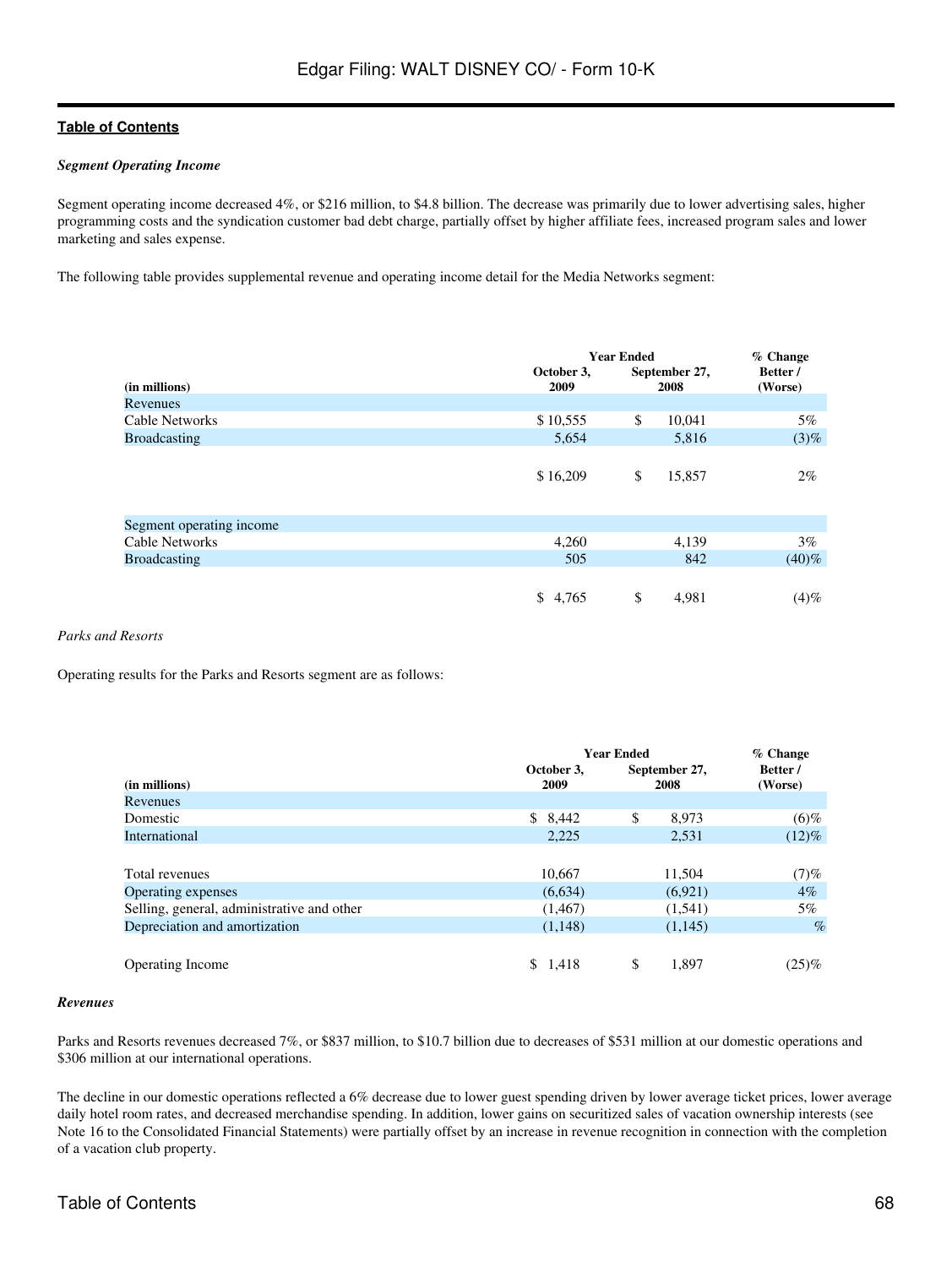The decrease in our international operations reflected the unfavorable impact of foreign currency translation of 7% as a result of the strengthening of the U.S. dollar against the Euro at Disneyland Paris.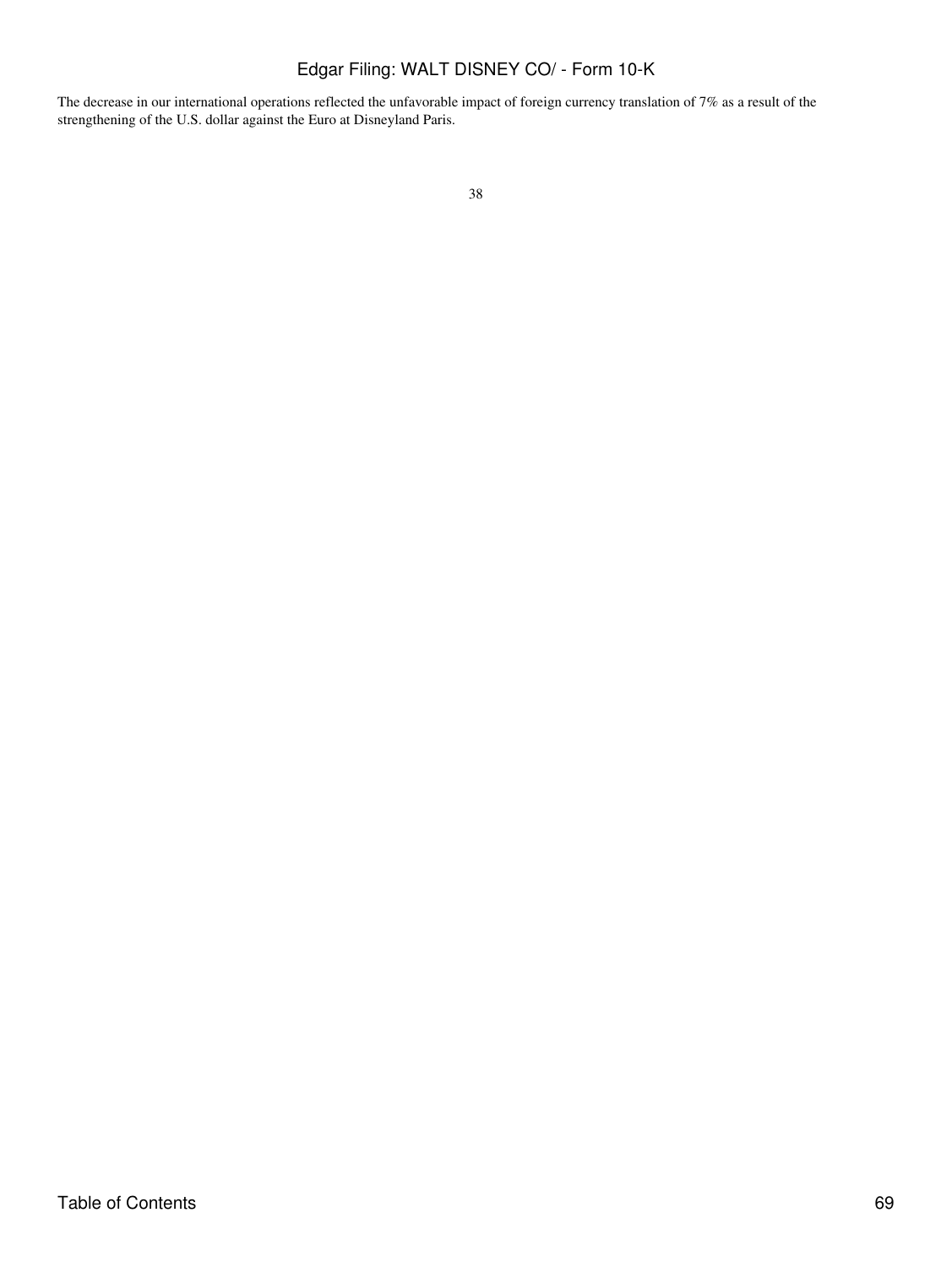The following table presents supplemental attendance, per capita theme park guest spending, and hotel statistics:

|                                      | <b>Domestic</b>            |                            |                            | International $(2)$        | <b>Total</b>               |                            |  |
|--------------------------------------|----------------------------|----------------------------|----------------------------|----------------------------|----------------------------|----------------------------|--|
|                                      | <b>Fiscal Year</b><br>2009 | <b>Fiscal Year</b><br>2008 | <b>Fiscal Year</b><br>2009 | <b>Fiscal Year</b><br>2008 | <b>Fiscal Year</b><br>2009 | <b>Fiscal Year</b><br>2008 |  |
| Parks                                |                            |                            |                            |                            |                            |                            |  |
| Increase/ (decrease)                 |                            |                            |                            |                            |                            |                            |  |
| Attendance                           | $2\%$                      | $2\%$                      | $1\%$                      | $6\%$                      | $2\%$                      | $3\%$                      |  |
| Per Capita Guest Spending            | $(6)$ %                    | $3\%$                      | $(12) \%$                  | 13%                        | $(7)$ %                    | $5\%$                      |  |
| $Hotels$ <sup>(1)</sup>              |                            |                            |                            |                            |                            |                            |  |
| Occupancy                            | 87%                        | 89%                        | 85%                        | 89%                        | 86%                        | 89%                        |  |
| Available Room Nights (in thousands) | 9.549                      | 9,367                      | 2.473                      | 2,472                      | 12,022                     | 11,839                     |  |
| Per Room Guest Spending              | 214                        | 233                        | 261                        | 294                        | 223                        | 246                        |  |

<sup>(1)</sup> Per room guest spending consists of the average daily hotel room rate as well as guest spending on food, beverages and merchandise at the hotels. Hotel statistics include rentals of Disney Vacation Club units.

(2) Per capita guest spending and per room guest spending include the impact of foreign currency translation. Guest spending statistics for Disneyland Paris were converted from Euros into US Dollars at weighted average exchange rates of 1.35 and 1.50 for fiscal 2009 and 2008, respectively.

## *Costs and Expenses*

Operating expenses included a decrease in operating labor of \$119 million from \$3,224 million to \$3,105 million driven by savings from cost mitigation activities, partially offset by labor cost inflation and a decrease in cost of sales of \$54 million from \$1,221 million to \$1,167 million due to decreased sales volume, partially offset by expense recognition in connection with the completion of a vacation club property. In addition to these decreases, operating expense reflected a 2% reduction from the favorable impact of foreign currency translation as a result of the strengthening of the U.S. dollar against the Euro.

The decrease in selling, general, administrative and other costs and expenses was driven by the favorable impact of foreign currency translation as a result of the strengthening of the U.S. dollar against the Euro and savings from cost mitigation activities.

#### *Segment Operating Income*

Segment operating income decreased 25%, or \$479 million, to \$1.4 billion, due to decreases at our domestic operations and at Disneyland Paris.

#### *Studio Entertainment*

Operating results for the Studio Entertainment segment are as follows:

|                                            |                    | <b>Year Ended</b> |                       |                     |  |
|--------------------------------------------|--------------------|-------------------|-----------------------|---------------------|--|
| (in millions)                              | October 3,<br>2009 |                   | September 27,<br>2008 | Better /<br>(Worse) |  |
| Revenues                                   |                    |                   |                       |                     |  |
| Theatrical distribution                    | \$1,325            | \$                | 1,230                 | 8%                  |  |
| Home Entertainment                         | 2,762              |                   | 3.740                 | $(26)\%$            |  |
| Television distribution and other          | 2.049              |                   | 2,378                 | (14)%               |  |
| Total revenues                             | 6,136              |                   | 7,348                 | $(16)\%$            |  |
| Operating expenses                         | (3,210)            |                   | (3,452)               | 7%                  |  |
| Selling, general, administrative and other | (2,687)            |                   | (2,760)               | $3\%$               |  |
| Depreciation and amortization              | (60)               |                   | (50)                  | (20)%               |  |
| Equity in the income of investees          | (4)                |                   |                       | nm                  |  |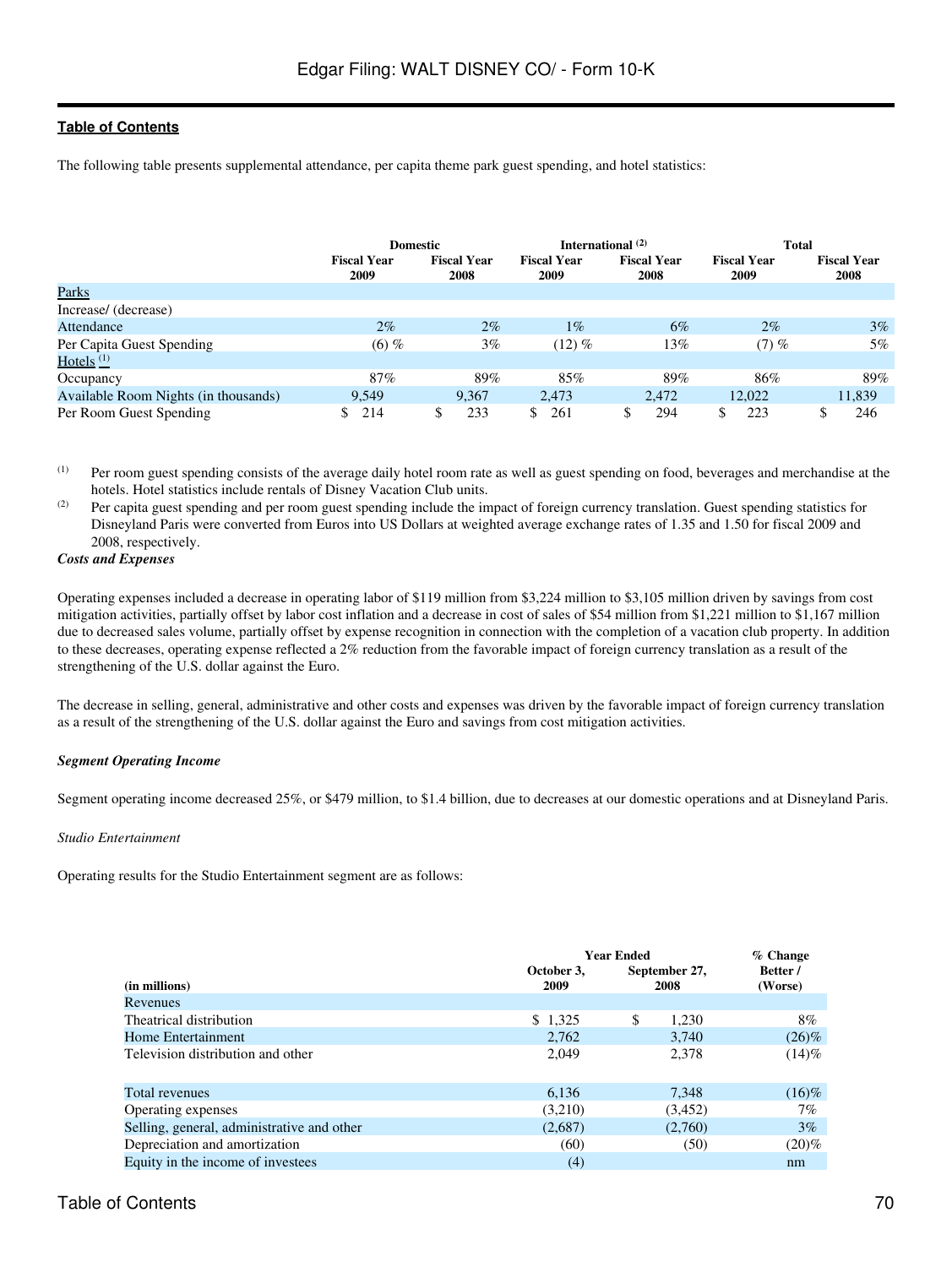| Operating Income | $$175$ $$1,086$ |  | (84)% |
|------------------|-----------------|--|-------|
|                  |                 |  |       |

## *Revenues*

The increase in theatrical distribution was due to the success of key films released in fiscal 2009. Key titles in fiscal 2009 included *Up* and *The Proposal* while fiscal 2008 included *National Treasure 2* and *WALL-E*.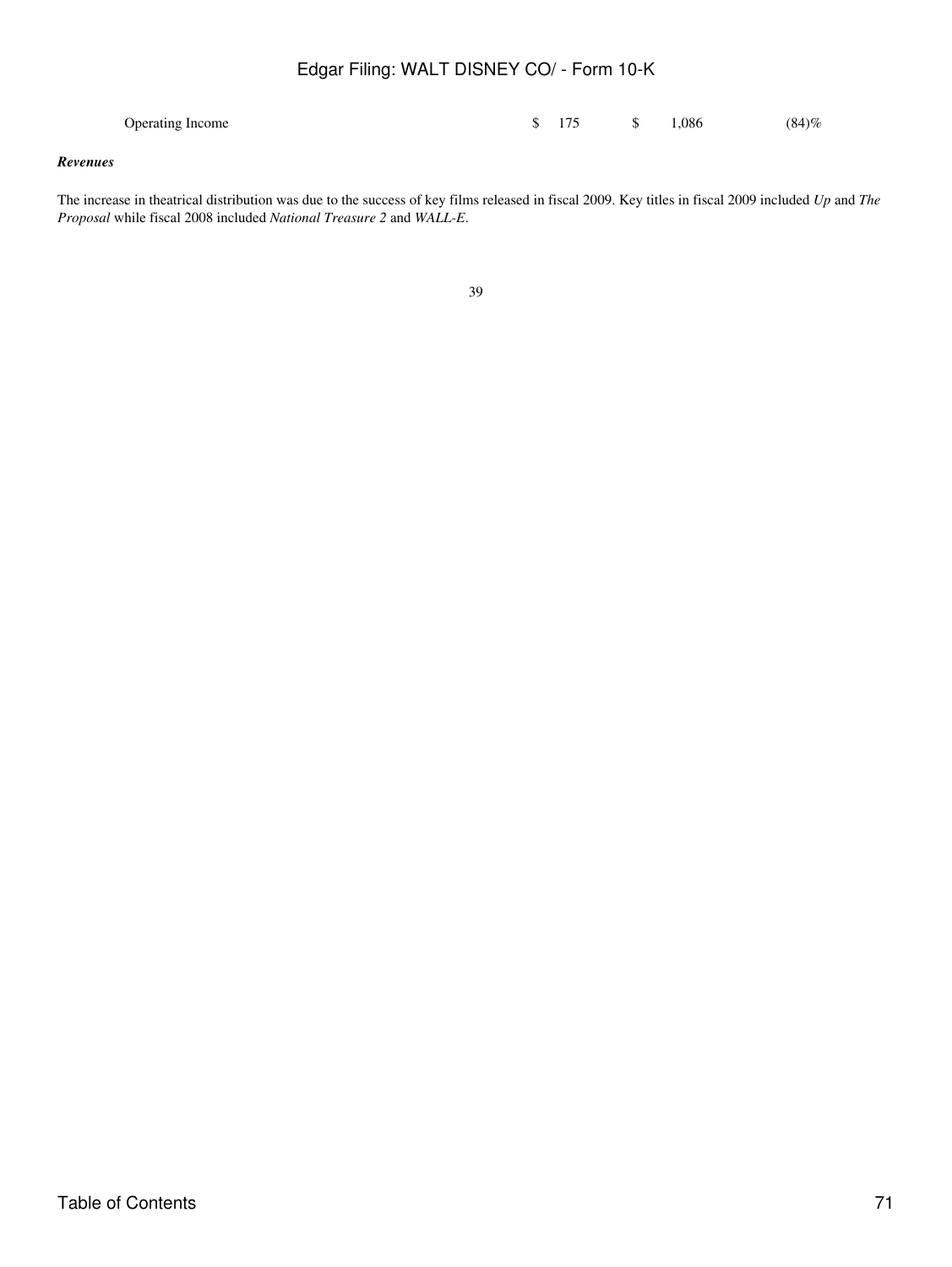The decrease in home entertainment revenues was primarily due to a 25% decrease reflecting lower unit sales and a 5% decrease driven by lower net effective pricing reflecting the overall decline in the DVD market and the strength of *Pirates of the Caribbean: At Worlds End* in fiscal 2008. Other significant titles included *WALL-E* and *The Chronicles of Narnia: Prince Caspian* in fiscal 2009 while fiscal 2008 included *Ratatouille*, *National Treasure 2: Book of Secrets* and *Enchanted*.

The decrease in television distribution and other reflected fewer significant titles in fiscal 2009 at television distribution and the strong performance of the *Hannah Montana* concert tour and *Miley Cyrus* and *Jonas Brothers* CD titles in fiscal 2008.

#### *Cost and Expenses*

Operating expenses included a decrease in film cost amortization of \$134 million from \$1,891 million to \$1,757 million and a decrease in costs of goods sold of \$44 million from \$428 million to \$384 million, both of which were driven by a decline in DVD unit sales at home entertainment. Additionally, distribution costs decreased due to the absence of costs associated with the *Hannah Montana* concert tour which occurred in fiscal 2008. The decrease in film cost amortization due to lower DVD volume was partially offset by higher film cost write-downs.

Selling, general, administrative and other costs and expenses reflected a decrease in marketing costs driven by a decline in DVD unit sales at home entertainment, partially offset by higher marketing costs for fiscal 2009 theatrical releases.

#### *Segment Operating Income*

Segment operating income decreased 84%, or \$911 million, to \$175 million primarily due to decreases at worldwide home entertainment and worldwide television distribution and higher film cost write-downs.

#### *Consumer Products*

Operating results for the Consumer Products segment are as follows:

| (in millions)                              | <b>Year Ended</b>  |                       |       | $%$ Change                 |
|--------------------------------------------|--------------------|-----------------------|-------|----------------------------|
|                                            | October 3,<br>2009 | September 27,<br>2008 |       | <b>Better</b> /<br>(Worse) |
| Revenues                                   |                    |                       |       |                            |
| Licensing and publishing                   | \$1,584            | \$                    | 1,681 | $(6)$ %                    |
| Retail stores and other                    | 841                |                       | 734   | $15\%$                     |
|                                            |                    |                       |       |                            |
| Total revenues                             | 2,425              |                       | 2,415 | $\%$                       |
| Operating expenses                         | (1,182)            |                       | (962) | $(23)\%$                   |
| Selling, general, administrative and other | (597)              |                       | (646) | 8%                         |
| Depreciation and amortization              | (39)               |                       | (29)  | $(34)\%$                   |
| Equity in the income of investees          | 2                  |                       |       | nm                         |
|                                            |                    |                       |       |                            |
| <b>Operating Income</b>                    | \$<br>609          | \$                    | 778   | $(22)\%$                   |

#### *Revenues*

The decrease in licensing and publishing revenue was due to lower royalty revenue of \$129 million across multiple product categories, due to the difficult retail environment as well as the strength of *Hannah Montana* and *High School Musical* properties in fiscal 2008, and lower magazine sales driven by the closure of *Wondertime* magazine.

Higher retail and other revenue was primarily due to an increase of \$231 million from the inclusion of seven additional months of operations at The Disney Store North America which was acquired during the third quarter of fiscal 2008, partially offset by a decrease of \$55 million from the impact of foreign currency translation at The Disney Store Europe as a result of the strengthening of the U.S. dollar against the British pound and Euro.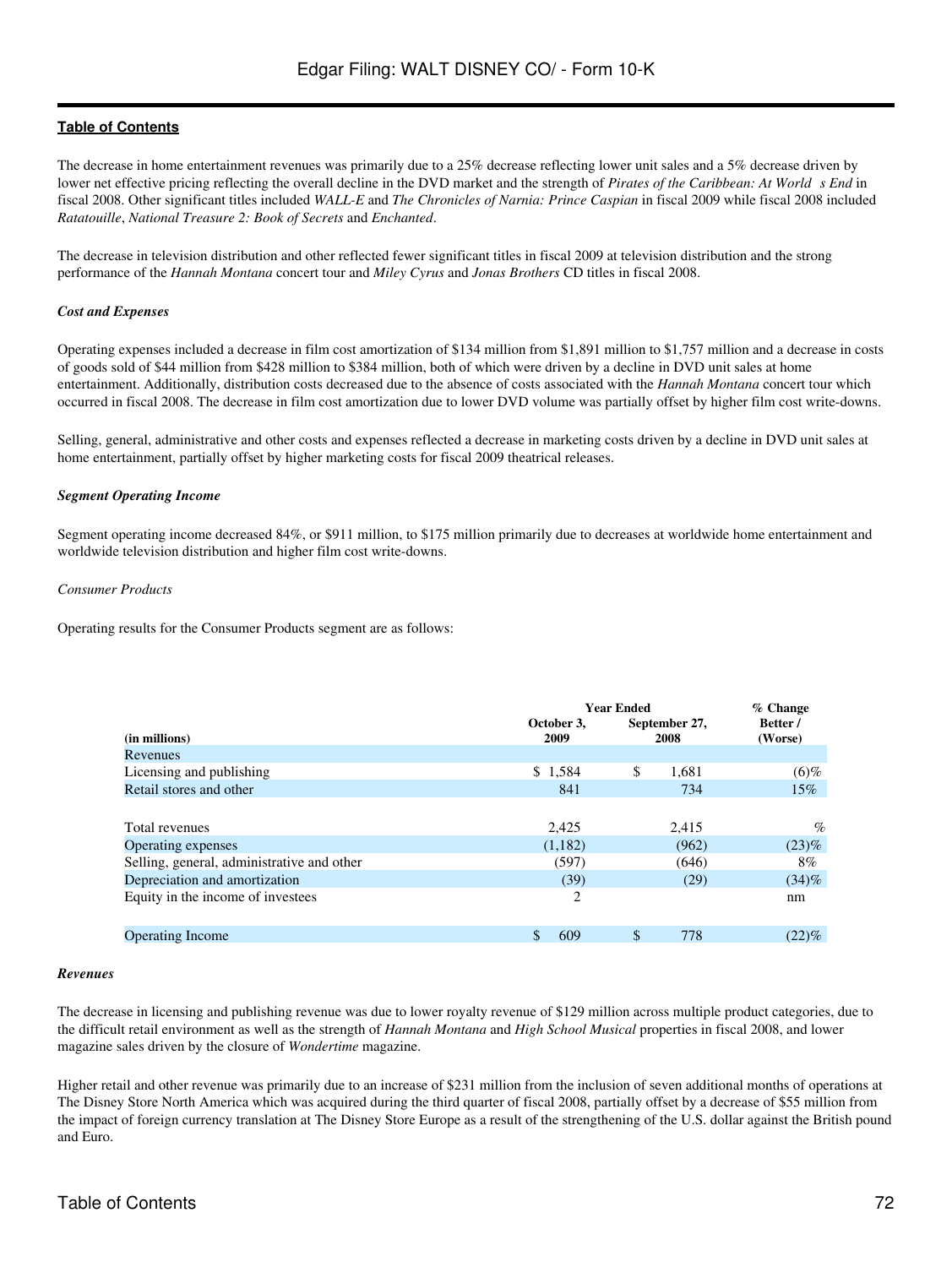## *Costs and Expenses*

Operating expenses included an increase in costs of goods sold of \$123 million, from \$397 million to \$520 million, as well as other cost increases due to the acquisition of The Disney Store North America in the third quarter of fiscal 2008. This increase was partially offset by a favorable impact of foreign currency translation at The Disney Store Europe as a result of the strengthening of the U.S. dollar against the British pound and Euro and lower costs of sales and other operating costs at Publishing driven by the closure of *Wondertime* magazine.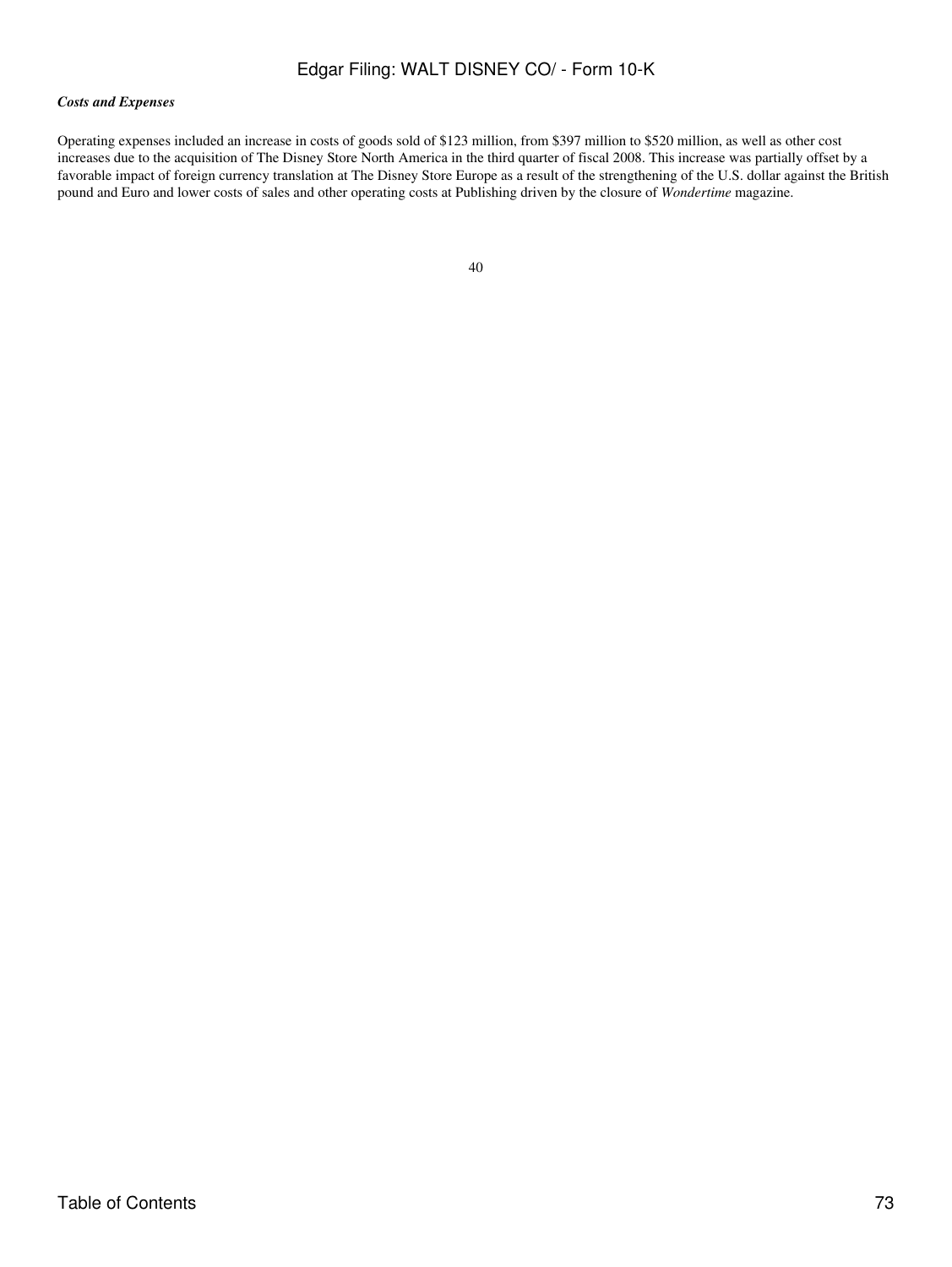The decrease in selling, general, administrative and other was driven by cost savings initiatives.

#### *Segment Operating Income*

Segment operating income decreased 22%, or \$169 million, to \$609 million due to lower results at our licensing and retail businesses, which reflected the adverse impact of a full year of company-owned operations at The Disney Store North America in fiscal 2009 whereas fiscal 2008 included five months of company-owned operations and seven months of licensed operations.

#### *Interactive Media*

Operating results for the Interactive Media segment are as follows:

|                                            |                    | <b>Year Ended</b> |                       |                     |  |
|--------------------------------------------|--------------------|-------------------|-----------------------|---------------------|--|
| (in millions)                              | October 3,<br>2009 |                   | September 27,<br>2008 | Better /<br>(Worse) |  |
| Revenues                                   |                    |                   |                       |                     |  |
| Game sales and subscriptions               | \$565              | \$                | 603                   | $(6)\%$             |  |
| Advertising and other                      | 147                |                   | 116                   | 27%                 |  |
|                                            |                    |                   |                       |                     |  |
| Total revenues                             | 712                |                   | 719                   | $(1)\%$             |  |
| Operating expenses                         | (623)              |                   | (578)                 | $(8)\%$             |  |
| Selling, general, administrative and other | (336)              |                   | (349)                 | $4\%$               |  |
| Depreciation and amortization              | (50)               |                   | (47)                  | $(6)$ %             |  |
| Equity in the income of investees          | 2                  |                   | (3)                   | nm                  |  |
|                                            |                    |                   |                       |                     |  |
| <b>Operating Loss</b>                      | \$(295)            | \$                | (258)                 | (14)%               |  |

#### *Revenues*

The decrease in game sales and subscription revenue of \$38 million was driven by decreased net effective pricing and unit sales of self-published console games and lower revenues from licensed titles primarily due to the performance of *WALL-E, Cars* and *Ratatouille* in fiscal 2008, partially offset by increased subscription revenues at Club Penguin. Significant titles in fiscal 2009 included *High School Musical 3, Sing It* and *Bolt* as compared to fiscal 2008, which included *High School Musical, Turok*, *Hannah Montana 2* and *Pure.*

The increase in advertising and other revenue was driven by an increase at our mobile phone service business in Japan, which was launched in the second quarter of fiscal 2008.

## *Costs and Expenses*

Operating expenses include an increase in costs of goods sold of \$46 million from \$220 million to \$266 million driven by higher unit costs for fiscal 2009 titles that included bundled accessories and higher music royalties for certain game titles.

The decrease in selling, general, administrative and other costs and expenses was driven by lower marketing costs at Disney Online.

#### *Segment Operating Loss*

Segment operating loss increased 14%, or \$37 million, to \$295 million driven by lower games results partially offset by higher online advertising.

#### *NON-SEGMENT ITEMS 2009 vs. 2008*

*Corporate and Unallocated Shared Expenses*

## Table of Contents 74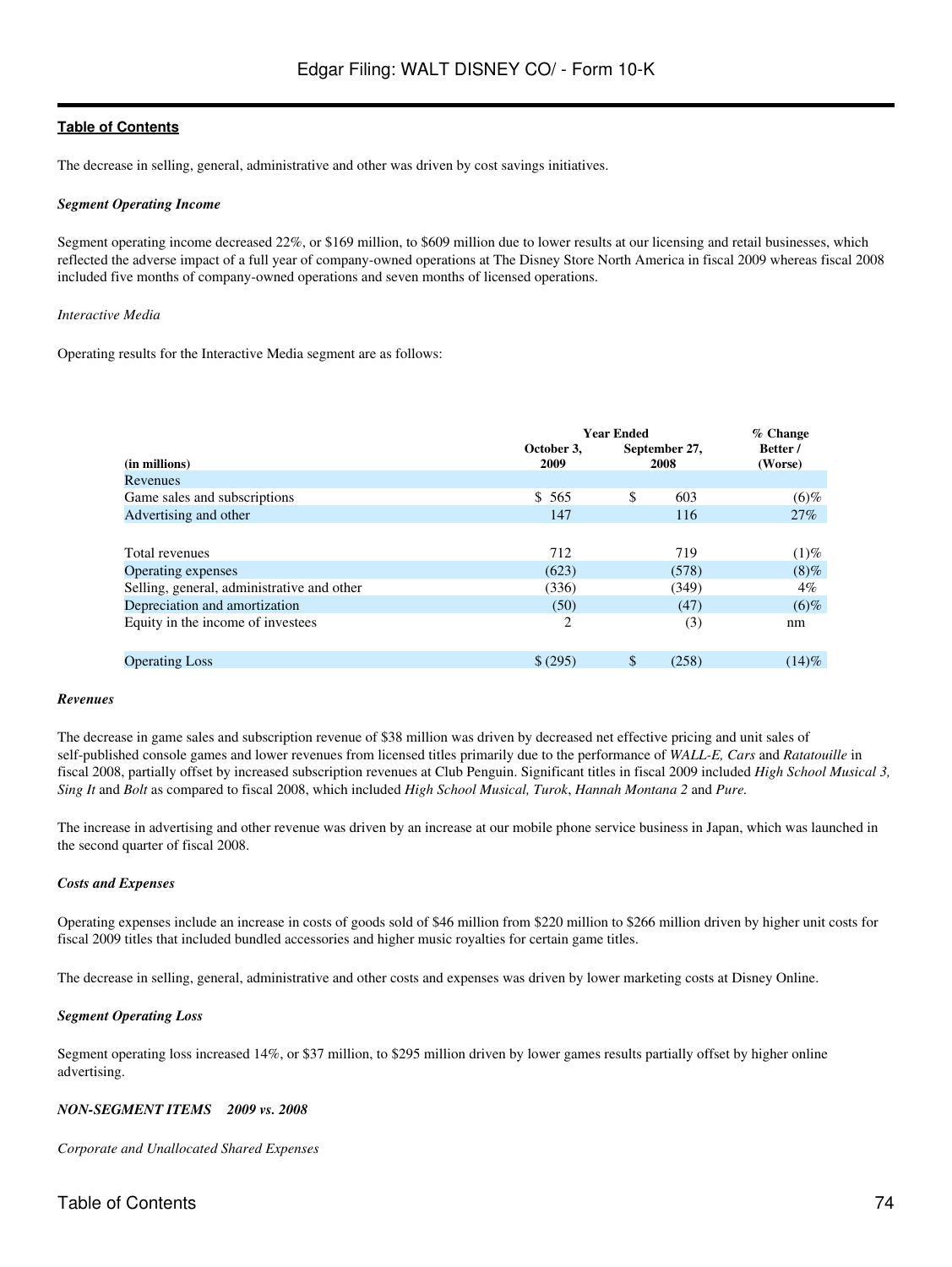Corporate and unallocated shared expenses decreased 13%, from \$460 million to \$398 million, driven by savings from cost mitigation activities and an increase in allocation of costs to the business segments.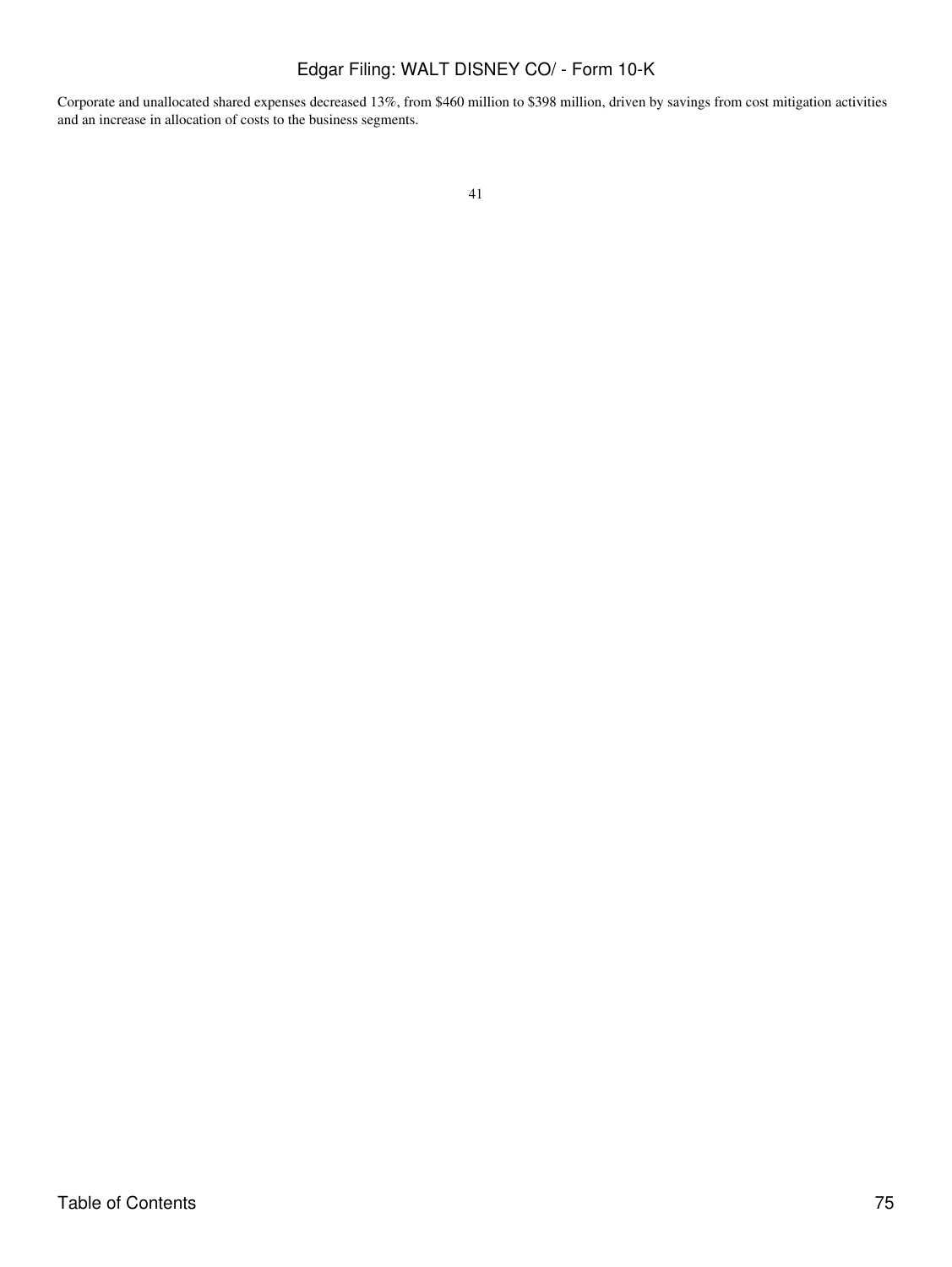#### *Net Interest Expense*

Net interest expense is detailed below:

|                                |          |          | $%$ Change     |
|--------------------------------|----------|----------|----------------|
| (in millions)                  | 2009     | 2008     | Better/(Worse) |
| Interest expense               | \$ (588) | \$(712)  | 17%            |
| Interest and investment income | 122      | 188      | $(35)\%$       |
| Net interest expense           | \$ (466) | \$ (524) | 11%            |

The decrease in interest expense and interest and investment income for the year was driven by lower effective interest rates.

#### *Effective Income Tax Rate*

The effective tax rate was comparable to the prior year at 36.2% as the favorable impact of legislative changes in fiscal 2009 was offset by the favorable resolution of certain income tax matters in fiscal 2008.

#### *Noncontrolling Interests*

Net income attributable to noncontrolling interests was flat at \$302 million as the impact of lower financing costs at Hong Kong Disneyland and improved operating results at ESPN were offset by lower performance at Disneyland Paris. Net income attributable to noncontrolling interests is determined on income after royalties, financing costs and income taxes.

## *LIQUIDITY AND CAPITAL RESOURCES*

The change in cash and cash equivalents is as follows:

| (in millions)                                    | 2010    | 2009    | 2008     |
|--------------------------------------------------|---------|---------|----------|
| Cash provided by operations                      | \$6.578 | \$5,319 | \$ 5.701 |
| Cash used by investing activities                | (4.523) | (1.755) | (2,162)  |
| Cash used by financing activities                | (2.750) | (3.148) | (4,208)  |
|                                                  |         |         |          |
| (Decrease)/increase in cash and cash equivalents | (695)   | 416     | (669)    |

## *Operating Activities*

Cash provided by operating activities for fiscal 2010 increased 24% or \$1.3 billion to \$6.6 billion as compared to fiscal 2009. The increase was driven by higher operating cash receipts at our Media Networks, Parks and Resorts and Studio Entertainment businesses and lower cash payments at our Studio Entertainment segment driven by a decrease in distribution and marketing expense, partially offset by higher income tax payments. The increase in cash receipts at our Media Networks and Studio Entertainment segments was driven by higher revenues, while the increase in cash receipts at Parks and Resorts was driven by the timing of advance travel deposits.

Cash provided by operating activities for fiscal 2009 decreased 7% or \$382 million to \$5.3 billion as compared to fiscal 2008. The decrease was driven by lower operating cash receipts at our Parks and Resorts and Studio Entertainment businesses and higher contributions to our pension plans, partially offset by lower income tax payments and higher operating cash receipts at Media Networks. The decrease in cash receipts at our Parks and Resorts and Studio Entertainment segments was driven by lower revenues, while the increase in cash receipts at Media Networks was driven by higher revenues and the timing of collections of accounts receivable.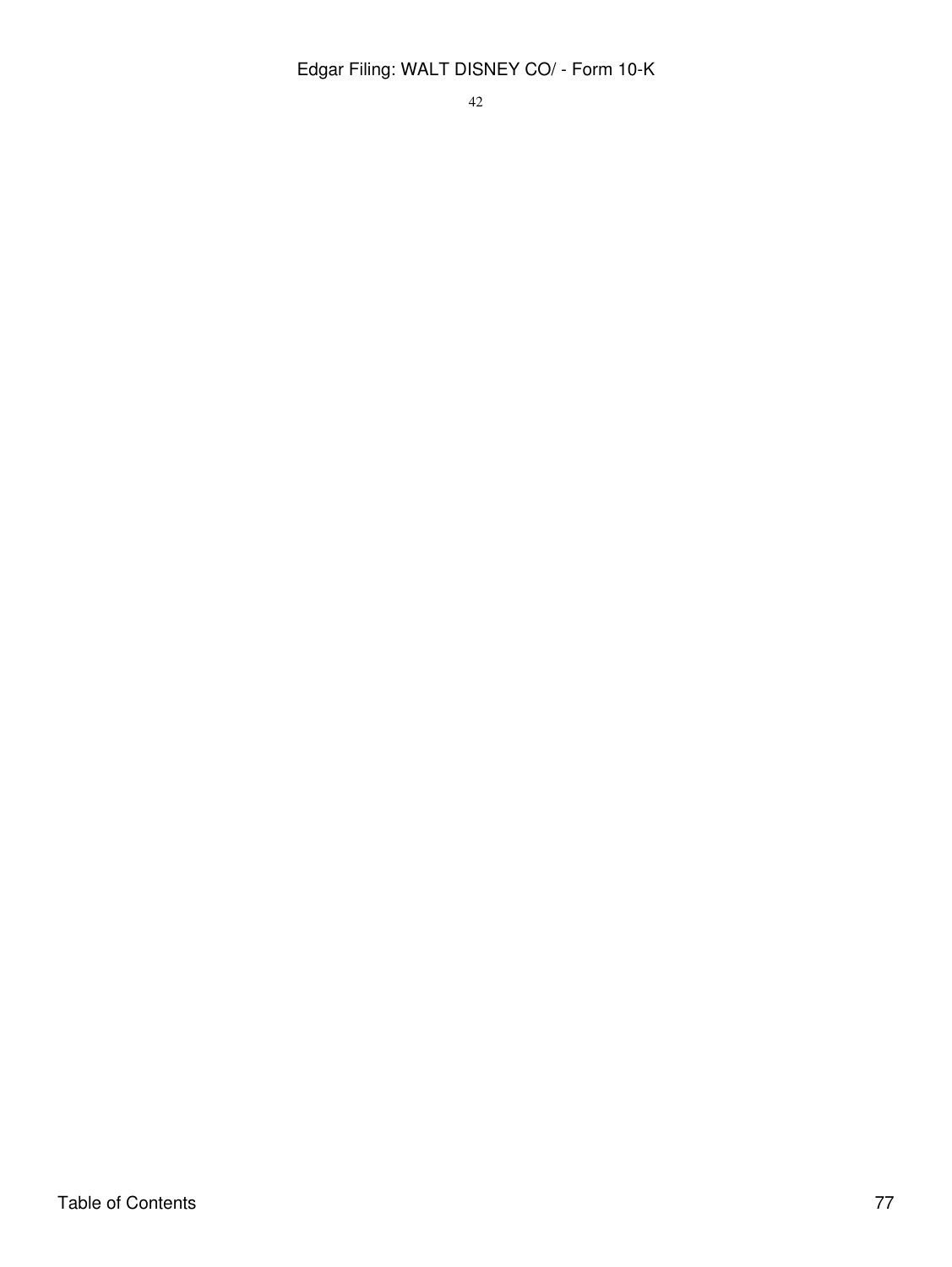Depreciation expense is as follows:

| (in millions)                  | 2010      | 2009      | 2008     |
|--------------------------------|-----------|-----------|----------|
| Media Networks                 |           |           |          |
| <b>Cable Networks</b>          | \$<br>118 | \$<br>108 | \$<br>89 |
| <b>Broadcasting</b>            | 95        | 89        | 90       |
| <b>Total Media Networks</b>    | 213       | 197       | 179      |
| Parks and Resorts              |           |           |          |
| Domestic                       | 807       | 822       | 803      |
| International                  | 332       | 326       | 342      |
| <b>Total Parks and Resorts</b> | 1,139     | 1,148     | 1,145    |
| Studio Entertainment           | 56        | 50        | 41       |
| <b>Consumer Products</b>       | 33        | 29        | 18       |
| Interactive Media              | 19        | 28        | 21       |
| Corporate                      | 142       | 128       | 123      |
| Total depreciation expense     | \$1,602   | \$1,580   | \$1,527  |

The Company s Studio Entertainment and Media Networks segments incur costs to acquire and produce television and feature film programming. Film and television production costs include all internally produced content such as live action and animated feature films, animated direct-to-video programming, television series, television specials, theatrical stage plays or other similar product. Programming costs include film or television product licensed for a specific period from third parties for airing on the Company s broadcast, cable networks, and television stations. Programming assets are generally recorded when the programming becomes available to us with a corresponding increase in programming liabilities. Accordingly, we analyze our programming assets net of the related liability.

The Company s film and television production and programming activity for fiscal years 2010, 2009 and 2008 are as follows:

| (in millions)                     | 2010     | 2009    | 2008    |
|-----------------------------------|----------|---------|---------|
| Beginning balances:               |          |         |         |
| Production and programming assets | \$5,756  | \$5,935 | \$5,682 |
| Programming liabilities           | (1,193)  | (1,108) | (1,210) |
|                                   | 4,563    | 4,827   | 4,472   |
| Spending:                         |          |         |         |
| Film and television production    | 3,370    | 3,421   | 3,237   |
| Broadcast programming             | 4,316    | 3,896   | 3,812   |
|                                   | 7,686    | 7,317   | 7,049   |
| Amortization:                     |          |         |         |
| Film and television production    | (3,593)  | (3,486) | (3,076) |
| Broadcast programming             | (4,331)  | (3,788) | (3,672) |
|                                   | (7, 924) | (7,274) | (6,748) |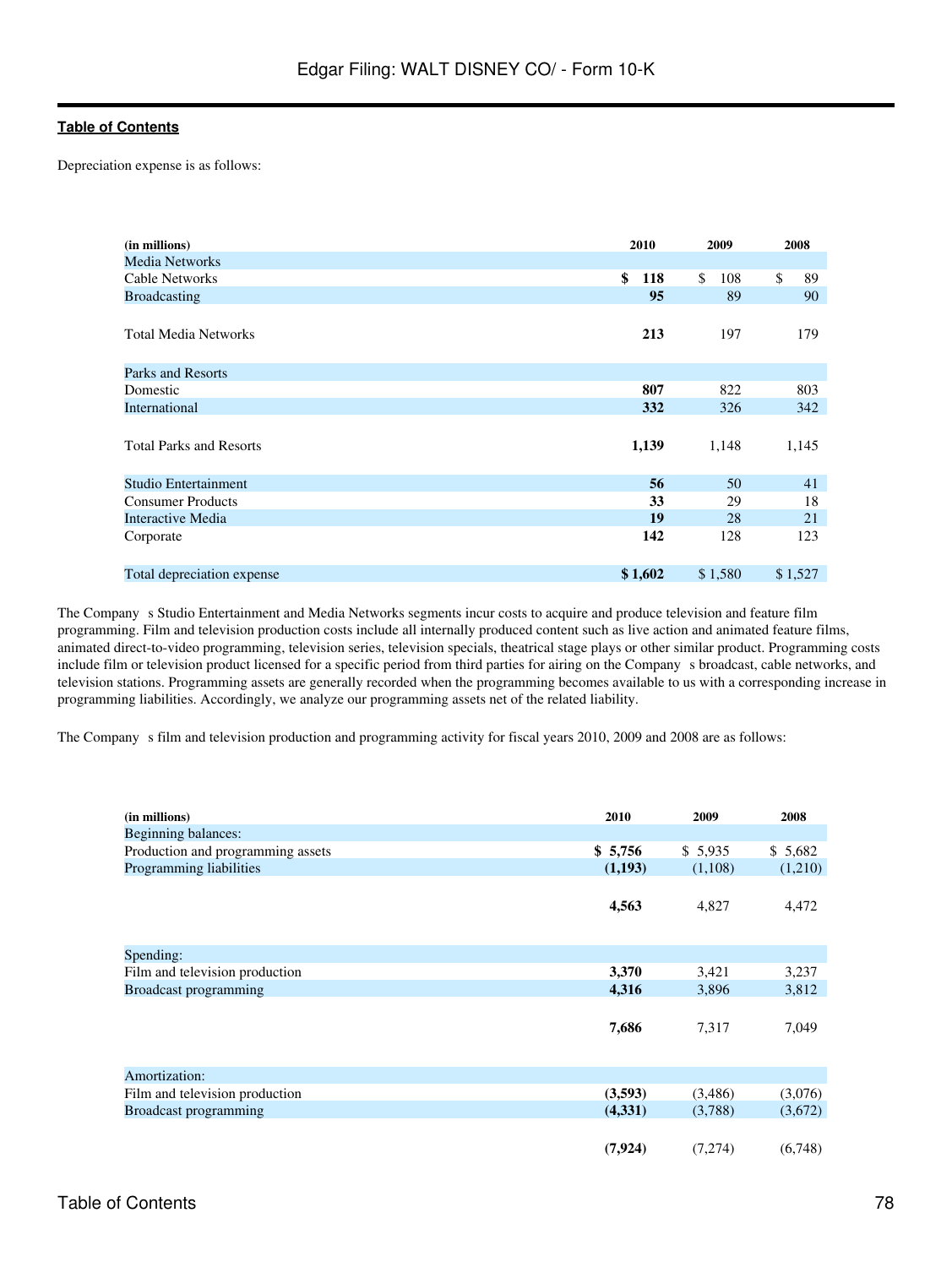| Change in film and television production and programming costs | (238)   | 43      | 301     |
|----------------------------------------------------------------|---------|---------|---------|
|                                                                |         |         |         |
| Other non-cash activity                                        | 136     | (154)   | 54      |
| Ending balances:                                               |         |         |         |
| Production and programming assets                              | 5,451   | 5.756   | 5,935   |
| Programming liabilities                                        | (990)   | (1,040) | (1,108) |
|                                                                |         |         |         |
|                                                                | \$4,461 | \$4.716 | \$4.827 |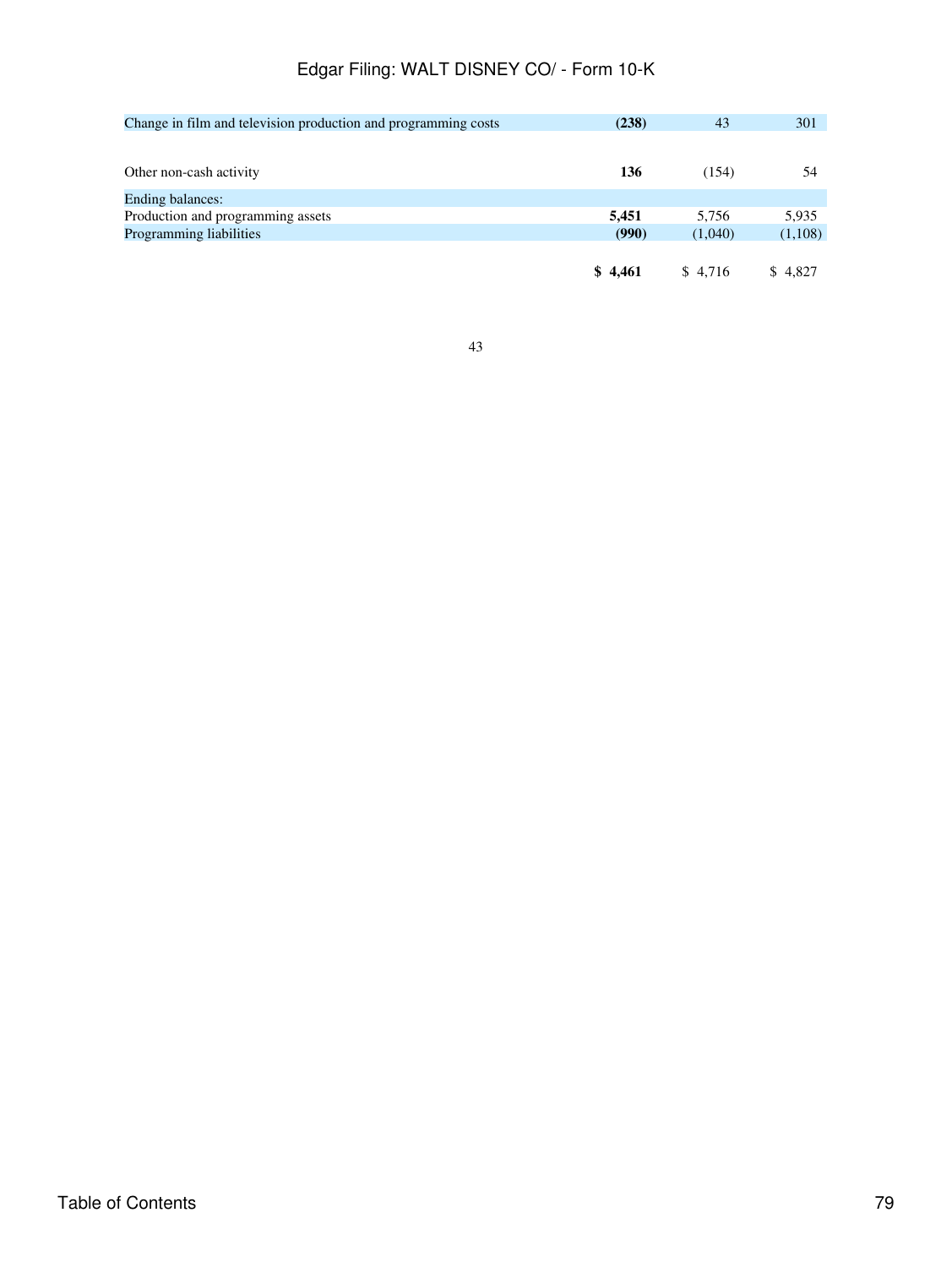#### *Investing Activities*

Investing activities consist principally of investments in parks, resorts, and other property and acquisition and divestiture activity. The Company s investments in parks, resorts and other property for the last three years are as follows:

| (in millions)            | 2010       | 2009      | 2008      |
|--------------------------|------------|-----------|-----------|
| Media Networks:          |            |           |           |
| Cable Networks           | \$<br>132  | \$<br>151 | \$<br>206 |
| <b>Broadcasting</b>      | 92         | 143       | 132       |
| Parks and Resorts:       |            |           |           |
| Domestic                 | 1,295      | 1,039     | 793       |
| International            | 238        | 143       | 140       |
| Studio Entertainment     | <b>102</b> | 135       | 126       |
| <b>Consumer Products</b> | 97         | 46        | 51        |
| Interactive Media        | 17         | 21        | 40        |
| Corporate                | 137        | 75        | 90        |
|                          |            |           |           |
|                          | \$2,110    | \$1,753   | \$1,578   |

Capital expenditures for the Parks and Resorts segment are principally for theme park and resort expansion, new rides and attractions, cruise ships, recurring capital and capital improvements. The increase in capital expenditures at domestic and international parks and resorts in fiscal 2010 reflected higher construction progress payments on two new cruise ships, the expansion at Hong Kong Disneyland and Disney California Adventure and the construction of a Disney Vacation Club Resort in Hawaii. The increase in capital expenditures at domestic parks and resorts in fiscal 2009 reflected spending on the Disney California Adventure expansion and construction progress payments on two new cruise ships.

Capital expenditures at Media Networks primarily reflect investments in facilities and equipment for expanding and upgrading broadcast centers, production facilities, and television station facilities.

Capital expenditures at Corporate primarily reflect investments in information technology and other equipment and corporate facilities. The increase in fiscal 2010 was driven by investments in equipment and corporate facilities.

## *Other Investing Activities*

During fiscal 2010, acquisitions totaled \$2.5 billion and included the acquisitions of Marvel Entertainment, Inc. and Playdom, Inc. (See Note 4 to the Consolidated Financial Statements), partially offset by net proceeds totaling \$170 million from the sale of our investments in two television services in Europe and the sale of the rights and assets related to the Power Rangers property.

During fiscal 2009, acquisitions totaled \$176 million and included the purchase of additional interests in UTV (See Note 4 to the Consolidated Financial Statements), offset by proceeds totaling \$185 million from the sale of our investment in two pay television services in Latin America.

During fiscal 2008, acquisitions totaled \$660 million which included an additional interest in UTV.

#### *Financing Activities*

Cash used in financing activities in fiscal 2010 decreased by \$398 million to \$2.8 billion compared to fiscal 2009 and consisted of repurchases of common stock, repayments of borrowings, the payment of dividends partially offset by exercises of stock options. The decrease from fiscal 2009 was due to lower repayments of borrowings and increased proceeds from stock option exercises, partially offset by higher share repurchases. Cash used in financing activities in fiscal 2009 decreased by \$1.1 billion to \$3.1 billion compared to fiscal 2008 and consisted of repayments of borrowings, the payment of dividends, the liquidation of a noncontrolling interest and repurchases of common stock. The decrease from fiscal 2008 was due to lower share repurchases, partially offset by higher repayments of borrowings, the liquidation of the noncontrolling interest and decreased proceeds from stock option exercises.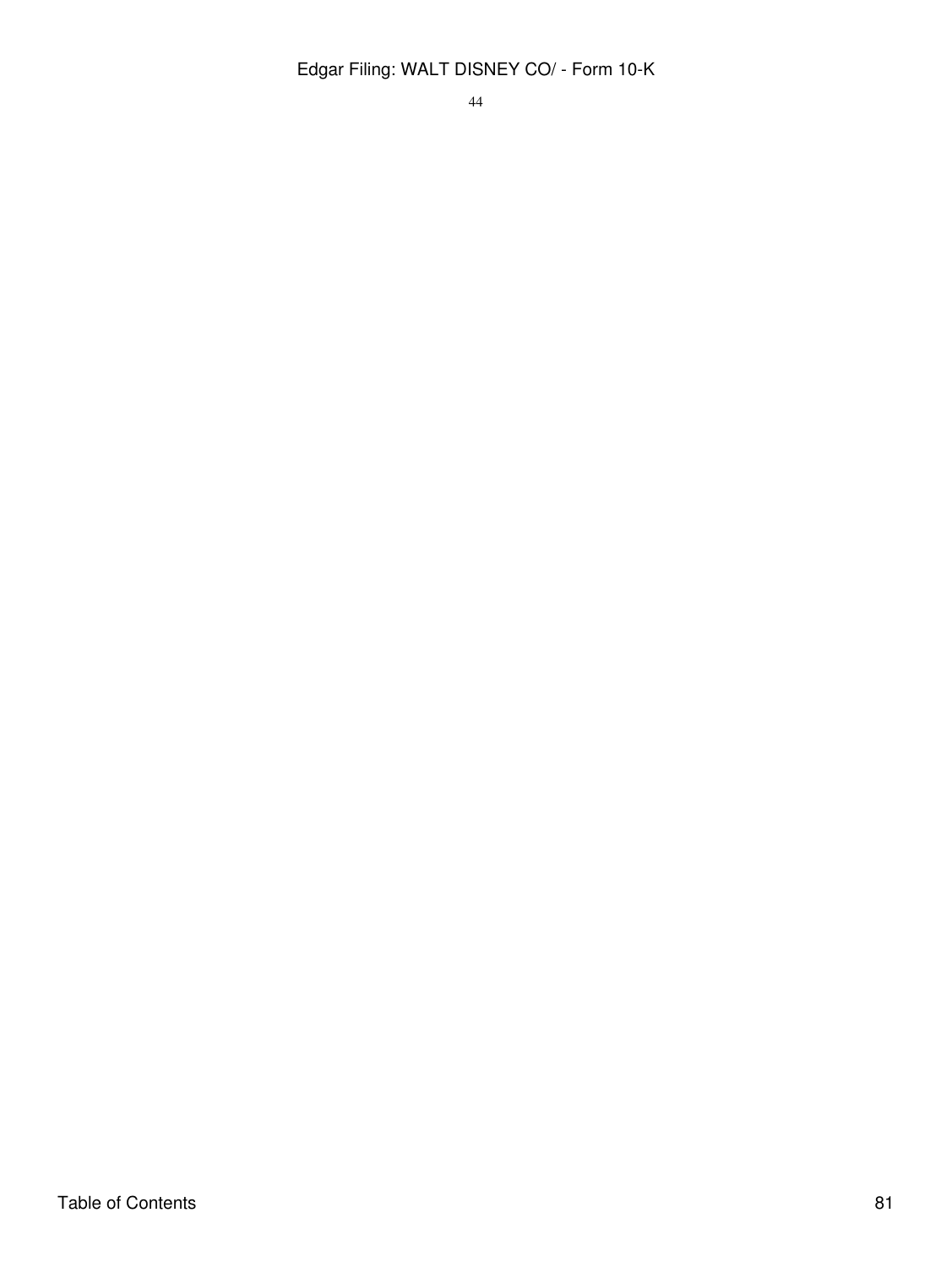During the year ended October 2, 2010, the Company s borrowing activity was as follows:

| (in millions)                                          | October 3,<br>2009 | <b>Additions</b> | <b>Payments</b> | Other<br><b>Activity</b> | October 2,<br><b>2010</b> |
|--------------------------------------------------------|--------------------|------------------|-----------------|--------------------------|---------------------------|
| Commercial paper borrowings                            | \$                 | \$1,190          | \$              | \$                       | \$<br>1,190               |
| U.S. medium-term notes                                 | 7,618              |                  | (807)           | 4                        | 6,815                     |
| European medium-term notes                             | 347                |                  | (88)            | 14                       | 273                       |
| Other foreign currency denominated debt <sup>(1)</sup> | 904                |                  |                 | 61                       | 965                       |
| Capital Cities / ABC debt                              | 116                |                  |                 | (1)                      | 115                       |
| Film financing                                         | 350                |                  | (350)           |                          |                           |
| Other $^{(2)}$                                         | 498                |                  | (5)             | 43                       | 536                       |
| Euro Disney borrowings <sup>(3)</sup>                  | 2,344              |                  | (121)           | (110)                    | 2,113                     |
| Hong Kong Disneyland borrowings <sup>(4)</sup>         | 524                |                  |                 | (51)                     | 473                       |
| Total                                                  | 12,701<br>\$.      | \$.<br>1.190     | \$(1,371)       | (40)<br>\$               | \$<br>12,480              |

(1) The other activity is primarily the impact of foreign currency translation as a result of the weakening of the U.S. dollar against the Japanese yen.

(2) The other activity is primarily market value adjustments for debt with qualifying hedges.<br>
The other activity is primarily the impact of foreign currency translation as a result of the

(3) The other activity is primarily the impact of foreign currency translation as a result of the strengthening of the U.S. dollar against the Euro.<br>(4) The other activity is due to the conversion of the HKSAB, also to eq

The other activity is due to the conversion of the HKSAR s loan to equity pursuant to the capital realignment and expansion plan (See Note 7 to the Consolidated Financial Statements).

The Company s bank facilities are as follows:

|                                        | Committed | Capacity    | <b>Unused</b> |
|----------------------------------------|-----------|-------------|---------------|
| (in millions)                          | Capacity  | <b>Used</b> | Capacity      |
| Bank facilities expiring February 2011 | 2,225     | 225         | \$2,000       |
| Bank facilities expiring February 2013 | 2.250     |             | 2,250         |
| Total                                  | 4.475     | 225         | \$4,250       |

These bank facilities allow for borrowings at LIBOR-based rates plus a spread, which depends on the Company s public debt rating and can range from 0.18% to 4.5%. The Company also has the ability to issue up to \$800 million of letters of credit under the facility expiring in February 2011, which if utilized, reduces available borrowing under this facility. As of October 2, 2010, \$225 million of letters of credit had been issued under this facility.

The Company may use commercial paper borrowings up to the amount of its unused bank facilities, in conjunction with term debt issuance and operating cash flow, to retire or refinance other borrowings before or as they come due.

The Company paid a \$653 million dividend (\$0.35 per share) during the second quarter of fiscal 2010 related to fiscal 2009. The Company paid a \$648 million dividend (\$0.35 per share) during the second quarter of fiscal 2009 related to fiscal 2008; and paid a \$664 million dividend (\$0.35 per share) during the second quarter of fiscal 2008 related to fiscal 2007. As of the filing date of this report, the Board of Directors had not yet declared a dividend related to fiscal 2010.

During fiscal 2010, the Company repurchased 80 million shares of Disney common stock for \$2.7 billion. During fiscal 2009, the Company repurchased 5 million shares of Disney common stock for \$138 million. During fiscal 2008, the Company repurchased 139 million shares of Disney common stock for \$4.5 billion. As of October 2, 2010, the Company had remaining authorization in place to repurchase 99 million additional shares. The repurchase program does not have an expiration date.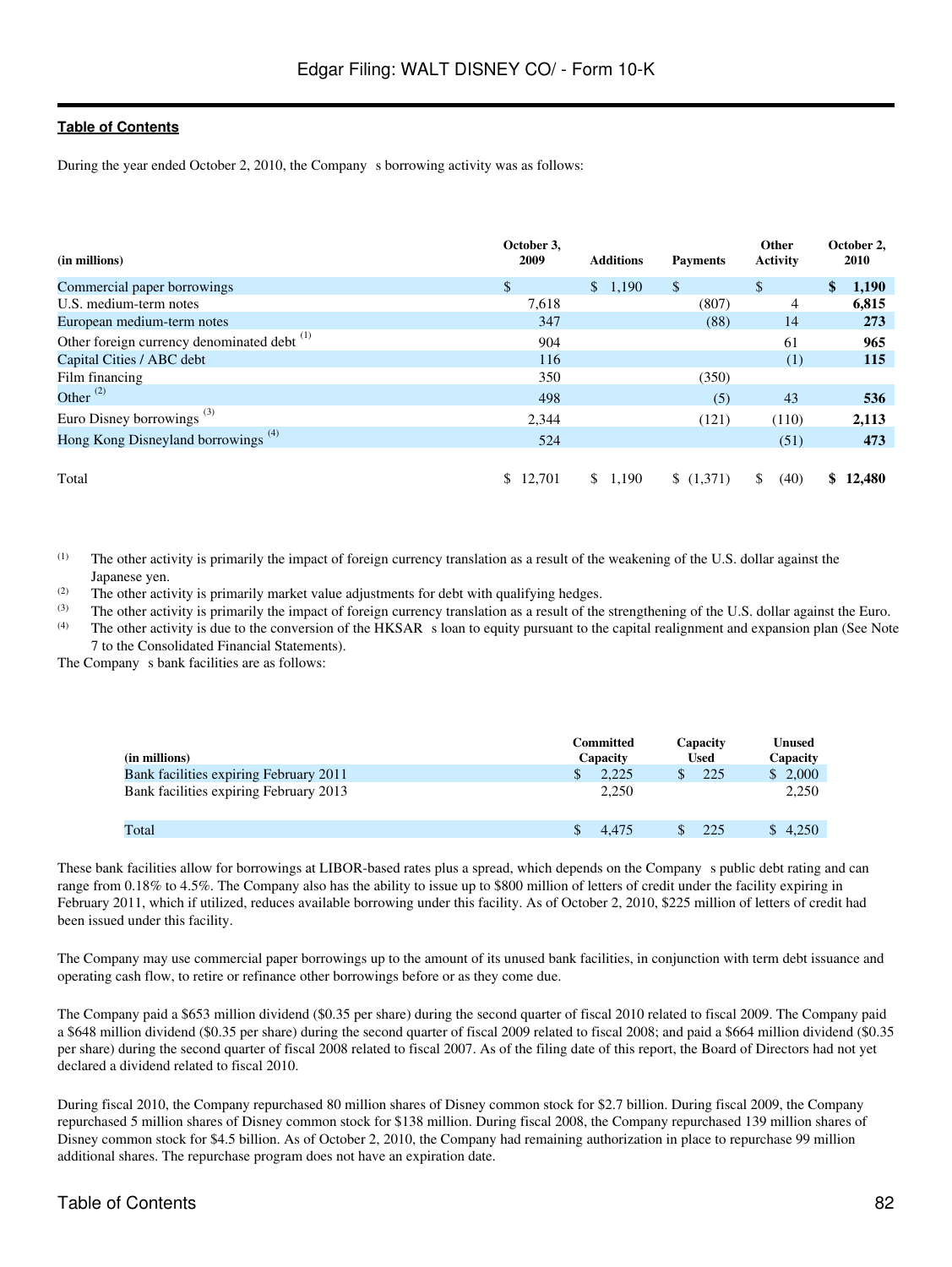We believe that the Company s financial condition is strong and that its cash balances, other liquid assets, operating cash flows, access to debt and equity capital markets and borrowing capacity, taken together, provide adequate resources to fund ongoing operating requirements and future capital expenditures related to the expansion of existing businesses and development of new projects. However, the Company s operating cash flow and access to the capital markets can be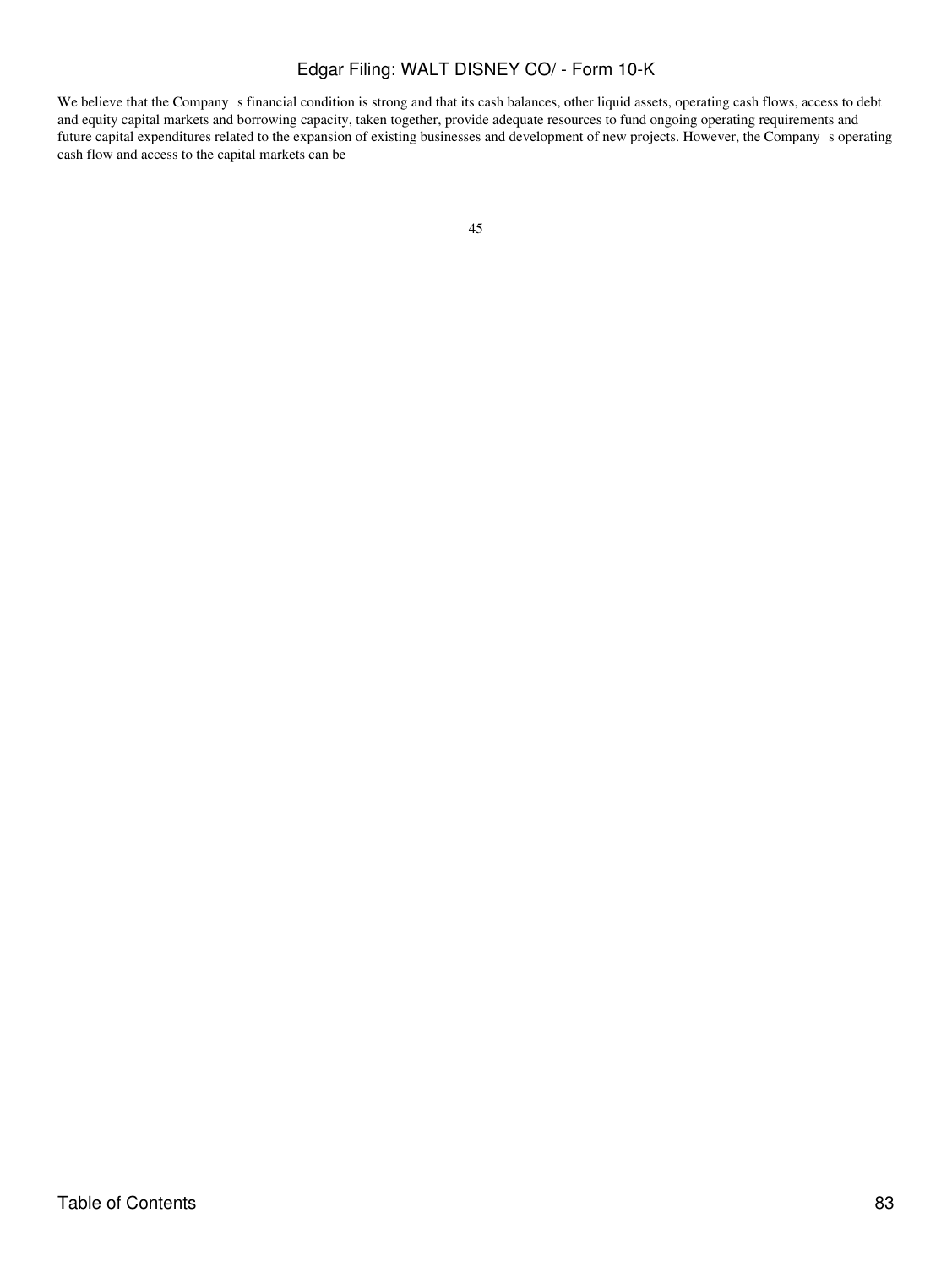impacted by macroeconomic factors outside of its control. See Item 1A Risk Factors. In addition to macroeconomic factors, the Companys borrowing costs can be impacted by short and long-term debt ratings assigned by independent rating agencies, which are based, in significant part, on the Company s performance as measured by certain credit metrics such as interest coverage and leverage ratios. As of October 2, 2010, Moody s Investors Service s long and short-term debt ratings for the Company were A2 and P-1, respectively, with stable outlook; Standard & Poor s long and short-term debt ratings for the Company were A and A-1, respectively, with stable outlook; and Fitch s long and short-term debt ratings for the Company were A and F-1, respectively, with stable outlook. The Company s bank facilities contain only one financial covenant, relating to interest coverage, which the Company met on October 2, 2010, by a significant margin. The Company s bank facilities also specifically exclude certain entities, such as Euro Disney and Hong Kong Disneyland, from any representations, covenants or events of default.

Euro Disney has annual covenants under its debt agreements that limit its investment and financing activities and require it to meet certain financial performance covenants. Subject to final third-party review as provided in its debt agreements, Euro Disney was in compliance with these covenants for fiscal year 2010.

## *CONTRACTUAL OBLIGATIONS, COMMITMENTS AND OFF BALANCE SHEET ARRANGEMENTS*

The Company has various contractual obligations which are recorded as liabilities in our consolidated financial statements. Other items, such as certain purchase commitments and other executory contracts are not recognized as liabilities in our consolidated financial statements but are required to be disclosed in the footnotes to the financial statements. For example, the Company is contractually committed to acquire broadcast programming and make certain minimum lease payments for the use of property under operating lease agreements.

The following table summarizes our significant contractual obligations and commitments on an undiscounted basis at October 2, 2010 and the future periods in which such obligations are expected to be settled in cash. In addition, the table reflects the timing of principal and interest payments on outstanding borrowings. Additional details regarding these obligations are provided in the Notes to the Consolidated Financial Statements, as referenced in the table:

|                                                          | <b>Payments Due by Period</b> |                            |                |                |                      |
|----------------------------------------------------------|-------------------------------|----------------------------|----------------|----------------|----------------------|
| (in millions)                                            | <b>Total</b>                  | <b>Less than</b><br>1 Year | $1-3$<br>Years | $4-5$<br>Years | More than<br>5 Years |
| Borrowings (Note 9) <sup>(1)</sup>                       | \$16,616                      | \$2,756                    | \$4,143        | \$2,145        | \$.<br>7,572         |
| Operating lease commitments (Note 15)                    | 2.019                         | 424                        | 671            | 375            | 549                  |
| Capital lease obligations (Note 15)                      | 797                           | 38                         | 76             | 89             | 594                  |
| Sports programming commitments (Note 15)                 | 17.777                        | 3.239                      | 6,685          | 4,020          | 3,833                |
| Broadcast programming commitments (Note 15)              | 2.927                         | 1,882                      | 550            | 326            | 169                  |
| Total sports and other broadcast programming commitments | 20,704                        | 5,121                      | 7,235          | 4,346          | 4,002                |
| Other $^{(2)}$                                           | 4,392                         | 1,588                      | 1,663          | 333            | 808                  |
| Total contractual obligations <sup>(3)</sup>             | \$44.528                      | \$9,927                    | \$13.788       | \$7.288        | 13,525<br>S.         |

- (1) Amounts exclude market value adjustments totaling \$315 million, which are recorded in the balance sheet. Amounts include interest payments based on contractual terms for fixed rate debt, and on current interest rates for variable rate debt.
- <sup>(2)</sup> Other commitments primarily comprise contractual commitments for the construction of two new cruise ships, creative talent and employment agreements and unrecognized tax benefits. Creative talent and employment agreements include obligations to actors, producers, sports personnel, television and radio personalities and executives.

(3) Contractual commitments include the following:

| Liabilities recorded on the balance sheet     | \$14,179 |
|-----------------------------------------------|----------|
| Commitments not recorded on the balance sheet | 30.349   |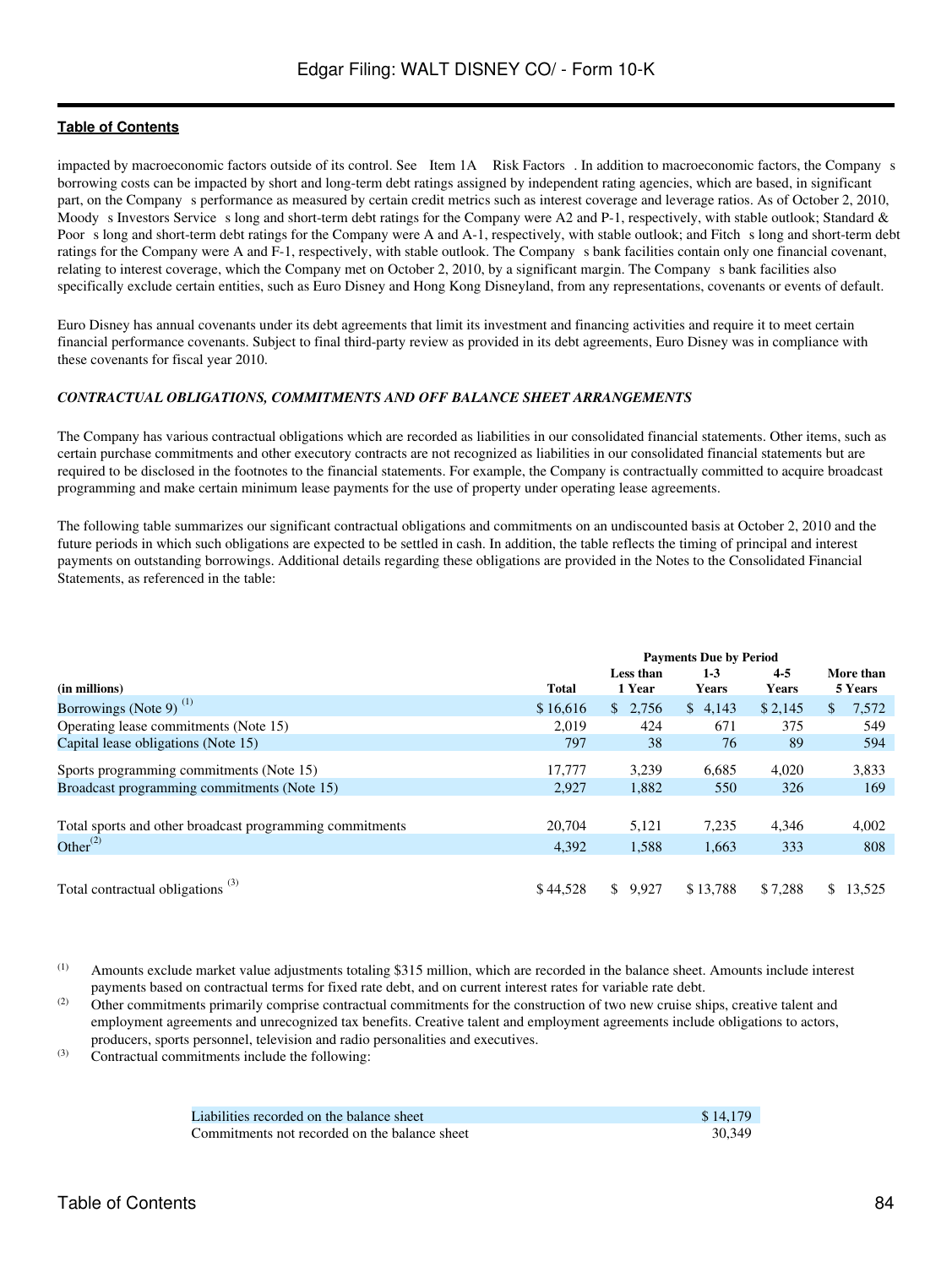\$ 44,528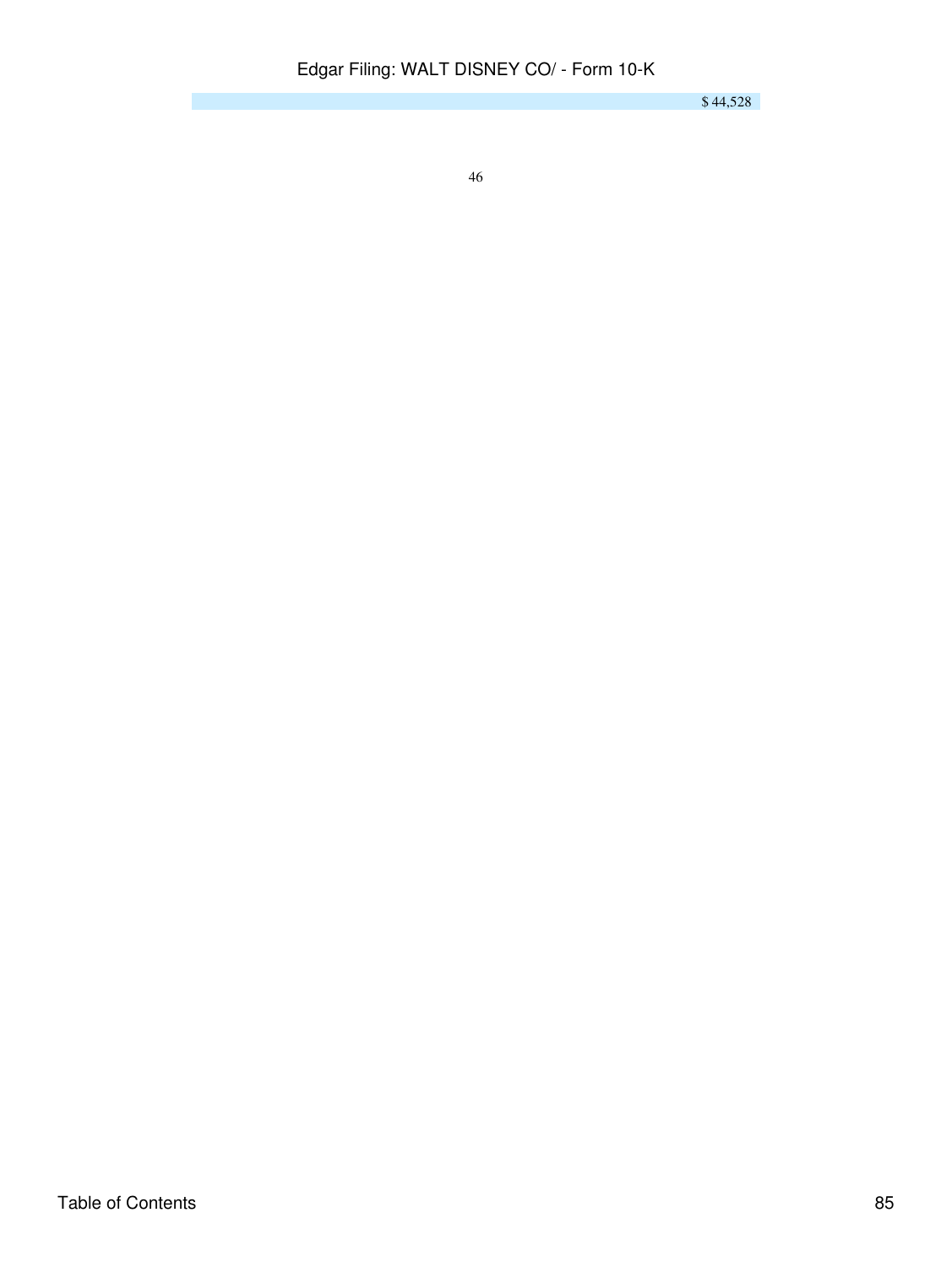The Company also has obligations with respect to its pension and postretirement medical benefit plans. See Note 11 to the Consolidated Financial Statements.

#### *Contingent Commitments and Contractual Guarantees*

The Company also has certain contractual arrangements that would require the Company to make payments or provide funding if certain circumstances occur. The Company does not currently expect that these arrangements will result in any significant amounts being paid by the Company. See Note 15 to the Consolidated Financial Statements for information regarding the Companys contingent commitments and contractual guarantees.

#### *Legal and Tax Matters*

As disclosed in Notes 10 and 15 to the Consolidated Financial Statements, the Company has exposure for certain legal and tax matters.

## *ACCOUNTING POLICIES AND ESTIMATES*

We believe that the application of the following accounting policies, which are important to our financial position and results of operations, require significant judgments and estimates on the part of management. For a summary of our significant accounting policies, including the accounting policies discussed below, see Note 2 to the Consolidated Financial Statements.

### *Film and Television Revenues and Costs*

We expense film and television production, participation and residual costs over the applicable product life cycle based upon the ratio of the current period s revenues to the estimated remaining total revenues (Ultimate Revenues) for each production. If our estimate of Ultimate Revenues decreases, amortization of film and television costs may be accelerated. Conversely, if estimates of Ultimate Revenues increase, film and television cost amortization may be slowed. For film productions, Ultimate Revenues include revenues from all sources that will be earned within ten years from the date of the initial theatrical release. For television series, Ultimate Revenues include revenues that will be earned within ten years from delivery of the first episode, or if still in production, five years from delivery of the most recent episode, if later.

With respect to films intended for theatrical release, the most sensitive factor affecting our estimate of Ultimate Revenues (and therefore affecting future film cost amortization and/or impairment) is domestic theatrical performance. Revenues derived from other markets subsequent to the domestic theatrical release (e.g., the home entertainment or international theatrical markets) have historically been highly correlated with domestic theatrical performance. Domestic theatrical performance varies primarily based upon the public interest and demand for a particular film, the popularity of competing films at the time of release and the level of marketing effort. Upon a film s release and determination of domestic theatrical performance, the Company s estimates of revenues from succeeding windows and markets are revised based on historical relationships and an analysis of current market trends. The most sensitive factor affecting our estimate of Ultimate Revenues for released films is the extent of home entertainment sales achieved. Home entertainment sales vary based on the number and quality of competing home video products, as well as the manner in which retailers market and price our products.

With respect to television series or other television productions intended for broadcast, the most sensitive factor affecting estimates of Ultimate Revenues is the program s rating and the strength of the advertising market. Program ratings, which are an indication of market acceptance, directly affect the Company s ability to generate advertising revenues during the airing of the program. In addition, television series with greater market acceptance are more likely to generate incremental revenues through the eventual sale of the program rights in the syndication, international and home entertainment markets. Alternatively, poor ratings may result in a television series cancellation, which would require the immediate write-off of any unamortized production costs. A significant decline in the advertising market would also negatively impact our estimates.

The cost of television broadcast rights for acquired movies, series and other programs are expensed based on the number of times the program is expected to be aired or on a straight-line basis over the useful life, as appropriate. Amortization of those television programming assets being amortized on a number of airings basis may be accelerated if we reduce the estimated future airings and slowed if we increase the estimated future airings. The number of future airings of a particular program is impacted primarily by the programs ratings in previous airings, expected advertising rates and availability and quality of alternative programming. Accordingly, planned usage is reviewed periodically and revised if necessary. Rights costs for multi-year sports programming arrangements are amortized during the applicable seasons based on the estimated relative value of each year in the arrangement. The estimated values of each year are based on our projection of revenues over the contract period which include advertising revenue and an allocation of affiliate revenue. If the annual contractual payments related to each season approximate each season s relative value, we expense the related contractual payment during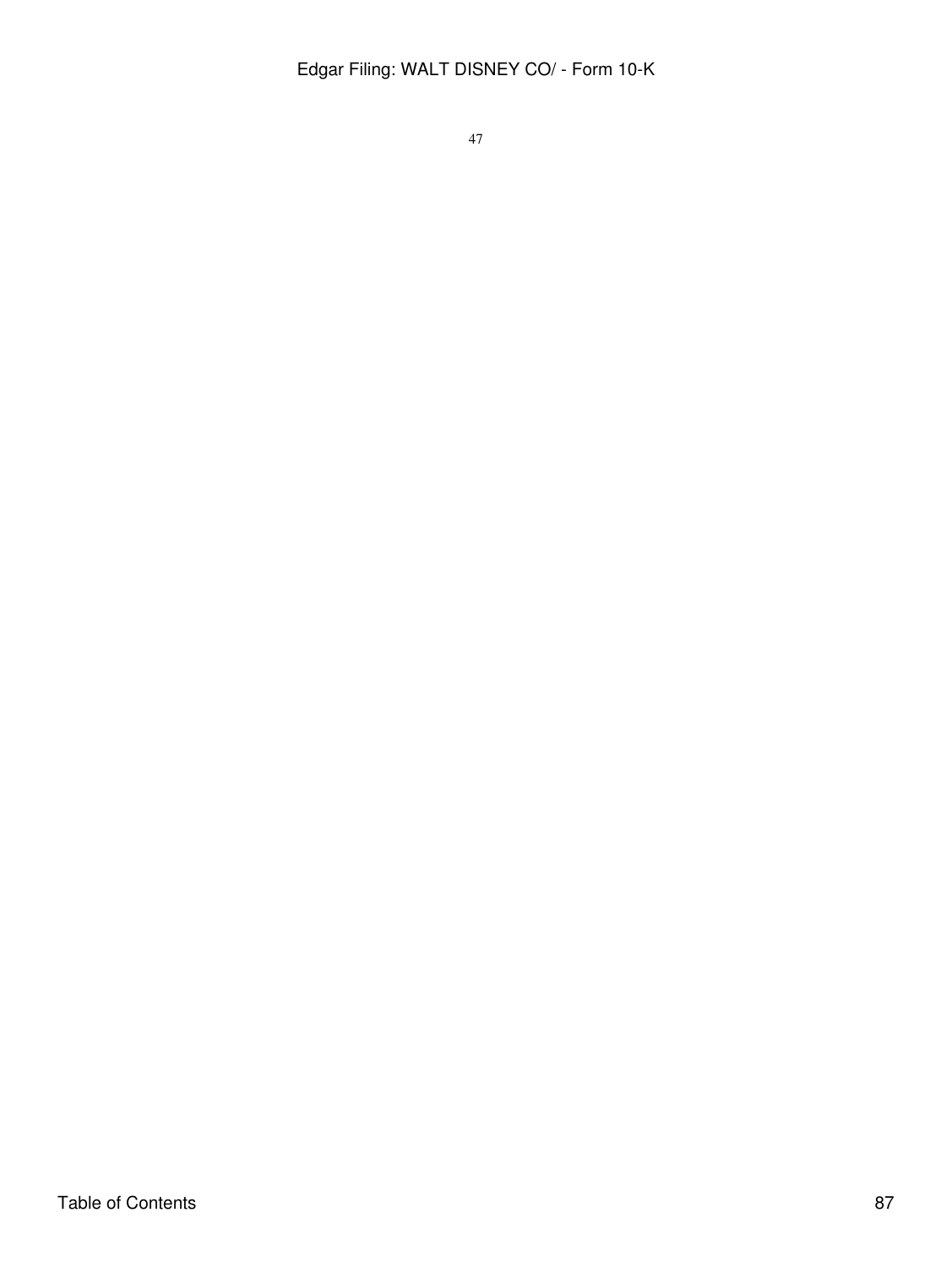the applicable season. If planned usage patterns or estimated relative values by year were to change significantly, amortization of the our sports rights costs may be accelerated or slowed.

Costs of film and television productions are subject to regular recoverability assessments which compare the estimated fair values with the unamortized costs. The net realizable values of television broadcast program licenses and rights are reviewed using a daypart methodology. A daypart is defined as an aggregation of programs broadcast during a particular time of day or programs of a similar type. The Company s dayparts are daytime, late night, primetime, news, children, and sports (includes network and cable). The net realizable values of other cable programming assets are reviewed on an aggregated basis for each cable channel. Individual programs are written-off when there are no plans to air or sublicense the program. Estimated values are based upon assumptions about future demand and market conditions. If actual demand or market conditions are less favorable than our projections, film, television and programming cost write-downs may be required.

#### *Revenue Recognition*

The Company has revenue recognition policies for its various operating segments that are appropriate to the circumstances of each business. See Note 2 to the Consolidated Financial Statements for a summary of these revenue recognition policies.

We reduce home entertainment and software product revenues for estimated future returns of merchandise and for customer programs and sales incentives. These estimates are based upon historical return experience, current economic trends and projections of customer demand for and acceptance of our products. If we underestimate the level of returns and concessions in a particular period, we may record less revenue in later periods when returns exceed the estimated amount. Conversely, if we overestimate the level of returns and concessions for a period, we may have additional revenue in later periods when returns and concessions are less than estimated.

Revenues from advance theme park ticket sales are recognized when the tickets are used. For non-expiring, multi-day tickets, revenues are recognized over a three-year time period based on estimated usage, which is derived from historical usage patterns. If actual usage is different than our estimated usage, revenues may not be recognized in the periods the related services are rendered. In addition, a change in usage patterns would impact the timing of revenue recognition.

## *Pension and Postretirement Medical Plan Actuarial Assumptions*

The Company s pension and postretirement medical benefit obligations and related costs are calculated using a number of actuarial assumptions. Two critical assumptions, the discount rate and the expected return on plan assets, are important elements of expense and/or liability measurement which we evaluate annually. Other assumptions include the healthcare cost trend rate and employee demographic factors such as retirement patterns, mortality, turnover and rate of compensation increase.

The discount rate enables us to state expected future cash payments for benefits as a present value on the measurement date. A lower discount rate increases the present value of benefit obligations and increases pension expense. The guideline for setting this rate is a high-quality long-term corporate bond rate. We decreased our discount rate to 5.25% at the end of fiscal 2010 from 5.75% at the end of fiscal 2009 to reflect market interest rate conditions at our October 2, 2010 measurement date. This decrease in the discount rate will affect net periodic pension and postretirement medical expense (benefit expense) in fiscal 2011. The assumed discount rate reflects market rates for high-quality corporate bonds currently available. The Company s discount rate was determined by considering the average of pension yield curves constructed of a large population of high quality corporate bonds. The resulting discount rate reflects the matching of plan liability cash flows to the yield curves. A one percentage point decrease in the assumed discount rate would increase total benefit expense for fiscal 2011 by \$199 million and would increase the projected benefit obligation at October 2, 2010 by \$1.6 billion, respectively. A one percentage point increase in the assumed discount rate would decrease total benefit expense and the projected benefit obligation by \$167 million and \$1.3 billion, respectively.

To determine the expected long-term rate of return on the plan assets, we consider the current and expected asset allocation, as well as historical and expected returns on each plan asset class. A lower expected rate of return on pension plan assets will increase pension expense. Our long-term expected return on plan assets was 7.75% for the 2010 and 2009 actuarial valuations. A one percentage point change in the long-term asset return assumption would impact fiscal 2011 annual benefit expense by approximately \$60 million.

See Note 11 to the Consolidated Financial Statements for more information on our pension and postretirement medical plans.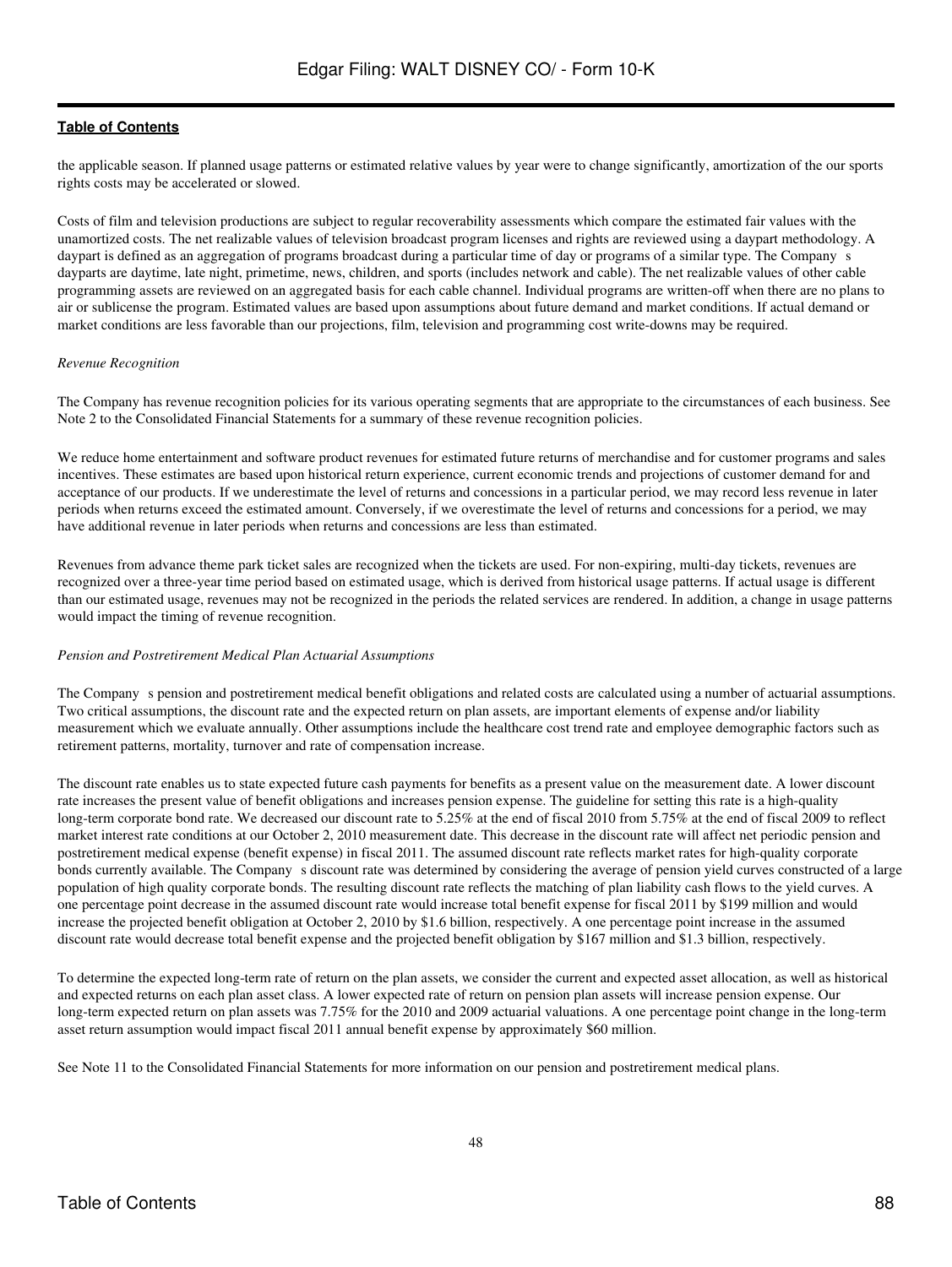#### *Goodwill, Intangible Assets, Long-Lived Assets and Investments*

The Company is required to test goodwill and other indefinite-lived intangible assets for impairment on an annual basis and if current events or circumstances require, on an interim basis. Goodwill is allocated to various reporting units, which are generally an operating segment or one level below the operating segment. The Company compares the fair value of each reporting unit to its carrying amount to determine if there is potential goodwill impairment. If the fair value of a reporting unit is less than its carrying value, an impairment loss is recorded to the extent that the fair value of the goodwill within the reporting unit is less than the carrying value of the goodwill.

To determine the fair value of our reporting units, we generally use a present value technique (discounted cash flow) corroborated by market multiples when available and as appropriate. We apply what we believe to be the most appropriate valuation methodology for each of our reporting units. The discounted cash flow analyses are sensitive to our estimates of future revenue growth and margins for these businesses. We include in the projected cash flows an estimate of the revenue we believe the reporting unit would receive if the intellectual property developed by the reporting unit that is being used by other reporting units was licensed to an unrelated third party at its fair market value. These amounts are not necessarily the same as those included in segment operating results. We believe our estimates of fair value are consistent with how a marketplace participant would value our reporting units.

In times of adverse economic conditions in the global economy, the Company s long-term cash flow projections are subject to a greater degree of uncertainty than usual. If we had established different reporting units or utilized different valuation methodologies or assumptions, the impairment test results could differ, and we could be required to record impairment charges.

The Company is required to compare the fair values of other indefinite-lived intangible assets to their carrying amounts. If the carrying amount of an indefinite-lived intangible asset exceeds its fair value, an impairment loss is recognized. Fair values of other indefinite-lived intangible assets are determined based on discounted cash flows or appraised values, as appropriate.

The Company tests long-lived assets, including amortizable intangible assets, for impairment whenever events or changes in circumstances (triggering events) indicate that the carrying amount may not be recoverable. Once a triggering event has occurred, the impairment test employed is based on whether the intent is to hold the asset for continued use or to hold the asset for sale. The impairment test for assets held for use requires a comparison of cash flows expected to be generated over the useful life of an asset group against the carrying value of the asset group. An asset group is established by identifying the lowest level of cash flows generated by the group of assets that are largely independent of the cash flows of other assets and could include assets used across multiple businesses or segments. If the carrying value of the asset group exceeds the estimated undiscounted future cash flows, an impairment would be measured as the difference between the fair value of the group s long-lived assets and its carrying value. The impairment is allocated to the long-lived assets of the group on a pro rata basis using the relative carrying amount, but only to the extent the carrying value of each asset is above its fair value. For assets held for sale, to the extent the carrying value is greater than the asset s fair value less costs to sell, an impairment loss is recognized for the difference. Determining whether a long-lived asset is impaired requires various estimates and assumptions, including whether a triggering event has occurred, the identification of the asset groups, estimates of future cash flows and the discount rate used to determine the assets fair value. If we had established different asset groups or utilized different valuation methodologies or assumptions, the impairment test results could differ, and we could be required to record impairment charges.

The Company has cost and equity investments. The fair value of these investments is dependent on the performance of the investee companies, as well as volatility inherent in the external markets for these investments. In assessing the potential impairment for these investments, we consider these factors, as well as the forecasted financial performance of our investees and market values, where available. If these forecasts are not met or market values indicate an other-than-temporary decline in value, impairment charges may be required.

During the current year, the Company tested its goodwill and other intangible assets, investments and long-lived assets for impairment, and the impairment charges recorded were immaterial. During fiscal 2009, the Company recorded non-cash impairment charges of \$279 million, which included \$142 million for FCC radio licenses and \$65 million for our investment in UTV. During fiscal 2008, the Company recorded non-cash impairment charges of \$39 million related to FCC radio licenses. The FCC radio license impairment charges reflected overall market declines in certain radio markets in which we operate. These impairment charges, which were estimated using a discounted cash flow model, were recorded in Restructuring and impairment charges in the Consolidated Statements of Income.

#### *Allowance for Doubtful Accounts*

We evaluate our allowance for doubtful accounts and estimate collectibility of accounts receivable based on our analysis of historical bad debt experience in conjunction with our assessment of the financial condition of individual companies with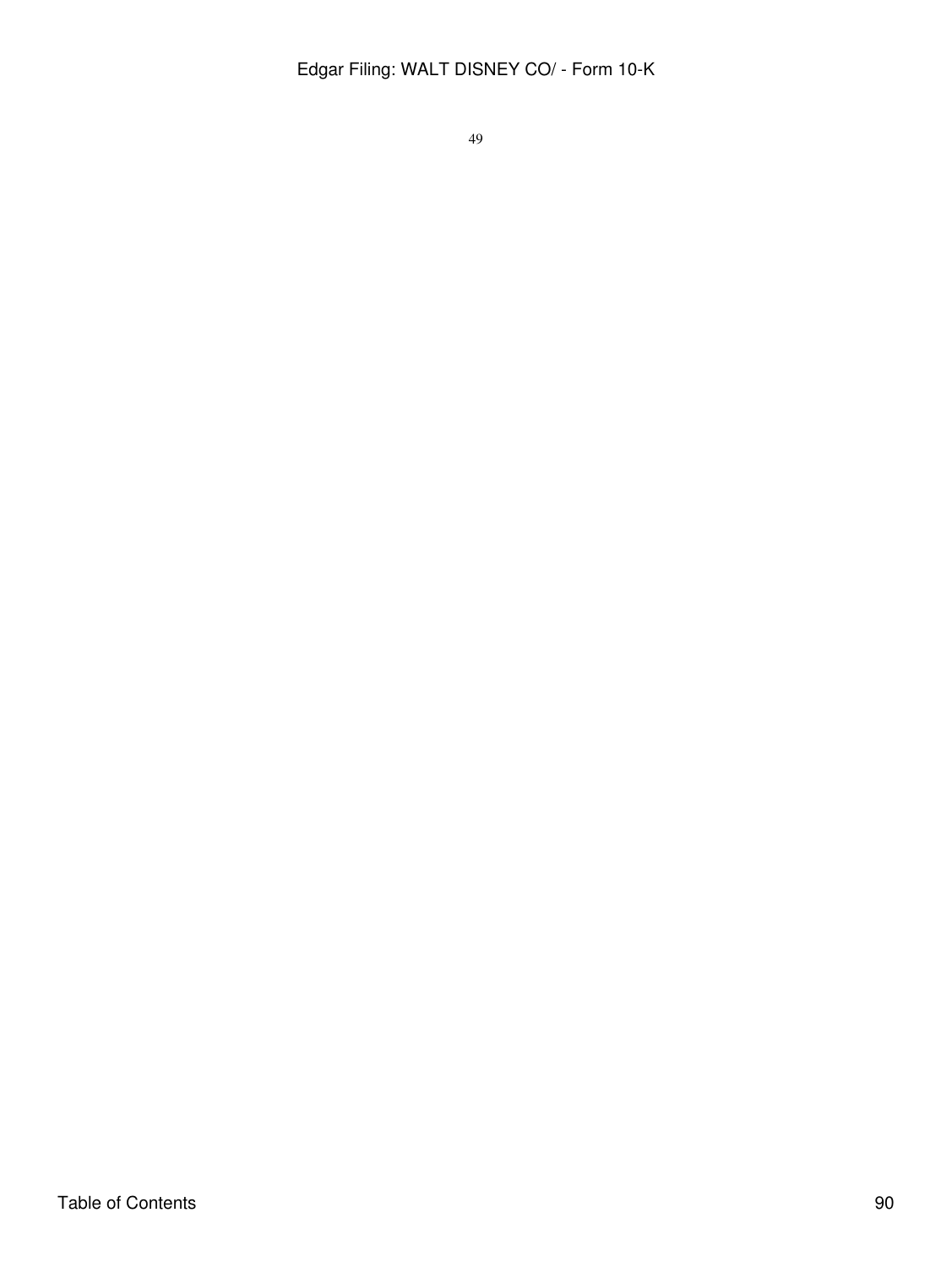which we do business. In times of domestic or global economic turmoil, our estimates and judgments with respect to the collectibility of our receivables are subject to greater uncertainty than in more stable periods. If our estimate of uncollectible accounts is too low, costs and expenses may increase in future periods, and if it is too high, cost and expenses may decrease in future periods.

#### *Contingencies and Litigation*

We are currently involved in certain legal proceedings and, as required, have accrued estimates of the probable and estimable losses for the resolution of these claims. These estimates have been developed in consultation with outside counsel and are based upon an analysis of potential results, assuming a combination of litigation and settlement strategies. It is possible, however, that future results of operations for any particular quarterly or annual period could be materially affected by changes in our assumptions or the effectiveness of our strategies related to these proceedings. See Note 15 to the Consolidated Financial Statements for more detailed information on litigation exposure.

#### *Income Tax Audits*

As a matter of course, the Company is regularly audited by federal, state and foreign tax authorities. From time to time, these audits result in proposed assessments. Our determinations regarding the recognition of income tax benefits are made in consultation with outside tax and legal counsel where appropriate and are based upon the technical merits of our tax positions in consideration of applicable tax statutes and related interpretations and precedents and upon the expected outcome of proceedings (or negotiations) with taxing and legal authorities. The tax benefits ultimately realized by the Company may differ from those recognized in our financial statements based on a number of factors, including the Company s decision to settle rather than litigate a matter, relevant legal precedent related to similar matters and the Company s success in supporting its filing positions with taxing authorities.

#### *Stock Option Compensation Expense*

Each year during the second quarter, the Company awards stock options and restricted stock units to a broad-based group of management and creative personnel (the Annual Grant). To value these awards, the Company uses a binomial valuation model which takes into account variables such as volatility, dividend yield, and the risk-free interest rate. The binomial valuation model also considers the expected exercise multiple (the multiple of exercise price to grant price at which exercises are expected to occur on average) and the termination rate (the probability of a vested option being cancelled due to the termination of the option holder) in computing the value of the option. Accordingly, the Company believes that the binomial valuation model should produce a fair value that is representative of the value of an employee option.

In fiscal years 2010, 2009, and 2008, the weighted average assumptions used in the options-pricing models were as follows:

|                         | 2010     | 2009     | 2008     |
|-------------------------|----------|----------|----------|
| Risk-free interest rate | $3.5\%$  | $2.0\%$  | $3.6\%$  |
| Expected volatility     | $32\%$   | 47%      | 29%      |
| Dividend yield          | $1.41\%$ | $1.19\%$ | $1.02\%$ |
| Termination rate        | $2.5\%$  | $7.5\%$  | $7.5\%$  |
| Exercise multiple       | 1.40     | 1.39     | 1.39     |

Although the initial fair value of stock options is not adjusted after the grant date, changes in the Companys assumptions may change the value of, and therefore the expense related to, future stock option grants. The assumptions that cause the greatest variation in fair value in the binomial valuation model are the expected volatility and expected exercise multiple. Increases or decreases in either the expected volatility or expected exercise multiple will cause the binomial option value to increase or decrease, respectively.

The volatility assumption considers both historical and implied volatility and may be impacted by the Companys performance as well as changes in economic and market conditions. See Note 13 to the Consolidated Financial Statements for more detailed information. If the expected volatility of 32% used by the Company during 2010 was increased or decreased by five percentage points (i.e. to 37% or to 27%), the weighted average grant date fair value of our 2010 stock option grants would have increased by 9% or decreased by 9%, respectively.

The expected exercise multiple may be influenced by the Company s future stock performance, stock price volatility, and employee turnover rates. If the exercise multiple assumption of 1.4 used by the Company during 2010 were increased to 1.6 or decreased to 1.2, the weighted average binomial value of our 2010 stock option grants would have increased by 10% or decreased by 12%, respectively.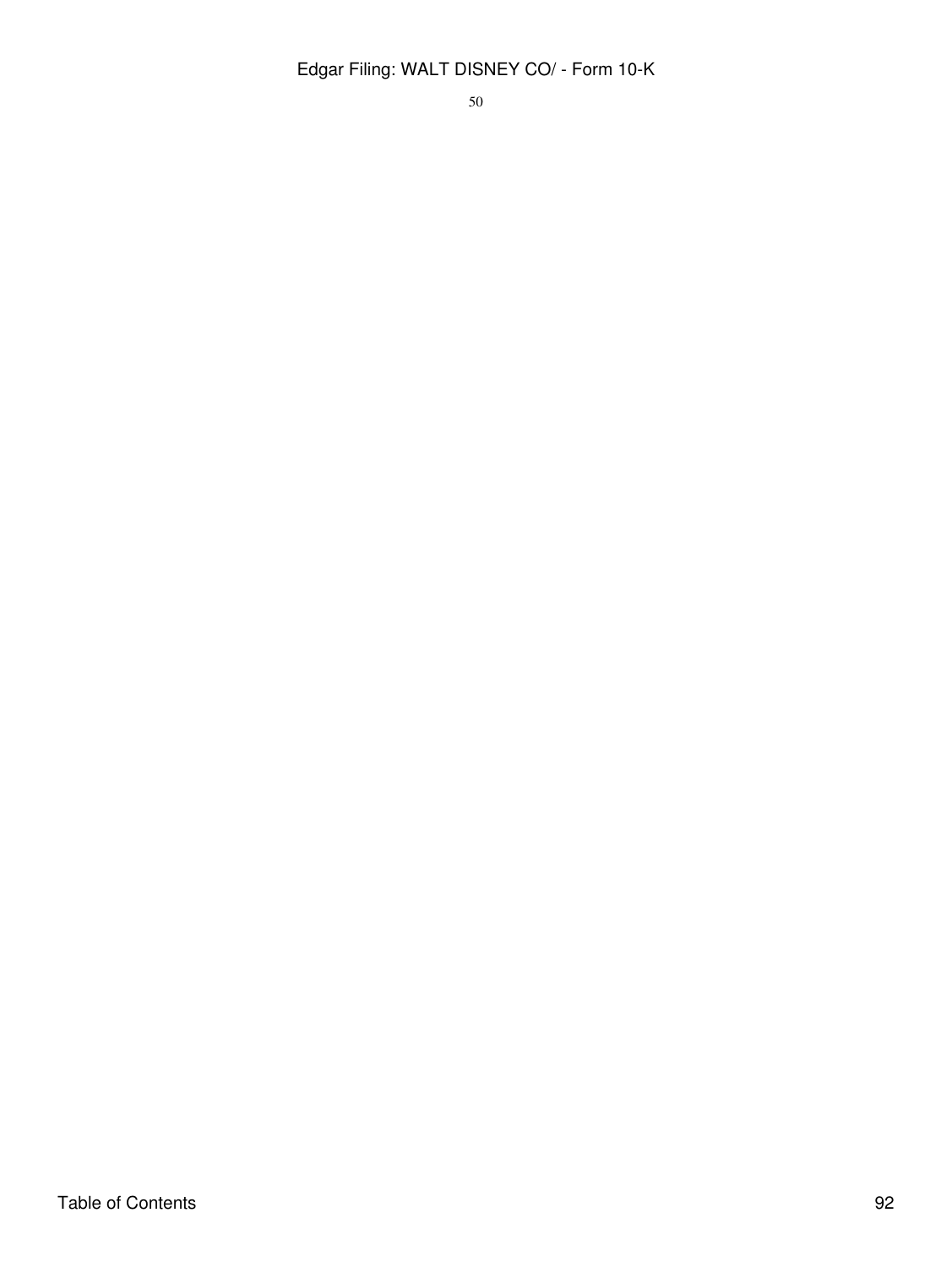### *ACCOUNTING CHANGES*

#### *Revenue Arrangements with Multiple Deliverables*

In October 2009, the Financial Accounting Standards Board (FASB) issued guidance on revenue arrangements with multiple deliverables effective for the Companys 2011 fiscal year. The guidance revises the criteria for separating, measuring, and allocating arrangement consideration to each deliverable in a multiple element arrangement. The guidance requires companies to allocate revenue using the relative selling price of each deliverable, which must be estimated if the Company does not have a history of selling the deliverable on a stand-alone basis or third-party evidence of selling price. The Company does not expect the adoption of this guidance to have a material impact on its financial statements.

#### *Transfers and Servicing of Financial Assets*

In June 2009, the FASB issued guidance on transfers and servicing of financial assets to eliminate the concept of a qualifying special-purpose entity, change the requirements for off balance sheet accounting for financial assets including limiting the circumstances where off balance sheet treatment for a portion of a financial asset is allowable, and require additional disclosures. The guidance is effective for the Companys 2011 fiscal year. The Company does not expect that the adoption of this guidance will have a material impact on its financial statements.

#### *Variable Interest Entities*

In June 2009, the FASB issued guidance to revise the approach to determine when a variable interest entity (VIE) should be consolidated. The new consolidation model for VIEs considers whether an entity has the power to direct the activities that most significantly impact the VIEs economic performance and shares in the significant risks and rewards of the VIE. The guidance on VIE s requires companies to continually reassess VIEs to determine if consolidation is appropriate and provide additional disclosures. The guidance is effective for the Companys 2011 fiscal year. The Company is assessing the potential effect this guidance will have on its financial statements.

#### *Collaborative Arrangements*

In December 2007, the FASB issued guidance that defines collaborative arrangements and establishes accounting and reporting requirements for such arrangements. A collaborative arrangement is a contractual arrangement that involves a joint operating activity, for example an agreement to co-produce and distribute a motion picture with another studio. The Company adopted the provisions of this collaborative arrangement guidance at the beginning of fiscal year 2010. The adoption did not have a material impact on the Companys financial statements.

#### *Business Combinations*

In December 2007, the FASB issued guidance that establishes principles and requirements for determining how a company recognizes and measures the fair value of certain assets and liabilities acquired in a business combination, including noncontrolling interests, contingent consideration, and certain acquired contingencies. The guidance on business combinations also requires acquisition-related transaction expenses and restructuring costs be expensed as incurred rather than capitalized. The Company adopted the provisions of this business combination guidance prospectively at the beginning of fiscal year 2010.

#### *Noncontrolling Interest (Minority Interest)*

In December 2007, the FASB issued guidance on the accounting and reporting for a noncontrolling interest in a subsidiary which requires that noncontrolling interests be reported as a separate component of shareholders equity and that net income attributable to the noncontrolling interests and net income attributable to the shareholders of the Company be presented separately in the consolidated statement of income. The Company adopted the provisions of this noncontrolling interest guidance at the beginning of fiscal year 2010.

#### *Employee Compensation Retirement Benefits*

In September 2006, the FASB issued guidance that requires recognition of the overfunded or underfunded status of defined benefit pension and other postretirement plans as an asset or liability in the statement of financial position and changes in that funded status to be recognized in comprehensive income in the year in which the changes occur. The guidance on retirement benefits also requires measurement of the funded status of a plan as of the end of the fiscal year. The Company adopted the recognition provision in fiscal year 2007 which resulted in a \$261 million charge to accumulated other comprehensive income. The Company adopted the measurement date provision by remeasuring plan assets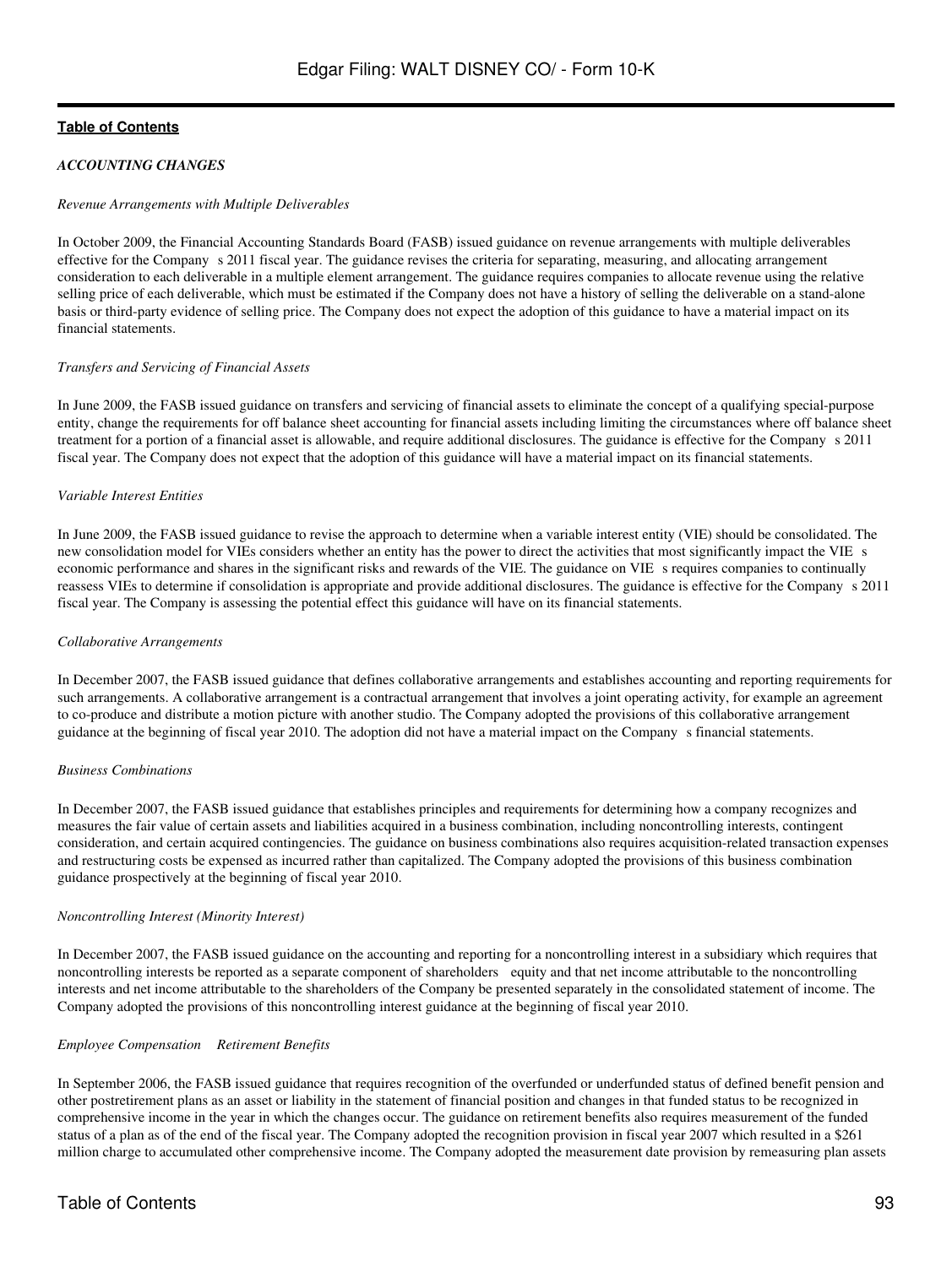and benefit obligations at the beginning of fiscal 2009. Adoption of the measurement date provisions resulted in a reduction of \$35 million to retained earnings and a \$100 million benefit to accumulated other comprehensive income.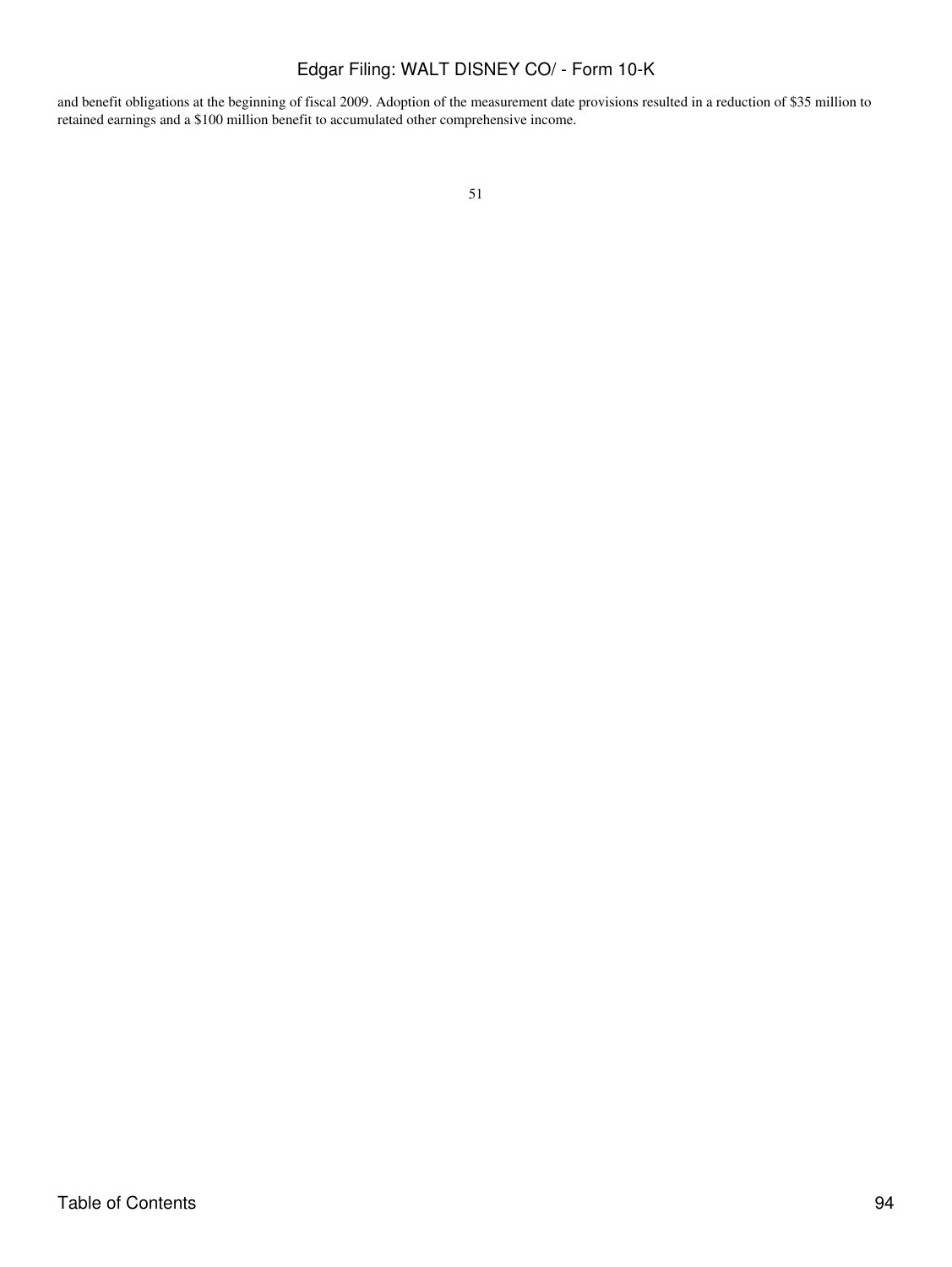#### *Income Tax*

In July 2006, the FASB issued guidance which clarifies the accounting for income taxes by prescribing a minimum probability threshold that a tax position must meet before a financial statement benefit is recognized. The minimum threshold is defined as a tax position that is more likely than not to be sustained upon examination by the applicable taxing authority, including resolution of any related appeals or litigation processes, based on the technical merits of the position. The tax benefit to be recognized is measured as the largest amount of benefit that is greater than fifty percent likely of being realized upon ultimate settlement. The Company adopted the guidance on income taxes at the beginning of fiscal year 2008. Applying the guidance on income taxes to all tax positions upon adoption resulted in reductions of \$148 million and \$15 million to retained earnings and noncontrolling interests, respectively.

## **FORWARD-LOOKING STATEMENTS**

The Private Securities Litigation Reform Act of 1995 provides a safe harbor for forward-looking statements made by or on behalf of the Company. We may from time to time make written or oral statements that are forward-looking, including statements contained in this report and other filings with the Securities and Exchange Commission and in reports to our shareholders. Such statements may, for example, express expectations or projections about future actions that we may take, including restructuring or strategic initiatives, or about developments beyond our control including changes in domestic or global economic conditions. These statements are made on the basis of management s views and assumptions as of the time the statements are made and we undertake no obligation to update these statements. There can be no assurance, however, that our expectations will necessarily come to pass. Significant factors affecting these expectations are set forth under Item 1A Risk Factors of this Report on Form 10-K.

## **ITEM 7A. Quantitative and Qualitative Disclosures About Market Risk**

The Company is exposed to the impact of interest rate changes, foreign currency fluctuations, commodity fluctuations and changes in the market values of its investments.

## *Policies and Procedures*

In the normal course of business, we employ established policies and procedures to manage the Companys exposure to changes in interest rates, foreign currencies, commodities, and the fair market value of certain investments in debt and equity securities using a variety of financial instruments.

Our objectives in managing exposure to interest rate changes are to limit the impact of interest rate volatility on earnings and cash flows and to lower overall borrowing costs. To achieve these objectives, we primarily use interest rate swaps to manage net exposure to interest rate changes related to the Company s portfolio of borrowings. By policy, the Company targets fixed-rate debt as a percentage of its net debt between minimum and maximum percentages.

Our objective in managing exposure to foreign currency fluctuations is to reduce volatility of earnings and cash flow in order to allow management to focus on core business issues and challenges. Accordingly, the Company enters into various contracts that change in value as foreign exchange rates change to protect the U.S. dollar equivalent value of its existing foreign currency assets, liabilities, commitments, and forecasted foreign currency revenues and expenses. The Company utilizes option strategies and forward contracts that provide for the purchase or sale of foreign currencies to hedge probable, but not firmly committed, transactions. The Company also uses forward and option contracts to hedge foreign currency assets and liabilities. The principal foreign currencies hedged are the Euro, British pound, Japanese yen, and Canadian dollar. Cross-currency swaps are used to effectively convert foreign currency denominated borrowings to U.S. dollar denominated borrowings. By policy, the Company maintains hedge coverage between minimum and maximum percentages of its forecasted foreign exchange exposures generally for periods not to exceed four years. The gains and losses on these contracts offset changes in the U.S. dollar equivalent value of the related exposures.

Our objectives in managing exposure to commodity fluctuations are to use commodity derivatives to reduce volatility of earnings and cash flows arising from commodity price changes. The amounts hedged using commodity swap contracts are based on forecasted levels of consumption of certain commodities, such as fuel oil and gasoline.

It is the Companys policy to enter into foreign currency and interest rate derivative transactions and other financial instruments only to the extent considered necessary to meet its objectives as stated above. The Company does not enter into these transactions or any other hedging transactions for speculative purposes.

## Table of Contents 95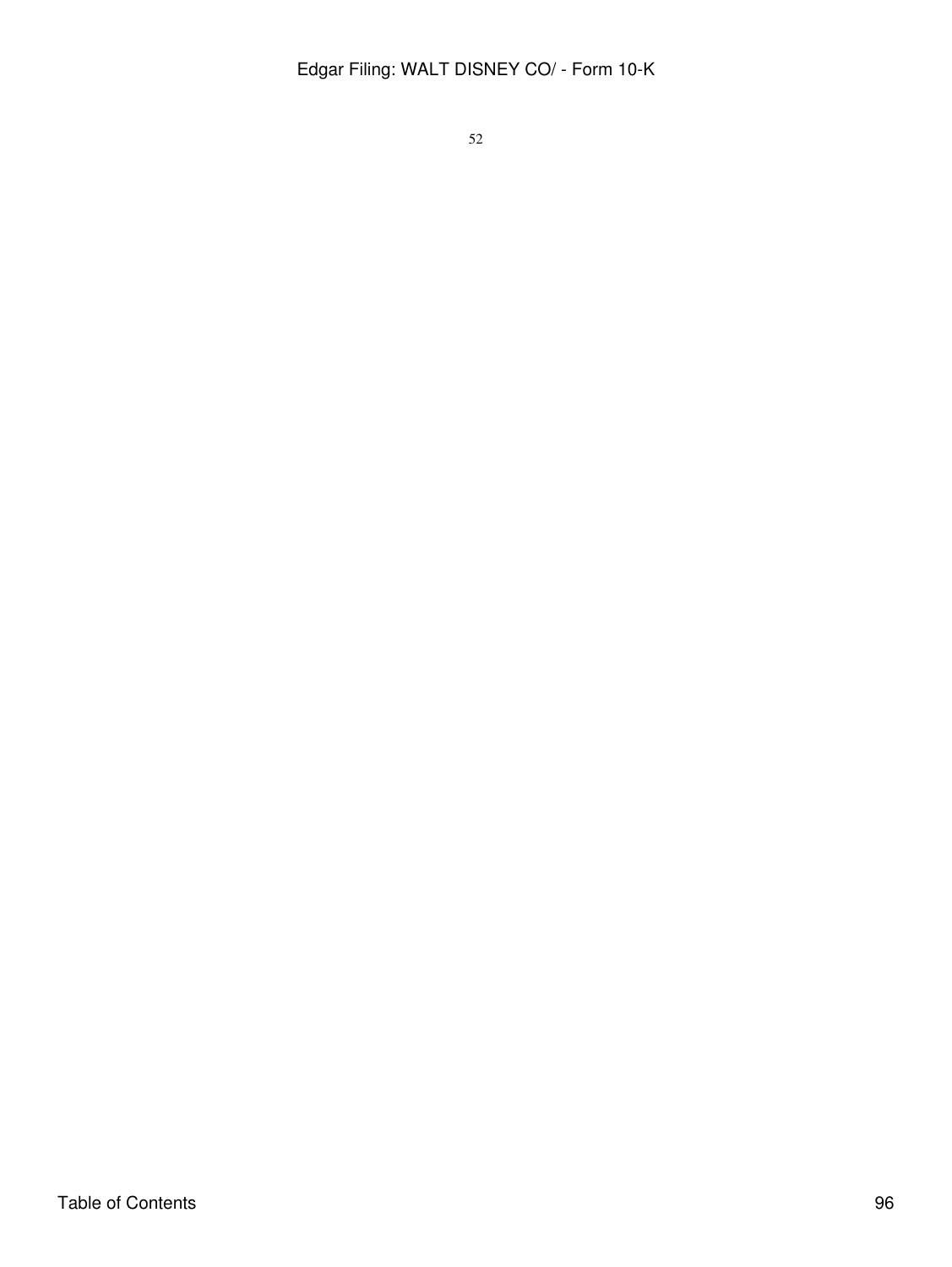## *Value at Risk (VAR)*

The Company utilizes a VAR model to estimate the maximum potential one-day loss in the fair value of its interest rate, foreign exchange, and market sensitive equity financial instruments. The VAR model estimates were made assuming normal market conditions and a 95% confidence level. Various modeling techniques can be used in a VAR computation. The Company s computations are based on the interrelationships between movements in various interest rates, currencies, and equity prices (a variance/co-variance technique). These interrelationships were determined by observing interest rate, foreign currency, and equity market changes over the preceding quarter for the calculation of VAR amounts at fiscal year end. The model includes all of the Companys debt as well as all interest rate and foreign exchange derivative contracts and market sensitive equity investments. Forecasted transactions, firm commitments, and receivables and accounts payable denominated in foreign currencies, which certain of these instruments are intended to hedge, were excluded from the model.

The VAR model is a risk analysis tool and does not purport to represent actual losses in fair value that will be incurred by the Company, nor does it consider the potential effect of favorable changes in market factors.

VAR on a combined basis decreased to \$33 million at October 2, 2010 from \$34 million at October 3, 2009. The decrease in VAR primarily reflected a decrease in the amount of fixed rate debt during the year offset by higher volatility of interest rates and foreign exchange rates and decreased diversification benefits across foreign currency rates.

The estimated maximum potential one-day loss in fair value, calculated using the VAR model, is as follows (unaudited, in millions):

|                                              | <b>Interest</b><br>Rate |              | Currency           |     | <b>Equity</b>      |    |                 |
|----------------------------------------------|-------------------------|--------------|--------------------|-----|--------------------|----|-----------------|
|                                              | <b>Sensitive</b>        |              | <b>Sensitive</b>   |     | <b>Sensitive</b>   |    |                 |
|                                              | <b>Financial</b>        |              | <b>Financial</b>   |     | Financial          |    | <b>Combined</b> |
| <b>Fiscal Year 2010</b>                      | Instruments             |              | <b>Instruments</b> |     | <b>Instruments</b> |    | Portfolio       |
| Year end VAR                                 | \$<br>19                | $\mathbb{S}$ | 22                 | \$. |                    | \$ | 33              |
| Average VAR                                  | \$<br>21                | \$           | 20                 | \$  |                    |    | 37              |
| <b>Highest VAR</b>                           | \$<br>32                | $\mathbb{S}$ | 22                 | \$. |                    | \$ | 46              |
| Lowest VAR                                   | \$<br>14                | \$           | 19                 | \$  |                    |    | 32              |
| Beginning of year VAR (year end fiscal 2009) | \$<br>24                | \$           | 19                 | \$  | $\overline{0}$     |    | 34              |

The VAR for Euro Disney and Hong Kong Disneyland is immaterial as of October 2, 2010 and accordingly, has been excluded from the above table.

## **ITEM 8. Financial Statements and Supplementary Data**

See Index to Financial Statements and Supplemental Data on page 61.

## **ITEM 9. Changes in and Disagreements with Accountants on Accounting and Financial Disclosure**

None.

## **ITEM 9A. Controls and Procedures**

## *Evaluation of Disclosure Controls and Procedures*

We have established disclosure controls and procedures to ensure that the information required to be disclosed by the Company in the reports that it files or submits under the Securities Exchange Act of 1934 is recorded, processed, summarized and reported within the time periods specified in SEC rules and forms and that such information is accumulated and made known to the officers who certify the Company s financial reports and to other members of senior management and the Board of Directors as appropriate to allow timely decisions regarding required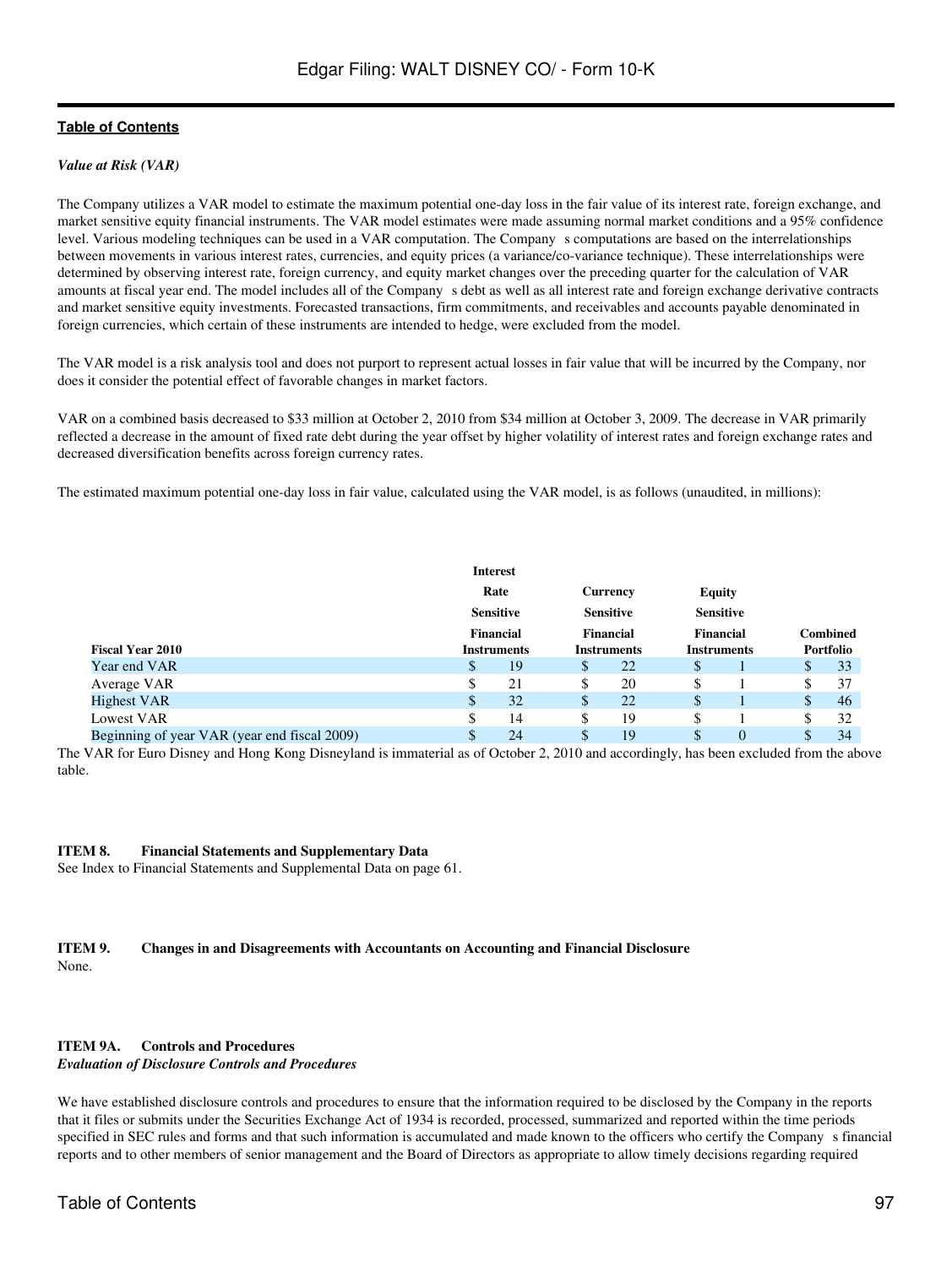### disclosure.

Based on their evaluation as of October 2, 2010, the principal executive officer and principal financial officer of the Company have concluded that the Company s disclosure controls and procedures (as defined in Rules 13a-15(e) and 15d-15(e) under the Securities Exchange Act of 1934) are effective.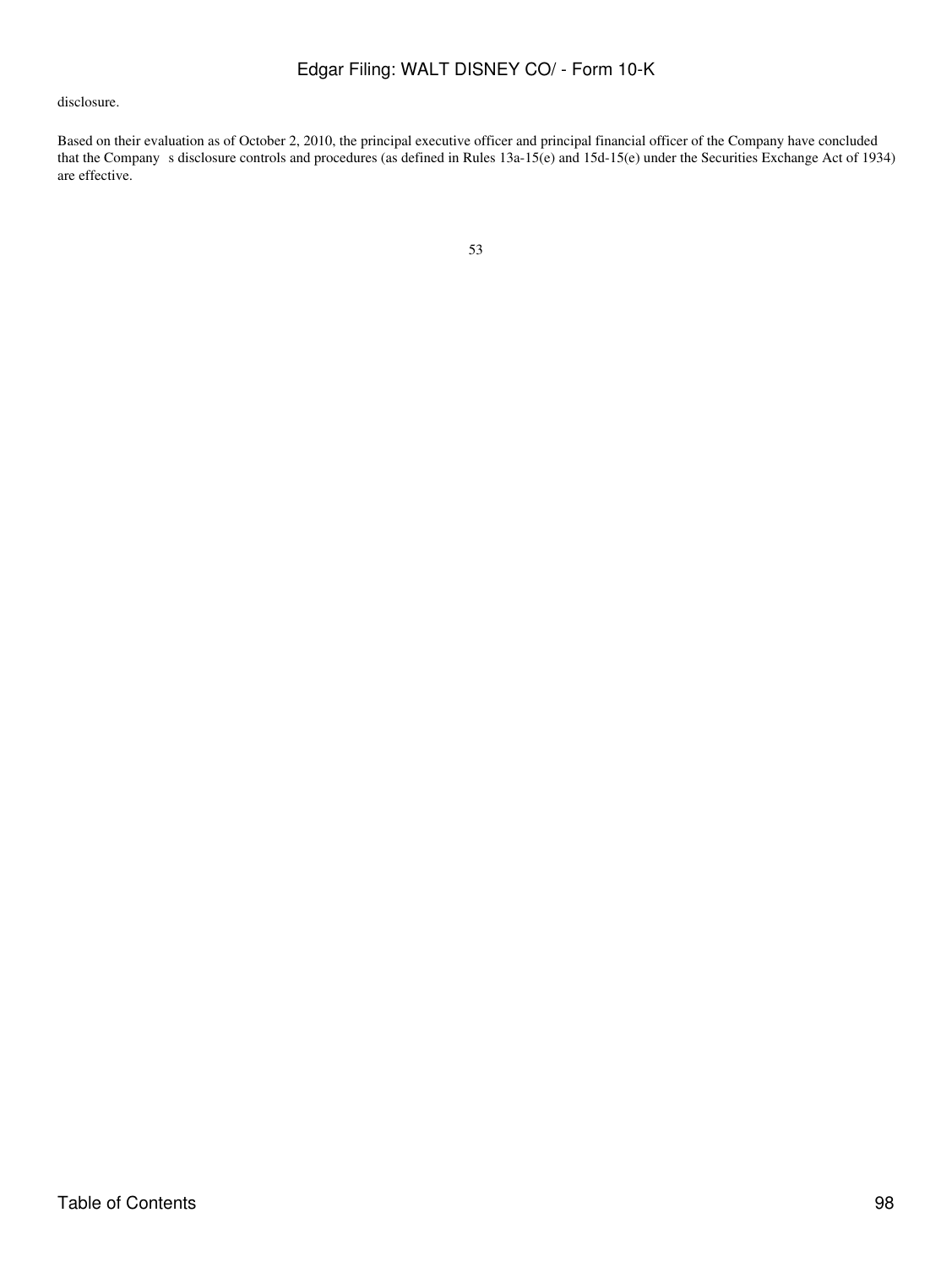## *Management s Report on Internal Control Over Financial Reporting*

Management s report set forth on page 62 is incorporated herein by reference.

### *Changes in Internal Controls*

There have been no changes in our internal control over financial reporting during the fourth quarter of the fiscal year ended October 2, 2010, that have materially affected, or are reasonably likely to materially affect, our internal control over financial reporting.

**ITEM 9B. Other Information** None.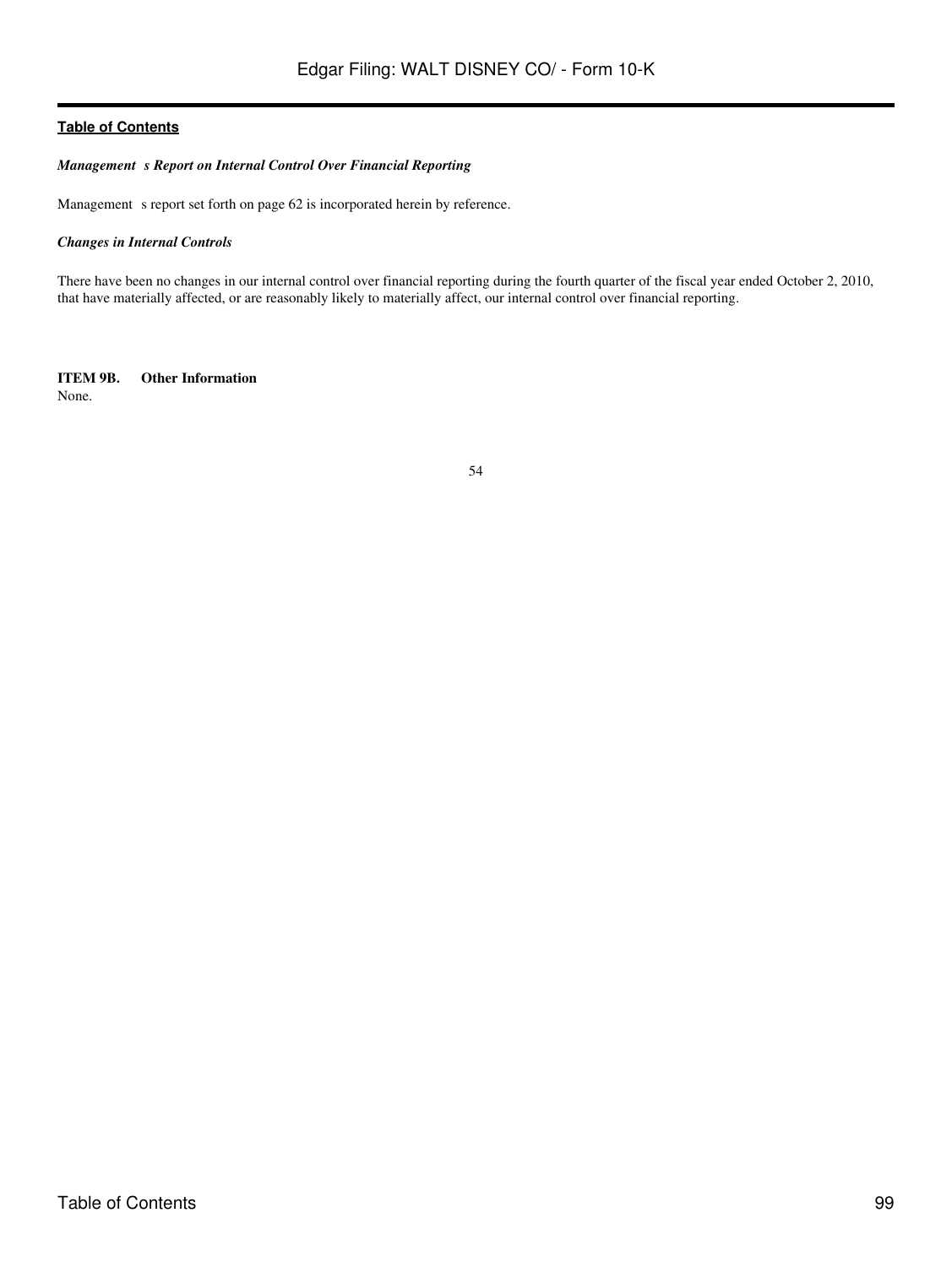### **PART III**

#### **ITEM 10. Directors, Executive Officers and Corporate Governance**

Information regarding Section 16(a) compliance, the Audit Committee, the Companys code of ethics, background of the directors and director nominations appearing under the captions Section 16(a) Beneficial Ownership Reporting Compliance, Committees, Corporate Governance Guidelines and Code of Ethics, Director Selection Process and Election of Directors in the Company s Proxy Statement for the 2011 annual meeting of Shareholders is hereby incorporated by reference.

Information regarding executive officers is included in Part I of this Form 10-K as permitted by General Instruction G(3).

#### **ITEM 11. Executive Compensation**

Information appearing under the captions Board Compensation and Executive Compensation in the 2011 Proxy Statement (other than the Compensation Committee Report, which is deemed furnished herein by reference) is hereby incorporated by reference.

## **ITEM 12. Security Ownership of Certain Beneficial Owners and Management and Related Stockholder Matters**

Information setting forth the security ownership of certain beneficial owners and management appearing under the caption Stock Ownership and information in the Equity Compensation Plans table appearing under the caption Equity Compensation Plans in the 2011 Proxy Statement is hereby incorporated by reference.

## **ITEM 13. Certain Relationships and Related Transactions, and Director Independence**

Information regarding certain related transactions appearing under the captions Certain Relationships and Related Person Transactions and information regarding director independence appearing under the caption Director Independence in the 2011 Proxy Statement is hereby incorporated by reference.

## **ITEM 14. Principal Accountant Fees and Services**

Information appearing under the captions Auditor Fees and Services and Policy for Approval of Audit and Permitted Non-Audit Services in the 2011 Proxy Statement is hereby incorporated by reference.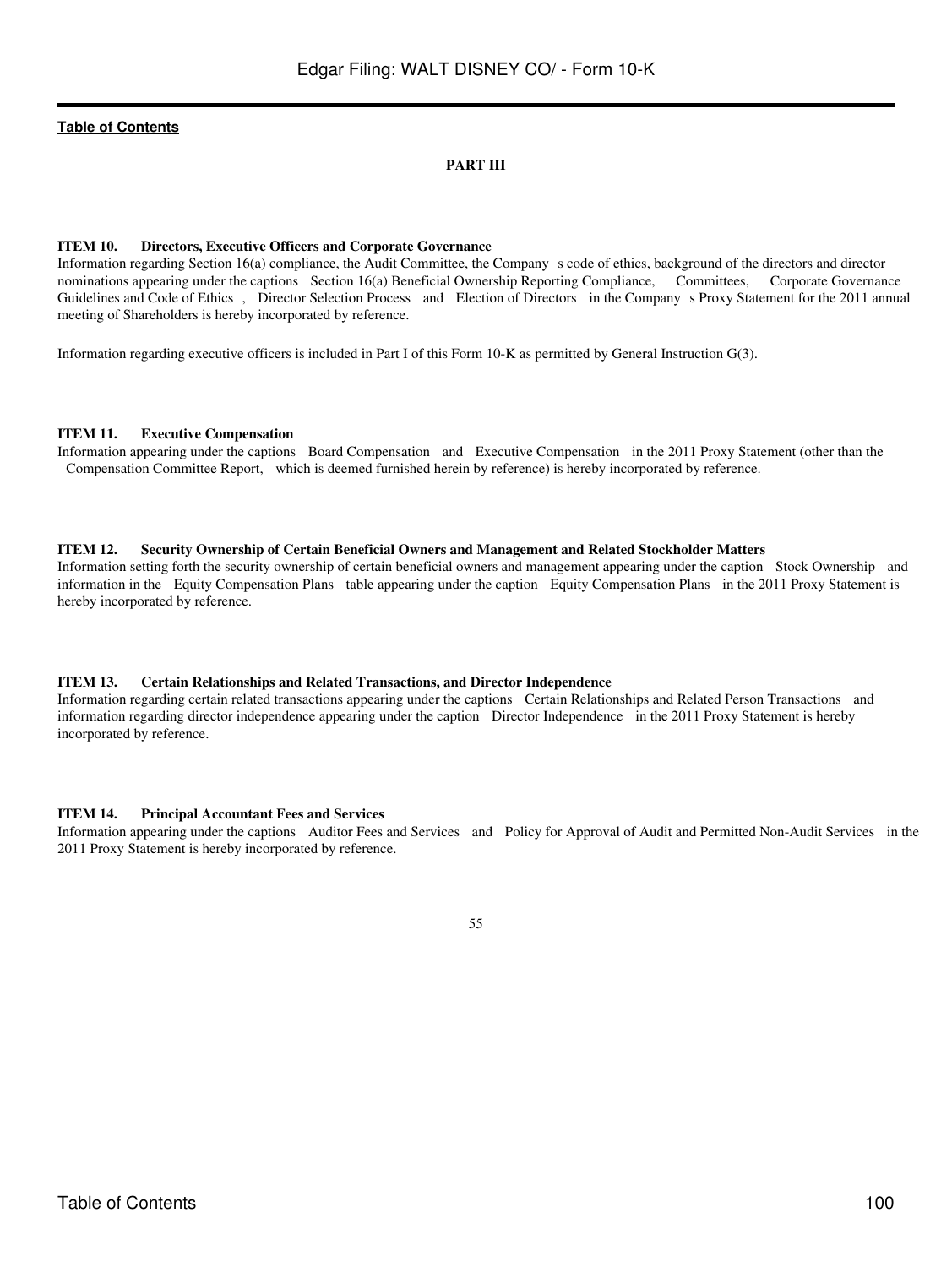## **PART IV**

## **ITEM 15. Exhibits and Financial Statement Schedules**

(1) Financial Statements and Schedules See Index to Financial Statements and Supplemental Data at page 61.

(2) Exhibits

The documents set forth below are filed herewith or incorporated herein by reference to the location indicated.

|      | <b>Exhibit</b>                                                                                                                                                                                            | Location                                                                                  |
|------|-----------------------------------------------------------------------------------------------------------------------------------------------------------------------------------------------------------|-------------------------------------------------------------------------------------------|
| 3.1  | Restated Certificate of Incorporation of the Company                                                                                                                                                      | Exhibit 3.1 to the Current Report on Form 8-K of the Company<br>dated March 10, 2010      |
| 3.2  | Bylaws of the Company                                                                                                                                                                                     | Exhibit 3.2 to the Current Report on Form 8-K of the Company<br>dated March 10, 2010      |
| 4.1  | Amended and Restated Five Year Credit Agreement dated as of<br>February 22, 2006                                                                                                                          | Exhibit 10.1 to the Current Report on Form 8-K of the Company,<br>filed March 31, 2006    |
| 4.2  | Three-Year Credit Agreement dated as of February 22, 2010                                                                                                                                                 | Exhibit 10.1 to the Current Report on Form 8-K of the Company<br>filed February 25, 2010  |
| 4.3  | Indenture, dated as of Nov. 30, 1990, between DEI and Bankers<br>Trust Company, as Trustee                                                                                                                | Exhibit 2 to the Current Report on Form 8-K of DEI, dated Jan.<br>14, 1991                |
| 4.4  | Indenture, dated as of Mar. 7, 1996, between the Company and<br>Citibank, N.A., as Trustee                                                                                                                | Exhibit $4.1(a)$ to the Current Report on Form 8-K of the<br>Company, dated March 7, 1996 |
| 4.5  | Senior Debt Securities Indenture, dated as of September 24, 2001,<br>between the Company and Wells Fargo Bank, N.A., as Trustee                                                                           | Exhibit 4.1 to the Current Report on Form 8-K of the Company,<br>dated September 24, 2001 |
| 4.6  | Other long-term borrowing instruments are omitted pursuant to<br>Item 601(b)(4)(iii) of Regulation S-K. The Company undertakes<br>to furnish copies of such instruments to the Commission upon<br>request |                                                                                           |
| 10.1 | Amended and Restated Employment Agreement, dated as of<br>December 23, 2008, between the Company and Robert A. Iger                                                                                       | Exhibit 10.1 to the Form 10-Q of the Company for the quarter<br>ended December 27, 2008   |
| 10.2 | Employment Agreement, dated as of January 1, 2010 between the<br>Company and James A. Rasulo                                                                                                              | Exhibit 10.1 to the Current Report on Form 8-K of the Company<br>dated January 8, 2010    |
| 10.3 | Amended and Restated Employment Agreement, dated as of<br>December 18, 2008 between the Company and Thomas O. Staggs                                                                                      | Exhibit 10.2 to the Form 10-Q of the Company for the quarter<br>ended December 27, 2008   |
| 10.4 | Amendment dated as of January 1, 2010 to Amended and<br>Restated Employment Agreement, dated as of December 18, 2008<br>between the Company and Thomas O. Staggs                                          | Exhibit 10.2 to the Current Report on Form 8-K of the Company<br>dated January 8, 2010    |
| 10.5 | Employment Agreement, dated as of October 1, 2008 between the<br>Company and Alan N. Braverman                                                                                                            | Exhibit 10.1 to the Current Report on Form 8-K of the Company<br>dated October 8, 2008    |
| 10.6 |                                                                                                                                                                                                           |                                                                                           |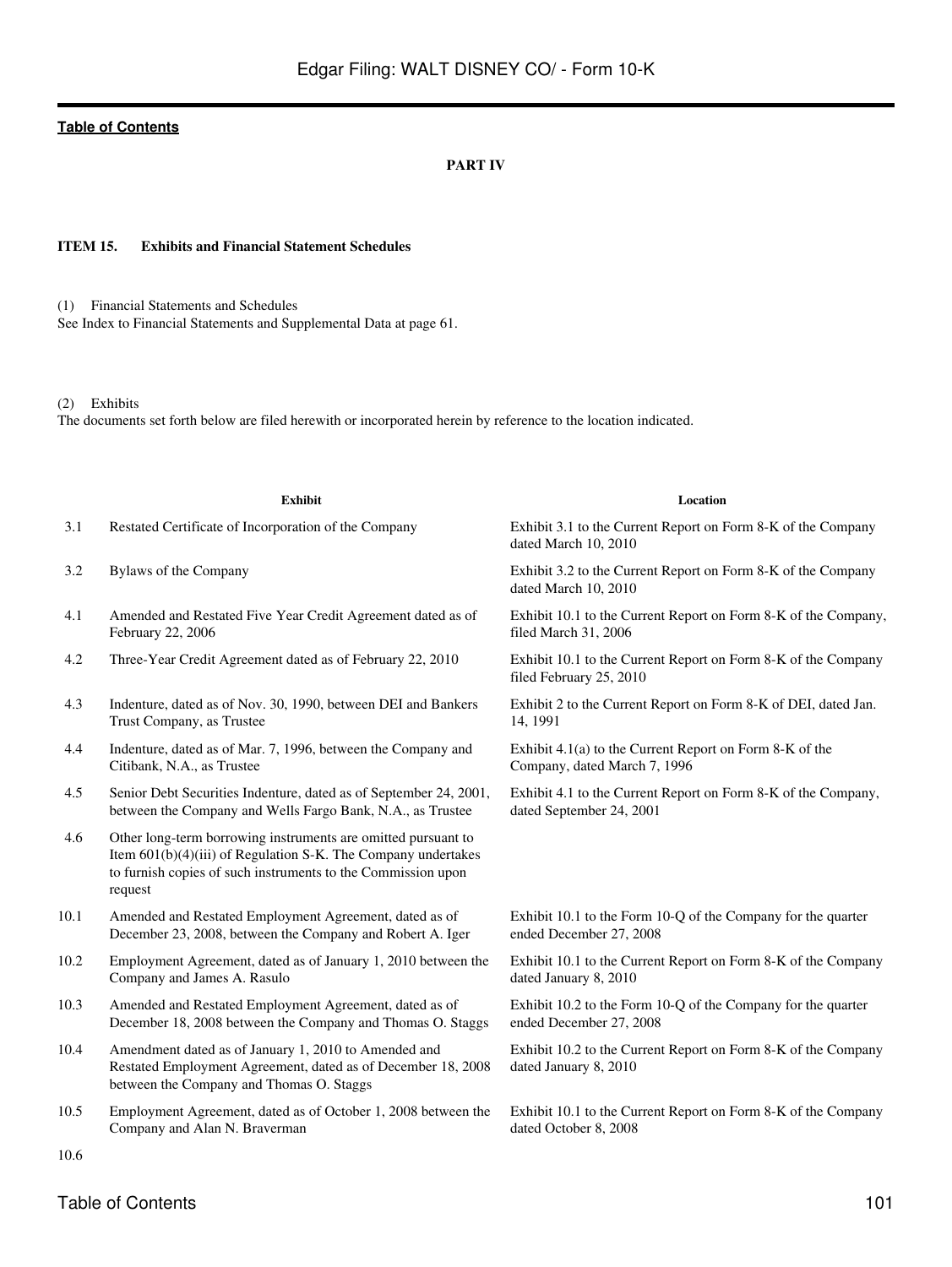Employment Agreement dated as of October 1, 2008 between the Company and Kevin A. Mayer

10.7 Employment Agreement dated as of September 1, 2009 between the Company and Jayne Parker

Exhibit 10.2 to the Current Report on Form 8-K of the Company dated October 8, 2008

Exhibit 10.5 to the Form 10-K of the Company for the year ended October 3, 2009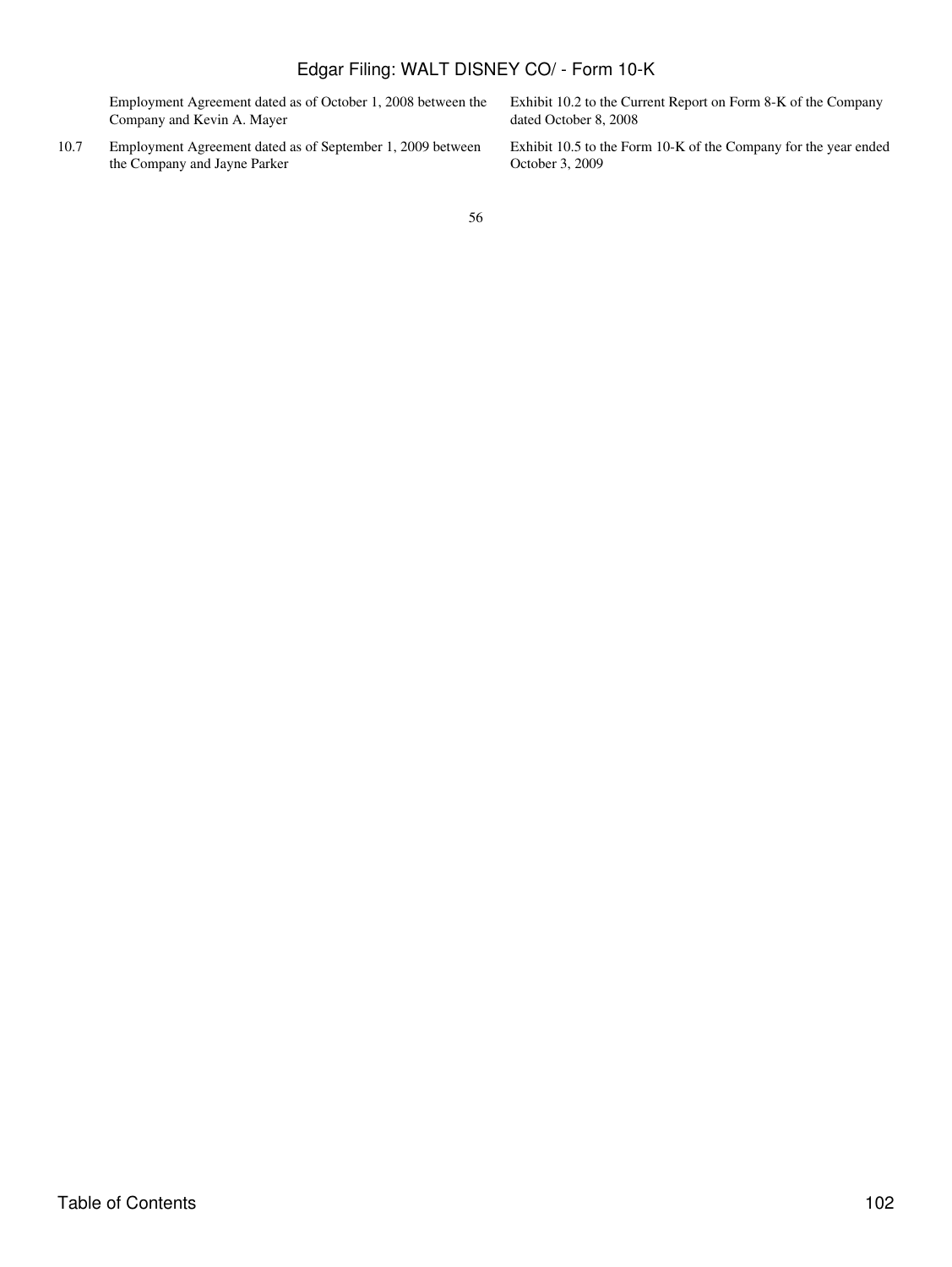|       | <b>Exhibit</b>                                                                           | Location                                                                                                               |
|-------|------------------------------------------------------------------------------------------|------------------------------------------------------------------------------------------------------------------------|
| 10.8  | Description of Directors Compensation                                                    | Filed herewith                                                                                                         |
| 10.9  | Amended and Restated Director s Retirement Policy                                        | Exhibit 10.6 to the Form 10-Q of the Company for the quarter<br>ended January 2, 2010                                  |
| 10.10 | Form of Indemnification Agreement for certain officers and<br>directors                  | Annex C to the Proxy Statement for the 1987 annual meeting of<br>DEI                                                   |
| 10.11 | 1995 Stock Option Plan for Non-Employee Directors                                        | Exhibit 20 to the Form S-8 Registration Statement (No. 33-57811)<br>of DEI, dated Feb. 23, 1995                        |
| 10.12 | Amended and Restated 1995 Stock Incentive Plan and Rules                                 | Exhibit 10.17 to the Form 10-K of the Company for the year<br>ended September 27, 2008                                 |
| 10.13 | Amendment to Amended and Restated 1995 Stock Incentive Plan                              | Item 1.01(a) of Current Report on Form 8-K of the Company filed<br>September 23, 2004                                  |
| 10.14 | Amended and Restated 2002 Executive Performance Plan                                     | Exhibit 10.1 to the Current Report on Form 8-K of the Company,<br>filed March 12, 2009                                 |
| 10.15 | Management Incentive Bonus Program                                                       | The section of the Proxy Statement for the 2009 annual meeting of<br>the Company titled Performance Based Compensation |
| 10.16 | Amended and Restated 1997 Non-Employee Directors Stock and<br>Deferred Compensation Plan | Annex II to the Proxy Statement for the 2003 annual meeting of<br>the Company                                          |
| 10.17 | Amended and Restated 2005 Stock Incentive Plan                                           | Exhibit 10.1 to the Current Report on Form 8-K of the Company<br>dated March 10, 2010                                  |
| 10.18 | The Walt Disney Company/Pixar 1995 Stock Plan                                            | Exhibit 10.1 to the Form S-8 Registration Statement (N0.<br>333-133840) of the Company dated May 5, 2006               |
| 10.19 | Amended and Restated The Walt Disney Company/Pixar 2004<br>Equity Incentive Plan         | Exhibit 10.1 to the Current Report on Form 8-K of the Company<br>filed December 1, 2006                                |
| 10.20 | Amended and Restated Key Employees Deferred Compensation<br>and Retirement Plan          | Exhibit 10.28 to the Form 10-K of the Company for the year<br>ended September 27, 2008                                 |
| 10.21 | Amended and Restated Benefit Equalization Plan of ABC, Inc.                              | Exhibit 10.29 to the Form 10-K of the Company for the year<br>ended September 27, 2008                                 |
| 10.22 | Group Personal Excess Liability Insurance Plan                                           | Exhibit $10(x)$ to the Form 10-K of the Company for the period<br>ended September 30, 1997                             |
| 10.23 | Family Income Assurance Plan (summary description)                                       | Exhibit $10(y)$ to the Form 10-K of the Company for the period<br>ended September 30, 1997                             |
| 10.24 | Amended and Restated Severance Pay Plan                                                  | Exhibit 10.4 to the Form 10-Q of the Company for the quarter<br>ended December 27, 2008                                |
| 10.25 | Form of Restricted Stock Unit Award Agreement (Time-Based<br>Vesting)                    | Exhibit 10(aa) to the Form 10-K of the Company for the period<br>ended September 30, 2004                              |
| 10.26 | Form of Restricted Stock Unit Award Agreement (Bonus Related)                            | Exhibit 10.3 to the Current Report on Form 8-K of the Company<br>filed December 15, 2006                               |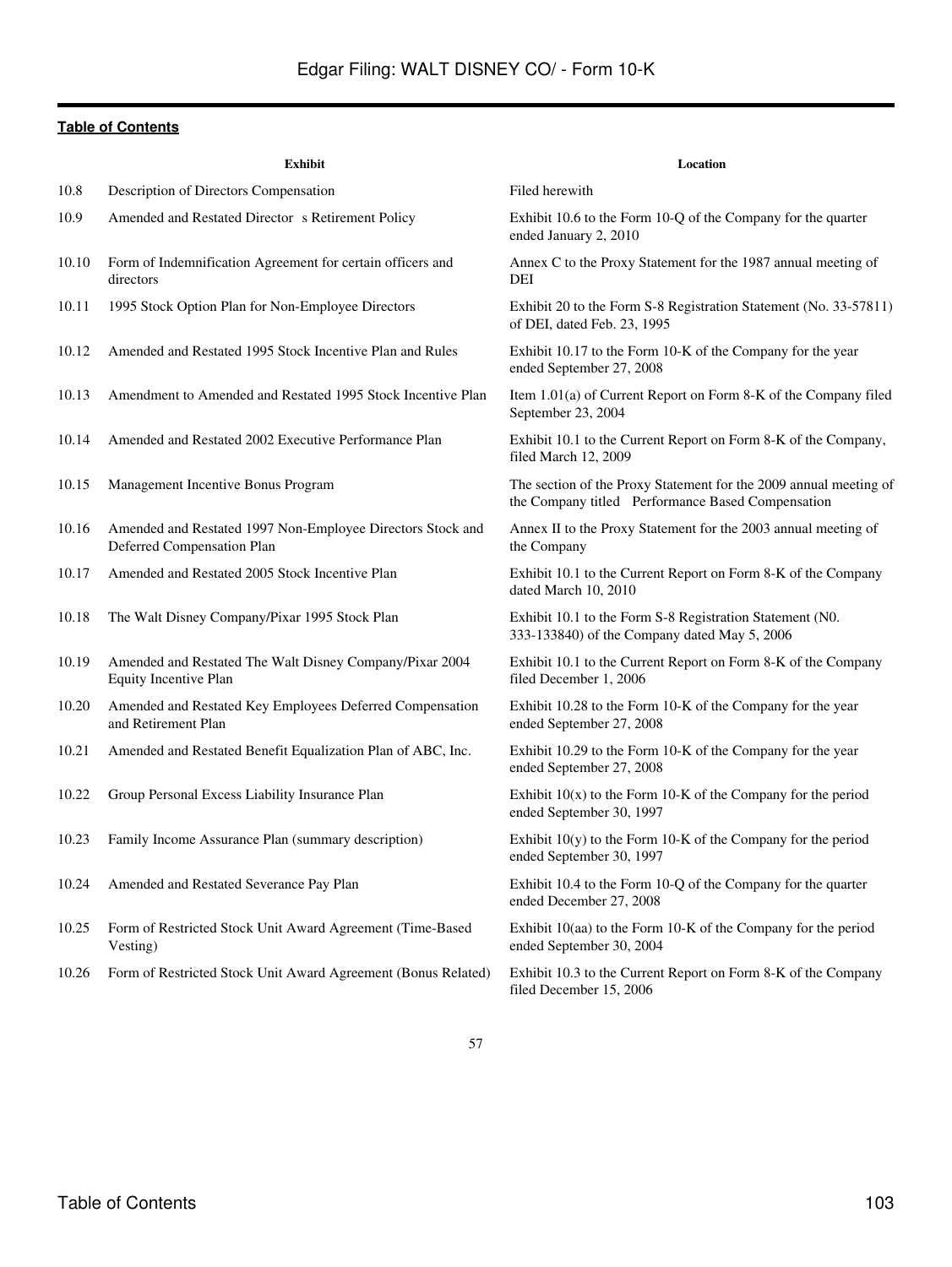|       | <b>Exhibit</b>                                                                                                                                                                                                                                                                                                                                                                                         | Location                                                                                |
|-------|--------------------------------------------------------------------------------------------------------------------------------------------------------------------------------------------------------------------------------------------------------------------------------------------------------------------------------------------------------------------------------------------------------|-----------------------------------------------------------------------------------------|
| 10.27 | Form of Performance-Based Stock Unit Award Agreement<br>(Section 162(m) Vesting Requirement)                                                                                                                                                                                                                                                                                                           | Exhibit 10.1 to the Current Report on Form 8-K of the Company<br>filed January 12, 2010 |
| 10.28 | Form of Performance-Based Stock Unit Award Agreement<br>(Three-Year Vesting subject to Total Shareholder Return/EPS<br>Growth Tests/Section 162(m) Vesting Requirement)                                                                                                                                                                                                                                | Exhibit 10.2 to the Current Report on Form 8-K of the Company<br>filed January 12, 2010 |
| 10.29 | Form of Non-Qualified Stock Option Award Agreement<br>(Seven-year/Ten Year Form)                                                                                                                                                                                                                                                                                                                       | Exhibit 10.3 to the Current Report on Form 8-K of the Company<br>filed January 12, 2010 |
| 10.30 | Form of Restricted Stock Unit Award Agreement in Lieu of<br>Equitable Adjustment                                                                                                                                                                                                                                                                                                                       | Exhibit 10.1 to the Form 10-Q of the Company for the period<br>ended June 30, 2007      |
| 10.31 | Disney Savings and Investment Plan as Amended and Restated<br>Effective January 1, 2010                                                                                                                                                                                                                                                                                                                | Exhibit 10.1 to the Form 10-Q of the Company for the period<br>ended July 3, 2010       |
| 21    | Subsidiaries of the Company                                                                                                                                                                                                                                                                                                                                                                            | Filed herewith                                                                          |
| 23    | Consent of PricewaterhouseCoopers LLP                                                                                                                                                                                                                                                                                                                                                                  | Filed herewith                                                                          |
| 31(a) | Rule 13a 14(a) Certification of Chief Executive Officer of the<br>Company in accordance with Section 302 of the Sarbanes-Oxley<br>Act of 2002                                                                                                                                                                                                                                                          | Filed herewith                                                                          |
| 31(b) | Rule 13a-14(a) Certification of Chief Financial Officer of the<br>Company in accordance with Section 302 of the Sarbanes-Oxley<br>Act of 2002                                                                                                                                                                                                                                                          | Filed herewith                                                                          |
| 32(a) | Section 1350 Certification of Chief Executive Officer of the<br>Company in accordance with Section 906 of the Sarbanes-Oxley<br>Act of 2002*                                                                                                                                                                                                                                                           | Furnished herewith                                                                      |
| 32(b) | Section 1350 Certification of Chief Financial Officer of the<br>Company in accordance with Section 906 of the Sarbanes-Oxley<br>Act of 2002*                                                                                                                                                                                                                                                           | Furnished herewith                                                                      |
| 101   | The following materials from the Company s Annual Report on<br>Form 10-K for the year ended October 2, 2010 formatted in<br>Extensible Business Reporting Language (XBRL): (i) the<br>Consolidated Statements of Income, (ii) the Consolidated<br>Balance Sheets, (iii) the Consolidated Statements of Cash Flows,<br>(iv) the Consolidated Statements of Shareholders Equity and (v)<br>related notes | Furnished herewith                                                                      |

\* A signed original of this written statement required by Section 906 has been provided to the Company and will be retained by the Company and furnished to the Securities and Exchange Commission or its staff upon request.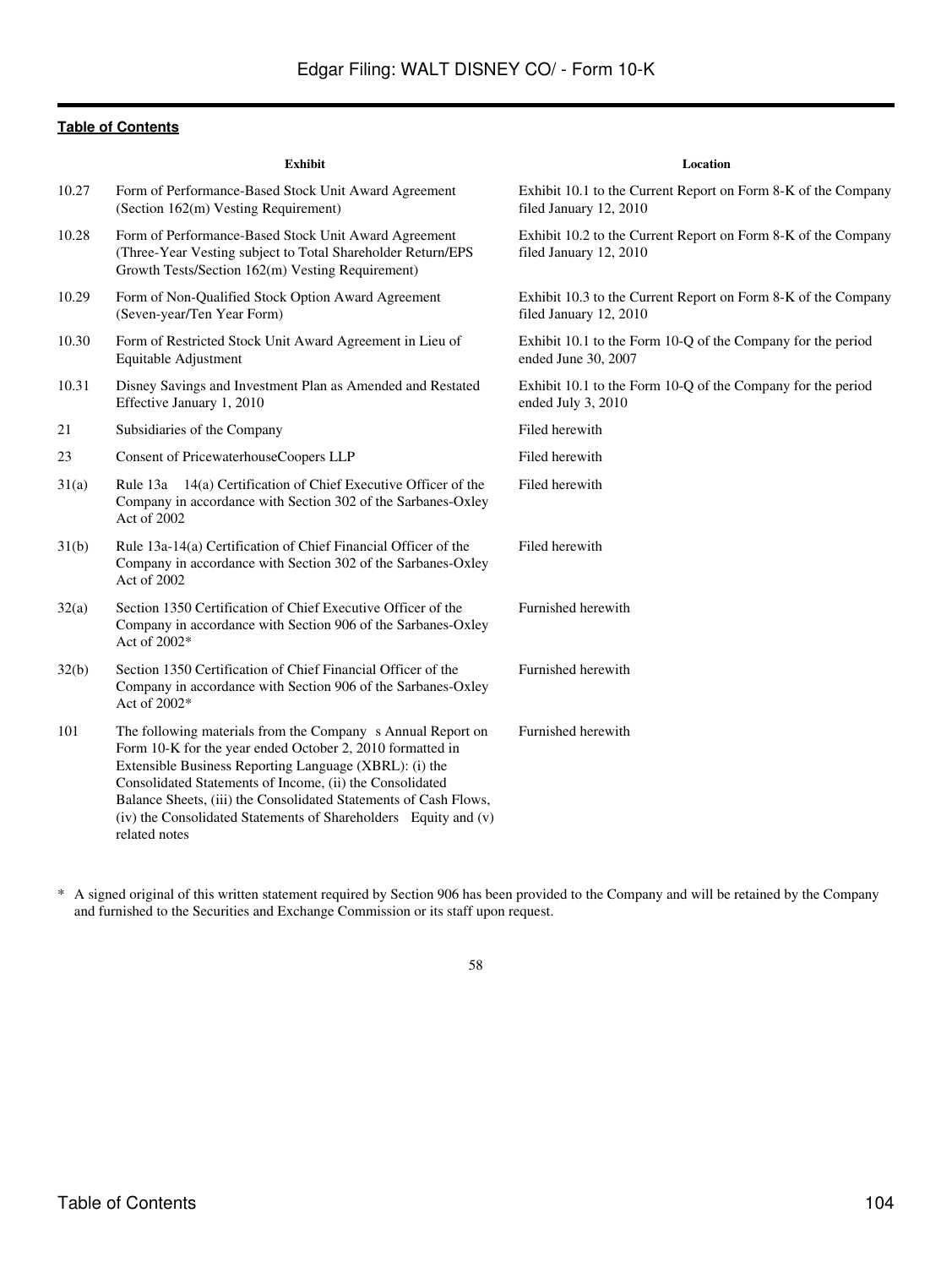**(Fred H. Langhammer)**

## **[Table of Contents](#page-3-0)**

## **SIGNATURES**

Pursuant to the requirements of Section 13 or 15(d) of the Securities Exchange Act of 1934, the registrant has duly caused this report to be signed on its behalf by the undersigned, thereunto duly authorized. THE WALT DISNEY COMPANY (Registrant) Date: November 24, 2010 By: /S/ ROBERT A. IGER **(Robert A. Iger, President and Chief Executive Officer)** Pursuant to the requirements of the Securities Exchange Act of 1934, this report has been signed below by the following persons on behalf of the registrant and in the capacities and on the dates indicated. **Signature Title Date** *Principal Executive Officer* /S/ ROBERT A. IGER President and Chief Executive Officer November 24, 2010 **(Robert A. Iger)** *Principal Financial and Accounting Officers* /S/ JAMES A. RASULO Senior Executive Vice President and Chief Financial Officer November 24, 2010 **(James A. Rasulo)** /S/ BRENT A. WOODFORD Senior Vice President-Planning and Control November 24, 2010 **(Brent A. Woodford)** *Directors* /S/ SUSAN E. ARNOLD Director November 24, 2010 **(Susan E. Arnold)** /S/ JOHN E. BRYSON Director November 24, 2010 **(John E. Bryson)** /S/ JOHN S. CHEN Director November 24, 2010 **(John S. Chen)** /S/ JUDITH L. ESTRIN Director November 24, 2010 **(Judith L. Estrin)** /S/ ROBERT A. IGER Director November 24, 2010 **(Robert A. Iger)** /S/ STEVEN P. JOBS Director November 24, 2010 **(Steven P. Jobs)**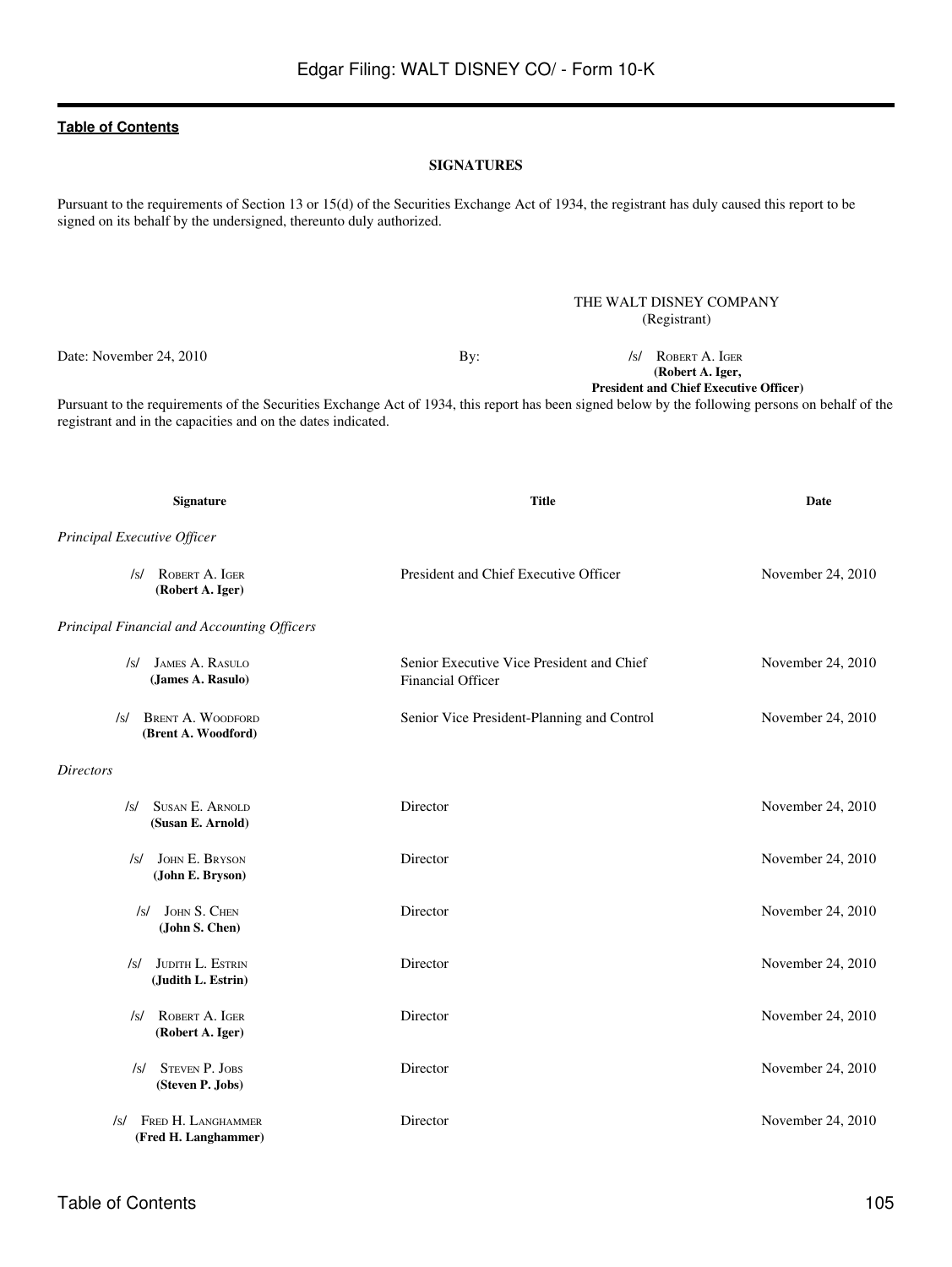/S/ AYLWIN B. LEWIS Director November 24, 2010 **(Aylwin B. Lewis)**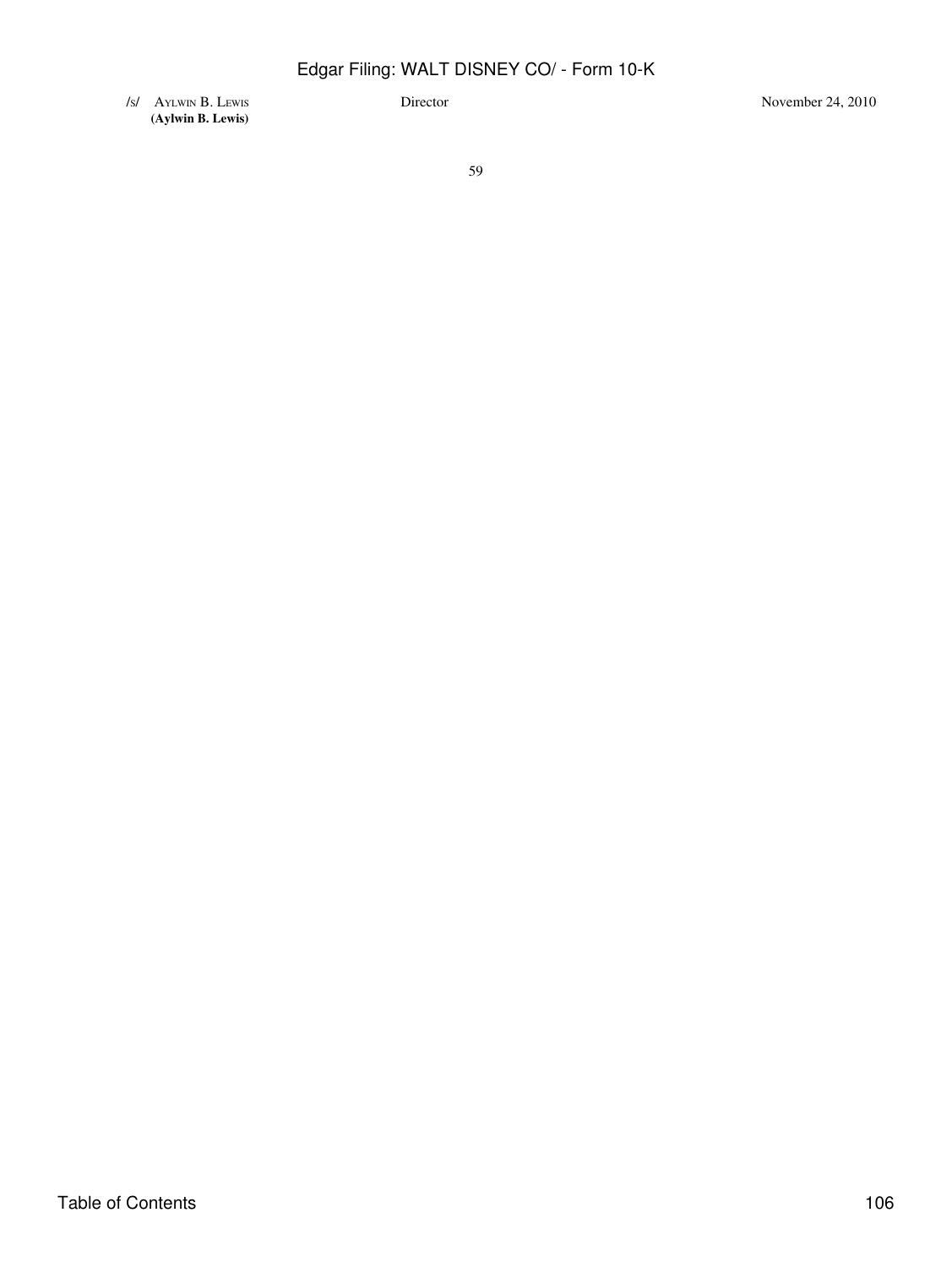| <b>Signature</b>                                        | <b>Title</b>                       | Date              |
|---------------------------------------------------------|------------------------------------|-------------------|
| MONICA C. LOZANO<br>$\sqrt{s}$<br>(Monica C. Lozano)    | Director                           | November 24, 2010 |
| ROBERT W. MATSCHULLAT<br>/s/<br>(Robert W. Matschullat) | Director                           | November 24, 2010 |
| JOHN E. PEPPER, JR.<br>/s/<br>(John E. Pepper, Jr.)     | Chairman of the Board and Director | November 24, 2010 |
| SHERYL SANDBERG<br>/s/<br>(Sheryl Sandberg)             | Director                           | November 24, 2010 |
| ORIN C. SMITH<br>/s/<br>(Orin C. Smith)                 | Director                           | November 24, 2010 |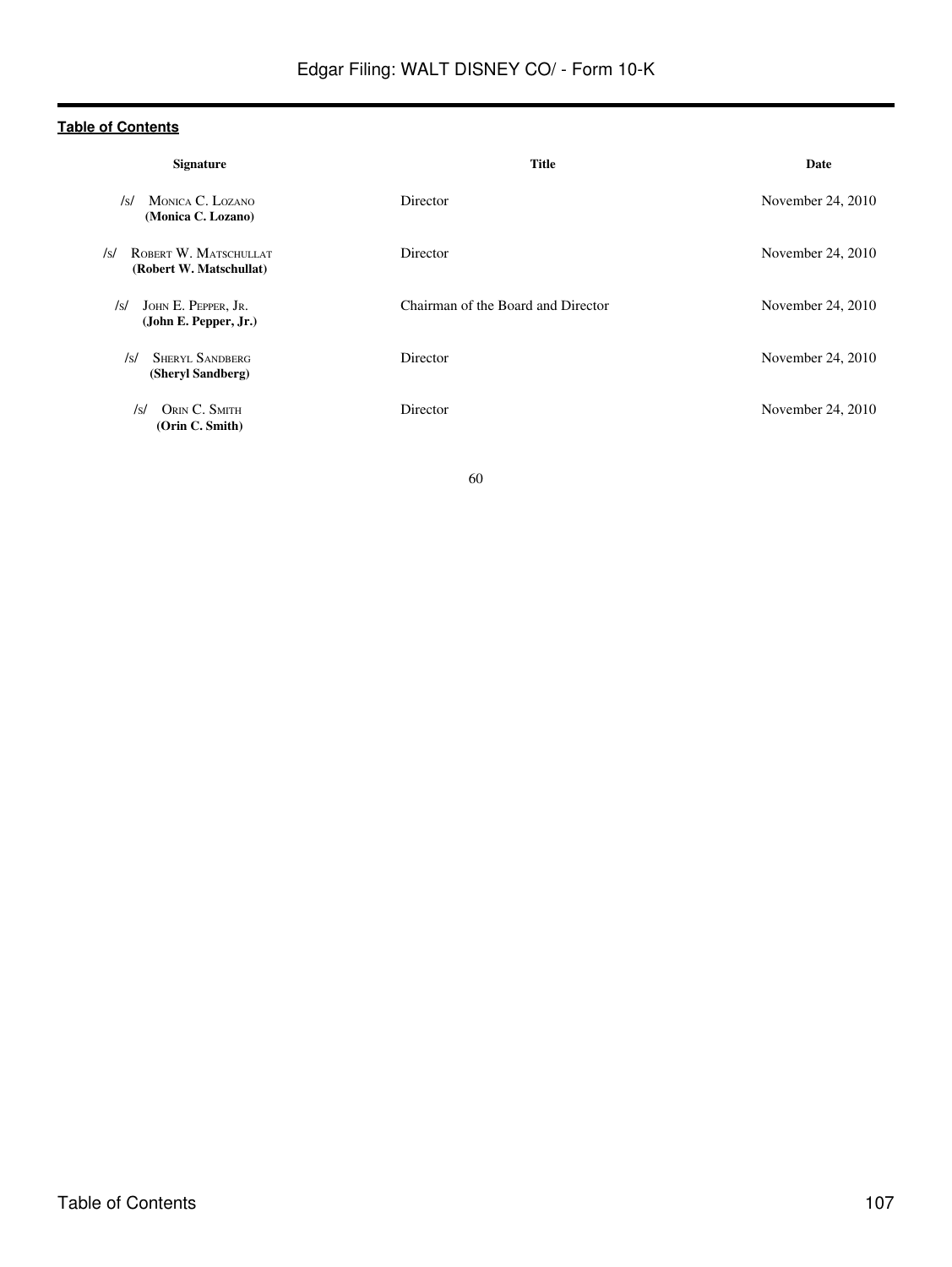## **THE WALT DISNEY COMPANY AND SUBSIDIARIES**

## **INDEX TO FINANCIAL STATEMENTS AND SUPPLEMENTAL DATA**

|                                                                                                                                                     | Page |
|-----------------------------------------------------------------------------------------------------------------------------------------------------|------|
| Management s Report on Internal Control Over Financial Reporting                                                                                    | 62   |
| Report of Independent Registered Public Accounting Firm                                                                                             | 63   |
| Consolidated Financial Statements of The Walt Disney Company and Subsidiaries                                                                       |      |
| Consolidated Statements of Income for the Years Ended October 2, 2010, October 3, 2009, and September 27, 2008                                      | 64   |
| Consolidated Balance Sheets as of October 2, 2010 and October 3, 2009                                                                               | 65   |
| Consolidated Statements of Cash Flows for the Years Ended October 2, 2010, October 3, 2009, and September 27, 2008                                  | 66   |
| Consolidated Statements of Shareholders Equity for the Years Ended October 2, 2010, October 3, 2009, and September 27, 2008                         | 67   |
| Notes to Consolidated Financial Statements                                                                                                          | 68   |
| <b>Ouarterly Financial Summary (unaudited)</b>                                                                                                      | 111  |
| All schedules are omitted for the reason that they are not applicable or the required information is included in the financial statements or notes. |      |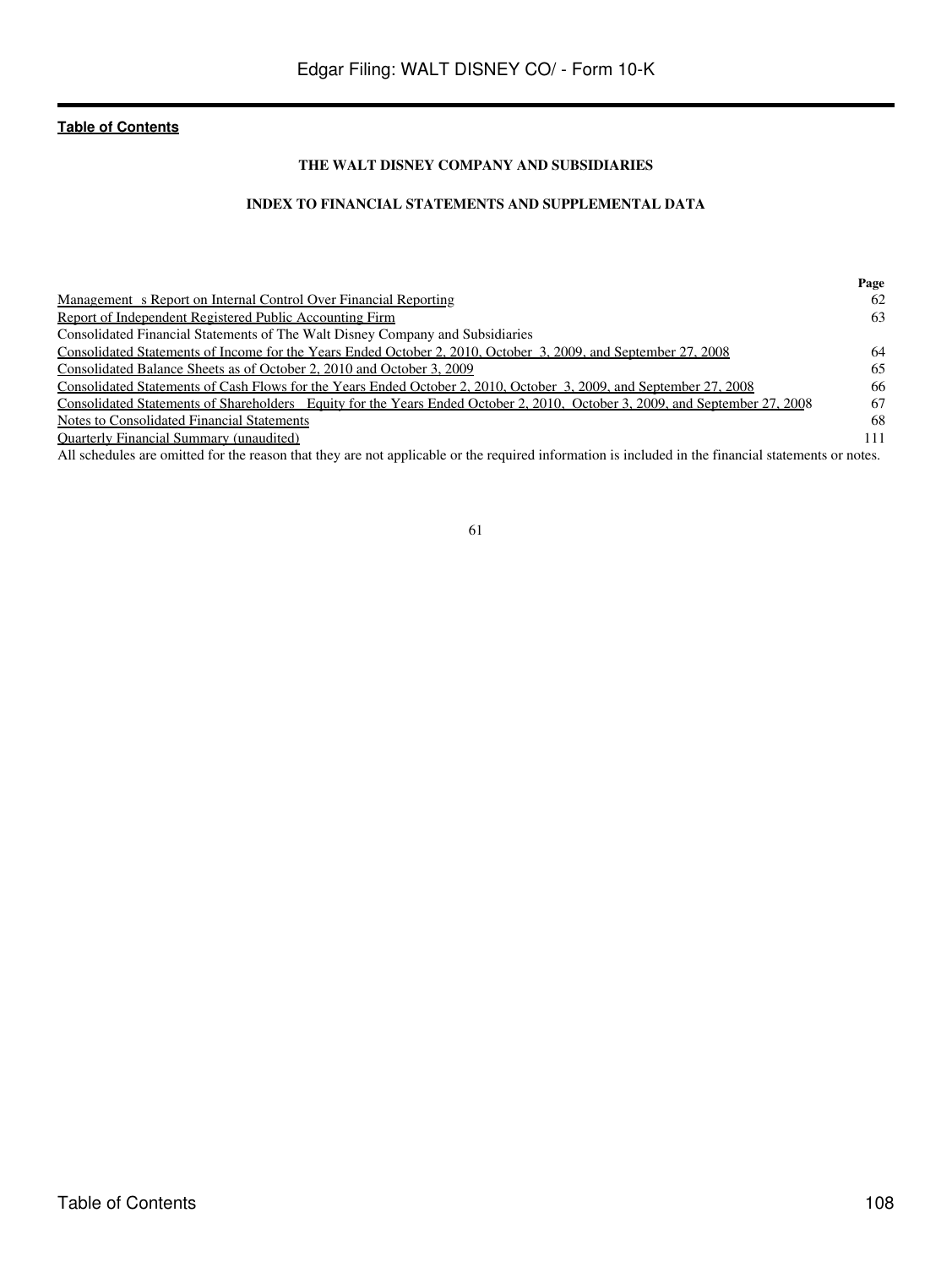#### **MANAGEMENT S REPORT ON INTERNAL CONTROL OVER FINANCIAL REPORTING**

Management is responsible for establishing and maintaining adequate internal control over financial reporting, as such term is defined in Exchange Act Rule 13a-15(f). The Company s internal control over financial reporting includes those policies and procedures that (i) pertain to the maintenance of records that, in reasonable detail, accurately and fairly reflect the transactions and dispositions of the assets of the Company; (ii) provide reasonable assurance that transactions are recorded as necessary to permit preparation of financial statements in accordance with generally accepted accounting principles, and that receipts and expenditures of the Company are being made only in accordance with authorizations of management and directors of the Company; and (iii) provide reasonable assurance regarding prevention or timely detection of unauthorized acquisition, use, or disposition of the Companys assets that could have a material effect on the financial statements.

Internal control over financial reporting is designed to provide reasonable assurance regarding the reliability of financial reporting and the preparation of financial statements prepared for external purposes in accordance with generally accepted accounting principles. Because of its inherent limitations, internal control over financial reporting may not prevent or detect misstatements. Also, projections of any evaluation of effectiveness to future periods are subject to the risk that controls may become inadequate because of changes in conditions, or that the degree of compliance with the policies or procedures may deteriorate.

Under the supervision and with the participation of management, including our principal executive officer and principal financial officer, we conducted an evaluation of the effectiveness of our internal control over financial reporting based on the framework in *Internal Control Integrated Framework* issued by the Committee of Sponsoring Organizations of the Treadway Commission. Based on our evaluation under the framework in *Internal Control Integrated Framework,* management concluded that our internal control over financial reporting was effective as of October 2, 2010.

The effectiveness of our internal control over financial reporting as of October 2, 2010 has been audited by PricewaterhouseCoopers LLP, an independent registered public accounting firm, as stated in their report which is included herein.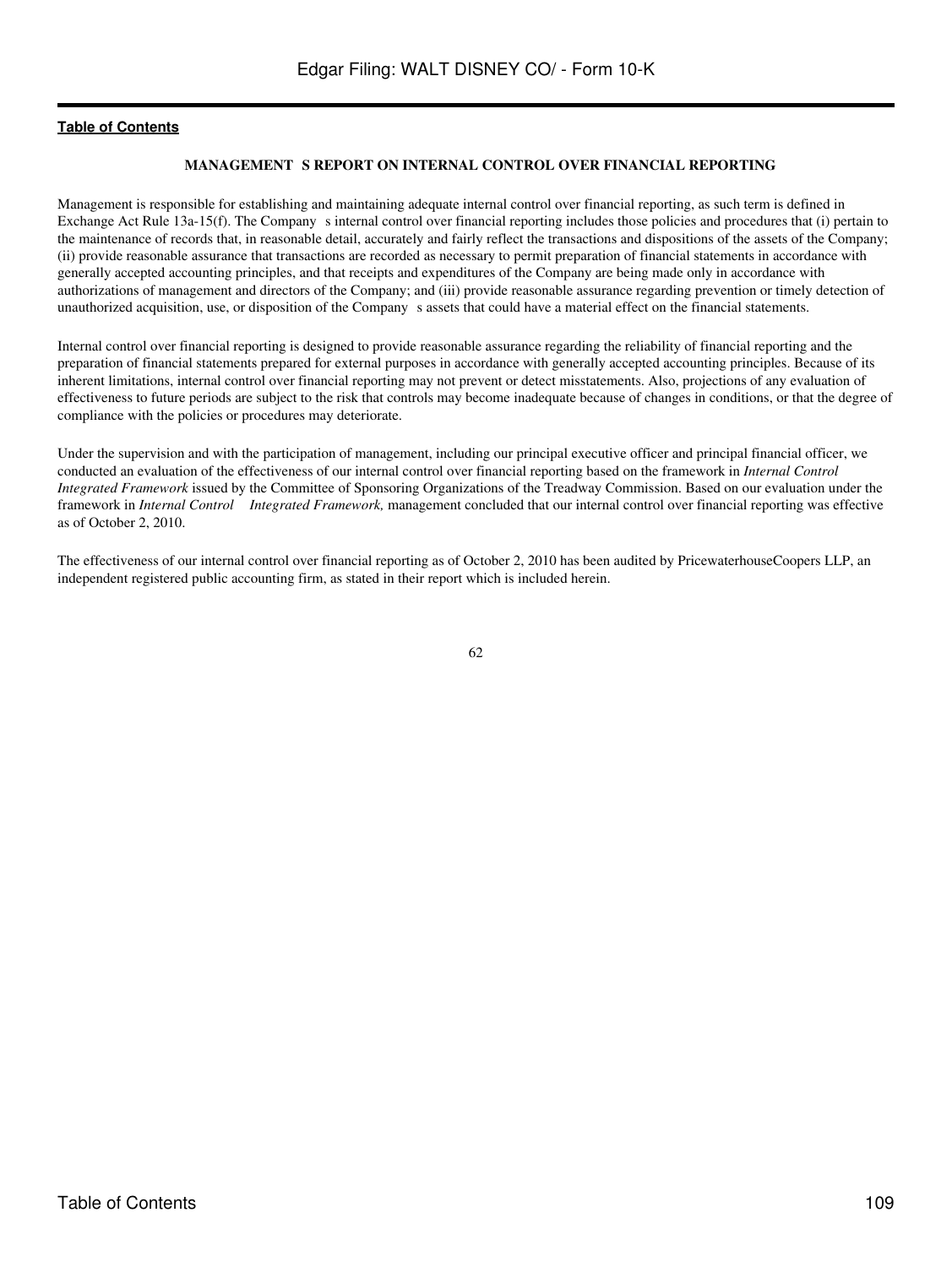## **REPORT OF INDEPENDENT REGISTERED PUBLIC ACCOUNTING FIRM**

To the Board of Directors and Shareholders of The Walt Disney Company

In our opinion, the accompanying consolidated balance sheets and the related consolidated statements of income, shareholders equity and cash flows present fairly, in all material respects, the financial position of The Walt Disney Company and its subsidiaries (the Company) at October 2, 2010 and October 3, 2009, and the results of their operations and their cash flows for each of the three years in the period ended October 2, 2010 in conformity with accounting principles generally accepted in the United States of America. Also in our opinion, the Company maintained, in all material respects, effective internal control over financial reporting as of October 2, 2010, based on criteria established in *Internal Control - Integrated Framework* issued by the Committee of Sponsoring Organizations of the Treadway Commission (COSO). The Companys management is responsible for these financial statements, for maintaining effective internal control over financial reporting and for its assessment of the effectiveness of internal control over financial reporting, included in the accompanying Management s Report on Internal Control over Financial Reporting. Our responsibility is to express opinions on these financial statements and on the Companys internal control over financial reporting based on our integrated audits. We conducted our audits in accordance with the standards of the Public Company Accounting Oversight Board (United States). Those standards require that we plan and perform the audits to obtain reasonable assurance about whether the financial statements are free of material misstatement and whether effective internal control over financial reporting was maintained in all material respects. Our audits of the financial statements included examining, on a test basis, evidence supporting the amounts and disclosures in the financial statements, assessing the accounting principles used and significant estimates made by management, and evaluating the overall financial statement presentation. Our audit of internal control over financial reporting included obtaining an understanding of internal control over financial reporting, assessing the risk that a material weakness exists, and testing and evaluating the design and operating effectiveness of internal control based on the assessed risk. Our audits also included performing such other procedures as we considered necessary in the circumstances. We believe that our audits provide a reasonable basis for our opinions.

As discussed in Note 3 to the consolidated financial statements, the Company changed its method of accounting for uncertainty in income taxes in 2008, its method of accounting for pension and other postretirement benefit plans in 2009 and its method of accounting for and reporting noncontrolling interests in 2010.

A companys internal control over financial reporting is a process designed to provide reasonable assurance regarding the reliability of financial reporting and the preparation of financial statements for external purposes in accordance with generally accepted accounting principles. A companys internal control over financial reporting includes those policies and procedures that (i) pertain to the maintenance of records that, in reasonable detail, accurately and fairly reflect the transactions and dispositions of the assets of the company; (ii) provide reasonable assurance that transactions are recorded as necessary to permit preparation of financial statements in accordance with generally accepted accounting principles, and that receipts and expenditures of the company are being made only in accordance with authorizations of management and directors of the company; and (iii) provide reasonable assurance regarding prevention or timely detection of unauthorized acquisition, use, or disposition of the company s assets that could have a material effect on the financial statements.

Because of its inherent limitations, internal control over financial reporting may not prevent or detect misstatements. Also, projections of any evaluation of effectiveness to future periods are subject to the risk that controls may become inadequate because of changes in conditions, or that the degree of compliance with the policies or procedures may deteriorate.

PRICEWATERHOUSECOOPERS LLP

Los Angeles, California November 24, 2010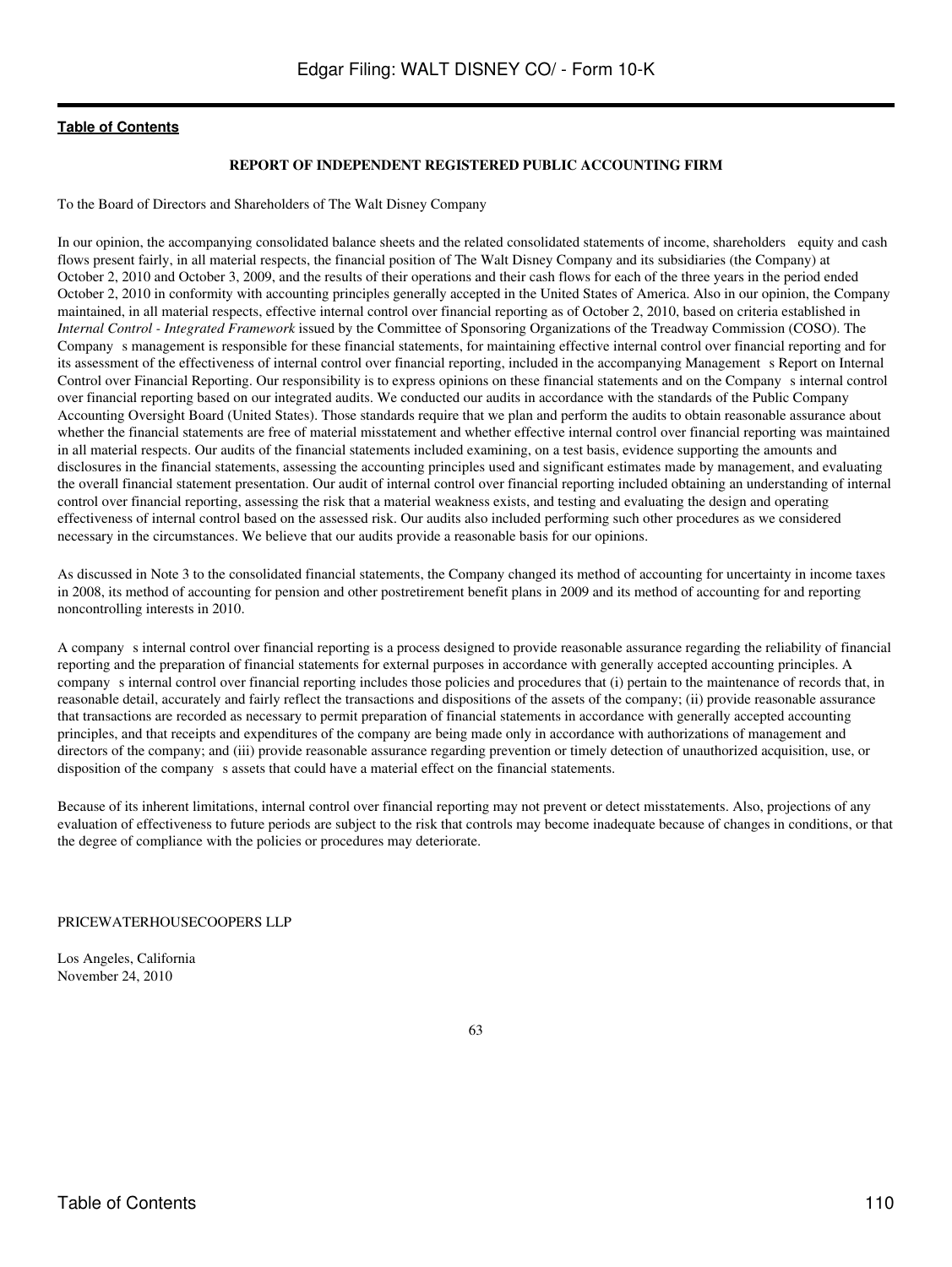## **CONSOLIDATED STATEMENTS OF INCOME**

## **(in millions, except per share data)**

|                                                                             |               | 2010     |              | 2009      |              | 2008      |
|-----------------------------------------------------------------------------|---------------|----------|--------------|-----------|--------------|-----------|
| Revenues                                                                    |               | \$38,063 |              | \$36,149  |              | \$37,843  |
| Costs and expenses                                                          |               | (31,337) |              | (30, 452) |              | (30, 400) |
| Restructuring and impairment charges                                        |               | (270)    |              | (492)     |              | (39)      |
| Other income (expense)                                                      |               | 140      |              | 342       |              | (59)      |
| Net interest expense                                                        |               | (409)    |              | (466)     |              | (524)     |
| Equity in the income of investees                                           |               | 440      |              | 577       |              | 581       |
| Income before income taxes                                                  |               | 6,627    |              | 5,658     |              | 7,402     |
| Income taxes                                                                |               | (2,314)  |              | (2,049)   |              | (2,673)   |
| Net Income                                                                  |               | 4,313    |              | 3,609     |              | 4,729     |
| Less: Net Income attributable to noncontrolling interests                   |               | (350)    |              | (302)     |              | (302)     |
| Net Income attributable to The Walt Disney Company (Disney)                 | $\mathbf{\$}$ | 3,963    | $\mathbb{S}$ | 3,307     | $\mathbb{S}$ | 4,427     |
| Earnings per share attributable to Disney:                                  |               |          |              |           |              |           |
| <b>Diluted</b>                                                              | $\mathbf{\$}$ | 2.03     | $\mathbb{S}$ | 1.76      | \$           | 2.28      |
| <b>Basic</b>                                                                | \$            | 2.07     | \$           | 1.78      | \$           | 2.34      |
| Weighted average number of common and common equivalent shares outstanding: |               |          |              |           |              |           |
| Diluted                                                                     |               | 1,948    |              | 1,875     |              | 1,948     |
| <b>Basic</b>                                                                |               | 1,915    |              | 1,856     |              | 1,890     |

See Notes to Consolidated Financial Statements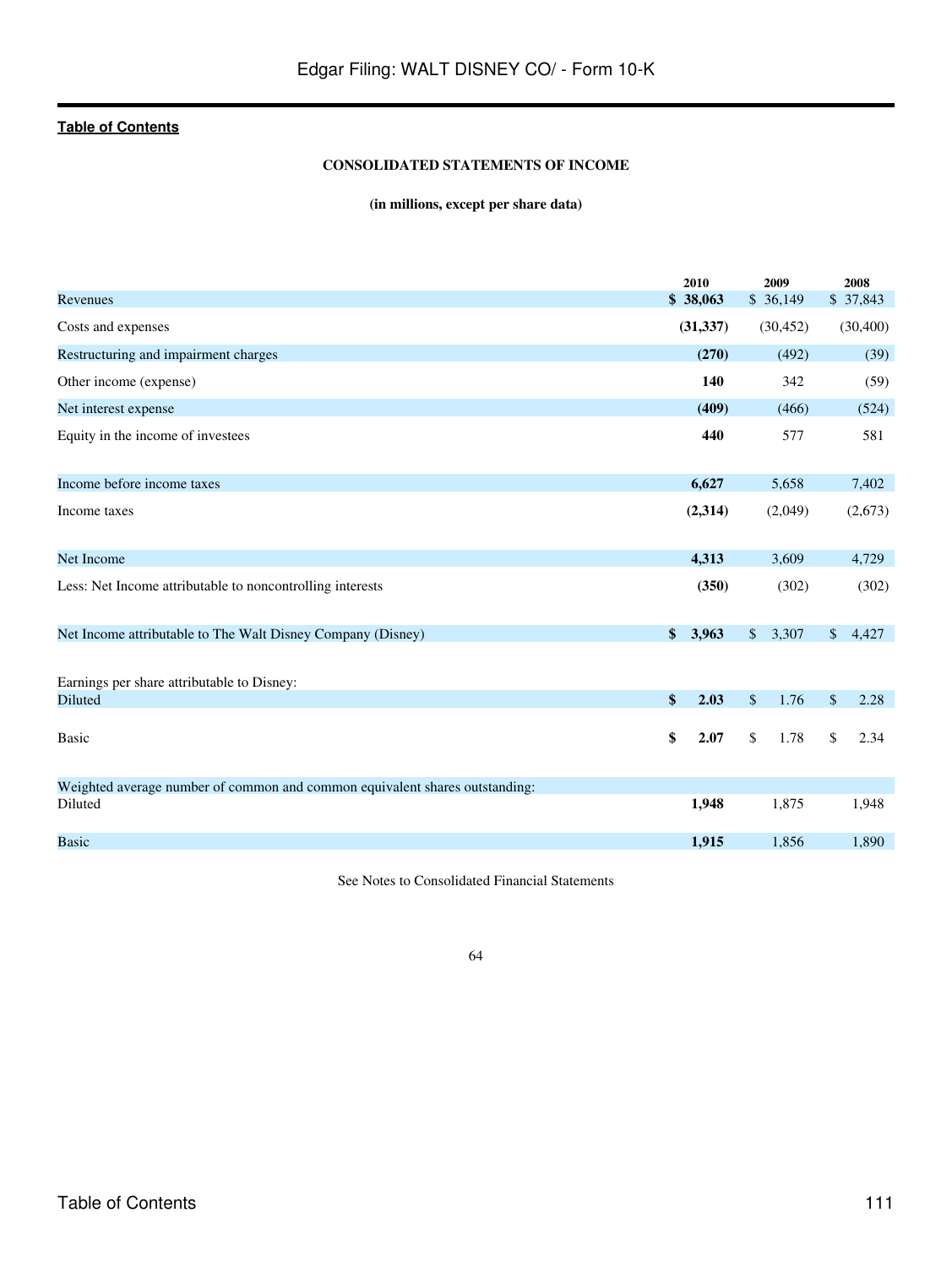## **CONSOLIDATED BALANCE SHEETS**

## **(in millions, except per share data)**

|                                                                                            | October 2,<br>2010 | October 3,<br>2009 |
|--------------------------------------------------------------------------------------------|--------------------|--------------------|
| <b>ASSETS</b>                                                                              |                    |                    |
| Current assets                                                                             |                    |                    |
| Cash and cash equivalents                                                                  | \$<br>2,722        | \$<br>3,417        |
| Receivables                                                                                | 5,784              | 4,854              |
| Inventories                                                                                | 1,442              | 1,271              |
| Television costs                                                                           | 678                | 631                |
| Deferred income taxes                                                                      | 1,018              | 1,140              |
| Other current assets                                                                       | 581                | 576                |
| Total current assets                                                                       | 12,225             | 11,889             |
| Film and television costs                                                                  | 4,773              | 5,125              |
| Investments                                                                                | 2,513              | 2,554              |
| Parks, resorts and other property, at cost Attractions, buildings and equipment            | 32,875             | 32,475             |
| Accumulated depreciation                                                                   | (18, 373)          | (17, 395)          |
|                                                                                            |                    |                    |
|                                                                                            | 14,502             | 15,080             |
| Projects in progress                                                                       | 2,180              | 1,350              |
| Land                                                                                       | 1,124              | 1,167              |
|                                                                                            |                    |                    |
|                                                                                            | 17,806             | 17,597             |
| Intangible assets, net                                                                     | 5,081              | 2,247              |
| Goodwill                                                                                   | 24,100             | 21,683             |
| Other assets                                                                               | 2,708              | 2,022              |
|                                                                                            |                    |                    |
|                                                                                            | \$69,206           | \$63,117           |
| <b>LIABILITIES AND EQUITY</b>                                                              |                    |                    |
| <b>Current liabilities</b>                                                                 |                    |                    |
| Accounts payable and other accrued liabilities                                             | \$<br>6,109        | \$<br>5,616        |
| Current portion of borrowings                                                              | 2,350              | 1,206              |
| Unearned royalties and other advances                                                      | 2,541              | 2,112              |
|                                                                                            |                    |                    |
| Total current liabilities                                                                  | 11,000             | 8,934              |
| Borrowings                                                                                 | 10,130             | 11,495             |
| Deferred income taxes                                                                      | 2,630              | 1,819              |
| Other long-term liabilities                                                                | 6,104              | 5,444              |
| Commitments and contingencies (Note 15)                                                    |                    |                    |
| Equity                                                                                     |                    |                    |
| Preferred stock, \$.01 par value                                                           |                    |                    |
| Authorized 100 million shares, Issued none                                                 |                    |                    |
| Common stock, \$.01 par value                                                              |                    |                    |
| Authorized 4.6 billion shares at October 2, 2010 and 3.6 billion shares at October 3, 2009 |                    |                    |
| Issued 2.7 billion shares at October 2, 2010 and 2.6 billion shares at October 3, 2009     | 28,736             | 27,038             |
| Retained earnings                                                                          | 34,327             | 31,033             |
| Accumulated other comprehensive loss                                                       | (1,881)            | (1,644)            |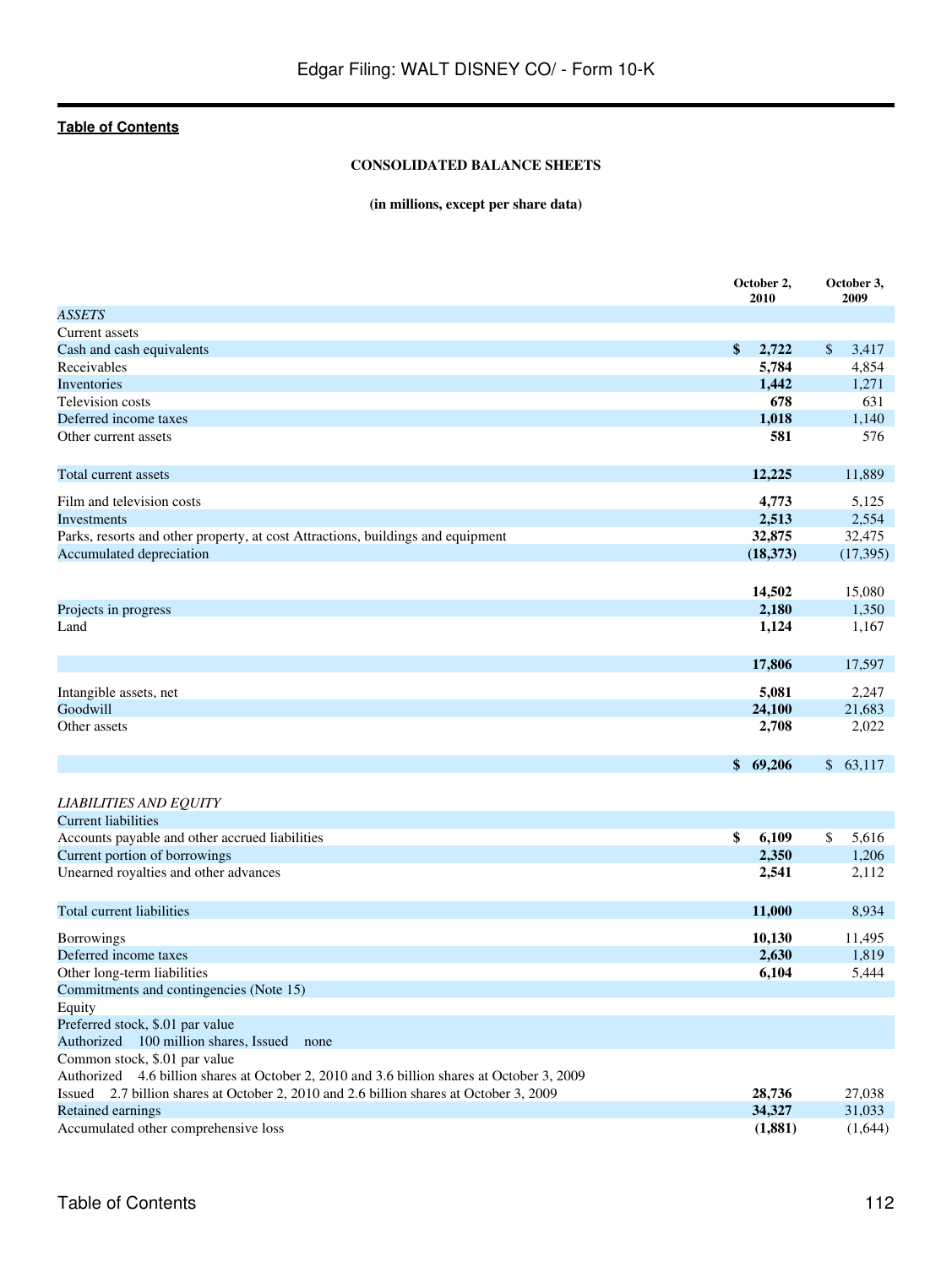|                                                                                                              | 61,182   | 56,427   |
|--------------------------------------------------------------------------------------------------------------|----------|----------|
| Treasury stock, at cost, 803.1 million shares at October 2, 2010 and 781.7 million shares at October 3, 2009 | (23,663) | (22,693) |
| Total Disney Shareholder s equity                                                                            | 37,519   | 33,734   |
| Noncontrolling interests                                                                                     | 1,823    | 1,691    |
| <b>Total Equity</b>                                                                                          | 39.342   | 35,425   |
| Total liabilities and equity                                                                                 | \$69,206 | \$63,117 |

See Notes to Consolidated Financial Statements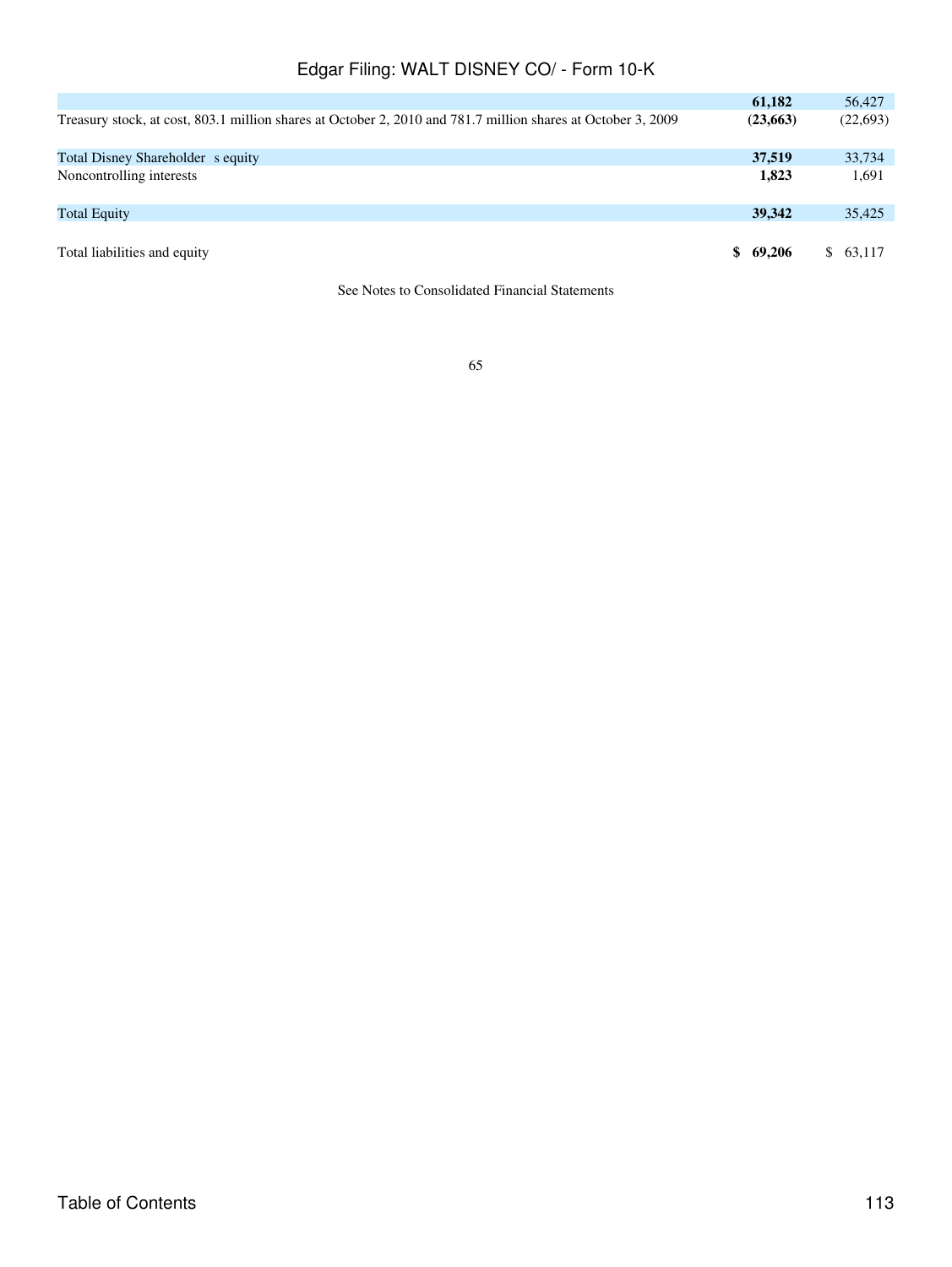## **CONSOLIDATED STATEMENTS OF CASH FLOWS**

## **(in millions)**

|                                                   | 2010      | 2009      | 2008      |
|---------------------------------------------------|-----------|-----------|-----------|
| <b>OPERATING ACTIVITIES</b>                       |           |           |           |
| Net income                                        | \$4,313   | \$3,609   | \$4,729   |
| Depreciation and amortization                     | 1,713     | 1,631     | 1,582     |
| Gains on dispositions                             | (118)     | (342)     | (14)      |
| Deferred income taxes                             | 133       | 323       | (128)     |
| Equity in the income of investees                 | (440)     | (577)     | (581)     |
| Cash distributions received from equity investees | 473       | 505       | 476       |
| Net change in film and television costs           | 238       | (43)      | (301)     |
| Equity-based compensation                         | 522       | 457       | 402       |
| Impairment charges                                | 132       | 279       | 39        |
| Other                                             | (122)     | (67)      | (36)      |
| Changes in operating assets and liabilities       |           |           |           |
| Receivables                                       | (686)     | 468       | (594)     |
| Inventories                                       | (127)     | (117)     | (329)     |
| Other assets                                      | 42        | (565)     | (64)      |
| Accounts payable and other accrued liabilities    | 649       | (250)     | 570       |
| Income taxes                                      | (144)     | 8         | (50)      |
| Cash provided by operations                       | 6,578     | 5,319     | 5,701     |
| <b>INVESTING ACTIVITIES</b>                       |           |           |           |
| Investments in parks, resorts and other property  | (2, 110)  | (1,753)   | (1,578)   |
| Sales of investments                              |           | 46        | 70        |
| Proceeds from dispositions                        | 170       | 185       | 14        |
| Acquisitions                                      | (2, 493)  | (176)     | (660)     |
| Other                                             | (90)      | (57)      | (8)       |
|                                                   |           |           |           |
| Cash used in investing activities                 | (4,523)   | (1,755)   | (2,162)   |
| <b>FINANCING ACTIVITIES</b>                       |           |           |           |
| Commercial paper borrowings, net                  | 1,190     | (1,985)   | (701)     |
| Borrowings                                        |           | 1,750     | 1,706     |
| Reduction of borrowings                           | (1,371)   | (1,617)   | (477)     |
| Dividends                                         | (653)     | (648)     | (664)     |
| Repurchases of common stock                       | (2,669)   | (138)     | (4, 453)  |
| Exercise of stock options and other               | 753       | (510)     | 381       |
| Cash used in financing activities                 | (2,750)   | (3,148)   | (4,208)   |
| (Decrease)/increase in cash and cash equivalents  | (695)     | 416       | (669)     |
| Cash and cash equivalents, beginning of year      | 3,417     | 3,001     | 3,670     |
|                                                   |           |           |           |
| Cash and cash equivalents, end of year            | \$2,722   | \$3,417   | \$ 3,001  |
| Supplemental disclosure of cash flow information: |           |           |           |
| Interest paid                                     | \$<br>393 | \$<br>485 | \$<br>555 |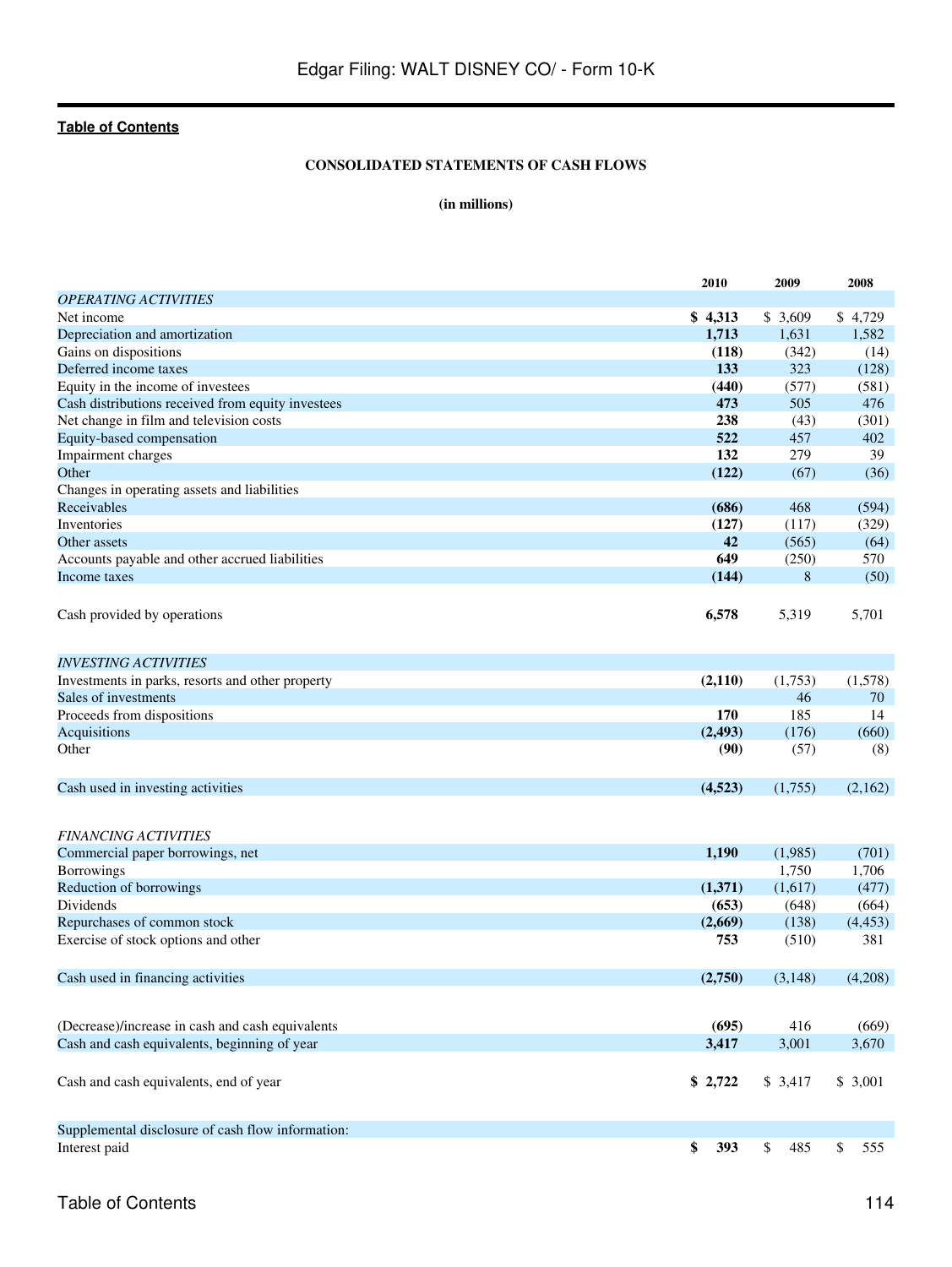**1** Income taxes paid **\$ 2,170** \$ 1,609 \$ 2,768

See Notes to Consolidated Financial Statements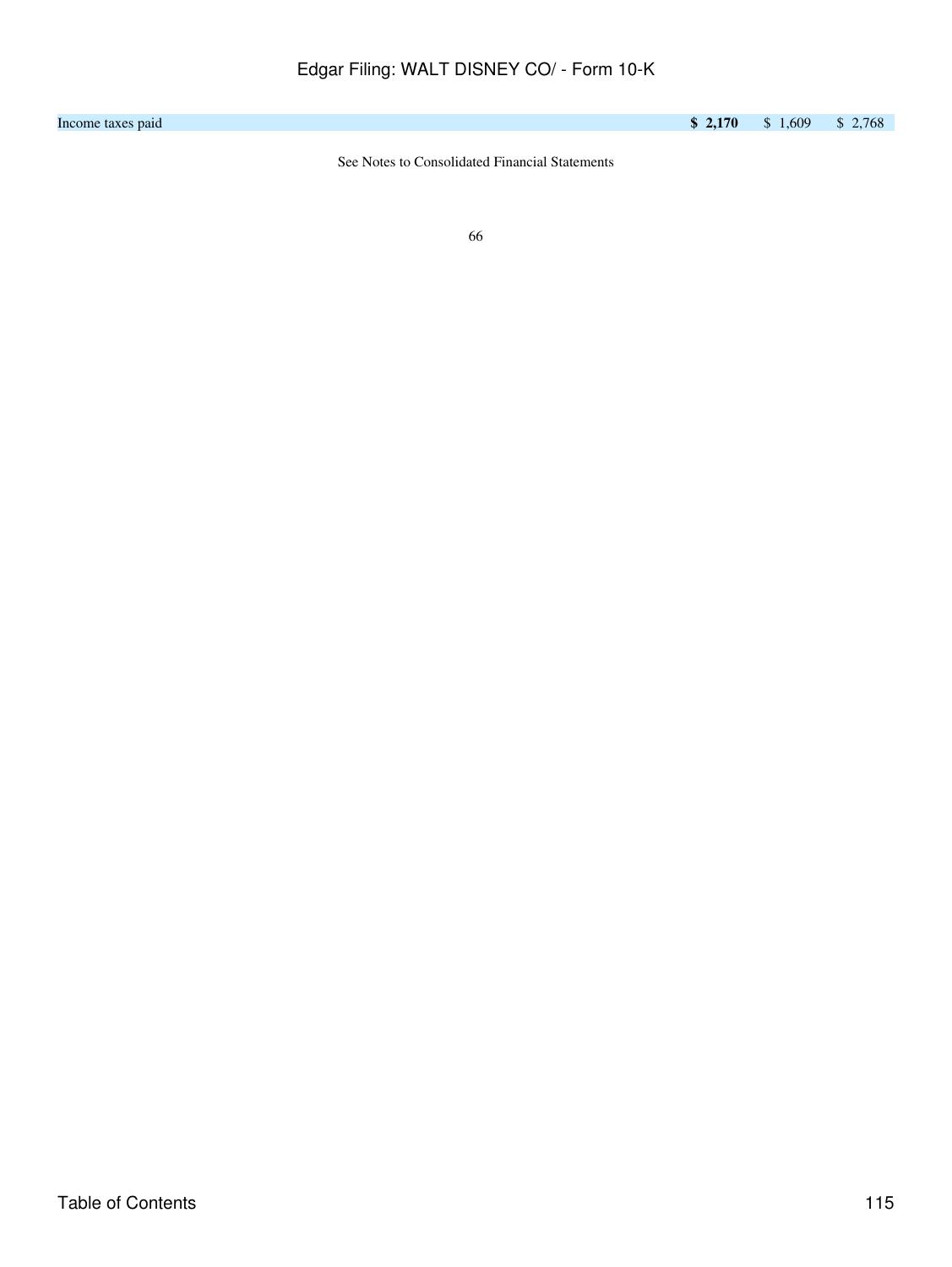## **CONSOLIDATED STATEMENTS OF SHAREHOLDERS EQUITY**

## **(in millions, except per share data)**

|                                                                         |               |                        | <b>Equity Attributable to Disney</b> |    | <b>Accumulated</b><br>Other<br>Comprehensive |                                   | <b>Total</b>  |              |                                           |                               |
|-------------------------------------------------------------------------|---------------|------------------------|--------------------------------------|----|----------------------------------------------|-----------------------------------|---------------|--------------|-------------------------------------------|-------------------------------|
|                                                                         | <b>Shares</b> | Common<br><b>Stock</b> | <b>Retained</b><br><b>Earnings</b>   |    | Income<br>(Loss)                             | <b>Treasury</b><br><b>Stock</b>   | <b>Equity</b> |              | Disney Non-controlling<br><b>Interest</b> | <b>Total</b><br><b>Equity</b> |
| <b>BALANCE AT SEPTEMBER 29, 2007</b>                                    | 1,917         | \$24,207               | \$24,805                             | \$ | (157)                                        | \$(18,102)                        | \$30,753      | \$           | 1,295                                     | \$32,048                      |
| Net income                                                              |               |                        | 4,427                                |    |                                              |                                   | 4,427         |              | 302                                       | 4,729                         |
| Market value adjustments for investments and<br>hedges                  |               |                        |                                      |    | 120                                          |                                   | 120           |              |                                           | 120                           |
| Foreign currency translation and other                                  |               |                        |                                      |    | (27)                                         |                                   | (27)          |              | 5                                         | (22)                          |
| Pension and postretirement medical plan<br>adjustments:                 |               |                        |                                      |    |                                              |                                   |               |              |                                           |                               |
| Reclassification of prior losses to net income                          |               |                        |                                      |    | 25                                           |                                   | 25            |              |                                           | 25                            |
| Net actuarial loss                                                      |               |                        |                                      |    | (42)                                         |                                   | (42)          |              |                                           | (42)                          |
|                                                                         |               |                        |                                      |    |                                              |                                   |               |              |                                           |                               |
| Comprehensive income                                                    |               |                        |                                      |    |                                              |                                   | 4,503         |              | 307                                       | 4,810                         |
| Equity compensation activity                                            | 31            | 1,012                  |                                      |    |                                              |                                   | 1,012         |              |                                           | 1,012                         |
| Redemption of convertible senior notes                                  | 45            | 1,320                  |                                      |    |                                              |                                   | 1,320         |              |                                           | 1,320                         |
| Common stock repurchases                                                | (139)         |                        |                                      |    |                                              | (4, 453)                          | (4, 453)      |              |                                           | (4, 453)                      |
| Dividends                                                               |               | $\tau$                 | (671)                                |    |                                              |                                   | (664)         |              |                                           | (664)                         |
| Distributions and other                                                 |               |                        |                                      |    |                                              |                                   |               |              | (243)                                     | (243)                         |
| Adoption of new income tax guidance                                     |               |                        | (148)                                |    |                                              |                                   | (148)         |              | (15)                                      | (163)                         |
| <b>BALANCE AT SEPTEMBER 27, 2008</b>                                    | 1,854         | \$26,546               | \$28,413                             | \$ | (81)                                         | \$ (22,555)                       | \$32,323      | $\mathbb{S}$ | 1,344                                     | \$33,667                      |
| Net income                                                              |               |                        | 3,307                                |    |                                              |                                   | 3,307         |              | 302                                       | 3,609                         |
| Market value adjustments for investments and<br>hedges                  |               |                        |                                      |    | (57)                                         |                                   | (57)          |              |                                           | (57)                          |
| Foreign currency translation and other                                  |               |                        |                                      |    | (33)                                         |                                   | (33)          |              | (13)                                      | (46)                          |
| Pension and postretirement medical plan<br>adjustments:                 |               |                        |                                      |    |                                              |                                   |               |              |                                           |                               |
| Reclassification of prior net gains to net income                       |               |                        |                                      |    | (4)                                          |                                   | (4)           |              |                                           | (4)                           |
| Net actuarial loss                                                      |               |                        |                                      |    | (1,569)                                      |                                   | (1,569)       |              |                                           | (1, 569)                      |
| Comprehensive income                                                    |               |                        |                                      |    |                                              |                                   | 1,644         |              | 289                                       | 1,933                         |
| Adoption of new pension and postretirement                              |               |                        |                                      |    |                                              |                                   |               |              |                                           |                               |
| medical plan measurement date and other (net<br>of tax of \$37 million) |               |                        | (32)                                 |    | 100                                          |                                   | 68            |              |                                           | 68                            |
| Equity compensation activity                                            | 12            | 485                    |                                      |    |                                              |                                   | 485           |              |                                           | 485                           |
| Common stock repurchases                                                | (5)           |                        |                                      |    |                                              | (138)                             | (138)         |              |                                           | (138)                         |
| Dividends                                                               |               | $\tau$                 | (655)                                |    |                                              |                                   | (648)         |              |                                           | (648)                         |
| Acquisition of Jetix                                                    |               |                        |                                      |    |                                              |                                   |               |              | (86)                                      | (86)                          |
| Distributions and other                                                 |               |                        |                                      |    |                                              |                                   |               |              | (253)                                     | (253)                         |
| Conversion of HKDL loan to equity                                       |               |                        |                                      |    |                                              |                                   |               |              | 397                                       | 397                           |
|                                                                         |               |                        |                                      |    |                                              |                                   |               |              |                                           |                               |
| <b>BALANCE AT OCTOBER 3, 2009</b>                                       | 1,861         | \$27,038               | \$31,033                             | -S |                                              | $(1,644)$ \$ $(22,693)$ \$ 33,734 |               | \$           | 1,691                                     | \$35,425                      |
| Net income                                                              |               |                        | 3,963                                |    |                                              |                                   | 3,963         |              | 350                                       | 4,313                         |
| Market value adjustments for investments and<br>hedges                  |               |                        |                                      |    | (113)                                        |                                   | (113)         |              |                                           | (113)                         |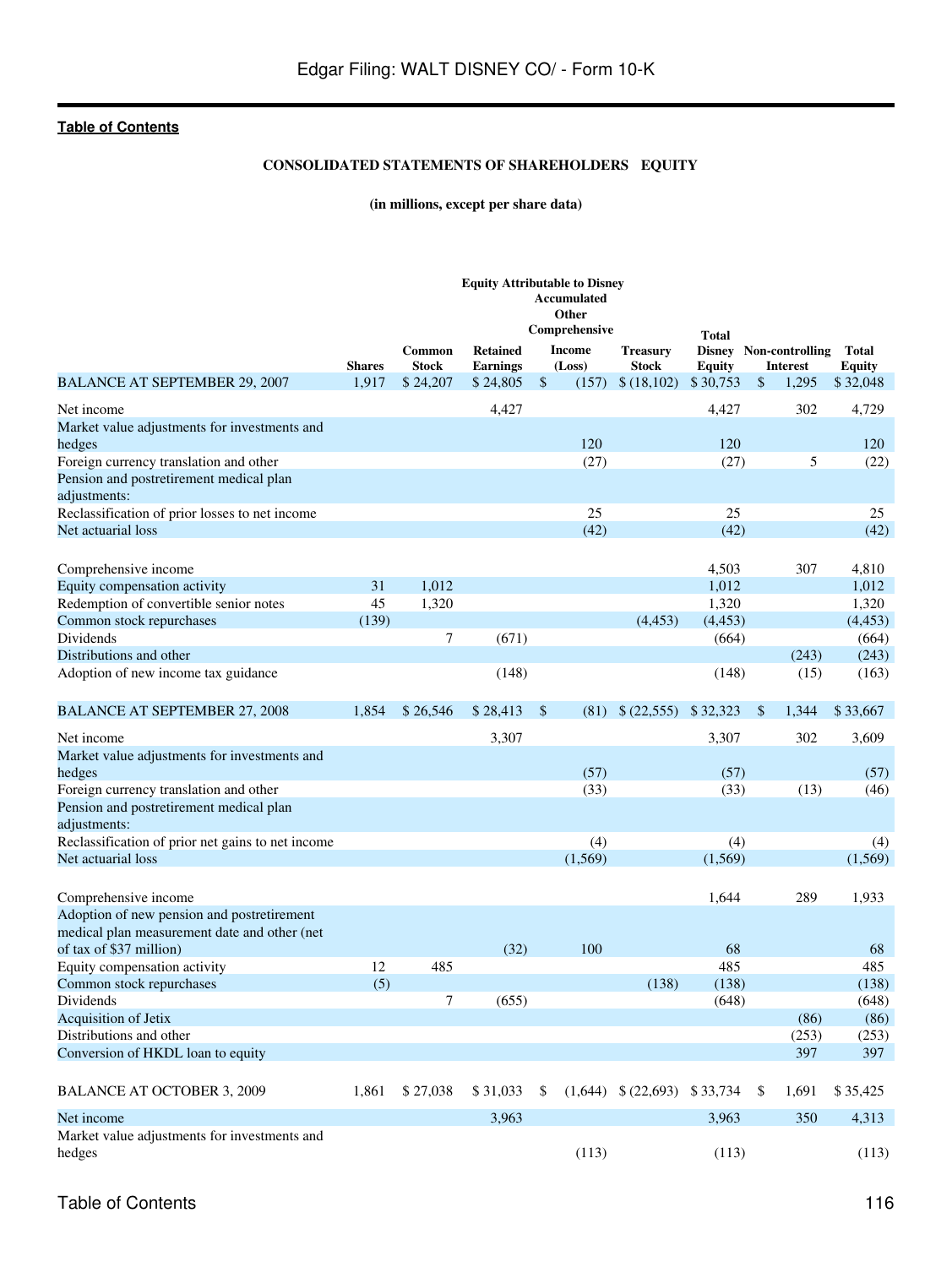| Foreign currency translation and other      |       |          |          |   | (25)    |             | (25)     |          | (12)  | (37)     |
|---------------------------------------------|-------|----------|----------|---|---------|-------------|----------|----------|-------|----------|
| Pension and postretirement medical plan     |       |          |          |   |         |             |          |          |       |          |
| adjustments:                                |       |          |          |   |         |             |          |          |       |          |
| Reclassification of prior net losses to net |       |          |          |   |         |             |          |          |       |          |
| income                                      |       |          |          |   | 109     |             | 109      |          |       | 109      |
| Net actuarial loss                          |       |          |          |   | (208)   |             | (208)    |          |       | (208)    |
| Comprehensive income                        |       |          |          |   |         |             | 3,726    |          | 338   | 4,064    |
| Equity compensation activity                | 54    | 1,498    |          |   |         |             | 1,498    |          |       | 1,498    |
| <b>Acquisition of Marvel</b>                | 59    | 188      |          |   |         | 1,699       | 1,887    |          | 90    | 1,977    |
| Common stock repurchases                    | (80)  |          |          |   |         | (2,669)     | (2,669)  |          |       | (2,669)  |
| <b>Dividends</b>                            |       | 9        | (662)    |   |         |             | (653)    |          |       | (653)    |
| Distributions and other                     |       | 3        | (7)      |   |         |             | (4)      |          | (296) | (300)    |
| <b>BALANCE AT OCTOBER 2, 2010</b>           | 1.894 | \$28,736 | \$34,327 | S | (1,881) | \$ (23,663) | \$37,519 | <b>S</b> | 1.823 | \$39,342 |

See Notes to Consolidated Financial Statements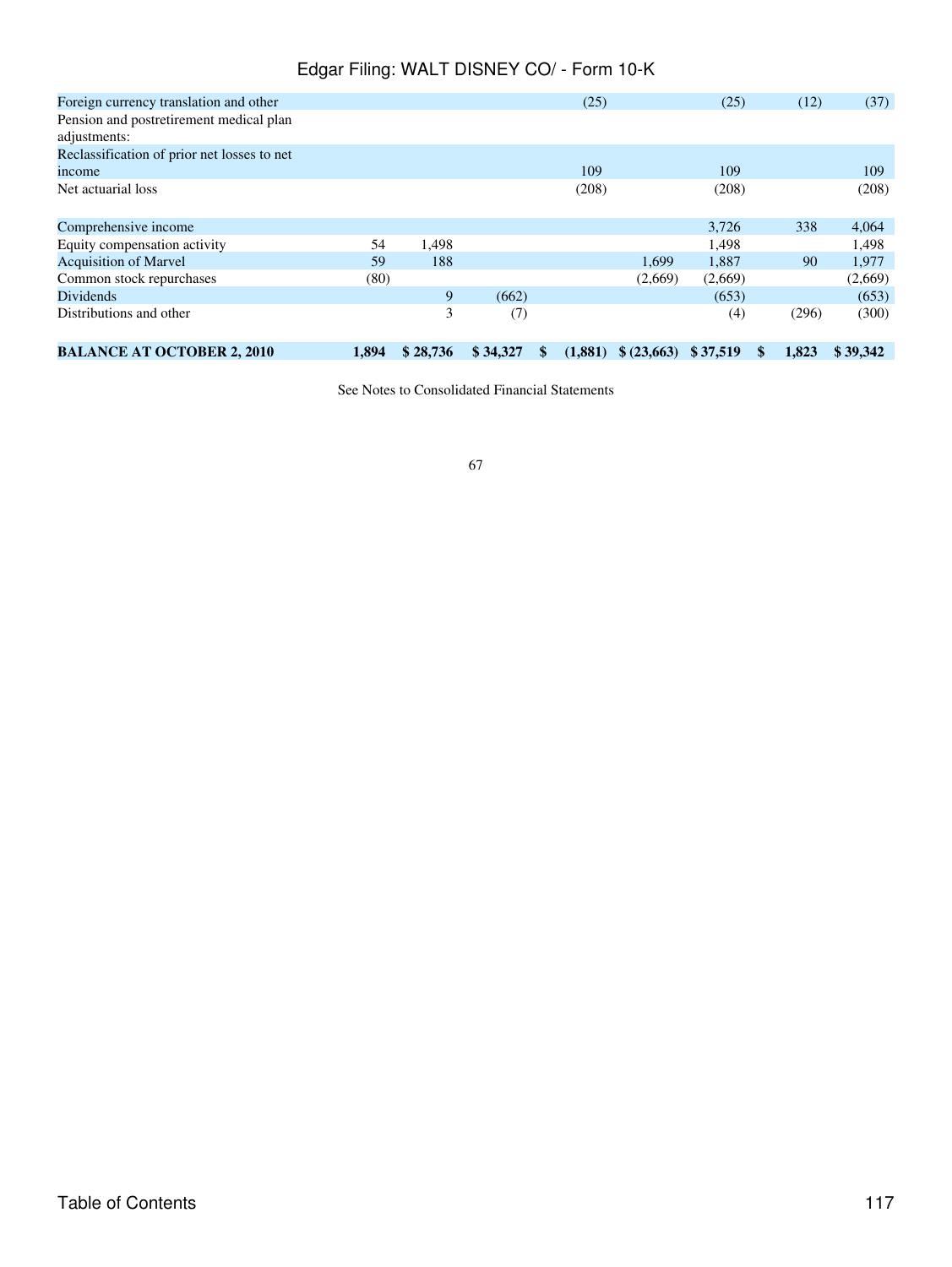## **NOTES TO CONSOLIDATED FINANCIAL STATEMENTS**

#### **(Tabular dollars in millions, except per share amounts)**

#### **1 Description of the Business and Segment Information**

The Walt Disney Company, together with the subsidiaries through which businesses are conducted (the Company), is a diversified worldwide entertainment company with operations in the following business segments: Media Networks, Parks and Resorts, Studio Entertainment, Consumer Products and Interactive Media.

#### *DESCRIPTION OF THE BUSINESS*

#### *Media Networks*

The Company operates the ABC Television Network and ten owned television stations, as well as the ESPN Radio Network and Radio Disney Network (the Radio Networks) and 42 owned radio stations. Both the television and radio networks have affiliated stations providing coverage to households throughout the United States. The Company has cable networks that are principally involved in the production and distribution of cable television programming, the licensing of programming in domestic and international markets, and investing in foreign television broadcasting, production, and distribution entities. Primary cable programming services that operate through consolidated subsidiaries are the ESPN-branded networks, Disney Channel Worldwide, SOAPnet, Disney XD and ABC Family. The Company also has interests in joint ventures that operate programming services and are accounted for under the equity method including AETN/Lifetime. The Company also produces original television programming for network, first-run syndication, pay, and international syndication markets, along with original animated television programming for network, pay, and international syndication markets. Additionally, the Company operates ABC-, ESPN-, ABC Family- and SOAPnet-branded internet businesses.

#### *Parks and Resorts*

The Company owns and operates the Walt Disney World Resort in Florida and the Disneyland Resort in California. The Walt Disney World Resort includes four theme parks (the Magic Kingdom, Epcot, Disney s Hollywood Studios, and Disney s Animal Kingdom), 17 resort hotels, a retail, dining, and entertainment complex, a sports complex, conference centers, campgrounds, golf courses, water parks, and other recreational facilities. The Disneyland Resort includes two theme parks (Disneyland and Disney California Adventure), three resort hotels, and a retail, dining and entertainment complex. The Company manages and has an effective 51% ownership interest in Disneyland Paris, which includes two theme parks (Disneyland Park and Walt Disney Studios Park), seven themed hotels, two convention centers, a shopping, dining and entertainment complex, and a 27-hole golf facility. The Company also manages and has a 47% ownership interest in Hong Kong Disneyland Resort, which includes one theme park and two resort hotels. The Company earns royalties on revenues generated by the Tokyo Disneyland Resort, which includes two theme parks and three Disney-branded hotels, and is owned and operated by an unrelated Japanese corporation. The Company also manages and markets vacation club ownership interests through the Disney Vacation Club, and operates the Disney Cruise Line and Adventures by Disney, a guided family vacation business. The Company s Walt Disney Imagineering unit designs and develops theme park concepts and attractions, as well as resort properties.

#### *Studio Entertainment*

The Company produces and acquires live-action and animated motion pictures for worldwide distribution to the theatrical, home entertainment, and television markets. The Company distributes these products through its own distribution and marketing companies in the United States and foreign markets primarily under the Walt Disney Pictures, Touchstone Pictures, Miramax, Pixar, and Disneynature banners, as well as Dimension prior to September 30, 2005. The Company also produces stage plays, musical recordings and live entertainment events.

#### *Consumer Products*

The Company licenses trade names, characters and visual and literary properties, to various manufacturers, retailers, show promoters, and publishers throughout the world. The Company also engages in retail and online distribution of products through The Disney Store and DisneyStore.com. The Disney Store is owned and operated in Europe, North America and Japan. The Company publishes entertainment and educational books and magazines for children and families and operates English language learning centers in China.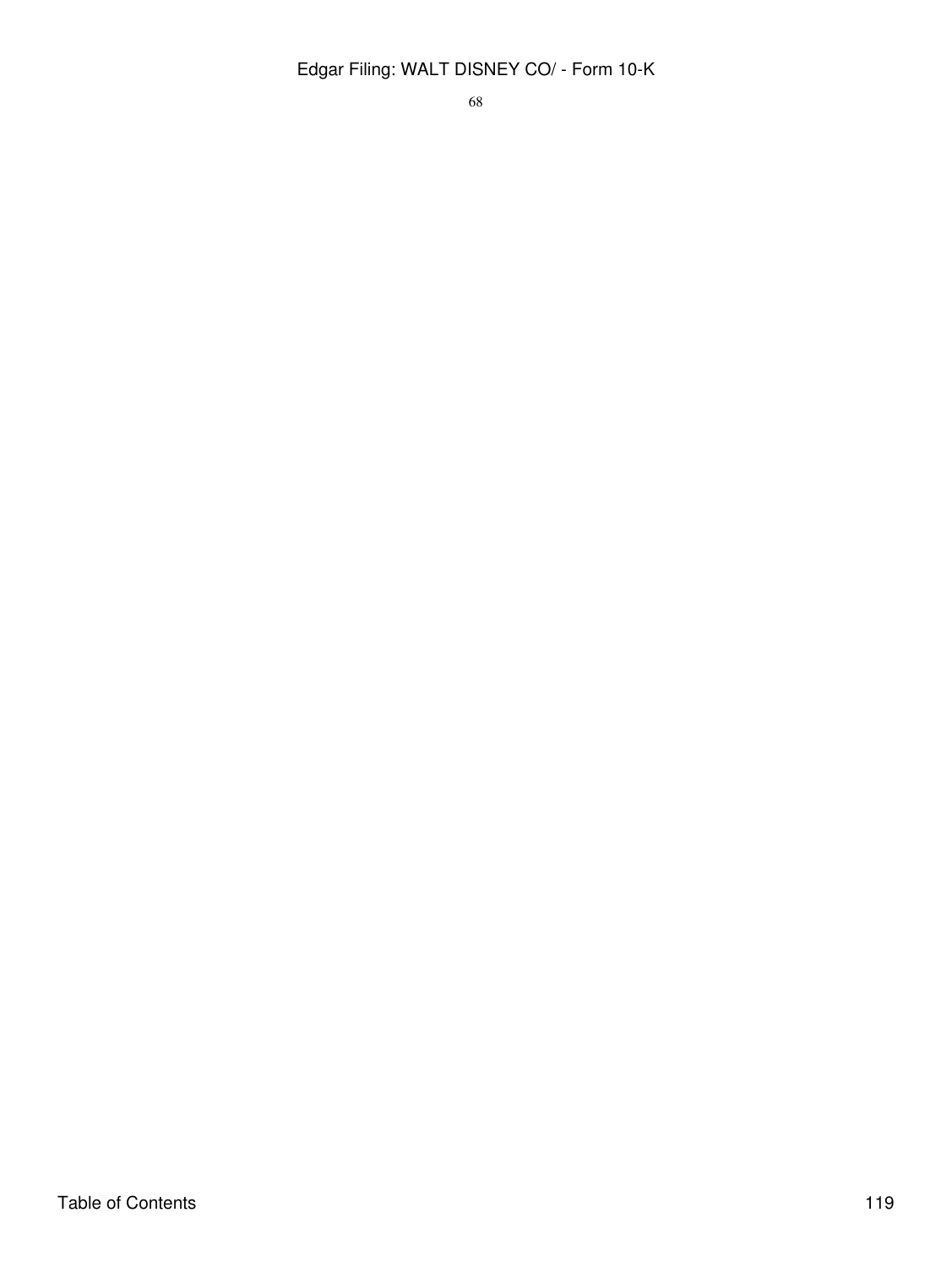## **NOTES TO CONSOLIDATED FINANCIAL STATEMENTS (Continued)**

#### **(Tabular dollars in millions, except per share amounts)**

#### *Disney Interactive Media Group*

The Company creates and delivers Disney-branded entertainment and lifestyle content across interactive media platforms. The primary operating businesses are Games which produces and distributes console, online and mobile games, and Online which develops Disney-branded online services in the United States and internationally. The Interactive Media Group also manages Disney-branded mobile phone business in Japan which provides mobile phone service and downloadable content to consumers.

#### *SEGMENT INFORMATION*

The operating segments reported below are the segments of the Company for which separate financial information is available and for which segment results are evaluated regularly by the Chief Executive Officer in deciding how to allocate resources and in assessing performance.

Segment operating results reflect earnings before corporate and unallocated shared expenses, restructuring and impairment charges, other income (expense), net interest expense, income taxes, and noncontrolling interests. Segment operating income includes equity in the income of investees. Equity investees consist primarily of AETN/Lifetime, which is a cable business included in the Media Networks segment. Corporate and unallocated shared expenses principally consist of corporate functions, executive management, and certain unallocated administrative support functions.

Equity in the income of investees by segment is as follows:

|                               | 2010  | 2009  | 2008  |
|-------------------------------|-------|-------|-------|
| Media Networks <sup>(1)</sup> | \$438 | \$567 | \$596 |
| Studio Entertainment          |       | (4)   |       |
| <b>Consumer Products</b>      |       | 2     |       |
| Interactive Media             |       | 2     | (3)   |
| Corporate                     | 2     | 10    | (12)  |
|                               |       |       |       |
|                               | \$440 | \$577 | \$581 |

(1) Substantially all of these amounts relate to investments at Cable Networks.

The following segment results include allocations of certain costs, including information technology, pension, legal, and other shared services costs, which are allocated based on metrics designed to correlate with consumption. These allocations are agreed-upon amounts between the businesses and may differ from amounts that would be negotiated in arms length transactions. In addition, all significant intersegment transactions have been eliminated except that Studio Entertainment revenues and operating income include an allocation of Consumer Products and Interactive Media revenues, which is meant to reflect royalties on sales of merchandise based on certain Studio film properties.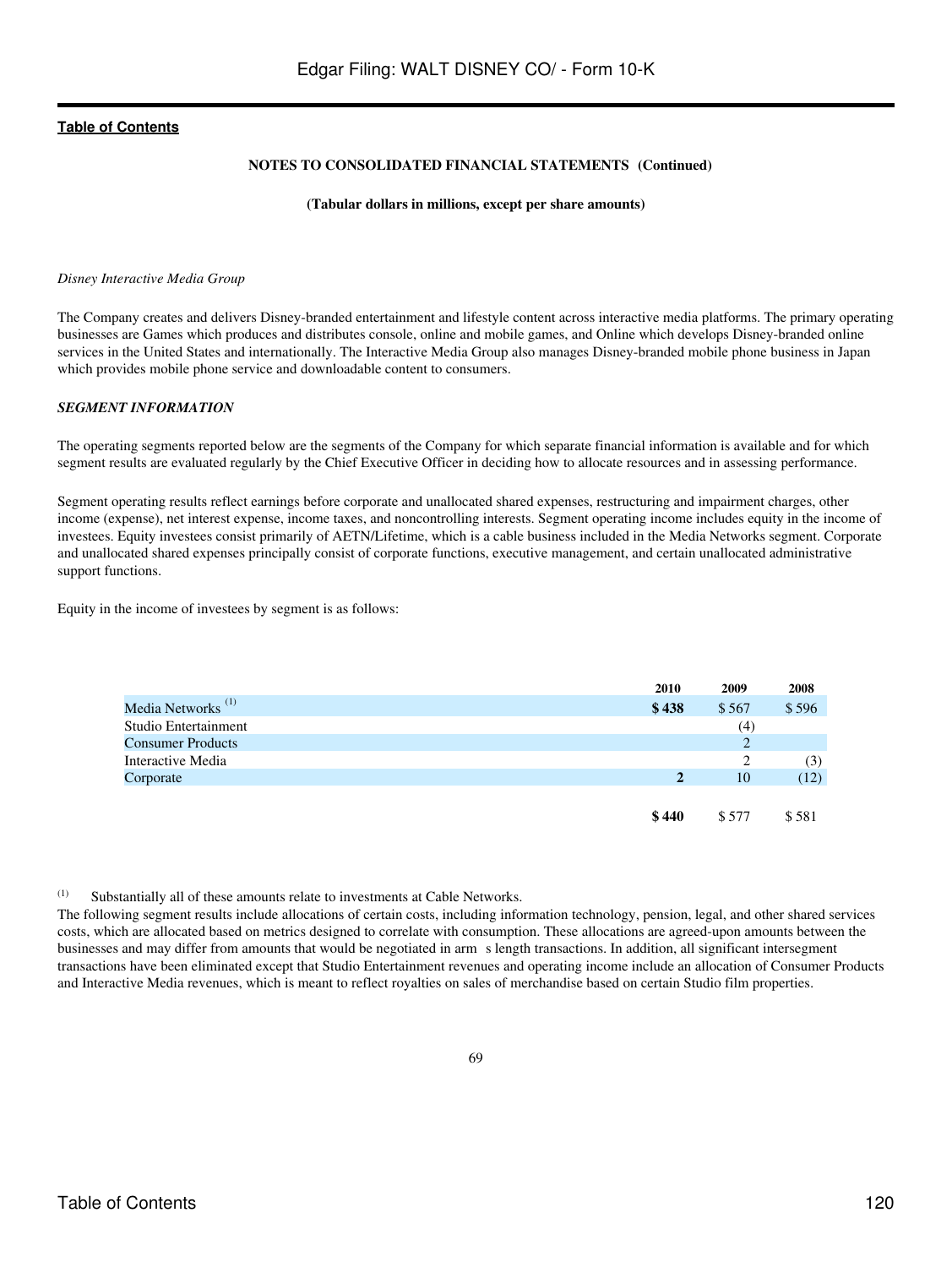## **NOTES TO CONSOLIDATED FINANCIAL STATEMENTS (Continued)**

## **(Tabular dollars in millions, except per share amounts)**

|                                                                          | 2010     | 2009             | 2008     |
|--------------------------------------------------------------------------|----------|------------------|----------|
| Revenues                                                                 |          |                  |          |
| Media Networks                                                           | \$17,162 | \$16,209         | \$15,857 |
| <b>Parks and Resorts</b>                                                 | 10,761   | 10,667           | 11,504   |
| Studio Entertainment                                                     |          |                  |          |
| Third parties                                                            | 6,495    | 6,016            | 7,167    |
| Intersegment                                                             | 206      | 120              | 181      |
|                                                                          |          |                  |          |
|                                                                          | 6,701    | 6,136            | 7,348    |
|                                                                          |          |                  |          |
|                                                                          |          |                  |          |
| <b>Consumer Products</b>                                                 |          |                  |          |
| Third parties                                                            | 2,876    | 2,533            | 2,569    |
| Intersegment                                                             | (198)    | (108)            | (154)    |
|                                                                          |          |                  |          |
|                                                                          | 2,678    | 2,425            | 2,415    |
|                                                                          |          |                  |          |
|                                                                          |          |                  |          |
| Interactive Media                                                        |          |                  |          |
| Third parties                                                            | 769      | 724              | 746      |
| Intersegment                                                             | (8)      | (12)             | (27)     |
|                                                                          |          |                  |          |
|                                                                          | 761      | 712              | 719      |
|                                                                          |          |                  |          |
|                                                                          |          |                  |          |
| Total consolidated revenues                                              | \$38,063 | \$36,149         | \$37,843 |
|                                                                          |          |                  |          |
|                                                                          |          |                  |          |
| Segment operating income (loss)<br>Media Networks                        | \$5,132  |                  | \$4,981  |
| Parks and Resorts                                                        | 1,318    | \$4,765<br>1,418 | 1,897    |
| Studio Entertainment                                                     | 693      | 175              | 1,086    |
| <b>Consumer Products</b>                                                 | 677      | 609              | 778      |
| <b>Interactive Media</b>                                                 | (234)    |                  |          |
|                                                                          |          | (295)            | (258)    |
|                                                                          |          |                  |          |
| Total segment operating income                                           | \$7,586  | \$6,672          | \$8,484  |
|                                                                          |          |                  |          |
| Reconciliation of segment operating income to income before income taxes |          |                  |          |
| Segment operating income                                                 | \$7,586  | \$6,672          | \$8,484  |
| Corporate and unallocated shared expenses                                | (420)    | (398)            | (460)    |
| Restructuring and impairment charges                                     | (270)    | (492)            | (39)     |
| Other income (expense)                                                   | 140      | 342              | (59)     |
| Net interest expense                                                     | (409)    | (466)            | (524)    |
|                                                                          |          |                  |          |
| Income before income taxes                                               |          |                  |          |
|                                                                          | \$6,627  | \$5,658          | \$7,402  |
|                                                                          |          |                  |          |

*Capital expenditures*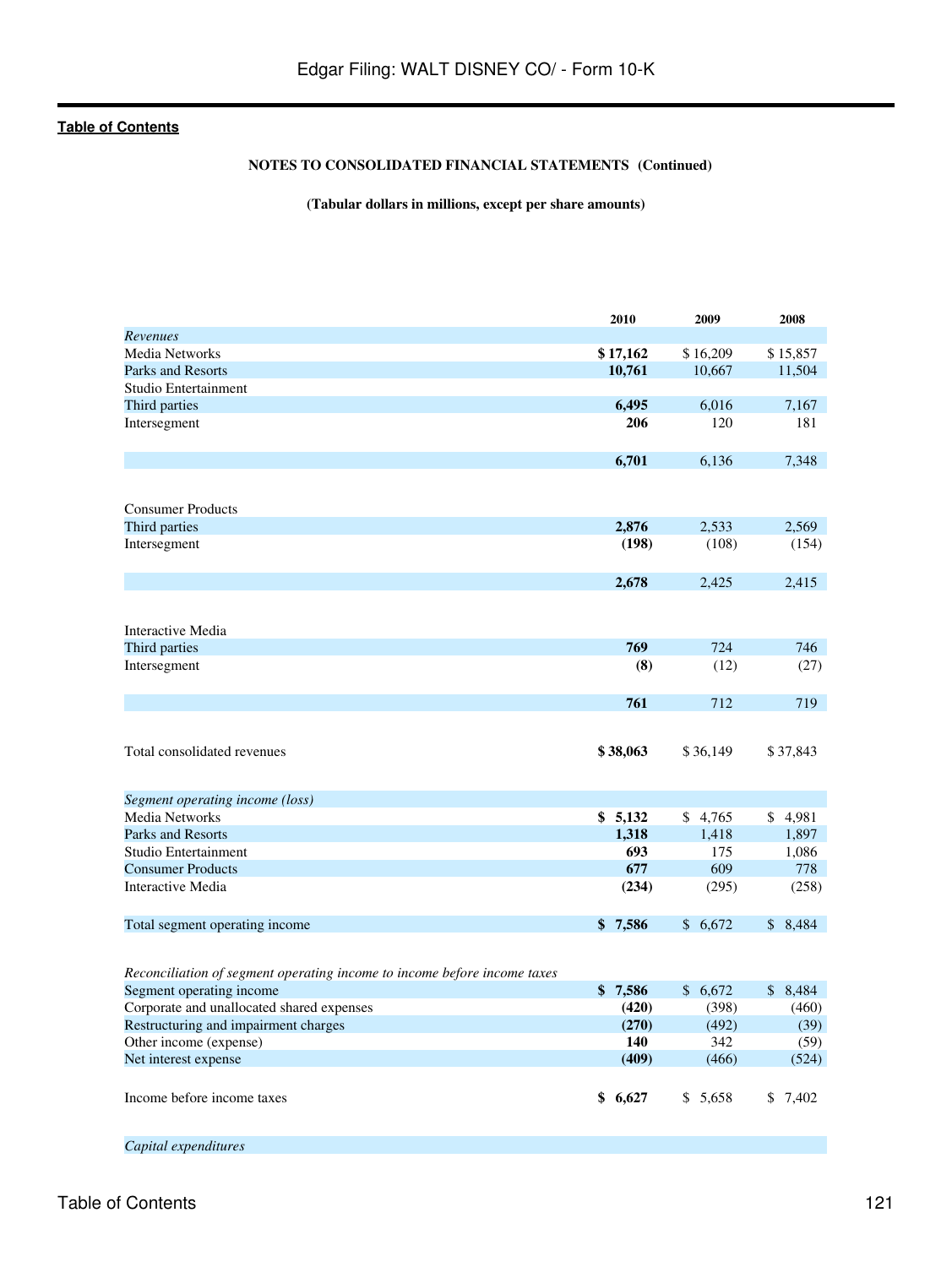| Media Networks             |           |           |               |       |
|----------------------------|-----------|-----------|---------------|-------|
| Cable Networks             | \$<br>132 | \$<br>151 | <sup>\$</sup> | 206   |
| <b>Broadcasting</b>        | 92        | 143       |               | 132   |
| Parks and Resorts          |           |           |               |       |
| Domestic                   | 1,295     | 1,039     |               | 793   |
| <b>International</b>       | 238       | 143       |               | 140   |
| Studio Entertainment       | 102       | 135       |               | 126   |
| <b>Consumer Products</b>   | 97        | 46        |               | 51    |
| Interactive Media          | 17        | 21        |               | 40    |
| Corporate                  | 137       | 75        |               | 90    |
|                            |           |           |               |       |
| Total capital expenditures | \$2,110   | \$ 1.753  | S.            | 1,578 |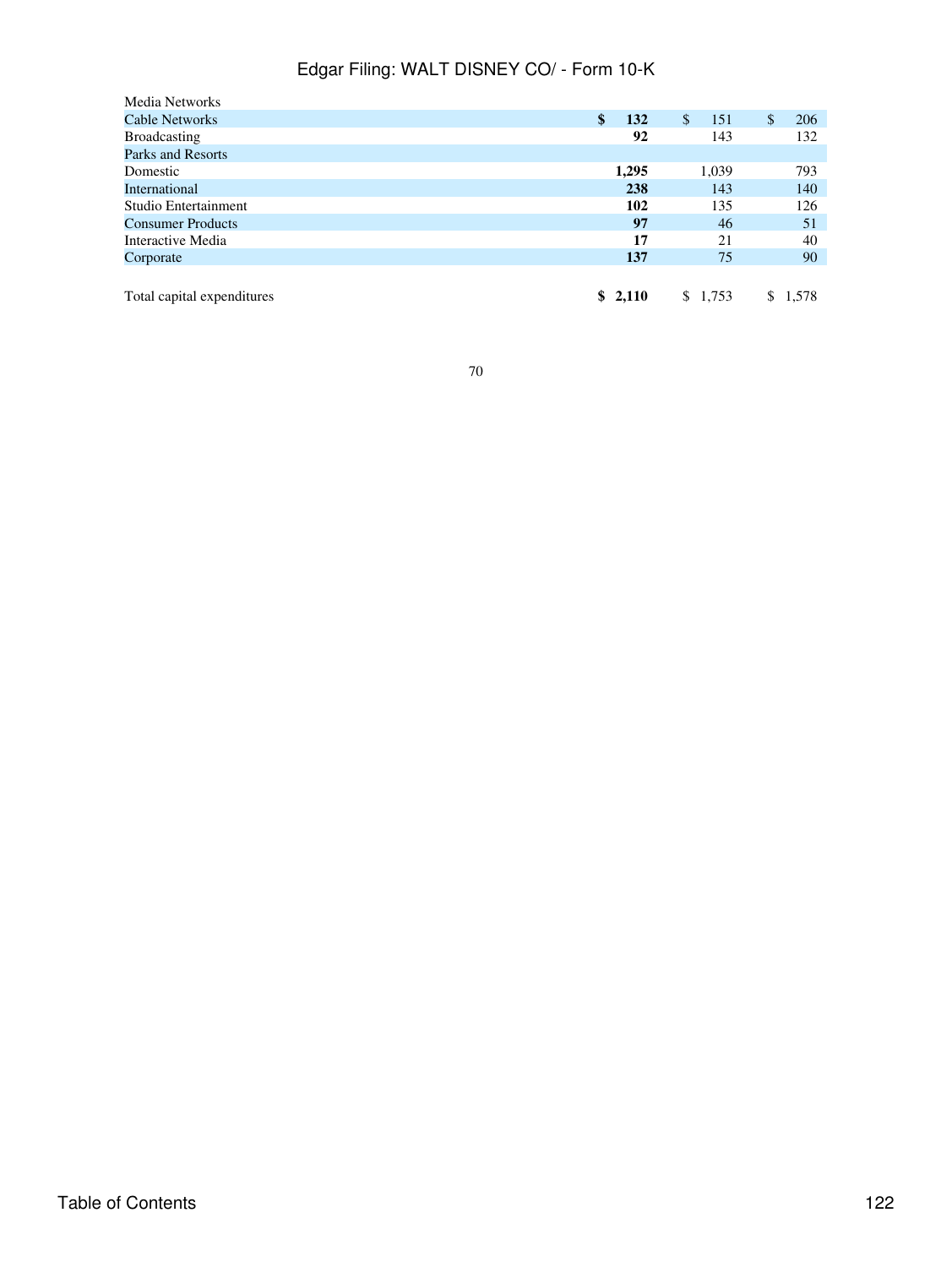## **NOTES TO CONSOLIDATED FINANCIAL STATEMENTS (Continued)**

## **(Tabular dollars in millions, except per share amounts)**

|                                         | 2010      | 2009      | 2008      |
|-----------------------------------------|-----------|-----------|-----------|
| Depreciation expense                    |           |           |           |
| Media Networks                          | \$<br>213 | \$<br>197 | \$<br>179 |
| Parks and Resorts                       |           |           |           |
| Domestic                                | 807       | 822       | 803       |
| International                           | 332       | 326       | 342       |
| Studio Entertainment                    | 56        | 50        | 41        |
| <b>Consumer Products</b>                | 33        | 29        | 18        |
| Interactive Media                       | 19        | 28        | 21        |
| Corporate                               | 142       | 128       | 123       |
| Total depreciation expense              | \$1,602   | \$1,580   | \$1,527   |
| Amortization of intangible assets       |           |           |           |
| Media Networks                          | \$<br>9   | \$<br>9   | \$<br>9   |
| Parks and Resorts                       |           |           |           |
| Studio Entertainment                    | 33        | 10        | 9         |
| <b>Consumer Products</b>                | 45        | 10        | 11        |
| Interactive Media                       | 24        | 22        | 26        |
| Corporate                               |           |           |           |
| Total amortization of intangible assets | \$<br>111 | \$<br>51  | \$<br>55  |
| Identifiable $assets^{(1)(2)}$          |           |           |           |
| Media Networks                          | \$27,112  | \$26,936  |           |
| Parks and Resorts                       | 17,529    | 16,945    |           |
| Studio Entertainment                    | 12,742    | 11,104    |           |
| <b>Consumer Products</b>                | 4,786     | 1,486     |           |
| Interactive Media                       | 1,756     | 988       |           |
| Corporate <sup>(3)</sup>                | 5,281     | 5,658     |           |
| Total consolidated assets               | \$69,206  | \$63,117  |           |
| Supplemental revenue data               |           |           |           |
| <b>Media Networks</b>                   |           |           |           |
| Advertising <sup>(4)</sup>              | \$7,099   | \$6,624   | \$7,197   |
| <b>Affiliate Fees</b>                   | 8,082     | 7,407     | 6,793     |
| Parks and Resorts                       |           |           |           |
| Merchandise, food and beverage          | 3,457     | 3,445     | 3,653     |
| <b>Admissions</b>                       | 3,504     | 3,403     | 3,623     |
|                                         |           |           |           |
| Revenues                                |           |           |           |
| <b>United States and Canada</b>         | \$28,279  | \$27,508  | \$28,506  |
| Europe                                  | 6,550     | 6,012     | 6,805     |
| Asia Pacific                            | 2,320     | 1,860     | 1,811     |
| Latin America and Other                 | 914       | 769       | 721       |
|                                         | \$38,063  | \$36,149  | \$37,843  |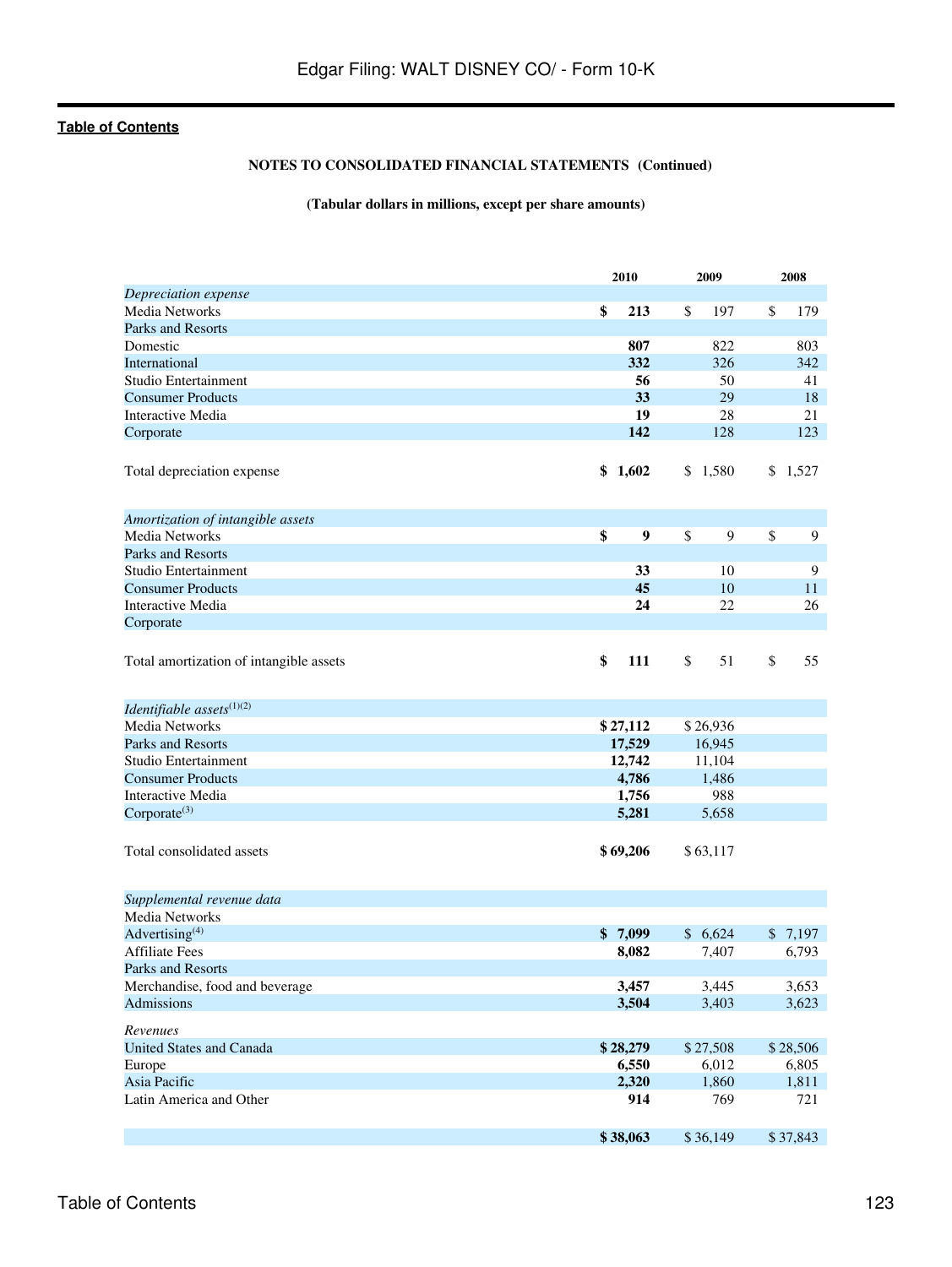| Segment operating income |         |         |         |
|--------------------------|---------|---------|---------|
| United States and Canada | \$5,474 | \$4,923 | \$6,500 |
| Europe                   | 1.275   | 1.158   | 1.423   |
| Asia Pacific             | 620     | 430     | 386     |
| Latin America and Other  | 217     | 161     | 175     |
|                          |         |         |         |
|                          | \$7.586 | \$6.672 | \$8.484 |

| ۰. |  |
|----|--|
|    |  |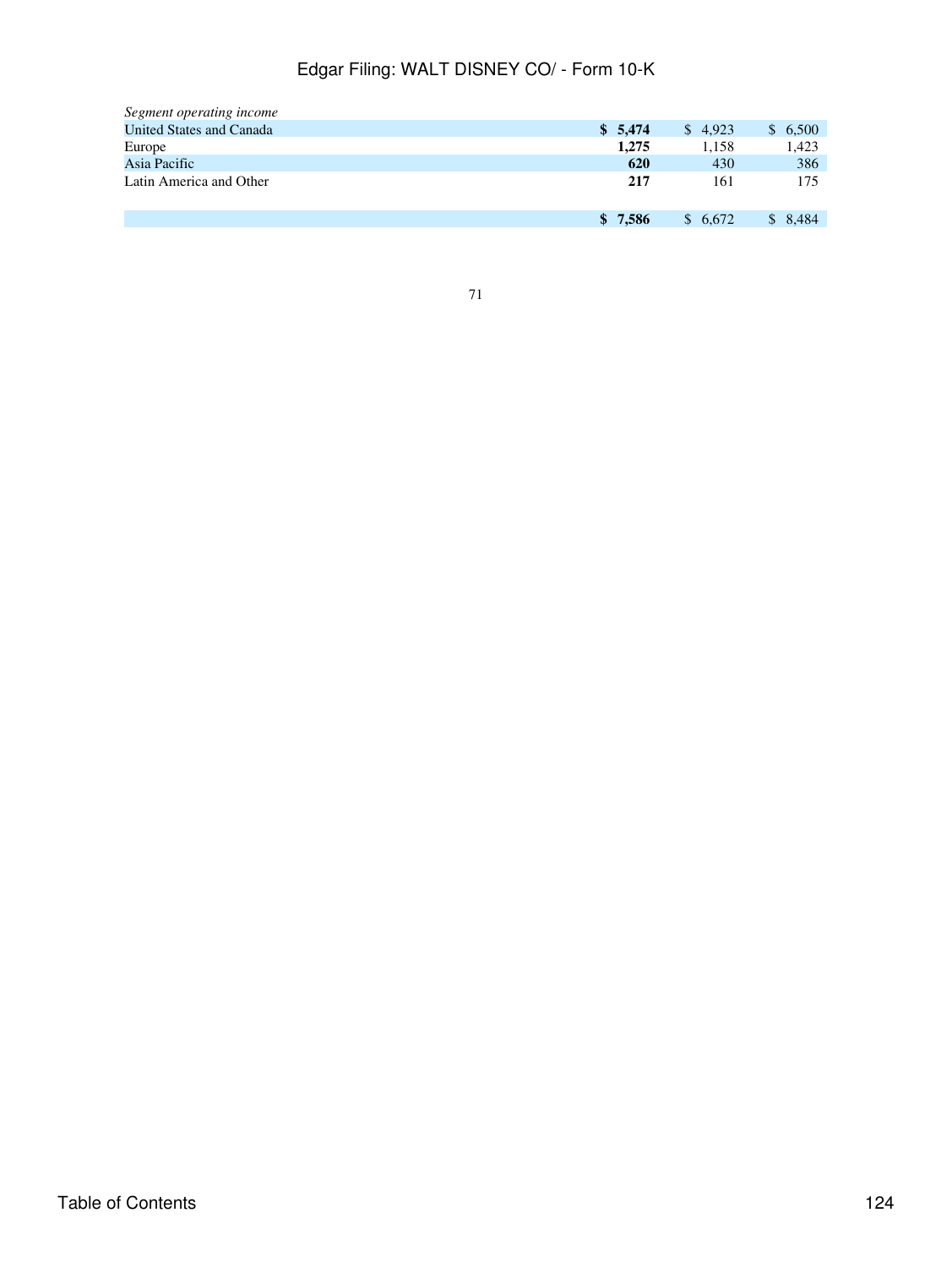## **NOTES TO CONSOLIDATED FINANCIAL STATEMENTS** (Continued)

#### **(Tabular dollars in millions, except per share amounts)**

|                          | 2010     | 2009     |
|--------------------------|----------|----------|
| Long-lived assets $(5)$  |          |          |
| United States and Canada | \$47,766 | \$43,570 |
| Europe                   | 5,090    | 3,708    |
| Asia Pacific             | 1,828    | 1,805    |
| Latin America and Other  | 237      | 188      |
|                          |          |          |
|                          | \$54,921 | \$49,271 |

(1) Identifiable assets include amounts associated with equity method investments. Equity method investments by segment are as follows:

|                      | 2010    | 2009    |
|----------------------|---------|---------|
| Media Networks       | \$2,103 | \$2,166 |
| Studio Entertainment |         |         |
| Interactive Media    | 10      |         |
| Corporate            | 8       |         |
|                      |         |         |
|                      | \$2,123 | \$2,173 |

## (2) Goodwill and intangible assets by segment are as follows:

|                          | 2010     | 2009     |
|--------------------------|----------|----------|
| Media Networks           | \$17,442 | \$17,438 |
| Parks and Resorts        | 171      | 172      |
| Studio Entertainment     | 6,416    | 5,032    |
| <b>Consumer Products</b> | 3,699    | 618      |
| Interactive Media        | 1,323    | 650      |
| Corporate                | 130      | 20       |
|                          |          |          |
|                          | \$29,181 | \$23,930 |

(3) Primarily fixed assets, deferred tax assets, cash and cash equivalents.<br>Advertising revenue includes amounts reported in Interactive Media

 $(4)$  Advertising revenue includes amounts reported in Interactive Media.<br>  $(5)$  I ong-lived assets include total assets less current assets financial inv

Long-lived assets include total assets less current assets, financial investments and derivatives recorded in other non-current assets.

#### **2 Summary of Significant Accounting Policies**

#### *Principles of Consolidation*

The consolidated financial statements of the Company include the accounts of The Walt Disney Company and its majority-owned and controlled subsidiaries. Intercompany accounts and transactions have been eliminated in consolidation. In December 1999, DVD Financing, Inc. (DFI), a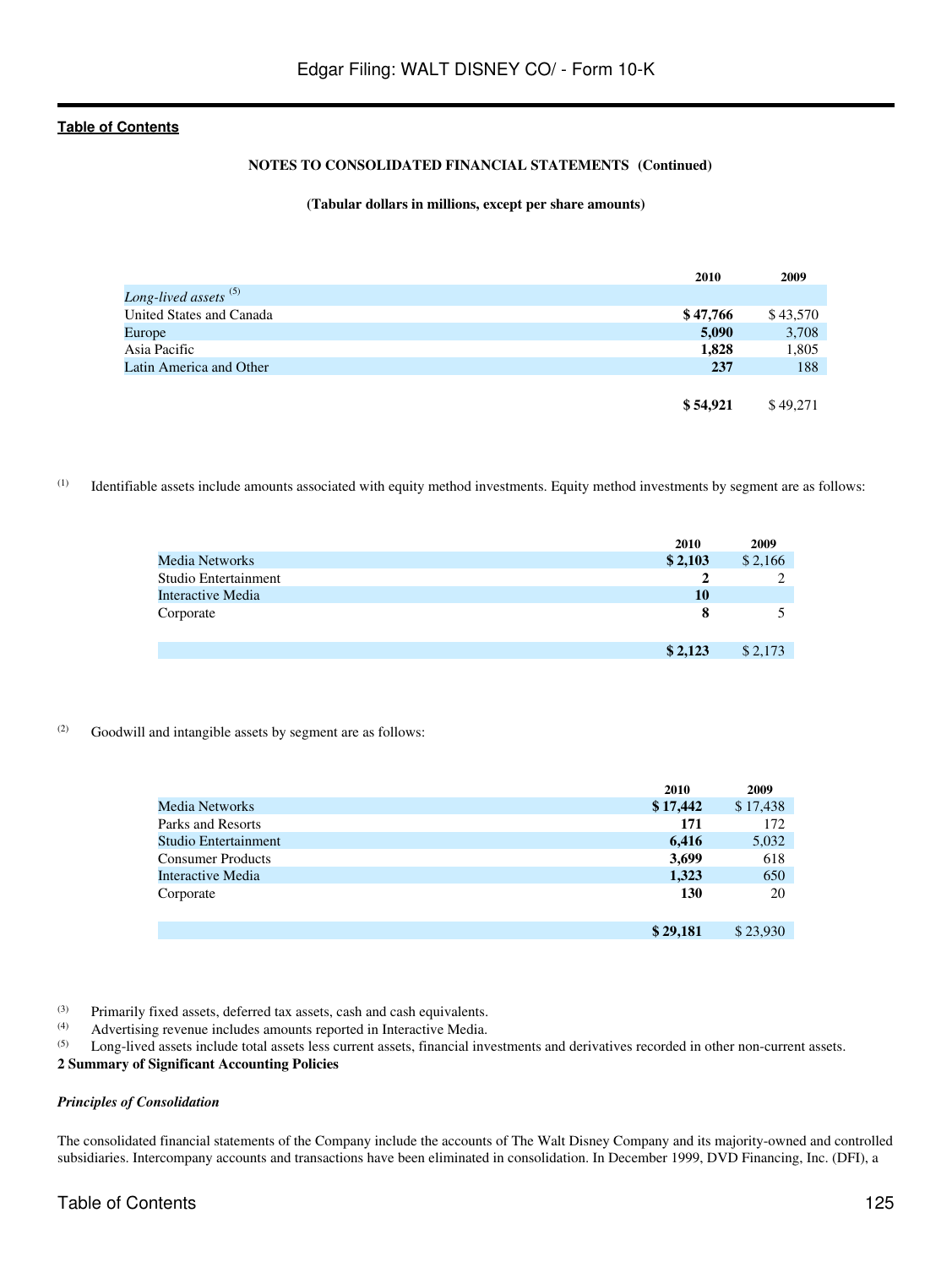subsidiary of Disney Vacation Development, Inc. and an indirect subsidiary of the Company, completed a receivable sale transaction that established a facility that permitted DFI to sell receivables arising from the sale of vacation club memberships on a periodic basis. In connection with this facility, DFI prepares separate financial statements, although its separate assets and liabilities are also consolidated in these financial statements. DFI s ability to sell new receivables under this facility ended on December 4, 2008. (See Note 16 for further discussion of this facility)

## *Reporting Period*

The Company s fiscal year ends on the Saturday closest to September 30 and consists of fifty-two weeks with the exception that approximately every six years, we have a fifty-three week year. When a fifty-three week year occurs, the Company reports the additional week in the fourth quarter. Fiscal 2009 was a fifty-three week year beginning on September 28, 2008 and ending on October 3, 2009.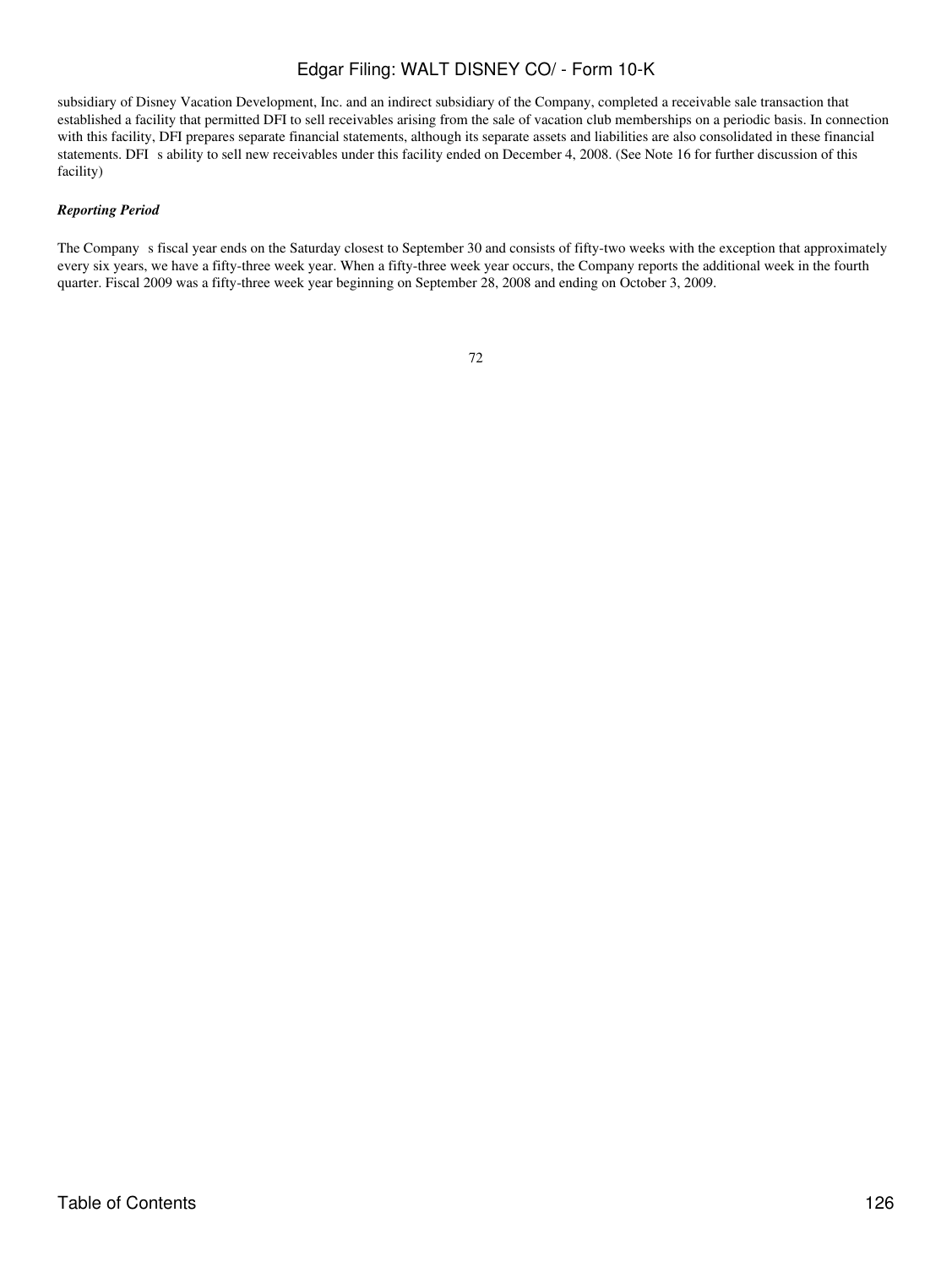## **NOTES TO CONSOLIDATED FINANCIAL STATEMENTS (Continued)**

#### **(Tabular dollars in millions, except per share amounts)**

#### *Reclassifications*

Certain reclassifications have been made in the fiscal 2009 and fiscal 2008 financial statements and notes to conform to the fiscal 2010 presentation.

#### *Use of Estimates*

The preparation of financial statements in conformity with generally accepted accounting principles requires management to make estimates and assumptions that affect the amounts reported in the financial statements and footnotes thereto. Actual results may differ from those estimates.

#### *Revenue Recognition*

Broadcast advertising revenues are recognized when commercials are aired. Revenues from television subscription services related to the Companys primary cable programming services are recognized as services are provided. Certain of the Companys contracts with cable and satellite operators include annual live programming commitments. In these cases, recognition of revenues subject to the commitments is deferred until the annual commitments are satisfied, which generally results in higher revenue recognition in the second half of the year.

Revenues from advance theme park ticket sales are recognized when the tickets are used. For non-expiring, multi-day tickets, revenues are recognized over a three-year time period based on estimated usage, which is derived from historical usage patterns.

Revenues from the theatrical distribution of motion pictures are recognized when motion pictures are exhibited. Revenues from DVD and video game sales, net of anticipated returns and customer incentives, are recognized on the date that video units are made available for sale by retailers. Revenues from the licensing of feature films and television programming are recorded when the content is available for telecast by the licensee and when certain other conditions are met.

Merchandise licensing advances and guarantee royalty payments are recognized based on the contractual royalty rate when the licensed product is sold by the licensee. Non-refundable advances and minimum guarantee royalty payments in excess of royalties earned are generally recognized as revenue at the end of the contract term.

Revenues from our internet and mobile operations are recognized as services are rendered. Advertising revenues at our internet operations are recognized when advertisements are viewed online.

Taxes collected from customers and remitted to governmental authorities are presented in the Consolidated Statements of Income on a net basis.

#### *Allowance for doubtful accounts*

The Company maintains an allowance for doubtful accounts to reserve for potentially uncollectible receivables. The allowance for doubtful accounts is estimated based on our analysis of trends in overall receivables aging, specific identification of certain receivables that are at risk of not being paid, past collection experience and current economic trends. In times of domestic or global economic turmoil, the Companys estimates and judgments with respect to the collectability of its receivables are subject to greater uncertainty than in more stable periods.

## *Advertising Expense*

Advertising costs are expensed as incurred. Advertising expense for fiscal 2010, 2009 and 2008 was \$2.6 billion, \$2.7 billion and \$2.9 billion, respectively.

## *Cash and Cash Equivalents*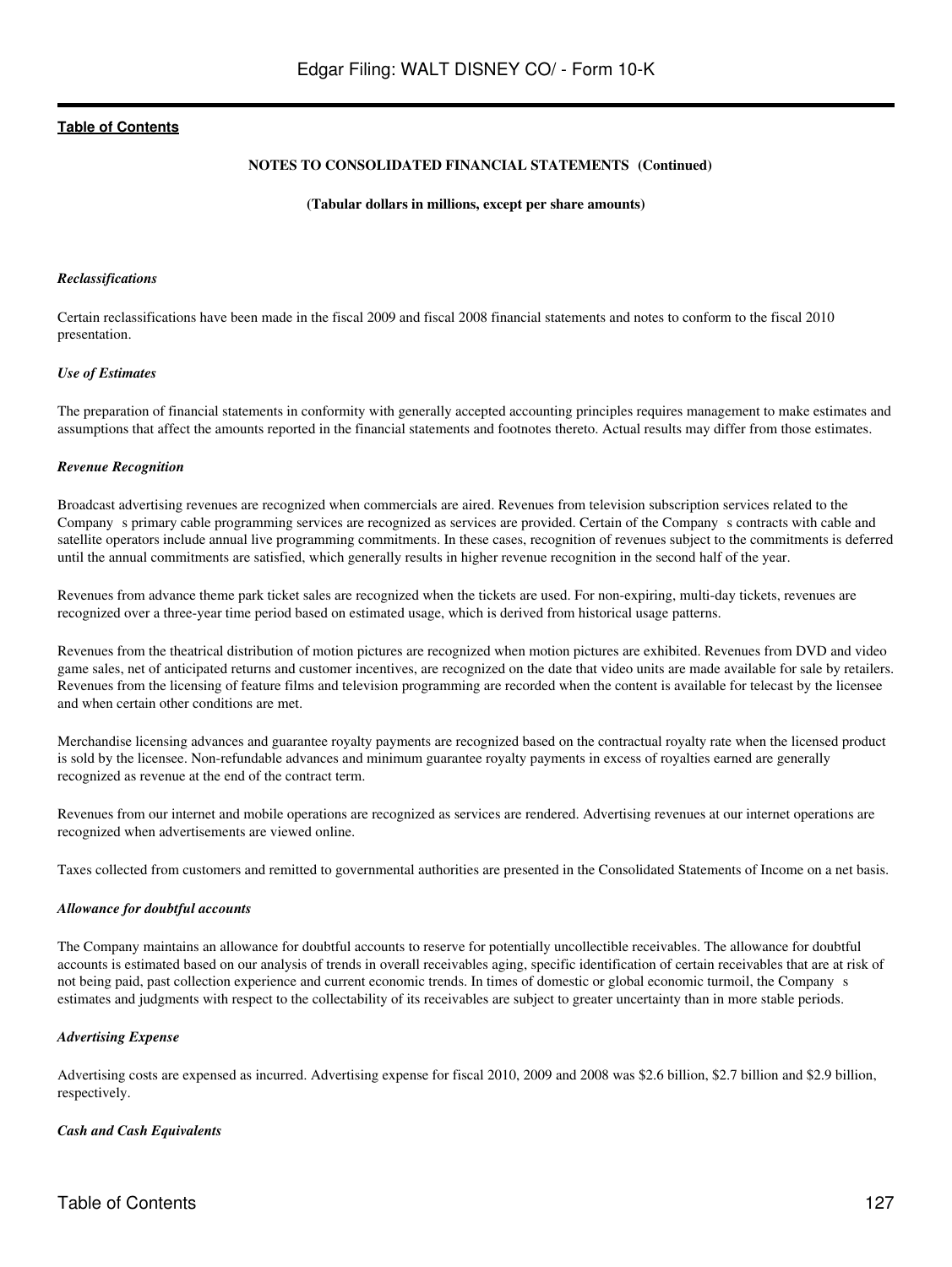Cash and cash equivalents consist of cash on hand and marketable securities with original maturities of three months or less.

#### *Investments*

Debt securities that the Company has the positive intent and ability to hold to maturity are classified as held-to-maturity and reported at amortized cost. Debt securities not classified as held-to-maturity and marketable equity securities are classified as either trading or available-for-sale. Trading and available-for-sale securities are recorded at fair value with unrealized gains and losses included in earnings or accumulated other comprehensive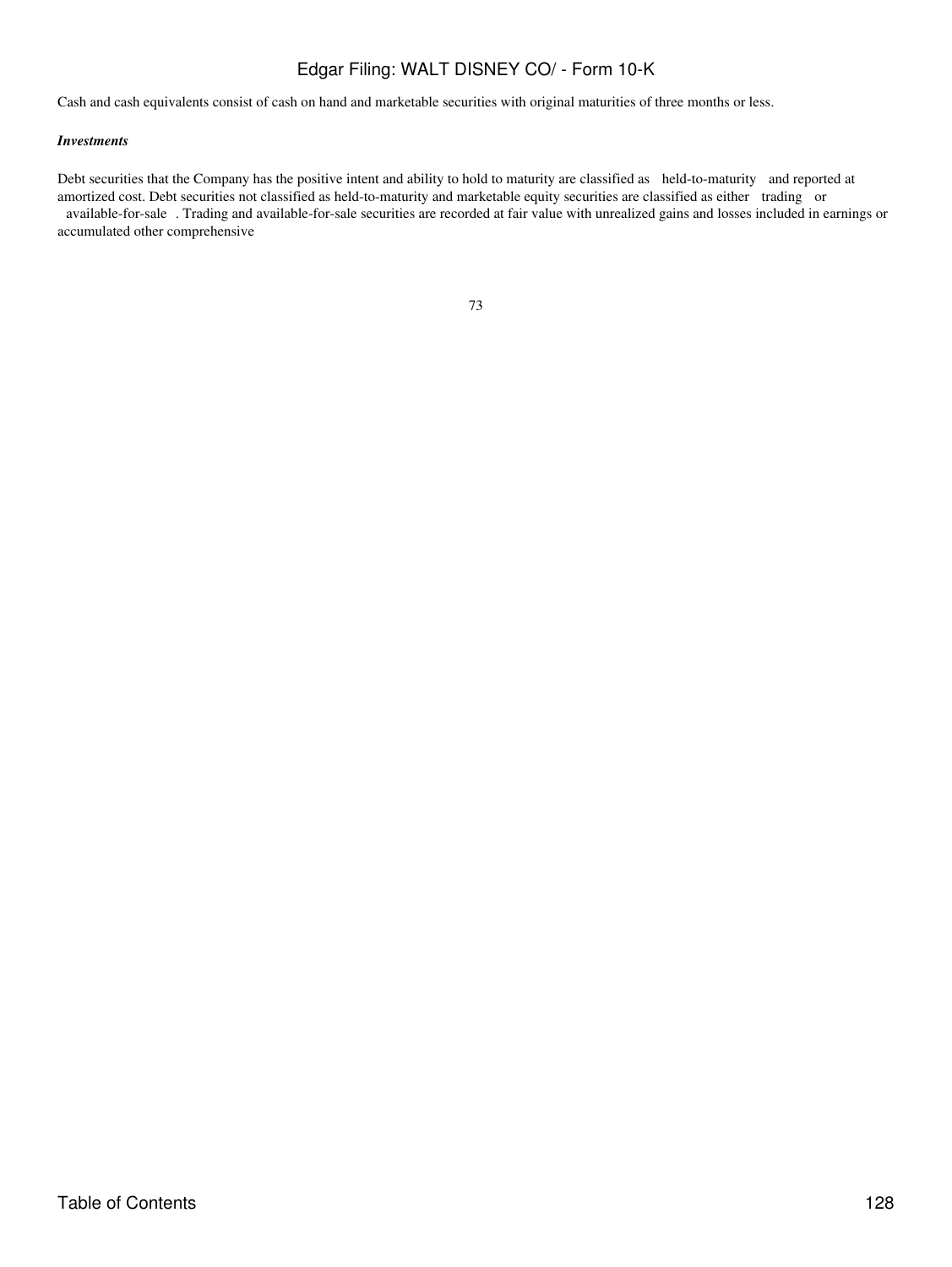## **NOTES TO CONSOLIDATED FINANCIAL STATEMENTS (Continued)**

#### **(Tabular dollars in millions, except per share amounts)**

income/ (loss), respectively. All other equity securities are accounted for using either the cost method or the equity method.

The Company regularly reviews its investments to determine whether a decline in fair value below the cost basis is other than temporary. If the decline in fair value is determined to be other than temporary, the cost basis of the investment is written down to fair value.

#### *Translation Policy*

The U.S. dollar is the functional currency for the majority of our international operations. The local currency is the functional currency for Euro Disney, Hong Kong Disneyland, and international locations of The Disney Stores.

For U.S. dollar functional currency locations, foreign currency assets and liabilities are remeasured into U.S. dollars at end-of-period exchange rates, except for nonmonetary balance sheet accounts, which are remeasured at historical exchange rates. Revenue and expenses are remeasured at average exchange rates in effect during each period, except for those expenses related to the non-monetary balance sheet amounts, which are remeasured at historical exchange rates. Gains or losses from foreign currency remeasurement are included in income.

For local currency functional locations, assets and liabilities are translated at end-of-period rates while revenues and expenses are translated at average rates in effect during the period. Equity is translated at historical rates and the resulting cumulative translation adjustments are included as a component of accumulated other comprehensive income.

#### *Inventories*

Inventory primarily includes vacation timeshare units, merchandise, materials, and supplies. Carrying amounts of vacation ownership units are recorded at the lower of cost or net realizable value. Carrying amounts of merchandise, materials, and supplies inventories are generally determined on a moving average cost basis and are recorded at the lower of cost or market.

#### *Film and Television Costs*

Film and television costs include capitalizable production costs, production overhead, interest, development costs, and acquired production costs and are stated at the lower of cost, less accumulated amortization, or fair value. Acquired programming costs for the Company s television and cable networks are stated at the lower of cost, less accumulated amortization, or net realizable value. Acquired television broadcast program licenses and rights are recorded when the license period begins and the program is available for use. Marketing, distribution, and general and administrative costs are expensed as incurred.

Film and television production, participation and residual costs are expensed based on the ratio of the current period s revenues to estimated remaining total revenues (Ultimate Revenues) for each production. For film productions, Ultimate Revenues include revenues that will be earned within ten years from the date of the initial theatrical release. For television network series, Ultimate Revenues include revenues that will be earned within ten years from delivery of the first episode, or if still in production, five years from delivery of the most recent episode, if later. For acquired film libraries, remaining revenues include amounts to be earned for up to twenty years from the date of acquisition. Costs of film and television productions are subject to regular recoverability assessments which compare the estimated fair values with the unamortized costs. The amount by which the unamortized costs of film and television productions exceed their estimated fair values is written off. Film development costs for projects that have been abandoned or have not been set for production within three years are generally written off.

The costs of television broadcast rights for acquired movies, series and other programs are expensed based on the number of times the program is expected to be aired or on a straight-line basis over the useful life, as appropriate. Rights costs for multi-year sports programming arrangements are amortized during the applicable seasons based on the estimated relative value of each season in the arrangement. The estimated values of each season are based on our projections of revenues over the contract period which include advertising revenues and an allocation of Affiliate Fees. If the contractual payments related to each season approximate each season s relative value, we expense the related payment during the applicable season. Individual programs are written-off when there are no plans to air or sublicense the program.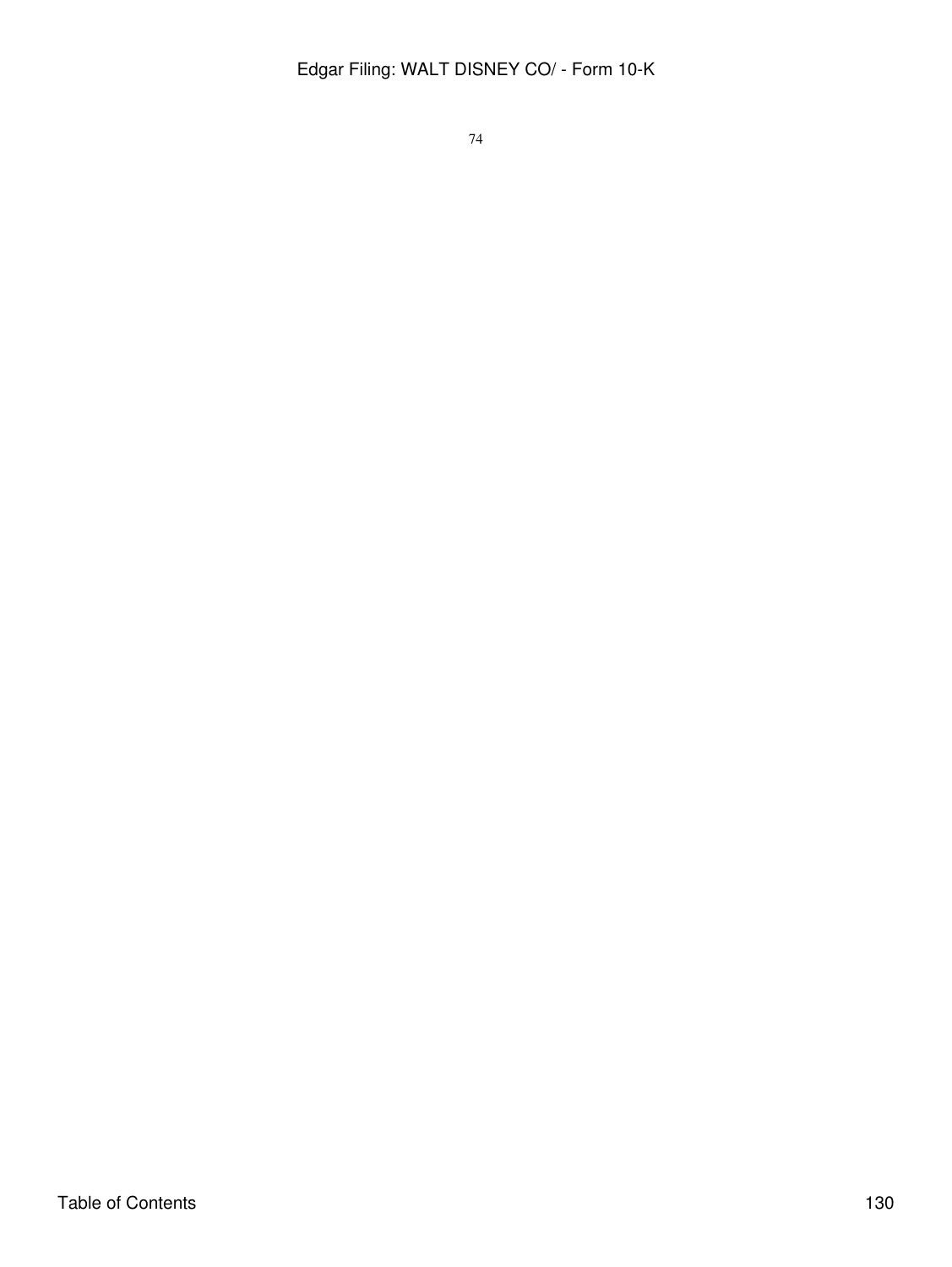## **NOTES TO CONSOLIDATED FINANCIAL STATEMENTS (Continued)**

#### **(Tabular dollars in millions, except per share amounts)**

The net realizable values of network television broadcast program licenses and rights are reviewed using a daypart methodology. A daypart is defined as an aggregation of programs broadcast during a particular time of day or programs of a similar type. The Company s dayparts are daytime, late night, primetime, news, children, and sports (includes network and cable). The net realizable values of other cable programming assets are reviewed on an aggregated basis for each cable channel.

#### *Internal-Use Software Costs*

The Company expenses costs incurred in the preliminary project stage of developing or acquiring internal use software, such as research and feasibility studies, as well as costs incurred in the post-implementation/operational stage, such as maintenance and training. Capitalization of software development costs occurs only after the preliminary-project stage is complete, management authorizes the project, and it is probable that the project will be completed and the software will be used for the function intended. As of October 2, 2010 and October 3, 2009, capitalized software costs, net of accumulated depreciation, totaled \$476 million and \$595 million, respectively. The capitalized costs are amortized on a straight-line basis over the estimated useful life of the software, ranging from 3-10 years.

#### *Software Product Development Costs*

Software product development costs incurred prior to reaching technological feasibility are expensed. We have determined that technological feasibility of our video game software is generally not established until substantially all product development is complete.

#### *Parks, Resorts and Other Property*

Parks, resorts, and other property are carried at historical cost. Depreciation is computed on the straight-line method over estimated useful lives as follows:

| <b>Attractions</b>                    |                                     | $25$ 40 years      |
|---------------------------------------|-------------------------------------|--------------------|
| Buildings and improvements            |                                     | $20\quad 40$ years |
| Leasehold improvements                | Life of lease or asset life if less |                    |
| Land improvements                     |                                     | $20\quad 40$ years |
| Furniture, fixtures and equipment     |                                     | 3 25 years         |
| tangible Assats and Long Lined Assats |                                     |                    |

## *Goodwill, Other Intangible Assets and Long-Lived Assets*

The Company is required to test goodwill and other indefinite-lived intangible assets for impairment on an annual basis and if current events or circumstances require, on an interim basis. Goodwill is allocated to various reporting units, which are generally an operating segment or one reporting level below the operating segment. The Company compares the fair value of each reporting unit to its carrying amount to determine if there is potential goodwill impairment. If the fair value of a reporting unit is less than its carrying value, an impairment loss is recorded to the extent that the fair value of the goodwill within the reporting unit is less than the carrying value of the goodwill.

To determine the fair value of our reporting units, we generally use a present value technique (discounted cash flow) corroborated by market multiples when available and as appropriate. We apply what we believe to be the most appropriate valuation methodology for each of our reporting units. We include in the projected cash flows an estimate of the revenue we believe the reporting unit would receive if the intellectual property developed by the reporting unit that is being used by other reporting units was licensed to an unrelated third party at its fair market value. These amounts are not necessarily the same as those included in segment operating results.

In times of adverse economic conditions in the global economy, the Company s long-term cash flow projections are subject to a greater degree of uncertainty than usual. If we had established different reporting units or utilized different valuation methodologies or assumptions, the impairment test results could differ, and we could be required to record impairment charges.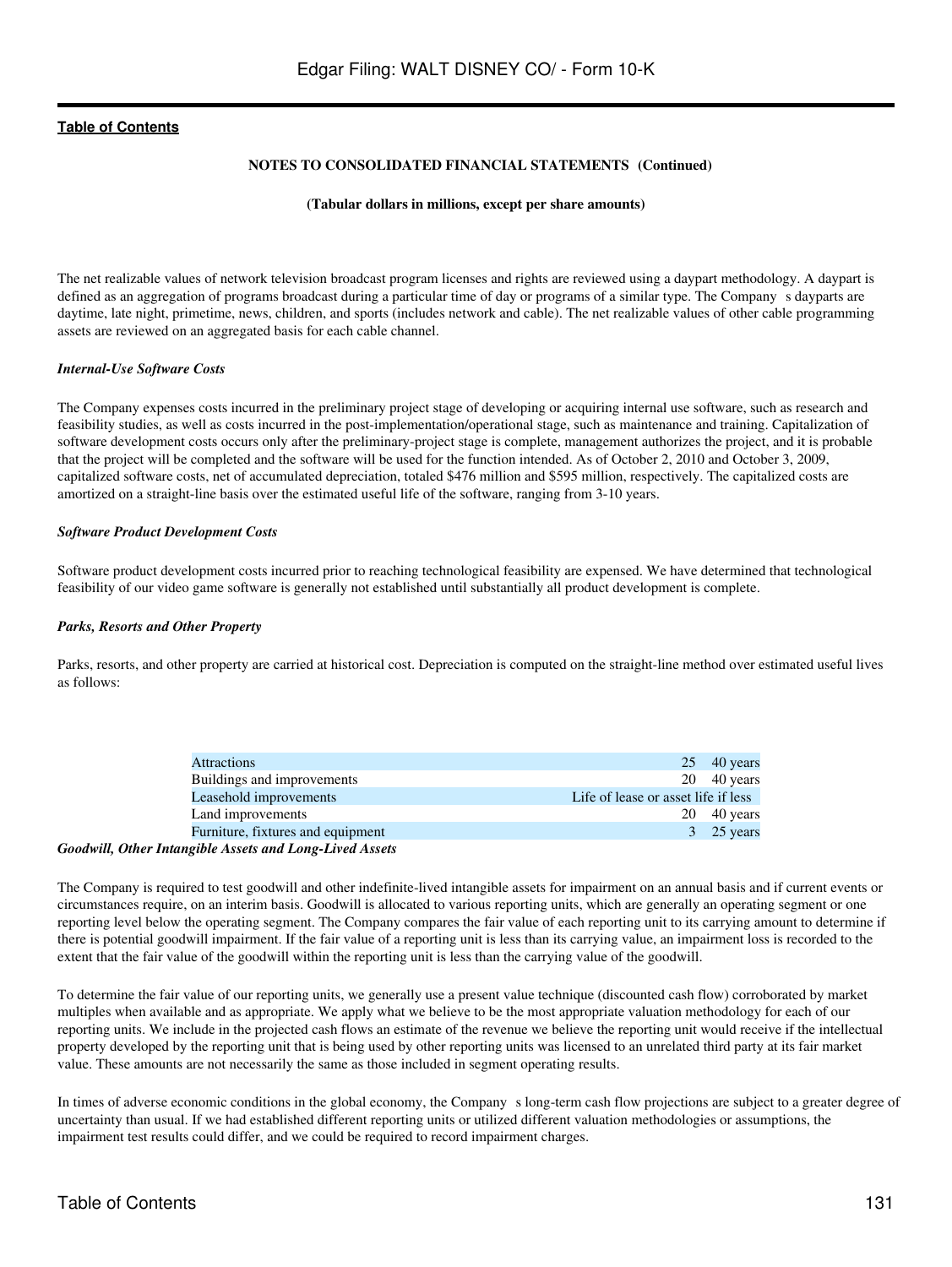The Company is required to compare the fair values of other indefinite-lived intangible assets to their carrying amounts. If the carrying amount of an indefinite-lived intangible asset exceeds its fair value, an impairment loss is recognized. Fair values of other indefinite-lived intangible assets are determined based on discounted cash flows or appraised values, as appropriate.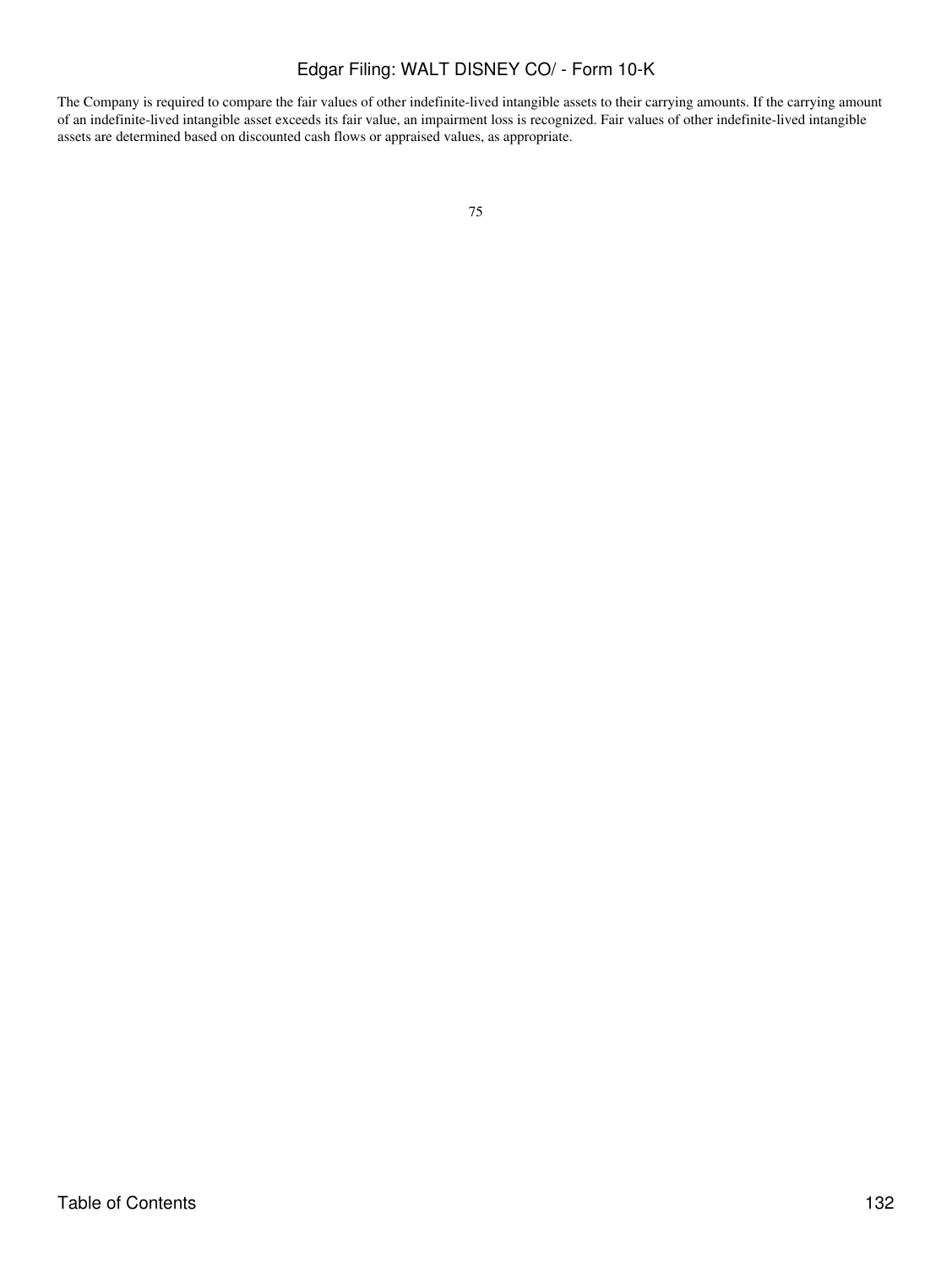## **NOTES TO CONSOLIDATED FINANCIAL STATEMENTS (Continued)**

#### **(Tabular dollars in millions, except per share amounts)**

The Company tests long-lived assets, including amortizable intangible assets, for impairment whenever events or changes in circumstances (triggering events) indicate that the carrying amount may not be recoverable. Once a triggering event has occurred, the impairment test employed is based on whether the intent is to hold the asset for continued use or to hold the asset for sale. The impairment test for assets held for use requires a comparison of cash flows expected to be generated over the useful life of an asset group against the carrying value of the asset group. An asset group is established by identifying the lowest level of cash flows generated by the group of assets that are largely independent of the cash flows of other assets and could include assets used across multiple businesses or segments. If the carrying value of the asset group exceeds the estimated undiscounted future cash flows, an impairment would be measured as the difference between the fair value of the group s long-lived assets and its carrying value. The impairment is allocated to the long-lived assets of the group on a pro rata basis using the relative carrying amount, but only to the extent the carrying value of an asset is above its fair value. For assets held for sale, to the extent the carrying value is greater than the asset s fair value less costs to sell, an impairment loss is recognized for the difference.

During the current year, the Company tested its goodwill and other intangible assets for impairment, and the impairment charges recorded were immaterial. During fiscal years 2009 and 2008, the Company recorded impairment charges of \$142 million and \$39 million, respectively, related to FCC radio licenses. During fiscal 2009, the Company also recorded a goodwill impairment charge totaling \$29 million. The FCC radio license impairment charges reflected overall market declines in certain radio markets in which we operate. The FCC radio license and goodwill impairment charges, which were determined based on a discounted cash flow model, were recorded in Restructuring and impairment charges in the Consolidated Statements of Income.

Amortizable intangible assets are generally amortized on a straight-line basis over periods up to 40 years. The costs to periodically renew our intangible assets are expensed as incurred. The Company has determined that there are currently no legal, competitive, economic or other factors that materially limit the useful life of our FCC licenses and trademarks.

The Company expects its aggregate annual amortization expense for existing amortizable intangible assets for fiscal years 2011 through 2015 to be as follows:

| 2011              | \$151 |
|-------------------|-------|
| 2012              | 136   |
| 2013              | 111   |
| 2014              | 105   |
| 2015              | 104   |
| $\sigma$ ontuanta |       |

#### *Risk Management Contracts*

In the normal course of business, the Company employs a variety of financial instruments to manage its exposure to fluctuations in interest rates, foreign currency exchange rates, and investments in equity and debt securities, including interest rate and cross-currency swap agreements; forward, option and swaption contracts and interest rate caps.

The Company formally documents all relationships between hedging instruments and hedged items, as well as its risk management objectives and strategies for undertaking various hedge transactions. There are two types of derivatives into which the Company enters: hedges of fair value exposure and hedges of cash flow exposure. Hedges of fair value exposure are entered into in order to hedge the fair value of a recognized asset, liability, or a firm commitment. Hedges of cash flow exposure are entered into in order to hedge a forecasted transaction (e.g. forecasted revenue) or the variability of cash flows to be paid or received, related to a recognized liability or asset (e.g. floating rate debt).

The Company designates and assigns the financial instruments as hedges of forecasted transactions, specific assets or specific liabilities. When hedged assets or liabilities are sold or extinguished or the forecasted transactions being hedged are no longer expected to occur, the Company recognizes the gain or loss on the designated hedging instruments.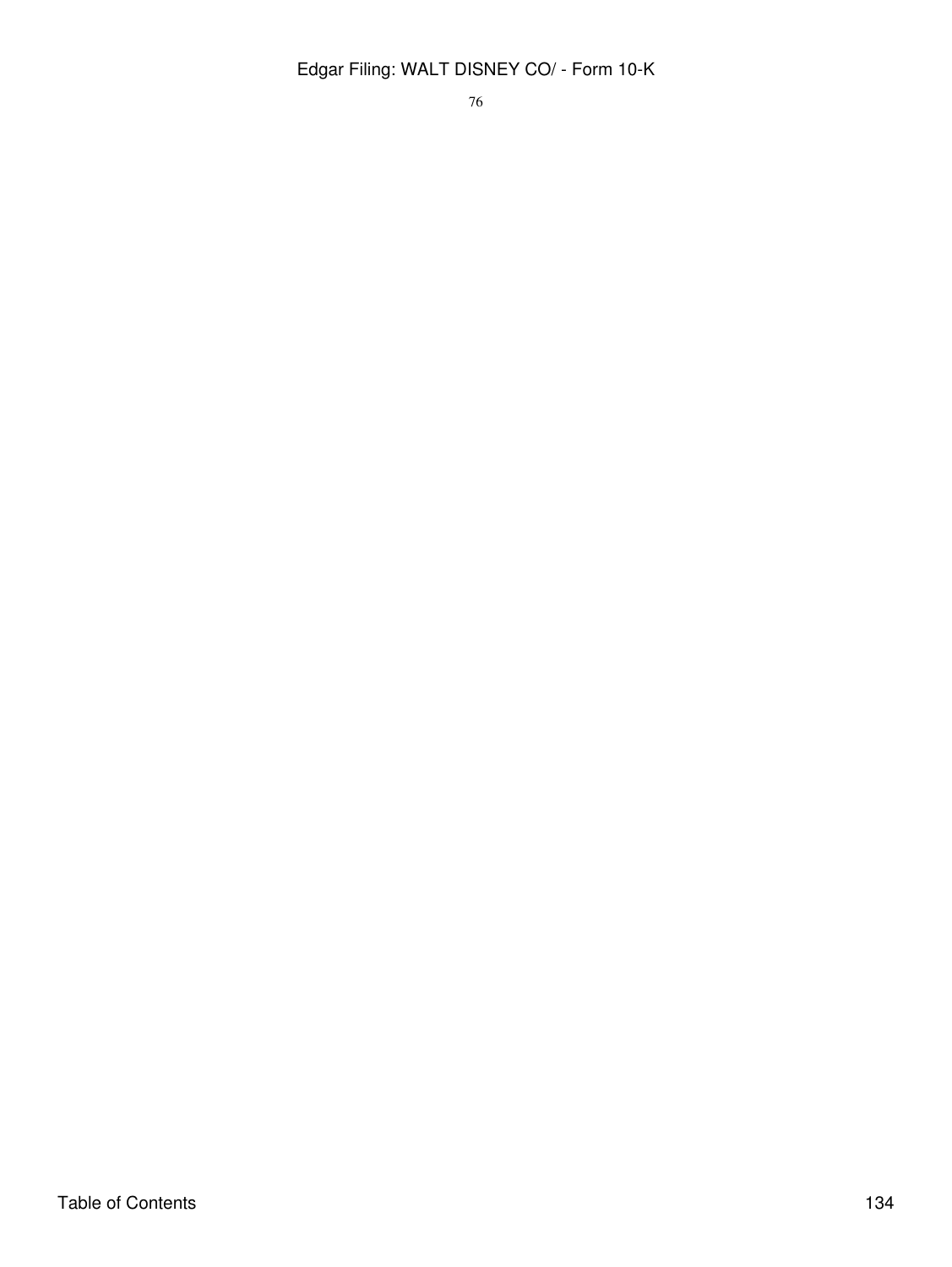## **NOTES TO CONSOLIDATED FINANCIAL STATEMENTS (Continued)**

#### **(Tabular dollars in millions, except per share amounts)**

Option premiums and unrealized gains on forward contracts and the accrued differential for interest rate and cross-currency swaps to be received under the agreements are recorded on the balance sheet as other assets. Unrealized losses on forward contracts and the accrued differential for interest rate and cross-currency swaps to be paid under the agreements are included in liabilities. Realized gains and losses from hedges are classified in the income statement consistent with the accounting treatment of the items being hedged. The Company accrues the differential for interest rate and cross-currency swaps to be paid or received under the agreements as interest rates and exchange rates change as adjustments to interest expense over the lives of the swaps. Gains and losses on the termination of effective swap agreements, prior to their original maturity, are deferred and amortized to interest expense over the remaining term of the underlying hedged transactions.

The Company enters into risk management contracts that are not designated as hedges and do not qualify for hedge accounting. These contracts are intended to offset certain economic exposures of the Company and are carried at market value with any changes in value recorded in earnings. Cash flows from hedging activities are classified in the Consolidated Statements of Cash Flows under the same category as the cash flows from the related assets, liabilities or forecasted transactions (see Notes 9 and 17).

#### *Income Taxes*

The Company accounts for current and deferred income taxes and when appropriate, deferred tax assets and liabilities are recorded with respect to temporary differences in the accounting treatment of items for financial reporting purposes and for income tax purposes. Where, based on the weight of all available evidence, it is more likely than not that some amount of recorded deferred tax assets will not be realized, a valuation allowance is established for that amount that, in management s judgment, is sufficient to reduce the deferred tax asset to an amount that is more likely than not to be realized.

In July 2006, the FASB issued guidance which clarifies the accounting for income taxes by prescribing a minimum probability threshold that a tax position must meet before a financial statement benefit is recognized. The minimum threshold is defined as a tax position that is more likely than not to be sustained upon examination by the applicable taxing authority, including resolution of any related appeals or litigation processes, based on the technical merits of the position. The tax benefit to be recognized is measured as the largest amount of benefit that is greater than fifty percent likely of being realized upon ultimate settlement. The Company adopted this guidance on its income tax positions at the beginning of fiscal year 2008 which resulted in reductions of \$148 million and \$15 million to retained earnings and noncontrolling interests, respectively.

## *Earnings Per Share*

The Company presents both basic and diluted earnings per share (EPS) amounts. Basic EPS is calculated by dividing net income by the weighted average number of common shares outstanding during the year. Diluted EPS is based upon the weighted average number of common and common equivalent shares outstanding during the year which is calculated using the treasury-stock method for equity-based awards (Awards) and assumes conversion of the Company s convertible senior notes which were redeemed during fiscal 2008 (see Note 12). Common equivalent shares are excluded from the computation in periods for which they have an anti-dilutive effect. Stock options for which the exercise price exceeds the average market price over the period are anti-dilutive and, accordingly, are excluded from the calculation.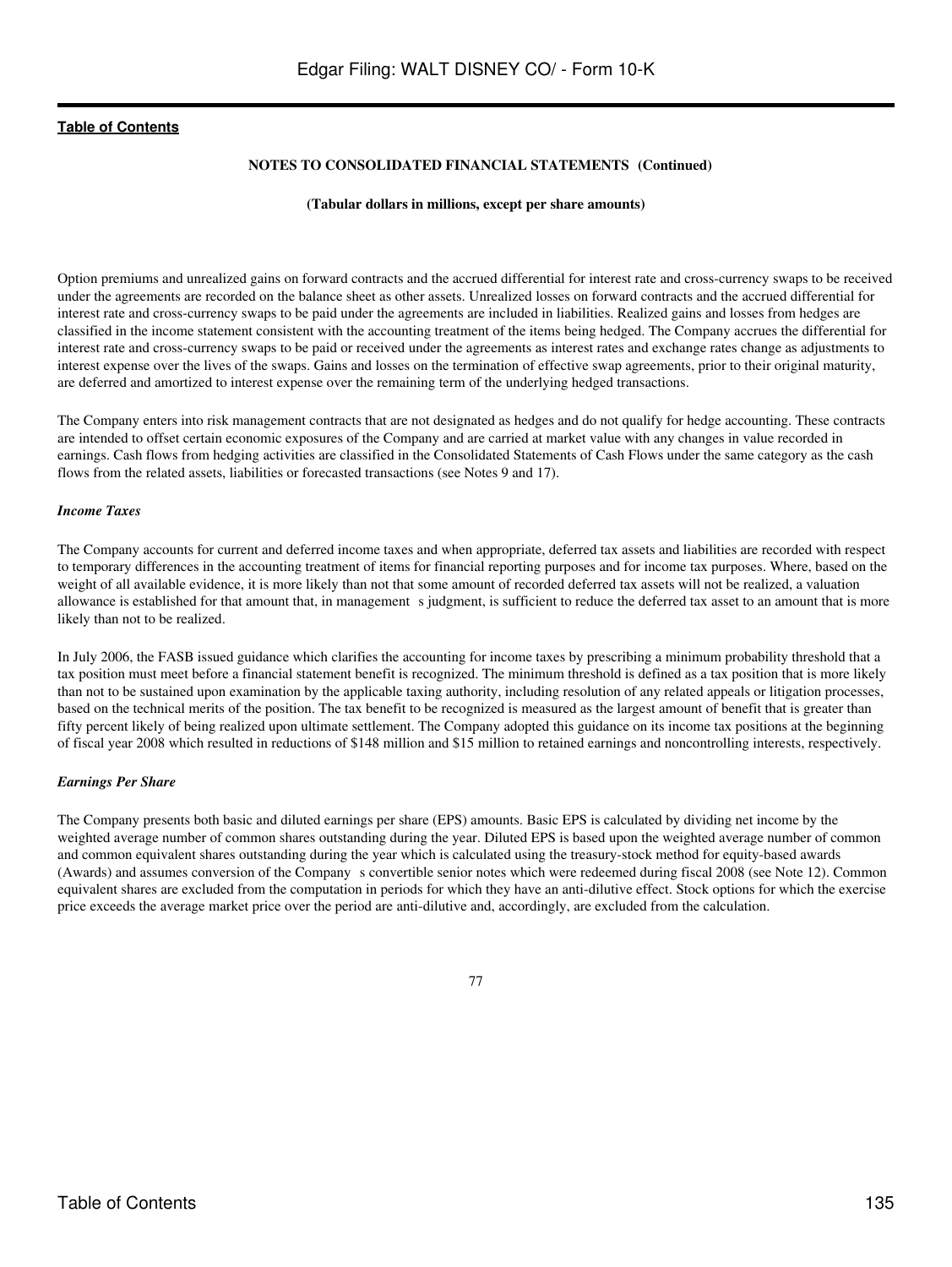## **NOTES TO CONSOLIDATED FINANCIAL STATEMENTS (Continued)**

#### **(Tabular dollars in millions, except per share amounts)**

Reconciliations of income and the weighted average number of common and common equivalent shares outstanding for calculating diluted earnings per share from net income and Awards excluded from the diluted earnings per share calculation, as they were anti-dilutive, are as follows:

|                                                                                         | 2010    | 2009    | 2008    |
|-----------------------------------------------------------------------------------------|---------|---------|---------|
| Net income                                                                              | \$4,313 | \$3,609 | \$4,729 |
| Less: net income attributable to noncontrolling interests                               | (350)   | (302)   | (302)   |
| Net income attributable to Disney                                                       | 3,963   | 3,307   | 4,427   |
| Interest expense on convertible senior notes (net of tax)                               |         |         | 12      |
|                                                                                         | \$3,963 | \$3,307 | \$4,439 |
| Weighted average number of common shares outstanding (basic)                            | 1,915   | 1,856   | 1,890   |
| Weighted average dilutive impact of equity-based compensations awards                   | 33      | 19      | 34      |
| Weighted average assumed conversion of convertible senior notes                         |         |         | 24      |
| Weighted average number of common and common equivalent shares<br>outstanding (diluted) | 1.948   | 1.875   | 1,948   |
| Awards excluded from diluted earnings per share                                         | 37      | 145     | 70      |

#### **3 New Accounting Pronouncements**

#### *Revenue Arrangements with Multiple Deliverables*

In October 2009, the Financial Accounting Standards Board (FASB) issued guidance on revenue arrangements with multiple deliverables effective for the Companys 2011 fiscal year. The guidance revises the criteria for separating, measuring, and allocating arrangement consideration to each deliverable in a multiple element arrangement. The guidance requires companies to allocate revenue using the relative selling price of each deliverable, which must be estimated if the Company does not have a history of selling the deliverable on a stand-alone basis or third-party evidence of selling price. The Company does not expect the adoption of this guidance to have a material impact on its financial statements.

## *Transfers and Servicing of Financial Assets*

In June 2009, the FASB issued guidance on transfers and servicing of financial assets to eliminate the concept of a qualifying special-purpose entity, change the requirements for off balance sheet accounting for financial assets including limiting the circumstances where off balance sheet treatment for a portion of a financial asset is allowable, and require additional disclosures. The guidance is effective for the Companys 2011 fiscal year. The Company does not expect that the adoption of this guidance will have a material impact on its financial statements.

#### *Variable Interest Entities*

In June 2009, the FASB issued guidance to revise the approach to determine when a variable interest entity (VIE) should be consolidated. The new consolidation model for VIEs considers whether an entity has the power to direct the activities that most significantly impact the VIEs economic performance and shares in the significant risks and rewards of the entity. The guidance on VIE s requires companies to continually reassess VIEs to determine if consolidation is appropriate and provide additional disclosures. The guidance is effective for the Companys 2011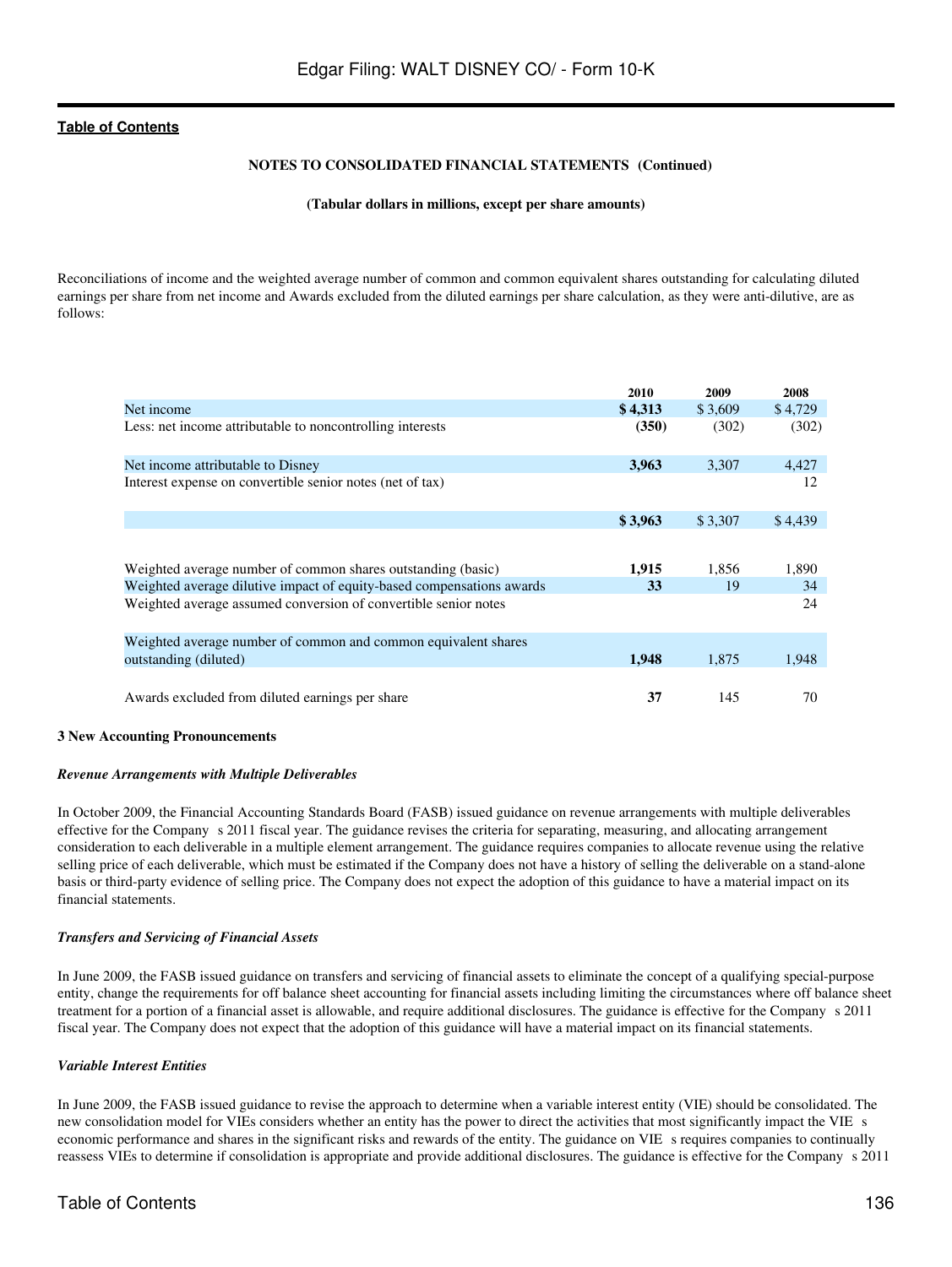fiscal year. The Company is assessing the potential effect this guidance will have on its financial statements.

## *Collaborative Arrangements*

In December 2007, the FASB issued guidance that defines collaborative arrangements and establishes accounting and reporting requirements for such arrangements. A collaborative arrangement is a contractual arrangement that involves a joint operating activity, for example an agreement to co-produce and distribute a motion picture with another studio. The Company adopted the provisions of this collaborative arrangement guidance at the beginning of fiscal year 2010. The adoption did not have a material impact on the Companys financial statements.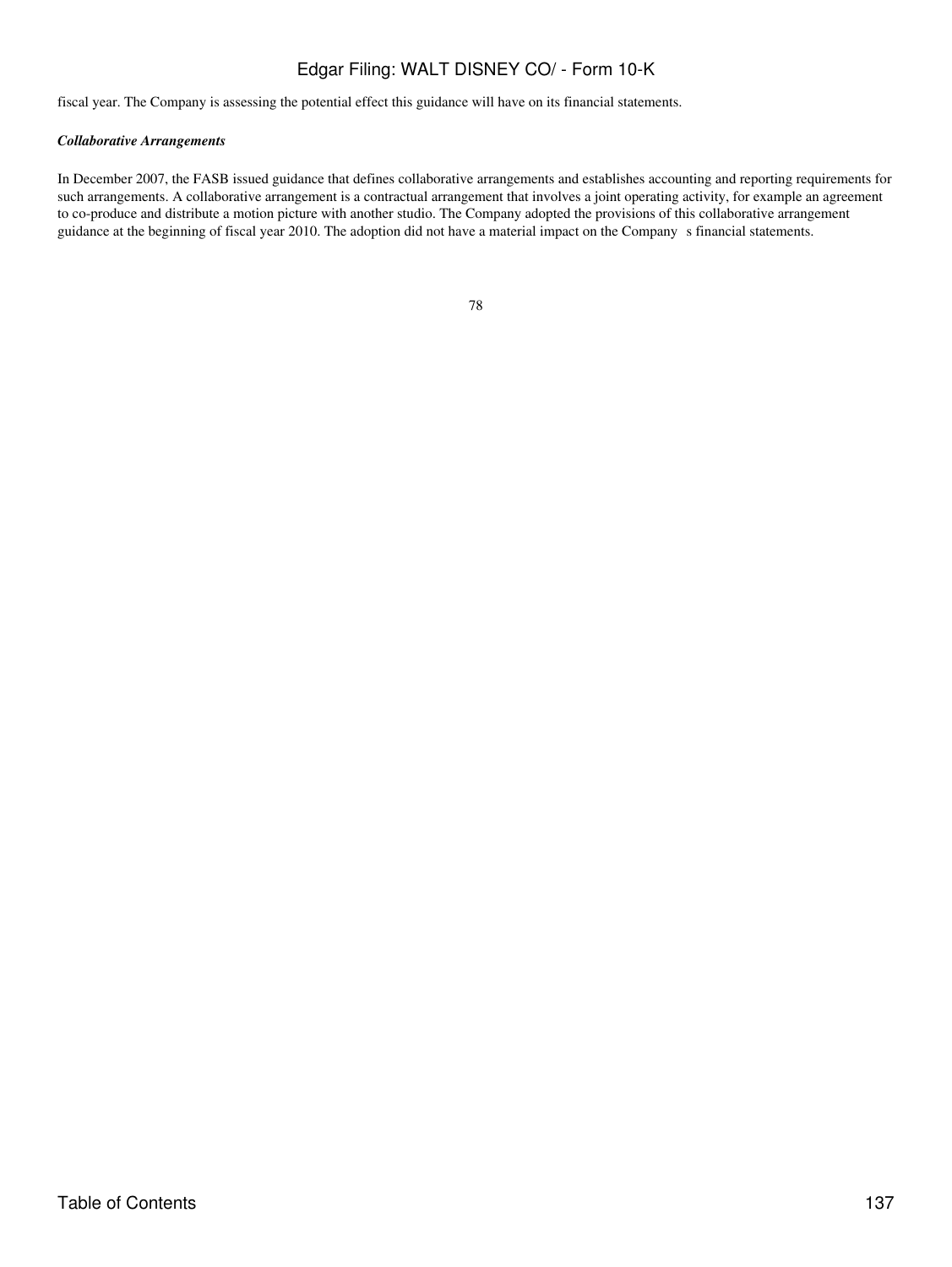## **NOTES TO CONSOLIDATED FINANCIAL STATEMENTS (Continued)**

#### **(Tabular dollars in millions, except per share amounts)**

#### *Business Combinations*

In December 2007, the FASB issued guidance that establishes principles and requirements for determining how a company recognizes and measures the fair value of certain assets and liabilities acquired in a business combination, including noncontrolling interests, contingent consideration, and certain acquired contingencies. The guidance on business combinations also requires acquisition-related transaction expenses and restructuring costs be expensed as incurred rather than capitalized. The Company adopted the provisions of this business combination guidance and applied the guidance prospectively at the beginning of fiscal year 2010.

#### *Noncontrolling Interest (Minority Interest)*

In December 2007, the FASB issued guidance on the accounting and reporting for a noncontrolling interest in a subsidiary which requires that noncontrolling interests be reported as a separate component of shareholders equity and that net income attributable to the noncontrolling interests and net income attributable to the shareholders of the Company be presented separately in the consolidated statement of income. The Company adopted the provisions of this noncontrolling interest guidance at the beginning of fiscal year 2010.

#### *Employee Compensation Retirement Benefits*

In September 2006, the FASB issued guidance that requires recognition of the overfunded or underfunded status of defined benefit pension and other postretirement plans as an asset or liability in the statement of financial position and changes in that funded status to be recognized in comprehensive income in the year in which the changes occur. The guidance on retirement benefits also requires measurement of the funded status of a plan as of the end of the fiscal year. The Company adopted the recognition provision in fiscal year 2007 which resulted in a \$261 million charge to accumulated other comprehensive income. The Company adopted the measurement date provision by remeasuring plan assets and benefit obligations at the beginning of fiscal 2009. Adoption of the measurement date provisions resulted in a reduction of \$35 million to retained earnings and a \$100 million benefit to accumulated other comprehensive income.

Key assumptions used for the measurement of pension and postretirement medical plans at the beginning of fiscal 2009 were 7.80% for the discount rate, 7.50% for the rate of return on plan assets, and 5.00% for salary increases. Based on this measurement of plan assets and benefit obligations, pension and postretirement medical costs decreased to approximately \$214 million for fiscal 2009 compared to \$255 million for fiscal 2008. The decrease in pension and postretirement medical expense was primarily due to an increase in the discount rate used to measure the present value of plan obligations.

#### *Income Tax*

In July 2006, the FASB issued guidance which clarifies the accounting for income taxes by prescribing a minimum probability threshold that a tax position must meet before a financial statement benefit is recognized. The minimum threshold is defined as a tax position that is more likely than not to be sustained upon examination by the applicable taxing authority, including resolution of any related appeals or litigation processes, based on the technical merits of the position. The tax benefit to be recognized is measured as the largest amount of benefit that is greater than fifty percent likely of being realized upon ultimate settlement. The Company adopted the guidance on income taxes at the beginning of fiscal year 2008. Applying the guidance on income taxes to all tax positions upon adoption resulted in reductions of \$148 million and \$15 million to opening retained earnings and noncontrolling interests, respectively.

#### **4 Acquisitions**

#### *Playdom*

On August 27, 2010, the Company acquired Playdom, Inc. (Playdom), a company that develops online social games. This acquisition is designed to strengthen the Company s digital gaming portfolio and provide access to a new customer base. Playdom shareholders will receive total consideration of approximately \$563 million, subject to certain conditions and adjustments, of which approximately \$125 million will be paid subject to vesting conditions and recognized as post-close compensation expense. Additional consideration of up to \$200 million may be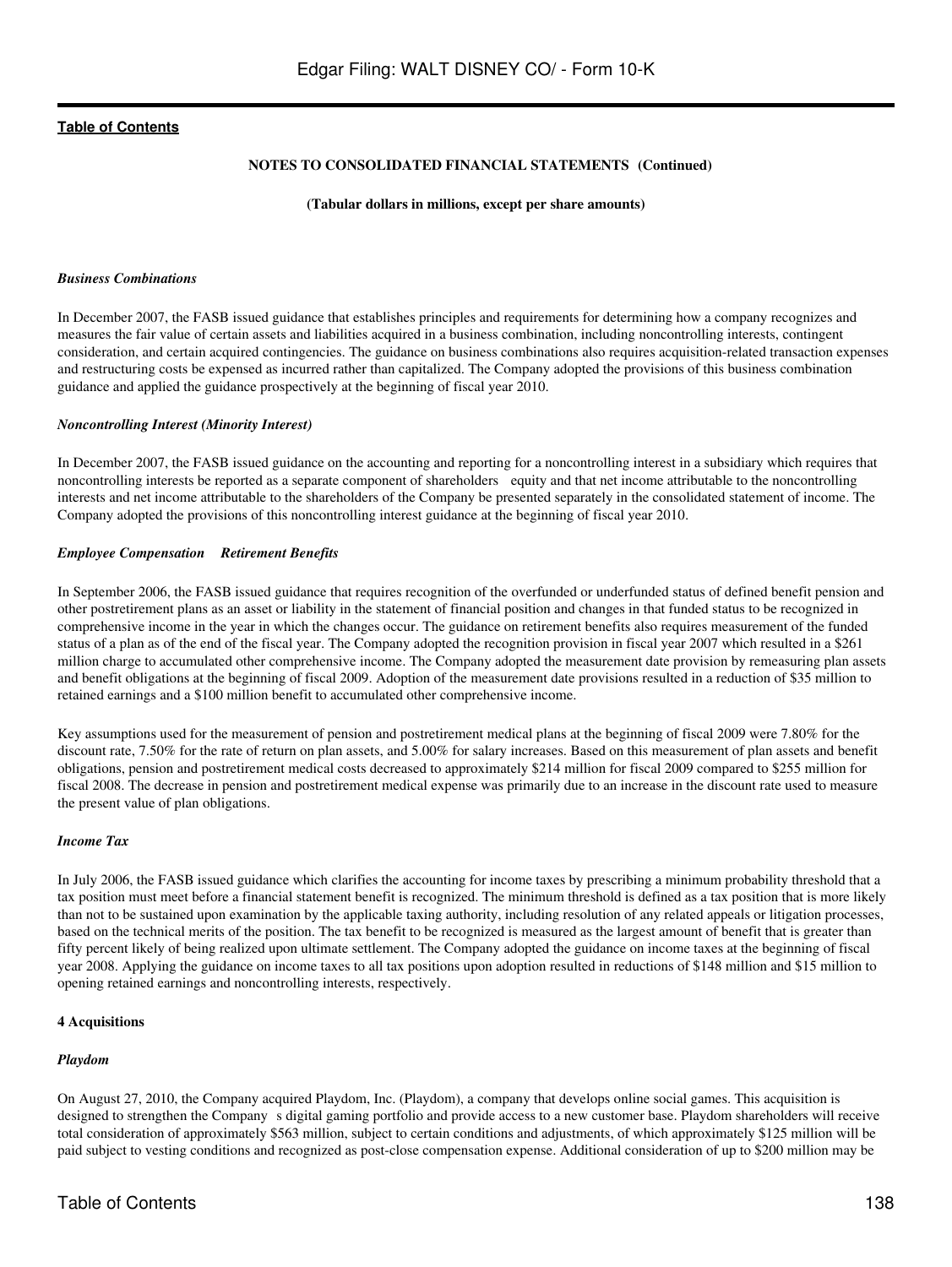paid if Playdom achieves predefined revenues and earnings targets for calendar year 2012. The Company has recognized the fair value (determined by a probability weighting of the potential payouts) of the additional consideration as a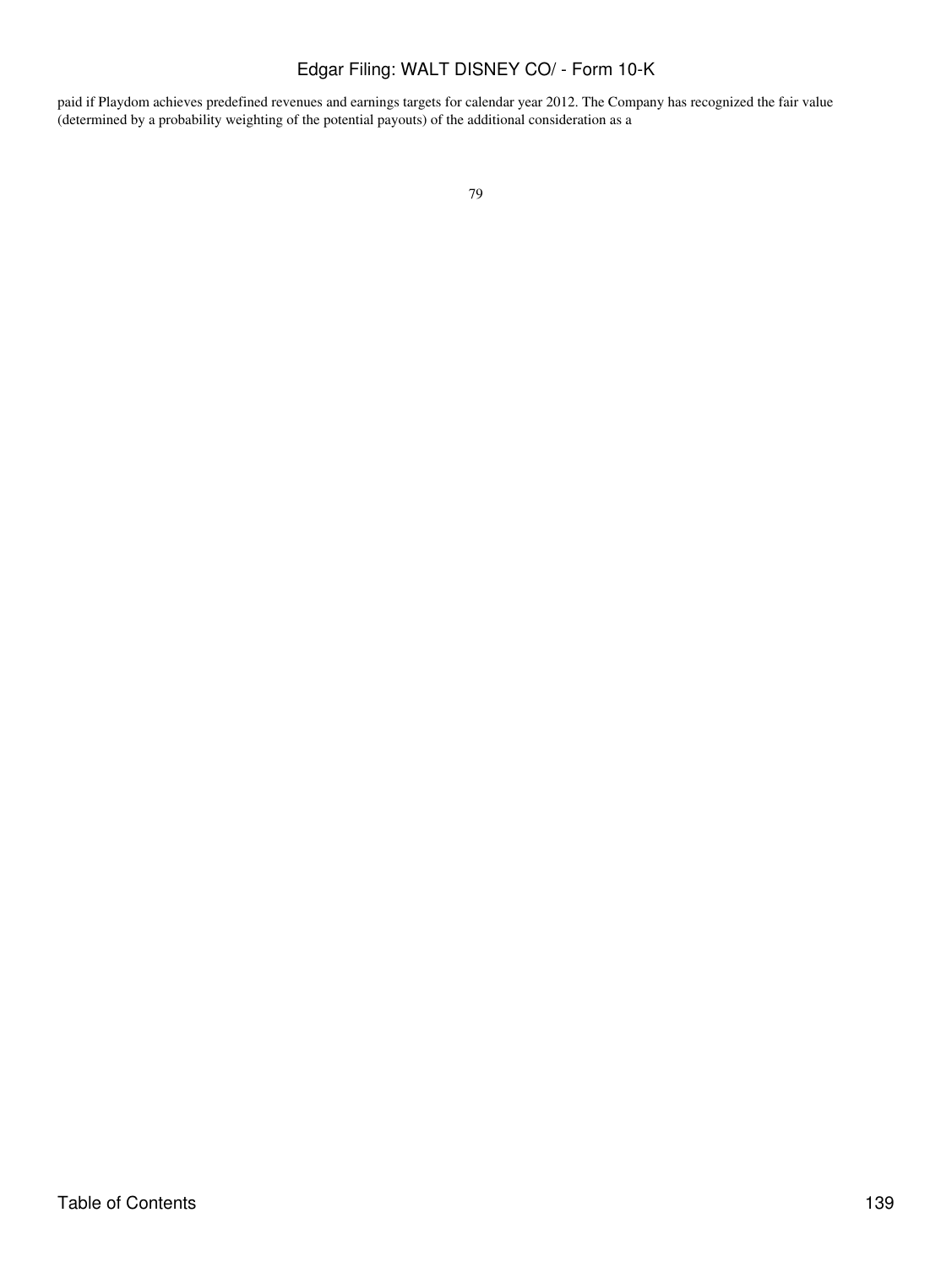## **NOTES TO CONSOLIDATED FINANCIAL STATEMENTS (Continued)**

#### **(Tabular dollars in millions, except per share amounts)**

liability and subsequent fair value changes, measured quarterly, up to the ultimate amount paid, will be recognized in earnings.

The Company is in the process of finalizing the valuation of the assets acquired and liabilities assumed.

#### *The Disney Store Japan*

On March 31, 2010, the Company acquired all of the outstanding shares of Retail Networks Company Limited (The Disney Store Japan) in exchange for a \$17 million note. At the time of the acquisition, The Disney Store Japan had a cash balance of \$13 million. In connection with the acquisition, the Company recognized a \$22 million non-cash gain from the deemed termination of the existing licensing arrangement. The gain is reported in Other income in the fiscal 2010 Consolidated Statement of Income.

#### *Marvel*

On December 31, 2009, the Company completed a cash and stock acquisition for the outstanding capital stock of Marvel Entertainment, Inc. (Marvel), a character-based entertainment company. This acquisition is consistent with the Companys strategic value creation through utilization of intellectual properties across Disney s multiple platforms and territories.

The acquisition purchase price totaled \$4.2 billion. In accordance with the terms of the acquisition, Marvel shareholders received \$30 per share in cash and 0.7452 Disney shares for each Marvel share they owned. In total, the Company paid \$2.4 billion in cash and distributed shares valued at \$1.9 billion (approximately 59 million shares of Disney common stock at a price of \$32.25).

The Company is required to allocate the purchase price to tangible and identifiable intangible assets acquired and liabilities assumed based on their fair values. The excess of the purchase price over those fair values is recorded as goodwill.

The following table summarizes our allocation of the purchase price:

|                                        | <b>Value</b> | <b>Estimated Fair</b> |  |  |  |
|----------------------------------------|--------------|-----------------------|--|--|--|
| Cash and cash equivalents              | \$<br>105    |                       |  |  |  |
| Accounts receivable and other assets   | 137          |                       |  |  |  |
| Film costs                             | 304          |                       |  |  |  |
| Intangible assets                      | 2,870        |                       |  |  |  |
| Goodwill                               | 2,269        |                       |  |  |  |
| Total assets acquired                  | 5,685        |                       |  |  |  |
| Accounts payable and other liabilities | (320)        |                       |  |  |  |
| Deferred income taxes                  | (1,033)      |                       |  |  |  |
| Noncontrolling interests               | (90)         |                       |  |  |  |
|                                        |              |                       |  |  |  |
|                                        | A 949        |                       |  |  |  |

Intangible assets primarily consist of character-based intellectual property with an estimated useful life of approximately 40 years.

The goodwill reflects the value to Disney from leveraging Marvel intellectual property across our distribution channels, taking advantage of Disney s established global reach. The goodwill recorded as part of this acquisition is not amortizable for tax purposes.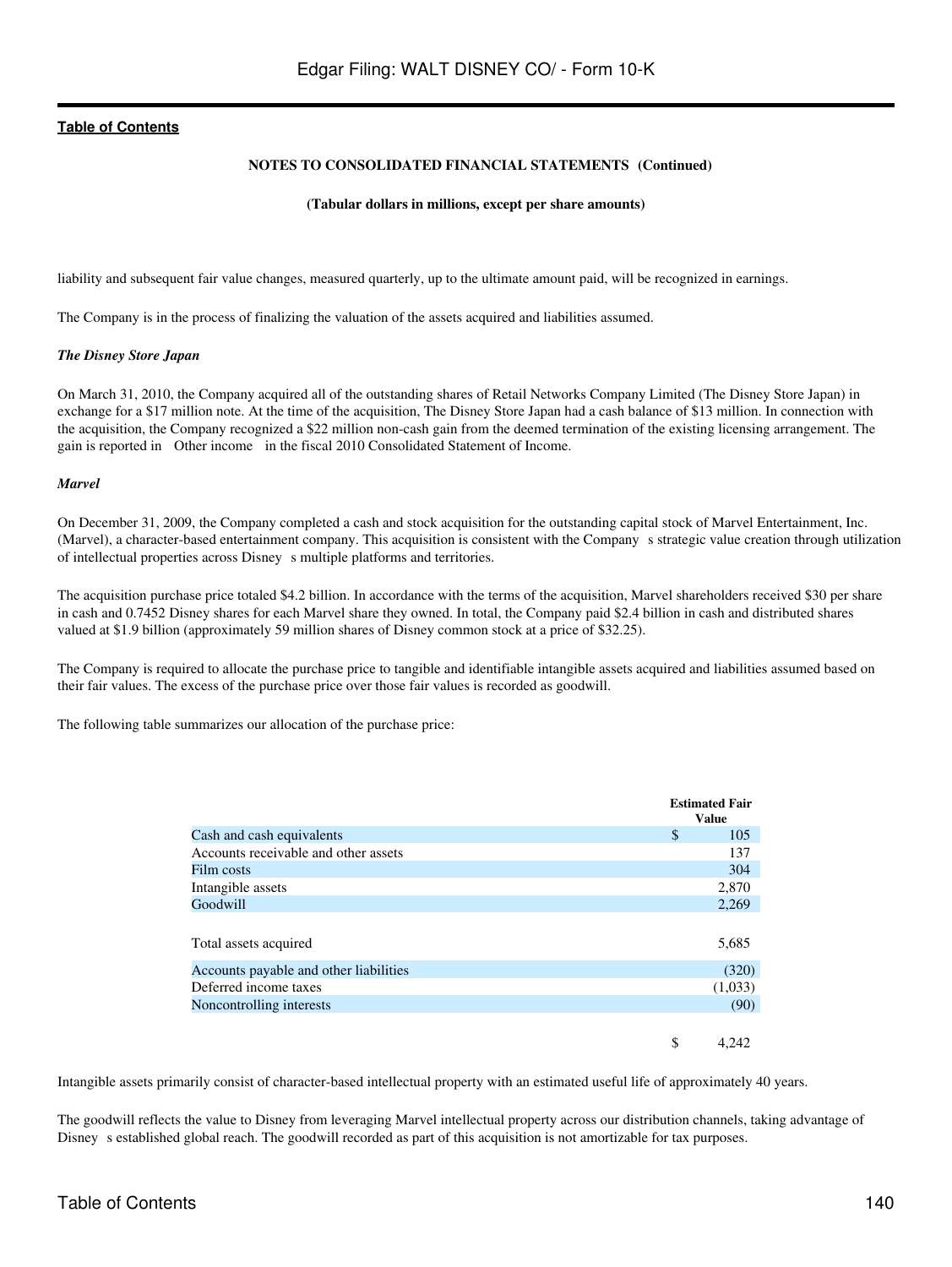## *AETN / Lifetime*

On September 15, 2009, the Company and the Hearst Corporation (Hearst) both contributed their 50% interests in Lifetime Entertainment Services LLC (Lifetime) to A&E Television Networks, LLC (AETN) in exchange for an increased interest in AETN. Prior to this transaction, the Company and Hearst each held 37.5% of AETN while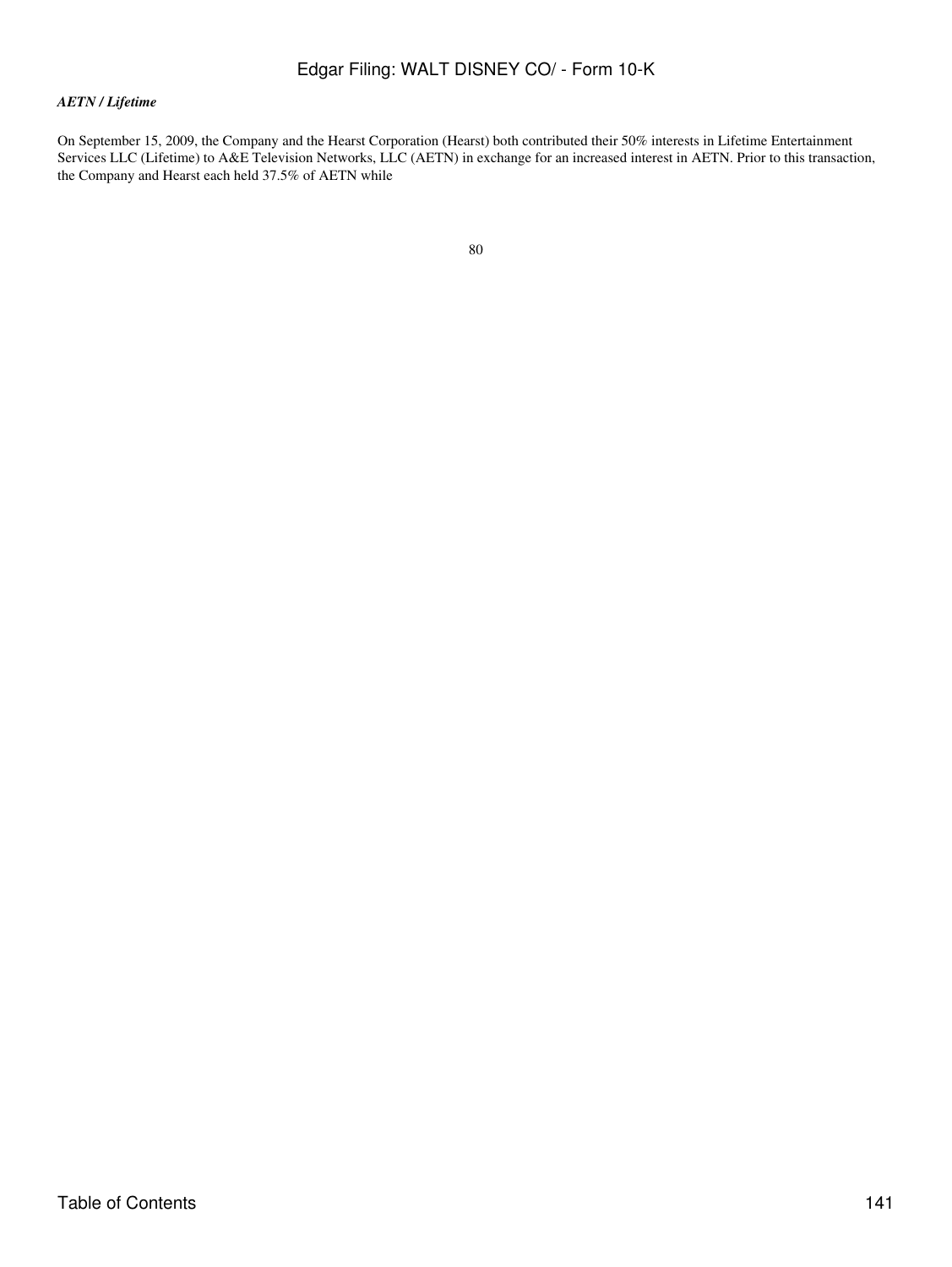## **NOTES TO CONSOLIDATED FINANCIAL STATEMENTS (Continued)**

#### **(Tabular dollars in millions, except per share amounts)**

NBC Universal (NBCU) held 25%. The Company accounted for the transaction as a sale of a portion of its interest in Lifetime which resulted in a \$228 million non-cash pre-tax gain (\$142 million after-tax) reflecting the difference between the Companys carrying amount of the Lifetime interest sold and the fair value of the incremental AETN interest received. Following the transaction the Companys ownership interest in the combined AETN/Lifetime is approximately 42%. Under the terms of the agreement, NBCU may elect or be required to exit the combined AETN/Lifetime over a period of up to 15 years, in which event the Company and Hearst would each own 50%. The Company accounts for its interest in the combined AETN/Lifetime as an equity method investment consistent with how it previously accounted for AETN and Lifetime.

#### *Jetix Europe*

In December 2008, the Company acquired an additional 26% interest in Jetix Europe N.V., a publicly traded pan-European kids entertainment company, for approximately \$354 million (bringing our total ownership interest to over 99%). The Company intends to acquire the remaining outstanding shares through market purchases and other means.

## *UTV*

On May 9, 2008, the Company acquired a 24% interest (bringing its undiluted interest to 37%) in UTV Software Communications Limited (UTV), a media company headquartered and publicly traded in India, for approximately \$197 million. In accordance with Indian securities regulations, the Company was required to make an open tender offer to purchase up to an additional 23% of UTV s publicly traded voting shares for a price equivalent to the May 9th, 2008 Indian rupee purchase price. In November 2008, the Company completed the open offer and acquired an incremental 23% of UTV s voting shares for approximately \$138 million bringing its undiluted interest to 60%. Due to the change in the exchange rate between the US dollar and the Indian rupee from May to November, the US dollar price per share was lower in November than in May. UTV s founder has a four-year option which expires in November 2012 to buy all or a portion of the shares acquired by the Company during the open-offer period at a price no less than the Company s open-offer price. If the trading price upon exercise of the option exceeds the price paid by the Company, then the option price is capped at the Companys open-offer price plus a 10% annual return. The Company does not have the right to vote the shares subject to the option until the expiration of the option and accordingly the Company s ownership interest in voting shares is 48%. In January 2010, UTV issued additional shares in exchange for the outstanding noncontrolling interest of one of its subsidiaries diluting the Company s direct interest in UTV to 50% (39% voting interest) while increasing the Company s indirect interest in the subsidiary. In addition to the acquisition of UTV, on August 5, 2008, the Company invested \$28 million in a UTV subsidiary, UTV Global Broadcasting Limited (along with UTV, the UTV Group). The Company s investment in the UTV Group is accounted for under the equity method.

In fiscal 2009, the Company wrote down its investment in UTV to fair value and recorded non-cash impairment charges totaling \$65 million. The fair value of the Company s investment in UTV was estimated based on the Company s internal valuation of the UTV business using an income approach (discounted cash flow model). The Company believes the principal market for its long-term strategic investment in UTV would be a privately negotiated transaction with another strategic investor and that the participants in this market would value this investment using the income approach. Accordingly, the income approach provided the most appropriate indicator of fair value of the Companys investment in UTV rather than the price of individual shares traded on Indian stock exchanges. The value of the Companys investment in the UTV Group based on the current trading price exceeds the book value of \$253 million at October 2, 2010 by approximately 5%.

#### *The Disney Stores North America*

On April 30, 2008, the Company acquired certain assets of the Disney Stores North America for approximately \$64 million in cash from, and terminated its long-term licensing arrangement for the Disney Stores with, The Children s Place, the former licensee. The Company acquired the inventory, leasehold improvements, and certain fixed assets of, and assumed the leases on, 229 stores. The Company conducted the wind-down and closure of an additional 88 stores but did not assume the leases on these stores.

In connection with the acquisition, the Company waived its rights to certain claims against The Children s Place and in accordance with the applicable accounting guidance recorded an \$18 million non-cash gain for the estimated fair value of the claims. The gain is classified in Other income (expense) in the Consolidated Statement of Income.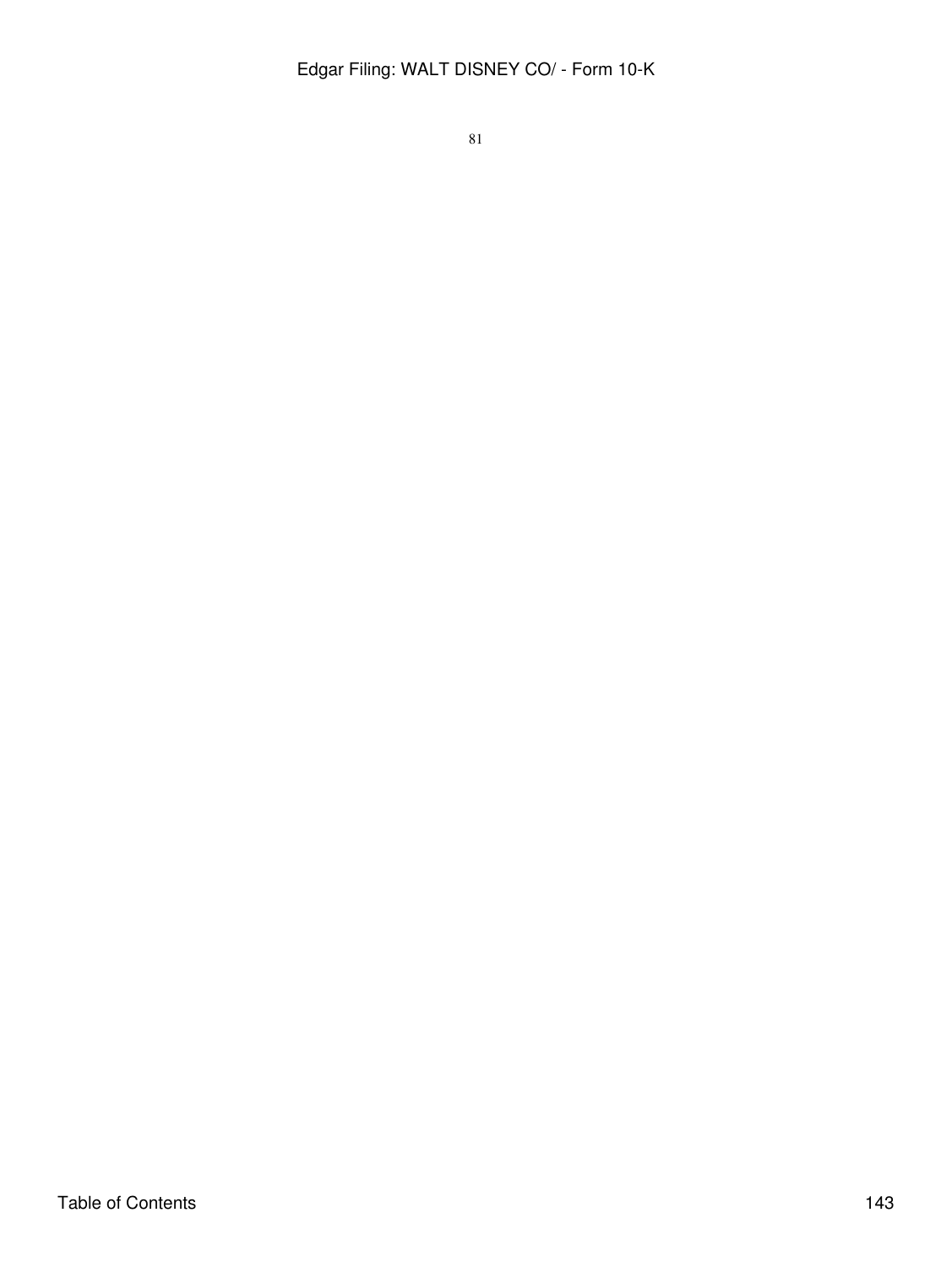## **NOTES TO CONSOLIDATED FINANCIAL STATEMENTS** (Continued)

#### **(Tabular dollars in millions, except per share amounts)**

#### *Goodwill*

The changes in the carrying amount of goodwill for the years ended October 2, 2010 and October 3, 2009 are as follows:

|                                   | Media<br><b>Networks</b> | Parks and<br><b>Resorts</b> | <b>Studio</b><br>Entertainment | <b>Consumer</b><br><b>Products</b> |             | <b>Interactive</b><br>Media | <b>Total</b> |
|-----------------------------------|--------------------------|-----------------------------|--------------------------------|------------------------------------|-------------|-----------------------------|--------------|
| Goodwill                          | \$15,500                 | \$<br>172                   | \$<br>4,751                    | \$<br>423                          | \$          | 619                         | \$21,465     |
| Accumulated impairments           |                          |                             |                                |                                    |             |                             |              |
| Balance at September 27, 2008     | \$15,500                 | 172                         | 4,751                          | 423                                |             | 619                         | 21,465       |
| Acquisitions                      | 258                      |                             |                                |                                    |             | 20                          | 278          |
| Impairments                       |                          |                             |                                |                                    |             | (29)                        | (29)         |
| Other, net                        | (14)                     |                             | (14)                           | (1)                                |             | (2)                         | (31)         |
| Balance at October 3, 2009        | \$15,744                 | \$<br>172                   | \$<br>4,737                    | \$<br>422                          | $\sqrt{\ }$ | 608                         | \$21,683     |
| Goodwill                          | \$15,744                 | \$<br>172                   | \$<br>4,737                    | \$<br>422                          | \$          | 637                         | \$21,712     |
| Accumulated impairments           |                          |                             |                                |                                    |             | (29)                        | (29)         |
| Balance at October 3, 2009        | 15,744                   | 172                         | 4,737                          | 422                                |             | 608                         | 21,683       |
| Acquisitions                      |                          |                             | 781                            | 1,394                              |             | 511                         | 2,686        |
| Dispositions                      | (3)                      |                             |                                | (9)                                |             |                             | (12)         |
| Other, net $(1)$                  | (4)                      | (1)                         | (250)                          | (2)                                |             |                             | (257)        |
| <b>Balance at October 2, 2010</b> | \$15,737                 | \$<br>171                   | \$<br>5,268                    | \$<br>1,805                        | \$          | 1,119                       | \$24,100     |

(1) The amount for Studio Entertainment includes a reclassification of \$232 million for Miramax goodwill to Other Assets in the fiscal 2010 Consolidated Balance Sheet. See Note 5.

## **5 Dispositions and Other Income (Expense)**

#### *Miramax*

On July 29, 2010, the Company entered into an agreement to sell the majority of the assets of the Miramax business (Miramax) for \$663 million, subject to closing conditions and adjustments. The Miramax assets along with \$232 million of allocable goodwill have been classified as held for sale and reported in Other Assets in the fiscal 2010 Consolidated Balance Sheet. The transaction is expected to close by the end of calendar 2010.

## *Other Dispositions*

The following dispositions occurred during fiscal 2010, 2009 and 2008: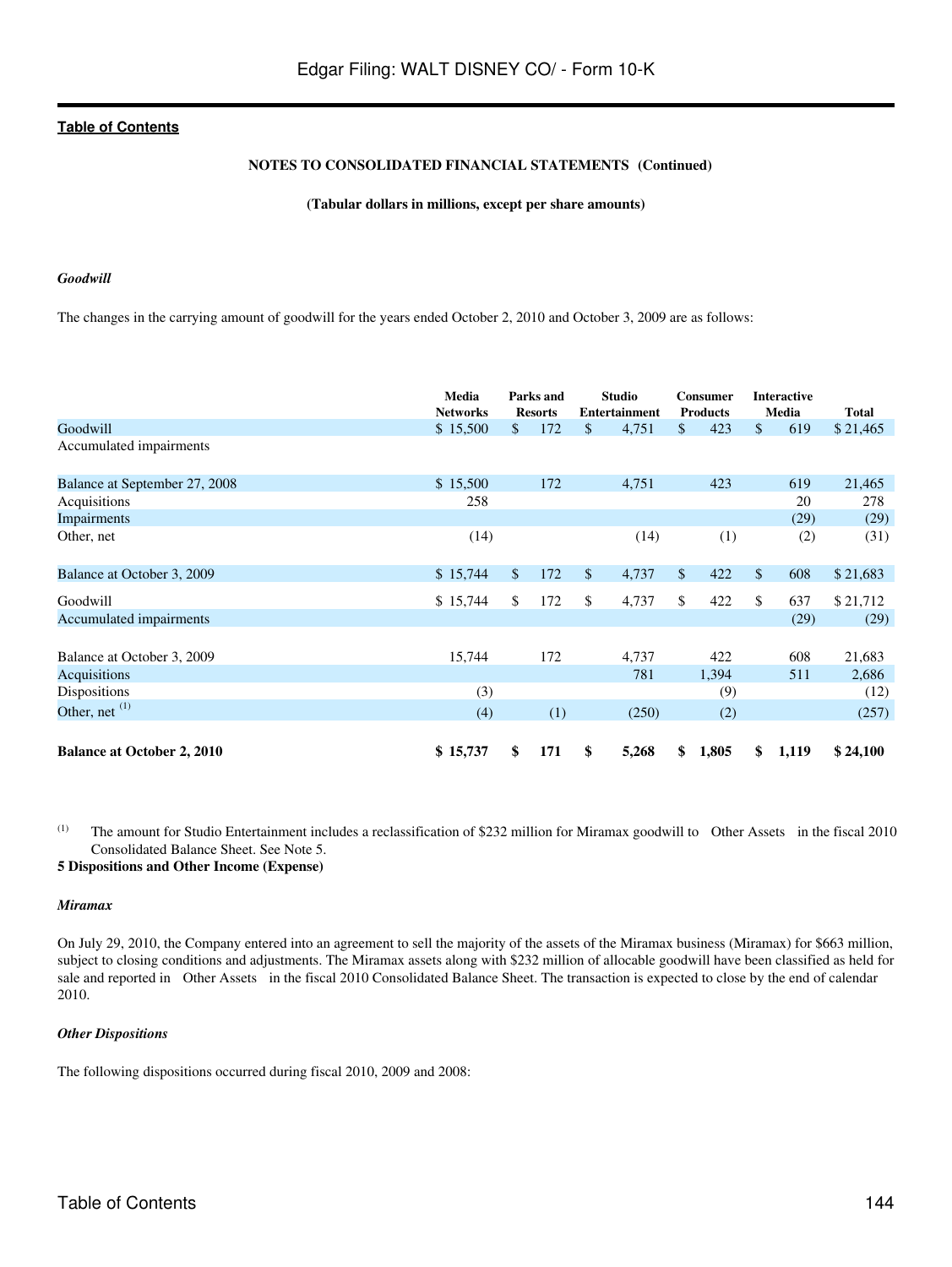On May 12, 2010, the Company sold the rights and assets related to the Power Rangers property for \$65 million, resulting in a pre-tax gain of \$43 million

On January 27, 2010, the Company sold its investment in a pay television service in Europe for \$78 million, resulting in a pre-tax gain of \$48 million

On November 25, 2009, the Company sold its investment in a television service in Europe for \$37 million, resulting in a pre-tax gain of \$27 million

On December 22, 2008, the Company sold its investment in two pay television services in Latin America, for approximately \$185 million, resulting in a pre-tax gain of \$114 million

The movies.com business was sold for \$17 million on June 18, 2008, resulting in a pre-tax gain of \$14 million. These gains are reported in Other income (expense) in the Consolidated Statements of Income.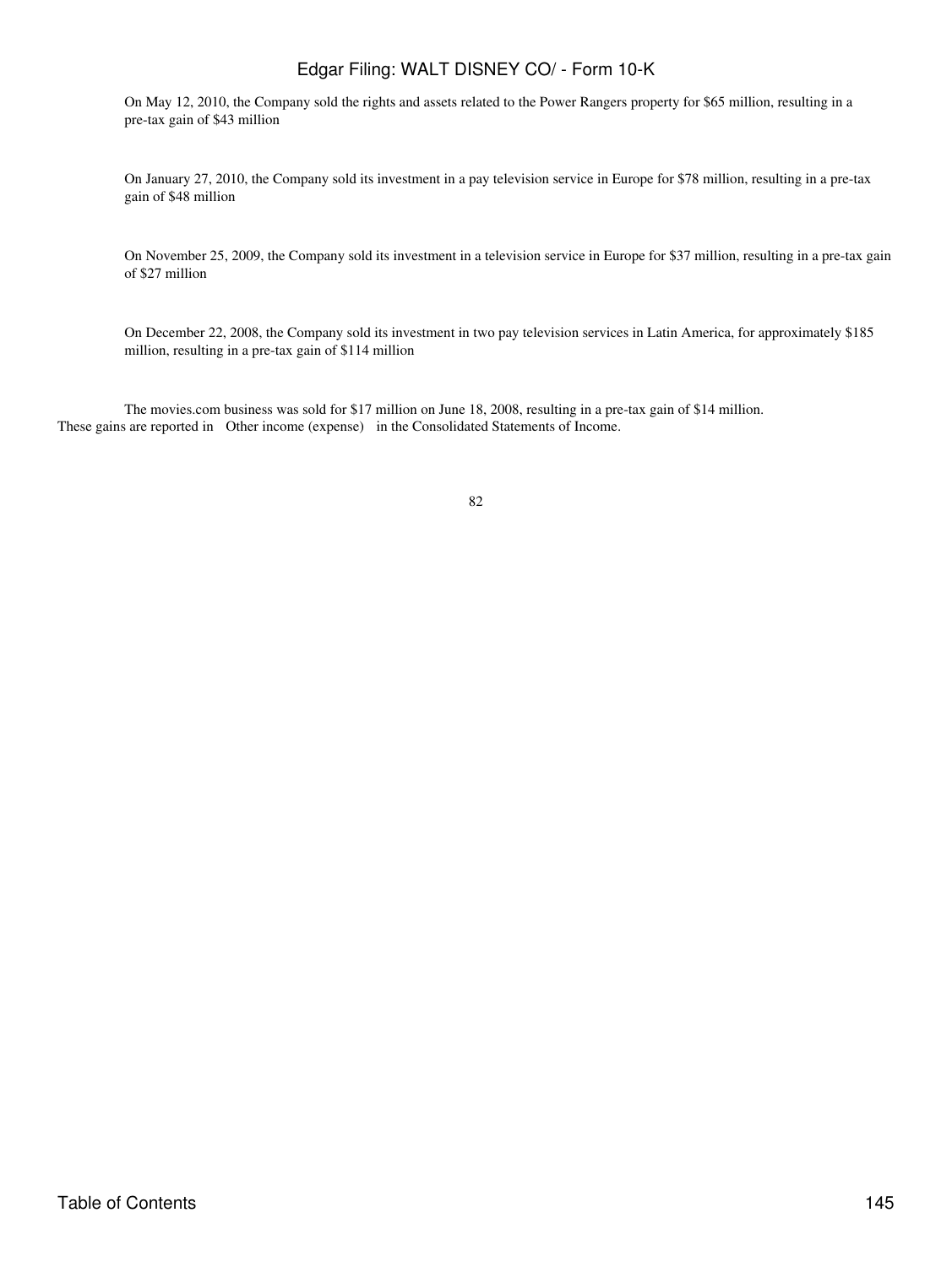## **NOTES TO CONSOLIDATED FINANCIAL STATEMENTS (Continued)**

**(Tabular dollars in millions, except per share amounts)**

*Other income (expense)*

Other income (expense) is as follows:

|                                                                            | 2010             | 2009   | 2008    |
|----------------------------------------------------------------------------|------------------|--------|---------|
| Gain on sales of investments in television services in Europe              | $\frac{1}{2}$ 75 | \$     | \$      |
| Gain on sale of Power Rangers property                                     | 43               |        |         |
| Gain related to the acquisition of The Disney Store Japan                  | 22               |        |         |
| Gain on Lifetime/AETN transaction                                          |                  | 228    |         |
| Gain on sale of investment in two pay television services in Latin America |                  | 114    |         |
| Gain related to the acquisition of The Disney Store North America          |                  |        | 18      |
| Gain on sale of movies.com                                                 |                  |        | 14      |
| Bad debt charge for Lehman Brothers receivable                             |                  |        | (91)    |
| Other income (expense)                                                     | \$140            | \$ 342 | \$ (59) |

### **6 Investments**

Investments consist of the following:

|                                         | October 2,<br>2010 | October 3,<br>2009 |
|-----------------------------------------|--------------------|--------------------|
| Investments, equity basis $(1)$         | 2,123              | 2,173              |
| Investments, other                      | 354                | 341                |
| Investment in aircraft leveraged leases | 36                 | 40                 |
|                                         |                    |                    |
|                                         | 2,513              | 2.554              |

(1) Equity investments consist of investments in companies over which the Company has significant influence but not the majority of the equity or risks and rewards.

### *Investments, Equity Basis*

A summary of combined financial information for equity investments, which primarily includes cable investments such as AETN/Lifetime, is as follows:

|                               | 2010 |         | 2009           |         | 2008  |
|-------------------------------|------|---------|----------------|---------|-------|
| <b>Results of Operations:</b> |      |         |                |         |       |
| Revenues                      |      | \$5.148 |                | \$4.656 | 4.981 |
|                               |      |         |                |         |       |
| Net Income                    |      | \$1.166 | $\mathbb{S}^-$ | 1.346   | 1,455 |
|                               |      |         |                |         |       |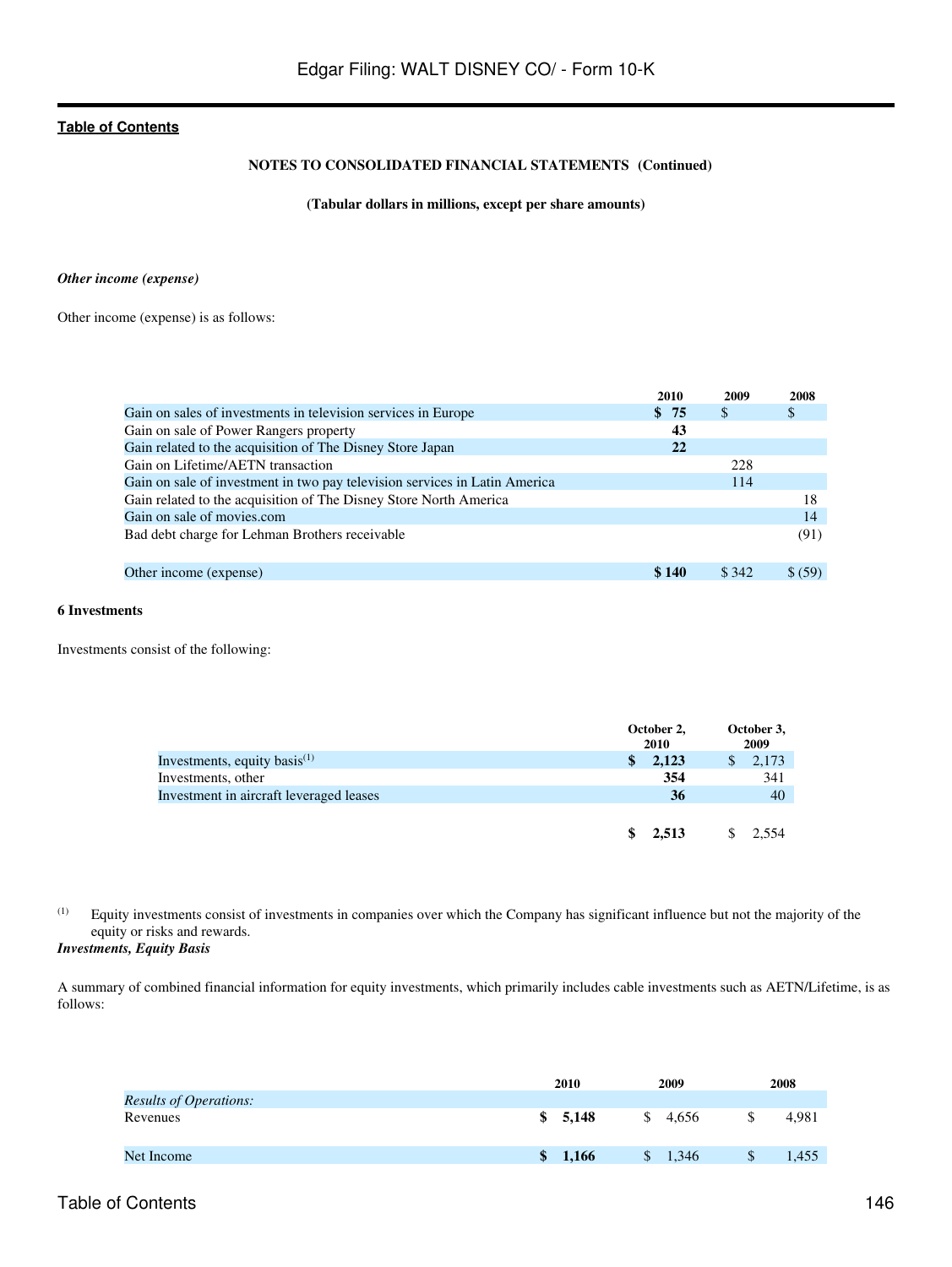|                            | October 2,<br>2010 |       | October 3,<br>2009 |       | September 27,<br>2008 |       |
|----------------------------|--------------------|-------|--------------------|-------|-----------------------|-------|
| <b>Balance Sheet</b>       |                    |       |                    |       |                       |       |
| Current assets             | \$                 | 3,055 | \$                 | 2,928 | \$                    | 3,230 |
| Non-current assets         |                    | 5,643 |                    | 5,561 |                       | 1,653 |
|                            | \$                 | 8,698 | \$                 | 8,489 | \$                    | 4,883 |
| <b>Current liabilities</b> | \$                 | 1,504 | $\mathbb{S}^-$     | 1,369 | $\mathbb{S}$          | 1,403 |
| Non-current liabilities    |                    | 1,039 |                    | 1,002 |                       | 1,191 |
| Shareholders equity        |                    | 6,155 |                    | 6,118 |                       | 2,289 |
|                            | \$                 | 8,698 | \$                 | 8.489 | \$                    | 4,883 |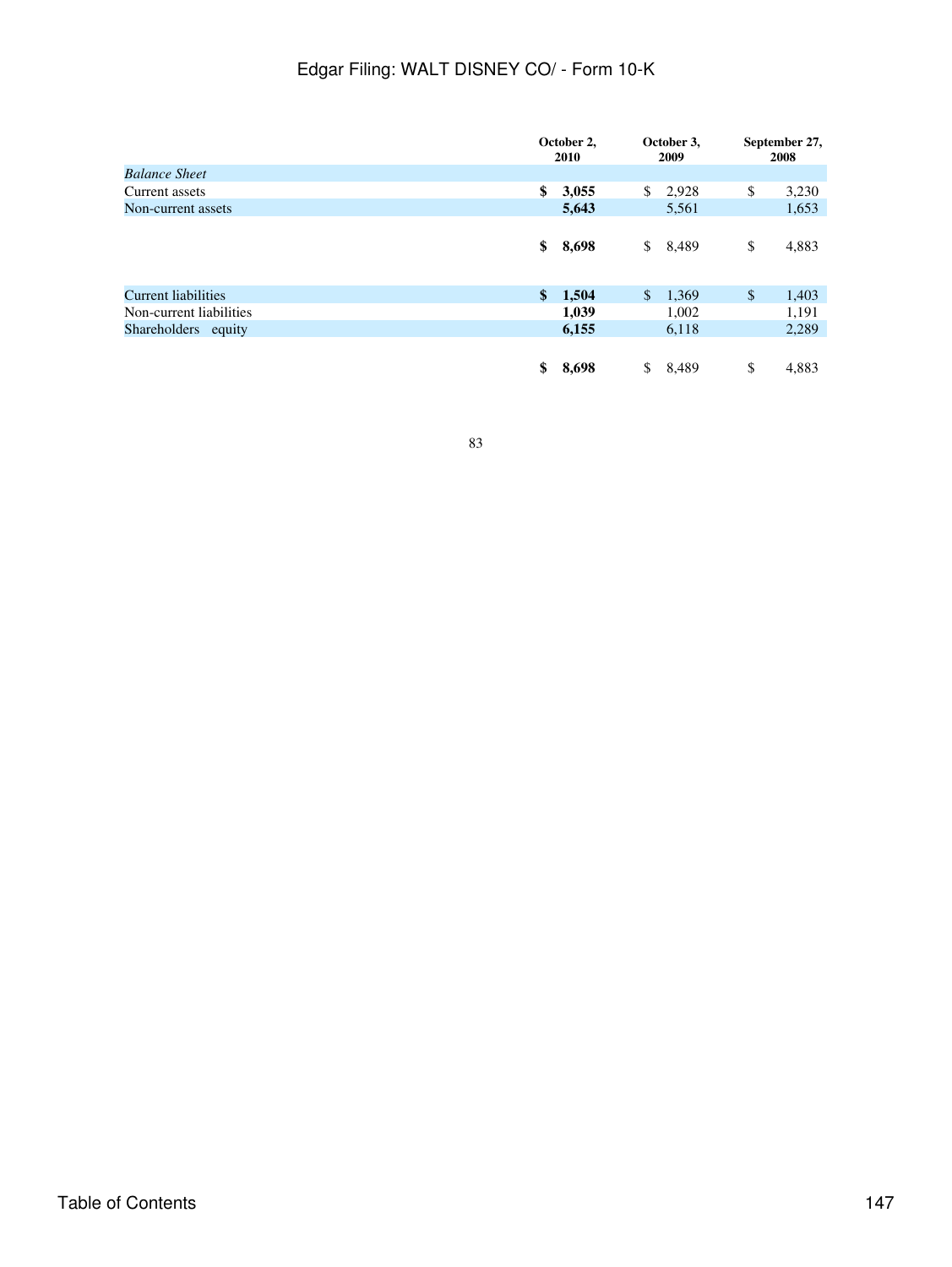## **NOTES TO CONSOLIDATED FINANCIAL STATEMENTS (Continued)**

### **(Tabular dollars in millions, except per share amounts)**

### *Investments, Other*

As of October 2, 2010 and October 3, 2009, the Company held \$79 million and \$78 million, respectively, of securities classified as available-for-sale and \$275 million and \$263 million, respectively, of non-publicly traded cost-method investments.

In 2010, 2009 and 2008, the Company had no significant gains or losses on available-for-sale securities.

In 2010, 2009 and 2008, the Company recorded non-cash charges of \$26 million, \$86 million (principally related to our investment in UTV Group) and \$26 million, respectively, to reflect other-than-temporary losses in value of certain investments.

### **7 Euro Disney and Hong Kong Disneyland**

The Company has a 51% effective ownership interest in the operations of Euro Disney and a 47% ownership interest in the operations of Hong Kong Disneyland, both of which are consolidated in the Company s financial statements.

The following table presents summarized balance sheet information for the Company as of October 2, 2010, reflecting the impact of consolidating the balance sheets of Euro Disney and Hong Kong Disneyland.

|                                                       | <b>Before Euro Disney</b><br>and Hong Kong<br><b>Disneyland</b> | <b>Euro Disney,</b><br><b>Hong Kong</b><br><b>Disneyland and</b> |                    |                       |  |
|-------------------------------------------------------|-----------------------------------------------------------------|------------------------------------------------------------------|--------------------|-----------------------|--|
|                                                       | Consolidation                                                   |                                                                  | <b>Adjustments</b> | <b>Total</b>          |  |
| Cash and cash equivalents                             | \$<br>2,065                                                     | \$                                                               | 657                | 2,722<br>$\mathbb{S}$ |  |
| Other current assets                                  | 9,264                                                           |                                                                  | 239                | 9,503                 |  |
| Total current assets                                  | 11,329                                                          |                                                                  | 896                | 12,225                |  |
| Investments                                           | 3,581                                                           |                                                                  | (1,068)            | 2,513                 |  |
| <b>Fixed assets</b>                                   | 13,610                                                          |                                                                  | 4,196              | 17,806                |  |
| Other assets                                          | 36,564                                                          |                                                                  | 98                 | 36,662                |  |
| Total assets                                          | \$<br>65,084                                                    | $\mathcal{S}$                                                    | 4,122              | \$69,206              |  |
|                                                       |                                                                 |                                                                  |                    |                       |  |
| Current portion of borrowings                         | \$<br>2,182                                                     | \$                                                               | 168                | \$2,350               |  |
| Other current liabilities                             | 8,069                                                           |                                                                  | 581                | 8,650                 |  |
| Total current liabilities                             | 10,251                                                          |                                                                  | 749                | 11,000                |  |
| <b>Borrowings</b>                                     | 7,712                                                           |                                                                  | 2,418              | 10,130                |  |
| Deferred income taxes and other long-term liabilities | 8,582                                                           |                                                                  | 152                | 8,734                 |  |
| Equity                                                | 38,539                                                          |                                                                  | 803                | 39,342                |  |
| Total liabilities and equity                          | \$<br>65,084                                                    | \$                                                               | 4,122              | \$69,206              |  |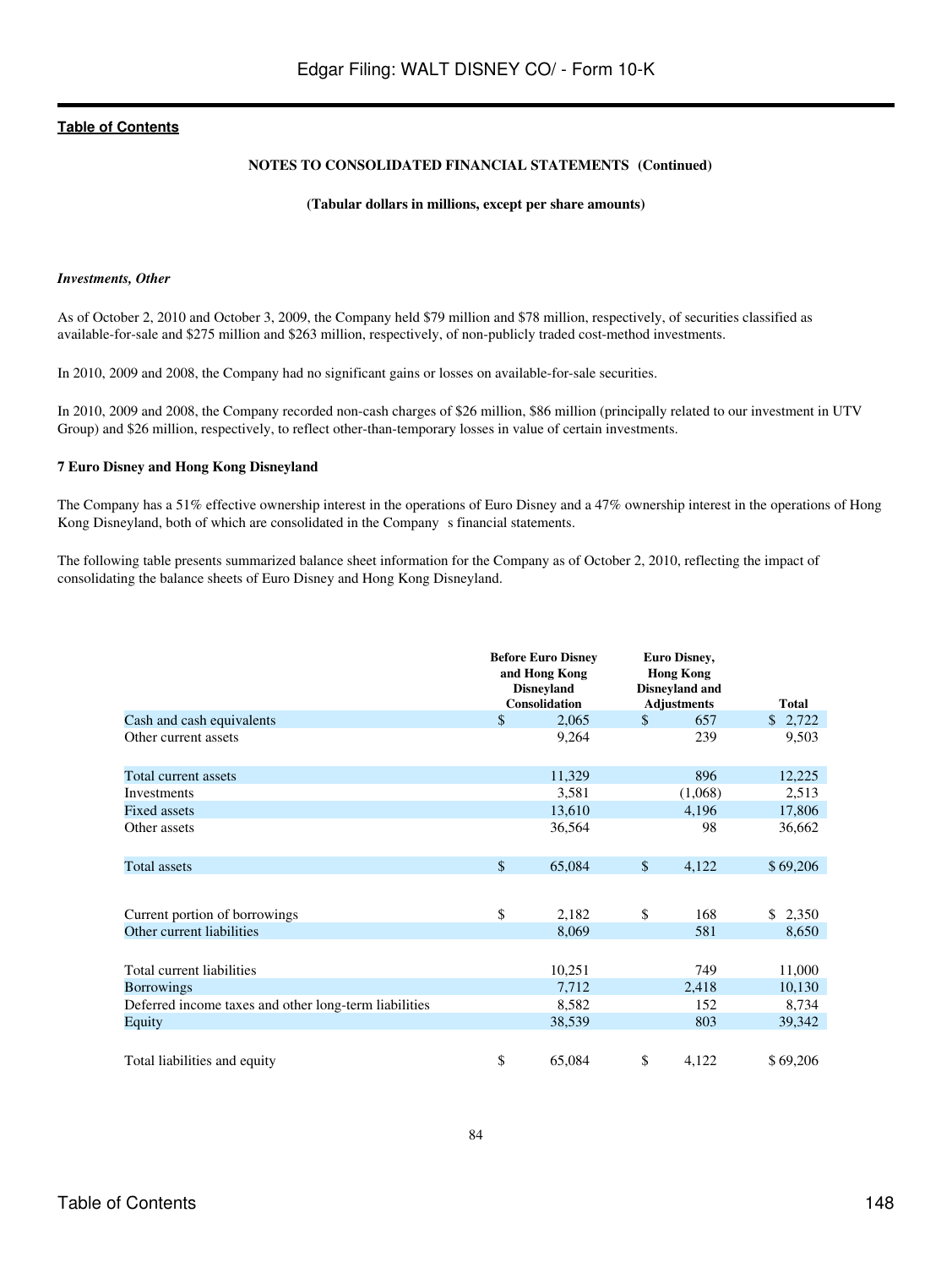### **NOTES TO CONSOLIDATED FINANCIAL STATEMENTS (Continued)**

### **(Tabular dollars in millions, except per share amounts)**

The following table presents summarized income statement information of the Company for the year ended October 2, 2010, reflecting the impact of consolidating the income statements of Euro Disney and Hong Kong Disneyland.

|                                      | <b>Before Euro</b><br><b>Disney and Hong</b><br><b>Kong Disneyland</b><br><b>Consolidation</b><br>(1) | <b>Euro Disney,</b><br><b>Hong Kong</b><br><b>Disneyland</b> and<br><b>Adjustments</b> | Total       |
|--------------------------------------|-------------------------------------------------------------------------------------------------------|----------------------------------------------------------------------------------------|-------------|
| Revenues                             | \$<br>36,010                                                                                          | \$<br>2,053                                                                            | \$38,063    |
| Cost and expenses                    | (29, 333)                                                                                             | (2,004)                                                                                | (31, 337)   |
| Restructuring and impairment charges | (270)                                                                                                 |                                                                                        | (270)       |
| Other expense                        | 140                                                                                                   |                                                                                        | 140         |
| Net interest expense                 | (299)                                                                                                 | (110)                                                                                  | (409)       |
| Equity in the income of investees    | 409                                                                                                   | 31                                                                                     | 440         |
| Income (loss) before income taxes    | 6,657                                                                                                 | (30)                                                                                   | 6,627       |
| Income taxes                         | (2,298)                                                                                               | (16)                                                                                   | (2,314)     |
| Net income                           | \$<br>4.359                                                                                           | \$<br>(46)                                                                             | \$<br>4.313 |

(1) These amounts include Euro Disney and Hong Kong Disneyland under the equity method of accounting. As such, royalty and management fee income from these operations is included in Revenues and our share of their net income/(loss) is included in Equity in the income of investees.

The following table presents summarized cash flow statement information of the Company for the year ended October 2, 2010, reflecting the impact of consolidating the cash flow statements of Euro Disney and Hong Kong Disneyland.

|                                                   | <b>Before Euro</b><br>Euro Disney,<br><b>Disney and Hong</b><br><b>Hong Kong</b><br><b>Kong Disneyland</b><br><b>Disneyland and</b><br><b>Consolidation</b><br><b>Adjustments</b> |    |       | <b>Total</b> |
|---------------------------------------------------|-----------------------------------------------------------------------------------------------------------------------------------------------------------------------------------|----|-------|--------------|
| Cash provided by operations                       | \$<br>6,166                                                                                                                                                                       | \$ | 412   | \$6,578      |
| Investments in parks, resorts, and other property | (1,872)                                                                                                                                                                           |    | (238) | (2,110)      |
| Other investing activities                        | (2, 442)                                                                                                                                                                          |    | 29    | (2, 413)     |
| Cash used in financing activities                 | (2,598)                                                                                                                                                                           |    | (152) | (2,750)      |
| Increase/(decrease) in cash and cash equivalents  | (746)                                                                                                                                                                             |    | 51    | (695)        |
| Cash and cash equivalents, beginning of year      | 2,811                                                                                                                                                                             |    | 606   | 3,417        |
| Cash and cash equivalents, end of year            | \$<br>2.065                                                                                                                                                                       | \$ | 657   | \$2.722      |

### *Euro Disney Financial Restructuring*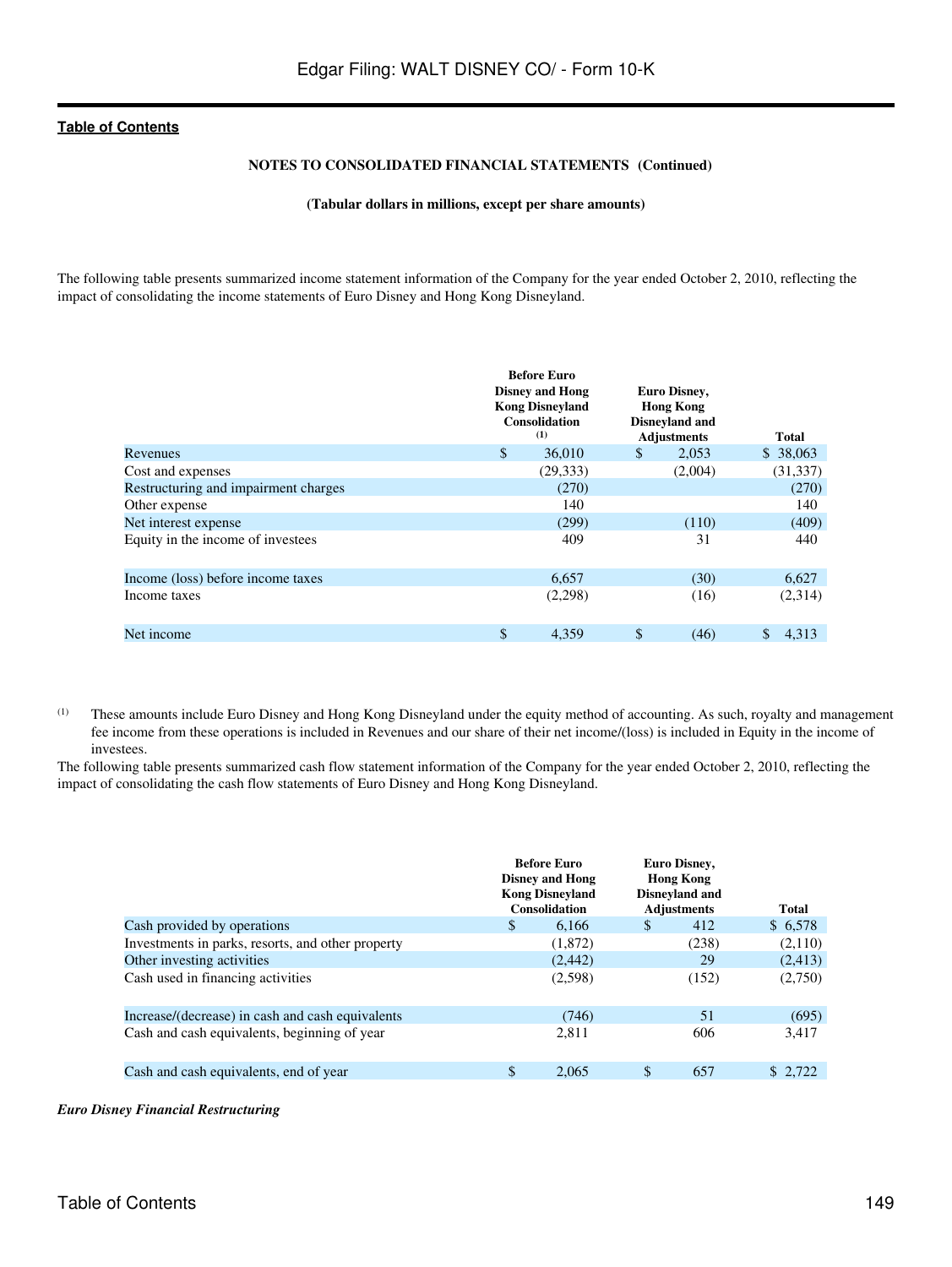Effective October 1, 2004, Euro Disney, the Company, and Euro Disneys lenders finalized a Memorandum of Agreement (MOA) related to the financial restructuring of Euro Disney (the 2005 Financial Restructuring) which provided for new financing as well as the restructuring of Euro Disney s existing financing at that time. The transactions contemplated by the MOA were fully implemented on February 23, 2005 with the completion of a 253 million equity rights offering in which the Company invested 100 million. The MOA included provisions for deferral of certain royalties and management fees payable by Euro Disney to the Company as follows:

Royalties and management fees for fiscal 2005 through fiscal 2009, totaling 125 million, payable to the Company have been deferred and converted into subordinated long-term borrowings

Royalties and management fees for fiscal 2007 through fiscal 2014, of up to 25 million per year, are subject to conditional deferral and conversion into subordinated long-term borrowings if operating results do not achieve specified levels. Royalties and management fees for fiscal 2008 and 2007, subject to conditional deferral, were not deferred and have been paid. Royalties and management fees for fiscal 2009, subject to conditional deferral, have been deferred and converted into subordinated long-term borrowings. Based on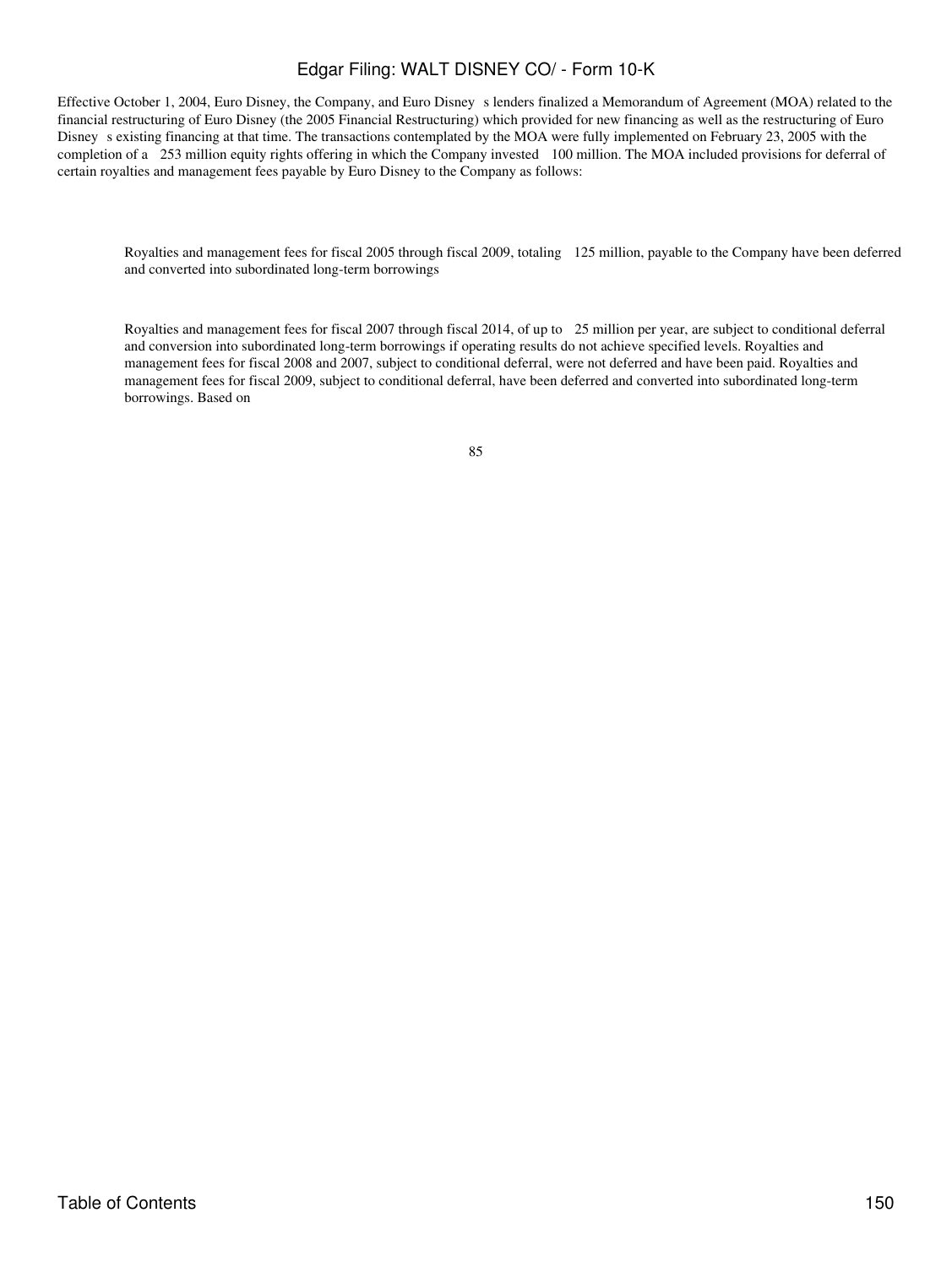## **NOTES TO CONSOLIDATED FINANCIAL STATEMENTS (Continued)**

**(Tabular dollars in millions, except per share amounts)**

operating results and subject to third-party confirmation, the Company will defer 25 million of royalties and management fees subject to conditional deferral for fiscal 2010

Certain indirect, wholly-owned subsidiaries of The Walt Disney Company have liability as current or former general partners of Disney S.C.A. In addition to their equity interest in Disney S.C.A., certain of these subsidiaries of the Company have been capitalized with interest-bearing demand notes with an aggregate face value of 200 million. In addition, interest of 38 million has accrued on the notes from the date of issuance and has been added to the amount owed.

### *Hong Kong Disneyland capital realignment*

In July 2009, the Company entered into a capital realignment and expansion plan for Hong Kong Disneyland (HKDL) with the Government of the Hong Kong Special Administrative Region (HKSAR), Hong Kong Disneyland s majority shareholder. Key provisions of the plan include:

The Company converted its \$354 million term and revolving credit facility loan to HKDL into equity during fiscal 2009. This was accompanied by conversion of an equal amount of the HKSAR loan to HKDL into equity

The Company would make approximately \$0.45 billion of equity contributions over approximately five years to fund an expansion of HKDL and other financial needs during this period. The actual amount of equity contributions by the Company may differ depending on the actual final cost of the expansion and operating results of HKDL during the relevant timeframe. The HKSAR will convert an additional amount of its loan to HKDL equal to these contributions into equity, subject to a maximum conversion amount that would leave approximately \$128 million (HK \$1.0 billion) of the HKSAR loan to HKDL outstanding. At October 2, 2010, the HKSAR loan to HKDL was \$473 million. During fiscal 2010 and 2009, the Company made equity contributions totaling \$66 million and \$40 million, respectively.

As a result of the above arrangement, the Company s interest in HKDL has increased from 43% to 47% and is projected to increase to approximately 48% although the Company s ending ownership will depend on the aggregate amount of equity contributions made by the Company pursuant to the expansion plan.

### **8 Film and Television Costs**

Film and Television costs are as follows:

|                                  | October 2,<br>2010 | October 3,<br>2009 |
|----------------------------------|--------------------|--------------------|
| Theatrical film costs            |                    |                    |
| Released, less amortization      | \$<br>1,551        | \$<br>1,513        |
| Completed, not released          | <b>290</b>         | 379                |
| In-process                       | 1,325              | 1,516              |
| In development or pre-production | 138                | 136                |
|                                  | 3,304              | 3,544              |
| <b>Television costs</b>          |                    |                    |
| Released, less amortization      | 790                | 824                |
| Completed, not released          | 164                | 204                |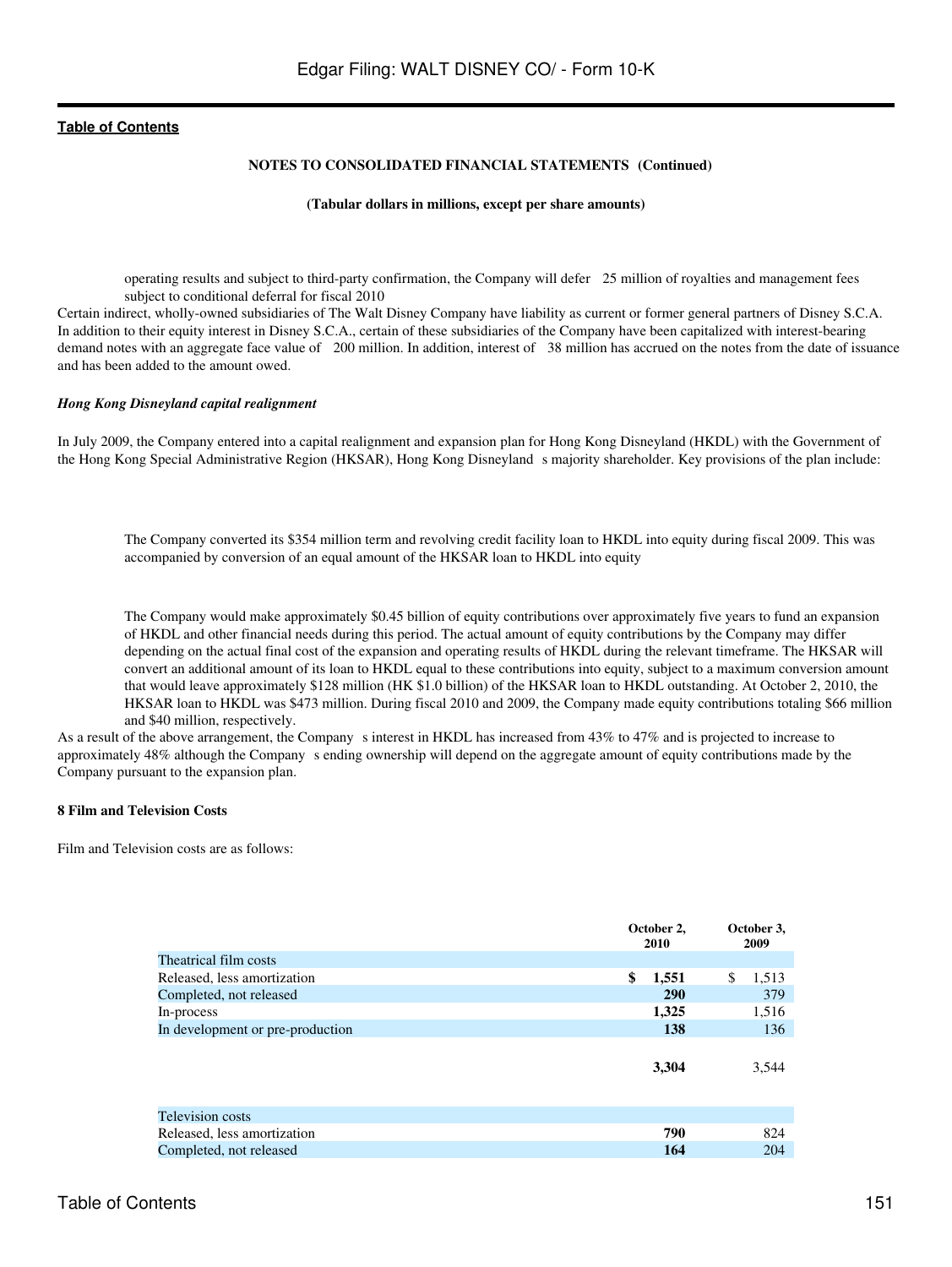| 153         |   | 129   |
|-------------|---|-------|
| 6           |   | 17    |
|             |   |       |
| 1,113       |   | 1,174 |
|             |   |       |
| 1,034       |   | 1,038 |
|             |   |       |
| 5,451       |   | 5,756 |
| 678         |   | 631   |
|             |   |       |
| \$<br>4,773 | S | 5,125 |
|             |   |       |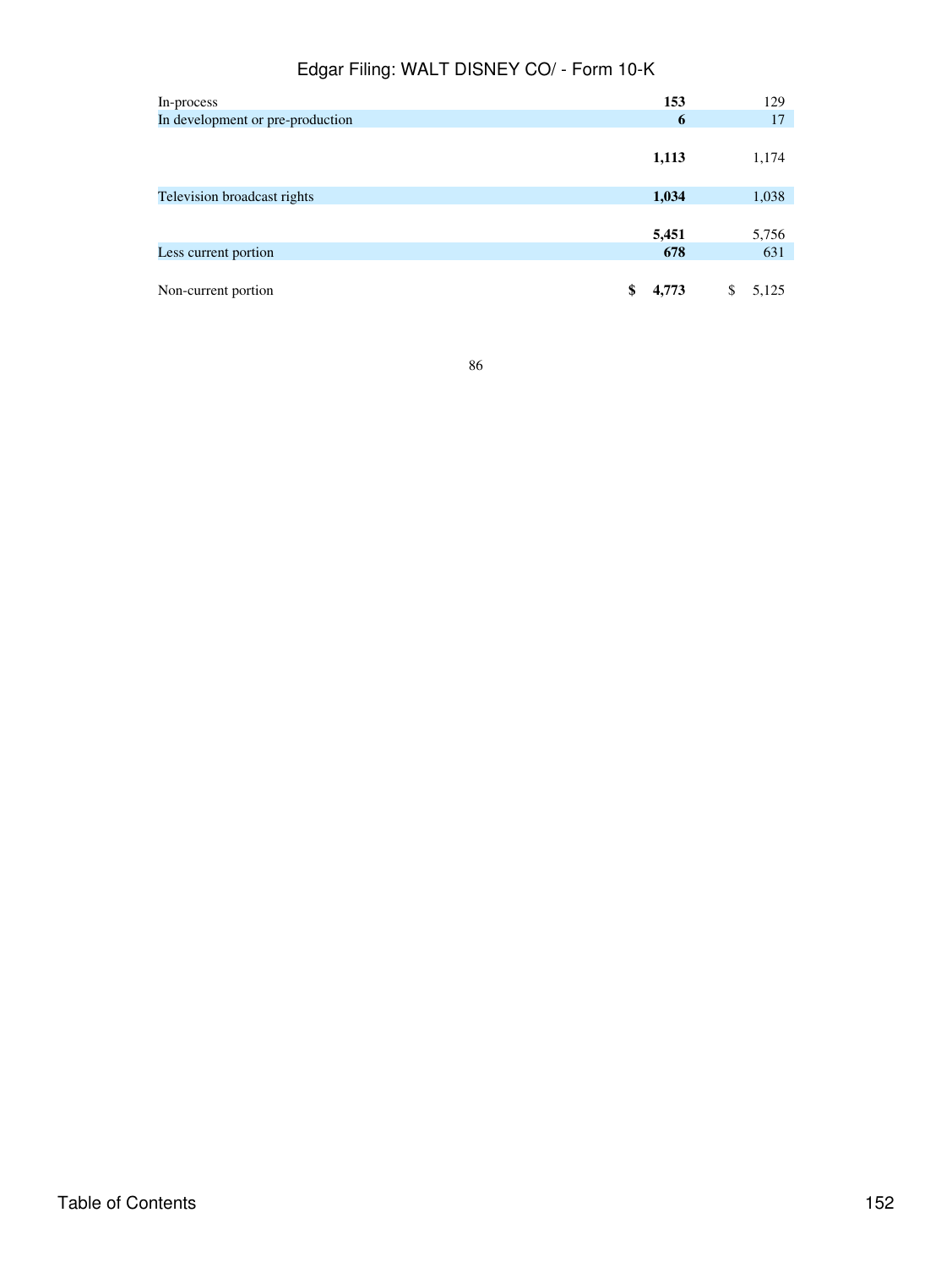### **NOTES TO CONSOLIDATED FINANCIAL STATEMENTS (Continued)**

### **(Tabular dollars in millions, except per share amounts)**

Based on management s total gross revenue estimates as of October 2, 2010, approximately 82% of unamortized film and television costs for released productions (excluding amounts allocated to acquired film and television libraries) is expected to be amortized during the next three years. Approximately \$694 million of accrued participation and residual liabilities will be paid in fiscal year 2011. The Company expects to amortize, based on current estimates, approximately \$1.4 billion in capitalized film and television production costs during fiscal 2011.

At October 2, 2010, acquired film and television libraries have remaining unamortized costs of \$287 million, which are generally amortized straight-line over a weighted-average remaining period of approximately 10 years.

### **9 Borrowings**

The Company s borrowings at October 2, 2010 and October 3, 2009, including the impact of interest rate swaps designated as hedges, are summarized below:

|                                           |          |              | <b>Stated</b>                  |                        |                  |                                                   |                           |
|-------------------------------------------|----------|--------------|--------------------------------|------------------------|------------------|---------------------------------------------------|---------------------------|
|                                           | 2010     | 2009         | <b>Interest</b><br>Rate<br>(1) | Pay<br><b>Floating</b> | <b>Pay Fixed</b> | <b>Effective</b><br><b>Interest</b><br>Rate $(3)$ | Swap<br><b>Maturities</b> |
| Commercial paper borrowings               | \$1,190  | $\mathbb{S}$ | 0.23%                          | \$                     | $\mathsf{\$}$    | $0.23\%$                                          |                           |
| U.S. medium-term notes                    | 6,815    | 7,618        | 5.71%                          | 1,350                  |                  | 4.47%                                             | 2011-2018                 |
| European medium-term notes                | 273      | 347          | 2.15%                          | 273                    |                  | 0.78%                                             | 2011-2013                 |
| Other foreign currency denominated debt   | 965      | 904          | 0.91%                          | 965                    |                  | 0.71%                                             | 2013                      |
| Capital Cities/ABC debt                   | 115      | 116          | 8.75%                          |                        |                  | 6.06%                                             |                           |
| Film financing                            |          | 350          |                                |                        |                  |                                                   |                           |
| Other $(4)$                               | 536      | 498          |                                |                        |                  |                                                   |                           |
| Euro Disney (ED) and Hong Kong Disneyland | 9,894    | 9,833        | 4.21%                          | 2,588                  |                  | 3.27%                                             |                           |
| (HKDL):                                   |          |              |                                |                        |                  |                                                   |                           |
| CDC loans<br>ED                           | 1,417    | 1,480        | 5.04%                          |                        |                  | 5.12%                                             |                           |
| Credit facilities & other<br><b>ED</b>    | 228      | 362          | 3.89%                          |                        |                  | 5.74%                                             |                           |
| Other advances<br>ED                      | 468      | 502          | 3.02%                          |                        |                  | 3.10%                                             |                           |
| HKDL Borrowings                           | 473      | 524          | 3.34%                          |                        |                  | 3.19%                                             |                           |
|                                           | 2,586    | 2,868        | 4.25%                          |                        |                  | 4.45%                                             |                           |
| Total borrowings                          | 12,480   | 12,701       | 4.22%                          | 2,588                  |                  | 3.51%                                             |                           |
| Less current portion                      | 2,350    | 1,206        | 2.01%                          | 439                    |                  | 1.32%                                             |                           |
| Total long-term borrowings                | \$10,130 | \$11,495     |                                | \$<br>2,149            | \$               |                                                   |                           |

(1) The stated interest rate represents the weighted-average coupon rate for each category of borrowings. For floating rate borrowings, interest rates are based upon the rates at October 2, 2010; these rates are not necessarily an indication of future interest rates.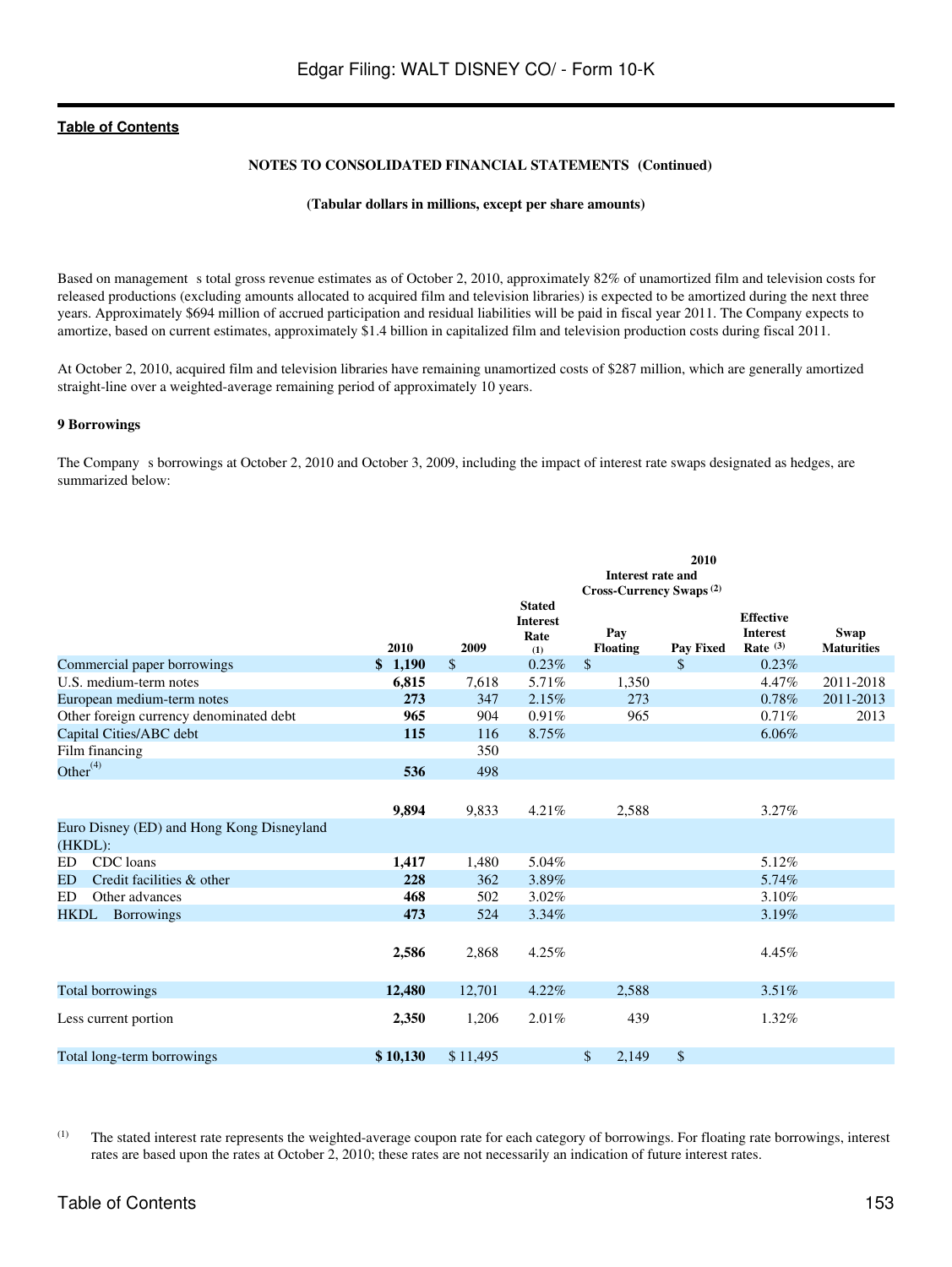- (2) Amounts represent notional values of interest rate and cross-currency swaps as of October 2, 2010<br>
The effective interest rate includes the impact of existing and terminated interest rate and cross-cur
- The effective interest rate includes the impact of existing and terminated interest rate and cross-currency swaps on the stated rate of interest and reflects the estimated market interest rate for certain Euro Disney borrowings as of the time that they were modified during the 2005 Financial Restructuring. Other adjustments to the stated interest rate such as purchase accounting adjustments and debt issuance costs did not have a material impact on the overall effective interest rate.
- (4) Includes market value adjustments for debt with qualifying hedges totaling \$315 million and \$291 million at October 2, 2010 and October 3, 2009, respectively.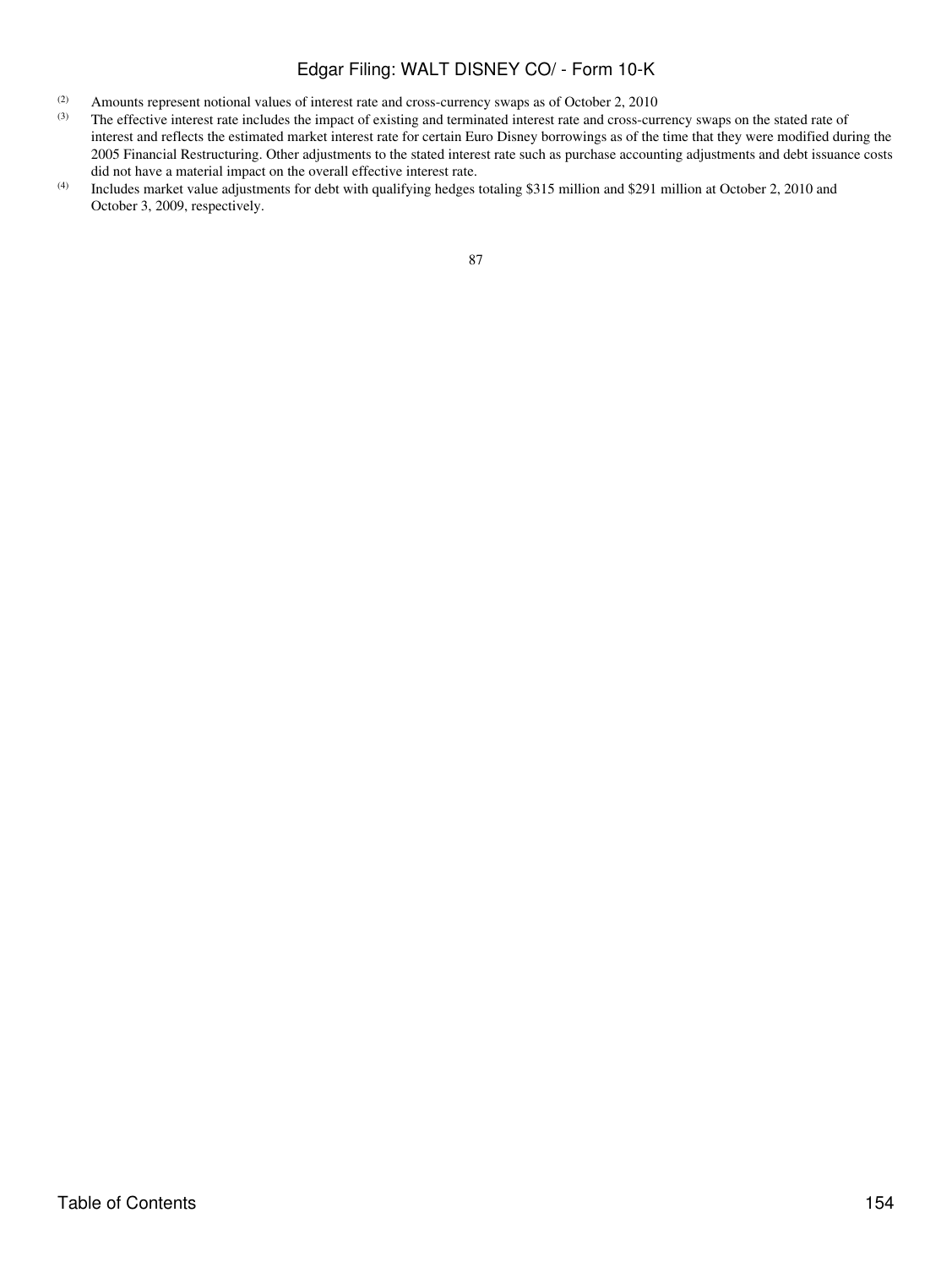## **NOTES TO CONSOLIDATED FINANCIAL STATEMENTS (Continued)**

#### **(Tabular dollars in millions, except per share amounts)**

### *Commercial Paper*

At October 2, 2010, the Company had \$1.2 billion of commercial paper debt outstanding and two bank facilities totaling \$4.5 billion to support the commercial paper borrowings. One of the facilities is scheduled to expire in February 2011 and the other in February 2013. These bank facilities allow for borrowings at LIBOR-based rates plus a spread, which depends on the Companys public debt rating and can range from 0.18% to 4.5%. The Company also has the ability to issue up to \$800 million of letters of credit under the facility expiring in 2011, which if utilized, reduces available borrowing under this facility. As of October 2, 2010, \$225 million of letters of credit had been issued under this facility. The Company s bank facilities contain only one financial covenant, relating to interest coverage, which the Company met on October 2, 2010 by a significant margin. The Companys bank facilities also specifically exclude certain entities, including Euro Disney and Hong Kong Disneyland, from any representations, covenants, or events of default.

### *Shelf Registration Statement*

At October 2, 2010, the Company had a shelf registration statement which allows the Company to issue various types of debt instruments, such as fixed or floating rate notes, U.S. dollar or foreign currency denominated notes, redeemable notes, global notes, and dual currency or other indexed notes. Issuances under the shelf registration will require the filing of a prospectus supplement identifying the amount and terms of the securities to be issued. Our ability to issue debt is subject to market conditions and other factors impacting our borrowing capacity.

### *U.S. Medium-Term Note Program*

At October 2, 2010, the total debt outstanding under U.S. medium-term note programs was \$6.8 billion. The maturities of current outstanding borrowings range from 1 to 83 years and stated interest rates range from 0% to 7.55%.

### *European Medium-Term Note Program*

At October 2, 2010, the Company had a European medium-term note program for the issuance of various types of debt instruments such as fixed or floating rate notes, U.S. dollar or foreign currency denominated notes, redeemable notes and index linked or dual currency notes. The size of the program is \$4.0 billion. The remaining capacity under the program is \$3.7 billion, subject to market conditions and other factors impacting our borrowing capacity. The remaining capacity under the program replenishes as outstanding debt under the program matures. At October 2, 2010, the total debt outstanding under the program was \$273 million. The maturities of outstanding borrowings range from 1 to 3 years, and stated interest rates range from 0.72% to 4.90%. The Company has outstanding borrowings under the program denominated in U.S. dollars and Japanese Yen (JPY).

### *Other Foreign Currency Denominated Debt*

In connection with the acquisition of Club Penguin Entertainment, Inc. in July 2007, the Company executed a credit agreement denominated in Canadian dollars (CAD) and borrowed CAD328 million (\$319 million at October 2, 2010 exchange rates). The loan bears interest at CAD LIBOR plus 0.225% (1.46% at October 2, 2010) and matures in 2013.

In July 2008, the Company executed a loan agreement denominated in JPY and borrowed JPY54 billion (\$647 million at October 2, 2010 exchange rates). The loan bears interest at Japanese LIBOR plus 0.42% (0.64% at October 2, 2010) and matures in 2013.

### *Capital Cities/ABC Debt*

In connection with the Capital Cities/ABC, Inc. acquisition in 1996, the Company assumed various debt previously issued by Capital Cities/ABC, Inc. At October 2, 2010, the outstanding balance was \$115 million, matures in 2021 and has a stated interest rate of 8.75%.

### *Film Financing*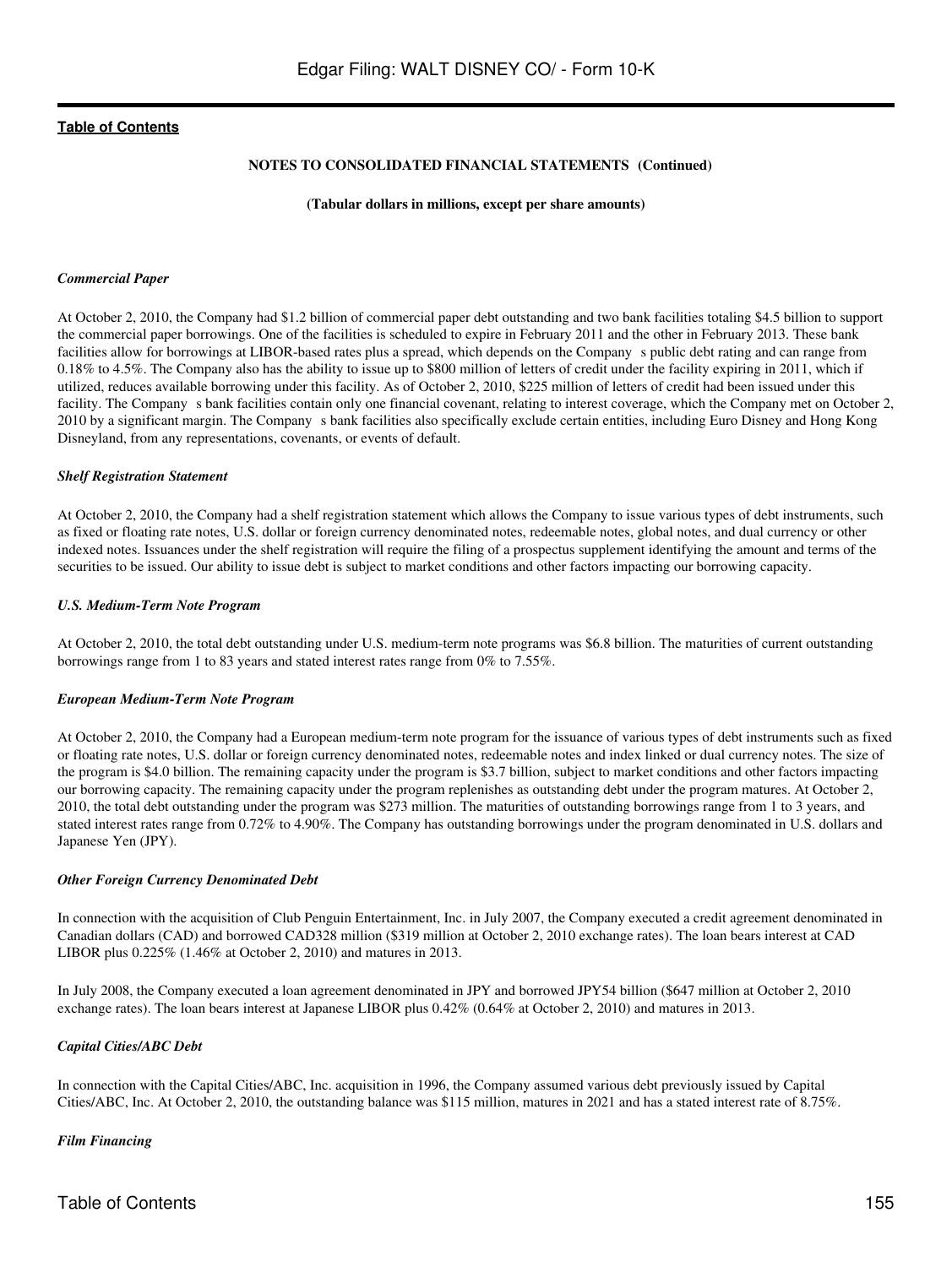In August 2005, the Company entered into a film financing arrangement with a group of investors to fund up to approximately \$500 million for 40% of the production and marketing costs of a slate of up to thirty-two live-action films, in return for approximately 40% of the future net cash flows generated by these films. By entering into this transaction, the Company was able to share the risks and rewards of the performance of its live-action film production and distribution activity with outside investors. The cumulative investment in the slate by the investors, net of the cash flows generated by the slate that are returned to the investors, is classified as borrowings.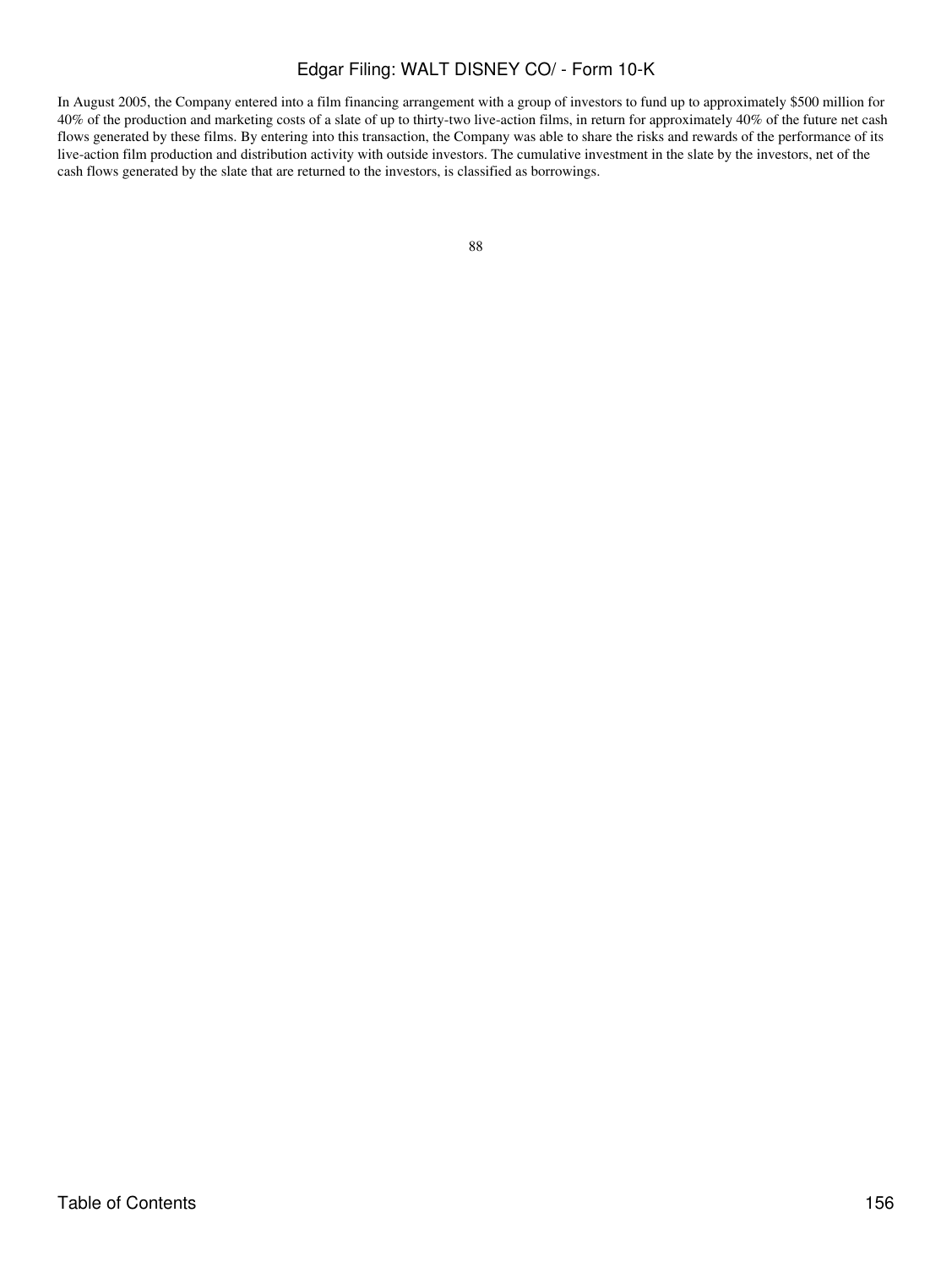## **NOTES TO CONSOLIDATED FINANCIAL STATEMENTS (Continued)**

#### **(Tabular dollars in millions, except per share amounts)**

Interest expense recognized from these borrowings is variable and is determined using the effective interest method based on the projected profitability of the film slate.

The last film of the slate was completed in fiscal 2009. During fiscal 2010, the Company purchased the investors remaining interest in the slate. As of October 2, 2010, there were no outstanding borrowings under this arrangement.

### *Euro Disney Borrowings*

|                             |                                           | October 2,<br>2010 |       |               | October 3,<br>2009 |
|-----------------------------|-------------------------------------------|--------------------|-------|---------------|--------------------|
| CDC senior debt             |                                           | \$                 | 326   | <sup>\$</sup> | 349                |
| CDC subordinated debt       | original and 1994 financing               |                    | 373   |               | 400                |
| CDC subordinated debt       | <b>Walt Disney Studios Park financing</b> | 718                |       |               |                    |
|                             |                                           |                    |       |               |                    |
| CDC loans                   |                                           |                    | 1,417 |               | 1,480              |
| Credit facilities and other |                                           |                    | 228   |               | 362                |
| Other advances              |                                           |                    | 468   |               | 502                |
|                             |                                           |                    |       |               |                    |
|                             |                                           | \$                 | 2,113 |               | 2.344              |

*Euro Disney Caisse des Dépôts et Consignations (CDC) loans.* Pursuant to Euro Disneys original financing and the terms of a 1994 financial restructuring, Euro Disney borrowed funds from the CDC, a French state bank. As of October 2, 2010, these borrowings consisted of approximately 239 million (\$326 million at October 2, 2010 exchange rates) of senior debt and 274 million (\$373 million at October 2, 2010 exchange rates) of subordinated debt. The senior debt is collateralized primarily by the Disneyland Park, certain hotels, and land assets of Disneyland Paris with a net book value of approximately 1.2 billion (\$1.6 billion at October 2, 2010 exchange rates), whereas the subordinated debt is unsecured. Interest on the senior and subordinated debt is payable semiannually. Of these CDC loans, 470 million (\$640 million at October 2, 2010 exchange rates) bear interest at a fixed rate of 5.15%. The remaining CDC loans of 43 million (\$58 million at October 2, 2010 exchange rates) bear interest at a fixed rate of 6.15%. The loans mature from fiscal year 2011 to fiscal year 2024.

Euro Disney also executed a credit agreement with the CDC to finance a portion of the construction costs of Walt Disney Studios Park. As of October 2, 2010, approximately 527 million (\$718 million at October 2, 2010 exchange rates) of subordinated loans were outstanding under this agreement. The loans bear interest at a fixed rate of 5.15% per annum. The loans mature between fiscal years 2015 and 2028.

Pursuant to the 2005 Financial Restructuring, the CDC agreed to conditionally defer and convert to subordinated long-term borrowings, if operating results do not achieve specified levels, interest payments up to a maximum amount of 20 million (\$28 million at October 2, 2010 exchange rates) per year for fiscal year 2005 through fiscal year 2012 and 23 million (\$31 million at October 2, 2010 exchange rates) for each of the fiscal years 2013 and 2014. Euro Disney has deferred 20 million of interest originally payable for each of fiscal year 2005 and 2006 as well as 7 million of accrued interest on these amounts (collectively 47 million). Euro Disney did not defer any CDC interest for fiscal years 2007 and 2008. Euro Disney deferred 20 million (\$28 million at October 2, 2010 exchange rates) of interest related to fiscal 2009, deferred 15 million (\$21 million at October 2, 2010 exchange rates) of interest related to fiscal 2010, and will defer the remaining 5 million (\$7 million at October 2, 2010 exchange rates) related to fiscal 2010 in the first quarter of fiscal 2011. The interest deferral related to fiscal 2010 is subject to third party confirmation of Euro Disney s operating results.

*Euro Disney Credit facilities and other.* Pursuant to Euro Disney s original financing with a syndicate of international banks and the terms of a 1994 financial restructuring, Euro Disney borrowed funds which are collateralized primarily by the Disneyland Park, the hotels, and land assets of Disneyland Paris with a net book value of approximately 1.2 billion (\$1.6 billion at October 2, 2010 exchange rates). At October 2, 2010, the total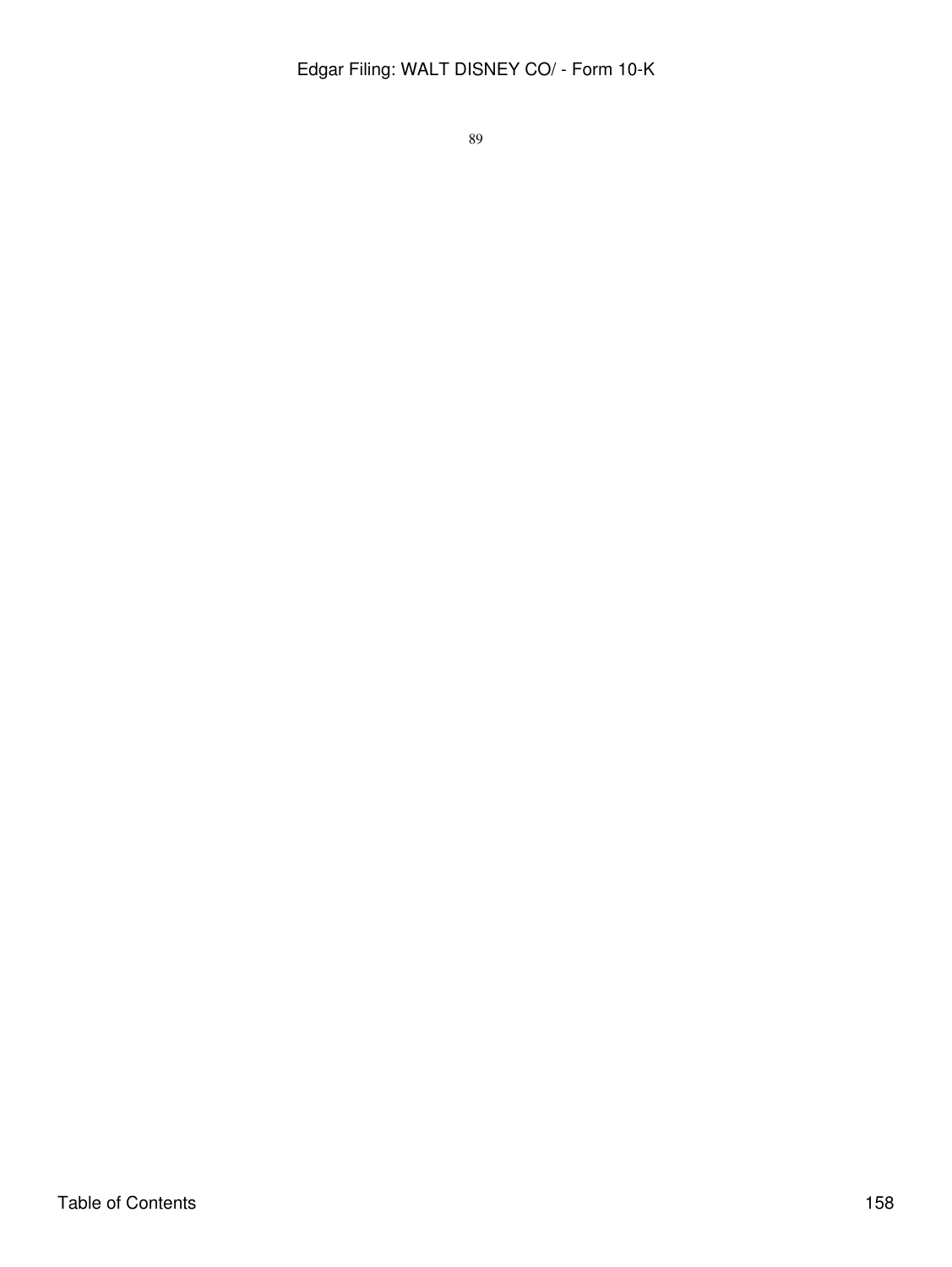## **NOTES TO CONSOLIDATED FINANCIAL STATEMENTS (Continued)**

#### **(Tabular dollars in millions, except per share amounts)**

balance outstanding was 167 million (\$228 million at October 2, 2010 exchange rates). The loans mature between fiscal years 2011 and 2013 and bear interest at a rate of EURIBOR plus 3% (3.89% at October 2, 2010).

*Euro Disney Other advances.* Advances of 331 million (\$451 million at October 2, 2010 exchange rates) are collateralized by certain hotel assets and bear interest at a fixed rate of 3.0%. The remaining advances of 12 million (\$17 million at October 2, 2010 exchange rates) are collateralized by certain hotel assets and bear interest at EURIBOR plus 3% (3.89% at October 2, 2010). The advances are expected to mature between fiscal years 2011 and 2017.

Euro Disney has covenants under its debt agreements that limit its investment and financing activities and require it to meet certain annual financial performance covenants. Subject to final third-party review as provided in its debt agreements, Euro Disney has complied with its financial performance covenants for fiscal year 2010.

*Hong Kong Disneyland Borrowings.* Hong Kong Disneyland has an unsecured loan facility of HK\$3.7 billion (\$473 million at October 2, 2010 exchange rates) from the HKSAR that is scheduled to mature on dates through September 12, 2030. The interest rate on this loan is subject to biannual revisions, but is capped at an annual rate of 6.75% (until March 12, 2014), 7.625% (until March 12, 2022) and 8.50% (until September 12, 2030). As of October 2, 2010, the rate on the loans was 3.34%.

### *Hong Kong Disneyland Capital Realignment Plan*

In July 2009, the Company entered into a capital realignment and expansion plan (the Plan) for Hong Kong Disneyland with the HKSAR. See Note 7 for further details of the Plan.

Total borrowings excluding market value adjustments, have the following scheduled maturities:

|            | <b>Before Euro Disney</b><br>and Hong Kong<br><b>Disneyland</b><br>Consolidation |    | <b>Euro Disney and</b><br><b>Hong Kong</b><br><b>Disneyland</b> | <b>Total</b> |
|------------|----------------------------------------------------------------------------------|----|-----------------------------------------------------------------|--------------|
| 2011       | $\mathbb{S}$<br>2,165                                                            | \$ | 167                                                             | \$2,332      |
| 2012       | 1,288                                                                            |    | 208                                                             | 1,496        |
| 2013       | 1,813                                                                            |    | 182                                                             | 1,995        |
| 2014       | 1,467                                                                            |    | 51                                                              | 1,518        |
| 2015       |                                                                                  | 68 | 132                                                             | 200          |
| Thereafter | 2,778                                                                            |    | 1,846                                                           | 4,624        |
|            | \$<br>9,579                                                                      | \$ | 2,586                                                           | \$12,165     |

The Company capitalizes interest on assets constructed for its parks, resorts, and other property and on theatrical productions. In 2010, 2009 and 2008, total interest capitalized was \$82 million, \$57 million, and \$62 million, respectively. Interest expense, net of capitalized interest, for 2010, 2009 and 2008 was \$456 million, \$588 million and \$712 million.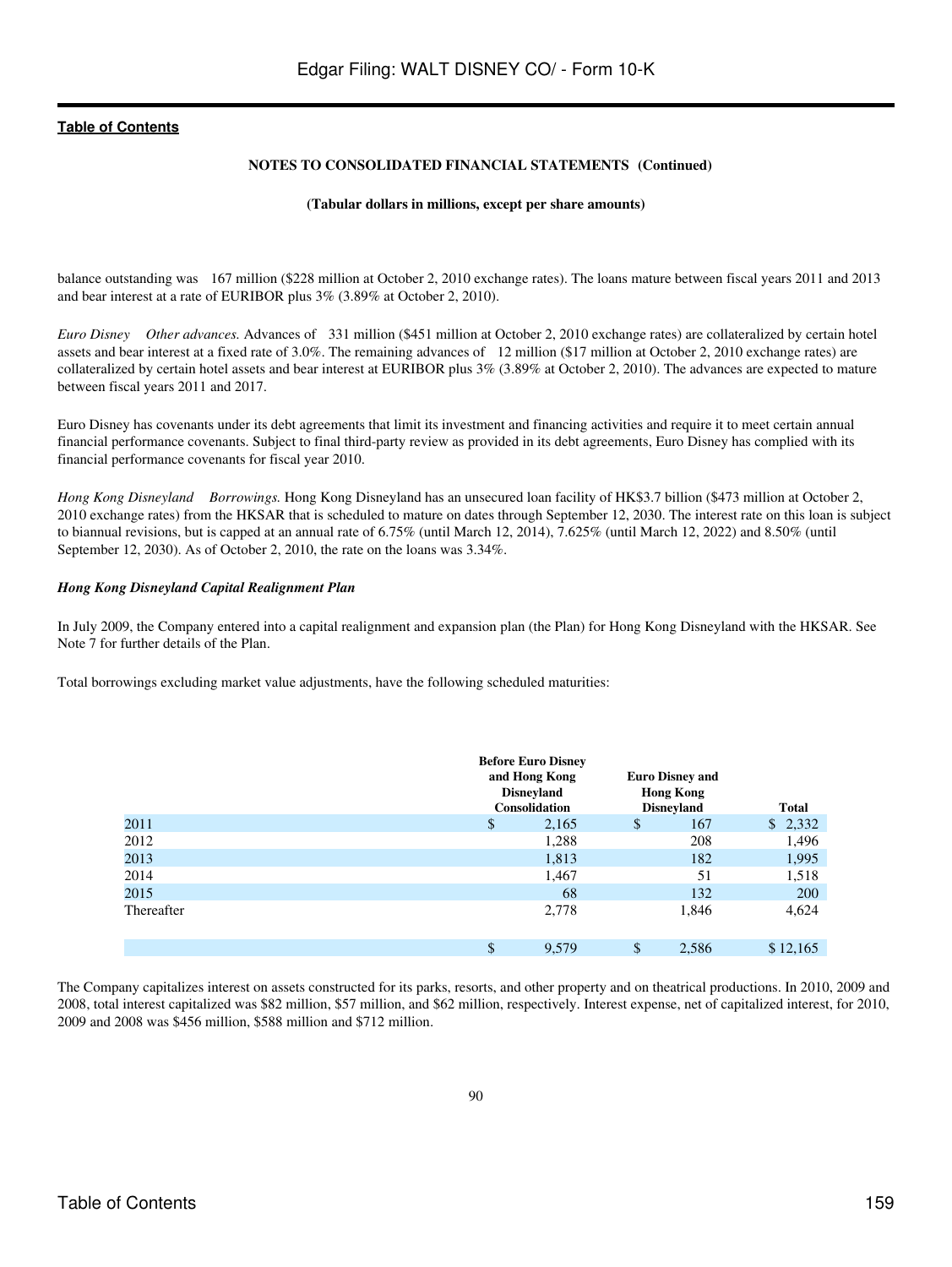## **NOTES TO CONSOLIDATED FINANCIAL STATEMENTS (Continued)**

## **(Tabular dollars in millions, except per share amounts)**

### **10 Income Taxes**

|                                   | 2010    | 2009    | 2008    |
|-----------------------------------|---------|---------|---------|
| Income Before Income Taxes        |         |         |         |
| Domestic (including U.S. exports) | \$6,074 | \$5,472 | \$6,692 |
| Foreign subsidiaries              | 553     | 186     | 710     |
|                                   |         |         |         |
|                                   | \$6,627 | \$5,658 | \$7,402 |
|                                   |         |         |         |
| Income Tax Expense / (Benefit)    |         |         |         |
| Current                           |         |         |         |
| Federal                           | \$1,530 | \$1,278 | \$2,072 |
| <b>State</b>                      | 236     | 195     | 366     |
| Foreign                           | 432     | 312     | 362     |
|                                   |         |         |         |
|                                   | 2,198   | 1,785   | 2,800   |
|                                   |         |         |         |
| Deferred                          |         |         |         |
| Federal                           | 307     | 296     | (95)    |
| <b>State</b>                      | (191)   | (32)    | (32)    |
|                                   |         |         |         |
|                                   | 116     | 264     | (127)   |
|                                   |         |         |         |
|                                   | \$2,314 | \$2,049 | \$2,673 |
|                                   |         |         |         |

|                                                   | October 2,<br>2010 | October 3,<br>2009 |
|---------------------------------------------------|--------------------|--------------------|
| Components of Deferred Tax Assets and Liabilities |                    |                    |
| Deferred tax assets                               |                    |                    |
| <b>Accrued liabilities</b>                        | \$<br>(2,270)      | \$<br>(2,083)      |
| Foreign subsidiaries                              | (553)              | (626)              |
| Equity-based compensation                         | (379)              | (409)              |
| Noncontrolling interest net operating losses      | (375)              | (328)              |
| Other                                             | (290)              | (122)              |
| Total deferred tax assets                         | (3,867)            | (3,568)            |
| Deferred tax liabilities                          |                    |                    |
| Depreciable, amortizable and other property       | 4,510              | 3,238              |
| Licensing revenues                                | 328                | 373                |
| Leveraged leases                                  | 49                 | 49                 |
| Other                                             | 189                | 199                |
| Total deferred tax liabilities                    | 5,076              | 3,859              |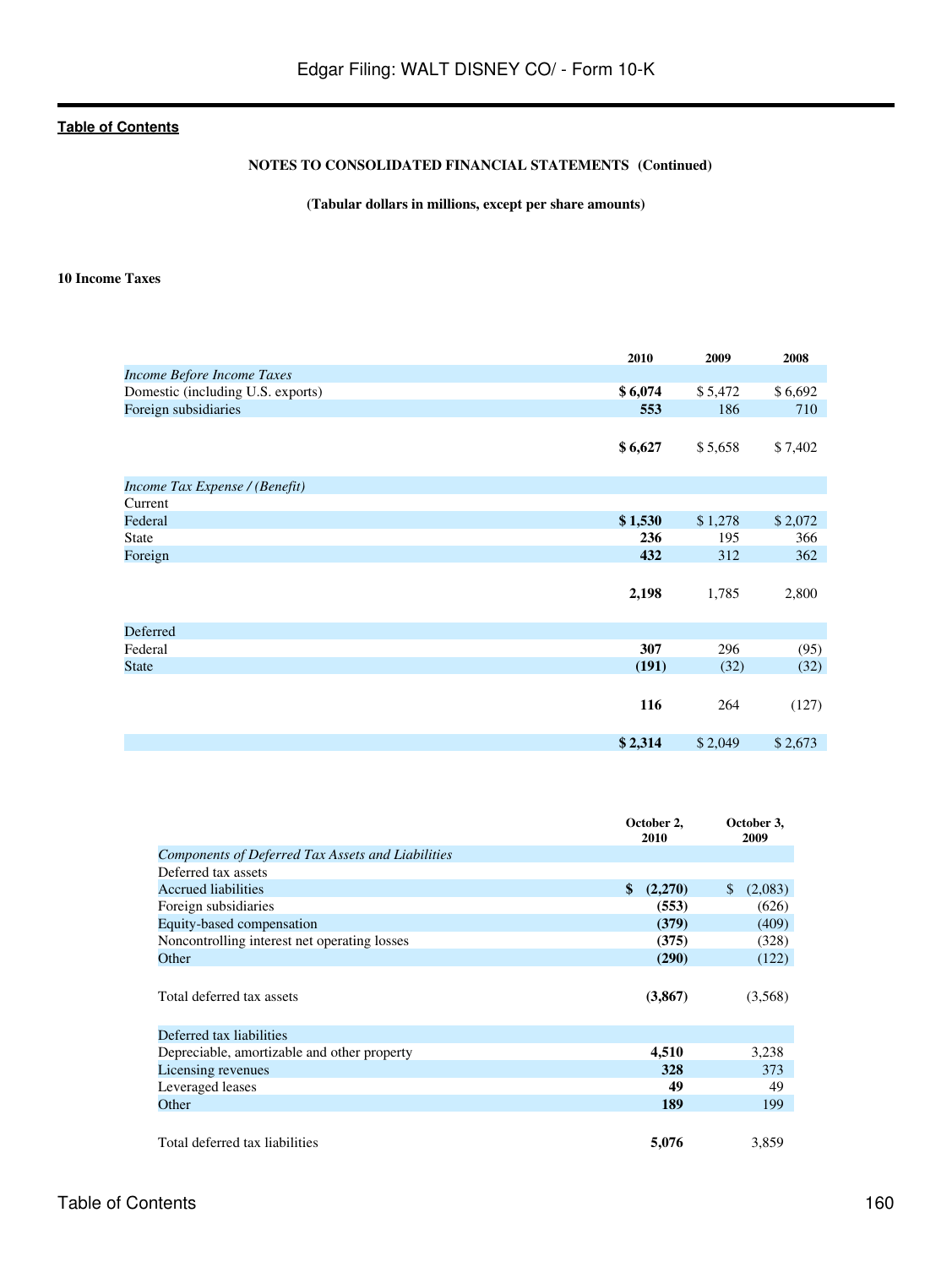| Net deferred tax liability before valuation allowance | 1.209               | 291 |
|-------------------------------------------------------|---------------------|-----|
| Valuation allowance                                   | 404                 | 388 |
| Net deferred tax liability                            | $\frac{1}{2}$ 1.613 | 679 |

The valuation allowance principally relates to a \$375 million deferred tax asset for the noncontrolling interest share of operating losses at Euro Disney. The ultimate utilization of the noncontrolling interest share of the net operating losses, which have an indefinite carryforward period, would not have an impact on the Company's net income attributable to Disney as any income tax benefit would be offset by a charge to noncontrolling interest in the income statement.

As of October 2, 2010, the Company had undistributed earnings of foreign subsidiaries of approximately \$167 million for which deferred taxes have not been provided. The Company intends to reinvest these earnings for the foreseeable future. If these amounts were distributed to the United States, in the form of dividends or otherwise, the Company would be subject to additional U.S. income taxes. Assuming the permanently reinvested foreign earnings were repatriated under laws and rates applicable at 2010 fiscal year end, the incremental U.S. tax applicable to the earnings would be approximately \$16 million.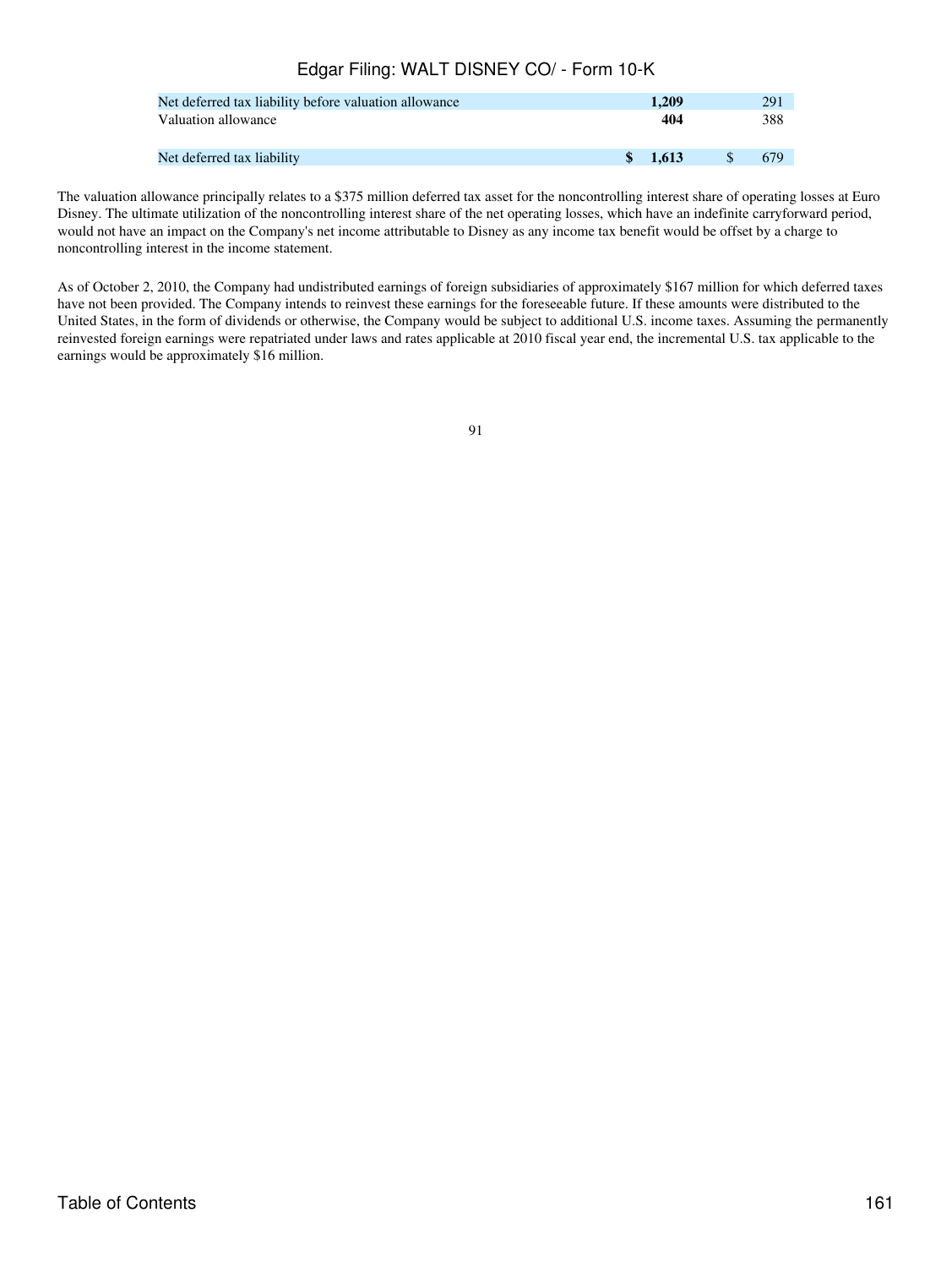## **NOTES TO CONSOLIDATED FINANCIAL STATEMENTS (Continued)**

#### **(Tabular dollars in millions, except per share amounts)**

A reconciliation of the effective income tax rate to the federal rate is as follows:

|                                                    | 2010     | 2009     | 2008     |
|----------------------------------------------------|----------|----------|----------|
| Federal income tax rate                            | $35.0\%$ | 35.0%    | 35.0%    |
| State taxes, net of federal benefit                | 2.6      | 2.6      | 3.0      |
| Domestic production activity deduction             | (1.7)    | (1.8)    | (1.3)    |
| Other, including tax reserves and related interest | (1.0)    | 0.4      | (0.6)    |
|                                                    |          |          |          |
|                                                    | $34.9\%$ | $36.2\%$ | $36.1\%$ |

The *American Jobs Creation Act of 2004* made a number of changes to the income tax laws including the creation of a deduction for qualifying domestic production activities. The deduction equals three percent of qualifying net income for fiscal 2007, six percent for fiscal 2008 through 2010, and nine percent for fiscal 2011 and thereafter. Our tax provisions for fiscal years 2010, 2009, and 2008 reflect benefits of \$111 million, \$100 million and \$97 million, respectively, resulting from this deduction.

The Company adopted new accounting guidance for income taxes at the beginning of fiscal year 2008. See Note 2 for the impact of adopting this guidance.

A reconciliation of the beginning and ending amount of gross unrecognized tax benefits, excluding the related accrual for interest, is as follows:

|                                          | 2010  | 2009  |
|------------------------------------------|-------|-------|
| Balance at the beginning of the year     | \$686 | \$655 |
| Increases for current year tax positions | 58    | 63    |
| Increases for prior year tax positions   | 141   | 17    |
| Decreases in prior year tax positions    | (192) | (7)   |
| Settlements with taxing authorities      | (13)  | (42)  |
|                                          |       |       |
| Balance at the end of the year           | \$680 | \$686 |

The year end 2010 and 2009 balances include \$473 million and \$367 million, respectively, that if recognized, would reduce our income tax expense and effective tax rate. These amounts are net of the offsetting benefits from other tax jurisdictions.

As of year end 2010 and 2009, the Company had \$163 million and \$142 million, respectively, in accrued interest related to unrecognized tax benefits. During 2010 and 2009, the Company accrued additional interest of \$28 million and \$27 million, respectively, and recorded reductions in accrued interest of \$7 million and \$12 million, respectively, as a result of audit settlements and other prior-year adjustments. The Companys policy is to report interest and penalties as a component of income tax expense.

During the current year, the Company resolved various refund claims and other matters with tax authorities. The Company is also subject to U.S. federal, state and local and foreign tax audits. The Company is no longer subject to examination in any of its major state or foreign tax jurisdictions for years prior to 2003.

In the next twelve months, it is reasonably possible that our unrecognized tax benefits could change due to the resolution of tax matters, including payments on the tax matters discussed above. These resolutions and payments could reduce our unrecognized tax benefits by \$44 million.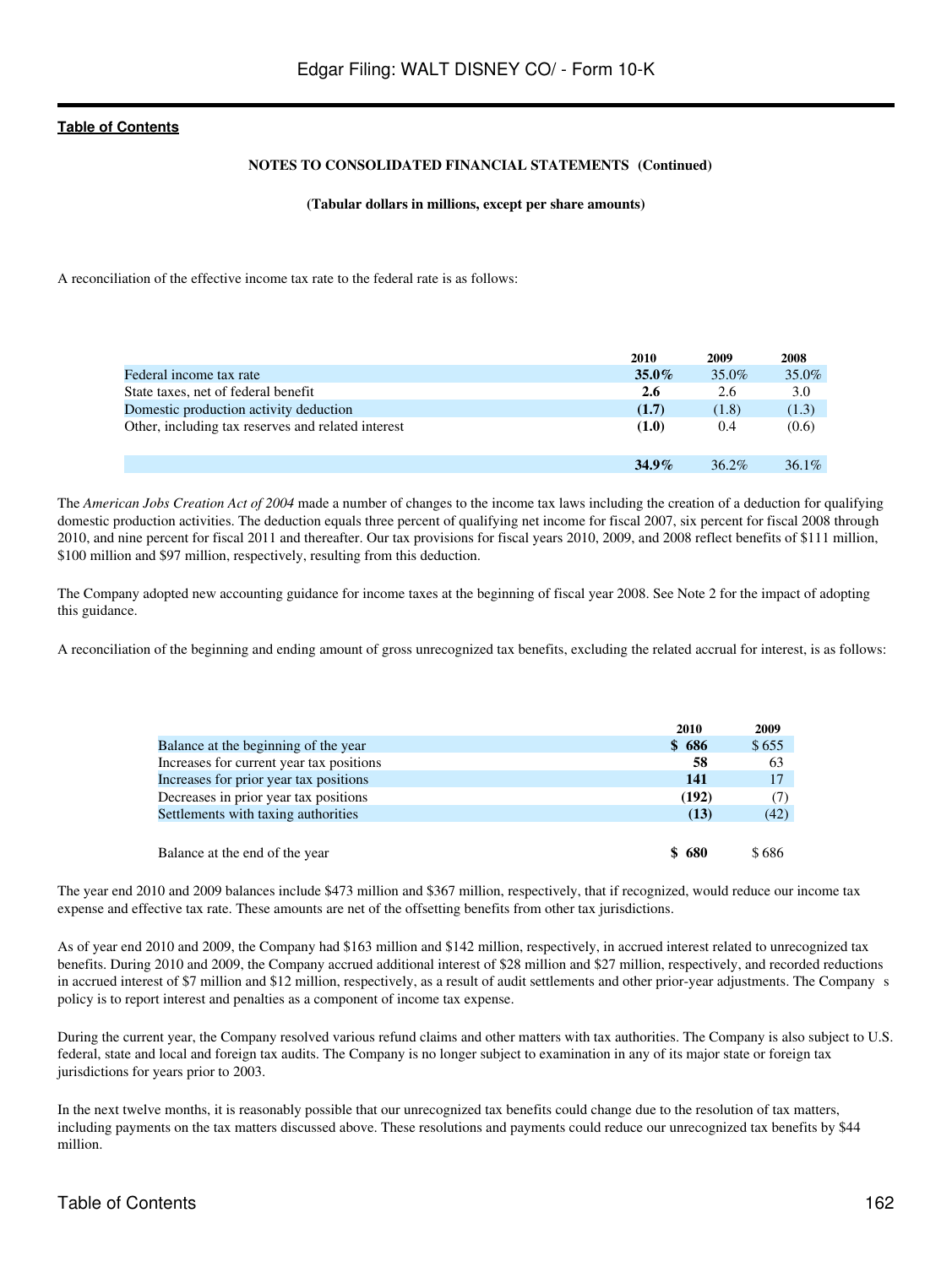In fiscal 2010, income tax benefits attributable to equity-based compensation transactions exceeded the amounts recorded based on grant date fair value. Accordingly, \$61 million was credited to shareholders equity. In fiscal year 2009, income tax benefits attributable to equity-based compensation transactions were less than the amounts recorded at grant date and a shortfall of \$26 million was charged to shareholder sequity. In fiscal year 2008,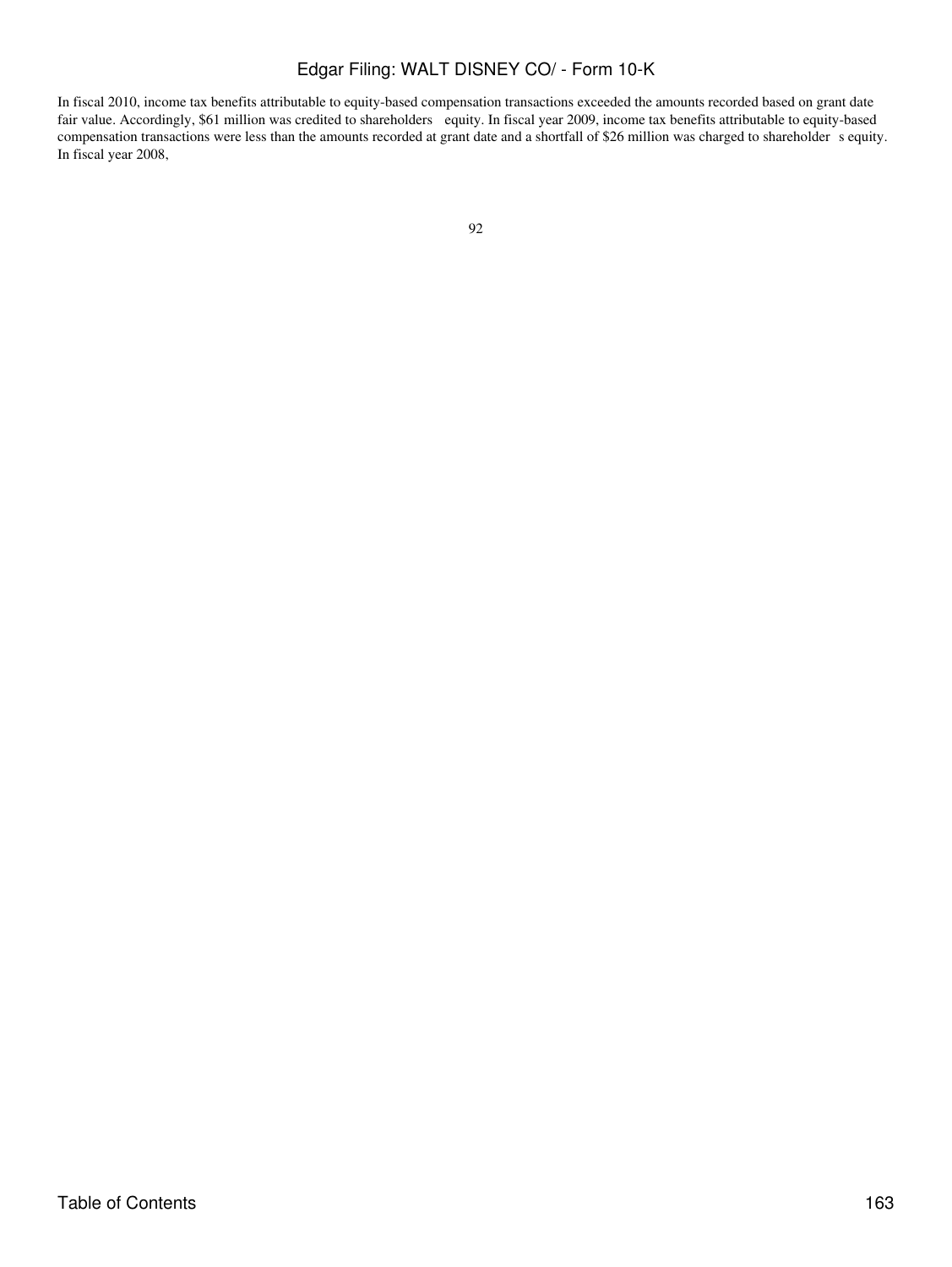## **NOTES TO CONSOLIDATED FINANCIAL STATEMENTS (Continued)**

## **(Tabular dollars in millions, except per share amounts)**

income tax benefits attributable to equity-based compensation transactions exceeded amounts recorded at grant date and accordingly \$45 million was credited to shareholders equity.

### **11 Pension and Other Benefit Programs**

The Company maintains pension and postretirement medical benefit plans covering most of its employees not covered by union or industry-wide plans. Employees generally hired after January 1, 1994 and employees generally hired after January 1, 1987 for certain of our media businesses are not eligible for postretirement medical benefits. With respect to its defined benefit pension plans, the Companys policy is to fund, at a minimum, the amount necessary on an actuarial basis to provide for benefits in accordance with the requirements of the Employee Retirement Income Security Act of 1974, as amended by the Pension Protection Act of 2006 (PPA). Pension benefits are generally based on years of service and/or compensation.

The following chart summarizes the benefit obligations, assets, funded status and balance sheet impacts associated with the pension and postretirement medical benefit plans based upon the actuarial valuations prepared as of October 2, 2010 and October 3, 2009.

|                                         |                    | <b>Pension Plans</b> | <b>Postretirement Medical Plans</b><br>October |               |
|-----------------------------------------|--------------------|----------------------|------------------------------------------------|---------------|
|                                         | October 2,<br>2010 | October 3,<br>2009   | October 2,<br>2010                             | 3,<br>2009    |
| Projected benefit obligations           |                    |                      |                                                |               |
| Beginning obligations                   | \$(6,992)          | (5,249)<br>\$        | (1,227)<br>\$                                  | (1,030)<br>\$ |
| Adoption of new measurement date        |                    | 452                  |                                                | 102           |
| Service cost                            | (263)              | (164)                | (21)                                           | (17)          |
| Interest cost                           | (396)              | (363)                | (70)                                           | (71)          |
| Actuarial (loss) / gain                 | (641)              | (1,835)              | 7                                              | (235)         |
| Plan amendments and other               | 16                 | (8)                  |                                                |               |
| Benefits paid                           | 192                | 175                  | 31                                             | 24            |
| Ending obligations                      | \$ (8,084)         | (6,992)<br>\$        | (1,280)<br>\$                                  | (1,227)       |
| Fair value of plans' assets             |                    |                      |                                                |               |
| Beginning fair value                    | \$4,833            | \$<br>4.955          | \$<br>297                                      | \$<br>351     |
| Adoption of new measurement date        |                    | (420)                |                                                | (33)          |
| Actual return on plan assets            | 649                | 25                   | 34                                             | (9)           |
| Contributions                           | 421                | 468                  | 12                                             | 12            |
| Benefits paid                           | (192)              | (175)                | (31)                                           | (24)          |
| Expenses                                | (27)               | (20)                 | (1)                                            |               |
| Ending fair value                       | \$5,684            | \$<br>4,833          | \$<br>311                                      | \$<br>297     |
| Underfunded status of the plans         | \$(2,400)          | \$<br>(2,159)        | \$<br>(969)                                    | \$<br>(930)   |
| Amounts recognized in the balance sheet |                    |                      |                                                |               |
| Non-current assets                      | \$<br>40           | \$<br>$\,$ 8 $\,$    | \$                                             | \$            |
| <b>Current liabilities</b>              | (17)               | (14)                 | (14)                                           | (14)          |
| Non-current liabilities                 | (2,423)            | (2,153)              | (955)                                          | (916)         |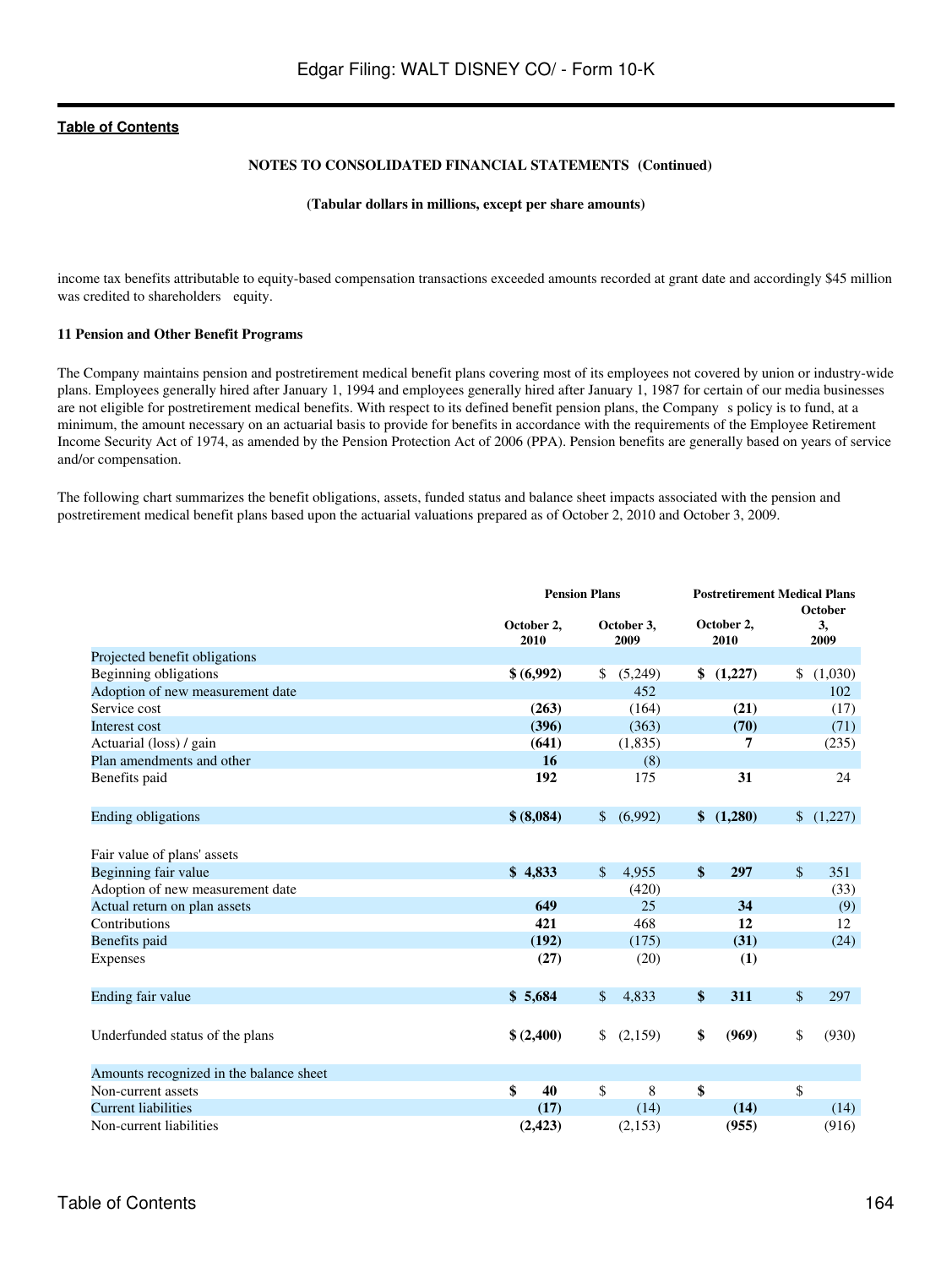|  | $\{(2,400)\qquad \quad \$ \quad (2,159) \qquad \quad \$ \quad (969) \qquad \quad \$ \quad (930)$ |  |  |
|--|--------------------------------------------------------------------------------------------------|--|--|
|  |                                                                                                  |  |  |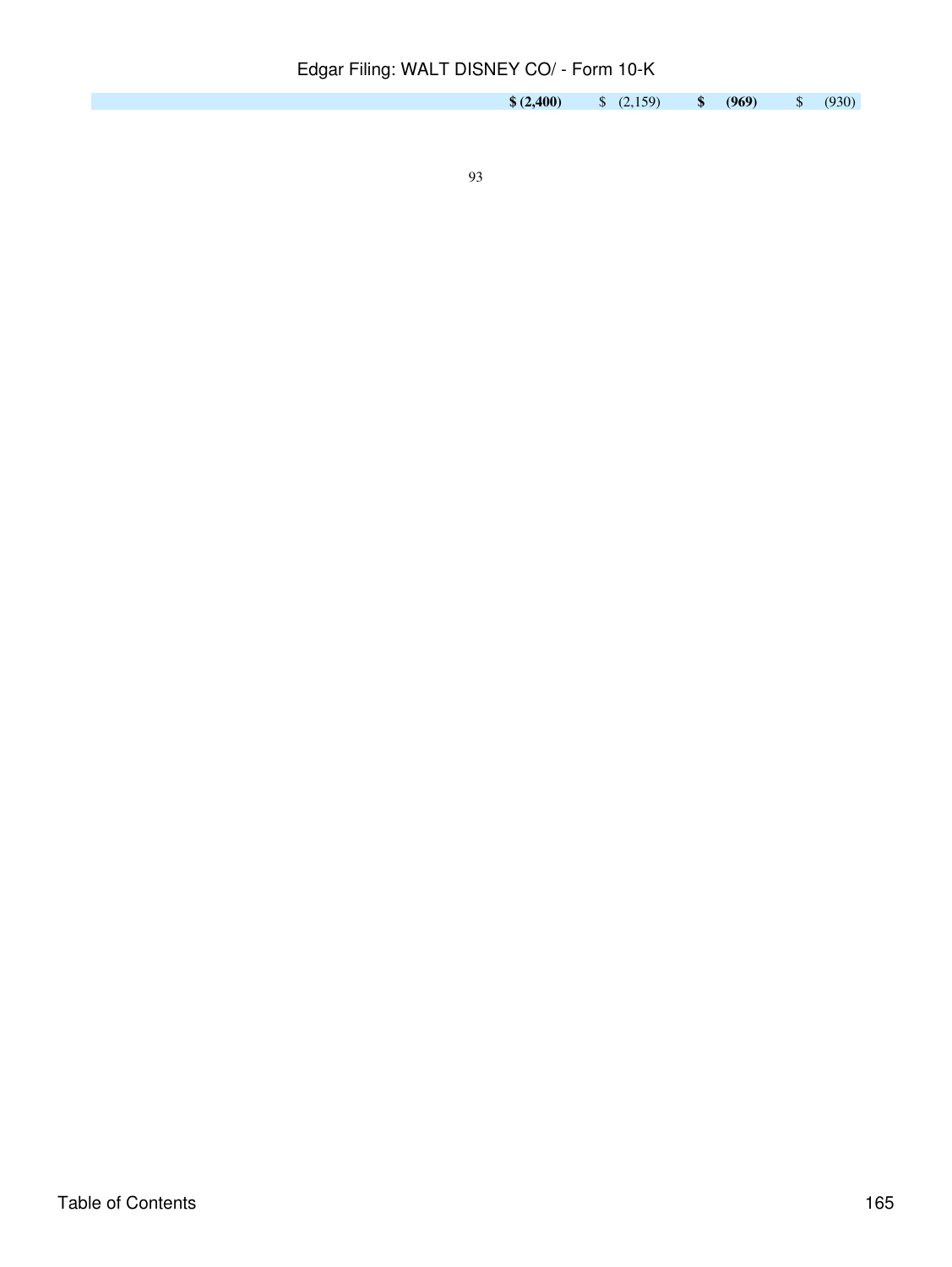## **NOTES TO CONSOLIDATED FINANCIAL STATEMENTS (Continued)**

### **(Tabular dollars in millions, except per share amounts)**

The components of net periodic benefit cost and key assumptions are as follows:

|                                                                           | <b>Pension Plans</b><br><b>Postretirement Medical Plans</b> |       |                       |             |          |                      |
|---------------------------------------------------------------------------|-------------------------------------------------------------|-------|-----------------------|-------------|----------|----------------------|
|                                                                           | 2010                                                        | 2009  | 2008                  | <b>2010</b> | 2009     | 2008                 |
| Service costs                                                             | \$263                                                       | \$164 | 187<br>$\mathbb{S}^-$ | \$<br>21    | \$<br>17 | $\mathbb{S}^-$<br>22 |
| Interest costs                                                            | 396                                                         | 363   | 325                   | 70          | 71       | 63                   |
| Expected return on plan assets                                            | (415)                                                       | (370) | (356)                 | (26)        | (26)     | (25)                 |
| Amortization of prior year service costs                                  | 14                                                          | 14    | 13                    | (2)         | (2)      | (1)                  |
| Recognized net actuarial (gain)/loss                                      | 154                                                         | (9)   | 25                    | 7           | (8)      | 2                    |
| Net periodic benefit cost                                                 | \$412                                                       | \$162 | \$194                 | \$<br>70    | \$<br>52 | \$<br>61             |
| Assumptions:                                                              |                                                             |       |                       |             |          |                      |
| Discount rate                                                             | $5.25\%$                                                    | 5.75% | $7.00\%$              | $5.25\%$    | 5.75%    | $7.00\%$             |
| Rate of return on plan assets                                             | $7.75\%$                                                    | 7.75% | 7.50%                 | $7.75\%$    | 7.75%    | 7.50%                |
| Salary increases                                                          | $4.00\%$                                                    | 4.50% | 5.00%                 | n/a         | n/a      | n/a                  |
| Year 1 increase in cost of benefits                                       | n/a                                                         | n/a   | n/a                   | $8.25\%$    | $8.50\%$ | $9.00\%$             |
| Rate of increase to which the cost of benefits is assumed to decline (the |                                                             |       |                       |             |          |                      |
| ultimate trend rate)                                                      | n/a                                                         | n/a   | n/a                   | $4.75\%$    | 5.00%    | 5.00%                |
| Year that the rate reaches the ultimate trend rate                        | n/a                                                         | n/a   | n/a                   | 2022        | 2019     | 2016                 |

Net periodic benefit cost is based on assumptions determined at the prior-year end measurement date.

Accumulated other comprehensive loss, before tax, as of October 2, 2010 consists of the following amounts that have not yet been recognized in net periodic benefit cost:

|                                                           |     | <b>Pension Plans</b> | <b>Postretirement</b><br><b>Medical</b><br><b>Plans</b> | <b>Total</b> |
|-----------------------------------------------------------|-----|----------------------|---------------------------------------------------------|--------------|
| Unrecognized prior service credit / (cost)                | S   | (60)                 | \$<br>9                                                 | (51)<br>SS.  |
| Unrecognized net actuarial loss                           |     | (2,788)              | (159)                                                   | (2,947)      |
| Total amounts included in accumulated other comprehensive |     |                      |                                                         |              |
| loss                                                      |     | (2,848)              | (150)                                                   | (2,998)      |
| Prepaid / (accrued) pension cost                          |     | 448                  | (819)                                                   | (371)        |
| Net balance sheet liability                               | \$. | (2,400)              | \$<br>(969)                                             | \$ (3,369)   |

Amounts included in accumulated other comprehensive loss, before tax, as of October 2, 2010 that are expected to be recognized as components of net periodic benefit cost during fiscal 2011 are:

|                      | Postretirement |       |
|----------------------|----------------|-------|
|                      | <b>Medical</b> |       |
| <b>Pension Plans</b> | <b>Plans</b>   | Total |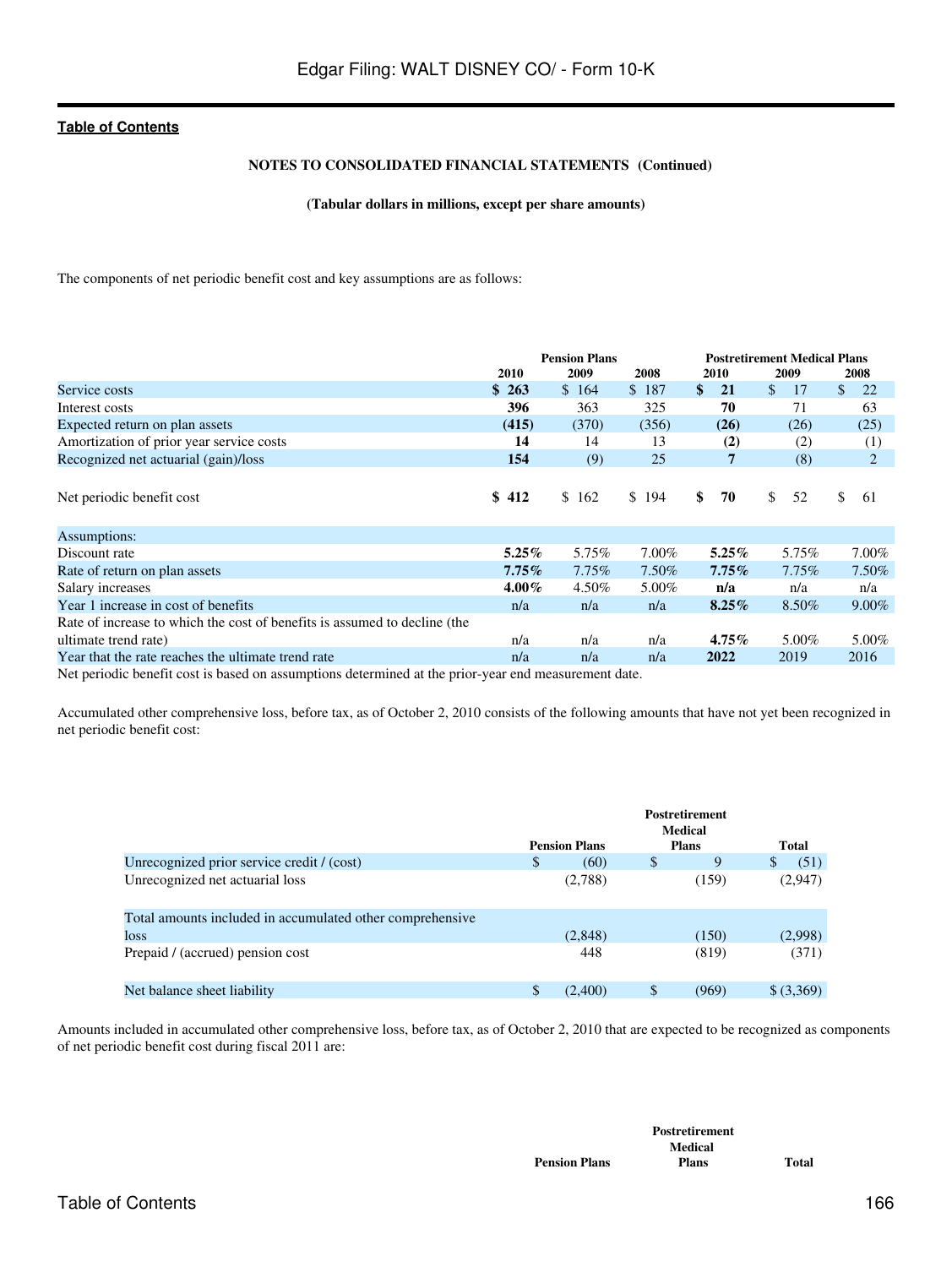| Edgar Filing: WALT DISNEY CO/ - Form 10-K |
|-------------------------------------------|
|-------------------------------------------|

| Prior service credit / (cost) | J | (14)  | ъ |     |             |
|-------------------------------|---|-------|---|-----|-------------|
| Net actuarial loss            |   | (228) |   | (9) | (237)       |
| Total                         |   | (242) |   |     | $$^{(249)}$ |
|                               |   |       |   |     |             |

## *Plan Funded Status*

At October 2, 2010, the Company had pension plans with accumulated benefit obligations exceeding the fair value of plan assets. The projected benefit obligation, accumulated benefit obligation and aggregate fair value of plan assets for pension plans with accumulated benefit obligations in excess of plan assets were \$7.3 billion, \$6.8 billion and \$4.9 billion, respectively, as of October 2, 2010 and \$6.3 billion, \$5.7 billion and \$4.1 billion as of October 3, 2009, respectively.

For pension plans with projected benefit obligations in excess of plan assets, the projected benefit obligation and aggregate fair value of plan assets were \$7.3 billion and \$4.9 billion, respectively, as of October 2, 2010 and \$6.3 billion and \$4.2 billion as of October 3, 2009, respectively.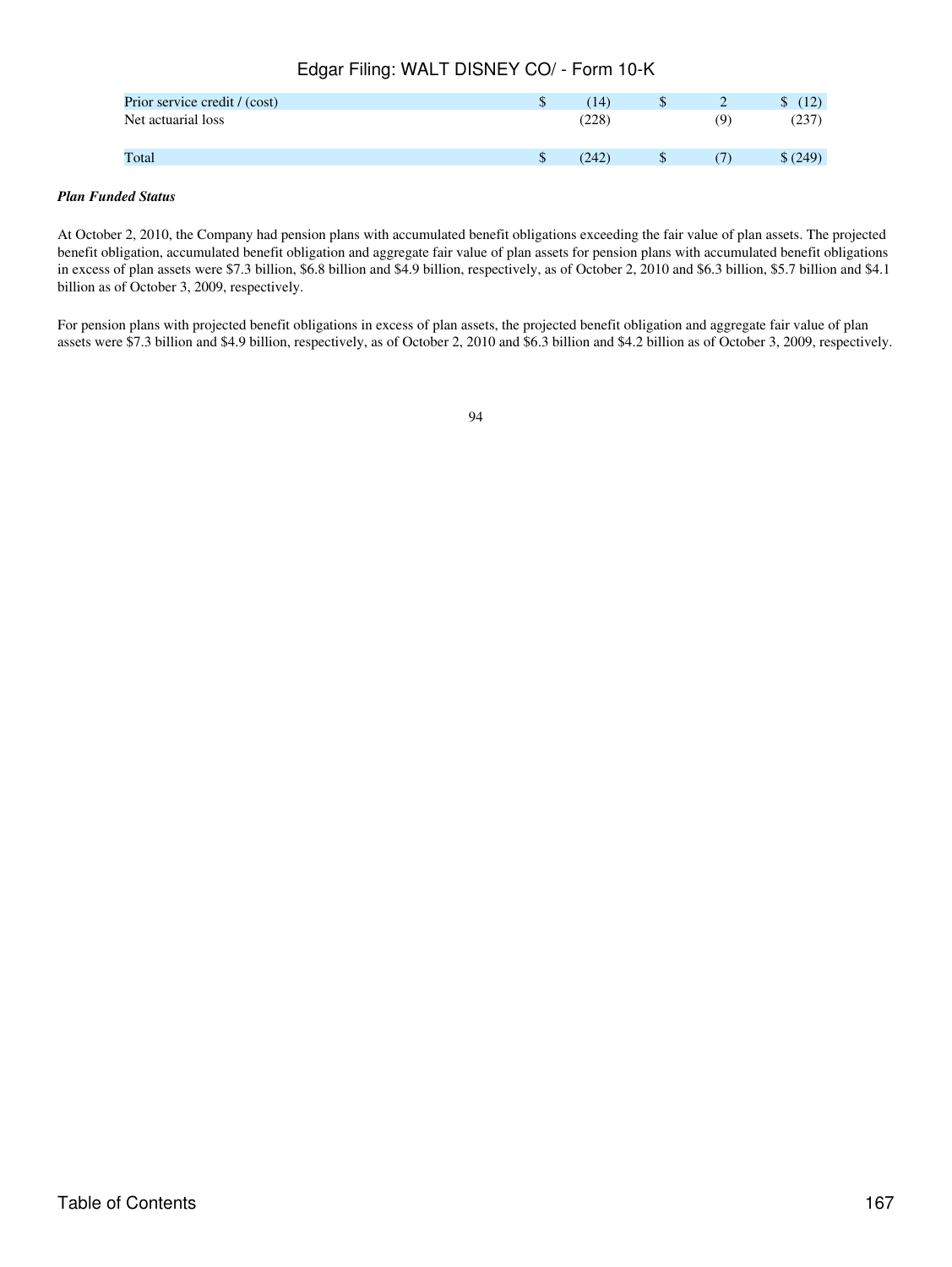## **NOTES TO CONSOLIDATED FINANCIAL STATEMENTS (Continued)**

#### **(Tabular dollars in millions, except per share amounts)**

The Company s total accumulated pension benefit obligations at October 2, 2010 and October 3, 2009 were \$7.5 billion and \$6.4 billion, respectively, of which 97% for both years was vested.

The accumulated postretirement medical benefit obligations and fair value of plan assets for postretirement medical plans with accumulated postretirement medical benefit obligations in excess of plan assets were \$1.3 billion and \$311 million, respectively, at October 2, 2010 and \$1.2 billion and \$297 million, respectively, at October 3, 2009.

### *Plan Assets*

A significant portion of the assets of the Companys defined benefit plans are managed on a commingled basis in a third party master trust. The investment policy and allocation of the assets in the master trust were approved by the Company s Investment and Administrative Committee which has oversight responsibility for the Company s retirement plans. The investment policy ranges for the major asset classes are as follows:

| <b>Asset Class</b>             | <b>Minimum</b> | <b>Maximum</b> |
|--------------------------------|----------------|----------------|
| Equity investments             |                |                |
| Small cap                      | $0\%$          | 20%            |
| Mid/Large cap                  | 15%            | $35\%$         |
| International                  | $0\%$          | 20%            |
| Total equity investments       | $40\%$         | 60%            |
| Fixed income investments       | 25%            | 45%            |
| Alternative investments        |                |                |
| Diversified                    | $3\%$          | $15\%$         |
| Distressed                     | $3\%$          | $15\%$         |
| Private equity/Venture capital | $3\%$          | $10\%$         |
| Real estate                    | $3\%$          | $15\%$         |
| Total alternative investments  | $10\%$         | 30%            |
| Cash                           | $0\%$          | $5\%$          |

The primary investment objective for the assets within the master trust is to prudently and cost effectively manage assets to fulfill benefit obligations to plan participants. Financial risks are managed through diversification of plan assets, selection of investment managers and through the investment guidelines incorporated into investment management agreements. Assets are monitored to ensure that investment returns are commensurate with risks taken.

The long-term asset allocation policy for the master trust was established taking into consideration a variety of factors that include, but are not limited to, the average age of participants, the number of retirees, the duration of liabilities and the expected payout ratio. Liquidity needs of the master trust are generally managed using cash generated by investments or by liquidating securities.

Assets are generally managed by external investment managers and we have investment management agreements with respect to securities in the master trust. These agreements include account guidelines that establish permitted securities and risk controls commensurate with the account s investment strategy. Some agreements permit the use of derivative securities (futures, options, interest rate swaps, credit default swaps) that enable investment managers to enhance returns and manage exposures within their accounts. Investment managers are prohibited from using derivatives to leverage returns.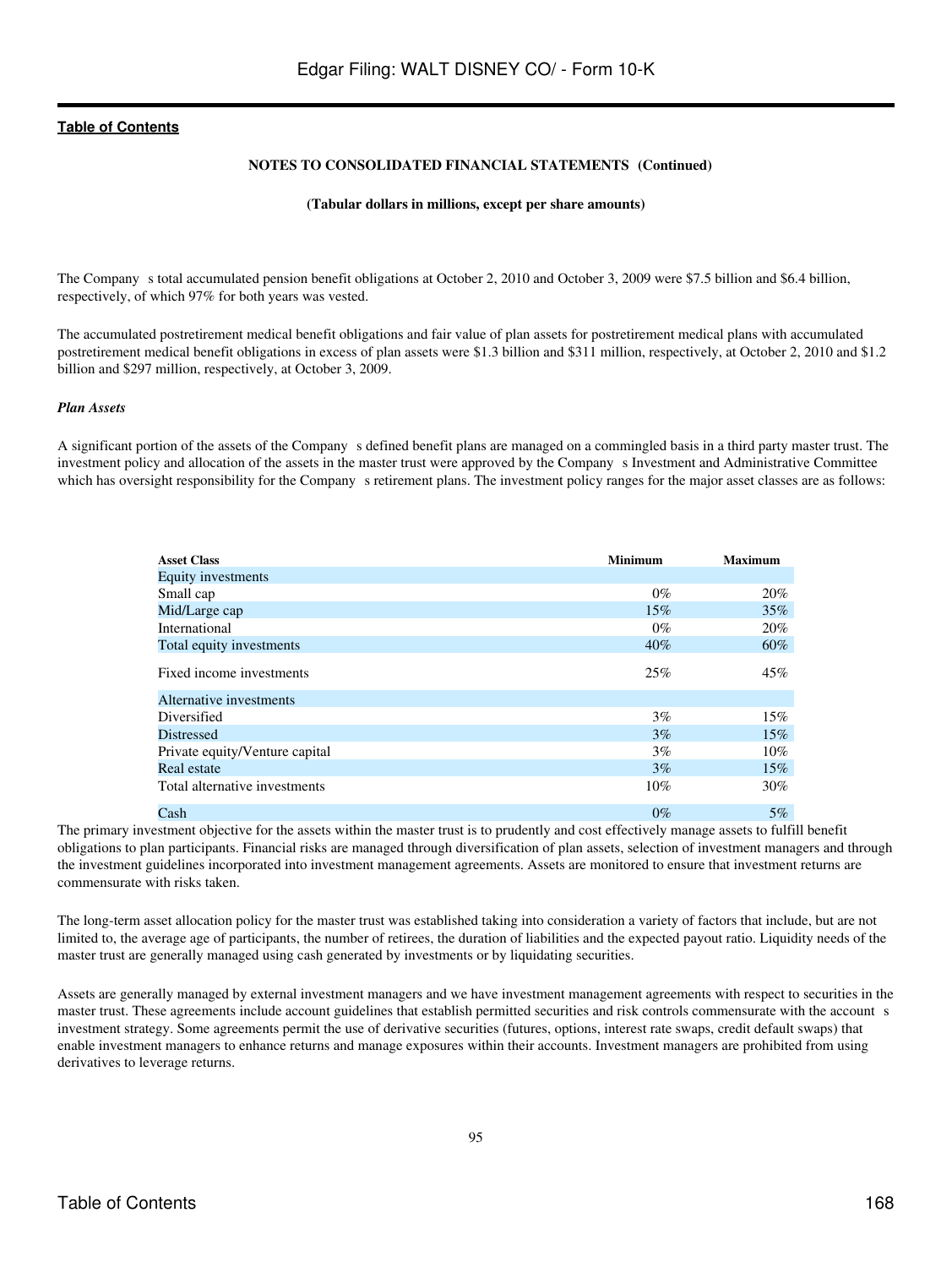### **NOTES TO CONSOLIDATED FINANCIAL STATEMENTS (Continued)**

**(Tabular dollars in millions, except per share amounts)**

The Company s defined benefit plans asset mix (including assets held outside of the master trust) at each fiscal year end is as follows:

| <b>Asset Class</b>                            | 2010   | 2009  |
|-----------------------------------------------|--------|-------|
| Equities:                                     |        |       |
| Small cap                                     | 5%     | $4\%$ |
| Mid cap                                       | $4\%$  | $6\%$ |
| Large cap                                     | 17%    | 20%   |
| International                                 | 18%    | 13%   |
| Fixed income:                                 |        |       |
| Corporate bonds                               | $10\%$ | 12%   |
| Government and federal agency bonds and notes | 20%    | 18%   |
| Mortgage and asset-backed securities          | $3\%$  | $4\%$ |
| Alternatives investments:                     |        |       |
| Diversified                                   | $9\%$  | 8%    |
| Distressed                                    | $3\%$  | $2\%$ |
| Private equity                                | $6\%$  | $5\%$ |
| Venture capital                               | $1\%$  | $1\%$ |
| Real estate                                   | $3\%$  | $3\%$ |
| Cash                                          | $1\%$  | $4\%$ |
|                                               |        |       |
| Total                                         | 100%   | 100%  |

(1) Large cap domestic equities include 2.8 million shares of Company common stock valued at \$93 million (2% of total plan assets) and \$77 million (2% of total plan assets) at 2010 and 2009, respectively.

## *Fair Value Measurements of Plan Assets*

Fair value is defined as the amount that would be received for selling an asset or paid to transfer a liability in an orderly transaction between market participants. The Company s defined benefit plan assets carried at fair value are classified in the following categories:

Level 1 Quoted prices for identical instruments in active markets

Level 2 Quoted prices for similar instruments in active markets; quoted prices for identical or similar instruments in markets that are not active; and model-derived valuations in which all significant inputs and significant value drivers are observable in active markets

Level 3 Valuations derived from valuation techniques in which one or more significant inputs or significant value drivers are unobservable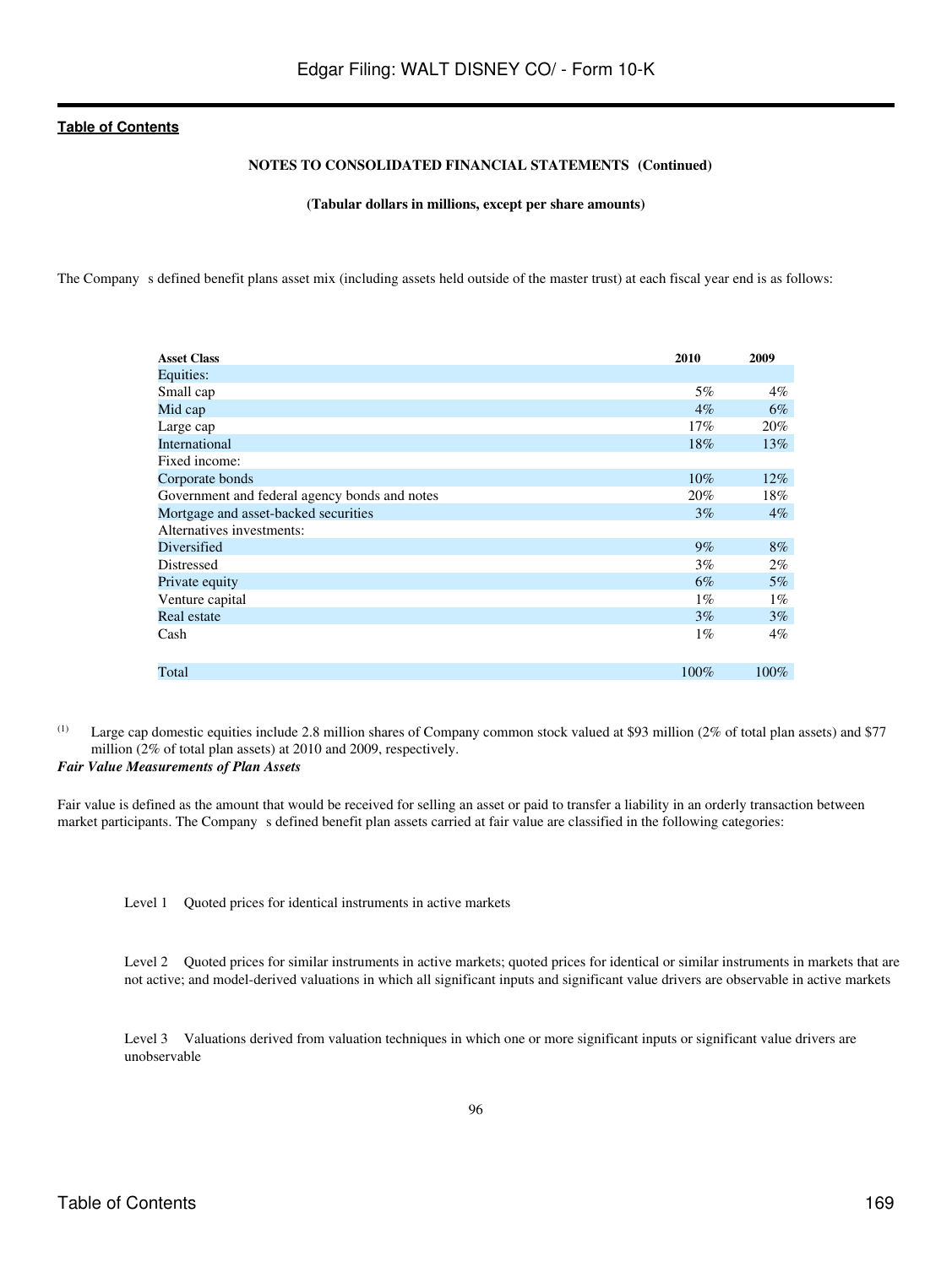## **NOTES TO CONSOLIDATED FINANCIAL STATEMENTS (Continued)**

## **(Tabular dollars in millions, except per share amounts)**

The Company s defined benefit plan assets are summarized in the following table by the categories described above.

|                                               | Fair Value Measurements at October 2, 2010 |           |           |              |  |
|-----------------------------------------------|--------------------------------------------|-----------|-----------|--------------|--|
| <b>Description</b>                            | Level 1                                    | Level 2   | Level 3   | <b>Total</b> |  |
| Equities:                                     |                                            |           |           |              |  |
| Small cap                                     | \$<br>27                                   | \$<br>242 | \$        | \$<br>269    |  |
| Mid cap                                       | 212                                        |           |           | 212          |  |
| Large cap                                     | 730                                        | 304       |           | 1,034        |  |
| International                                 | 906                                        | 160       |           | 1,066        |  |
| Fixed income                                  |                                            |           |           |              |  |
| Corporate bonds                               |                                            | 610       |           | 610          |  |
| Government and federal agency bonds and notes | 141                                        | 1,053     |           | 1,194        |  |
| Mortgage and asset-backed securities          |                                            | 199       |           | 199          |  |
| Alternative investments                       |                                            |           |           |              |  |
| Diversified                                   | 73                                         | 257       | 166       | 496          |  |
| Distressed                                    |                                            |           | 196       | 196          |  |
| Private equity                                |                                            |           | 377       | 377          |  |
| Venture capital                               |                                            |           | 59        | 59           |  |
| Real estate                                   |                                            |           | 179       | 179          |  |
| Derivatives and other                         |                                            | 20        |           | 20           |  |
| Cash                                          | 13                                         | 71        |           | 84           |  |
|                                               |                                            |           |           |              |  |
| Total                                         | \$2,102                                    | \$2,916   | \$<br>977 | \$5,995      |  |

|                                               |           | Fair Value Measurements at October 3, 2009 |           |              |  |  |  |
|-----------------------------------------------|-----------|--------------------------------------------|-----------|--------------|--|--|--|
| <b>Description</b>                            | Level 1   | Level 2                                    | Level 3   | <b>Total</b> |  |  |  |
| Equities:                                     |           |                                            |           |              |  |  |  |
| Small cap                                     | \$<br>207 | \$                                         | \$        | \$<br>207    |  |  |  |
| Mid cap                                       | 279       |                                            |           | 279          |  |  |  |
| Large cap                                     | 1,004     |                                            |           | 1,004        |  |  |  |
| International                                 | 545       | 134                                        |           | 679          |  |  |  |
| Fixed income                                  |           |                                            |           |              |  |  |  |
| Corporate bonds                               |           | 639                                        |           | 639          |  |  |  |
| Government and federal agency bonds and notes | 166       | 769                                        |           | 935          |  |  |  |
| Mortgage and asset-backed securities          |           | 199                                        |           | 199          |  |  |  |
| Alternative investments                       |           |                                            |           |              |  |  |  |
| Diversified                                   | 59        | 210                                        | 109       | 378          |  |  |  |
| Distressed                                    |           | 13                                         | 106       | 119          |  |  |  |
| Private equity                                |           |                                            | 274       | 274          |  |  |  |
| Venture capital                               |           |                                            | 56        | 56           |  |  |  |
| Real estate                                   |           |                                            | 142       | 142          |  |  |  |
| Derivatives and other                         |           | 18                                         |           | 18           |  |  |  |
| Cash                                          | 21        | 180                                        |           | 201          |  |  |  |
|                                               |           |                                            |           |              |  |  |  |
| Total                                         | \$2,281   | \$2,162                                    | \$<br>687 | \$5,130      |  |  |  |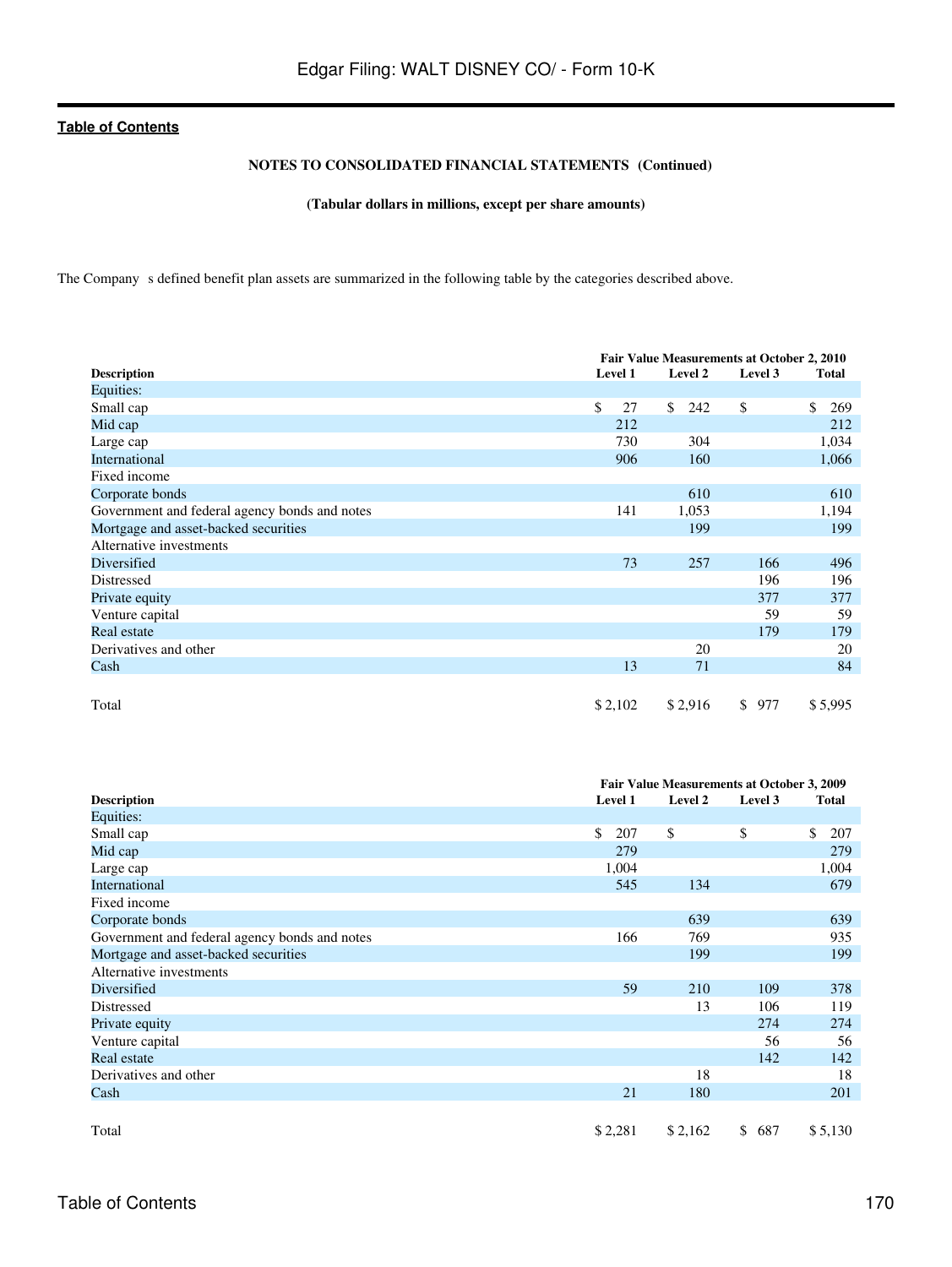The fair value of Level 3 investments are valued based on our pro-rata share in the fair value of the underlying investments using primarily model-derived valuations with significant unobservable inputs (e.g. discounted cash flow models or relative valuation methods).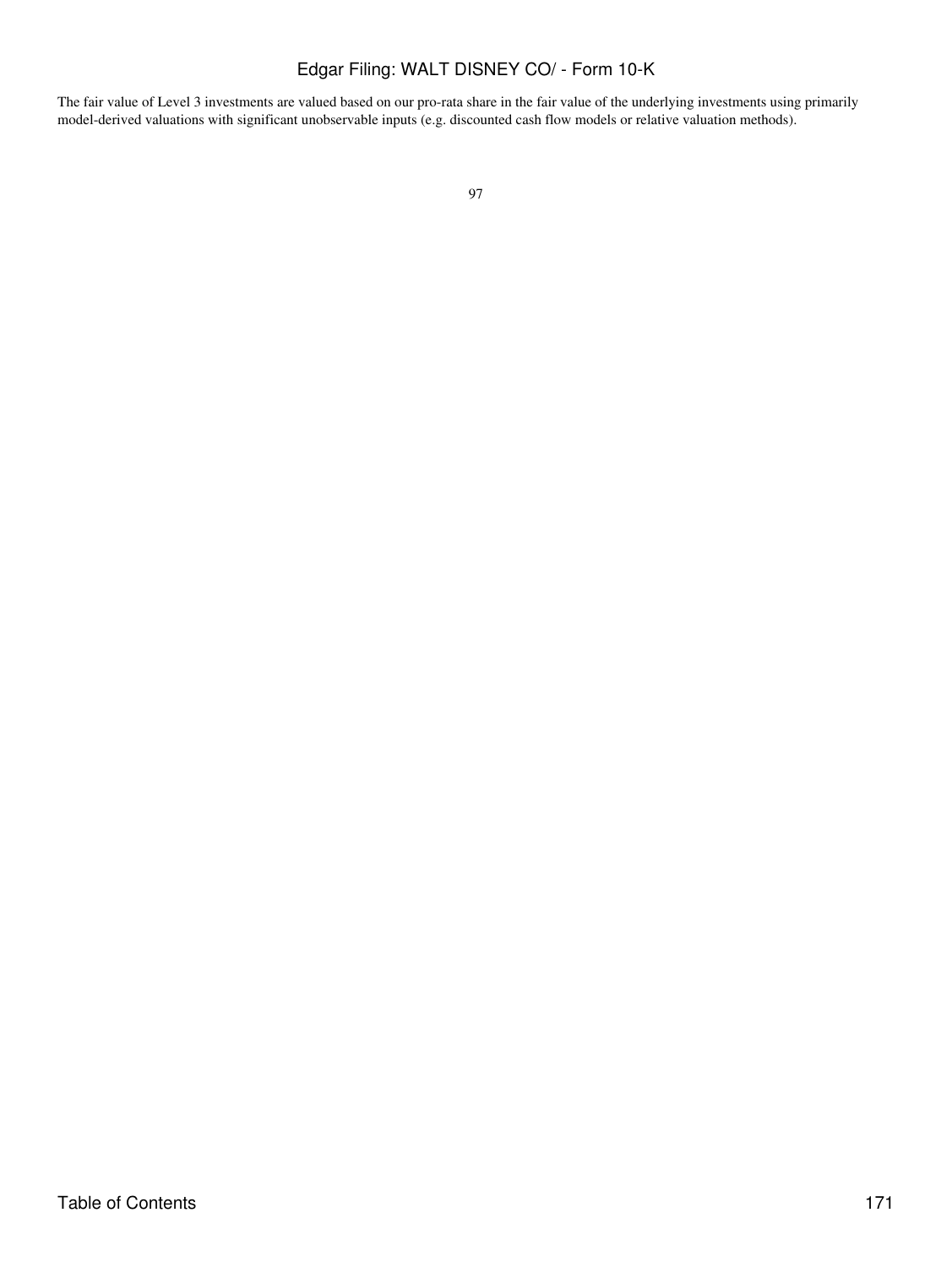## **NOTES TO CONSOLIDATED FINANCIAL STATEMENTS (Continued)**

#### **(Tabular dollars in millions, except per share amounts)**

Changes in Level 3 assets from October 3, 2009 to October 2, 2010 are as follows:

|                                      | <b>Alternative Investments</b> |    |                   |                          |    |                    |                    |              |
|--------------------------------------|--------------------------------|----|-------------------|--------------------------|----|--------------------|--------------------|--------------|
|                                      | <b>Diversified</b>             |    | <b>Distressed</b> | Private<br><b>Equity</b> |    | Venture<br>Capital | <b>Real Estate</b> | <b>Total</b> |
| Beginning balance at October 3, 2009 | \$109                          | \$ | 106               | \$274                    | \$ | 56                 | 142                | \$687        |
| Purchases                            | 46                             |    | 80                | 97                       |    | Q                  | 70                 | 302          |
| Sales                                | (3)                            |    | (14)              | (25)                     |    | (7)                | (14)               | (63)         |
| Realized/Unrealized Gain (Loss)      | 14                             |    | 24                | 31                       |    |                    | (19)               | 51           |
| Ending balance at October 2, 2010    | \$166                          |    | 196               | - 377                    |    | 59                 | 179                | \$977        |

### *Uncalled Capital Commitments*

Alternative investments held by the master trust include interests in certain limited partnerships that have rights to make capital calls to the limited partner investors. In such cases, the Master Trust would be contractually obligated to make a cash capital contribution to the limited partnership at the time of a capital call. At October 2, 2010, the total committed capital still uncalled and unpaid was \$585 million.

### *Plan Contributions*

During fiscal 2010, the Company made contributions to its pension and postretirement medical plans totaling \$433 million, which included discretionary contributions above the minimum requirements for pension plans. The Company expects pension and postretirement medical plan contributions in fiscal 2011 of approximately \$450 million which is expected to include discretionary contributions above the minimum requirements. Final minimum funding requirements for fiscal 2011 will be determined based on our January 1, 2011 funding actuarial valuation which will be available in late fiscal 2011.

### *Estimated Future Benefit Payments*

The following table presents estimated future benefit payments for the next ten fiscal years:

|      |      |              | <b>Pension</b><br><b>Plans</b> |                           | Postretirement<br><b>Medical</b><br>Plans $(1)$ |
|------|------|--------------|--------------------------------|---------------------------|-------------------------------------------------|
| 2011 |      | $\mathbb{S}$ | 248                            | $\boldsymbol{\mathsf{S}}$ | 36                                              |
| 2012 |      |              | 263                            |                           | 38                                              |
| 2013 |      |              | 287                            |                           | 41                                              |
| 2014 |      |              | 312                            |                           | 44                                              |
| 2015 |      |              | 334                            |                           | 47                                              |
| 2016 | 2020 |              | 2,145                          |                           | 292                                             |

(1) Estimated future benefit payments are net of expected Medicare subsidy receipts of \$71 million. *Assumptions*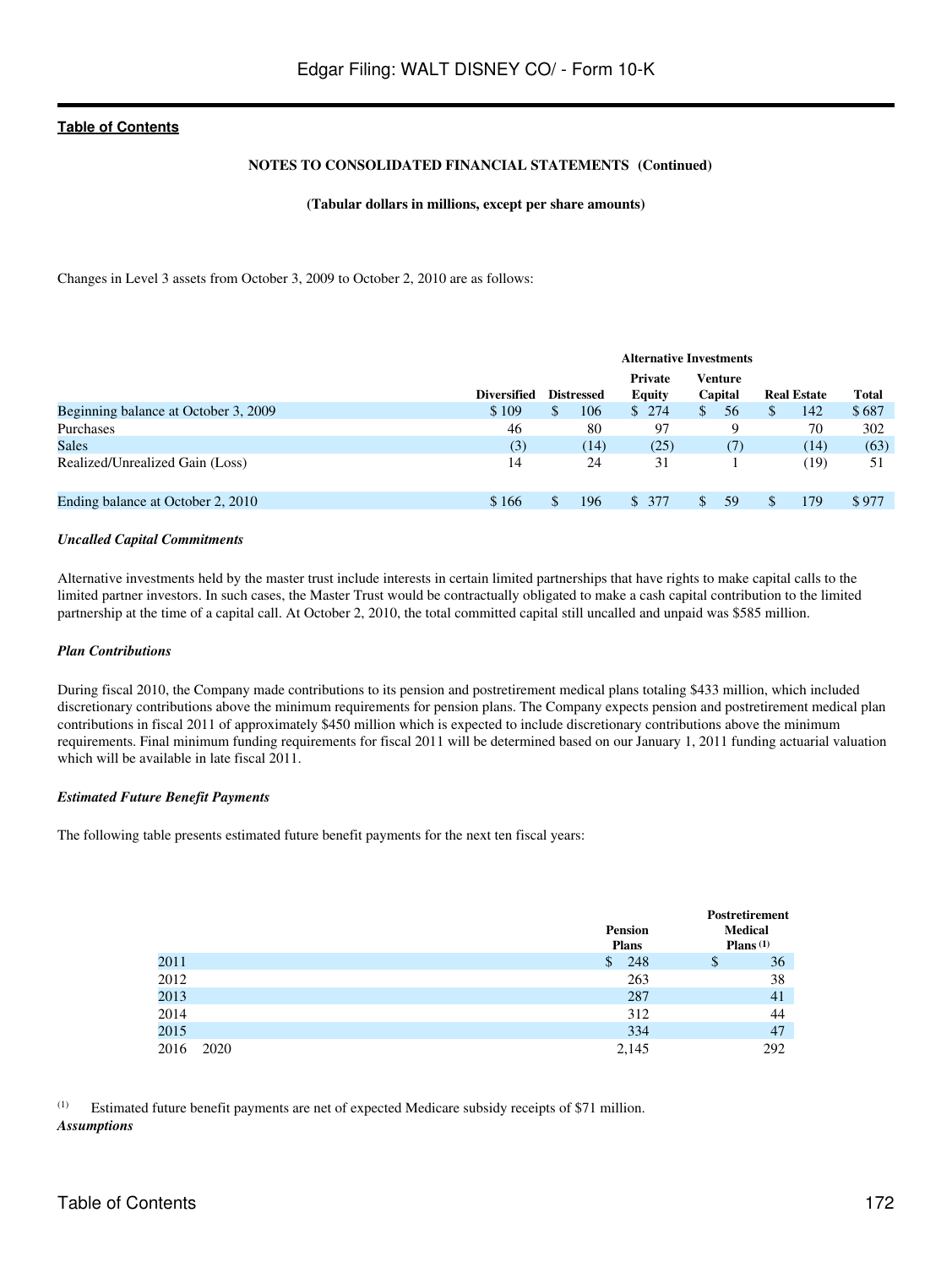Actuarial assumptions, such as the discount rate, long-term rate of return on plan assets and the healthcare cost trend rate, have a significant effect on the amounts reported for net periodic benefit cost as well as the related benefit obligations.

*Discount Rate* The assumed discount rate for pension and postretirement medical plans reflects the market rates for high-quality corporate bonds currently available. The Company s discount rate was determined by considering the average of pension yield curves constructed of a large population of high quality corporate bonds. The resulting discount rate reflects the matching of plan liability cash flows to the yield curves.

*Long-term rate of return on plan assets* The long-term rate of return on plan assets represents an estimate of long-term returns on an investment portfolio consisting of a mixture of equities, fixed income and alternative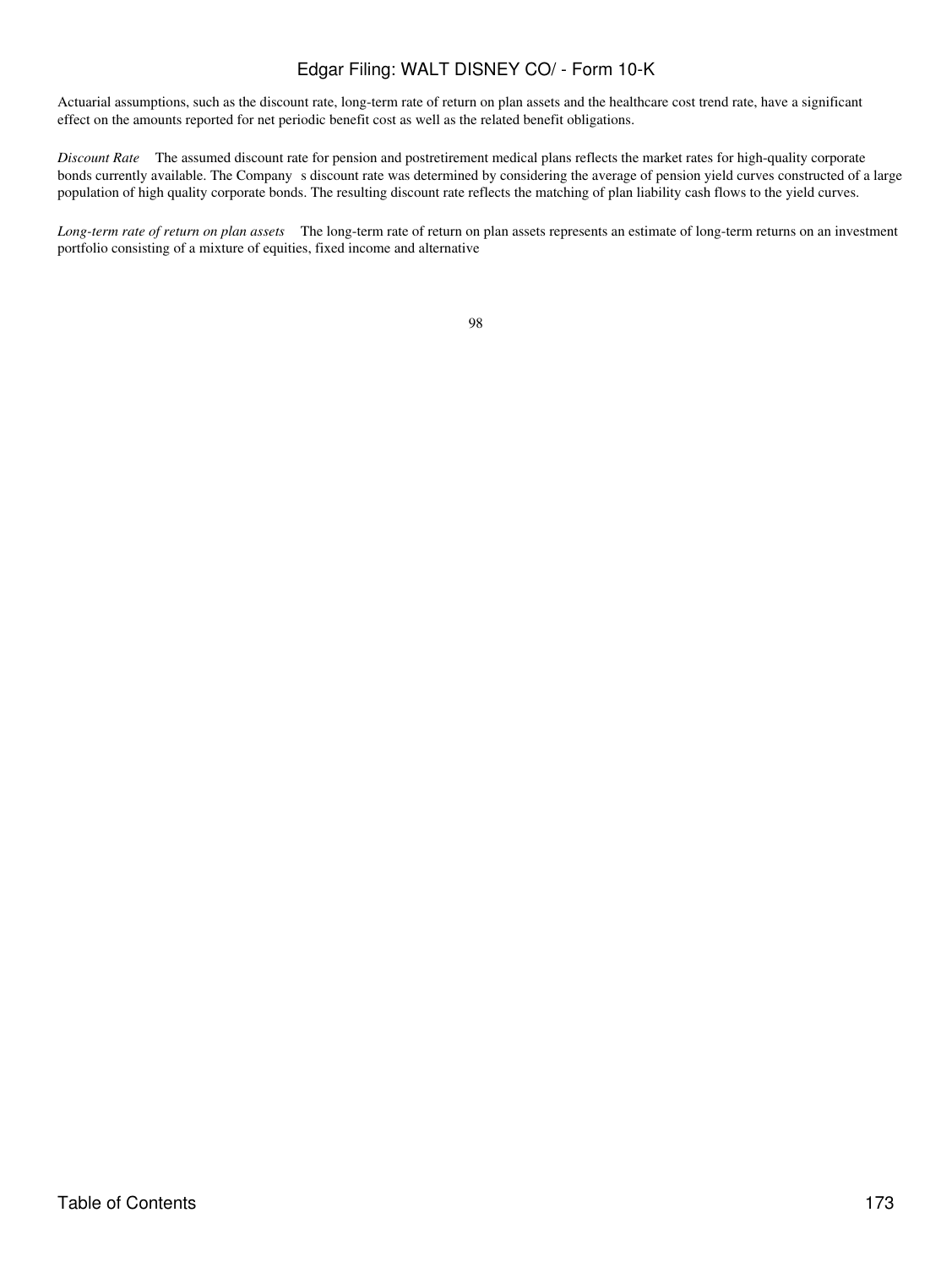### **NOTES TO CONSOLIDATED FINANCIAL STATEMENTS (Continued)**

#### **(Tabular dollars in millions, except per share amounts)**

investments. When determining the long-term rate of return on plan assets, the Company considers long-term rates of return on the asset classes (both historical and forecasted) in which the Company expects the pension funds to be invested. The following long-term rates of return by asset class were considered in setting the long-term rate of return on plan assets assumption:

| <b>Equity Securities</b> | $10\%$ 11\% |
|--------------------------|-------------|
| <b>Debt Securities</b>   | $4\%$ 7\%   |
| Alternative Investments  | $7\%$ 14\%  |

*Healthcare cost trend rate* The Company reviews external data and its own historical trends for healthcare costs to determine the healthcare cost trend rates for the postretirement medical benefit plans. For the 2010 actuarial valuation, we assumed an 8.25% annual rate of increase in the per capita cost of covered healthcare claims with the rate decreasing in even increments over twelve years until reaching 4.75%.

*Sensitivity* A one percentage point (ppt) change in the key assumptions would have had the following effects on the projected benefit obligations as of October 2, 2010 and on cost for fiscal 2011:

|                             |                | <b>Discount Rate</b> |                | Net            | <b>Assumed Healthcare</b><br><b>Cost Trend Rate</b> |
|-----------------------------|----------------|----------------------|----------------|----------------|-----------------------------------------------------|
|                             |                |                      |                | Periodic       |                                                     |
|                             |                | Projected            |                | Postretirement | Projected                                           |
|                             | Benefit        | Benefit              | Benefit        | Medical        | Benefit                                             |
| Increase/(decrease)         | <b>Expense</b> | <b>Obligations</b>   | <b>Expense</b> | Cost           | <b>Obligations</b>                                  |
| 1 ppt decrease              | \$199          | 1,568<br>\$          | \$<br>60       | \$(24)         | \$<br>(180)                                         |
| 1 ppt increase              | (167)          | (1,326)              | (60)           | 37             | 225                                                 |
| <b>Multi-employer Plans</b> |                |                      |                |                |                                                     |

The Company participates in various multi-employer pension plans under union and industry-wide agreements. In 2010, 2009 and 2008, the contributions to these plans, which are expensed as incurred, were \$60 million, \$52 million and \$56 million, respectively.

### *Defined Contribution Plans*

The Company has savings and investment plans that allow eligible employees to allocate up to 50% of their salary through payroll deductions depending on the plan in which the employee participates. The Company matches 50% of the employee s pre-tax contribution up to plan limits. In 2010, 2009 and 2008, the costs of these plans were \$54 million, \$51 million and \$52 million, respectively.

### **12 Equity**

As of the filing date of this report, the Board of Directors had not yet declared a dividend related to fiscal 2010. The Company paid a \$653 million dividend (\$0.35 per share) during the second quarter of fiscal 2010 related to fiscal 2009. The Company paid a \$648 million dividend (\$0.35 per share) during the second quarter of fiscal 2009 related to fiscal 2008. The Company paid a \$664 million dividend (\$0.35 per share) during the second quarter of fiscal 2008 related to fiscal 2007.

During fiscal 2010, the Company repurchased 80 million shares of Disney common stock for \$2.7 billion. During fiscal 2009, the Company repurchased 5 million shares of Disney common stock for \$138 million. During fiscal 2008, the Company repurchased 139 million shares of Disney common stock for \$4.5 billion. As of October 2, 2010, the Company had remaining authorization in place to repurchase 99 million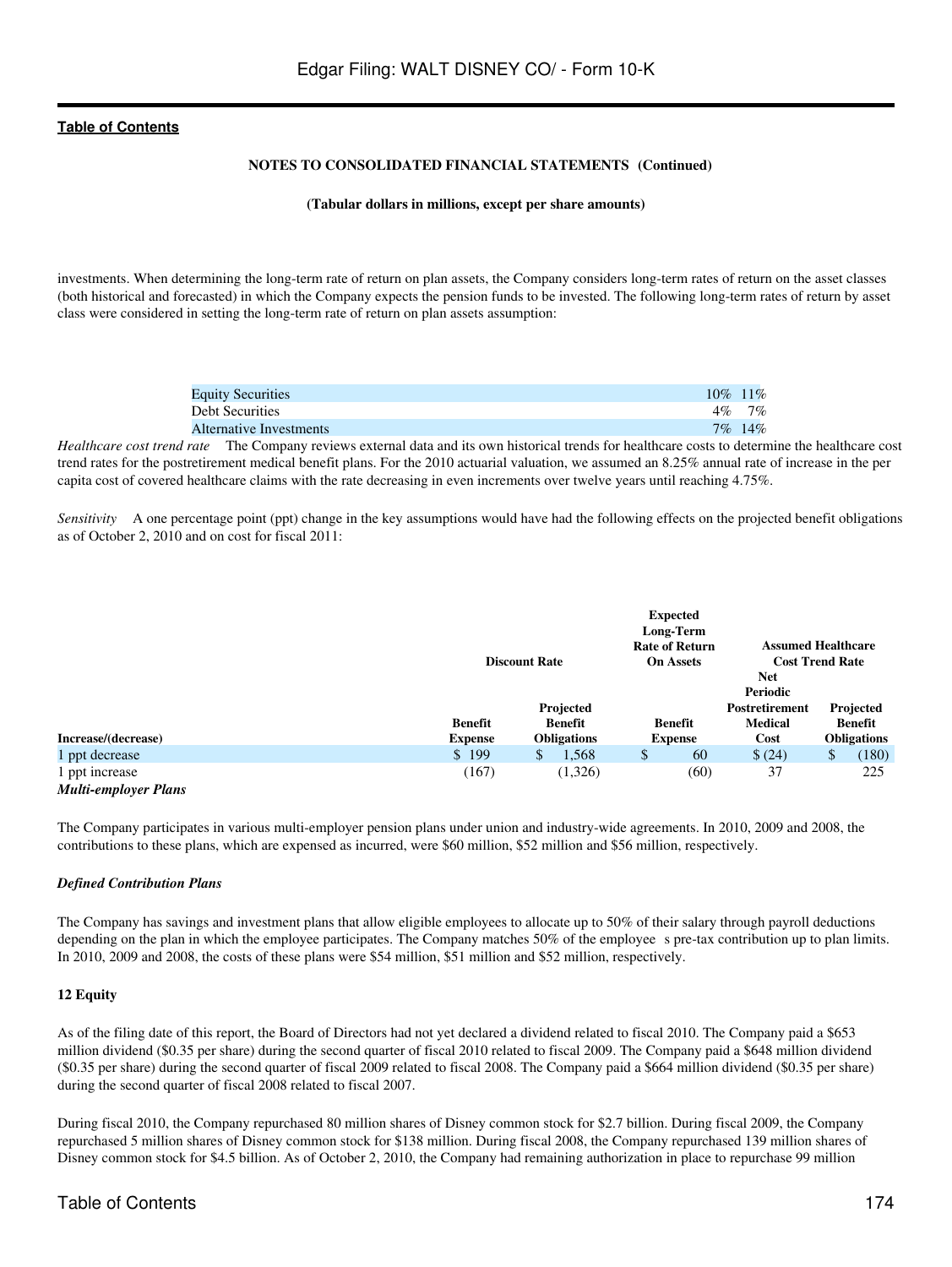additional shares. The repurchase program does not have an expiration date.

In April 2008, the Company redeemed \$1.3 billion of convertible senior notes. Pursuant to the redemption, substantially all of the notes were converted into 45 million shares of the Company s common stock.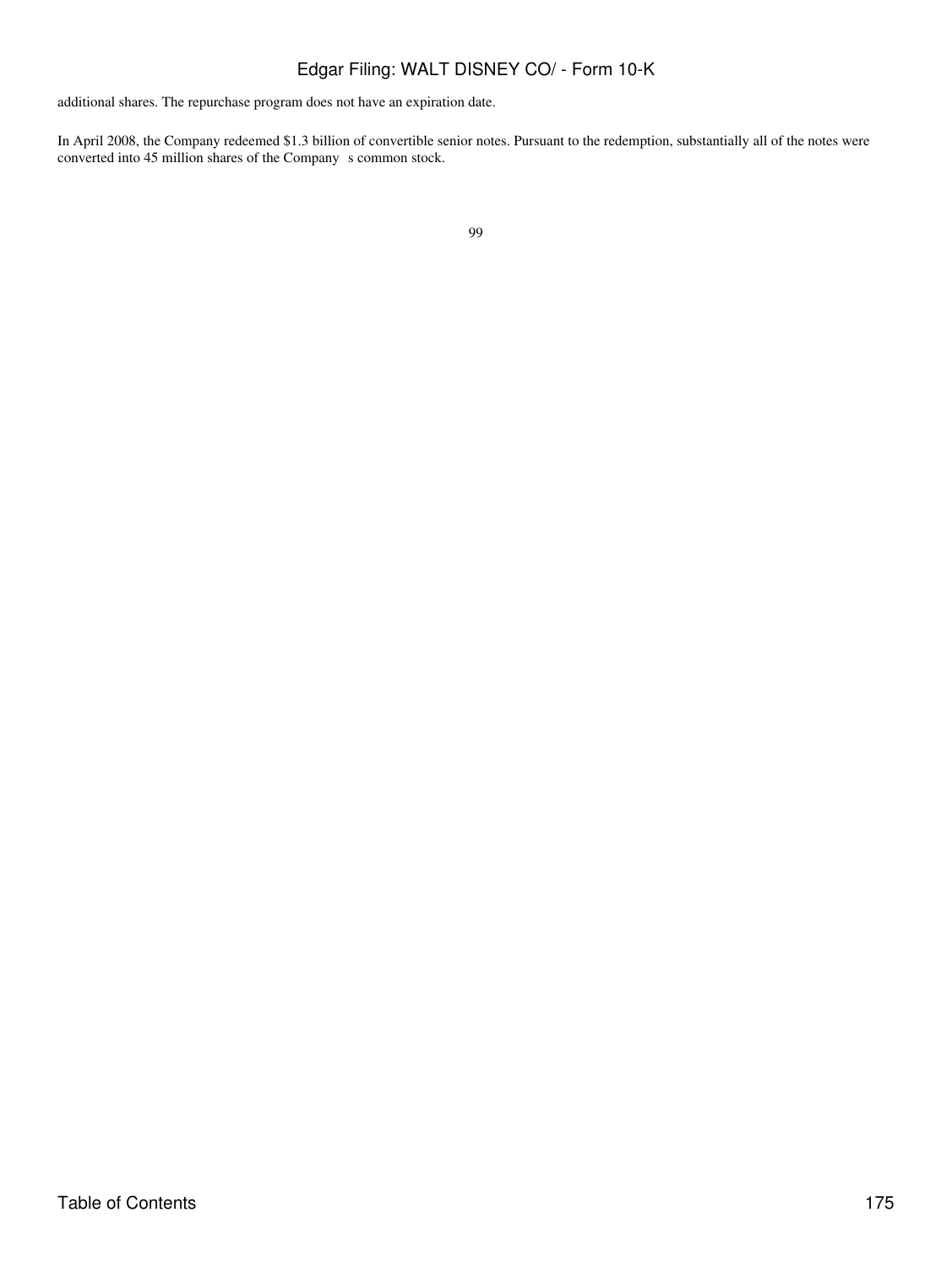## **NOTES TO CONSOLIDATED FINANCIAL STATEMENTS (Continued)**

#### **(Tabular dollars in millions, except per share amounts)**

The par value of the Company s outstanding common stock totaled approximately \$27 million.

Accumulated other comprehensive income (loss), net of  $tax^{(1)}$ , is as follows:

|                                                         | October 2,<br>2010 | October 3,<br>2009 |  |
|---------------------------------------------------------|--------------------|--------------------|--|
| Market value adjustments for hedges and investments     | (95)               | 18                 |  |
| Foreign currency translation and other                  | 80                 | 105                |  |
| Unrecognized pension and postretirement medical expense | (1,866)            | (1,767)            |  |
|                                                         |                    |                    |  |
| Accumulated other comprehensive loss <sup>(1)</sup>     | (1,881)            |                    |  |

(1) Accumulated other comprehensive income (loss) and components of other comprehensive income (loss) are recorded net of tax using a 37% estimated statutory tax rate.

### **13 Equity-Based Compensation**

Under various plans, the Company may grant stock options and other equity-based awards to executive, management, and creative personnel. The Company s approach to long-term incentive compensation contemplates awards of stock options and restricted stock units (RSUs). Certain RSUs awarded to senior executives vest based upon the achievement of market and/or performance conditions (Performance RSUs).

Stock options are generally granted at exercise prices equal to or exceeding the market price at the date of grant. Effective in January 2003, options became exercisable ratably over a four-year period from the grant date, while options granted prior to January 2003 generally vest ratably over five years. Effective in the second quarter of 2010, options granted generally expire ten years after the grant date. Options granted between the second quarter of 2005 and the second quarter of 2010 expire seven years from the grant date while options granted prior to the second quarter of 2005 generally expire ten years after the grant date. At the discretion of the Compensation Committee of the Companys Board of Directors, options can occasionally extend up to 15 years after date of grant. Effective in January 2009, RSUs (excluding Performance RSUs) vest ratably over a four-year period from the date of grant, while RSUs granted prior to January 2009 and Performance RSUs granted prior to January 2010 generally vest 50% on each of the second and fourth anniversaries of the grant date. Effective in January 2010, Performance RSUs cliff vest after a three year period from the date of grant. Stock options and RSUs are generally forfeited by employees who terminate prior to vesting. Shares available for future option and RSU grants at October 2, 2010 totaled 117 million. Starting March 2009 for our primary plan, each share granted subject to a stock option award reduces the number of shares available by one share while each share granted subject to a RSU award reduces the number of shares available by two shares. The Company satisfies stock option exercises and vesting of RSUs with newly issued shares.

Each year, during the second quarter, the Company awards stock options and restricted stock units to a broad-based group of management and creative personnel (the Annual Grant). The fair value of options is estimated based on the binomial valuation model. The binomial valuation model takes into account variables such as volatility, dividend yield, and the risk-free interest rate. The binomial valuation model also considers the expected exercise multiple (the multiple of exercise price to grant price at which exercises are expected to occur on average) and the termination rate (the probability of a vested option being cancelled due to the termination of the option holder) in computing the value of the option.

In fiscal years 2010, 2009 and 2008, the weighted average assumptions used in the option-valuation model were as follows: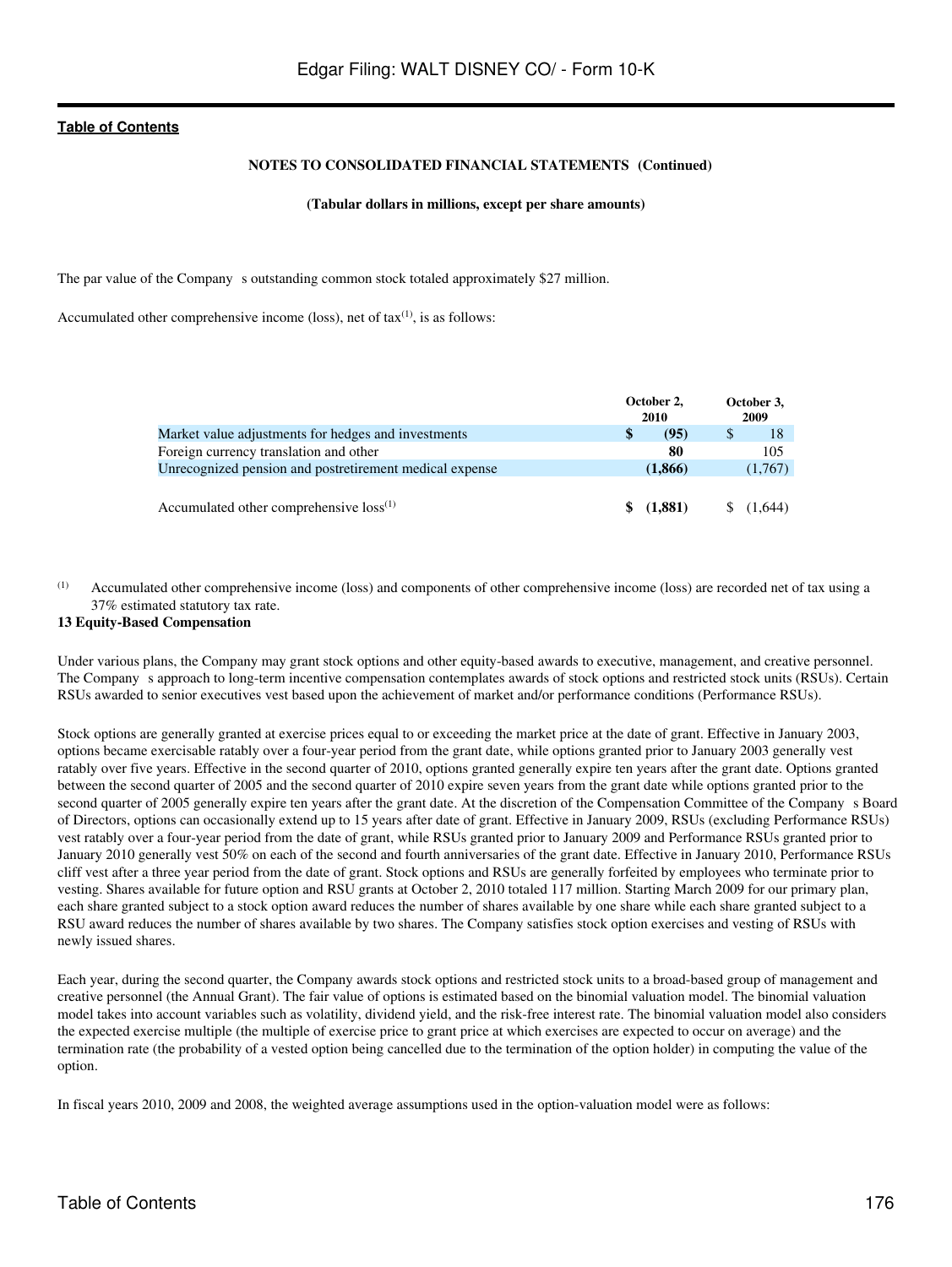|                         | 2010     | 2009     | 2008     |
|-------------------------|----------|----------|----------|
| Risk-free interest rate | $3.5\%$  | $2.0\%$  | $3.6\%$  |
| Expected volatility     | 32%      | 47%      | 29%      |
| Dividend yield          | $1.41\%$ | $1.19\%$ | $1.02\%$ |
| Termination rate        | $2.5\%$  | $7.5\%$  | $7.5\%$  |
| Exercise multiple       | 1.40     | 1.39     | 1.39     |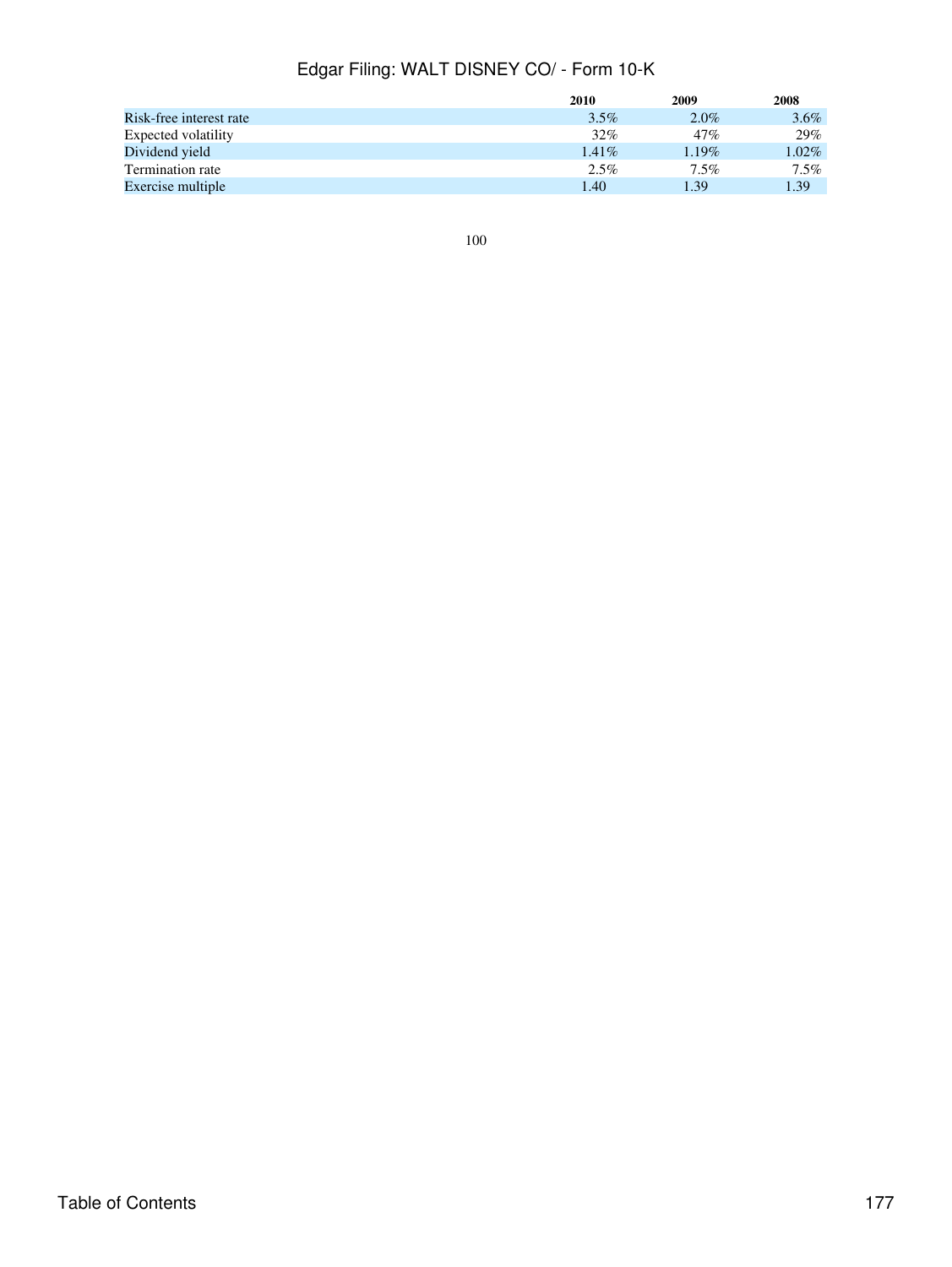### **NOTES TO CONSOLIDATED FINANCIAL STATEMENTS (Continued)**

### **(Tabular dollars in millions, except per share amounts)**

Although the initial fair value of stock options is not adjusted after the grant date, changes in the Companys assumptions may change the value of, and therefore the expense related to, future stock option grants. The assumptions that cause the greatest variation in fair value in the binomial valuation model are the expected volatility and expected exercise multiple. Increases or decreases in either the expected volatility or expected exercise multiple will cause the binomial option value to increase or decrease, respectively.

The volatility assumption considers both historical and implied volatility and may be impacted by the Company s performance as well as changes in economic and market conditions.

Compensation expense for RSUs (excluding Performance RSUs) and stock options is recognized ratably over the service period of the award. Compensation expense for RSUs is based on the market price of the shares underlying the awards on the grant date. Compensation expense for Performance RSUs reflects the estimated probability that the market and/or performance conditions will be met and is recognized ratably over the service period of the award. Effective January 2010, equity-based awards provide continued vesting, in the event of termination, for employees that reach age 60 or greater, have at least ten years of service and hold the award for at least one year.

The impact of stock options and RSUs on income for fiscal 2010, 2009 and 2008 was as follows:

|                                                             | 2010      |               | 2009  | 2008  |
|-------------------------------------------------------------|-----------|---------------|-------|-------|
| Stock option compensation expense                           | \$<br>226 | S.            | 229   | 214   |
| RSU compensation expense                                    | 296       |               | 228   | 188   |
| Total equity-based compensation expense <sup>(1)</sup>      | 522       |               | 457   | 402   |
| Tax impact                                                  | (193)     |               | (169) | (149) |
| Reduction in net income                                     | 329       | \$            | 288   | 253   |
| Tax benefit reported in cash flow from financing activities | \$<br>76  | <sup>\$</sup> | 4     | 47    |

(1) Equity-based compensation expense is net of capitalized equity-based compensation and includes amortization of previously capitalized equity-based compensation costs. Capitalized equity-based compensation totaled \$79 million, \$109 million and \$122 million in 2010, 2009 and 2008, respectively. Amortization of previously capitalized equity-based compensation totaled \$131 million, \$96 million and \$67 million in 2010, 2009 and 2008, respectively.

The following table summarizes information about stock option transactions (shares in millions):

|                                  |               | 2010            |
|----------------------------------|---------------|-----------------|
|                                  |               | Weighted        |
|                                  |               | Average         |
|                                  |               | <b>Exercise</b> |
|                                  | <b>Shares</b> | Price           |
| Outstanding at beginning of year | 170           | 26.79<br>\$.    |
| Awards forfeited                 | (3)           | 28.22           |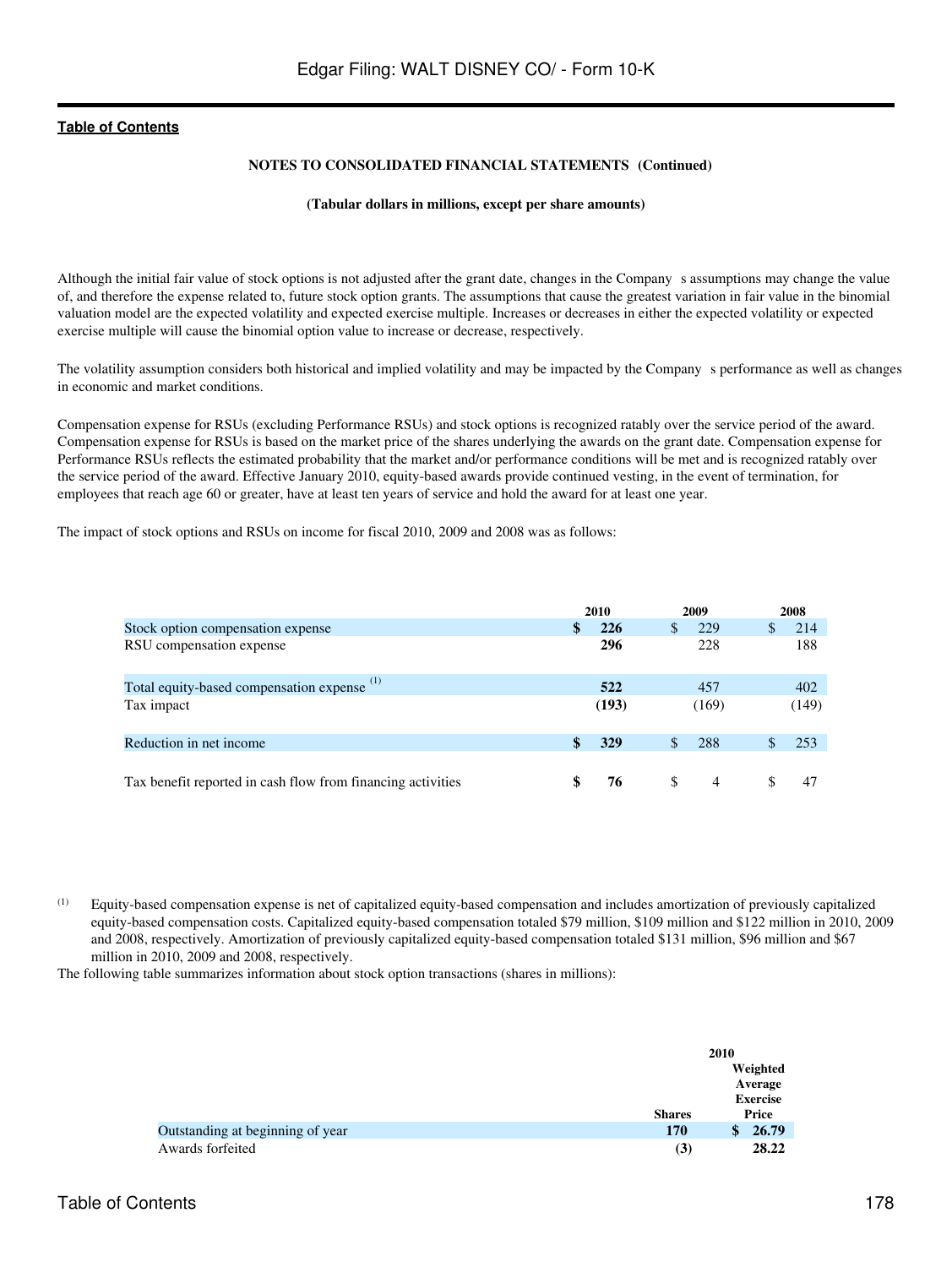| 12   | 31.14 |
|------|-------|
| (46) | 24.42 |
| (14) | 34.81 |
| 119  | 27.73 |
| 74   | 27.42 |
|      |       |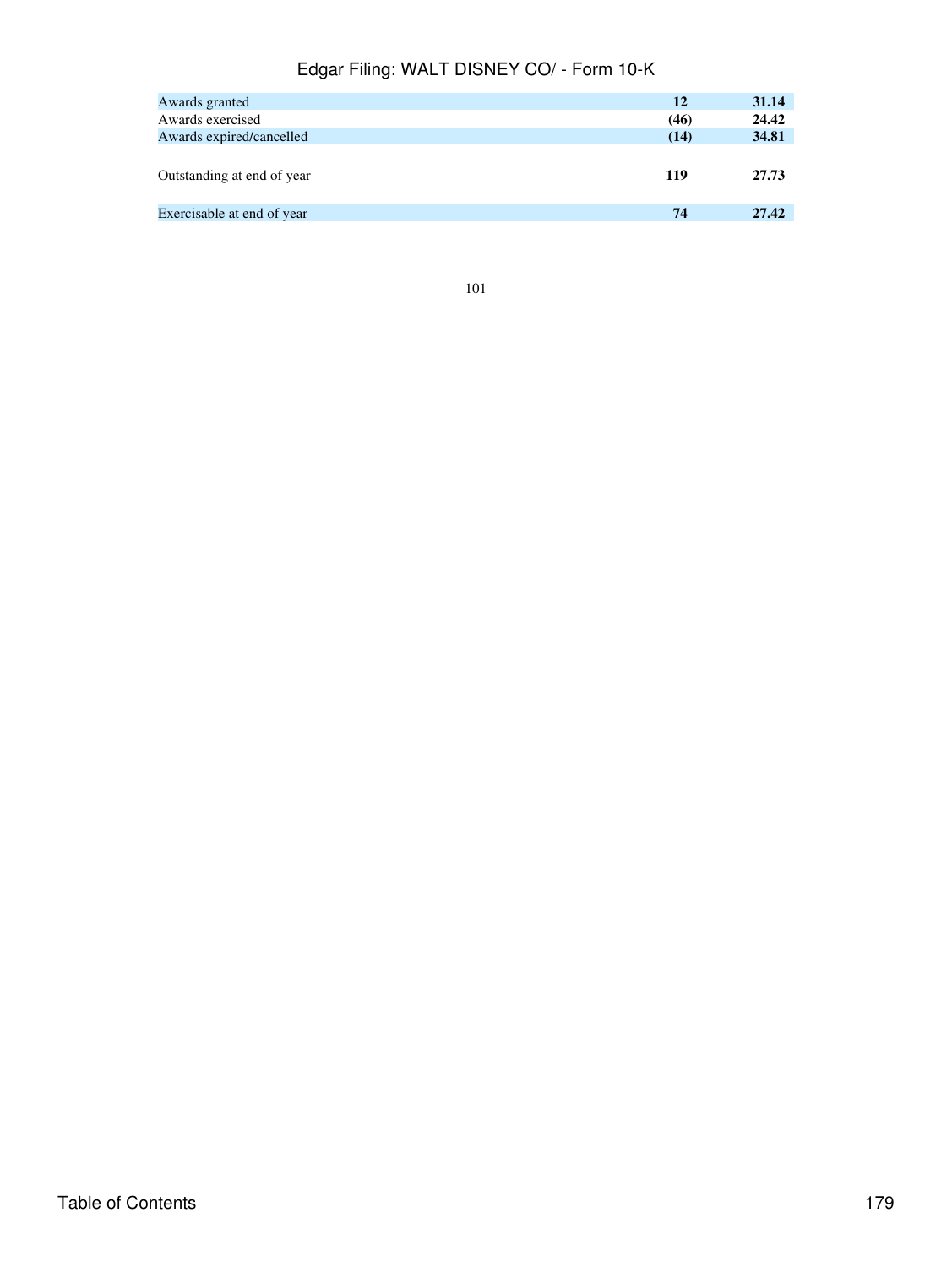### **NOTES TO CONSOLIDATED FINANCIAL STATEMENTS (Continued)**

**(Tabular dollars in millions, except per share amounts)**

The following tables summarize information about stock options vested and expected to vest at October 2, 2010 (shares in millions):

| Range of        |       | <b>Vested</b>  |                       |                                                   |
|-----------------|-------|----------------|-----------------------|---------------------------------------------------|
| <b>Exercise</b> |       | Number of      | Weighted<br>Average   | <b>Weighted Average</b><br><b>Remaining Years</b> |
| <b>Prices</b>   |       | <b>Options</b> | <b>Exercise Price</b> | of Contractual Life                               |
| \$0\$           | \$15  | 3              | $\mathbb{S}$<br>11.40 | 1.9                                               |
| \$16            | \$20  | 6              | 18.28                 | 3.6                                               |
| \$21            | \$25  | 20             | 23.82                 | 2.8                                               |
| \$26            | \$ 30 | 27             | 28.84                 | 3.0                                               |
| \$31            | \$35  | 15             | 34.05                 | 3.4                                               |
| \$36            | \$45  | 3              | 42.21                 |                                                   |
|                 |       | 74             |                       |                                                   |

|                                  | <b>Expected to Vest</b>            |                                                 |                                              |
|----------------------------------|------------------------------------|-------------------------------------------------|----------------------------------------------|
| Range of                         |                                    |                                                 | Weighted<br>Average                          |
| <b>Exercise</b><br><b>Prices</b> | Number of<br><b>Options</b><br>(1) | Weighted<br>Average<br><b>Exercise</b><br>Price | Remaining<br>Years<br>of Contractual<br>Life |
| \$20<br>\$0                      |                                    | $\mathbb{S}$<br>18.76                           | 5.5                                          |
| \$21<br>\$25                     | 9                                  | 20.87                                           | 5.3                                          |
| \$26<br>\$30                     | 15                                 | 29.31                                           | 4.6                                          |
| \$31<br>\$35                     | 15                                 | 32.17                                           | 7.1                                          |
|                                  | 40                                 |                                                 |                                              |

(1) Number of options expected to vest is total unvested options less estimated forfeitures. The following table summarizes information about RSU transactions (shares in millions):

|              | 2010              |  |
|--------------|-------------------|--|
|              | Weighted          |  |
|              | Average           |  |
|              | <b>Grant-Date</b> |  |
| <b>Units</b> | <b>Fair Value</b> |  |
| 33           | 25.82<br>\$       |  |
| 15           | 31.21             |  |
| (13)         | 25.88             |  |
| (2)          | 27.16             |  |
|              |                   |  |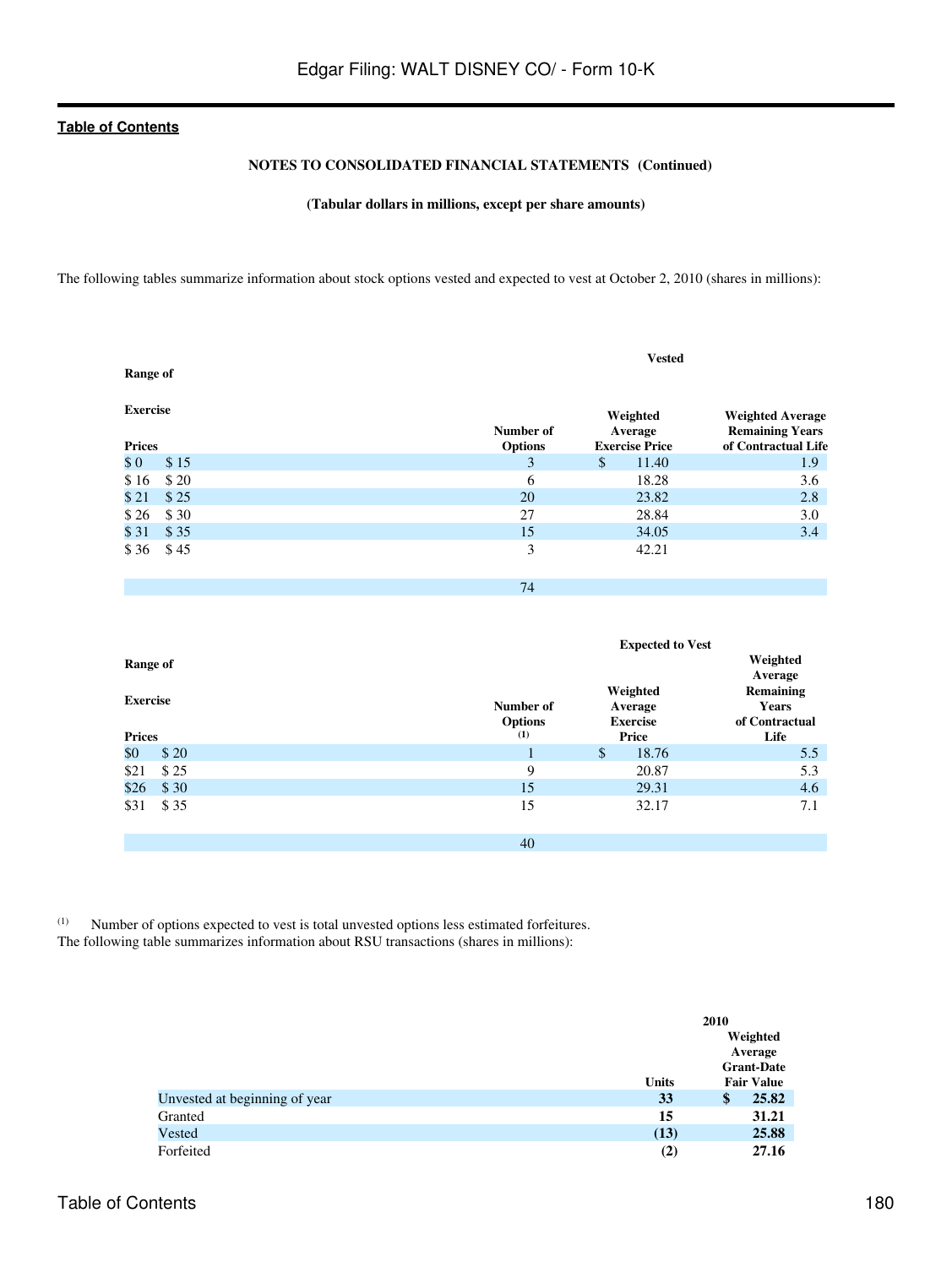| Unvested at end of year |  |
|-------------------------|--|
|                         |  |

RSU grants include 0.4 million shares, 3.0 million shares and 2.3 million shares of Performance RSUs in 2010, 2009 and 2008, respectively. Approximately 4.9 million of the unvested RSUs as of October 2, 2010 are Performance RSUs.

The weighted average grant-date fair values of options granted during 2010, 2009 and 2008 were \$9.43, \$7.43 and \$8.25, respectively. The total intrinsic value (market value on date of exercise less exercise price) of options exercised and RSUs vested during 2010, 2009 and 2008 totaled \$830 million, \$252 million, and \$529 million, respectively. The aggregate intrinsic values of stock options vested and expected to vest at October 2, 2010 were \$480 million and \$207 million, respectively.

As of October 2, 2010, there was \$241 million of unrecognized compensation cost related to unvested stock options and \$519 million related to unvested RSUs. That cost is expected to be recognized over a weighted-average period of 1.5 years for stock options and 1.8 years for RSUs.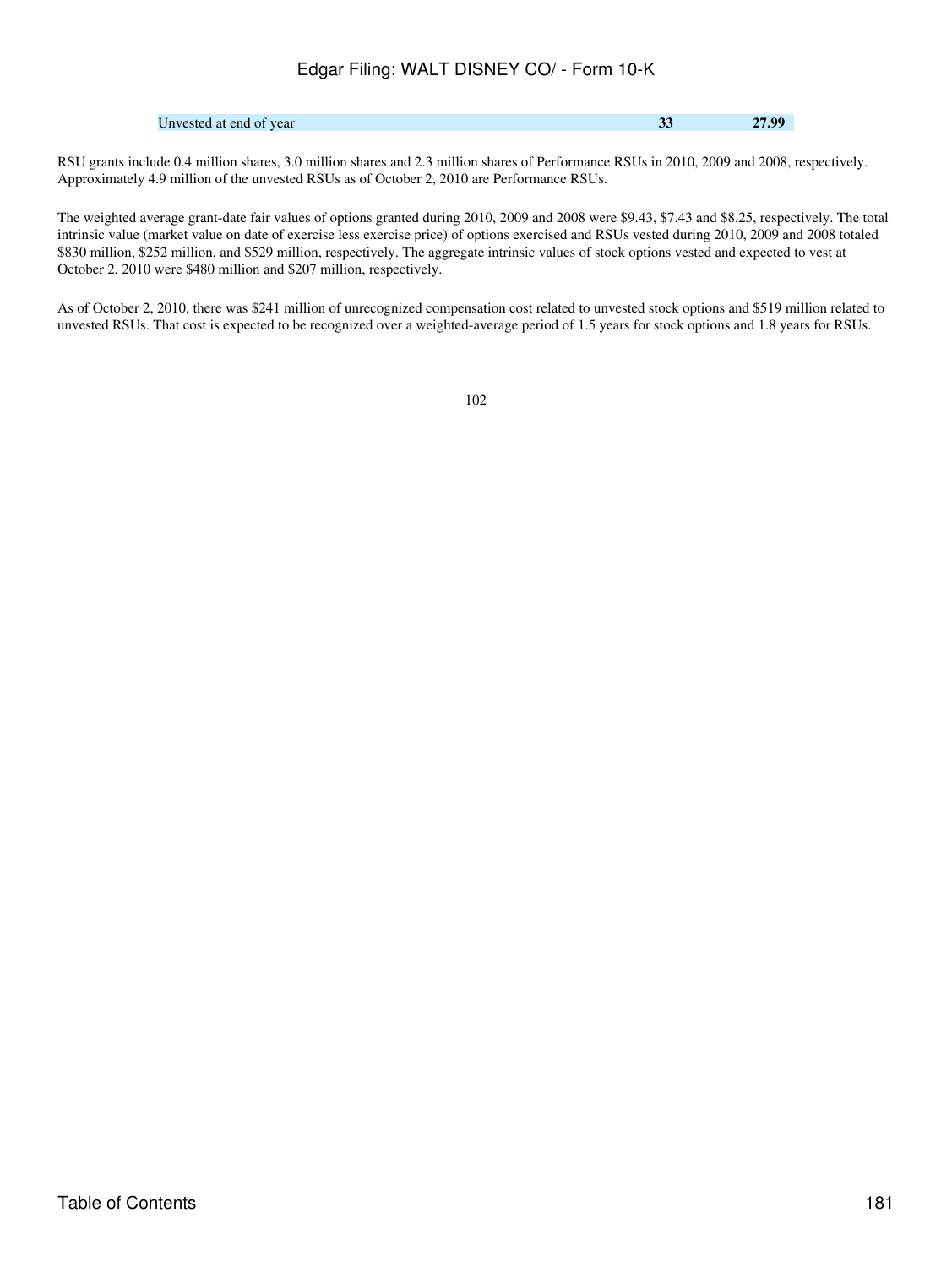# **NOTES TO CONSOLIDATED FINANCIAL STATEMENTS (Continued)**

# **(Tabular dollars in millions, except per share amounts)**

Cash received from option exercises for 2010, 2009 and 2008 was \$1,133 million, \$119 million and \$591 million, respectively. Tax benefits realized from tax deductions associated with option exercises and RSU activity for 2010, 2009 and 2008 totaled \$290 million, \$90 million and \$183 million, respectively.

# **14 Detail of Certain Balance Sheet Accounts**

|                                            | October 2,<br>2010 | October 3,<br>2009 |           |  |
|--------------------------------------------|--------------------|--------------------|-----------|--|
| Current receivables                        |                    |                    |           |  |
| Accounts receivable                        | \$<br>5,454        | \$                 | 4,794     |  |
| Other                                      | 656                |                    | 396       |  |
| Allowance for doubtful accounts            | (326)              |                    | (336)     |  |
|                                            | \$<br>5,784        | \$                 | 4,854     |  |
| Other current assets                       |                    |                    |           |  |
| Prepaid expenses                           | \$<br>446          | \$                 | 464       |  |
| Other                                      | 135                |                    | 112       |  |
|                                            | \$<br>581          | \$                 | 576       |  |
| Parks, resorts and other property, at cost |                    |                    |           |  |
| Attractions, buildings and improvements    | \$<br>15,998       | \$                 | 15,929    |  |
| Leasehold improvements                     | 644                |                    | 693       |  |
| Furniture, fixtures and equipment          | 12,575             |                    | 12,228    |  |
| Land improvements                          | 3,658              |                    | 3,625     |  |
|                                            | 32,875             |                    | 32,475    |  |
| Accumulated depreciation                   | (18, 373)          |                    | (17, 395) |  |
| Projects in progress                       | 2,180              |                    | 1,350     |  |
| Land                                       | 1,124              |                    | 1,167     |  |
|                                            | \$<br>17,806       | \$                 | 17,597    |  |
| Intangible assets                          |                    |                    |           |  |
| Copyrights and other character intangibles | \$<br>3,118        | \$                 | 358       |  |
| Other amortizable intangible assets        | 352                |                    | 296       |  |
| Accumulated amortization                   | (360)              |                    | (249)     |  |
| Net amortizable intangible assets          | 3,110              |                    | 405       |  |
| <b>FCC</b> licenses                        | 733                |                    | 713       |  |
| Trademarks                                 | 1,218              |                    | 1,109     |  |
| Other indefinite lived intangible assets   | 20                 |                    | 20        |  |
|                                            | \$<br>5,081        | \$                 | 2,247     |  |

*Other non-current assets*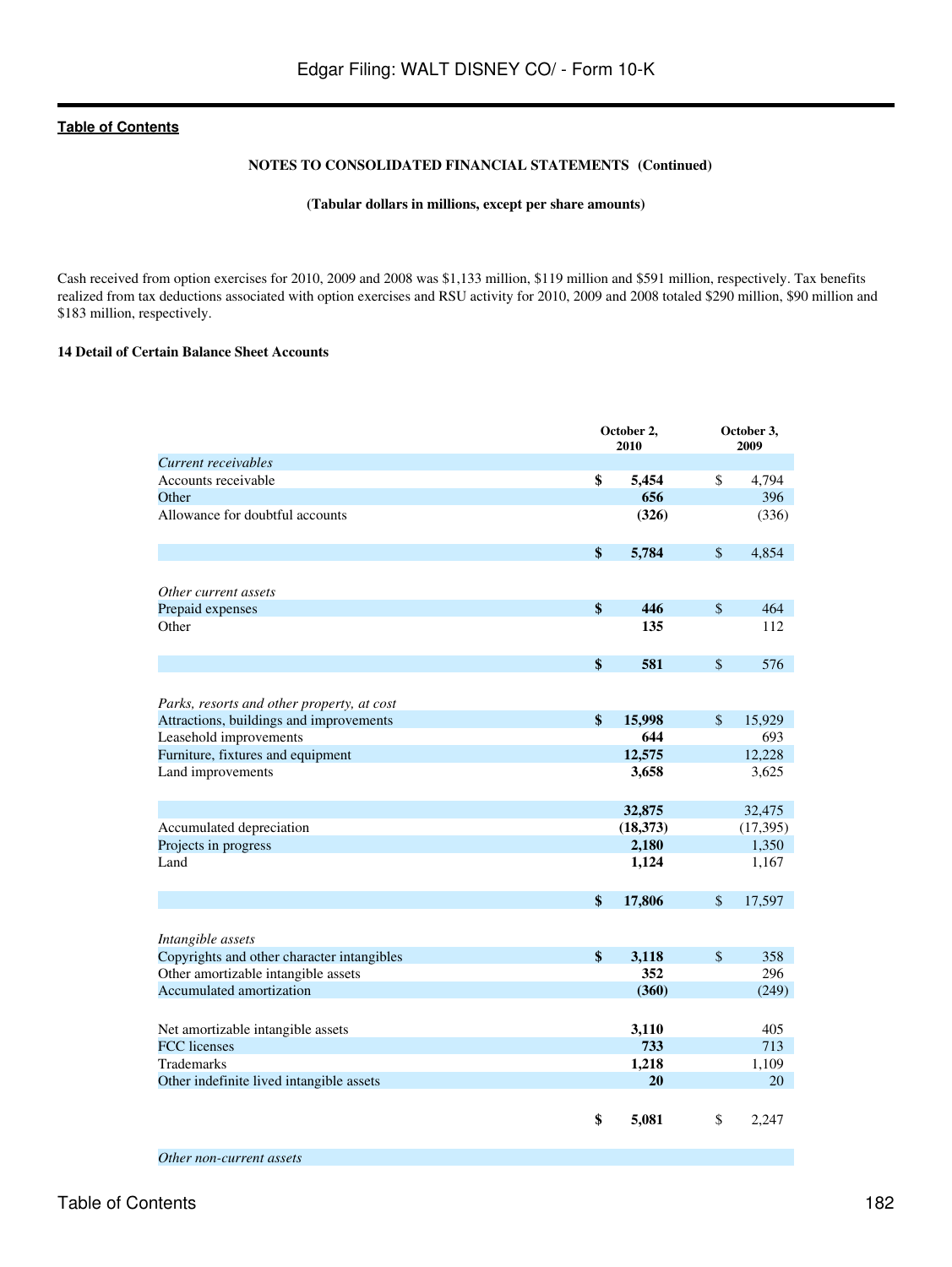| \$<br>1,275 | \$            | 1,225 |
|-------------|---------------|-------|
| 127         |               | 136   |
| 1,306       |               | 661   |
| \$<br>2,708 | $\mathcal{S}$ | 2,022 |
|             |               |       |
| \$<br>4,413 | $\mathbb{S}$  | 4,002 |
| 1,484       |               | 1,259 |
| 212         |               | 355   |
|             |               | 5.616 |
| \$          | 6,109         | \$    |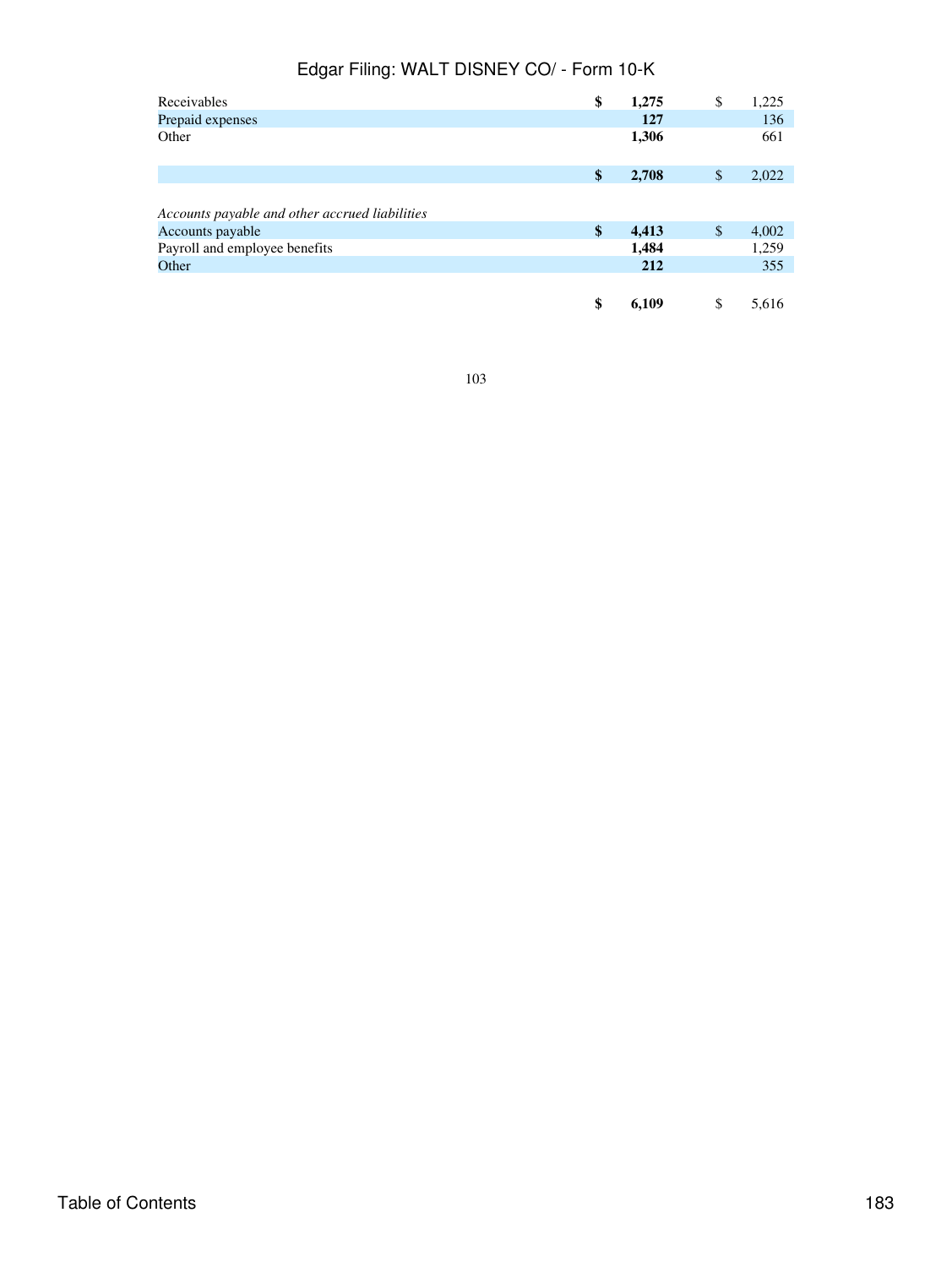## **NOTES TO CONSOLIDATED FINANCIAL STATEMENTS (Continued)**

### **(Tabular dollars in millions, except per share amounts)**

|                                                     | October 2,<br>2010 | October 3,<br>2009 |
|-----------------------------------------------------|--------------------|--------------------|
| Other long-term liabilities                         |                    |                    |
| Deferred revenues                                   | \$<br>244          | \$<br>250          |
| Capital lease obligations                           | 224                | 226                |
| Program licenses and rights                         | 206                | 217                |
| Participation and residual liabilities              | 415                | 451                |
| Pension and postretirement medical plan liabilities | 3,378              | 3,069              |
| Other $^{(1)}$                                      | 1,637              | 1,231              |
|                                                     |                    |                    |
|                                                     | \$<br>6.104        | 5.444              |

(1) Includes unrecognized tax benefits.

## **15 Commitments and Contingencies**

#### *Commitments*

The Company has various contractual commitments for broadcast rights for sports, feature films and other programming, aggregating approximately \$20.7 billion, including approximately \$0.9 billion for available programming as of October 2, 2010, and approximately \$17.8 billion related to sports programming rights, primarily college football (including college bowl games) and basketball conferences, NFL, NBA, NASCAR, and MLB.

The Company has entered into operating leases for various real estate and equipment needs, including retail outlets and distribution centers for consumer products, broadcast equipment, and office space for general and administrative purposes. Rental expense for the operating leases during 2010, 2009, and 2008, including common-area maintenance and contingent rentals, was \$649 million, \$615 million, and \$550 million, respectively.

The Company also has contractual commitments for the construction of two new cruise ships, creative talent and employment agreements and unrecognized tax benefits. Creative talent and employment agreements include obligations to actors, producers, sports personnel, television and radio personalities, and executives.

Contractual commitments for broadcast programming rights, future minimum lease payments under non-cancelable operating leases, and creative talent and other commitments totaled \$27.1 billion at October 2, 2010, payable as follows:

|            | <b>Broadcast</b><br>Programming |                | <b>Operating</b><br><b>Leases</b> |         | <b>Total</b> |
|------------|---------------------------------|----------------|-----------------------------------|---------|--------------|
| 2011       | \$<br>5,121                     | \$             | 424                               | \$1,588 | \$7,133      |
| 2012       | 3,629                           |                | 381                               | 1,292   | 5,302        |
| 2013       | 3,606                           |                | 290                               | 371     | 4,267        |
| 2014       | 3,045                           |                | 224                               | 233     | 3,502        |
| 2015       | 1,301                           |                | 151                               | 100     | 1,552        |
| Thereafter | 4,002                           |                | 549                               | 808     | 5,359        |
|            | \$<br>20,704                    | $\mathbb{S}^-$ | 2,019                             | \$4,392 | \$27,115     |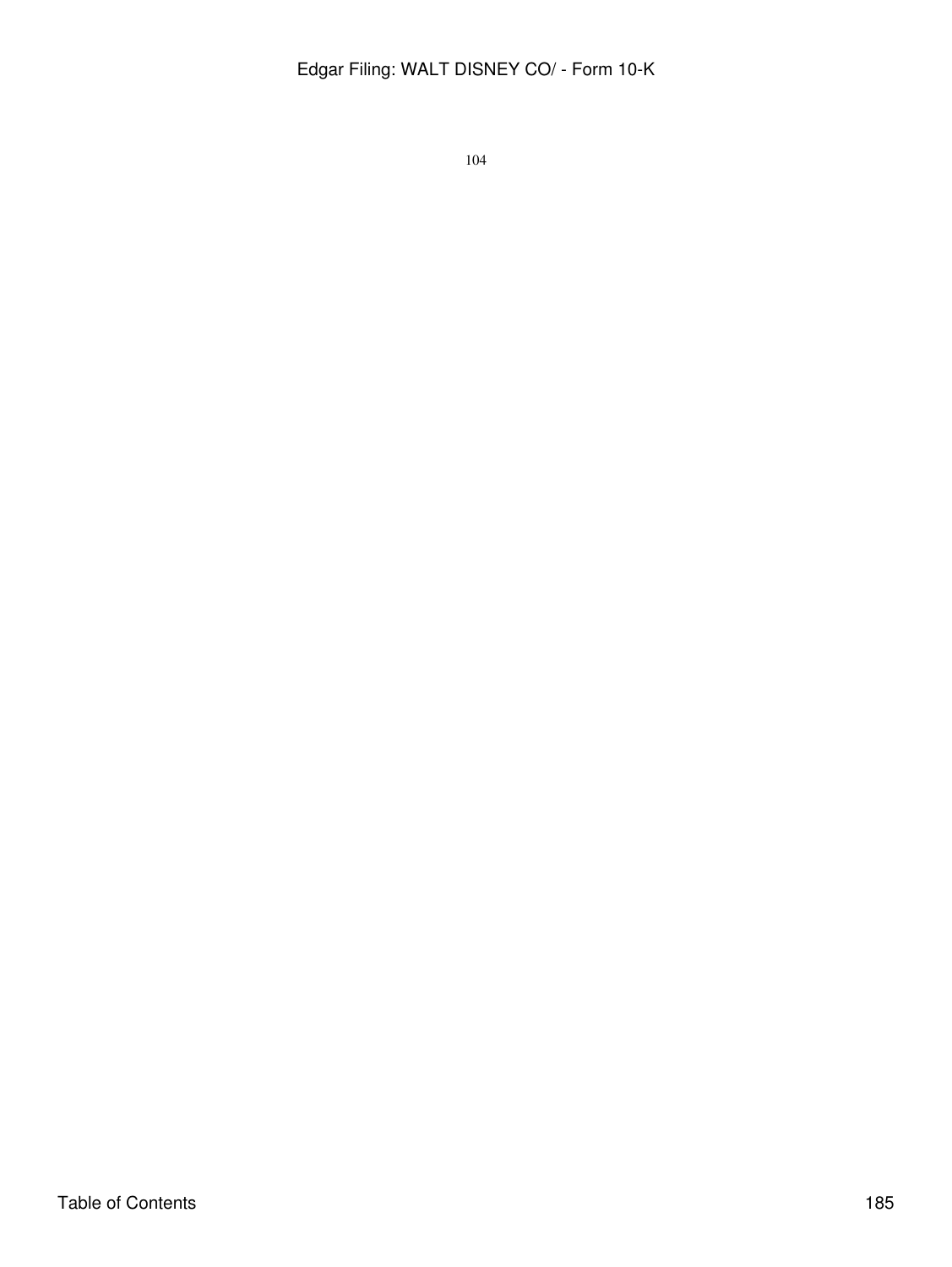# **NOTES TO CONSOLIDATED FINANCIAL STATEMENTS (Continued)**

#### **(Tabular dollars in millions, except per share amounts)**

The Company has non-cancelable capital leases, primarily for land and broadcast equipment, which had gross carrying values of \$449 million and \$402 million at October 2, 2010 and October 3, 2009, respectively. Accumulated amortization related to these capital leases totaled \$108 million and \$95 million at October 2, 2010 and October 3, 2009, respectively. Future payments under these leases as of October 2, 2010 are as follows:

| 2011                                     | \$<br>38 |
|------------------------------------------|----------|
| 2012                                     | 39       |
| 2013                                     | 37       |
| 2014                                     | 37       |
| 2015                                     | 52       |
| Thereafter                               | 594      |
| Total minimum obligations                | \$797    |
| Less amount representing interest        | (556)    |
| Present value of net minimum obligations | 241      |
| Less current portion                     | (17)     |
| Long-term portion                        | \$224    |
|                                          |          |

## *Contractual Guarantees*

The Company has guaranteed bond issuances by the Anaheim Public Authority that were used by the City of Anaheim to finance construction of infrastructure and a public parking facility adjacent to the Disneyland Resort. Revenues from sales, occupancy and property taxes from the Disneyland Resort and non-Disney hotels are used by the City of Anaheim to repay the bonds. In the event of a debt service shortfall, the Company will be responsible to fund the shortfall. As of October 2, 2010, the remaining debt service obligation guaranteed by the Company was \$366 million, of which \$92 million was principal. To the extent that tax revenues exceed the debt service payments in subsequent periods, the Company would be reimbursed for any previously funded shortfalls. To date, tax revenues have exceeded the debt service payments for Anaheim bonds.

ESPN STAR Sports, a joint-venture in which ESPN owns a 50% equity interest, has an agreement for global programming rights to International Cricket Council Events from 2007 through 2015. Under the terms of the agreement, ESPN and the other joint-venture partner have jointly guaranteed the programming rights obligation of approximately \$0.8 billion over the remaining term of the agreement.

### *Legal Matters*

*Celador International Ltd. v. The Walt Disney Company.* On May 19, 2004, an affiliate of the creator and licensor of the television program, *Who Wants to be a Millionaire,* filed an action against the Company and certain of its subsidiaries, including American Broadcasting Companies, Inc. and Buena Vista Television, LLC, alleging it was damaged by defendants improperly engaging in certain intra-company transactions and charging merchandise distribution expenses, resulting in an underpayment to the plaintiff. On July 7, 2010, the jury returned a verdict for breach of contract against certain subsidiaries of the Company, awarding plaintiff damages of \$269.4 million. The Company has stipulated with the plaintiff to an award of prejudgment interest of \$50 million, which amount will be reduced pro rata should the trial court or Court of Appeals reduce the damages amount. If a new trial is ordered the stipulation will have no effect. Although we cannot predict the ultimate outcome of this lawsuit, the Company believes the jury s verdict is in error and has moved alternatively for a new trial or for judgment as a matter of law, and intends to vigorously pursue its position on appeal if those motions are unsuccessful. The Company has determined that it does not have a probable loss under the applicable accounting standard relating to probability of loss for recording a reserve with respect to this litigation and therefore has not recorded a reserve.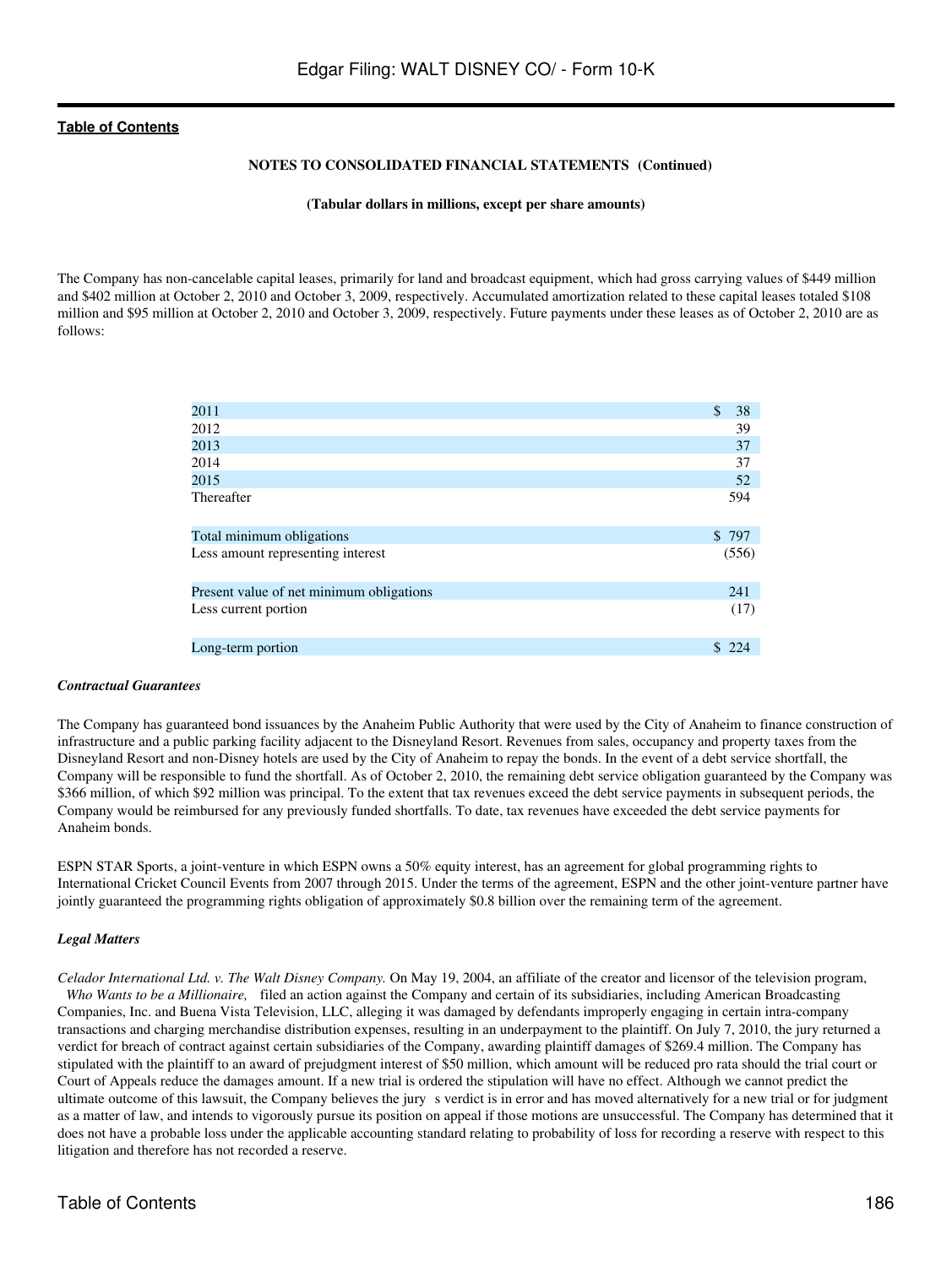The Company, together with, in some instances, certain of its directors and officers, is a defendant or codefendant in various other legal actions involving copyright, breach of contract and various other claims incident to the conduct of its businesses. Management does not expect the Company to suffer any material liability by reason of these actions.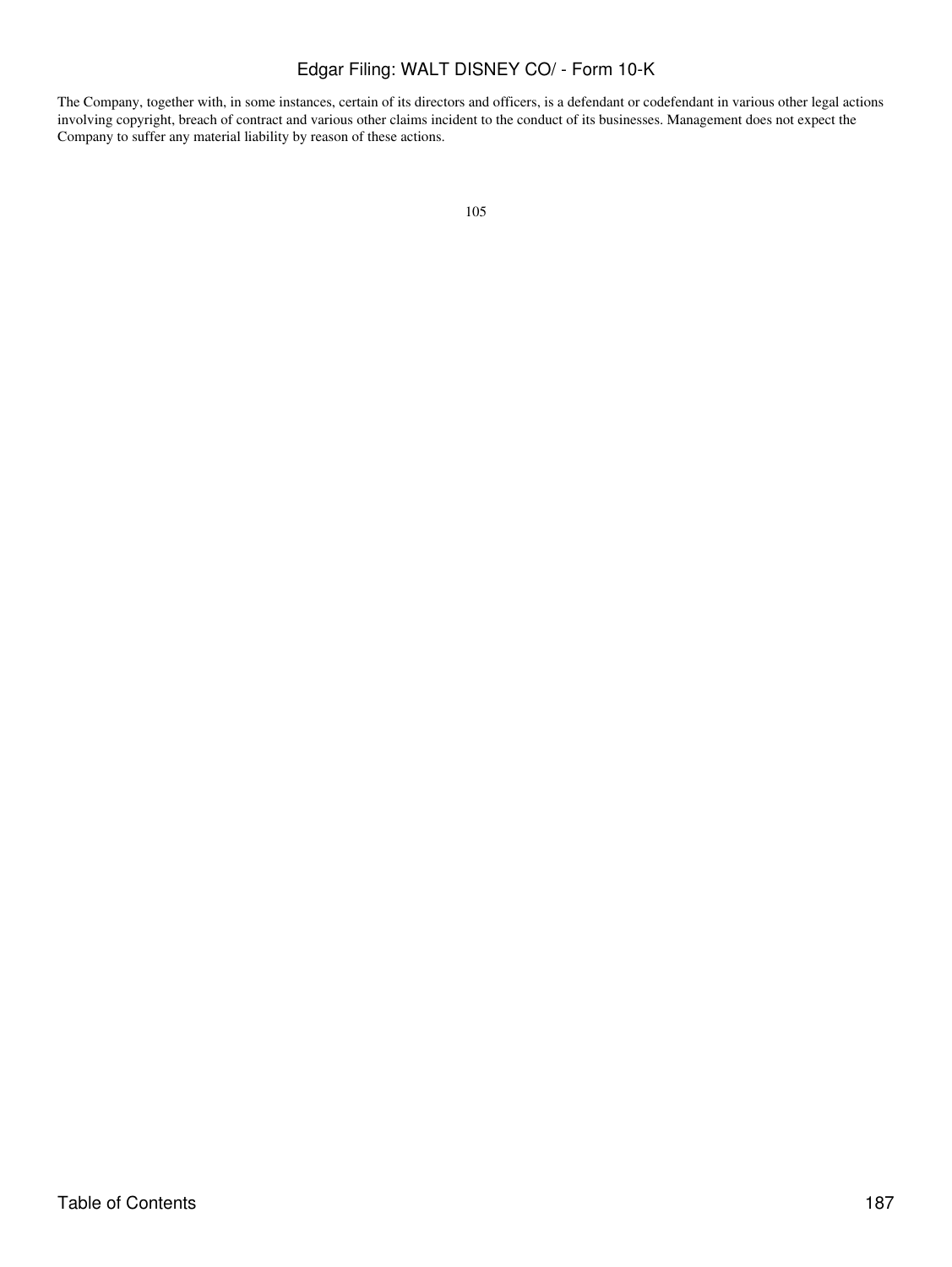## **NOTES TO CONSOLIDATED FINANCIAL STATEMENTS (Continued)**

#### **(Tabular dollars in millions, except per share amounts)**

#### **16 Fair Value Measurement**

Fair value is defined as the amount that would be received for selling an asset or paid to transfer a liability in an orderly transaction between market participants and requires that assets and liabilities carried at fair value be classified and disclosed in the following three categories:

Level 1 Quoted prices for identical instruments in active markets

Level 2 Quoted prices for similar instruments in active markets; quoted prices for identical or similar instruments in markets that are not active; and model-derived valuations in which all significant inputs and significant value drivers are observable in active markets

Level 3 Valuations derived from valuation techniques in which one or more significant inputs or significant value drivers are unobservable

The Company s assets and liabilities measured at fair value on a recurring basis are summarized in the following table by the type of inputs applicable to the fair value measurements.

|                           | Fair Value Measurements at October 2, 2010 |                     |                    |              |  |
|---------------------------|--------------------------------------------|---------------------|--------------------|--------------|--|
| <b>Description</b>        | <b>Level 1</b>                             | Level 2             | Level 3            | <b>Total</b> |  |
| <b>Assets</b>             |                                            |                     |                    |              |  |
| Investments               | \$42                                       | \$<br>42            | \$<br>2            | \$<br>86     |  |
| Derivatives $(1)$         |                                            |                     |                    |              |  |
| Interest rate             |                                            | 231                 |                    | 231          |  |
| Foreign exchange          |                                            | 404                 |                    | 404          |  |
| <b>Residual Interests</b> |                                            |                     | 54                 | 54           |  |
| Liabilities               |                                            |                     |                    |              |  |
| Derivatives $(1)$         |                                            |                     |                    |              |  |
| Interest rate             |                                            | (22)                |                    | (22)         |  |
| Foreign exchange          |                                            | (490)               |                    | (490)        |  |
| Other derivatives         |                                            |                     |                    |              |  |
| Other                     |                                            |                     | (1)                | (1)          |  |
|                           |                                            |                     |                    |              |  |
| Total                     | \$42                                       | $\mathbb{S}$<br>165 | 55<br>$\mathbb{S}$ | \$262        |  |

(1) The Company has a master netting arrangements by counterparty with respect to certain derivative contracts. Contracts in a liability position totaling \$206 million have been netted against contracts in an asset position in the Consolidated Balance Sheet. The fair value of Level 2 investments is primarily determined by reference to market prices based on recent trading activity and other relevant

information including pricing for similar securities as determined by third-party pricing services.

The fair values of Level 2 derivatives, which consist of interest rate and foreign currency hedges, are primarily determined based on the present value of future cash flows using internal models that use observable inputs such as interest rates, yield curves and foreign currency exchange rates. Counterparty credit risk, which is mitigated by master netting agreements and collateral posting arrangements with certain counterparties, did not have a material impact on derivative fair value estimates.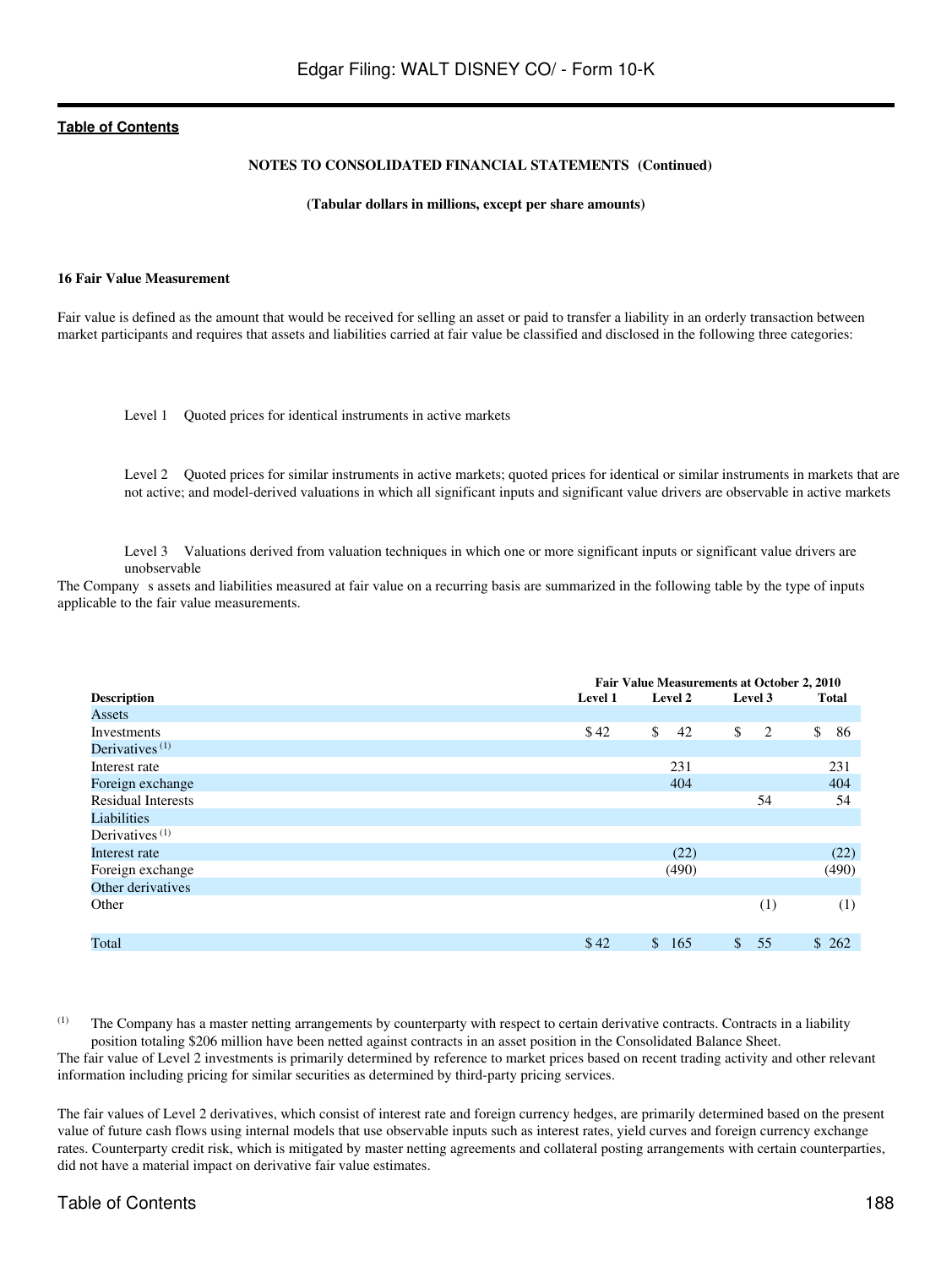Level 3 residual interests consist of our residual interests in securitized vacation ownership mortgage receivables and are valued using a discounted cash flow model that considers estimated interest rates, discount rates, prepayment, and defaults. There were no material changes in the residual interests in fiscal 2010.

The Company also has assets and liabilities that are required to be recorded at fair value on a non-recurring basis when certain circumstances occur. During fiscal 2010, the Company recorded impairment charges of \$249 million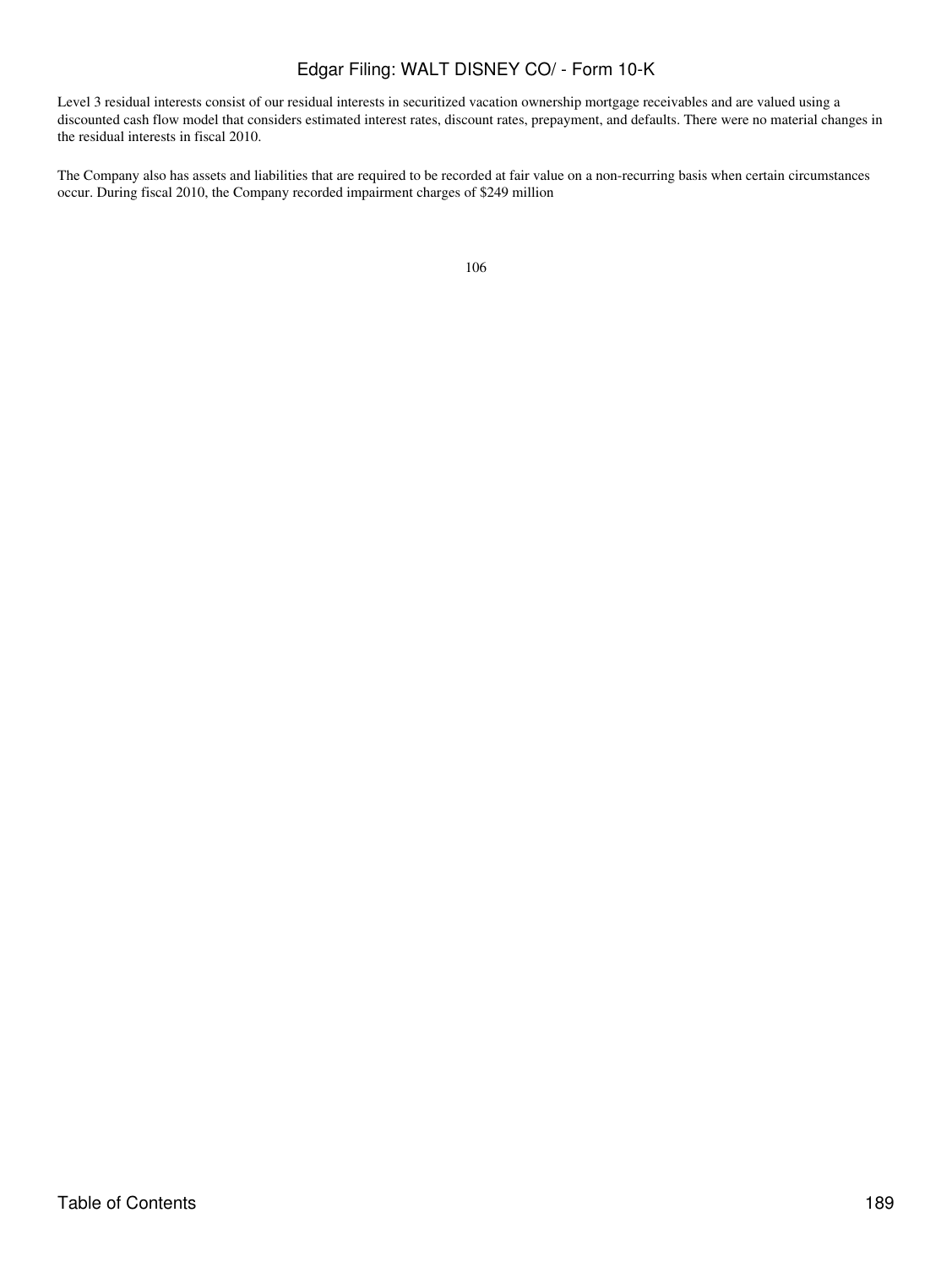# **NOTES TO CONSOLIDATED FINANCIAL STATEMENTS (Continued)**

#### **(Tabular dollars in millions, except per share amounts)**

on film productions which are reported in Costs and expenses in the Consolidated Statement of Income. The film impairment charges compared our estimated fair value using discounted cash flows, which is a level 3 input, to the unamortized cost of the films that had aggregate carrying values of \$591 million prior to the impairment.

## *Fair Value of Financial Instruments*

In addition to the financial instruments listed above, the Company s financial instruments also include cash, cash equivalents, receivables, accounts payable and borrowings.

The fair values of cash and cash equivalents, receivables, available-for-sale investments, derivative contracts and accounts payable approximated the carrying values. The estimated year end fair values of the Company s total borrowings (current and noncurrent) subject to fair value disclosures, determined based on broker quotes or quoted market prices or interest rates for the same or similar instruments are \$13.7 billion and \$12.6 billion at October 2, 2010 and October 3, 2009, respectively.

## *Transfers of Financial Assets*

Through December 4, 2008, the Company sold mortgage receivables arising from the sales of its vacation ownership units under a facility that expired on December 4, 2008 and was not renewed. The Company sold \$17 million and \$147 million of mortgage receivables during the years ended October 3, 2009, and September 27, 2008, respectively. These sales of mortgage receivables resulted in gains on securitized sales of vacation ownership interests totaled \$4 million and \$32 million for fiscal 2009 and fiscal 2008, respectively.

The Company continues to service the sold receivables and has a residual interest in those receivables. As of October 2, 2010, the outstanding principal amount for sold mortgage receivables was \$309 million and the carrying value of the Companys residual interest, which is recorded in other long-term assets, was \$54 million.

The Company repurchases defaulted mortgage receivables at their outstanding balance. The Company did not make material repurchases in the years ended October 2, 2010 or October 3, 2009. The Company generally has been able to sell the repurchased vacation ownership units for amounts that exceed the amounts at which they were repurchased.

The Company also provides credit support for up to 70% of the outstanding balance of the sold mortgage receivables which the mortgage receivable acquirer may draw on in the event of losses under the facility. The Company maintains a reserve for estimated credit losses related to these receivables.

### *Credit Concentrations*

The Company continually monitors its positions with, and the credit quality of, the financial institutions that are counterparties to its financial instruments and does not anticipate nonperformance by the counterparties. In 2008, Lehman Brothers Commercial Corporation defaulted on a \$91 million trade settlement. The Company is pursuing collection of this amount, but has fully reserved the amount.

The Company does not expect that it would realize a material loss, based on the fair value of its derivative financial instruments as of October 2, 2010, in the event of nonperformance by any single derivative counterparty. The Company enters into transactions only with derivative counterparties that have a credit rating of A- or better. The Company s current policy regarding agreements with derivative counterparties is generally to require collateral in the event credit ratings fall below A- or in the event aggregate exposures exceed limits as defined by contract. In addition, the Company limits the amount of investment credit exposure with any one institution.

The Company does not have material cash and cash equivalent balances with financial institutions that have a credit rating of less than A-. As of October 2, 2010, the Company s balances that exceeded 10% of cash and cash equivalents with individual financial institutions were  $30\%$ compared to 38% as of October 3, 2009.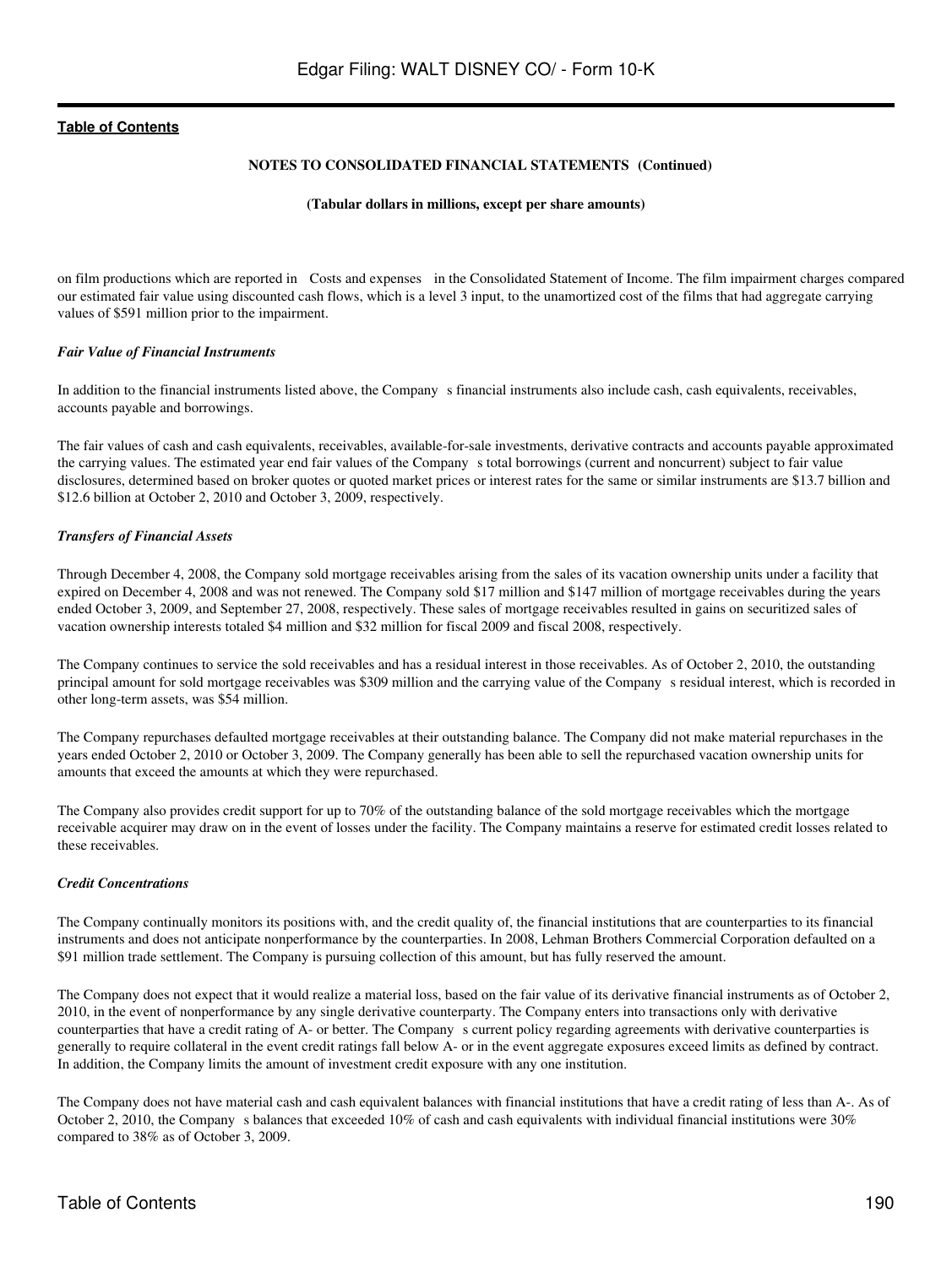The Company s trade receivables and financial investments do not represent a significant concentration of credit risk at October 2, 2010 due to the wide variety of customers and markets into which the Company s products are sold, their dispersion across geographic areas, and the diversification of the Company s portfolio among issuers.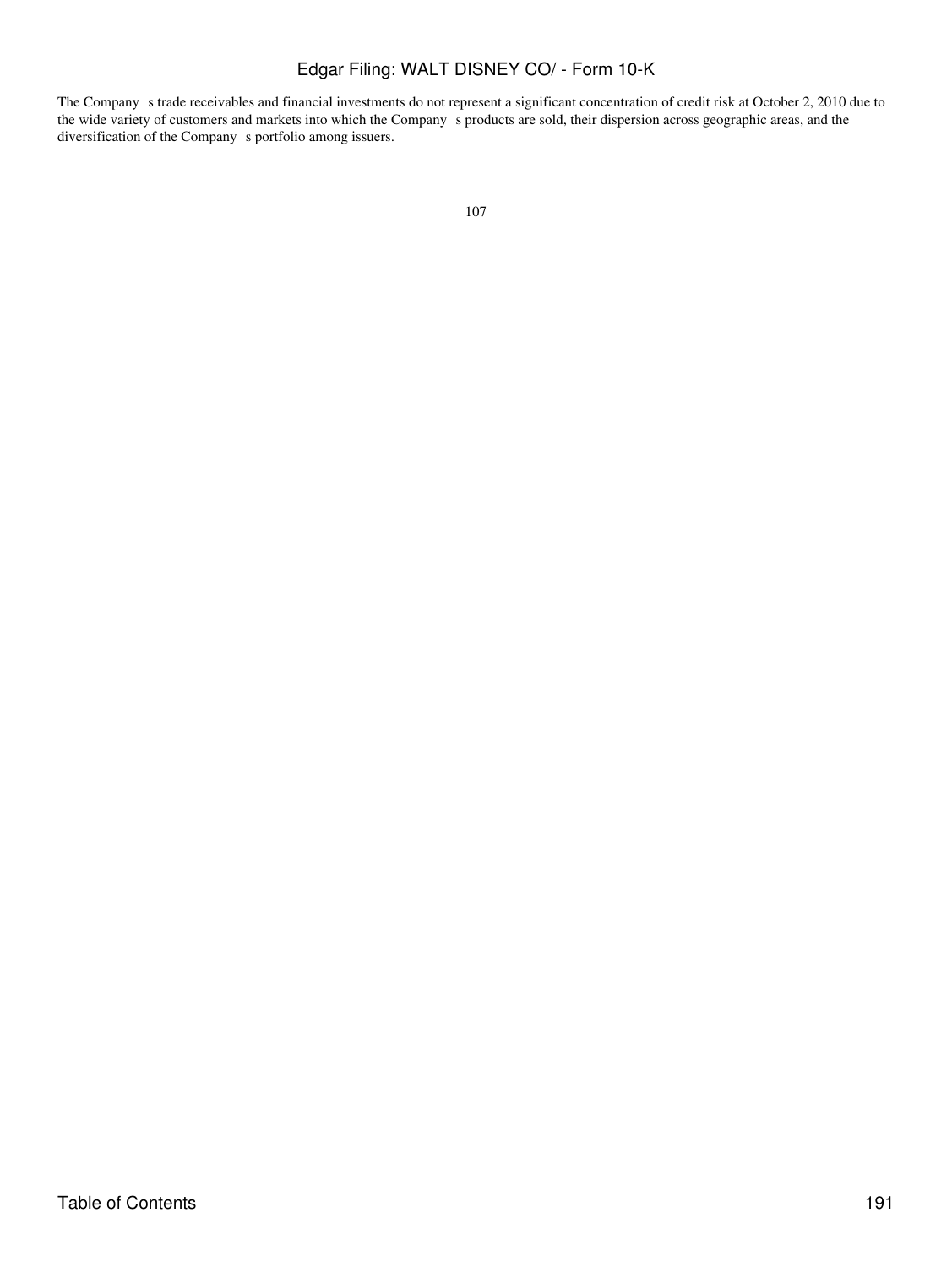# **NOTES TO CONSOLIDATED FINANCIAL STATEMENTS (Continued)**

## **(Tabular dollars in millions, except per share amounts)**

## **17 Derivative Instruments**

The Company manages its exposure to various risks relating to its ongoing business operations according to a risk management policy. The primary risks managed with derivative instruments are interest rate risk and foreign exchange risk.

The following table summarizes the gross fair value of the Company s derivative positions as of October 2, 2010:

|                                      | <b>Current</b><br><b>Assets</b> | <b>Other Assets</b> | Other<br>Accrued<br><b>Liabilities</b> | Other Long-<br><b>Term</b><br><b>Liabilities</b> |
|--------------------------------------|---------------------------------|---------------------|----------------------------------------|--------------------------------------------------|
| Derivatives designated as hedges     |                                 |                     |                                        |                                                  |
| Foreign exchange                     | \$<br>78                        | \$<br>65            | \$<br>(210)                            | \$<br>(104)                                      |
| Interest rate                        | 13                              | 218                 |                                        |                                                  |
| Derivatives not designated as hedges |                                 |                     |                                        |                                                  |
| Foreign exchange                     | 80                              | 181                 | (140)                                  | (36)                                             |
| Interest rate                        |                                 |                     |                                        | (22)                                             |
| Other                                |                                 |                     |                                        |                                                  |
|                                      |                                 |                     |                                        |                                                  |
| Gross fair value of derivatives      | 171                             | 464                 | (350)                                  | (162)                                            |
| Counterparty netting                 | (121)                           | (85)                | 130                                    | 76                                               |
|                                      |                                 |                     |                                        |                                                  |
| Total Derivatives <sup>(1)</sup>     | \$<br>50                        | \$<br>379           | \$<br>(220)                            | \$<br>(86)                                       |

The following table summarizes the gross fair value of the Company s derivative positions as of October 3, 2009:

|                                         | Current<br><b>Assets</b> | <b>Other</b><br>Accrued<br><b>Liabilities</b><br><b>Other Assets</b> |             | Other Long-<br><b>Term</b><br><b>Liabilities</b> |
|-----------------------------------------|--------------------------|----------------------------------------------------------------------|-------------|--------------------------------------------------|
| Derivatives designated as hedges        |                          |                                                                      |             |                                                  |
| Foreign exchange                        | \$<br>84                 | \$<br>111                                                            | \$<br>(115) | \$<br>(55)                                       |
| Interest rate                           | 4                        | 186                                                                  |             |                                                  |
| Derivatives not designated as hedges    |                          |                                                                      |             |                                                  |
| Foreign exchange                        | 37                       | 127                                                                  | (70)        | (37)                                             |
| Interest rate                           |                          |                                                                      |             | (18)                                             |
| Other                                   |                          |                                                                      | (2)         |                                                  |
|                                         |                          |                                                                      |             |                                                  |
| Gross fair value of derivatives         | 125                      | 424                                                                  | (187)       | (110)                                            |
| Counterparty netting                    | (98)                     | (72)                                                                 | 103         | 67                                               |
|                                         |                          |                                                                      |             |                                                  |
| <b>Total Derivatives</b> <sup>(1)</sup> | \$<br>27                 | \$<br>352                                                            | \$<br>(84)  | \$<br>(43)                                       |

(1) Refer to Note 16 for further information on derivative fair values and counterparty netting. *Interest Rate Risk Management*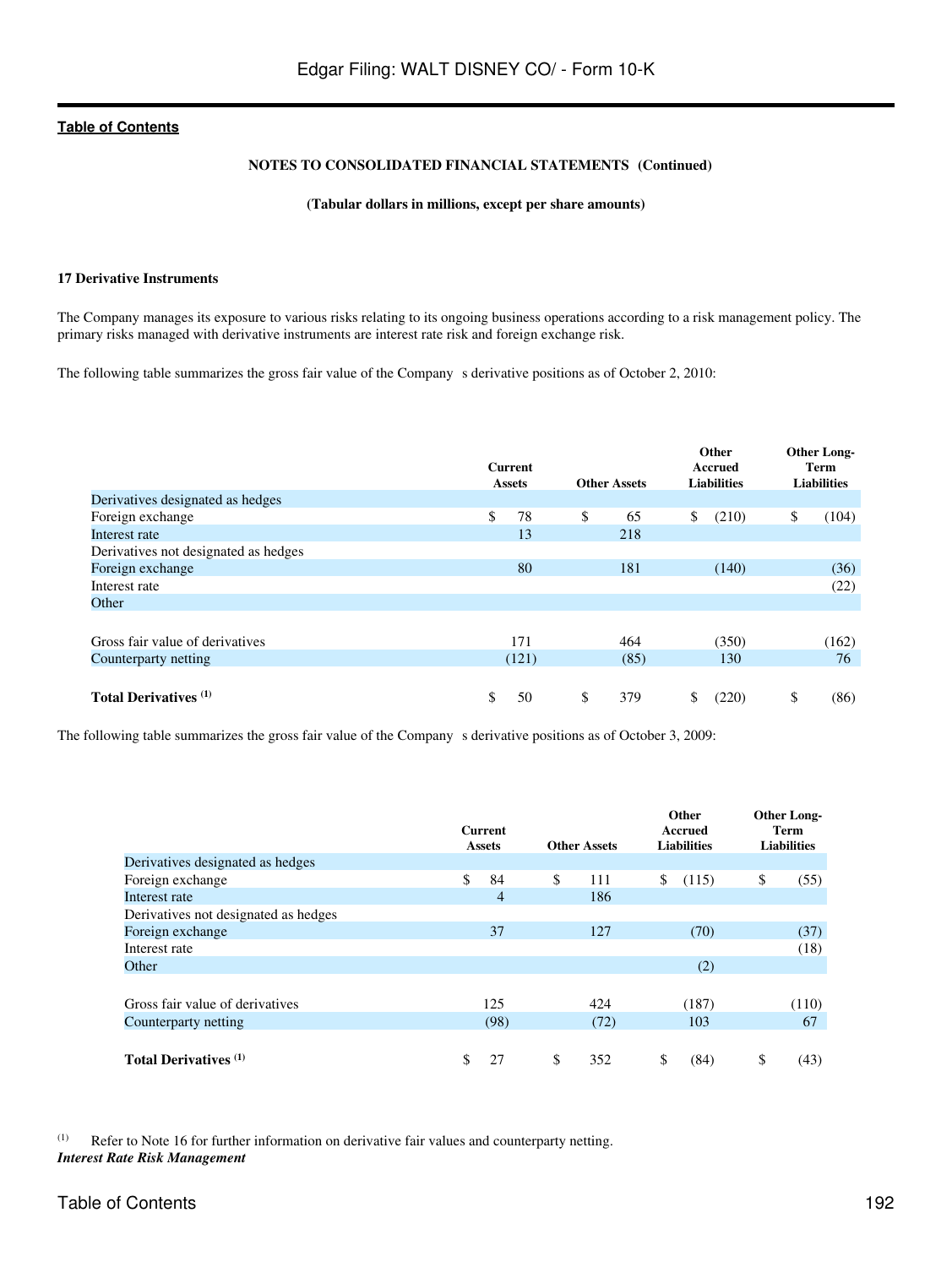The Company is exposed to the impact of interest rate changes primarily through its borrowing activities. The Company s objective is to mitigate the impact of interest rate changes on earnings and cash flows and on the market value of its borrowings. In accordance with its policy, the Company targets its fixed-rate debt as a percentage of its net debt between a minimum and maximum percentage. The Company typically uses pay-floating and pay-fixed interest rate swaps to facilitate its interest rate management activities.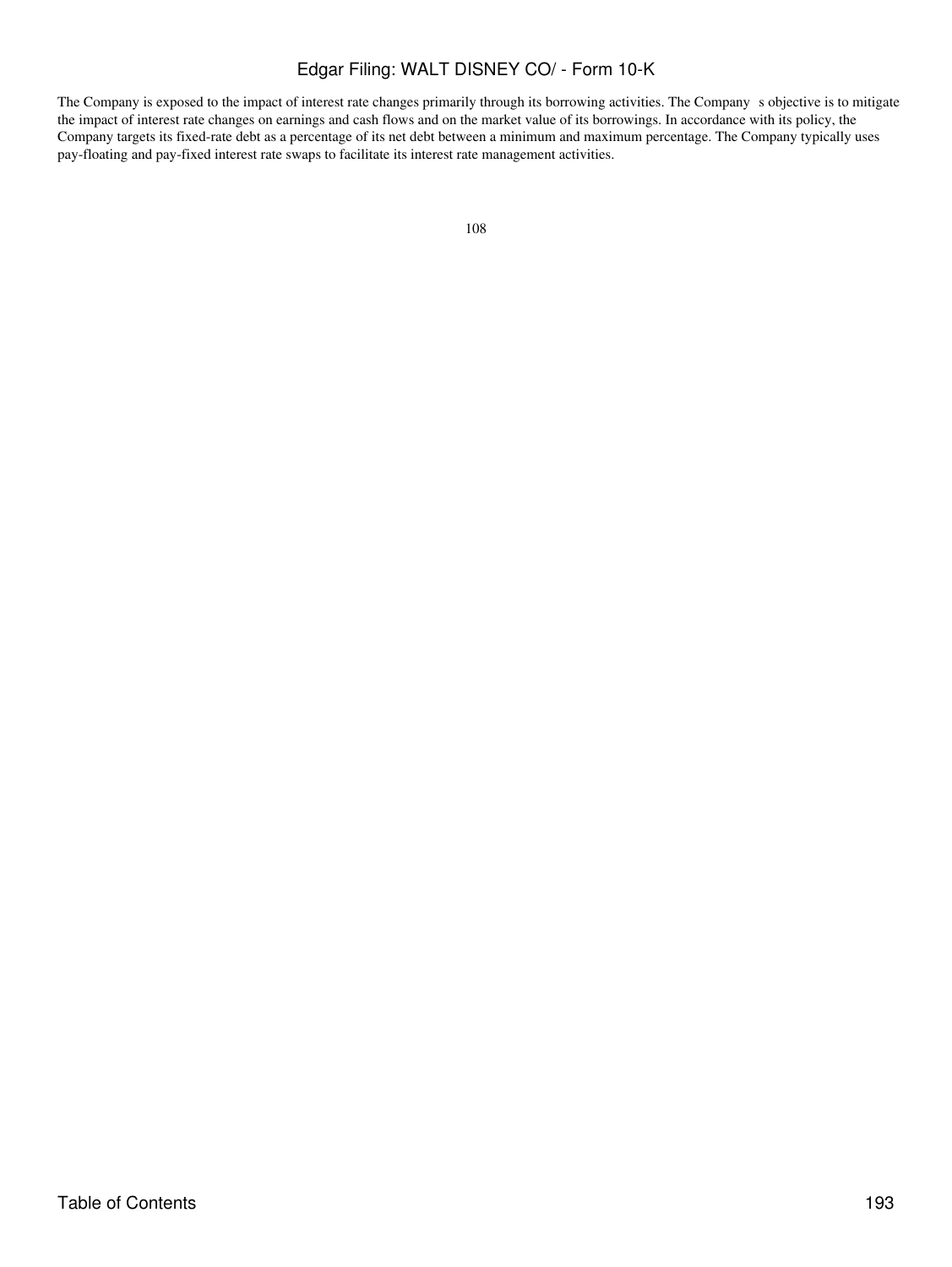# **NOTES TO CONSOLIDATED FINANCIAL STATEMENTS (Continued)**

#### **(Tabular dollars in millions, except per share amounts)**

The Company designates pay-floating interest rate swaps as fair value hedges of fixed-rate borrowings effectively converting fixed-rate borrowings to variable rate borrowings indexed to LIBOR. As of October 2, 2010 and October 3, 2009, the total notional amount of the Companys pay-floating interest rate swaps was \$1.5 billion and \$1.6 billion, respectively. The following table summarizes adjustments related to fair value hedges included in net interest expense in the Consolidated Statements of Income.

|                                    | 2010 | 2009   |
|------------------------------------|------|--------|
| Gain (loss) on interest rate swaps | \$41 | \$ 105 |
| Gain (loss) on hedged borrowings   | (41) | (105)  |

The Company may designate pay-fixed interest rate swaps as cash flow hedges of interest payments on floating-rate borrowings. Pay-fixed swaps effectively convert floating rate borrowings to fixed-rate borrowings. The unrealized gains or losses from these cash flow hedges are deferred in accumulated other comprehensive income (AOCI) and recognized as the interest payments occur. The Company did not have pay-fixed interest rate swaps that were designated as cash flow hedges of interest payments at October 2, 2010 nor at October 3, 2009.

## *Foreign Exchange Risk Management*

The Company transacts business globally and is subject to risks associated with changing foreign currency exchange rates. The Companys objective is to reduce earnings and cash flow fluctuations associated with foreign currency exchange rate changes, enabling management to focus on core business issues and challenges.

The Company enters into option and forward contracts that change in value as foreign currency exchange rates change to protect the value of its existing foreign currency assets, liabilities, firm commitments and forecasted but not firmly committed foreign currency transactions. In accordance with policy, the Company hedges its forecasted foreign currency transactions for periods generally not to exceed five years within an established minimum and maximum range of annual exposure. The gains and losses on these contracts offset changes in the U.S. dollar equivalent value of the related forecasted transaction, asset, liability or firm commitment. The principal currencies hedged are the Euro, British pound, Japanese yen and Canadian dollar. Cross-currency swaps are used to effectively convert foreign currency-denominated borrowings into U.S. dollar denominated borrowings.

The Company designates foreign exchange forward and option contracts as cash flow hedges of firmly committed and forecasted foreign currency transactions. As of both October 2, 2010 and October 3, 2009, the notional amount of the Companys net foreign exchange cash flow hedges was \$2.8 billion. Mark to market gains and losses on these contracts are deferred in AOCI and are recognized in earnings when the hedged transactions occur, offsetting changes in the value of the foreign currency transactions. Gains and losses recognized related to ineffectiveness for the years ended October 2, 2010 and October 3, 2009 were not material. Deferred losses recorded in AOCI for contracts that will mature in the next twelve months totaled \$132 million. The following table summarizes the pre-tax adjustments to AOCI for foreign exchange cash flow hedges.

|                                                                                   | 2010    | 2009                 |
|-----------------------------------------------------------------------------------|---------|----------------------|
| Gain (loss) recorded in AOCI                                                      | \$(187) | -81<br>$\mathcal{S}$ |
| Reclassification of (gains) losses from AOCI into revenues and costs and expenses | (7)     | (183                 |
| Net change in AOCI                                                                | \$(194) | \$(102)              |

Foreign exchange risk management contracts with respect to foreign currency assets and liabilities are not designated as hedges and do not qualify for hedge accounting. The notional amount of these foreign exchange contracts at October 2, 2010 and October 3, 2009 was \$2.2 billion and \$2.1 billion, respectively. For the years ended October 2, 2010 and October 3, 2009, the Company recognized a net gain of \$102 million and \$140 million, respectively, in costs and expenses on these foreign exchange contracts which offset a net loss of \$173 million and \$137 million of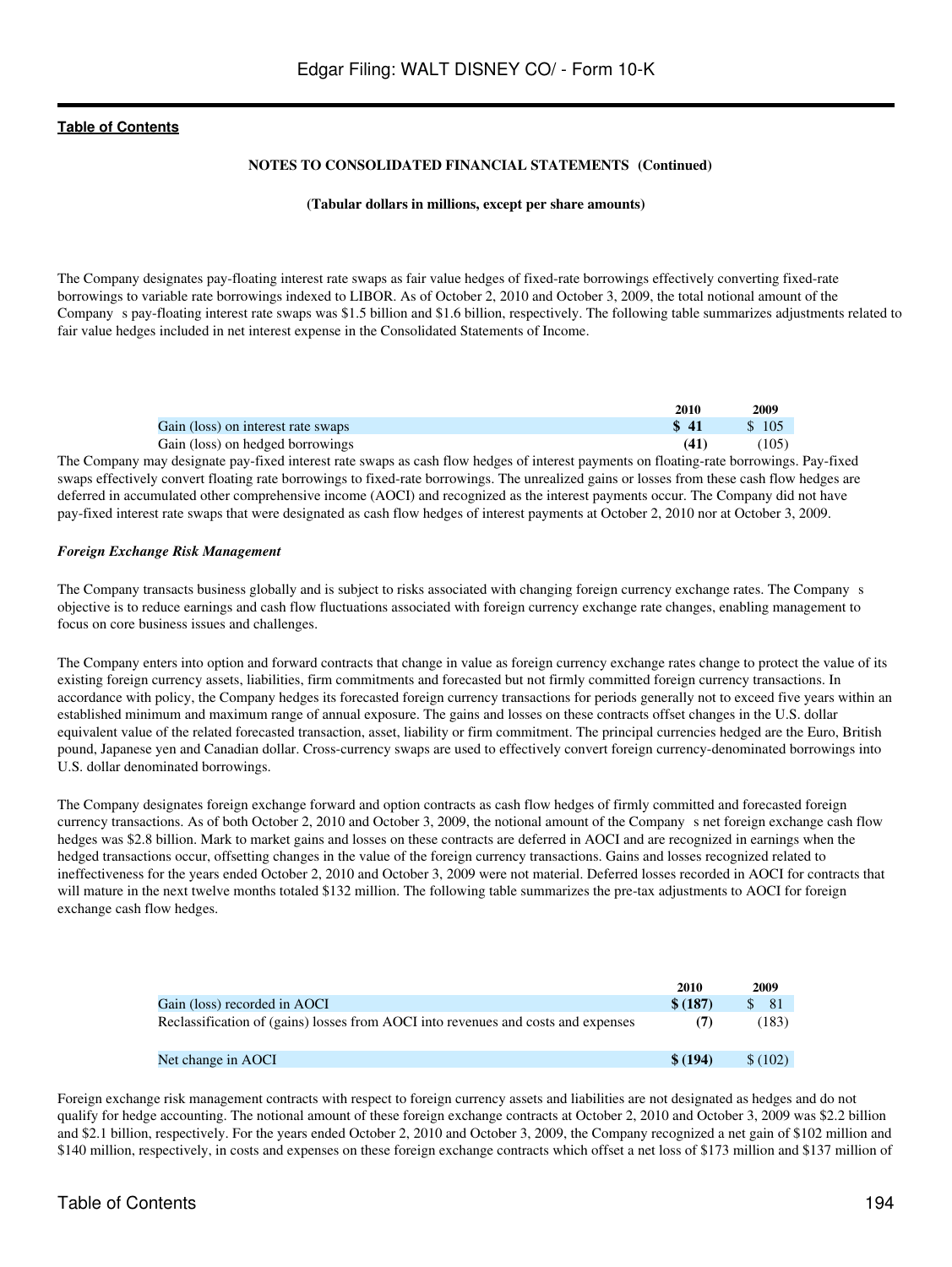the related economic exposures for the years ended October 2, 2010 and October 3, 2009, respectively.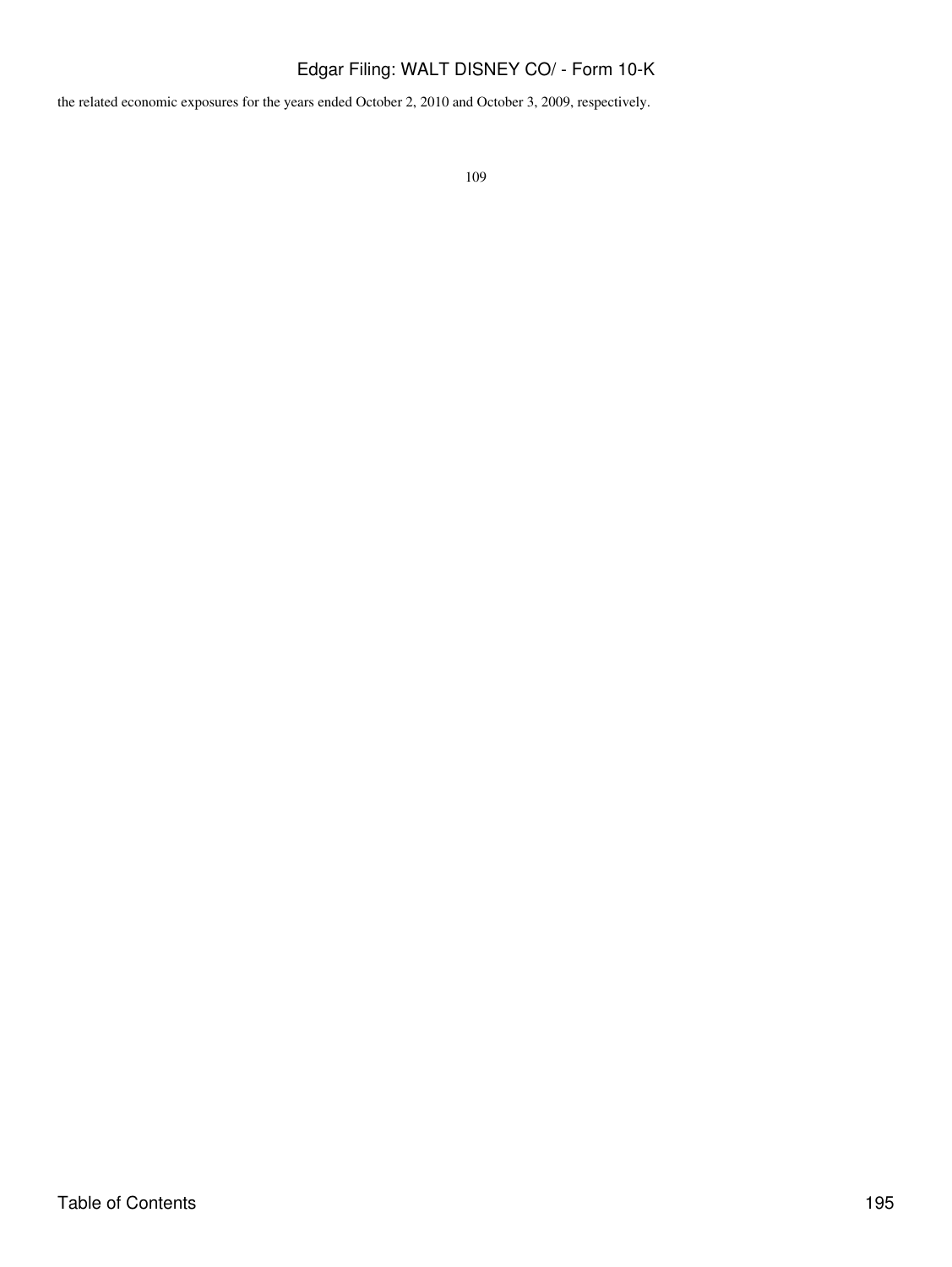# **NOTES TO CONSOLIDATED FINANCIAL STATEMENTS (Continued)**

#### **(Tabular dollars in millions, except per share amounts)**

#### *Commodity Price Risk Management*

The Company is subject to the volatility of commodities prices and designates certain commodity forward contracts as cash flow hedges of forecasted commodity purchases. Mark to market gains and losses on these contracts are deferred in AOCI and are recognized in earnings when the hedged transactions occur, offsetting changes in the value of commodity purchases. The fair value of commodity hedging contracts was not material at October 2, 2010.

## *Risk Management Other Derivatives Not Designated as Hedges*

The Company enters into certain other risk management contracts that are not designated as hedges and do not qualify for hedge accounting. These contracts, which include pay fixed interest rate swaps, commodity swap contracts and credit default swaps, are intended to offset economic exposures of the Company and are carried at market value with any changes in value recorded in earnings.

The notional amount of these contracts at October 2, 2010 and October 3, 2009 was \$218 million and \$253 million, respectively. The gains or losses recognized in income for fiscal 2010 and fiscal 2009 were not material.

### *Contingent Features*

The Company s derivative financial instruments may require the Company to post collateral in the event that a net liability position with a counterparty exceeds limits defined by contract and that vary with Disneys credit rating. If the Companys credit ratings were to fall below investment grade, such counterparties would have the right to terminate our derivative contracts, which could lead to a net payment to or from the Company for the aggregate net value by counterparty of our derivative contracts. The aggregate fair value of all derivative instruments with credit-risk-related contingent features that are in a net liability position by counterparty on October 2, 2010 and October 3, 2009 were \$306 million and \$125 million, respectively.

### **18 Restructuring and Impairment Charges**

The Company recorded \$270 million of restructuring and impairment charges during fiscal 2010 related to organizational and cost structure initiatives primarily at our Studio Entertainment (\$151 million) and Media Networks (\$95 million) segments. Impairment charges of \$132 million consisted of writeoffs of capitalized costs primarily related to abandoned film projects, the closure of a studio production facility and the closure of five ESPN Zone locations. Restructuring charges of \$138 million were primarily severance and other costs.

The Company recorded \$492 million of restructuring and impairment charges during fiscal 2009 which included impairment charges of \$279 million and restructuring costs of \$213 million. The most significant of the impairment charges was \$142 million related to FCC radio licenses and \$65 million related to our investment in UTV Group. The restructuring costs were for severance and other related costs.

Restructuring and impairment charges for fiscal year 2008 consisted of impairment charges of \$39 million related to FCC radio licenses.